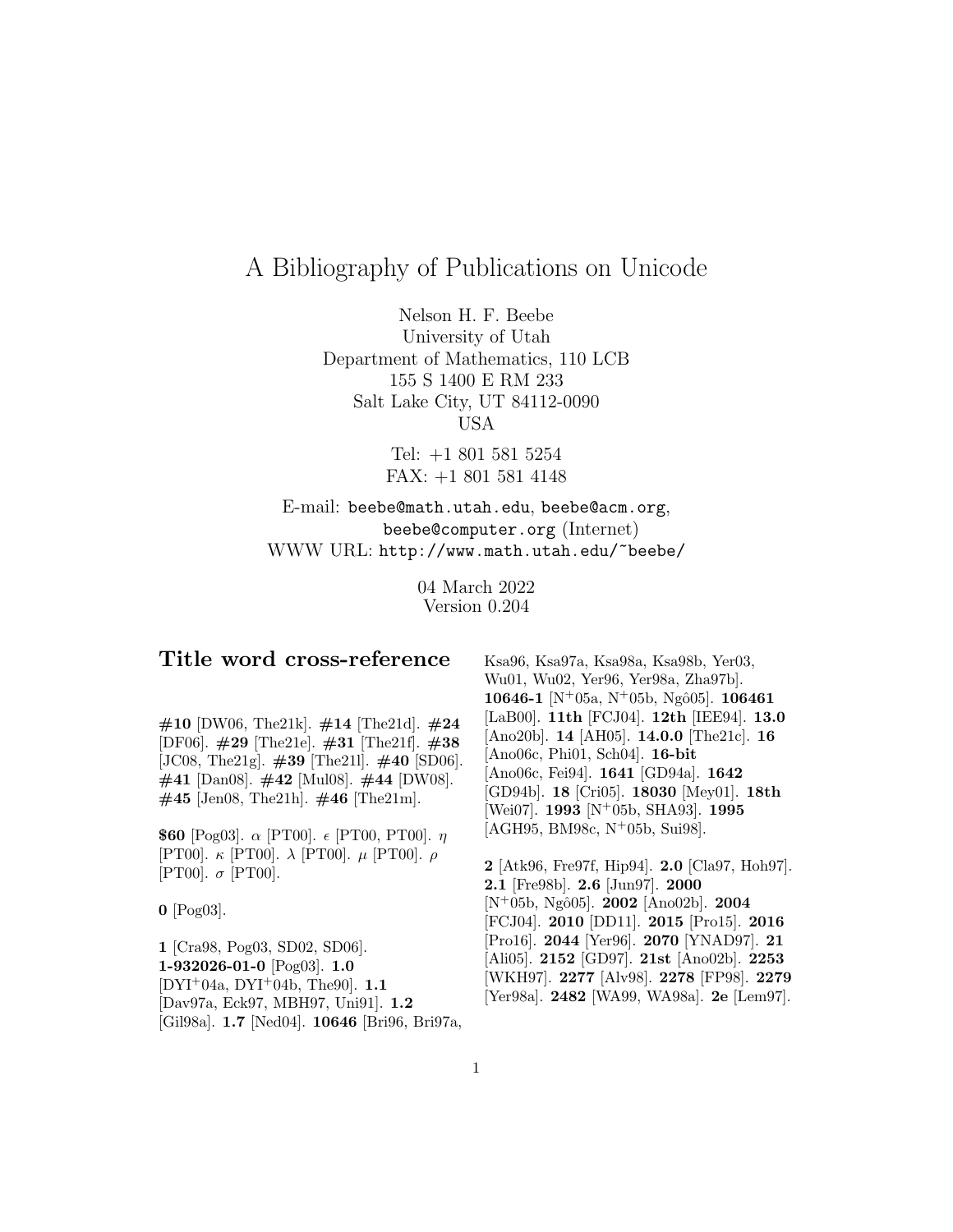**3** [Buc96a, Buc96b, Buc96c]. **3.0** [Man01]. **3.1** [DEFM01]. **3.2** [Ano01, Uni02d]. **3.5** [Ric95]. **30** [The16a]. **32** [Dav99d, Dav01e]. **3492** [Cos03]. **3629** [Yer03]. **3718** [McG04]. **373** [McC72]. **39** [The21a].

**4** [Atk96]. **4.0** [N<sup>+</sup>05b, Ngˆo05]. **4.1.0** [Uni05c]. **400** [Shi98a]. **4042** [Cri05]. **4GL** [Tex98a, Tex98b].

**5.0** [AKW07, BBM98, Des08]. **500** [RC98]. **5th** [USE01].

**6** [Yas05]. **639** [Con02]. **69** [The21b].

**7** [GD94b, GD97, J<sup>+</sup>12]. **7.02** [AH12]. **7.4**  $[Ast15]$ .

**8** [Ano03b, Due97b, D¨ur97b, Jun97, KL21, Kuh99b, McC96, Phi01, Pik03, Pik12, Yer03, RGN16, Sun00b, WKH97, Yer96, Yer98a, Zif01]. **8-Bit** [Bar97, Phi01]. **8601** [Tex01].

**9** [Ano94c, Fen96, Cri05]. **'93** [BJ93]. **'94** [BJ94, Tan94]. **95** [Hal98a, H<sup>+</sup>95, Kan95, Nie96, Nie97b, Ric95]. **'98** [SC98].

**=** [WG05, Yun00].

**abacus** [MVM09b]. **ABAP** [AH12, Ast15, Woo10]. **Abecedarium** [Fir93]. **Abjad** [MVM09a]. **Abode** [Yas05]. **Abode-Japan1-6** [Yas05]. **accelerating** [Che97]. **Access** [McG04, SS98, WKH97, ME94]. **Accessibility** [Bre98, Lun98a, BEE95]. **accordance**  $[N^+05a, N^+05b, Ng\hat{o}05]$ . **account** [Jen70]. **Achievements** [Ksa98a, Ksa98b]. **Acrobat** [Rub96]. **Across** [Ano96c, PLYZ95]. **Activities** [Bos97a, Bos97b]. **ADAMAS** [RM16]. **Adaptive** [PB98]. **Added** [Oet12]. **Address** [Bos98, Bre98, Nak98, Sch97].

**adoption** [Che97]. **Advanced** [Hel92, Hel93, KH98, Ric94, Ric95, Uns96]. **Advancement** [Tan94]. **Advantages** [Rob10]. **Advent** [MH95]. **Adventure** [Lei96a, Lei96e, Lei96b]. **Adventures** [Wri15]. **Aesthetic** [Mil98a]. **African** [BMCM06, Osb10]. **Age** [Pog03, SJ00, BBB<sup>+</sup>02, Osb10]. **Agents** [Dem98]. **Ago** [Oet12]. **Aho** [NK07]. **Algorithm** [DW88, Dav98a, Dav00a, DW06, PB98, PHE17, Unixxa, The21d, The21k, Wri20, Tau16]. **Algorithms** [Atk01]. **ALI** [Mil03]. **ALI-BABA** [Mil03]. **Aligned** [Nic98b]. **Alley** [PB98]. **Alphabet** [Fir93, MVM09a, DR68]. **Alphabets** [Aki80, Gid01]. **Ambiguities** [Cla97]. **American** [Whi05a]. **Amsterdam** [Uni00b]. **Analysis** [Con02, Gil98a, SD95, MVM09b]. **analyst** [ZV97]. **Ancient** [BG97, Per09]. **Andries** [Des08]. **Angeles** [IEE90]. **Animation** [PM17]. **Annex** [AH05, Dan08, DF06, DW08, JC08, Mul08, The21d, The21e, The21f, The21g, The21h]. **Annexes** [Dan08]. **Annotation** [Uns96]. **Annotations** [Anoxxa, Unixxb]. **Announcing** [Ano19a, Ano20a]. **Annual** [BJ93, BJ94, USE01]. **anog** [J<sup>+</sup>09]. **Anomalies** [FMW06]. **Anpassungen** [Ano07a]. **Answers** [Ano95a]. **API** [Bro98, Ric95]. **APL** [BHT93]. **Apple** [Ten97a]. **Applet** [For96]. **Applets** [McF97, McF98a]. **Appliances** [Wel97b, Wel97a]. **Application** [Ber97, Cob98, Ish01, Li98, Mor98, MP93, Nie96, Nie97a, Nie97b, Nie98, RM97, Sunxxa, Tan94, Ten98, DGK96, LL94a, Ric94]. **Application-Independent** [RM97]. **Applications** [AKW07, Ams97, Atk97b, Bar98, Bin97, Bro97, Cai94, Dav97a, Fow96, Gav96, Lu01, May97, McF98a, Cos03, SHA93, Sch02, Won98, Woo99, Coa93, DG95, LL98, Tay92]. **Applications/Applets** [McF98a]. **apply** [Sui98]. **Apprendre** [Swi09]. **Approach**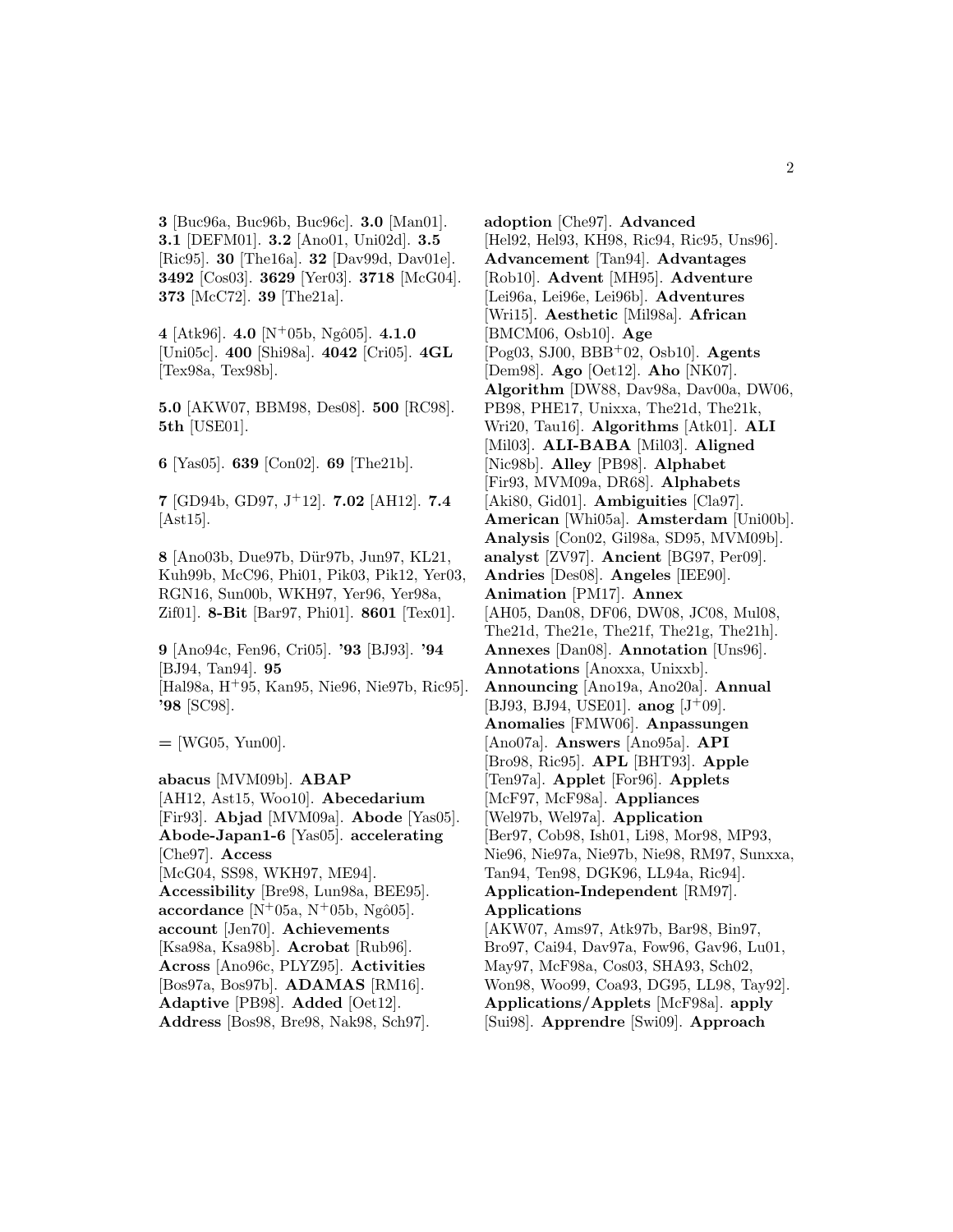[Cap98, Gil98b, Mud97, J<sup>+</sup>12, Kim92a]. **April** [SHA93, SC98, Uni94a, Uni96a, Uni98a, Uni01a, Uni04a, Uni05b, SSB97]. **AquaBrowser** [Ano05a]. **Arabetic** [Abu04]. **Arabic** [MVM09b, BM97a, Bec87, Har95, Har97a, Har14, Mac86, MVM09a, Mil96, Mil97b, Mil97a, Mil98a, Mil98b, PHE17, Saa08, Wed96]. **Arbitrary** [McC72]. **Architectural** [Cap98]. **Architecture** [Ano96b, Dud97, Fre96a, Fre97d, Fre97e, Gri98a, Hiu98, LL98, MNSJ99a, MNSJ99b, ZV97]. **arithmetic** [MVM09b]. **Armaturenhersteller** [Ano06a]. **Armenia** [You98]. **art** [CMD<sup>+</sup>97, PCM<sup>+</sup>97]. **AS/400** [Shi98a]. **ASCII** [Kuh99a, LBD08, Pet93a, Vac91]. **Asia** [Har07b, Uni96a, Uni98a]. **Asian** [Ano94a, Fre88b, Fre00a, Hah97, Sun98b, Sunxxa]. **Asian-Language** [Sun98b]. **Aslib** [Ano95b]. **Aspects** [Gid01]. **Assessment** [BJ93]. **Assisted** [BJ93]. **associate** [AH12, Ast15]. **Association** [Ano96a, Pog03, SD95]. **Atlanta** [Uni03a]. **Atlas** [MAD<sup>+</sup>06]. **ATypI** [Pog03]. **Aufwand** [Ano07a]. **August** [BM98c, ME94, Uni99a]. **austauschen** [Ano07b]. **Authentic** [Mil98a, Mil98b]. **automata** [NK07]. **Automated** [Age91, ME94]. **Automation** [Bar97, Cle88, SSB97]. **Avoiding** [DLCS22]. **away** [Swo05].

**BABA** [Mil03]. **Babel** [Wag06, Lem97]. **back** [MR08]. **Backgrounds** [Mil98b]. **Bad** [Fen96]. **Bangla** [Saj19]. **Barcode** [Hoh97]. **Barrier** [Ber09, Che97, Vac91]. **base** [N<sup>+</sup>05a, N<sup>+</sup>05b, Ngô05]. **base62** [Wu01]. **Based** [Car93, Che98, CPJ<sup>+</sup>98, FDW06, Gav96, Gil97, Gil98b, Mar98, Nic97c, Nie97b, RSLO04, UY98, Bin97, Hag13, Ish01, Nic96, Nie97a, Nie98, Noj01, PWC12, ZV97]. **Bases** [Fly98, Swi09]. **Basic** [Kap01c]. **be** [Fow97, Kin12]. **beachten** [Ano06b]. **become** [Swo05]. **beginner** [SK18]. **beginners** [Bul05]. **Beginning** [SP87].

**behind** [Jor02]. **Benefits** [CPJ<sup>+</sup>98]. **Bergen** [Ano96a]. **Berlin** [Uni05b]. **Berry** [Pog03]. **beseitigt** [Ano06b]. **Best** [Uni04b]. **betreibt** [Ano07b]. **Betriebssystem** [Czy98]. **Between** [Hon96, Hon98b]. **Beyond** [Mul05, PDR17, Lem97]. **Bibliographic** [Cob98, MfFH07, CLLL98, Cha02]. **Biblioth`eques** [Ali10]. **Bibulous — a** [Hag13]. **Bidirectional** [Abr98, Atk01, Dav98a, Dav00a, Gid01, Unixxa]. **billions** [LM22]. **Binary** [DS01]. **Binary-Ordered** [DS01]. **biographical** [Wed96]. **Bit** [Bar97, Phi01, Ano06c, Fei94]. **bitmap** [PLYZ95]. **Bits** [Dav01a]. **BMP** [Mul05]. **BOCU** [DS01, SD02, SD06]. **BOCU-1** [SD02, SD06]. **BOF** [Ano96d, Ano96e, Ano97g, Ano97d, Ano97e, Ano97f]. **Book** [Ano89, Pog03, Ano07]. **Bookshelf** [FV97]. **Boost.Unicode** [WG05]. **Bootstring** [Cos03]. **Border** [MJF07]. **Boston** [Uni99b]. **bother** [Fai95]. **bottle** [MR08]. **Boundaries** [Dav01d, Dav03b]. **Boundary** [Gil98a]. **Breaking** [Ber09, Che97, Fre88a, Fre98a, Fre00b, The21d, AH05]. **Breaks** [Vac91]. **Brief** [Nak98, Fre06]. **Browsers** [Woo99]. **Browsing** [Bun97]. **Bruce** [KBKHF16]. **Budapest** [SSB97]. **Budget** [GN98a, GN98b]. **Buffers** [Kue05]. **Bug** [CPJ<sup>+</sup>98]. **Bug-Free** [CPJ<sup>+</sup>98]. **Buggy** [CPJ<sup>+</sup>98]. **Builder** [Atk98a, Atk98b]. **Building** [Bar98, Had01, Ten98, Uni04a]. **Bulletin** [Gav97]. **Burlington** [Ano02b]. **Burmese** [DAA<sup>+</sup>92]. **Business** [Che01, Mor98, Uni03a]. **byte** [KL21, Van91]. **Bytes** [Mee97]. **Byzantine** [Nic06].

**C** [Hip94, Pla99,  $J^+09$ , Dav97b, Dür94, Gwy93, Nes94, Pet93b, WG05]. **C#** [DD11]. **C/C** [Pla99, D¨ur94]. **CA** [IEE90, Uni96b, USE01]. **Calendar** [Kum98]. **CALICO** [BJ93, BJ94]. **California** [Uni94b, Uni95a, Uni96c, Uni97b,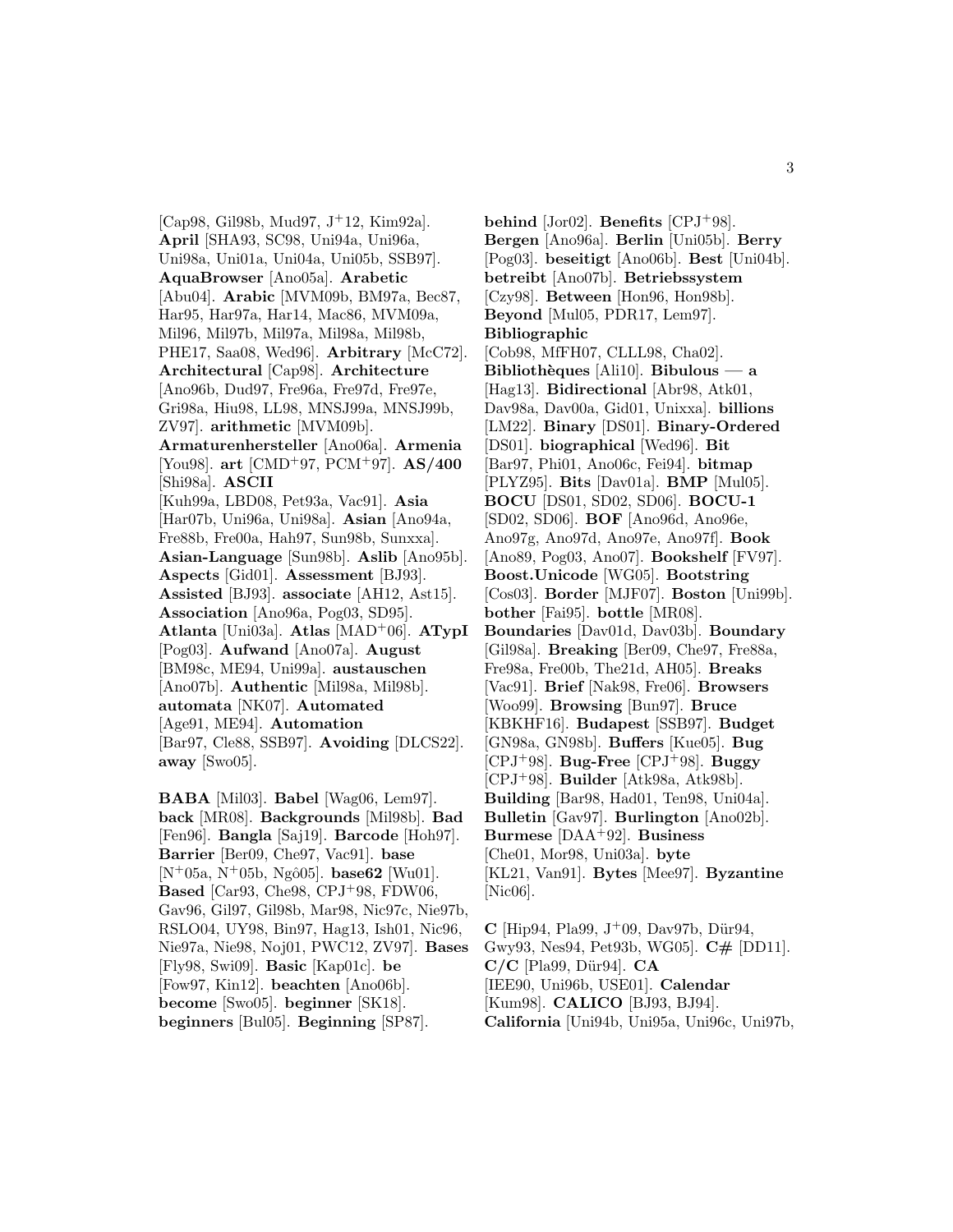Uni98b, Uni99a, Uni00a, USE93, Uni01b, Uni04b, Uni06, Uni02c]. **CALIS** [Rev93]. **calligraphy** [MVM09a]. **Can** [Lev98]. **cannot** [BEE95]. **Canonical** [Sch02]. **CAPTCHA** [RM16]. **caracteres** [Cha07, AGH95, Ano20b, Har04]. **Care** [RSLO04]. **Caret** [Abr98]. **Cascading** [Lil97, Lil98a]. **Case** [Ano97a, Bin97, BMCM06, Dav99a, Dür98b, GN98a, GN98b, Gre98a, Gre98b, Had01, Har99, Het98, Kap01c, Keb97, KT97, McK96a, McK97c, McK97a, Saa08, Wri20]. **Case-history-to-date** [McK97c]. **Cataloging** [Age91]. **Catching** [Pou02]. **Categories** [Whi11]. **Centaur** [KBKHF16]. **Central** [SSB97]. **Centric** [Ham96]. **certified** [AH12, Ast15]. **CESU** [Phi01]. **CESU-8** [Phi01]. **Challenge** [Ho96]. **Challenges** [Cav97a, Mil98a, TJ97, Uni05a, Osb10, Rob10]. **Changes** [BM98a, BM98b]. **changing** [Wri20]. **Character** [Alv98, Ano96c, Bar97, BB93, BB97, Che94, CY98, Coy06, Dav99b, DS05a, DW08, DW12, Dür $98a$ , DYI<sup>+</sup>02, DYI<sup>+</sup>04a, DYI<sup>+</sup>04b, Edb97a, Edb97b, EHJ98, Eij08, Fre88b, Fre02a, Fre02b, FMW06, Gol97a, Gol98c, Gol98b, Hah97, Hon96, Hon97, Hon98b, Ish97c, Lun96, Mar98, McC72, Mey01, Mic99, Mul08, Mur96, Par16, PBA92, Ran97b, Saa08, SSB<sup>+</sup>05, Sid05, SP87, Sun96, The91, Uni95b, The06a, WD98a, WD99, Whi05b, Whi11, YY97, Yan98, Yas05, BHT93, BM98c, Cal91, Che97, Cle88, Czy98, Fei94, JBCG97, Kim92b, Kwa95b, Leg91, Lun93b,  $N^+05a$ ,  $N^{+}05b$ , Noe $94$ , PLYZ $95$ , Shi $98b$ , Ngô $05$ . **Characteristics** [Ish96a, Ish97d, Ish97b, Ish98d, Ish98e, Ish98c]. **Characters** [BH98, DW02, EHJ98, ML91, Pet93b, WA98b, BP11, LM22, LBD08, PWC12]. **characters —** [Mil03]. **CharMapML** [DS05a]. **Charset** [FP98]. **CHASE** [Bri97b, Bri97a]. **chat** [MVM09a]. **Checking** [Liu97]. **China** [Eme01b, Mey01]. **Chinese** [Tan94, Zha97a, Cha97, Che98,

Eme01a, HH89, Kun94, Liu97, Lu01, Lun99, MfFH07, PZ92]. **CJK** [KH98, Lem97, Sun96, Tan13, Zha97b]. **CJKV** [Lun98b, Lun99]. **Clara** [Uni94b, Ano94b]. **Clash** [Sas98]. **Class** [McK97e, McK97b, McK98b]. **classical** [Per09]. **Classification** [RSLO04, Lon00]. **CLDR** [The16a, The21a]. **Client** [Nic96, Nic97c, Yon97]. **co** [Ano02b]. **co-operation** [Ano02b]. **COBOL** [Swo05]. **Codage** [AGH95, Cha07]. **codages** [Har04]. **Code** [Ano89, BB93, DLCS22, Hal97a, Lun98b, Par16, Pol91, Ano07, Box95, Cal91, Che97, Kim92a, Kin12, Lua90, Nes94, Van91]. **Coded** [Mey01,  $N^+05a$ ,  $N^+05b$ , Ngô05]. **Codepoint** [Mik98]. **codes** [Kim92b, Yas05]. **Coding** [Hah97, Keb97, KT97, PB98]. **Coincidence** [Sas98]. **Collaboratory** [RSLO04]. **Collation** [DW88, Dav01b, DW06, Kap01b, Noj01, Tau16, The21k, WD98b, Wis02]. **color** [Pog03, RM16]. **Colorful** [Hag16]. **Coloring** [WFD08]. **combination** [Bee00]. **Combining** [McG02]. **come — Finally** [Bee00]. **Comes** [Moo97, Ano91]. **Comic** [Mun19]. **Commands** [Ric98]. **comments** [Bee15]. **Commerce** [Gre98a, Gre98b]. **Commercial** [Ano89, Ano07]. **Committee** [Wei07]. **Common** [Bro98, Dan08, The16a, Kim92a]. **CommonPoint** [DGK96]. **Communicating** [MH95]. **Communication** [BP16, Cha12, PDR17]. **Communicator** [TJ97, Tan97]. **Community** [Bri96]. **Comparing** [O'C98]. **Comparison** [Ull21]. **Compatibility** [DS12, Phi01, The21m]. **Compatible** [SD02, SD06, Hor12]. **compatibles** [Tre94]. **compiler** [BVG97, D¨ur94]. **Complex** [Bis97b, Bis97a, BBM98, Cor00, Edb98, Gol98a, Jen97c, Jen97a]. **compliant** [Swo05]. **Component** [Sug96]. **Components** [Sun00a, The21b]. **Composition** [Lu01].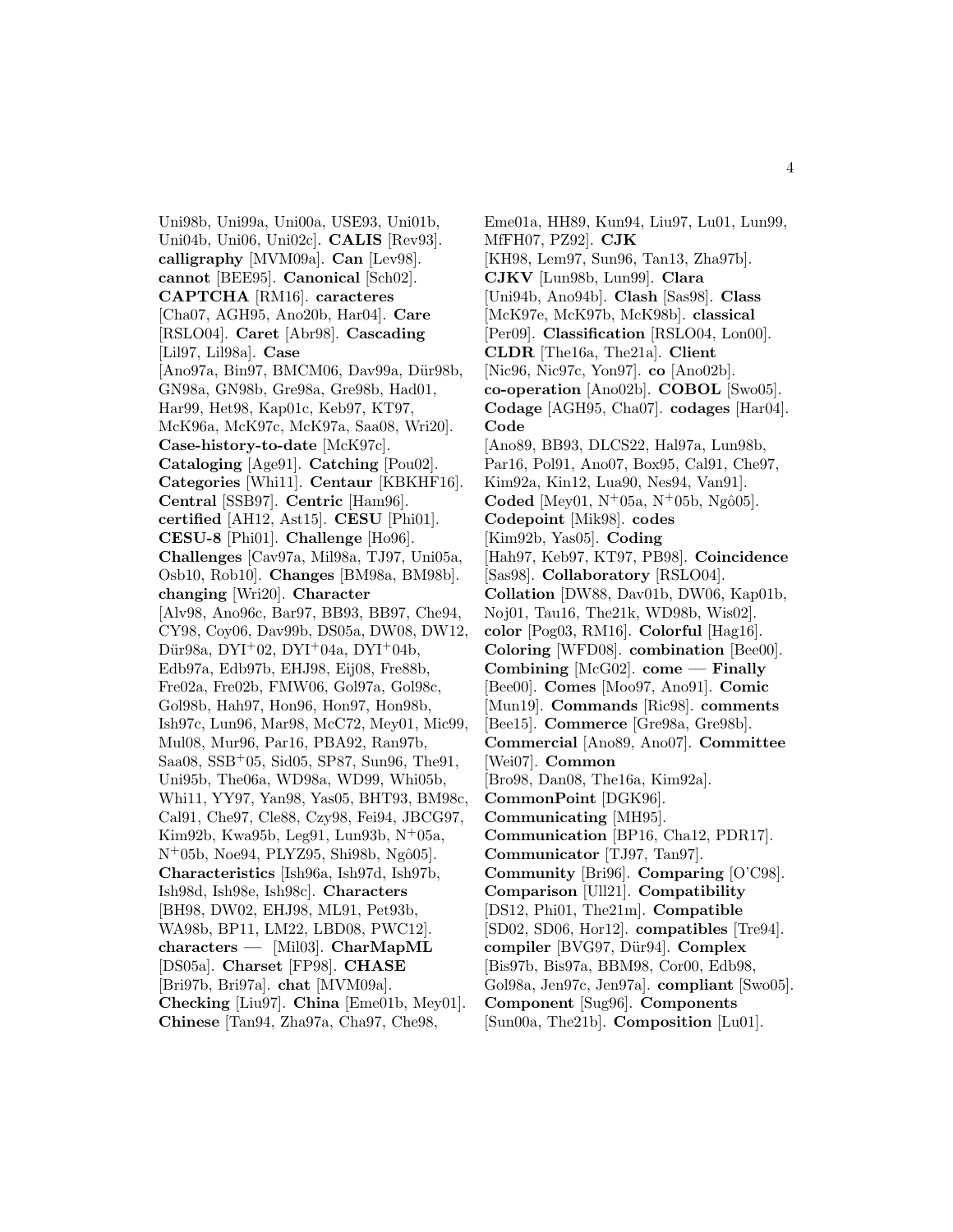**Compression** [DS01, Ewe04b, FB98, Fre97b, Ran97b, SD02, SD06, SC98, Wol96, Wol97, WWW<sup>+</sup>97, W<sup>+</sup>00, Cra98, Ewe04a]. **Computer** [Ano95b, BJ93, Hiu97b, Hiu98, Mac86, Mil97a, MNSJ99b, Pol91, CPJ<sup>+</sup>98]. **Computers** [Ano96a, ML91]. **Computing** [Ano96a, Car93, Ham96, HH89, Lun99, McK96b, McK97d, Tan94, Uni05b, Uns96, Lua90, Osb10, Wel01]. **Conception** [Lun96]. **concepts** [Mil03]. **Conceptual** [Bun00]. **Conference**

[Ano95b, Ano02b, IEE90, IEE94, SC98, Tan94, Uni95a, Uni96a, Uni96c, Uni97a, Uni97b, Uni98a, Uni98b, Uni99b, Uni99a, Uni00b, Uni00a, Uni01a, USE93, USE01, Uni01b, Uni02b, Uni02a, Uni02c, Uni03b, Uni03a, Uni04a, Uni04b, Uni05b, Uni05a, Uni06, Ano96a, SSB97, Uni96b].

**Conformance** [WF04]. **Congress** [FCJ04]. **Connection**

[Uni99b, Uni99a, Uni00b, Uni00a, Uni01a, Uni01b, Uni02b, Uni02a, Uni03b]. **Considerations** [DS05b, Shi98b]. **Consortium** [BJ93, Bos97b, Dan93, McG04, Uni07].

### **Content**

[Ali05, Nic96, Nic97c, Zif01, Fow97]. **Content-enabled** [Fow97]. **Continued** [Ano96b, Ano97e, Ano97f, BMN98b, Fre97e, Hal98c, Ish98e, Ksa96, Ksa97a, Ksa97b, Man98c, Pan98b, Pan98d, Pra98b, Ano96e]. **Control** [Ano05b, SP87]. **Controversies** [Ste96]. **Controversy** [Par16]. **Convergence** [Ksa96, Ksa97a, Ksa97b]. **Conversion** [Ano09, C<sup>+</sup>09, Edb98, Lun98b, McK96a, McK97c, Sid06, YY97, Che04a, Che04b, Ned04]. **convert** [LBD08]. **Converter** [Bot97a, Bot97b]. **Converting** [McK97a, Zif01]. **cookbook** [Woo10]. **Corasick** [NK07]. **Core** [Uni11, Uni12, The16b, The16c, The16d]. **Cork** [MR08, Vie08]. **corners** [Eev15]. **Corpora** [Saa08]. **Corporate** [Cav97a].

**correctly** [Ull21]. **Creating**

[AwRMW05, DGK96, Dav97a, Ho96, TS96]. **creator** [Ano03a]. **Cross** [Lun98b, Nas96]. **Cross-locale** [Lun98b]. **Cross-Platform** [Nas96]. **CSS** [Lil98b]. **CSS3** [Sui01]. **Cultural** [Ish97a, Ish98a, Uni05b]. **Culture** [Pog03, BBB<sup>+</sup>02]. **Cutting** [SJ00]. **Cutting-Edge** [SJ00]. **CW** [Ano06b]. **CW-Serie** [Ano06b]. **cxterm** [PZ92]. **Cybernetics** [IEE90]. **Cypher** [Ano89, Ano07]. **Cyrillic** [Whi06]. **Czech** [Uni03b].

**D** [Pog03, BAP20]. **d¯ad** [Har14]. **dafur** [Ano07b]. **Dagaare** [BMCM06]. **daijiten** [KRE98]. **Dangerous** [Pot05]. **dans** [Cha07]. **Dark** [Eev15]. **d'ASCII** [Ali10, AGH95]. **Data** [BI95, Dav04b, Dav05b, Fly98, Gra96, Hon98a, Kin12, LL94b, Noj01, SC98, The06a, The16a, PWC12, Spr96, Wed96]. **Database** [Ano09, DW08, DW12, HM06, JC08, MfFH07, MKG97, McK97e, McK97b, McK98b, Mul08, Tex98a, Tex98b, The06a, The21g, Ano08, Cha02, C<sup>+</sup>09]. **Databases** [Buc96a, Buc96b, Buc96c, BM97c, Buc97, Buc98, Gon98, Noj01]. **Date** [McK96a, McK97a, Tex01, McK97c]. **Day** [PF97]. **DB** [Nor96]. **DB2** [Ano09, C<sup>+</sup>09]. **DC** [Uni02a, Uni04a]. **DCC** [SC98]. **Decode** [BP11, Bur01]. **Decodeunicode** [BP11]. **Defined** [Yan98]. **Definition** [YY97]. **demystified** [Gil03]. **dependent** [Pla93]. **depth** [Rau14]. **Derived** [The06a]. **describes** [Eml06]. **Design** [Bre98, Ish96a, Ish97d, Ish97b, Ish98d, Ish98e, Ish98c, Lei96c, Lei96f, Lei96d, Lil97, Pog03, Pol91, Ran97c, Sun96, BBB<sup>+</sup>02, BH93, Lil98a, Mic99, Wed96]. **Designed** [Pog03]. **Designer** [May97]. **Designing** [Lun96, McG96, Kim92a]. **Desktop** [HM04, Nie97b, Nie98]. **desperate** [Lev98]. **Desrichard** [Ali10]. **Details** [HT04]. **Detection** [FDW06]. **Deterministic** [Dav03a]. **Develop** [Ams97]. **Developer**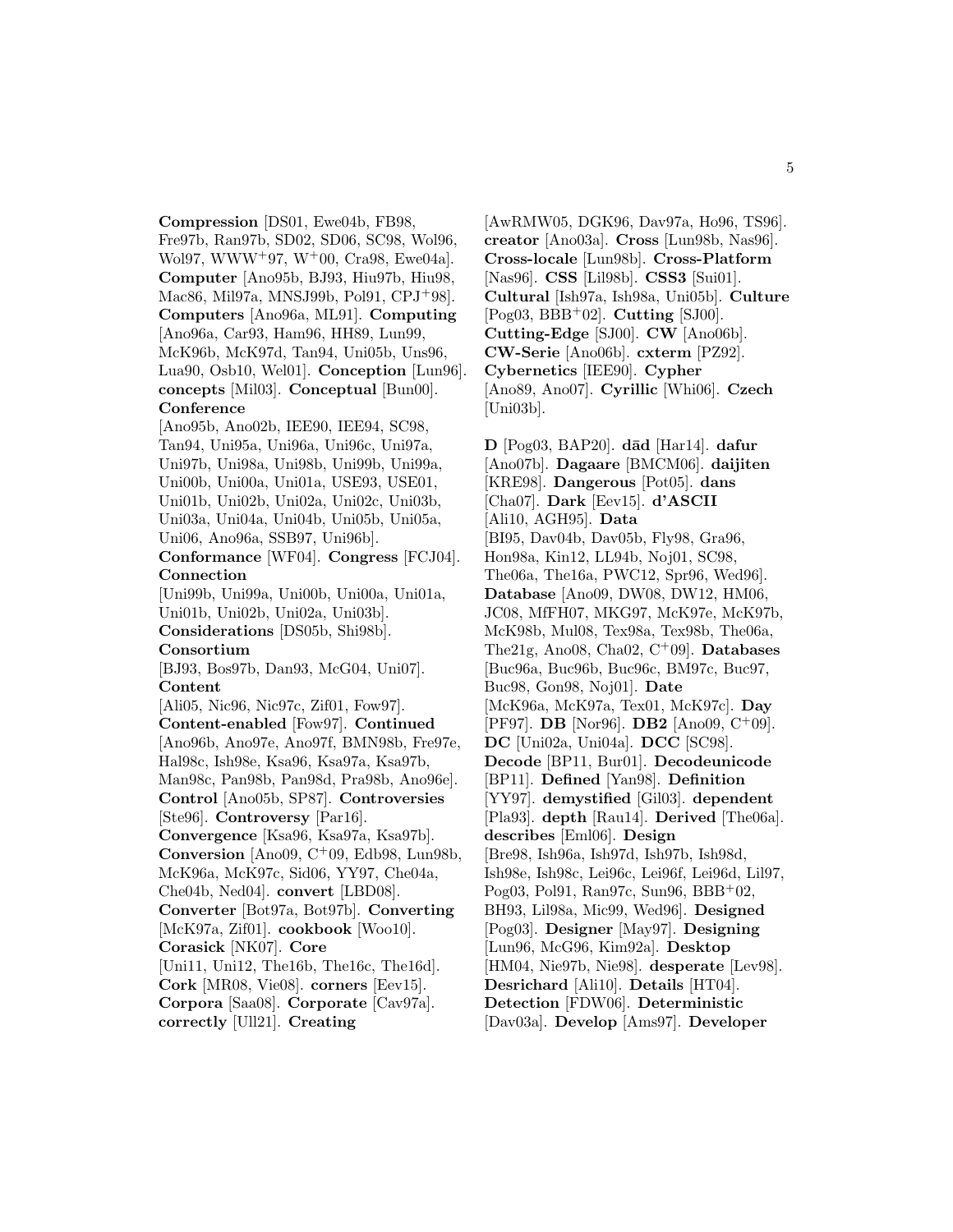[McK96a, McK97c, McK97a, Sunxxa, TS96, Ric94, Ric95]. **Developers** [Cav97a, Sunxxb, Box95]. **Developing** [Atk97b, Bin97, Dr.03, DLLT95, Ish97a, Kan95, Kum98, Li98, May97, MBH97, McF97, McF98a, McF98b, Nie96, Nie97a, Nie97b, Nie98, Won98, Tay92]. **Development** [Bar97, CY98, CPJ<sup>+</sup>98, SP87, Uni96c, Uni97b, AH12, Ast15, Cle88, CMD<sup>+</sup>97, LL94a, PCM<sup>+</sup>97, Uni96b]. Developments [Dür97c, DYN98, Ran97a]. **diacritics** [MVM09a, Wel01]. **Dictionaries** [Fre06]. **Dictionary** [Bre93, Ano08, Yun00]. **Diego** [USE93]. **Difficult** [Due96, Dür96]. **Digital** [STS03, Osb10, Sug96]. **direction** [Kim92b]. **Directions** [Ksa98a, Ksa98b]. **Directory** [Ano95a, Bet97b, Kri97, WKH97, Tre94]. **Discussion** [Ano96d, Ano96e, Ano97d, Ano97e, Ano97f]. **Dispelling** [Jen97b, Kid98]. **Displaying** [Sar98b]. **Distinguished** [WKH97]. **Distributed** [Bet97a, Hiu98, Ish01, LL98, McK96b, McK97d, RSLO04, SHA93]. **Districts** [MVM09b]. **Diversity** [Uni05b]. **Do** [Ber97, Vie08, Gra99, J<sup>+</sup>09, Lev98]. **Document** [SP87, SD95, YLM<sup>+</sup>05, Nic98a]. **Documentation** [CPJ<sup>+</sup>98, SS98]. **Documents** [Cha97, Lil98b, Har14]. **Documentum** [Zif01]. **Does** [Ish96b]. **Domain** [Cos03, Top01]. **Domestic** [Ano89, Ano07]. **Domino** [Cav97b]. **Don** [Box95]. **done** [Box95]. **données** [Swi09]. **Dossier** [Cha07]. **Double** [Mee97]. **Downlevel** [WK01]. **Downloading** [TK01]. **Draft** [Ano01, DE16, Jen08, PHE17, SD06]. **Driver** [TK01, See13]. **drop** [Hag13]. **drop-in** [Hag13]. **DTP** [Nie96, Nie97a]. **Dublin** [Ano02b, Uni02b]. **Due** [Pol91]. **Dynamic** [Dud97, Gri98a]. **Dynaweb** [Nic96, Nic97c].

**e-Business** [Che01]. **Easier** [van98]. **easily** [Box95]. **East** [Fre88b, Fre00a, Hah97].

**Eastern** [SSB97]. **EBCDIC** [Uma98, UY98, Uma02]. **EBCDIC-Friendly** [Uma98]. **écriture** [AH03]. **Ecritures ´** [Ali10]. **Edge** [SJ00]. **Editing** [CS01, RSLO04, Sar98b]. **Editing/Translating/Viewing** [RSLO04]. **Editor** [DM97, For96, IF97, Ritxx, Pog03, Rev93]. **Editorial** [AGH95, Bee15]. **Efficient** [Hon98a, NK07, PB98, Cri05, Ran97b]. **efforts** [Jen70]. **eight** [Uni05a]. **Eighteenth** [Uni01a]. **Eighth** [Uni96a]. **einheitliche** [Ano07b]. **Electronic** [Bre93, SP87, Zha97a, BEE95]. **Eleventh** [Uni97b]. **elsewhere** [MR16]. **Embedded** [GN98a, GN98b]. **Emly** [Eml06]. **Emoji** [Dav15, DE16, PDR17]. **emojis** [Hag16]. **Emulator** [PZ92]. **enabled** [Fow97, JBCG97, JBC98]. **Enabler** [Kli98a, Kli98b]. **Enabling** [Tan98]. **Encoding** [Bun00, CPJ<sup>+</sup>98, Edb98, Hoh97, Mil96, Mil97b, Mud97, Phi01, Sar06, SP87, Enc93, The91, Uni95b, WD98a, WD99, Whi06, Zha97b, Mik98, Eij08, Gil03, Leg91, Lun93b, Cos03, SK18, Vie08]. **Encodings** [Edb97a, Eme01a, Gol98c, HH07, Har07b]. **encyclopaedia** [KRE98]. **Endian** [Gil94]. **Endian-neutral** [Gil94]. **Engine** [Cor00]. **Engineering** [Yer98b]. **engineers** [Ess98]. **engines** [Mit21b, Saj19, ZV97]. **English** [Czy98, Box95, Che97, KRE98, Whi05a]. **enhance** [RM16]. **Enterprise** [MJF07]. **Entire** [Tor96]. **entitled** [BJ94]. **Entries** [Ano95a]. **Environment** [Ali05, Liu97, Sun98b, BM98c, Shi98b, Sug96]. **Environments** [McK96b, McK97d, Sun00b]. **Equivalence** [Dür98b, Sch02]. **ère** [Har04]. **ERP** [Ano07b, Ano07a]. **ERP-KONSOLIDIERUNG** [Ano07b]. **ERP-System** [Ano07b]. **Errors** [Liu97]. **Ethernet** [Ano95a]. **Ethernet-II** [Ano95a]. **Ethiopian** [DAA<sup>+</sup>92]. **Etruscan** [MVM09b]. **Eudora** [Res98]. **Europe** [SHA93, SSB97, Uni97a]. **European**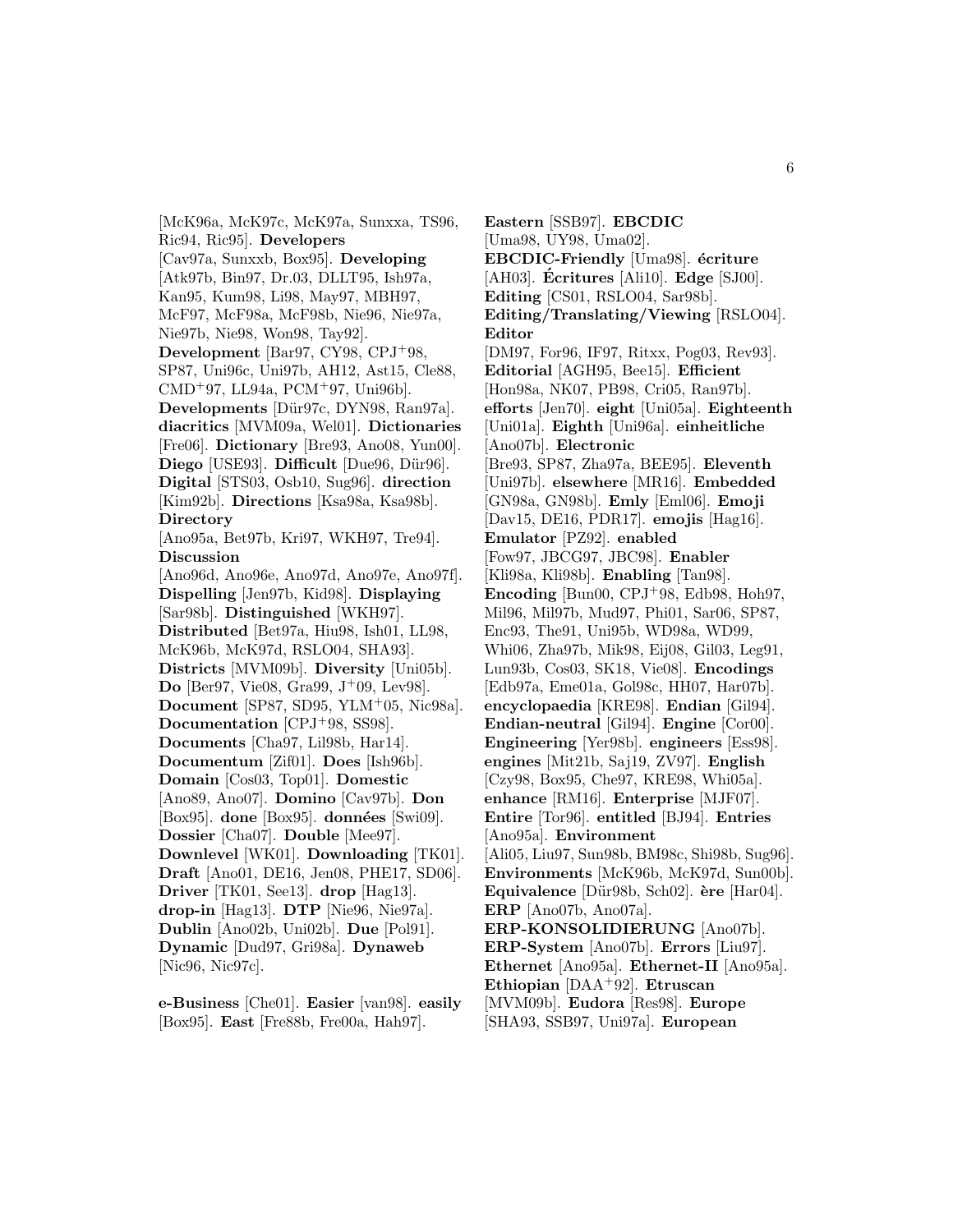[BGI94, Bri96, Bri97b, Keb97, KT97]. evaluation [Chi17]. **événements** [Swi09]. **every** [Hip94]. **everyday** [Woo10]. **everyone** [Hor12]. **Everywhere** [RGN16]. **Evolution** [Gra96, Uni02c]. **Evolves** [Fow97]. **Examples** [HT04]. **Experience** [Rob98b]. **Experiences** [McF97, Saj19]. **Experiments** [Bri97b]. **Explained** [Kor06, MRC11]. **explains** [Box95]. **Exploiting** [MLJ13, MLJ17]. **Exploits** [MJF07]. **Exploratory** [Uni92]. **Explorer** [BB97, Suz98]. **Exploring** [Dür98c]. **Exposing** [WFD08]. **Expression** [Anoxxb, Dav99c, Chi17]. **Expressions** [Dav03c, Dav04c, Dav21, Dav22]. **Expressive** [PDR17]. **Extend** [AKW07]. **Extended** [Har95, Lun96]. **Extending** [BHT93, Kin96]. **Extensible** [Cor00, HNTT96]. **Extension** [Lil97, Lil98a]. **Extensions** [Sui01, JBCG97, Tan13]. **extensively** [Pog03].

**factors** [BJ94]. **Fall** [Ano06b]. **Familiar** [Ano89, Ano07]. **family** [BGI94]. **FAQ** [Kuh99b, LaB00]. **Features** [BM97b, HM01]. **February** [Uni02a]. **Fifteenth** [Uni99a]. **fifth** [Uni04a]. **file** [PLYZ95, SK18]. **Files** [Bre93, Pla99, FB98]. **Filtering** [Cha97, Kue05]. **Fingerspelled** [PM17]. **First** [Hod98, Uni02b]. **Flagstaff** [BJ94]. **Flashcard** [RC98]. **Flexible** [Mik98, Sar98a]. **Florida** [Uni05a]. **fluent** [Che97]. **Foldings** [Fre02a]. **Font** [Dud97, Gri98a, HM01, Lil97, Lil98a, Pet93c, SP87, TK01, Wel96, BH93, Kew05b, N<sup>+</sup>05a, N<sup>+</sup>05b, PLYZ95, Ngˆo05, Vie08]. **Fontes** [Har04]. **Fonts** [Ano97b, HH07, Man97b, Man97a, Man98c, Man98a, Man98b, Woo99, Bee07]. **Forces** [Pol91]. **Foreign** [Gav97, Ano89, Ano07, Cle94, Tre94]. **ForeignDesk** [Nas96]. **Forge** [Ler03, Ler13]. **Format** [Ano06c, GD94b, GD97, Uma98, Yer03, Wu01, Wu02, Yer96, Yer98a].

**Formats** [Cri05, Tex01, PLYZ95]. **Forms** [Dav98c, DD00]. **Fortran** [MRC11]. **Forum** [Ano96d, Ano96e, Ano97g, Ano97d, Ano97e, Ano97f]. **Fourteenth** [Uni99b]. **fourth** [Uni03a]. **Framework** [Ish01, Lin98, OL98]. **Francisco** [FCJ04, Uni06]. **Fraud** [FDW06]. **Free** [CPJ<sup>+</sup>98, Abu04]. **Frequency** [CY98]. **Friendly** [Uma98, Abu04, Swo05]. **Fully** [JBGC97]. **Fundamentals** [DYI<sup>+</sup>04a]. **fusion** [MLJ13, MLJ17]. **Future** [Jen98, Ste96, Ten97b, Agr93, Kim92b, MR16].

**Gaultney** [Ano03a]. **GB** [Mey01]. **GDP** [Dav04a]. **General** [Bec98, McG02]. **generalized** [MLJ13, MLJ17]. **Generation** [Nic96, Nic97c]. **Generic** [Nic97b]. **Genève** [AGH95]. **Gengogaku** [KRE98]. **Gentium** [Ano03a]. **Georgia** [Uni03a]. **German** [BP11, See13]. **Germany** [SHA93, Uni97a, Uni05b]. **Geschafte** [Ano07b]. **get** [Top01]. **GIS** [Li98]. **Global** [AKW07, Bet97a, Bos98, Dav97a, DLLT95, May97, McK98a, PF97, SS98, SJ00, Sun98a, Tay92, Uni96c, Uni97a, Uni97b, Uni98a, Uni98b, Uni99b, Uni99a, Uni00b, Uni00a, Uni01a, Uni01b, Uni02b, Uni02a, Uni03b, Uni03a, Ano07b, Che97, Czy98, DGK96, Uni96a, Uni96b]. **Globalization** [Fow97, Van94]. **Globalizing** [Gol97b, Gol97c, PF97]. **Globally** [MH95]. **Globalzeichensatz** [Czy98]. **Glossary** [ZV97]. **Glossary-based** [ZV97]. **Glue** [Keb97, KT97]. **Glyph** [Ado98, Hud00]. **Glyphes** [Har04]. **Glyphs** [BH98, EHJ98, Har95, Lun98a]. **go** [Swo05]. **godine** [J<sup>+</sup>09]. **Goes** [Fre97a]. **Going** [SJ00, Uni96c, Uni97a, Uni97b, Uni98a, Uni98b, Uni96a, Uni96b, Hag07]. **Good** [Fen96]. **Government** [Uni04a]. **Governmental** [CPJ<sup>+</sup>98]. **Graphical** [Atk98a, Atk98b, Har07b]. **Graphics** [MNSJ99b, dC00]. **Graphite** [Cor00]. **Greek** [Har99, Whi06]. **Green** [CPJ<sup>+</sup>98].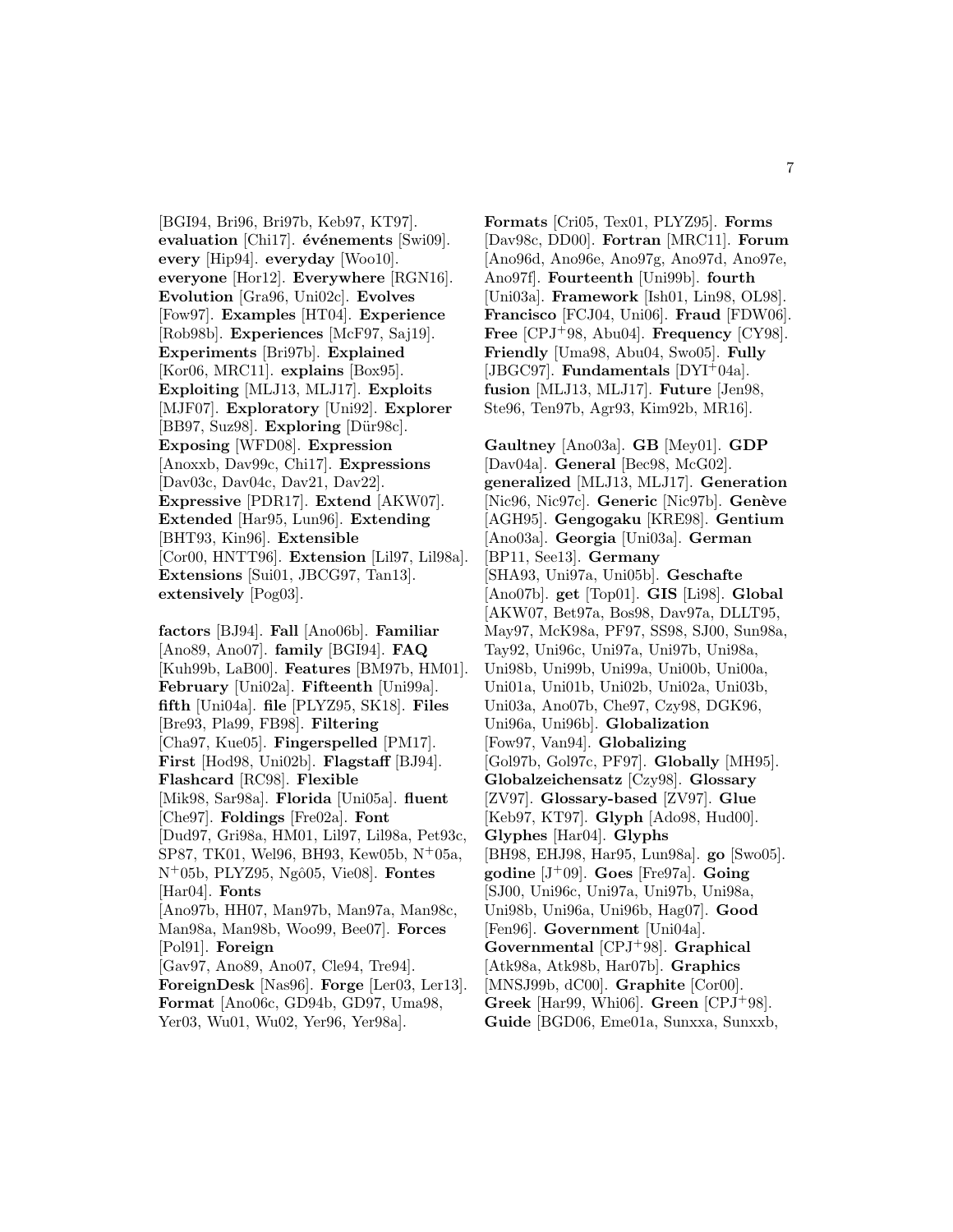Sun00b, TS96, Ess98, Ess00, Gil03, H<sup>+</sup>95, Rau14, Ric94, Ric95, SK18, Tre94]. **Guidelines** [Anoxxb, Dav98b, Dav99c, Dav00b]. **Gurmukhi** [Sid05, Sid06]. **Guts** [Dav01b]. **hacker** [Lev98]. **Hamburg** [SHA93]. **Han** [JC08, Mar98, N<sup>+</sup>05b, PLYZ95, Shi98b, The  $21g$ , Whi $06$ , N<sup>+</sup> $05a$ , Ngô $05$ . **Han-Character** [Mar98]. **hand** [Ano95a]. **Handle** [Sun98a, Ull21]. **handles** [Huf17]. Handling [Dür98c, Gol98a, Hag11, Jen97c, Jen97a, WWW<sup>+</sup>91, Cle94, DGK96]. **Hangul** [Kim92a]. **Hansgrohe** [Ano06a]. **Hardbound** [Pog03]. **Headers** [GC96]. **Held** [Ano94b]. **Hello** [PT93, PT00]. **Here** [Ano91, Pet93a]. **heterogeneous** [CLLL98]. **hiding** [PWC12]. **Hindi** [Wag06]. **History** [McK96a, McK97a, MVM09a, Nak98, DR68, KBKHF16, Lun93b, McK97c, Mun19, Pik03, Ritxx, Wed96]. **Hitchhiker** [Eme01a]. **HK** [Mey01]. **Holland** [Uni00b]. **home** [Uni07]. **Homepage** [Ho96]. **Homograph** [WFD08]. **Hong** [Uni01a, Che01, Uni96a]. **Hotel** [Ano02b, IEE90]. **HP** [Kli98a, Kli98b, Tiv97]. **HP-UX** [Kli98a, Kli98b]. **HTML** [DYN98, Woo99]. **Huffman** [PB98]. **Human** [BJ94]. **Humanities** [Ano96a, Uns96, Uns96]. **Hypertext** [Ben96, YNAD97]. **Hyphenation** [MR16]. **hytung** [Ano08]. **I18N** [Bec98]. **IANA** [FP98]. **IAPR**

[IEE94]. **IBM** [Atk97a, Atk98a, Atk98b, Shi98a, Tre94]. **ICCC94** [Tan94]. **ICPC** [RSLO04]. **ICU** [The21b]. **Identification** [Con02]. **Identifier** [Dav05a, The21f]. **Identifiers** [Due97a, Dür97a, Dür98b, Rob15, Wu01]. **Identity** [FDW06]. **Ideograph** [Dür98c]. **Ideographic** [HM06, Lu01]. **Ideographs** [D¨ur98c, Jen98, Jen08, Jen12, The21h]. **IDN** [Pot05]. **IDNA** [Cos03, DS12, The21m]. **IEC** [N<sup>+</sup>05a, Ali94, Kim92b, Ksa97a, LaB00,

N<sup>+</sup>05b, Ngˆo05, Zha97b]. **IETF** [Alv98]. **IFLA** [ME94]. **II** [Ano95a, Hal94b]. **IIIMF** [Hiu98]. **illustrated** [Pog03]. **im** [Ano06b, Czy98]. **Image** [Uns96]. **IME** [Sar98a]. **Impact** [Car93, Che94, Ish97b, Ish98c]. **Impacts** [Ish96a, Ish97d, Ish98d, Ish98e]. **Implementation** [Dav98a, Due96, DNYA96a, DYN97a, Dür96, DNYA96b, DYN97c, DYN97b, Kun94, Lun96, Mey01, Ran97a, Ran97c, Sar98a, Sun96, Tiv97, Unixxa, NK07, Tau16]. **Implementations** [Abr98, Atk01, Dür98d, Hah97]. **implementiert** [Ano07b]. **Implementing** [Fow96, Lei96a, Lei96e, Lei96b, Lun98b, Tan96]. **Implementor** [Ano94b, Ada94]. **Implementors** [Uni94a, Uni94b, UIW92]. **Implications** [Bos98, Kwa95a, Van91]. **Importance** [Che01]. **important** [Box95]. **improve** [Cra98]. **Improving** [Age91, MR08]. **in-depth** [Rau14]. **incompatible** [PLYZ95]. **incomplete** [Ritxx]. **Increased** [Ano94a]. **Independent** [Hiu97b, Hiu97a, RM97, Wel96]. **India** [MNSJ99b]. **Indian** [Cha02, Mur98]. **Indic** [Ish03, MNSJ99a, MNSJ99b, Wis02]. **indigenous** [Osb10]. **Industry** [Nak98, Ano02b]. **Informatics** [FCJ04]. **Information** [Cle94, DDG96, Eme01b, Gav96, Ho97, Ish97a, Ish98a, Lun93a, Lun99, McK98a, Wel97b, Wel97a, You98, BEE95, Cal91, Noe94, Wed96, Yun00]. **Informationen** [Ano07b]. **Infrastructure** [Che01, Uni04a]. **Inland** [Ano89, Ano07]. **Input** [Gav96, Hiu97b, Hiu97a, Hiu98, Lei96c, Lei96f, Lei96d, Leo98, Lin98, Mar98, MKG97, Mat96, OL98, Mil03, Shi98b]. **Insider** [H<sup>+</sup>95]. **insights** [Saj19]. **Institute** [Uns96]. **Instruction** [BJ93, KL21]. **instructions** [LM22, MLJ13, MLJ17]. **Integrating** [Mah09]. **Integration** [CPJ<sup>+</sup>98, CMD<sup>+</sup>97, PCM<sup>+</sup>97]. **Intentions** [WFD08]. **Interchange** [SP87, Spr96].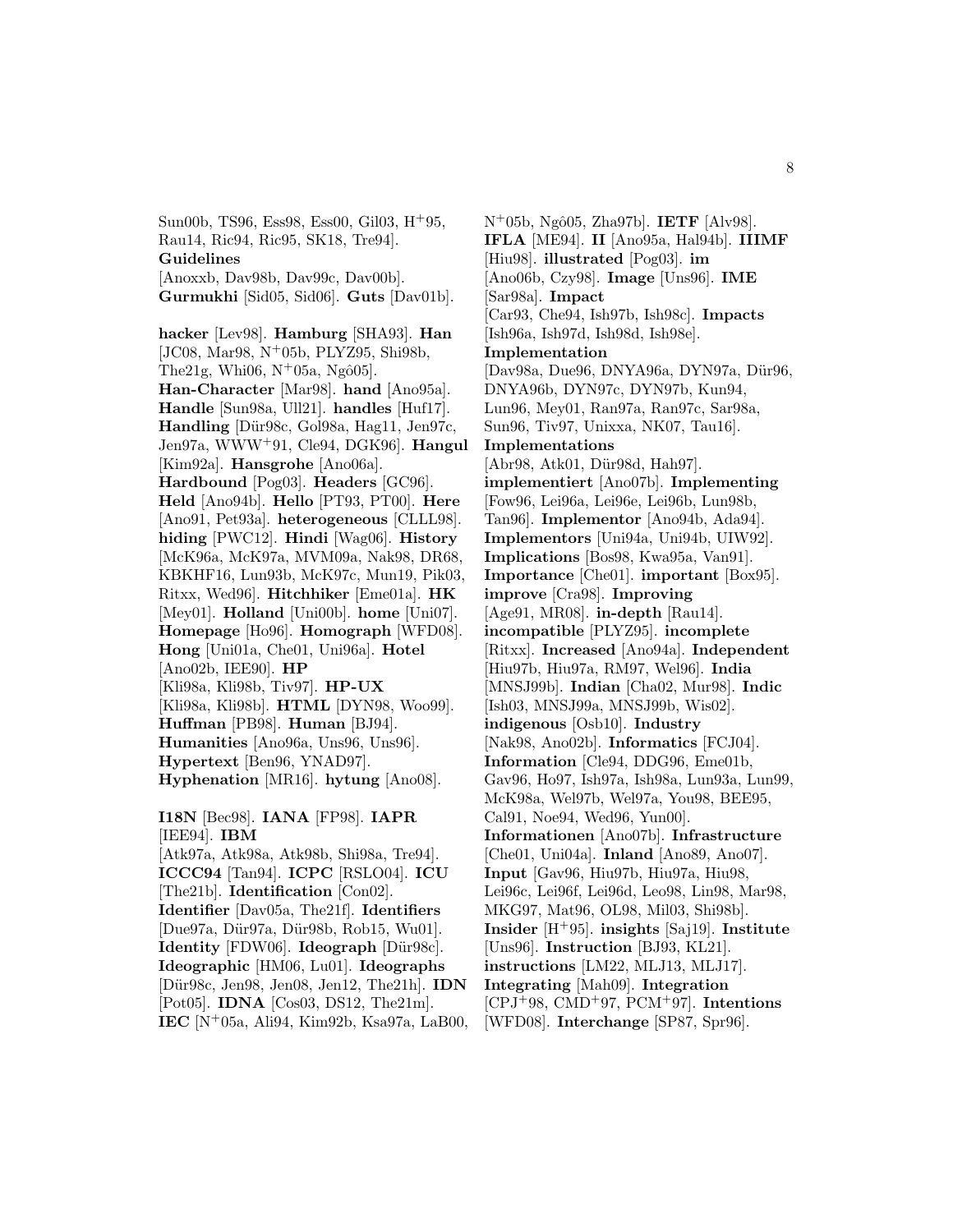**Interface** [Bec98, Ric94]. **Interfaces** [dN96]. **Interlinear** [Anoxxa, Unixxb]. **International** [Ano02b, Ber97, Che01, DG95, Dom96, Dr.03, IEE90, IEE94, Kan95, Kum98, Lil97, Pog03, RSLO04, SSB97, SD95, Sun00a, Sun00b, Tan94, TJ97, TS96, Uni95a, Uni96a, Uni96b, Uni96c, Uni97a, Uni97b, Uni98a, Uni98b, Uni99b, Uni99a, Uni00b, Uni00a, Uni01a, Uni01b, Uni02b, Uni02a, Uni02c, The21b, dN96, Ano96a, BBB<sup>+</sup>02, Cal91, Kim92b, Tay92, YLM<sup>+</sup>05, Lil98a]. **Internationale** [Pog03]. **Internationalisation** [Ish97c]. **Internationalisierung** [Ano06a, Ano06a]. **Internationalization** [Ano96b, Ano97g, Ben97, Bet97b, Bos97a, Bos97b, Cap98, DC01, DLLT95, Fre96a, Fre97d, Fre97e, Gri98b, Gri98c, Hal94a, Hal94b, Hal98b, Hal98c, Hiu96, Hiu97c, Ish01, Kri97, McC96, Pan98a, Pan98b, Ric98, Sun98a, Sunxxb, Suz98, Tan97, Uni03b, Uni03a, Uni04a, Uni04b, Uni05b, Uni05a, Uni06, UHP93, YNAD97]. **Internationalized** [MBH97, McF97, McF98a, McF98b, Cos03]. **Internationalizing** [Due97a, D¨ur97a, Res98, Coa93]. **Internet** [Uni96b, Uni98b, BB97, Due97a, Dür97a, Dür97c, Edb97b, Fow96, Gol97a, Gol98b, Gre98a, Gre98b, Hiu97b, Hiu97a, Hiu98, Mur96, Oud97, Pan98a, Pan98b, Suz98, Uni96a, Uni96c, Uni97a, Uni97b, Uni98a]. **Interoperability** [GC96, Kli98a, Kli98b]. **Interview** [Ano03a]. **Interweaving** [RM16]. **Introduction** [Ada94, Fre98b, Hal97a, HH89, Ish03, Ree17, UHP93]. **Involve** [Ish96b]. **IO** [Eck97]. **'i'rab** [MVM09a]. **Ireland** [Ano02b, Uni02b]. **irilic** [J<sup>+</sup>09]. **ISBN** [Pog03]. **ISCII** [Sid06]. **Islamic** [MVM09a]. **ISO** [N<sup>+</sup>05a, Ada94, Ali94, Bri96, Bri97a, Con02, Kim92b, Ksa96, Ksa97a, Ksa97b, Ksa98a, Ksa98b, LaB00, N<sup>+</sup>05b, Yer03, Tex01, Ngô05,

Uni96a, Wu01, Wu02, Yer96, Yer98a, Zha97b].

**ISO/IEC** [N<sup>+</sup>05a, Ali94, Kim92b, Ksa97a, LaB00, N<sup>+</sup>05b, Ngˆo05, Zha97b]. **ISO10646** [Uni98a]. **Israel** [IEE94]. **issue** [Pro15, Pro16]. **Issues** [Coa93, Eme01b, Hon96, Hon97, Hon98b, Ish97a, Ish98a, Mur98, Sid06, Wis02, BM98c]. **Istanbul** [BM98c]. **Itaiji** [MKG97]. **Items** [Age91]. **IUC12** [Uni98a]. **IUC16** [Uni00b]. **IUC17** [Uni00a]. **IUC18** [Uni01a]. **IUC19** [Uni01b]. **IUC20** [Uni02a]. **IUC21** [Uni02b]. **IUC22** [Uni02c]. **IUC23** [Uni03b]. **IUC24** [Uni03a]. **IUC25** [Uni04a]. **IUC26** [Uni04b]. **IUC27** [Uni05b, Uni06]. **IUC28** [Uni05a].

**January** [USE93, Uni02a, Pro16]. **Japan** [Uni94a, Uni98a, Pan98e, Yas05]. **Japan1** [Yas05]. **Japanese** [ACE<sup>+</sup>08, Bre93, CY98, Har07a, HH89, Kun94, Lun93b, Lun93a, Lun96, Lun99, Nak98]. **Java** [Ano96b, Bec97, Bec98, Ber97, BVG97, Bin97, Cav97b, Che97, Cob98, Dav97b, DD03, DD07, DC01, Eck97, Fre96a, Fre97d, Fre97e, GJS96, G<sup>+</sup>xx, GJSB00, Ham96, Hiu97b, Hiu97a, Hiu98, Hor12, Ish01, J<sup>+</sup>12, Kum98, Leo98, Lin98, McF97, McF98a, McF98b, O'C98, OL98, Ran97a, Ran97c, RC98, Ste96, Won98]. **Java-based** [Bin97]. **javar** [BVG97]. **JavaScript** [Rau14]. **JDK** [Dav97a, Gil98a, MBH97]. **jedoch** [Ano07b]. **Jerusalem** [IEE94]. **JIS** [Sui98]. **Jitai** [Sas98]. **John** [Pog03]. **Join** [Pol91]. **Joint** [Ano96a]. **Jose** [Uni95a, Uni96b, Uni96c, Uni97b, Uni98b, Uni99a, Uni00a, Uni01b, Uni02c, Uni04b]. **Joseph** [Wri15]. **Journ´ee** [AGH95]. **Julia** [DL19]. **June** [Ano96a]. **Just** [PDR17, Ish97c].

**Kangxi** [Ano08]. **Kanji** [RC98, CY98, MKG97, Nak98, RC98]. **Keeping** [Jor02]. **key** [DR68]. **Keyboard** [BMCM06, Kim92a, See13]. **Keynote** [Bos98, Bre98, Nak98, Sch97]. **Keys** [Noj01]. **Kharosthi** [MVM09b]. **Khmer** [DAA<sup>+</sup>92].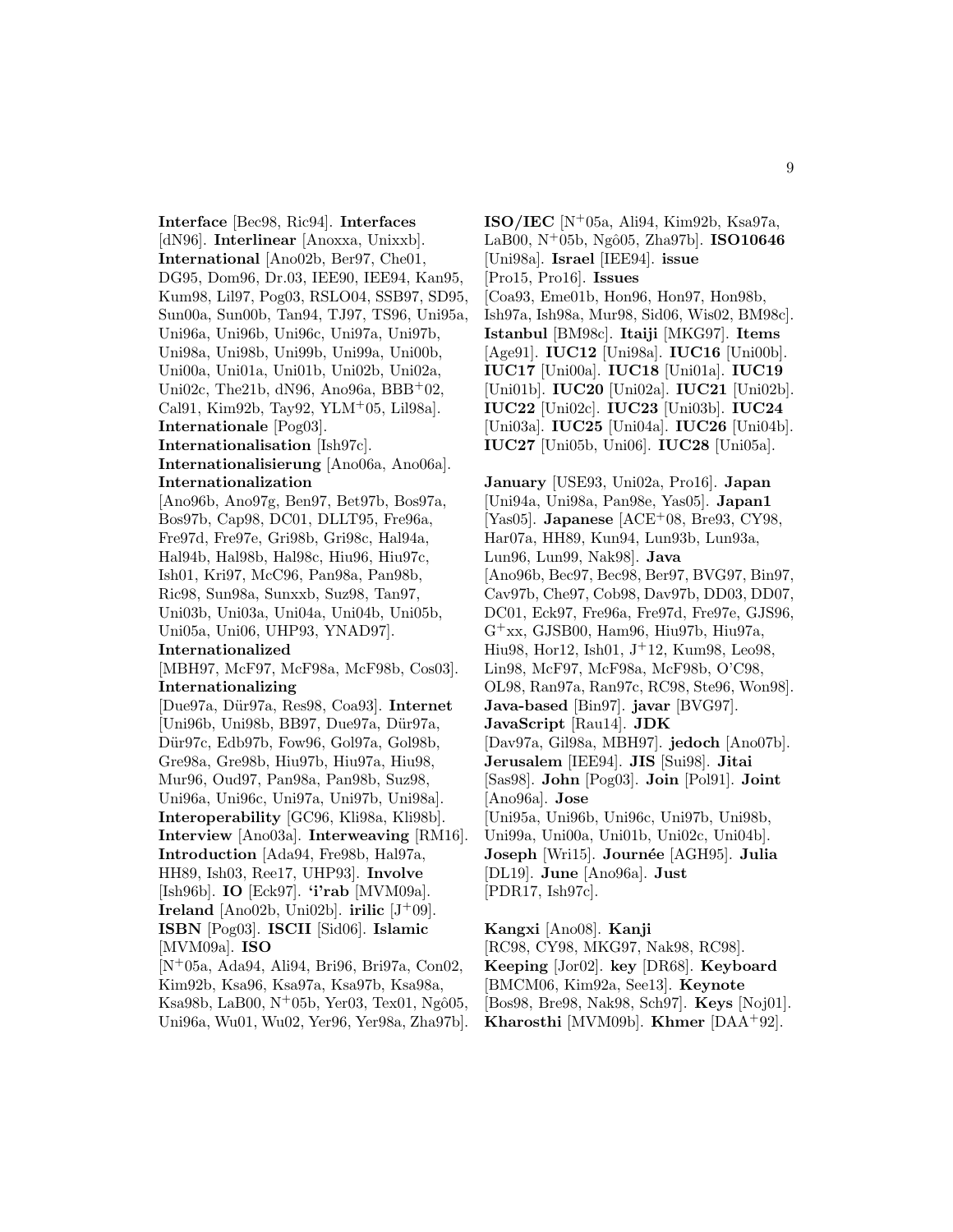**klassebibliotek** [WG05]. **Klingon** [Box95]. **Know** [Har97b, Hip94]. **knowledge**  $[N^+05a, N^+05b, Ngô05]$ . **knowledge-base** [N<sup>+</sup>05a, N<sup>+</sup>05b, Ngô05]. **Known** [FMW06]. **kog** [J<sup>+</sup>09]. **kompatible** [Ano07b]. **Kong** [Uni96a, Uni01a, Che01]. **konnen** [Ano07b]. **KONSOLIDIERUNG** [Ano07b]. **Korean** [HH89, Jun97, Kun94, Lun99, Par16].

**lacks** [Che97]. **LAN** [Ano95a]. **Langages** [Cha07]. **Language**

[Atk96, Atk97b, Atk97a, BBB+02, Ber09, Buc96a, Buc96b, Buc96c, BM97c, BM97b, Buc97, Che97, Cle88, Con02, Dav04a, Dav04b, DS05a, GJS96,  $G^+xx$ , GJSB00, Nic97a, Nic97b, Pla93, PM17, WA99, Sun98b, Sun00b, Tan98, WA98b, WA98a, Wis02, YNAD97, Yer98b, Box95, BAP20, JBCG97, Lon00, Osb10, Ste96, Tre94, Dav05b, Pog03]. **Language-dependent** [Pla93]. **Languages** [Alv98, BB97, BMCM06, BG97, CPJ<sup>+</sup>98, DDHF99, DF02, Gid01, Hal94b, Jor02, Mur96, Mur98, Box95, Cle94, MAD<sup>+</sup>06, Osb10, Wu00]. **Langues** [Cha07]. **Large** [Cha97, Het98, Zha97a]. **Large-Scale** [Zha97a]. **Largest** [Mor98]. **LaserHebrew** [Ano02a]. **Latest** [Tan94]. **Latin** [IF97, Har14, Ish96a, Ish97d, Ish97b, Ish98d, Ish98e, Ish98c, Whi06]. **Latin-X** [IF97]. **Latin/Arabic** [Har14]. **Law** [CPJ<sup>+</sup>98]. **layer** [LL94b]. **Layout** [Abr98, ACE<sup>+</sup>08, Bec98, BBM98, Ete05, Ish13]. **LDAP** [Bet97b, Kri97]. **LDML** [Dav04b, Dav05b]. **Leaks** [Eve02]. **Learning** [BJ93]. **learns** [Kew05a]. **left** [Jor02]. **legacy** [Che97, Har07b]. **Lending** [Ano95a]. **less** [KL21]. **Letter** [IF97, Rob15]. **Letters** [CPJ<sup>+</sup>98, DM97, Fir93]. **Level** [BM97a]. **Lexical** [LBD08]. **Libraries** [Bri97b, Noe94, Sug96]. **Library** [Bar97, Bri96, Coy06, Gav97, SSB97, Wei07, ME94, WG05]. **Lifecycle** [Cap98]. **Ligature** [Mil96, Mil97b]. **ligatures** [Pla93]. **light**  $[N^+05a, N^+05b, Ngô05]$ . **Lightweight** 

[WKH97]. **Line** [AH05, Fre88a, Fre00b, The21d, Zif01]. **Lines** [Fre98a]. **lingual** [Rev93, Shi98b]. **Linguistic** [Ano96a]. **linguistics** [KRE98]. **Linking** [Wed96]. **Linus** [CPJ<sup>+</sup>98]. **Linux** [USE01, Kuh99b, Noj01]. **Lion** [Kew05a, Kew05b]. **LISA** [Ann97]. **Lisbon** [Wei07]. **Lisp** [Ste96]. **List** [CY98, Whi05a]. **Literary** [Ano96a]. **Literature** [Gav97]. **Locale** [Atk98a, Atk98b, Jun97, Noj01, O'C98, Sun98c, The16a, Lun98b, Dav04b, Dav05b]. **Locales** [Ano97a, Hal94b, Noj01]. **Localisation** [Ish96b, Ano02b]. **Localization** [Cap98, Cav97a, Mur98, Uni02b, UHP93,

DGK96, Ess98, Ess00, Fow97]. **Localizing** [Nas96]. **logical** [Har07b]. **London** [Ano95b]. **look** [Fei94]. **Lotus** [Cav97b]. **LRC** [Ano02b]. **LSCEP** [Zha97a]. **lualatex** [Bee20]. **LZ** [Cra98].

**Mac** [See13, McC96, See13, Ten98]. **Macintosh** [Ten97b]. **Madrid** [ME94]. **Mail** [Bot97a, Bot97b, Dem98, GD94b, GD97]. **Mail-Safe** [GD94b, GD97]. **Maintaining** [MJF07]. **Mainz** [Uni97a]. **Making** [Ish98b, Nic97a, Yon97, YLM<sup>+</sup>05]. **Man** [IEE90, Jen70]. **Management** [Gra96, Het98, Zif01]. **managers** [Ess98]. **Manifesto** [RGN16]. **mankind** [DR68]. **mannered** [Dav97b]. **Manual** [N<sup>+</sup>05a, N<sup>+</sup>05b, Ngô05]. **Map** [Ten97a]. **Mapping** [Dav99b, DS05a, Hon96, Hon97, Hon98b]. **Mappings** [Dav99a]. **MARC** [MfFH07, Ali05]. **March** [BJ94, SC98, Uni99b, Uni00b, Uni03b, Uni04a, Uni06, Wei07, BJ93, Uni97a]. **Mark** [PHE17, Top01]. **market** [Tay92]. **Markets** [DLLT95]. **Marks** [Kuh99a, McG02, WWW<sup>+</sup>91]. **Markup** [Dav04b, DS05a, Dav05b, DDHF99, DF02,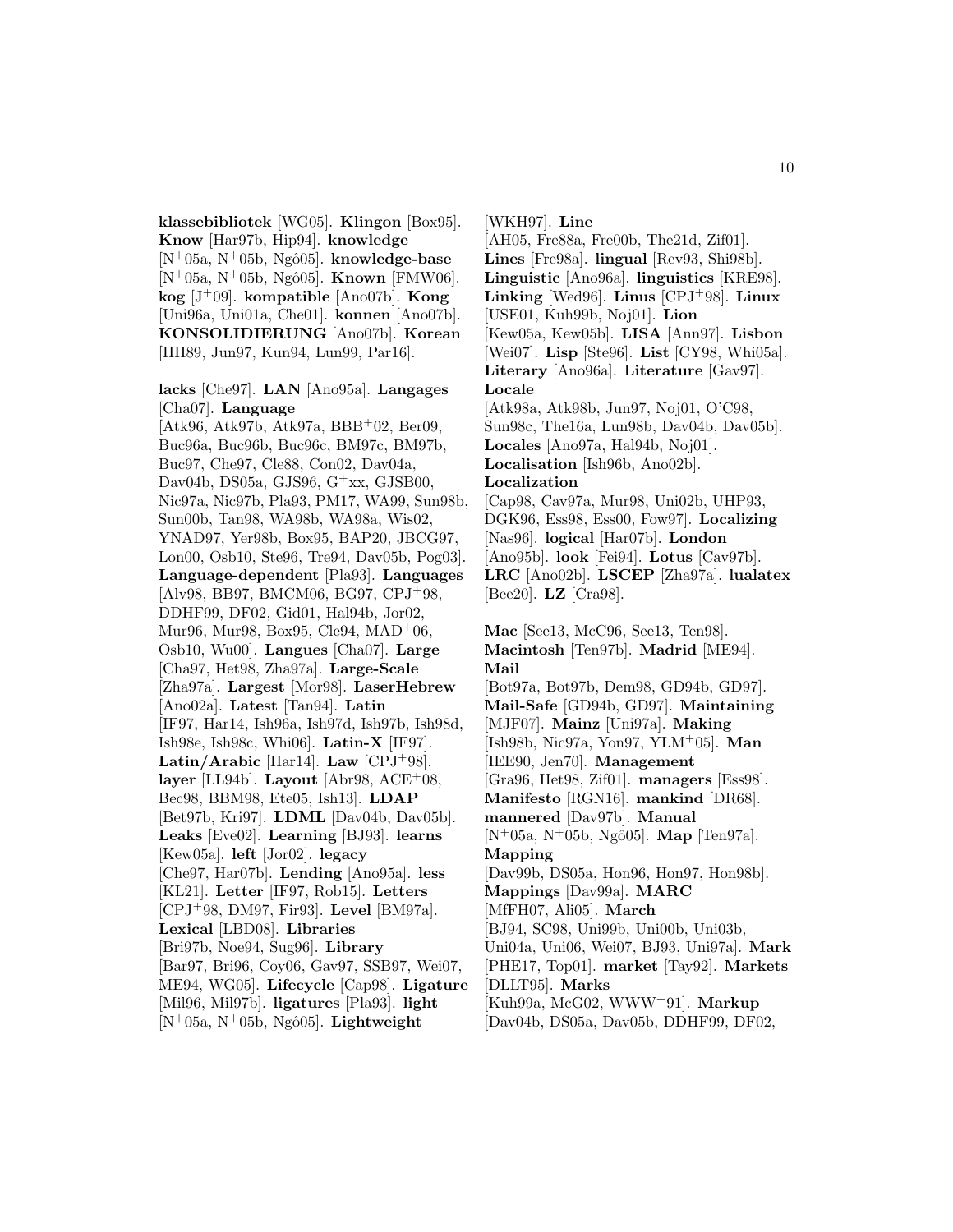Nic97a, Nic97b, YNAD97, YLM<sup>+</sup>05]. **mars** [AGH95]. **Mastering** [MH93]. **matching** [NK07]. **material** [BEE95]. **materials** [ME94]. **math** [Bee00, Hag11, Mah09, Vie08]. **Mathematics** [BFS02, BP16, Sar06, Rob10, Rob15]. **matters** [Fow97]. **Maxim** [Pog03]. **May** [Ano02b, Uni02b, Fow97]. **me** [J<sup>+</sup>09]. **means** [Nic98a]. **Mechanism** [HNTT96, Mik98]. **Mechanisms** [DS05c, DS05d, DE16, The21l]. **Medical** [FCJ04]. **medieval** [Per09]. **Medinfo** [FCJ04]. **Meeting** [ME94, SHA93, Wei07]. **Meets** [Ano97c, Rub96, Kew05b]. **Megafonts** [Had01]. **Memory** [Bun97, PB98]. **Memory-Efficient** [PB98]. **Merrimack** [UIW92]. **Method** [Hiu97b, Hiu97a, Hiu98, Lei96c, Lei96f, Lei96d, Lin98, Mar98, MKG97, McG02, OL98, PWC12]. **Methods** [Hon96, Hon97, Hon98b, Leo98]. **Mexico** [DO00]. **Michael** [Eml06]. **Microsoft** [Ber98, Bis97b, Bis97a, Fre97a, Kap01a, Kap01b, Li98, Pra97b, Pra97a, Pra98a, Pra98b, Pra98c]. **MIGRATE** [Ano95a]. **Migrating** [DW02, Nes94]. **Migration** [Ano09, C<sup>+</sup>09, JBGC97, Tex98a, Tex98b]. **migrierte** [Ano06a]. **MIME** [GD94a, SD02, SD06]. **MIME-Compatible** [SD02, SD06]. **Misunderstood** [DM97]. **mixed** [Har14]. **MkIV** [Hag07]. **MlB**ib**TEX** [Huf17]. **Model**  $[CPJ+98, Con02, Dür98a, DYI+02, DYI+04a,$ DYI<sup>+</sup>04b, Fre02b, Mat96, Sar96, Sar97, WD98a, WD99, WF04, Spr96, Nic98a]. **Model-Based** [CPJ<sup>+</sup>98]. **Modeling** [PDR17]. **Modern** [MRC11]. **monde** [AH03]. **Mongolian** [BDA<sup>+</sup>92]. **Monitor** [Tiv97]. **Move** [Pet93a]. **Movement** [Abr98]. **Movie** [Fen96]. **Mozilla** [Tan98]. **MT** [ZV97]. **MULE** [Mik98]. **MULE-Universal** [Mik98]. **Multi** [BM97a, BM98c, Cha02, Rev93, Rob15,

Shi98b, Van91]. **multi-byte** [Van91]. **multi-character** [BM98c]. **multi-letter** [Rob15]. **Multi-Level** [BM97a]. **multi-lingual** [Rev93, Shi98b]. **Multi-script** [BM98c, Cha02]. **Multicode** [Mud97]. **Multilanguage** [BBM98, Mat96]. **Multilingual** [Ano96d, Ano96e, Ano97d, Ano97e, Ano97f, Bar98, Bec84, Ben96, CS01, Dem98, DNYA96a, DYN97a, DNYA96b, DYN97c, DYN97b, Dür98d, Gav96, Gav97, Gil97, Gre98a, Gre98b, HNTT96, Har97b, Ho97, JBC98, Kew05a, Kew05b, Lem97, Lil98b, May97, Mud97, Nas96, Nic98b, RSLO04, RM97, SJ00, Tan98, Uni04a, Uni05b, Uni05a, Wan97, Won98, Woo99, You98, Bee19, Bee20, BM98c, Cal91, CLLL98, ES97, Kew06, LL94a, LL98, Lua90, ME94, Top01, Tre94, Wel01, Wu00, Wu01, ZV97]. **Multilingualism** [Ben97, Oud97]. **Multinational** [Ish96a, Ish97d, Ish97b, Ish98d, Ish98e, McK96a, McK97c, McK97a]. **Multiple** [Ano96c, BB97, Edb97b, Gol97a, Gol98b, Mur96, Noe94]. **Multiscript** [Ano97a, Jun97, La 93, ME94]. **multithreading** [Swi09]. **Musical** [Nic06]. **muss** [Ano07b]. **Mutamathil** [Abu04]. **Myanmar** [HT04]. **Mysap** [Ano06a]. **Myths** [Jen97b, Kid98].

**Nôm** [N<sup>+</sup>05a, Ngô05]. **Name** [Sun98a, Top01]. **Named** [Whi05b]. **Names** [Ado98, Dav01c, DF05, DF06, FMW06, Cos03, Sid05, WKH97, Whi05a]. **National** [Buc96a, Buc96b, Buc96c, Buc97, Par16, Wei07,  $N+05a$ ,  $N+05b$ , Ngô05, Wu00]. **Natural** [Nic97a, Lon00]. **nauc** [J<sup>+</sup>09]. **Navigation** [van98]. **Navigator** [Tan96]. **NC** [Hiu97b, Hiu97a]. **Nearly** [Sar06]. **Need** [Har97b, Vie08]. **Net** [Ham96, Gav97]. **Net-Centric** [Ham96]. **Netscape** [Dud97, Gri98a, Gri98b, Gri98c, Tan96, TJ97, Tan97]. **NetWeaver** [AH12, Ast15]. **Network** [Het98, Hiu97b, Hiu98].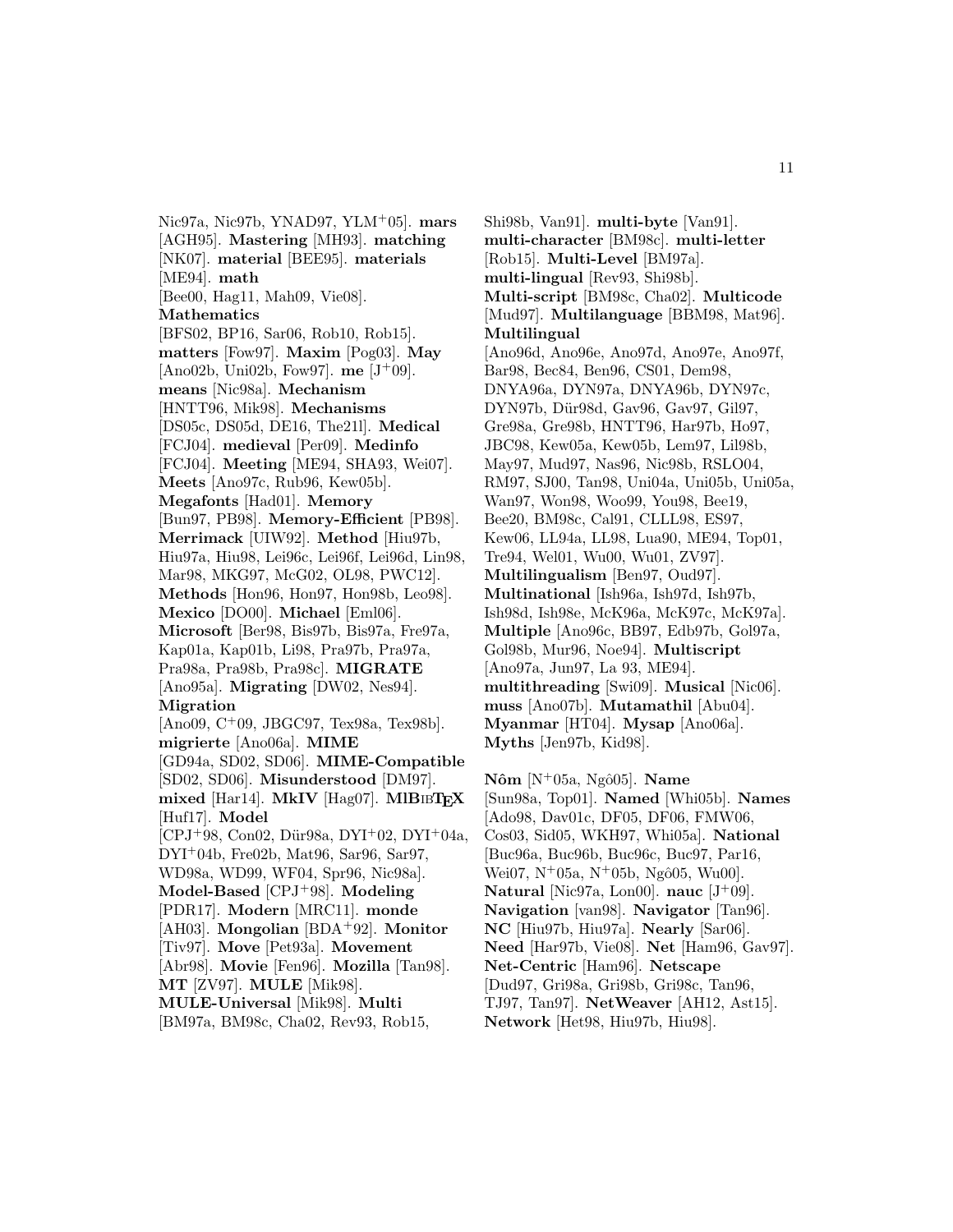**Networked** [Uni04b]. **neutral** [Gil94]. **Newline** [Dav98b, Dav00b]. **Newmath** [K¨us05]. **News** [Saa08, Pro15, Pro16]. **Next** [Bec97, Bec98, McG96, OL98, Wis01]. **NH** [UIW92]. **nicht** [Ano07a]. **Nineteenth** [Uni01b]. **Ninth** [Uni96b, Uni96c, Uni06]. **njegova** [J<sup>+</sup>09]. **No** [Age91, CPJ<sup>+</sup>98, CPJ<sup>+</sup>98]. **noblest** [KBKHF16].  $\log$  [J<sup>+</sup>09]. **Nom** [N<sup>+</sup>05b]. **Non** [Eml06, Ish96a, Ish97d, Ish97b, Ish98d, Ish98e, Ish98c, WWW<sup>+</sup>91]. **Non-Latin** [Ish96a, Ish97d, Ish97b, Ish98d, Ish98e, Ish98c]. **Non-Roman** [Eml06]. **Non-Spacing** [WWW<sup>+</sup>91]. **Nonromanization** [Age91]. **Nonsense** [Mil96, Mil97b]. **Normalization** [Dav98c, DD00, D¨ur98b, DYI<sup>+</sup>04b]. **Norway** [Ano96a]. **Notation** [Nic06, MVM09b]. **Note** [The21a]. **Notes** [Fir93, Ber15, Cav97b, May97]. **Noticing** [Oet12]. **November** [Ano95b, IEE90, USE01]. **NSCII**  $[N^+05a, Ngô05, N^+05b]$ . **NT** [BBM98, Ric95, Agr93, Bis97b, Bis97a, Hal94a, Hal94b, Hal98a, Kan95, MP93, MH93, Nie96, Nie97b, Nie98, Pet93c, Ric94]. **NT/95** [Nie96]. **Number** [Gil98b, PM17]. **Numbers** [Kap05]. **numeral** [MVM09b]. **Numerals** [MVM09b, MVM09a]. **num´erique** [Har04]. **Nutshell** [HM04]. **o** [PT00]. **Oakland** [USE01]. **Obfuscation**

[WFD08]. **Object** [Ish01, Nic98a, Sar96, Sar97, Swo05]. **Object-based** [Ish01]. **objects** [Dav97b]. **objet** [Swi09]. **Occurrences** [Saa08]. **October** [IEE94, Pro15]. **od** [J<sup>+</sup>09]. **ODBC** [Nor96].  $\textbf{odrz}$  [J<sup>+</sup>09].  $\textbf{off}$  [Jor02]. **Office2000** [Pra98a, Pra98b]. **Office97** [Pra97b, Pra97a, Pra98c]. **oktobra** [J<sup>+</sup>09]. **old** [Pik12]. **OLE** [Nor96]. **Omega** [AGH95, Fai95, Pla94]. **On-Screen** [Ish97a, Ish98a]. **One** [PF97, KL21, Gri98b, Gri98c]. **online**

[BM98c]. **Only** [Hod98]. **Open** [Ano96d, Ano96e, Ano97g, Ano97d, Ano97e, Ano97f, CPJ<sup>+</sup>98, Noj01]. **OpenType** [Hag16, Mah09]. **Operating** [Fen96, Sun98b, Czy98, Wu00]. **operation** [Ano02b]. **operations** [Shi98b]. **Opinion** [Age91]. **opportunities** [Osb10]. **Optical** [SSB<sup>+</sup>05]. **Optimising** [Chi17]. **Optimization** [Ano09, C<sup>+</sup>09]. **Optimized** [Abr98]. **Options** [Ano05a, ES97]. **Oracle8** [Won98]. **Ordered** [DS01]. **Ordering** [PHE17, La 93]. **Ordinary** [Ano89, Ano07]. **oriented** [Swo05]. **Origins** [BAP20]. **Orlando** [Uni05a]. **Orthographic** [Saa08, Wel01]. **Orthographies** [AwRMW05]. **OS/2** [Atk96]. **OSI** [LL94b, LL98]. **Other** [Age91, Hon96, Hon98b, Woo99, Box95, DDHF99, DF02, Fre06]. **output** [Mil03, Shi98b]. **Overcoming** [Cla97]. **Overdog** [CPJ<sup>+</sup>98]. **Overview** [Ali94].

**P.O.** [Res98]. **pace** [Che97]. **package** [Lem97, Mit21a]. **packages** [Uns96]. **page** [BGI94, BI95, Uni07, Wu02]. **page-shift** [Wu02]. **Pages** [Gil97, Hal97a, Pog03, Van91]. **Pan** [Eme01b]. **Pan-China** [Eme01b]. **Paperback** [DLLT95]. **Papers** [Age91, Ano95b]. **Parallel** [Ben96, Nic98b]. **Part** [Bec98, Bre93, CMD<sup>+</sup>97, Coy06, Hal94a, Hal94b, OL98, PCM<sup>+</sup>97, Gil94]. **Passeport** [Des05]. **Past** [Bun00, MR16]. **Patient** [Tiv97]. **Patrick** [Des08]. **Pattern** [Dav05a, IEE94, SD95, The21f, NK07]. **PC** [Agr93, Tre94]. **PCs** [Tre94]. **pdflatex** [Bee19]. **Pen** [Car93]. **Pen-Based** [Car93]. **Perl** [Lev98, Oet12]. **Permanent** [Wei07]. **Persistent** [Sun98a]. **Personalized** [Cha97]. **persons** [BEE95]. **Perspective** [Pan98c, Pan98d, Cha02]. **Petit** [Cha07]. **PHIGS** [Coa93]. **Phonetic** [Fre06]. **Phrase** [Ano89, Ano07]. **Phrase-Book** [Ano89, Ano07]. **Phrases** [Ano89, Ano07].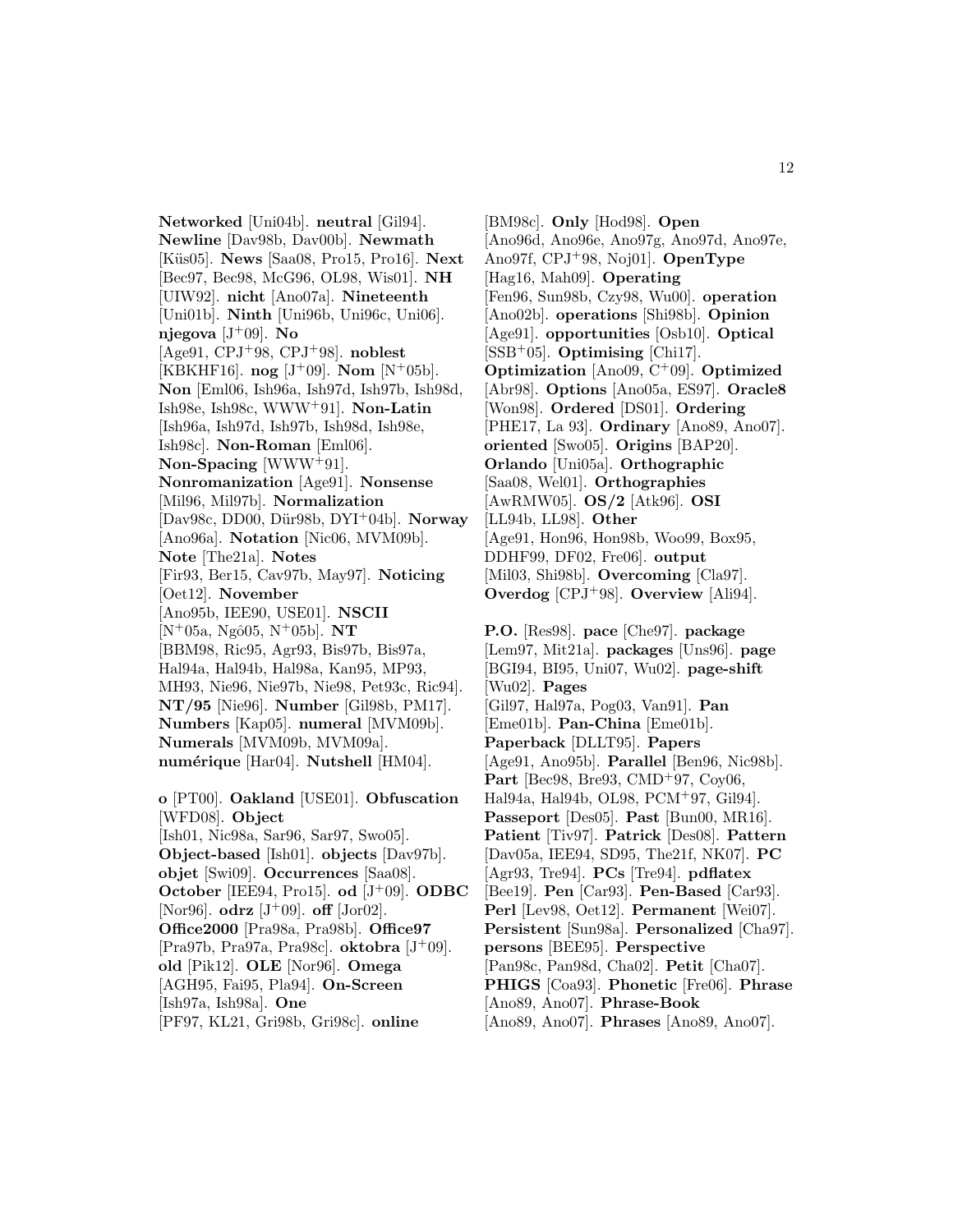**Picking** [CPJ<sup>+</sup>98]. **PicoVue** [Tiv97]. **Pictograms** [Aki80]. **Pipeline** [Eve02]. **pisma** [J<sup>+</sup>09]. **Plain** [WA99, Sar06, WA98a]. **Plain-Text** [Sar06]. **Plan** [Fen96]. **Plane** [WA98b]. **Planning** [CPJ<sup>+</sup>98]. **Platform** [Hiu97b, Hiu97a, Ho97, McG98, Nas96, Wel96, Agr93, LL94a]. **Platforms** [Lei96a, Lei96e, Lei96b, O'C98]. **Policies** [McG04]. **Policy** [Alv98]. **Porting** [Box95, Dav97b]. **Portugal** [Wei07]. **Positional** [MVM09b]. **PostScript** [TK01]. **Potentials** [D¨ur98c]. **pour** [Des05]. **Power** [Swo05]. **Powering** [Uni03a]. **Practical** [Bun00, Cai94, Ess98, Ess00, Gil03]. **Practices** [Uni04b]. **Prague** [Uni03b]. **pratique** [Des08]. **Pre** [Uni96b, Cra98]. **Pre-conference** [Uni96b]. **pre-processors** [Cra98]. **precis** [Cha07]. **Preface** [Hof96]. **Preference** [Ish01]. **Preferences** [Nic96, Nic97c]. **preparing** [Dür94]. **prerequisite** [BEE95]. **presentation** [ES97, LL94b]. **Preventing** [Mit21b]. **previews** [Chi17]. **Primary** [RSLO04]. **primer** [Gra00]. **primitives** [Wri20]. **principles** [Har07b]. **printed** [BEE95, SSB<sup>+</sup>05]. **Printer** [TK01]. **Printing** [Bet97a, Nak98]. **Problem** [Hol03, J<sup>+</sup>12, Mac86]. **problem-solution** [J<sup>+</sup>12]. **Problems** [Bun00, Edb98, Gol98a, Jen97c, Jen97a, Fow97]. **Procedures** [FP98, McG04]. **Proceedings** [FCJ04, IEE94, SHA93, Tan94, Uni94a, Uni94b, UIW92, USE93, USE01, BM98c, IEE90, ME94, Uni95a, Uni96b, Uni96a]. **process** [Box95]. **Processing** [Bec84, DS12, HNTT96, Har97b, Hud00, Lu01, Lun93a, Lun99, Ran97a, Ran97c, Sch04, The21m, You98, Bec87, Cal91, GV92]. **processors** [Cra98]. **Product** [Cap98, Ish96a, Ish97d, Ish97b, Ish98d, Ish98e, Ish98c, Zif01]. **Production** [Ber15]. **Products** [GN98a, GN98b, Ish98b, Kap01a, Tre94]. **PRODUKTE** [Ano06b]. **Profession**

[Hol03]. **program** [DD03, DD07, DD11]. **programmation** [Swi09]. **Programmer** [FV97, Ree17, Gil03, Hip94, Swi09]. **programmers** [Rau14]. **Programming** [Gar12, Hal94a, Hel92, O'D94, Van91, BAP20, Hel93, H<sup>+</sup>95, MP93, MH93, Ric94, Ste96, Woo10, Wu00]. **Progress** [Fei94, Pla94, Zha97b]. **Project** [Bre93, FV97, Noj01, Pla94, Tan98, Ess98, Bee07, Bri97b, Bri97a, CMD<sup>+</sup>97, PCM<sup>+</sup>97]. **Promises** [Due97b, D¨ur97b]. **Properties** [Due97b, Dür97b, Fre88a, Fre00b, AH05]. **Property** [Fre88b, Fre02b, Hon98a, The06a]. **proposal** [Lua90]. **Proposals** [Uni92, Wed96]. **Proposed** [Ano01, BM98a, BM98b, DF06, DW06, DE16, PHE17, SD06]. **Prospects** [Age91]. **Protocol** [Hiu97b, Hiu97a, WKH97]. **prototype** [BVG97]. **provides** [Mac86]. **Providing** [Ano03a]. **provision** [JBCG97]. **pT<sub>E</sub>X** [Tan13]. **Public** [McG04]. **Publications** [Zha97a]. **Publish** [Ho97]. **Publisher** [Fre97a]. **Publishing** [Bos98, Nie97b, Nie98]. **Punycode** [Cos03]. **Purpose** [Dür98a]. **Putting** [MR08, Nic98b]. **Python** [Swi09, Tau16]. **pyuca** [Tau16].

**Q** [Ber97]. **QED** [Ritxx]. **Qt** [TK01]. **Qt/X11** [TK01]. **Quest** [GC96]. **Questions** [CPJ<sup>+</sup>98]. **Quick** [HM04]. **Quotation** [Kuh99a].

**R** [Ano06a, Ano07a, Uni98b]. **R/3** [Ano06a, Ano07a]. **race** [Top01]. **radova** [J<sup>+</sup>09]. **Rare** [D¨ur98c]. **RCSU** [Wol96, Wol97]. **Reach** [AKW07]. **readers** [BGI94, BI95]. **Ready** [Bec97, Bec98, Bro97, OL98]. **Real** [Ull21]. **Real-world** [Ull21]. **really** [Fow97]. **Receipts** [Gav97]. **recipes**  $[J^+12, W_{00}10]$ . **Recognition** [IEE94, SSB<sup>+</sup>05, SD95]. **Recommendations** [AwRMW05]. **reconstruct** [Wed96]. **Records** [Ali05]. **Reference**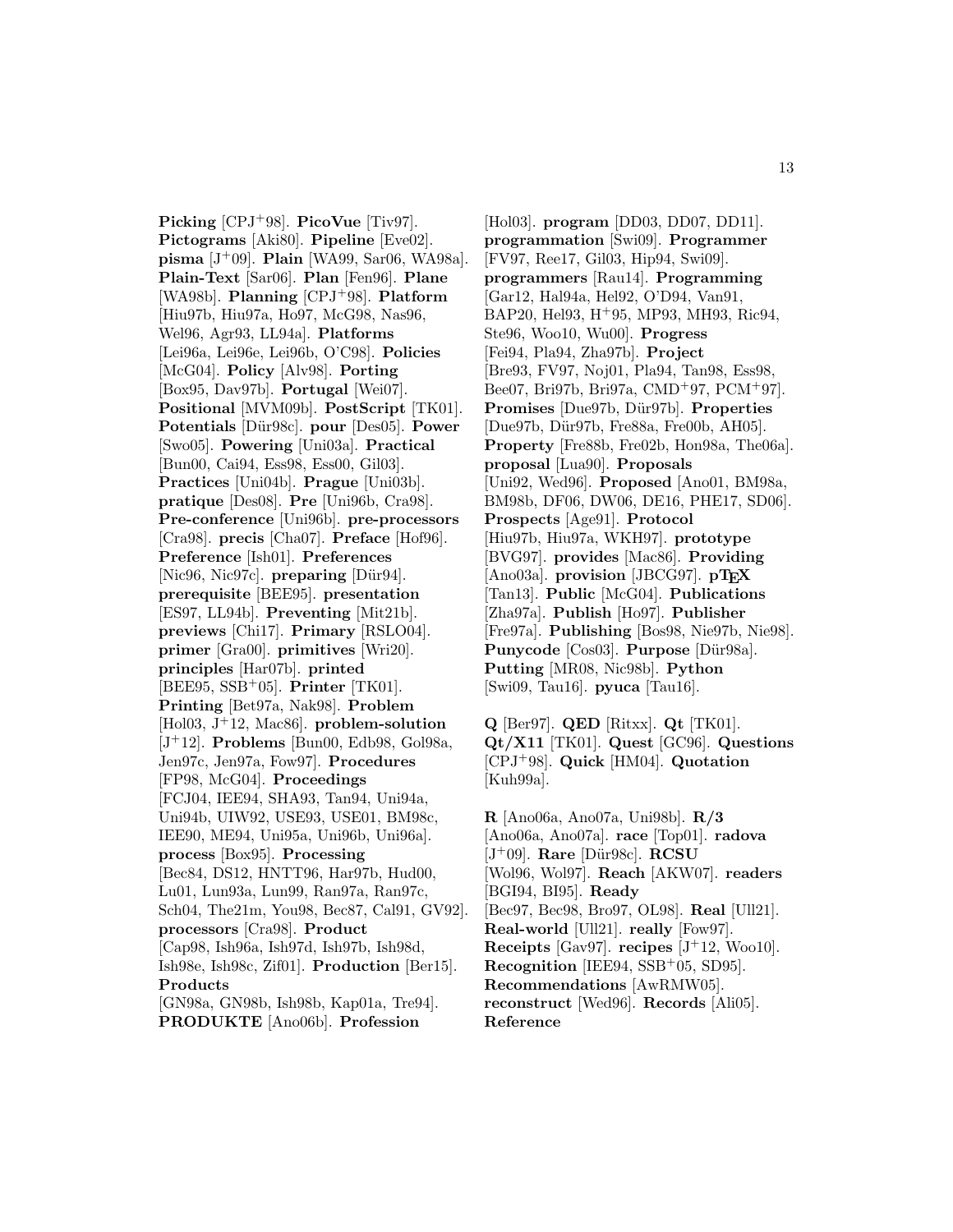[Dav98a, HM04, Spr96, Unixxa, Kim92b]. **References** [Dan08]. **REGAP** [FDW06]. **registracija** [J<sup>+</sup>09]. **Registration** [FP98]. **Regular** [Anoxxb, Dav99c, Dav03c, Dav04c, Dav21, Dav22, Chi17]. **Relational** [Buc96a, Buc96b, Buc96c, BM97c, Buc97, Tex98a, Tex98b]. **Release** [The21a, Wis01]. **Render** [Yon97]. **Rendering** [BM97a, Cor00, Gol98a, Har97b, Jen97c, Jen97a, Lil98b, McG02]. **Reordering** [Atk01]. **replacement** [Hag13]. **Report** [Ben97, Fre97a, Jen08]. **Repository** [The16a]. **Representation** [RM97, Tex01, WKH97, LL94b]. **Representing** [HT04]. **Republic** [Uni03b, You98]. **Requirements** [ACE<sup>+</sup>08]. **Research** [DO00]. **réseau** [Swi09]. **Resources** [Hal94b]. **restructuring** [BVG97]. **Retrieval** [Che98, DO00, Eme01b, Wan97]. **Retrieve** [Ho97]. **retrospective** [Hag11]. **Reuters** [Wol96, Wol97]. **Review** [Pog03]. **revision** [Ano08]. **Revolution** [Moo97, Uni02c]. **RFC** [Alv98, FP98, GD94b, GD94a, GD97, McC72, WA99, Cos03, Yer03, McG04, Cri05, WKH97, WA98a, Yer96, YNAD97, Yer98a]. **Rhapsody** [McG98]. **RichEdit** [CS01]. **Right** [Ams97]. **Rivals** [Pol91]. **Road** [Ten97a]. **Robust** [Ete05]. **Rogers** [KBKHF16]. **Role** [Bar97, Lon00]. **Roman** [Eml06, MVM09b, KBKHF16]. **Romanization** [MVM09a]. **Rule** [Gil98b]. **Rule-Based** [Gil98b]. **Russian** [Gav97].

**sa** [J<sup>+</sup>09]. **Safe** [GD94b, GD97]. **Sample** [Whi05a]. **San** [FCJ04, Uni95a, Uni96b, Uni96c, Uni97b, Uni98b, Uni99a, Uni00a, USE93, Uni01b, Uni02c, Uni04b, Uni06]. **Sanseido** [KRE98, Yun00]. **Santa** [Uni94b, Ano94b]. **SAP** [Ano06b, Ano09, Ano07a, AH12, Ast15, C<sup>+</sup>09]. **SAP-Tuning** [Ano06b]. **Satellite** [ME94]. **Scale** [Zha97a]. **Scheme** [Fre97b, Lu01, Phi01, Wol96, Wol97, WWW<sup>+</sup>97, W<sup>+</sup>00]. **Schriftzeichen**

[BP11]. **SCHWERPUNKT** [Ano07b]. **Scientific** [GV92]. **Screen** [Ish97a, Ish98a]. **Script** [BM97a, Bis97b, Bis97a, Dav01c, DF05, DF06, Eve02, HM01, Har99, BM98c, Cha02, Jen70, Saj19]. **Script-specific** [HM01]. **Scripts** [BBM98, Bro98, Bun00, Due96, Dür96, Eml06, Gid01, Har07a, Ish03, Man01, Cle94, Har07b, Mac86]. **SCS** [Mey01]. **Search** [Cla97, Mar98, Wan97, Shi98b]. **Searching** [Ano96c, CLLL98, Cha97, Hod98]. **Second** [ME94, UIW92, LM22, Uni02c]. **Security** [DS05b, DS05c, DS05d, MJF07, The21l, RM16]. **Segmentation** [The21e]. **sein** [Ano07b, Ano07b]. **seine** [Ano07b]. **Semantic** [PDR17]. **Semantics** [BN98]. **Semicode** [See13]. **Sense** [Mil96, Mil97b]. **September** [Ano94c, FCJ04, Uni94b, Uni95a, Uni96b, Uni96c, Uni97b, Uni98b, Uni99a, Uni00a, Uni01b, Uni02c, Uni03a, Uni04b, Uni05a]. **Sequences** [Whi05b, Ull21]. **Serie** [Ano06b]. **Server** [Ber98, JBGC97, JBC98, Yon97, JBCG97, Kap01b]. **Service** [Sun98a]. **Services** [Bet97b, Kri97, Tor96, Noe94]. **Set** [Che94, Coy06, Har95, Lun96, Sun96, YY97, Yan98, BHT93, Che97, Cle88, Czy98, Fei94, Kwa95b, Lun93b, N<sup>+</sup>05a, N<sup>+</sup>05b, Ngô05, Top01]. **Sets** [Alv98, Ano96c, Bar97, BB97, Edb97b, EHJ98, Gol97a, Gol98b, Hon96, Hon98b, Ish97c, McC72, Mur96, Noe94, PBA92]. **Seventeenth** [Uni00a]. **Seventh** [Uni95a, Uni05b]. **SGML** [Uns96]. **shape** [Ano02b]. **shaping** [MNSJ99a, MNSJ99b]. **SHARE** [SHA93]. **sharing** [PLYZ95]. **Sheets** [Lil97, Lil98a]. **Sheraton** [IEE90]. **Shift** [Ham96, Wu02]. **should** [Hip94]. **Showcase** [USE01]. **Shrink** [Pra96a, Pra96b]. **Shrink-Wrapping** [Pra96a, Pra96b]. **Sign** [Jen70, PM17]. **signatures** [Pog03]. **significantly** [Cra98]. **Signs** [PM17]. **SILE** [Coz17]. **SIMD** [LM22]. **similar** [Mac86]. **Similarity**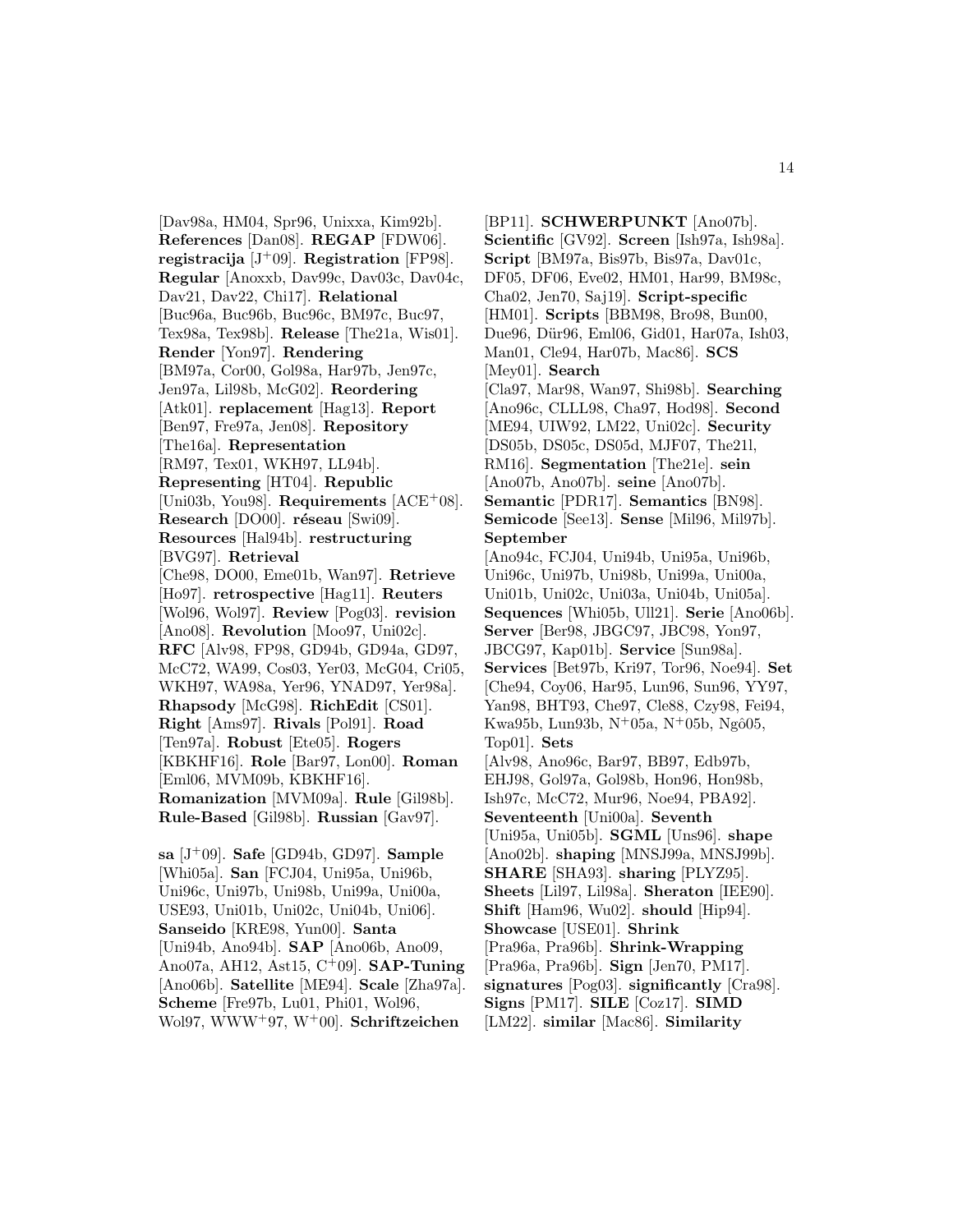#### [PDR17]. **Simple**

[Cra98, Due96, Dür96, Nic97b, Har14]. **Single** [Rob15]. **Single-** [Rob15]. **Sinhala** [BDA<sup>+</sup>92, PM17]. **Sixteenth** [Uni00b].  $\textbf{sixth}$  [Uni04b, Ano94b].  $\textbf{skupa}$  [J<sup>+</sup>09]. **Slow** [CPJ<sup>+</sup>98]. **smart** [Kew05b]. **Snowbird** [SC98]. **Society** [CPJ<sup>+</sup>98]. **Software**

[CPJ<sup>+</sup>98, DW02, Dom96, Dr.03, DLLT95, FV97, Fow97, Gol97b, Gol97c, Hah97, Kan95, MBH97, McF98b, McK96a, McK97c, McK97a, Mor98, Mur98, Nas96, PF97, Tay92, TS96, Uni96b, Uni96c, Uni97a, Uni97b, Uni98a, Uni98b, Uns96, UHP93, Van94, Zif01, DG95, DGK96, Ess98, Gil94, Uni96a]. **softwares** [CMD<sup>+</sup>97, PCM<sup>+</sup>97]. **Solaris** [Ano97a, Jun97, Sun98b, Sunxxb, Sun00b, Sun98c, TS96]. **sollte** [Ano07a]. **Solution** [Eme01b, J<sup>+</sup>12, Mac86, PBA92]. **Solutions** [Bun00, Edb98, Uni05a, Woo10]. **Some** [Fir93, Keb97, KT97, Pog03]. **soon** [Kin12]. **sorgfaltig** [Ano07b]. **sorgt** [Ano07b]. **Sorting** [Dav03a]. **Source** [CPJ<sup>+</sup>98, DLCS22, Noj01, Box95, Jen08, Jen12, The21h]. **sources** [CLLL98]. **South** [Har07b]. **space** [PWC12]. **Spacing** [WWW<sup>+</sup>91]. **speak** [Kew05a]. **Speaking** [Rau14]. **speaks** [Wag06]. **special** [Kim92b]. **specific** [HM01]. **Specification** [GJS96,  $G+xx$ , GJSB00, The16b, The16c, The16d, JBCG97, Uni11, Uni12]. **Spellout** [Gil98b]. **Spoofing** [DLCS22]. **Sprachbarrieren** [Ano06b, Ano07b]. **Sprache** [Ano07b]. **Spring** [SHA93]. **SQL** [Kap01b, Ber98, BM97c, BM97b, Buc97, BM98a, BM98b]. **SQL2** [Buc96a, Buc96b, Buc96c]. **SQL2/3** [Buc96a, Buc96b, Buc96c]. **Stability** [McG04]. **Standard** [AH05, BM98a, BM98b, Dan08, DW06, DW08, Fre96b, Fre97b, Fre97c, Fre97f, HK98, JC08, JBCG97, Moo98a, Mul08, Pol91, SD06, SP87, Uni91, The91, Uni95b, Uni11, Uni12, The16b, The16c, The16d, Uni20,

The21d, The21e, The21f, The21g, The21h, The21k, The21l, The21m, WWW+97,  $W^+00$ , Cal91, Dan93, ES97, Gil03, LL94b, LL94a, PBA92, Ano94a, Ano05b, The21i, The21j, DF06, Nee00, Pla99, The96, The00, The03, The06b, The10, Ano19a, Ano20a]. **Standardizacija** [J<sup>+</sup>09]. **Standardization** [BEE95, Lua90]. **Standardizing** [GC96, Kim92b]. **Standards** [Ano02b, BM97b, Che01, DNYA96a, DYN97a, DNYA96b, DYN97c, DYN97b, Dür98d, Fei94, GC96, Mey01, Spr96, Cle88, CMD<sup>+</sup>97, Mic99, N<sup>+</sup>05a, N<sup>+</sup>05b, Nor96,  $PCM^+97$ , Ngô $05$ , Wu00, Gwy $93$ . **Standorten** [Ano07b]. **staroslovenskog** [J<sup>+</sup>09]. **State** [CMD<sup>+</sup>97, DO00, PCM<sup>+</sup>97]. State-of-the-art [CMD<sup>+</sup>97, PCM<sup>+</sup>97]. **Status** [D¨ur97c, D¨ur98a, DYN98]. **Staying** [Swo05]. **Steganographic** [MJF07]. **Step** [Bec98, Hod98, OL98]. **Steps** [Bec97]. **STIX** [Bee07]. **Storage** [Hon98a]. **Strategies** [Gol97c, SJ00]. **Stream** [Kue05, MLJ13, MLJ17]. **Streams** [Ran97b, Eck97]. **String** [Ull21, WKH97, PDR17]. **Strings** [WFD08]. **Structure** [Ali05]. **structures** [BI95]. **Studies** [Had01, Keb97, KT97, Per09]. **Study** [Ano97a, Bin97, GN98a, GN98b, Gre98a, Gre98b, Har99, Het98, Kap01c, Saa08]. **Style** [Abu04, Lil97, Lil98a, Hag13]. **Subsetting** [TK01]. **Success** [SJ00]. **Such** [CPJ<sup>+</sup>98]. **Sudoc** [Cha07]. **Summary** [McG04]. **Supplemental** [dC00]. **Supplementary** [DW02]. **Support** [Ano94a, Anoxxa, Atk96, Atk97b, Atk97a, BFS02, Bis97b, Bis97a, Buc96a, Buc96b, Buc96c, BM97c, BM97b, Buc97, Dem98, Gid01, Gri98b, Gri98c, Jun97, Kap01a, Kap01b, Lei96a, Lei96e, Lei96b, O'C98, Oet12, PDR17, Shi98a, Sun98b, Sun98c, Ten97b, UY98, Unixxb, Wel96, Woo99, Yan98, DG95, Lem97, MR08, Per09, Wu00]. **Supported** [JBGC97]. **Supporting**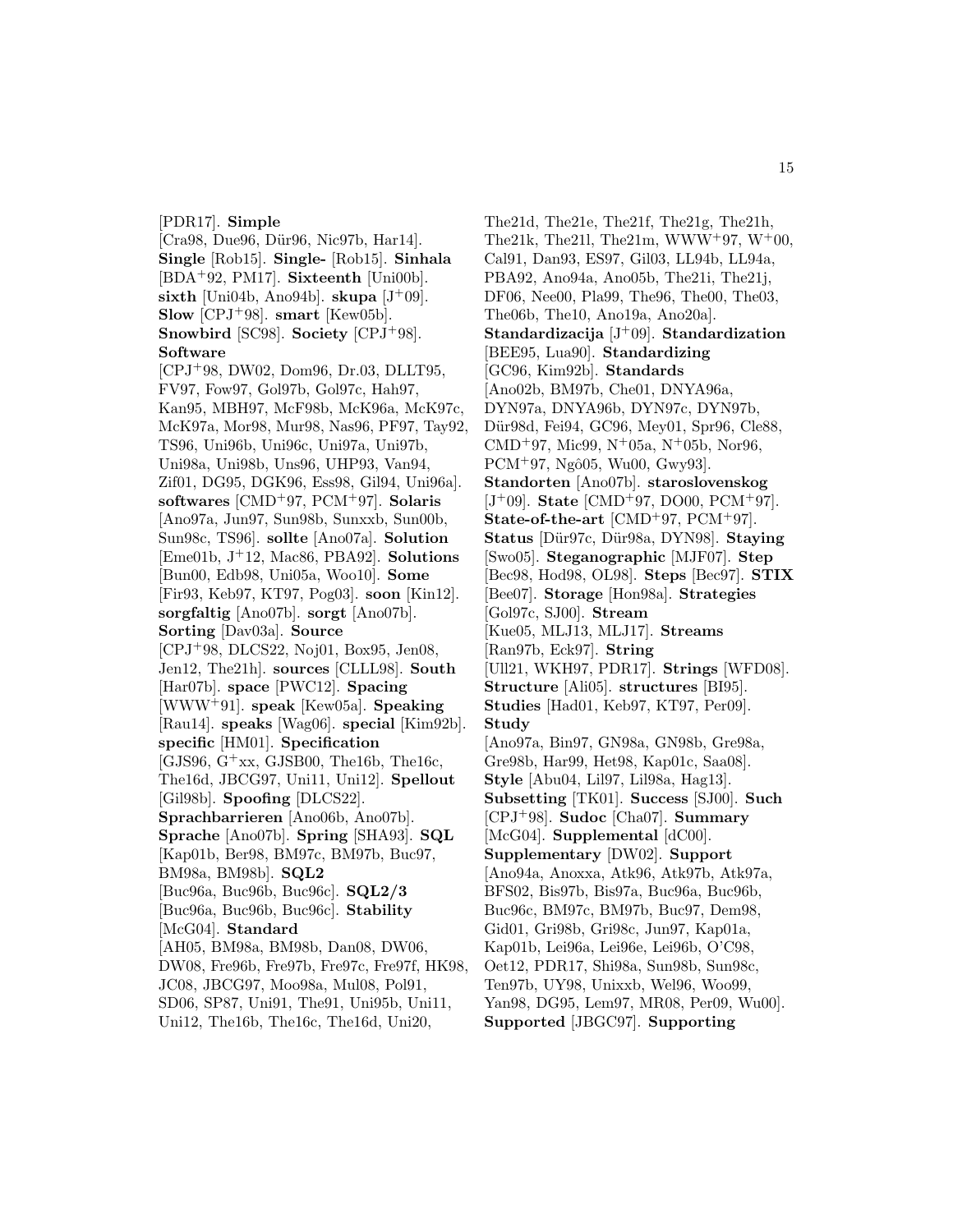[BB97, BBM98, Edb97b, Gol97a, Gol98b, Mur96, Ran96]. **Surrogate** [Kap01a]. **Survey**

[Edb97a, Ewe04b, Gol98c, Ewe04a, Fre06]. **Syllabaries** [Aki80]. **symbol** [Jen70]. **Symbology** [Hoh97]. **symbols** [Fre06]. **Symposium** [Ben97, BJ93, BJ94]. **Syntax** [BN98, Dav05a, The21f]. **System** [Ano07b, Fen96, Hiu96, McG96, Ran97c, Ran96, RSLO04, Sun96, Sun98a, UY98, Coz17, Czy98, DGK96, Har14, Wed96, Hiu97c, Mat96, Mik98, PZ92]. **Systems** [Age91, Aki80, Ano19b, Cor00, Coy06, Het98, IEE90, Ish96a, Ish97d, Ish97b, Ish98d, Ish98e, Ish98c, McK97b, McK98a, Ran97a, SD95, Cha12, CMD<sup>+</sup>97, DB96, DG95, ME94, PCM<sup>+</sup>97, Wu00].

 $\mathbf{T}$ <sup> $\cdot$ </sup>óng [Ngô05, N<sup>+</sup>05a]. **TAB** [Che04a]. **Tableaux** [Ano20b]. **Tables** [Dav99b]. **Tagging** [WA99, WA98a]. **Tags** [WA98b]. **Taiwan** [MfFH07]. **Taiwanese** [Jor02]. **takes** [Ano02b]. **Taligent** [DGK96]. **TAM** [Che04b]. **Tamil** [Kap05, SSB<sup>+</sup>05]. **Tastaturtreiber** [See13]. **TCVN** [N<sup>+</sup>05a, N<sup>+</sup>05b, Ngô05]. **Teach** [Ano05b]. **Teach-in** [Ano05b]. **Technical** [DW06, Jen08, Mil98a, SD06, SS98, The21k, The21l, The21m]. **Techniques** [Ano09, C<sup>+</sup>09]. **Technological** [Tan94]. **technologically** [Abu04]. **technologically-friendly** [Abu04]. **TECHNOLOGIEN** [Ano06b]. Technologies<sup> [Dür98c, Sug96, Kew05b].</sup> **Technology** [DDG96, Uns96]. **Teil** [Ano06b]. **telegrams** [Ano89, Ano07]. **Telegraphic** [Ano89, Ano07]. **Template** [Gil97]. **templates** [Hag13]. **Tenth** [Uni97a]. **Teradata** [Rob98b]. **Terminal** [PZ92, dC00]. **Testing** [Dem98, Dom96]. **TEXShop** [SK18]. **Text** [Abr98, ACE<sup>+</sup>08, Ano96c, Bec98, BBM98, Che98, CPJ<sup>+</sup>98, DO00, Dav01d, Dav03b, Ete05, For96, Gil98a, HNTT96, Har97b,

Hod98, Ish13, Liu97, Lu01, McG96, Mud97, Ned04, PDR17, WA99, Ritxx, RM97, Sar96, Sar97, Sar98b, Sar06, Sui01, The21e, WA98a, Yon97, BEE95, Bee19, Bee20, Box95, DGK96, ES97, GV92, PWC12, SSB<sup>+</sup>05]. **text-based** [PWC12]. **Texts** [Nic98b, MNSJ99a, MNSJ99b]. **Thai** [Kun94]. **their** [DNYA96a, DYN97a, DNYA96b, DYN97c, DYN97b, Dür98d, Mey01]. **There** [CPJ+98]. **these** [Gid01]. **Thing** [CPJ<sup>+</sup>98]. **Think** [DL19]. **third** [Uni03b]. **Thirteenth** [Uni98b]. **Tibetan** [BDA<sup>+</sup>92]. **Time** [Tex01, Bee00]. **Tips** [Sar98b, Dav97b]. **Tipster** [DO00]. **To-Date** [McK96a, McK97a]. **tofu** [Mit21b]. **Tokyo** [Uni94a, Uni98a]. **TOM** [Sar96, Sar97]. **Tong** [N<sup>+</sup>05b]. **Tool** [FDW06]. **Tools** [Gol97b, LBD08]. **Topics** [KH98]. **Traditional** [Har95, Har97a]. **Transcoding** [LM22]. **Transformation** [Ano06c, GD94b, GD97, Cri05, Uma98, Yer03, Wu01, Wu02, Yer96, Yer98a]. **Transition** [DDG96, Wu00]. **Translatable** [Ish98b]. **Translating** [Ano95b, RSLO04, SJ00]. **Translation** [Mik98, Tor96, Whi05a]. **translator** [Kwa95a]. **translators** [Ess98]. **Trenches** [Fre97a, Rob98a]. **Trends** [Ste96]. **Tricks** [Sar98b]. **Trouble** [Mee97]. **true**  $[N^+05a, Ng\hat{0}05, N^+05b]$ . **TrueType** [Pet93c]. **Truly** [Mud97]. **Truth** [Kid98]. **TSCII** [Ned04]. **Tuning** [Ano06b]. **Turkey** [BM98c]. **Turku** [MVM09b]. **turned** [Pik12]. **Tutorial** [Fre97c, HK98, Lei96f, Ada94]. **tutorials** [Uni96b]. **Twelfth** [Uni98a]. **Twentieth** [Uni02a]. **Twenty** [Uni02b, Uni03b, Uni03a, Uni04a, Uni04b, Uni02c, Uni05b, Uni05a, Uni06]. **Twenty-eight** [Uni05a]. **Twenty-fifth** [Uni04a]. **Twenty-first** [Uni02b]. **Twenty-fourth** [Uni03a]. **Twenty-ninth**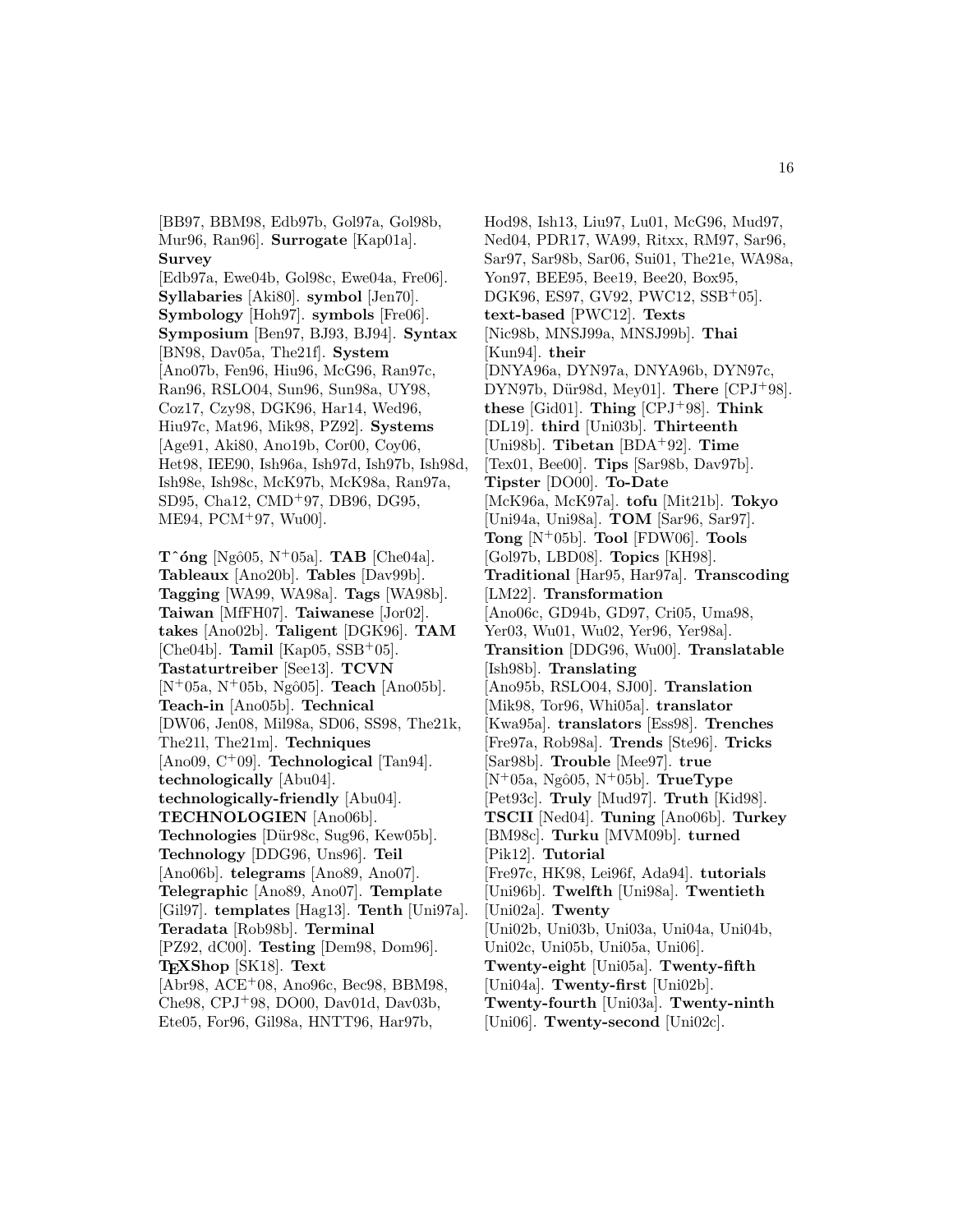**Twenty-seventh** [Uni05b]. **Twenty-sixth** [Uni04b]. **Twenty-third** [Uni03b]. **Twi** [BMCM06]. **Two** [Ano97a, Mey01]. **Type**  $[Abu04, Ano03a, Pog03, BBB<sup>+</sup>02, N<sup>+</sup>05a,$ Ngˆo05, N<sup>+</sup>05b]. **Typecase** [Har95, Har97a]. **types** [Abu04, KBKHF16]. **Typesetting** [Bee19, Bee20, Mac86, Nak98, Saj19, Coz17, Har14, Kew06]. **Typographique** [Pog03]. **Typography** [Har99, Mil97a, Sui98, STS03].

**u** [J<sup>+</sup>09, Jen08, Jen12, The21h]. **U-source** [Jen08, Jen12, The21h]. **uberwindet** [Ano07b]. **UCS** [Uma98]. **UK** [Ano95b]. **Ultracode** [Hoh97]. **umsteigt** [Ano07a]. **Umstellung** [Ano06b]. **unarodnog**  $[J^+09]$ . **underpin** [CMD<sup>+</sup>97, PCM<sup>+</sup>97]. **Understanding** [Lun93a, Nor96, Tex01]. **Unencoded** [Lun98a]. **Uni** [Bur01]. **UNICODE**

[Wei07, Ada94, Ano94a, Ano94b, Ano02b, Ano06a, Ano06b, Ano06c, Ano07b, Ano07a, Ano09, Ano19a, Ano20a, BP11, Che94, Czy98, Kew05b, Mil03, Pla99, See13, Uni94a, Uni94b, Uni95a, Uni96b, Uni97b, Uni98a, Uni98b, Uni99b, Uni99a, Uni00b, Uni00a, Uni01a, UIW92, Uni01b, Uni02b, Uni02a, Uni02c, Uni03b, Uni03a, Uni04a, Uni04b, Uni05b, Uni05a, Uni06, Uni11, Uni12, Ano89, Ano94c, Ber09, Har07a, Kwa95a, La 93, MfFH07, Swo05, Ada94, Ado98, Ali94, Ali05, Ali10, AKW07, Ams97, ABP04, AGH95, AH03, Ann97, Ano07, Ano91, Ano95a, Ano96c, Ano97b, Ano97c, Anoxxb, Ano01, Ano02a, Ano05a, Ano05b, Ano08, Ano20b, AH05, Bar97, BGD06, Bee00, BFS02, Bee07, BBB<sup>+</sup>02, Bet97a, BB93, Bet97b, BH93, Bin97, BMCM06, Bos98, BMN98a, BMN98b, Box95, Bri96, Bri97b, Bri97a]. **Unicode** [Bro98, Buc96a, Buc96b, Buc96c, BM97c, BM97b, Buc97, Buc98, BM98a, BM98b, Bul05, BG97, Cai94, Cal91, Cav97a, Cha07, Che04a, Che04b, Che98, Che97, Chi17, C<sup>+</sup>09, Cla97, CMD<sup>+</sup>97, Cob98, The21i, The21j, Coy06, Dan93, Dan08, DW88, DC90, Dav98c,

Dav98b, Dav99c, DD00, Dav00b, DS01, Dav01a, DEFM01, Dav03c, Dav04c, DS05b, DS05c, DS05d, DF06, DW06, DW08, DW12, DS12, Dav15, DE16, Dav21, Dav22, Des05, Des08, DM97, Dür94, Dür97c, DDHF99, DF02, Eev15, Eml06, ES97, Eve02, Ewe04a, Ewe04b, Fai95, Fei94, FB98, FV97, Fly98, For96, Fow96, Fow97, Fre88b, Fre96b, Fre97a, Fre97b, Fre97c, Fre97f, Fre98b, Fre02b, FMW06, FDW06, Gar12, DYN98, Gav96, Gil97, Gil03, GN98a, GN98b, GD94b, GD94a, GD97, Gol98a, Gon98, Gra00, Gri98b]. **Unicode**

[Gri98c, Hag16, Hal94a, Hal96a, Hal96b, Hal97a, Hal97b, Hal98b, Hal98c, Hal98a, Har95, Har97a, Har07b, Het98, Hiu96, Hiu97c, HK98, Ho96, Hod98, Hoh97, Hol03, Hon96, Hon98a, Hon98b, HT04, Huf17, Ish13, Jen97c, Jen97a, Jen98, Jen08, JC08, JBGC97, JBC98, Jun97, Kap01b, Kap01c, Keb97, KT97, Kew05a, Kew06, Kim92b, Kin96, Kin12, Kli98a, Kli98b, Kor06, Kri97, Ksa96, Ksa97a, Ksa97b, Ksa98a, Ksa98b, Kue05, Kuh99a, Kuh99b, Kun94, Küs05, Kwa95b, LaB00, Leg91, Lei96a, Lei96e, Lei96b, LM22, Leo98, Ler03, Ler13, Li98, LL94b, LL94a, Liu97, Lon00, LBD08, MJF07, Mah09, Man97b, Man97a, Man98c, Man98a, Man98b, Man01, Mar98, MH95, McC96, McK96a, McK96b, McK97c, McK97a, McK97d, McK97e, McK97b, McK98b, MR08, MVM09a, MVM09b, Mit21b, Moo97, Moo98a, Mor98]. **Unicode** [Mul08, Mun19, Mur98, Ned04, Nee00, Nes94, N<sup>+</sup>05a, N<sup>+</sup>05b, Nie96, Nie97a, Nie97b, Nie98, NK07, Noj01, Oet12, Pan98e, Pan98c, Pan98d, PCM<sup>+</sup>97, Pet93a, Pet93b, Pet93c, PWC12, Pot05, Pou02, PHE17, Pra96a, Pra96b, Pra97b, Pra97a, Pra98a, Pra98b, Pra98c, WA99, Cos03, McG04, Cri05, Ran97a, Ran97b, Ran97c, Ran96, Ree17, Res98, Rob98b, Rob98a, Rob10, Rob15, RSLO04,

RM16, Rub96, Saa08, Saj19, Sar96, Sar97,

Sar98b, Sar06, SD02, SD06, See13, SSB<sup>+</sup>05,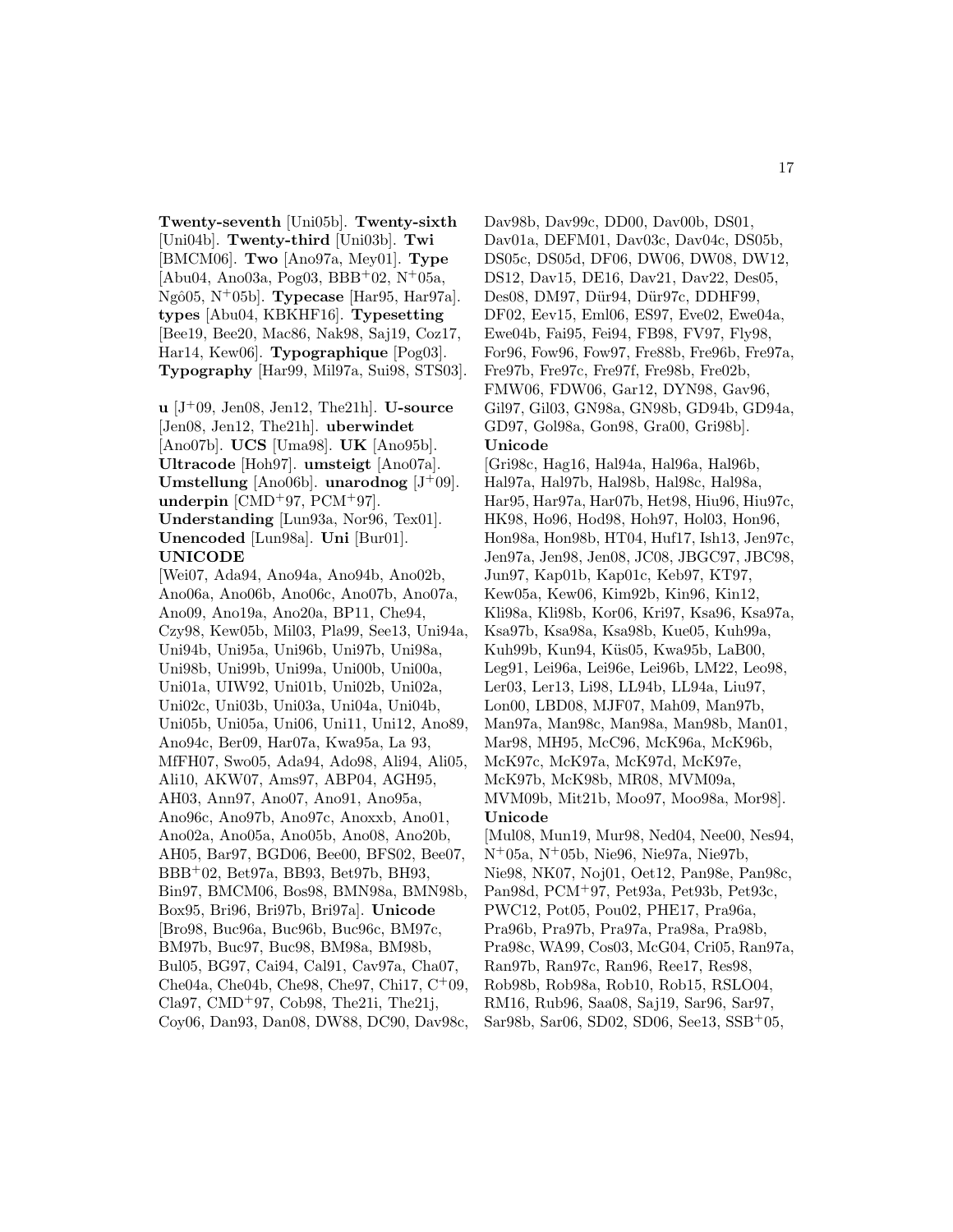Shi98a, Sid06, Sui98, Sun00a, Sun98c, Swi09, Tan13, Tan96, Tan97, Tau16, Ten97a, Ten97b, Ten98, Tex98a, Tex98b, Ngô05, Tiv97, The90, Uni94c, Ull21, UY98, The96, The00, Uni07, The03, The06a, The06b, The10, The16a, The21b, The21c, The21d, The21e, The21f, The21g, The21h, The21k, The21l, The21m]. **Unicode** [Uns96, Vac91, Van94, Wan97, Wel97b, Wel97a, WFD08, WA98a, WD98b, WF04, Whi05a, Whi05b, Whi11, WG05, WK01, Wis01, Wol96, Wol97, WWW<sup>+</sup>97, W<sup>+</sup>00, Woo99, Wri20, Wu00, Yun00, YY97, Yan98, Yas05, Yer96, Yer98b, Yon97, Zha97a, Zha97b, Zif01, dC00, Mil03, Pog03]. **Unicode-Anpassungen** [Ano07a]. **Unicode-Based** [FDW06, Gav96, RSLO04]. **Unicode-Character** [Yas05]. **UNICODE-compliant** [Swo05]. **Unicode-enabled** [JBC98]. **Unicode-Tastaturtreiber** [See13]. **Unicode/ISO** [Ada94, Bri96, Bri97a, Uni96a]. **Unicode/ISO10646** [Uni98a]. **unicodefonttable** [Mit21a]. **Unicodeland** [Wri15]. **Unicode(R)** [Ano15, The16b, The16c, The16d]. **Unicode**TM [Gra99]. **Unified** [HNTT96, Sun96, Shi98b]. **uniform** [Leg91]. **Unihan** [Jen97b, JC08, Kid98, The21g]. **Unikodu** [J<sup>+</sup>09]. **UNIMARC** [Wei07, Har07a, MfFH07, Wei07]. **Uniprep** [D¨ur94]. **Unique** [Leg91]. **Uniscribe** [Bro98]. **UniSpaCh** [PWC12]. **Universal** [Ano89, Atk96, Atk97b, BB93, Bre98, Coy06, DO00, IEE90, Pol91, Ran97b, Ano07, Kin12, Kwa95b, Leg91, Mik98]. **UNIverse** [CMD<sup>+</sup>97, PCM<sup>+</sup>97]. **University** [DO00]. **Unix** [Czy98, Hiu96, Hiu97c, Lei96a, Lei96b, Li98, Ran96, Ric98, Sun96, Kuh99b, Lei96e]. **Unix/Linux** [Kuh99b]. **unterschatzen** [Ano07a]. **Unveils** [Ano05a]. **Update** [Bos97a, DF06, DW06, Gwy93]. **upTFX** [Tan13]. **urls** [Pot05]. **USA** [Uni02a, Uni03a, Uni04b, BJ93, IEE90,

Uni96c, Uni97b, Uni99b, USE93, Uni04a, Uni05a, Uni06]. **Use** [Ano89, Cob98, Hon98a, McK97e, McK98b, Ano07, BEE95, ES97, Fre06, Gra99]. **User** [Bec98, Dem98, Pan98c, Pan98d, Yan98, dN96]. **Users** [Yon97]. **Using** [Atk97b, CS01, GD94a, LBD08, Per09, Nas96, NK07, Noj01, PWC12, SSB<sup>+</sup>05, STS03. **Utah** [SC98]. **UTF** [Ano03b, Ano06c, Dav99d, Dav01e, Due97b, Dür97b, GD94b, GD97, Hag07, Jun97, KL21, Kuh99b, Phi01, Pik03, Pik12, Yer03, Cri05, RGN16, Sch04, Uma02, WKH97, Yer96, Yer98a, Zif01]. **UTF-16** [Ano06c, Phi01, Sch04]. **UTF-18** [Cri05]. **UTF-32** [Dav99d, Dav01e]. **UTF-7** [GD94b, GD97]. **UTF-8** [Ano03b, Due97b, Dür97b, Jun97, KL21, Kuh99b, Pik03, Pik12, Yer03, RGN16, WKH97, Yer96, Yer98a, Zif01]. **UTF-9** [Cri05]. **UTF-EBCDIC** [Uma02]. **Utilities** [Ric98]. **UX** [Kli98a, Kli98b]. **v3** [WKH97]. **VA** [BJ93]. **Validating** [KL21]. **Variants** [Dür98c]. **Variation** [HM06]. **Variations** [Saa08]. **vector** [MLJ13, MLJ17]. **Vendors** [McK97e, McK98b]. **verbatim** [Bee19]. **verknupfen** [Ano07b]. **verschiedenen** [Ano07b]. **Version** [Ano05b, Ano19a, Ano20a, Atk96, The21i,

The21j, Fre96b, Fre97f, Moo98a, Uni94c, Uni91, The91, Uni95b, The96, The00, The03, The06b, The10, Uni11, Uni12, The16b, The16c, The16d, Uni20, Tan13]. **Versus** [LaB00]. **Vertical** [Ete05, Ish13]. **via** [Hag16]. **Victor** [Ano03a]. **Vietnam** [DDG96]. **Vietnamese**  $[N^+05a, Che97, Lun99, N^+05b, Ngô05].$ **View** [Rob98a]. **Viewing** [Pet93c, RSLO04]. **Visual** [DD11, Hip94, Kap01c]. **Volume** [Cha97, The21i, The21j]. **Volumes** [The91]. **voranzutreiben** [Ano06a]. **Voraussetzung** [Ano07b]. **vs** [D¨ur98b, Yas05]. **VSCII**

 $[N+05a, Ngô05, N+05b].$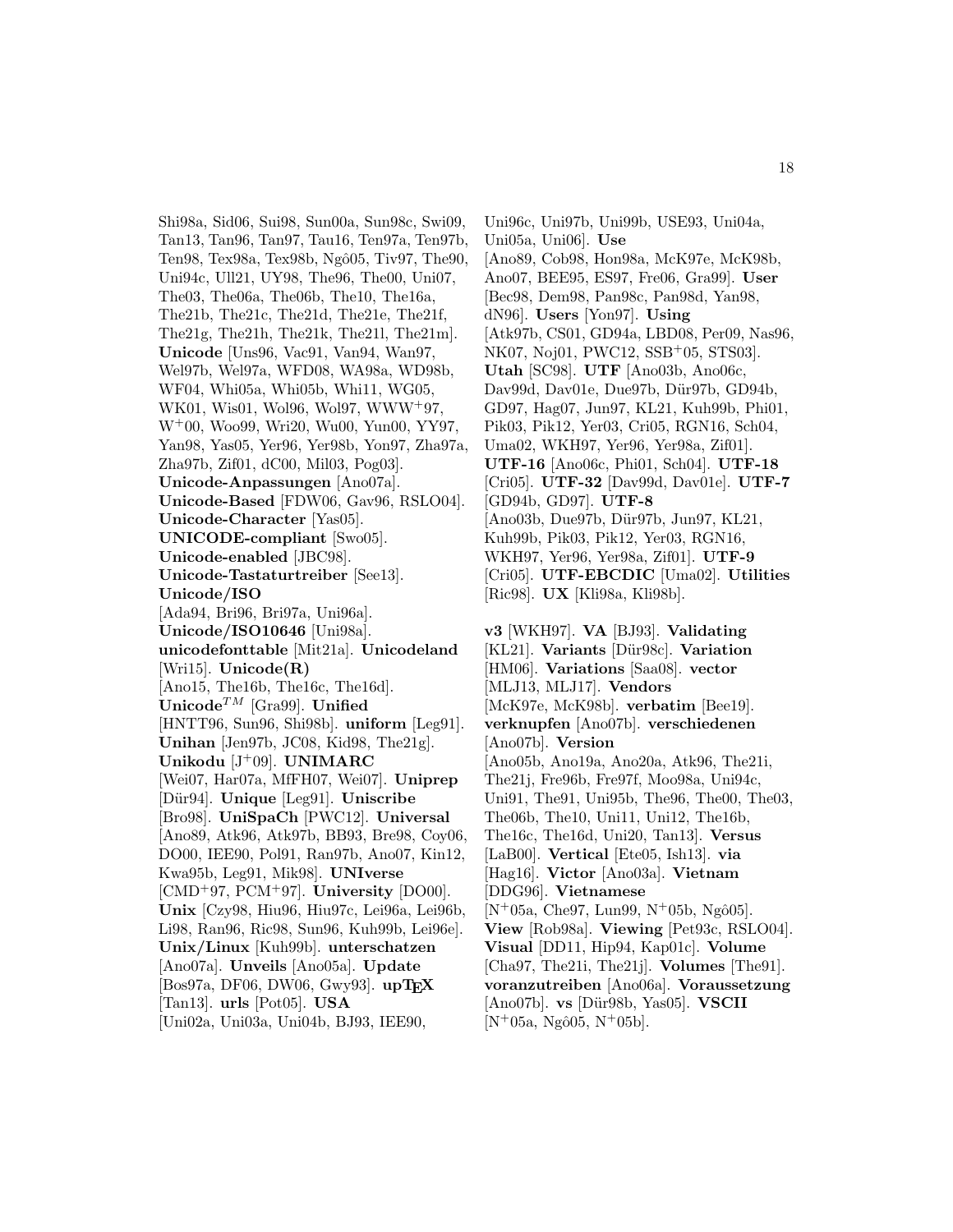**W3C** [Bos97a]. **WAIT** [Top01]. **Warp** [Atk96]. **Was** [Ano06b]. **Washington** [Uni02a, Uni04a]. **Way** [Ams97, CPJ<sup>+</sup>98]. **Weaving** [Ano96d, Ano96e, Ano97d, Ano97e, Ano97f, DNYA96a, DYN97a, DNYA96b, DYN97c, DYN97b, Dür98d]. **Web** [Bos97b, DYI<sup>+</sup>04a, DYI<sup>+</sup>04b, Lil98a, Uni99b, Uni99a, Uni00b, Uni00a, Uni01a, Uni01b, Uni02b, Uni02a, Uni02c, Uni03b, Uni03a, Swi09, Ams97, Ano96d, Ano96e, Ano97c, Ano97g, Ano97d, Ano97e, Ano97f, Bar98, Ben97, Bre98, DNYA96a, DYN97a, DNYA96b, DYN97c, DYN97b, Dür98c, Dür98d, DYI<sup>+</sup>02, Jor02, Lil97, Moo97, RSLO04, RC98, Woo99, Yon97, van98]. **Web-and** [RSLO04]. **Webg** [FDW06]. **Week** [Uni03b]. **Welcome** [Kob98, Moo98b]. **Well** [Dav97b]. **Well-mannered** [Dav97b]. **Welt** [BP11]. **weltweit** [Ano07b]. **Wer** [Ano07b, Ano07a]. **which** [Che97, CMD<sup>+</sup>97, PCM<sup>+</sup>97]. **who** [BEE95]. **whose** [Bee00]. **Wide** [Bos97b, DYI<sup>+</sup>02, DYI<sup>+</sup>04a, DYI<sup>+</sup>04b, Jor02, Pet93b, RC98]. **Width** [Fre88b, Fre00a]. **Will** [Kin12, Ano07b, CMD<sup>+</sup>97, PCM<sup>+</sup>97]. **Williamsburg** [BJ93]. **Win** [Rev93]. **Win32** [Hel93, Bro98, Bro97, Hal96a, Hal96b, Hal97a, Hal97b, Hal98b, Hal98c, O'C98, Ric94, Ric95]. **WinCALIS** [Kun94]. **Window** [PZ92, Hiu96, Hiu97c, Mat96]. **Windows** [Bis97b, Bis97a, Hel92, MH93, AKW07, Agr93, Ams97, BBM98, Box95, Hal94a, Hal94b, Hal98a, H<sup>+</sup>95, Hud00, Kan95, Li98, MP93, Nie96, Nie97b, Nie98, Pet93c, Ric94, Ric95, WK01, Wis01]. **Windows95** [Nie98]. **Windoze** [CPJ<sup>+</sup>98]. **Winter** [USE93]. **Without** [Oet12]. **Word** [Bec84, Ran97a, Ran97c, Bec87]. **Words** [Ano89, PM17, Ano07]. **Work** [Nic98b]. **Workshop** [Ano94c, Ano02b, SD95, Uni94a, Uni94b, UIW92, Ada94, BM98c, Ano94b]. **workstation** [ZV97]. **World** [Aki80, Ano03a, Ano19b, Bec97, Bec98,

Bro97, Bun97, CPJ<sup>+</sup>98, FCJ04, Hod98, Keb97, KT97, May97, McK97e, McK97b, McK98b, O'D94, OL98, PT93, PT00, Uni04b, BP11, DB96, MAD<sup>+</sup>06, Ull21, Bos97b,  $DYI<sup>+</sup>02, DYI<sup>+</sup>04a, DYI<sup>+</sup>04b, Jor02, RC98$ . **World-Class** [McK97e, McK97b, McK98b]. **World-Ready** [Bec97]. **WORLDLY** [AKW07]. **Worldwide** [Atk97a, Che94, Sui98, TS96, The91, Uni95b, Cle88]. **Worried** [Fow97]. **Wrapping** [Pra96a, Pra96b]. **Write** [Ber97, Jen70]. **Writing** [Age91, Aki80, Ano19b, Bro97, Cor00, Ish96a, Ish97d, Ish97b, Ish98d, Ish98e, Ish98c, DB96]. **written** [Box95]. **WWW** [BG97, CMD<sup>+</sup>97, Dür98a, Gil97, Ho96, Ho97, JBGC97, JBC98, Nic97b, PCM<sup>+</sup>97].

**X** [Hiu96, Hiu97c, IF97, Mat96, PZ92, See13, Sui98]. **X-4051-1995** [Sui98]. **X-Window** [Hiu96, Hiu97c, Mat96]. **X11** [TK01]. **xelatex** [Bee20]. **XLL** [BMN98a, BMN98b, BN98, Nic98b]. **XML** [Bos98, BMN98a, BMN98b, BN98, DDHF99, DF02, HM04, Lev98, Mul08, Nic98b, Noj01, Swo05, YLM<sup>+</sup>05]. **XSL** [BMN98a, BMN98b, BN98, Lil98b].

**Years** [Oet12, Pik12]. **yesterday** [Pik12]. **York** [Pog03]. **Yunikodo** [Yun00]. **Yves** [Ali10].

**Z39.50** [CMD<sup>+</sup>97, PCM<sup>+</sup>97]. **zbornik** [J<sup>+</sup>09]. **Zeichensatze** [Ano07b]. **Zhukov** [Pog03]. **zunachst** [Ano07b].

### **References**

**Anderson:2004:U**

[ABP04] Deborah Anderson, Johannes Bergerhausen, and Ingo Preuß. Unicode. Ed. Waechterpappel, Grimma, Germany, 2004. ISBN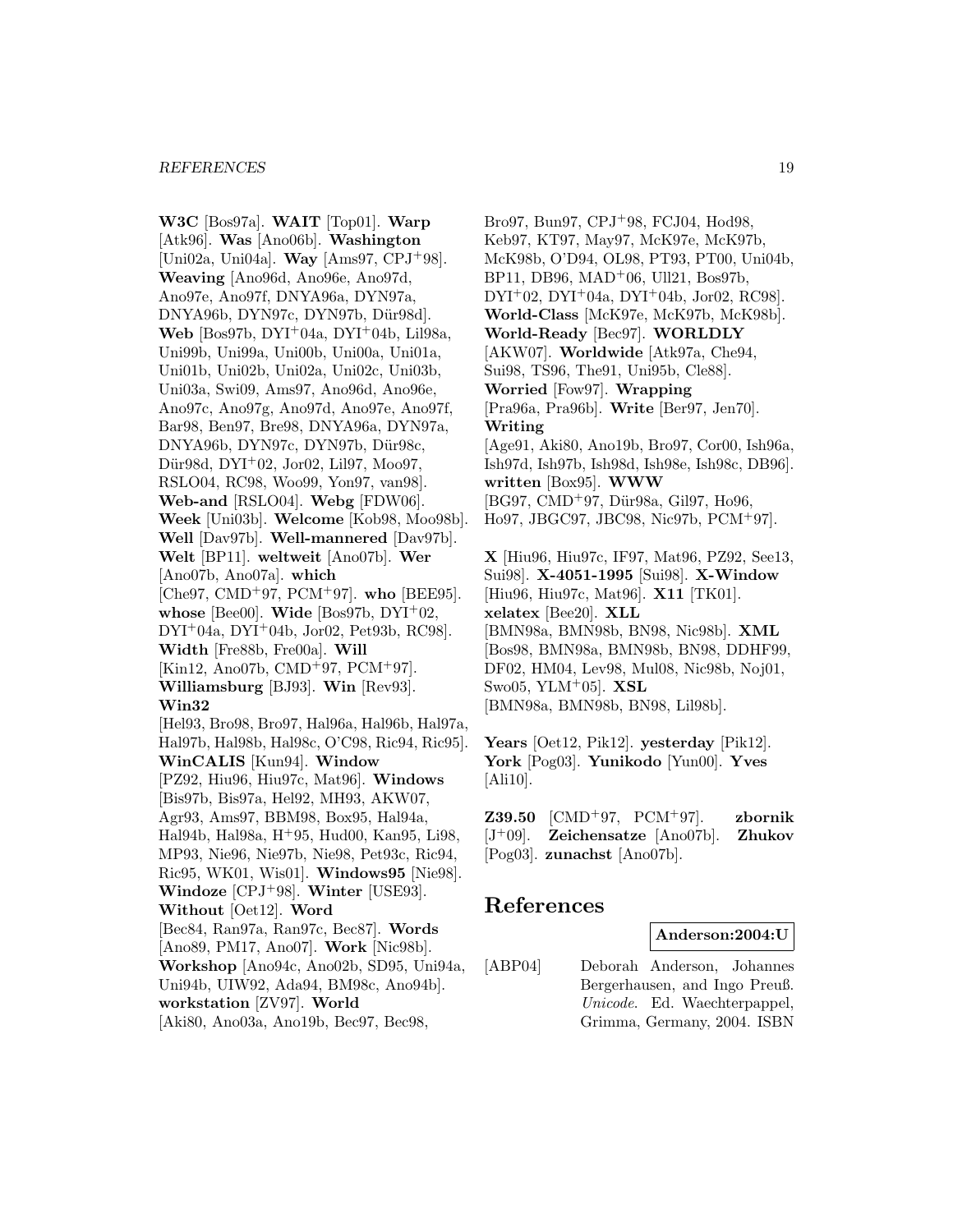3-933629-12-8. 47 pp. LCCN ????

### **Abramson:1998:OIB**

[Abr98] Dean Abramson. Optimized implementations of bidirectional text layout and bidirectional caret movement. In Unicode Consortium [Uni98b], page ?? ISBN ???? LCCN ???? URL http://www. unicode.org/unicode/iuc13/ program.html.

### **Abulhab:2004:MTS**

[Abu04] Saad Abulhab. The Mutamathil type style: towards free, technologically-friendly 'Arabetic' types. Visible Language, 38(3):306–335, September 2004. CODEN VSLGAO. ISSN 0022-2224 (print), 2691- 5529 (electronic). URL https: //s3-us-west-2.amazonaws.  $com/visiblelanguage/pdf/V38N3$ <br>2004 E. pdf See comments [?]  $[Age91]$ 2004\_E.pdf. See comments [**?**] and reply [**?**]. See also [**?**].

### **Anan:2008:RJT**

[ACE<sup>+</sup>08] Yasuhiro Anan, Hiroyuki Chiba, Junsaburo Edamoto, Richard Ishida, Keiichiro Ishino, Tatsuo Kobayashi, Toshi Kobayashi, Kenzou Onozawa, and Felix Sasaki. Requirements of Japanese text layout. Working draft, W3C, October 15, 2008. URL http://www.w3.org/TR/2008/ WD-jlreq-20081015/.

### **Adams:1994:IUU**

[Ada94] Glenn Adams. Introduction to Unicode: Unicode/ISO 10646

implementors' workshop 5. tutorial. The Unicode Consortium, Cambridge, MA, USA, 1994. ISBN ?? v + 207 pp. LCCN ?? Unicode/ISO 10646 implementors' workshop tutorial, Tokyo, Japan, April 11–12, 1994.

### **Adobe:1998:UGN**

[Ado98] Adobe Systems, Inc. Unicode and glyph names. World-Wide Web document, Adobe Systems Incorporated, 1585 Charleston Road, P. O. Box 7900, Mountain View, CA 94039-7900, USA, Tel: (415) 961-4400, December 17, 1998. URL http: //partners.adobe.com/asn/ developer/type/unicodegn. html. Document version 1.1. Last updated 17 December

1998.

**Agenbroad:1991:NPI**

James Edward Agenbroad. Nonromanization: Prospects for improving automated cataloging of items in other writing systems. opinion papers no. 3. In Meeting of the Library of Congress Cataloging Forum (Washington, DC, July 22, 1991), page 20. Cataloging Forum Steering Committee, Library of Congress, Washington, DC 20402, USA, 1991. ISBN ???? LCCN ????

### **Andre:1995:ECC**

[AGH95] Jacques André, Michel Goossens, and Yannis Haralambous. Editorial: 1 codage des caractères, d'Ascii à Unicode: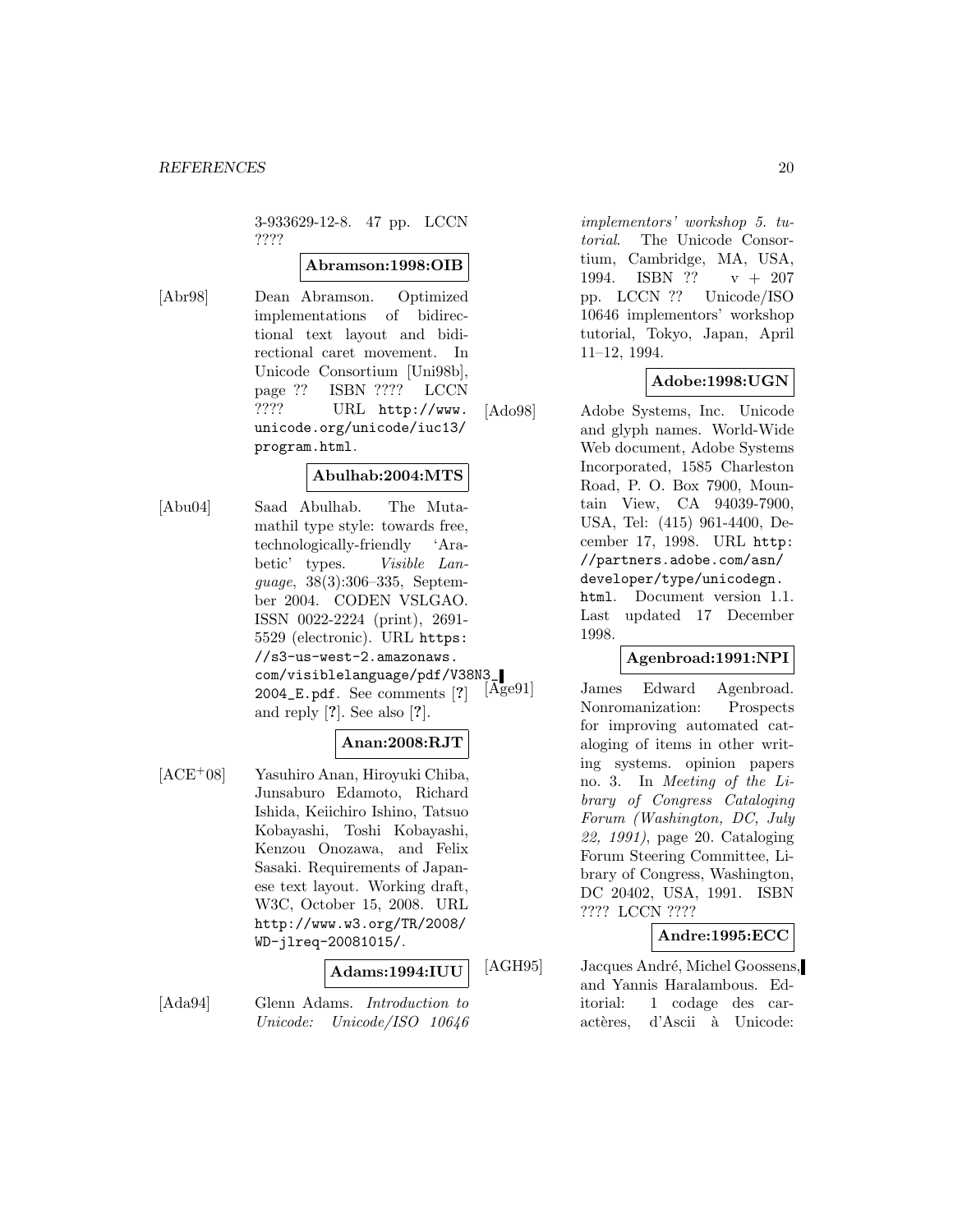Journée Omega, Genève, 16 mars 1995. Cahiers GUTenberg, 20:??, 1995. ISSN 1140-9304.

### **Agrusa:1993:IWN**

[Agr93] R. L. Agrusa. Is Windows NT the PC platform for the future? Control Engineering, 40(5):55, 57, 59, April 1993. CODEN CENGAX. ISSN 0010-8049.

### **Andre:2003:UED**

[AH03] Jacques André and Henri Hudrisier, editors. Unicode, écriture du monde. Hermès, Paris, France, 2003. ISBN 2- 7462-0594-7. 364 pp. LCCN ????

### **Asmus:2005:LBP**

[AH05] F. Asmus and A. Heninger. Line breaking properties: Unicode Standard Annex 14, line breaking properties. Technical report, Unicode Consortium, 2005. URL http://www. unicode.org/reports/tr14/.

### **Asthana:2012:SCD**

[AH12] Puneet Asthana and David Haslam. SAP certified development associate  $-$  ABAP with SAP NetWeaver 7.02. SAP certification success guide. Galileo Press, Bonn, Germany, second edition, 2012. ISBN 1- 59229-435-9. 634 pp. LCCN TK5105.8885.S24 A88 2012.

#### **Akira:1980:WSW**

[Aki80] Nakanishi Akira. Writing Systems of the World: Alphabets, Syllabaries, Pictograms. C. E. Tuttle Co., Rutland, VT, USA; Tokyo, Japan, 1980. ISBN 0-8048-1293-4 (hardcover), 0- 8048-1654-9 (paperback). 122 pp. LCCN Z40.N2613 1980. US\$19.50. Translation of original Japanese edition, Sekai no moji, 1975.

### **Allen:2007:WWE**

[AKW07] Julie D. Allen, Michael S. Kaplan, and Cathy Wissink. WORLDLY WINDOWS — extend the global reach of your applications with Unicode 5.0. MSDN magazine, 95:??, January 2007. ISSN 1528-4859.

### **Aliprand:1994:SMA**

[Ali94] J. M. Aliprand. Unicode and ISO/IEC 10646: An overview. In McCallum and Ertel [ME94], pages 87–102. ISBN 3-598- 21797-8. ISSN 0344-6891. LCCN Z699.5.F67 A872 1994.

### **Aliprand:2005:SCM**

[Ali05] Joan M. Aliprand. The structure and content of MARC 21 records in the Unicode environment. Information Technology and Libraries, 24(4):170, ???? 2005. CODEN ITLBDC. ISSN 0730-9295.

### **Alix:2010:YDB**

[Ali10] Yves Alix. Yves Desrichard, bibliothèques et Écritures, d'ASCII à Unicode. Bulletin des bibliothéques de France, 55(1): 82, ???? 2010. ISSN 0006-2006.

### **Alvestrand:1998:RIP**

[Alv98] H. Alvestrand. RFC 2277: IETF policy on character sets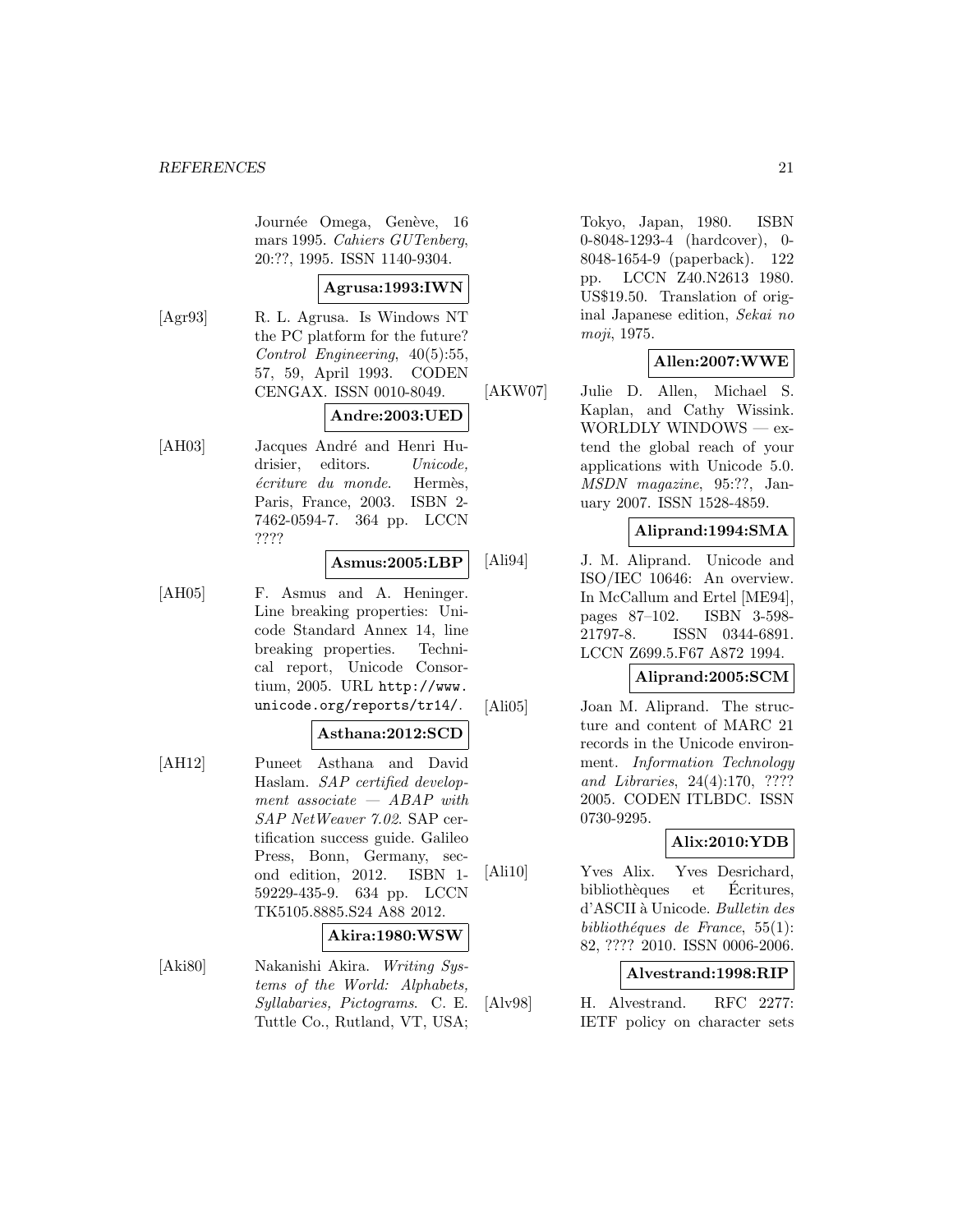#### *REFERENCES* 22

and languages, January 1998. URL ftp://ftp.internic. net/rfc/bcp18.txt; ftp:/ /ftp.internic.net/rfc/rfc2277. txt; ftp://ftp.math.utah. edu/pub/rfc/bcp18.txt; ftp: //ftp.math.utah.edu/pub/rfc/ rfc2277.txt.

### **Amstein:1997:URW**

[Ams97] Peter Amstein. Unicode: the right way to develop Web applications for Windows. In Unicode Consortium [Uni97a], page ?? ISBN ???? LCCN ???? URL http://www. unicode.org/unicode/iuc10/ program.html.

### **Annobile:1997:LU**

[Ann97] Michael Annobile. LISA and Unicode. In Unicode Consortium [Uni97a], page ?? ISBN ???? LCCN ???? URL http: //www.unicode.org/unicode/ iuc10/program.html.

#### **Anonymous:1889:UUT**

[Ano89] Anonymous. UNICODE: The Universal Telegraphic Phrase-Book: a Code of Cypher Words for Commercial, Domestic, and Familiar Phrases in Ordinary Use in Inland and foreign telegrams. Cassell and Company, Limited, London, Paris, New York, and Melbourne, sixth edition, 1889.  $x + 110$  pp.

### **Anonymous:1900:UUT**

[Ano07] Anonymous. Unicode, the universal telegraphic phrase-book, a code of cypher words for commercial, domestic, and familiar phrases in ordinary use in inland and foreign telegrams. Cassell, London, UK, 1900, 1907.  $xxiii + 358$  pp.

### **Anonymous:1991:HCU**

[Ano91] Anonymous. Here comes Unicode. New York Times, ??(??): F2, February 24, 1991. CO-DEN NYTIAO. ISSN 0362- 4331 (print), 1542-667X, 1553- 8095. URL http://search. proquest.com/docview/108788404. This appears to be second mention of Unicode in this newspaper, and the first in a headline. See [Pol91] for the first report of Unicode.

#### **Anonymous:1994:IAS**

[Ano94a] Anonymous. Increased Asian support for The Unicode Standard. Information Standards Quarterly,  $6(2):11-??$ , April 1, 1994. CODEN ISQUEK. ISSN 1041-0031.

#### **Anonymous:1994:SUI**

[Ano94b] Anonymous. Sixth Unicode Implementors' Workshop held in Santa Clara. Information Standards Quarterly, 6(4):15– ??, October 1, 1994. CODEN ISQUEK. ISSN 1041-0031.

#### **Anonymous:1994:UWS**

[Ano94c] Anonymous. UNICODE Workshop: September 8–9. Information Standards Quarterly, 6 (3):10–??, July 1994. CODEN ISQUEK. ISSN 1041-0031.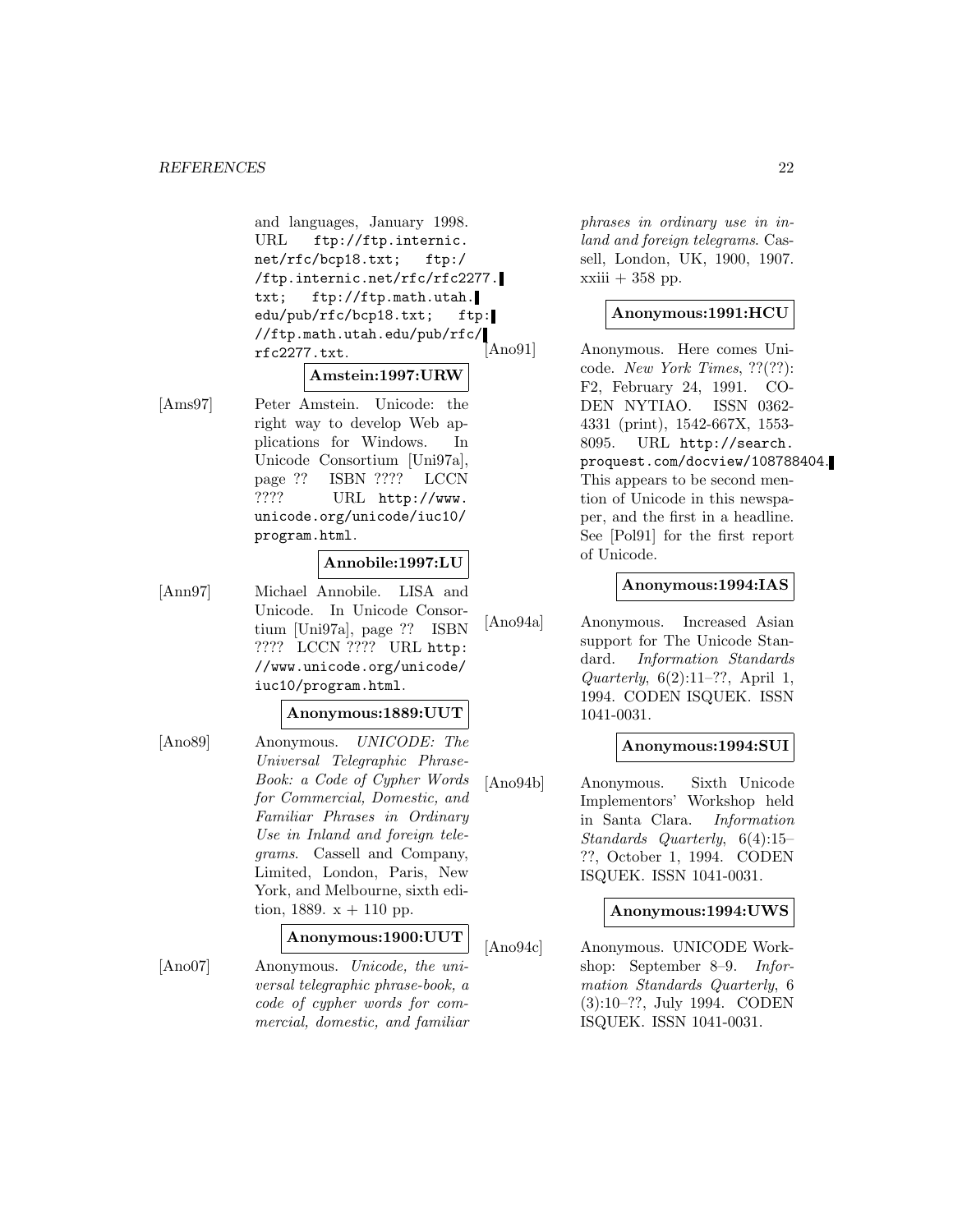#### **Anonymous:1995:LAL**

[Ano95a] Anonymous. LAN answers lending a hand with Unicode, MIGRATE, Ethernet-II, and directory entries. LAN times, 12 (25):128–??, 1995. ISSN 1040- 5917.

#### **Anonymous:1995:TCP**

[Ano95b] Anonymous, editor. Translating and the Computer 17. Papers from Aslib Conference. London, UK, 9–10 November, 1995. Aslib, London, UK, ???? 1995. ISBN 0-85142-351-5. LCCN P308 .T724 1995.

### **Anonymous:1996:ALL**

[Ano96a] Anonymous, editor. Association for Literary and Linguistic Computing and Association for Computers and the Humanities: Joint international conference — June 1996, Bergen, Norway, number 70 in Report Series — Norwegian Computing Centre for the Humanities 1996. Norwegian Computing Centre for the Humanities, Bergen, Norway, 1996. ISBN 82-7283-083-3. ISSN 0804-8800. LCCN ????

### **Anonymous:1996:JIA**

[Ano96b] Anonymous. Java internationalization architecture continued. In Unicode Consortium [Uni96c], pages A4– ?? ISBN ???? LCCN QA268 .I56 1996. URL http: //www.unicode.org/unicode/ iuc9conf/index.html; http: //www.unicode.org/unicode/ uni2book/u2ord.html.

### **Anonymous:1996:TSA**

[Ano96c] Anonymous. Text searching across multiple character sets in Unicode. In Unicode Consortium [Uni96c], pages A5– ?? ISBN ???? LCCN QA268 .I56 1996. URL http: //www.unicode.org/unicode/ iuc9conf/index.html; http: //www.unicode.org/unicode/ uni2book/u2ord.html.

#### **Anonymous:1996:WMWa**

[Ano96d] Anonymous. Weaving the multilingual Web: An open discussion forum (BOF). In Unicode Consortium [Uni96c], pages A7–?? ISBN ???? LCCN QA268 .I56 1996. URL http: //www.unicode.org/unicode/ iuc9conf/index.html; http: //www.unicode.org/unicode/ uni2book/u2ord.html.

#### **Anonymous:1996:WMWb**

[Ano96e] Anonymous. Weaving the multilingual Web: An open discussion forum (BOF) — continued. In Unicode Consortium [Uni96c], pages A8– ?? ISBN ???? LCCN QA268 .I56 1996. URL http: //www.unicode.org/unicode/ iuc9conf/index.html; http: //www.unicode.org/unicode/ uni2book/u2ord.html.

### **Anonymous:1997:CST**

[Ano97a] Anonymous. Case study of two multiscript locales in Solaris. In Unicode Consortium [Uni97a], page ?? ISBN ????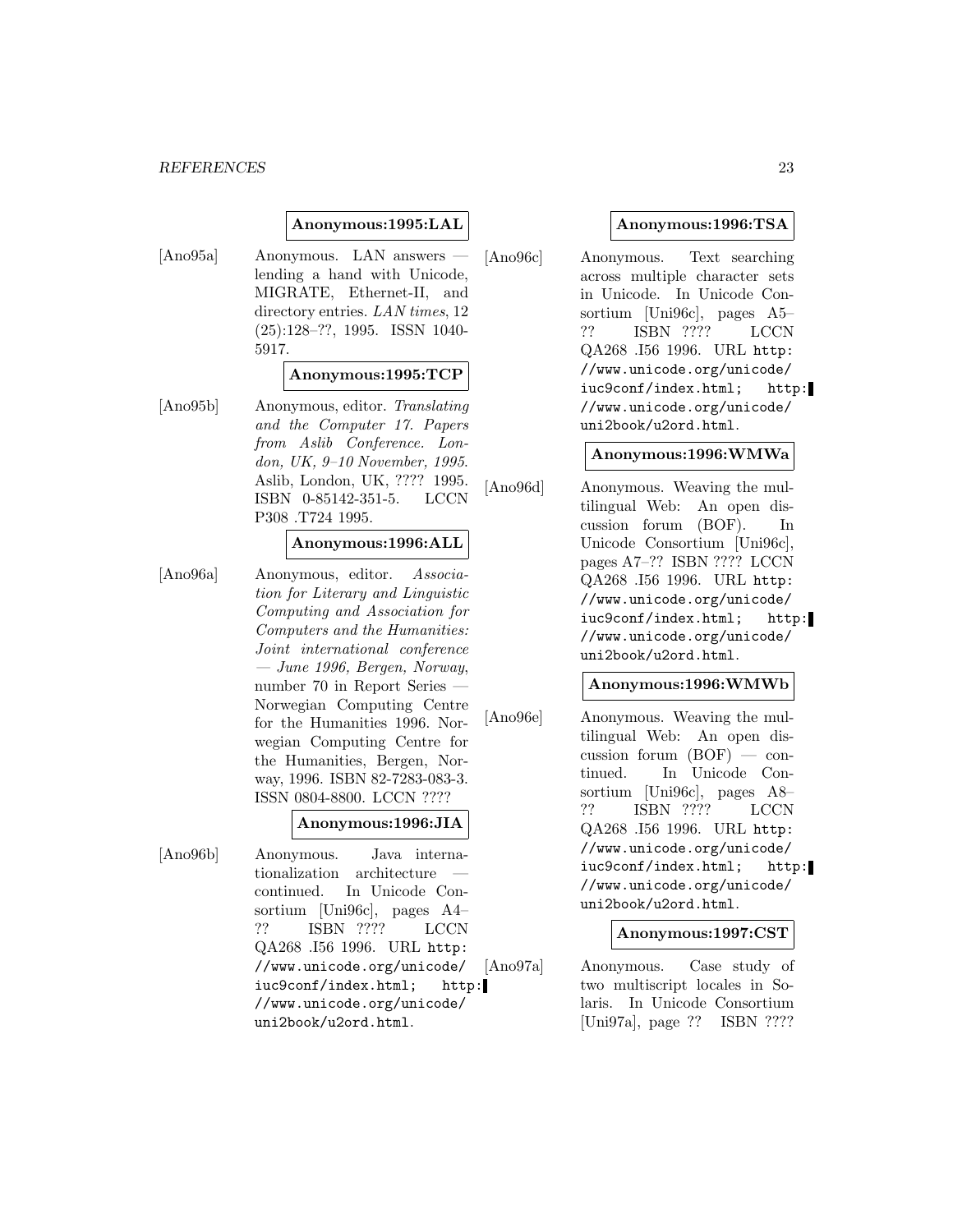LCCN ???? URL http://www. unicode.org/unicode/iuc10/ program.html.

### **Anonymous:1997:UFP**

[Ano97b] Anonymous. Unicode and fonts. In Unicode Consortium [Uni97b], pages B4–?? ISBN ???? LCCN ???? URL http: //www.unicode.org/unicode/ iuc11/program.html.

### **Anonymous:1997:UMW**

[Ano97c] Anonymous. Unicode meets the Web. Language International, 9 (3):22–23, ???? 1997. CODEN LAINE2. ISSN 0923-182X.

#### **Anonymous:1997:WMWa**

[Ano97d] Anonymous. Weaving the multilingual Web: An open discussion forum (BOF). In Unicode Consortium [Uni97a], page ?? ISBN ???? LCCN ???? URL http://www. unicode.org/unicode/iuc10/ program.html.

### **Anonymous:1997:WMWb**

[Ano97e] Anonymous. Weaving the multilingual Web: An open discussion forum  $(BOF)$  — continued. In Unicode Consortium [Uni97a], page ?? ISBN ???? LCCN ???? URL http://www. unicode.org/unicode/iuc10/ program.html.

#### **Anonymous:1997:WMWc**

[Ano97f] Anonymous. Weaving the multilingual Web: An open discussion forum  $(BOF)$  — continued. In Unicode Consortium

[Uni97a], page ?? ISBN ???? LCCN ???? URL http://www. unicode.org/unicode/iuc10/ program.html.

### **Anonymous:1997:WIO**

[Ano97g] Anonymous. Web internationalization — an open forum (BOF). In Unicode Consortium [Uni97b], pages TA4–?? ISBN ???? LCCN ???? URL http: //www.unicode.org/unicode/ iuc11/program.html.

### **Anonymous:19xx:SIA**

[Anoxxa] Anonymous. Support for interlinear annotations. Unicode Technical Report 12, The Unicode Consortium, P.O. Box 700519, San Jose, CA 95170- 0519, USA, Phone: +1-408-777- 5870, Fax: +1-408-777-5082, Email: unicode-inc@unicode. org, 19xx. URL http:/ /www.unicode.org/unicode/ reports/techreports.html; http://www.unicode.org/unicode/ reports/tr12/. In progress.

### **Anonymous:19xx:URE**

[Anoxxb] Anonymous. Unicode regular expression guidelines. Unicode Technical Report 18, The Unicode Consortium, P.O. Box 700519, San Jose, CA 95170- 0519, USA, Phone: +1-408-777- 5870, Fax: +1-408-777-5082, Email: unicode-inc@unicode. org, 19xx. URL http:/ /www.unicode.org/unicode/ reports/techreports.html. In progress.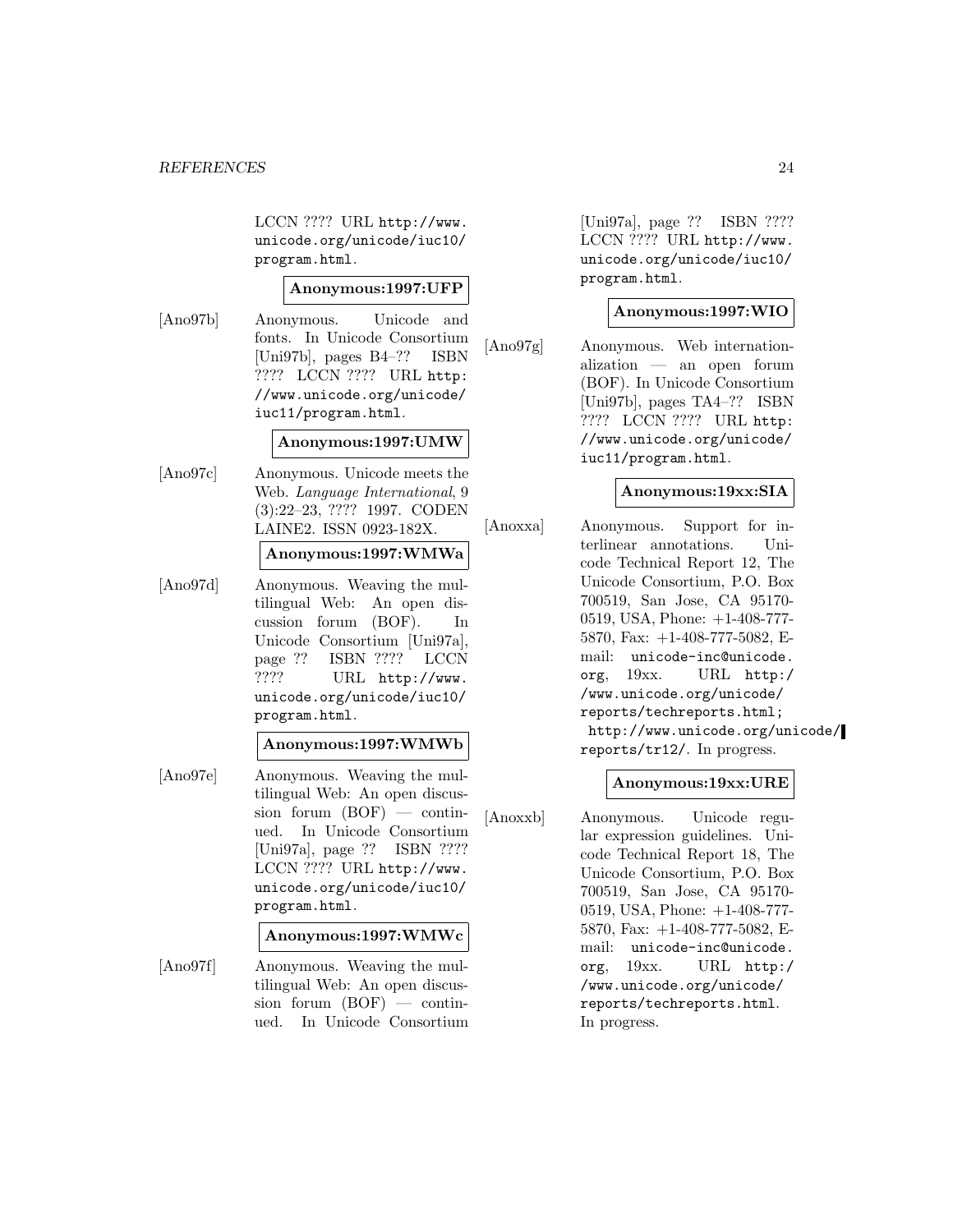#### **Anonymous:2001:PDU**

[Ano01] Anonymous. Proposed draft Unicode 3.2. Unicode Technical Report 28, The Unicode Consortium, P.O. Box 700519, San Jose, CA 95170- 0519, USA, Phone: +1-408-777- 5870, Fax: +1-408-777-5082, Email: unicode-inc@unicode. org, December 21, 2001. URL http://www.unicode. org/unicode/reports/tr28/.

#### **Anonymous:2002:LU**

[Ano02a] Anonymous. LaserHebrew in Unicode. Technical report, Linguist's Software, Edwards, WA, USA, 2002.

#### **Anonymous:2002:LWS**

[Ano02b] Anonymous. LRC Workshop Standards in localisation — an industry takes shape: in cooperation with the 21st International Unicode Conference The Burlington Hotel — Dublin (Ireland), 13 May 2002. Technical report, Localisation Research Centre, University of Limerick, Limerick, Ireland, 2002. 15 pp.

### **Anonymous:2003:GPT**

[Ano03a] Anonymous. Gentium: Providing type to the world. interview with Victor Gaultney, creator of Gentium. The LISA Newsletter, 12(4.3):??, November 4, 2003. URL http://www.lisa.org/ archive\_domain/newsletters/ 2003/4.3/gaultney.html.

### **Anonymous:2003:U**

[Ano03b] Anonymous. UTF-8. Wikipedia article., December 17, 2003. URL https://en.wikipedia. org/wiki/UTF-8. Under frequent revision, with numerous authors/contributors.

#### **Anonymous:2005:AUU**

[Ano05a] Anonymous. AquaBrowser unveils Unicode options. Advanced technology libraries, 34 (10):5, ???? 2005. ISSN 0044- 636X.

#### **Anonymous:2005:TWV**

[Ano05b] Anonymous. Teach-in — what is version control, what is Unicode?, the Unicode Standard. Software world, 36(2):7, ???? 2005. ISSN 0038-0652.

### **Anonymous:2006:IUA**

[Ano06a] Anonymous. Internationalisierung mit Unicode – Der Armaturenhersteller Hansgrohe migrierte von R/3 auf Mysap, um die Internationalisierung voranzutreiben. Computerwoche, 33(35):32, ???? 2006. ISSN 0170-5121.

### **Anonymous:2006:PTC**

[Ano06b] Anonymous. PRODUKTE & TECHNOLOGIEN — CW-Serie SAP-Tuning — Teil 6: Unicode beseitigt Sprachbarrieren. Was im Fall einer Umstellung zu beachten ist. Computerwoche, 33(15):26, ???? 2006. ISSN 0170-5121.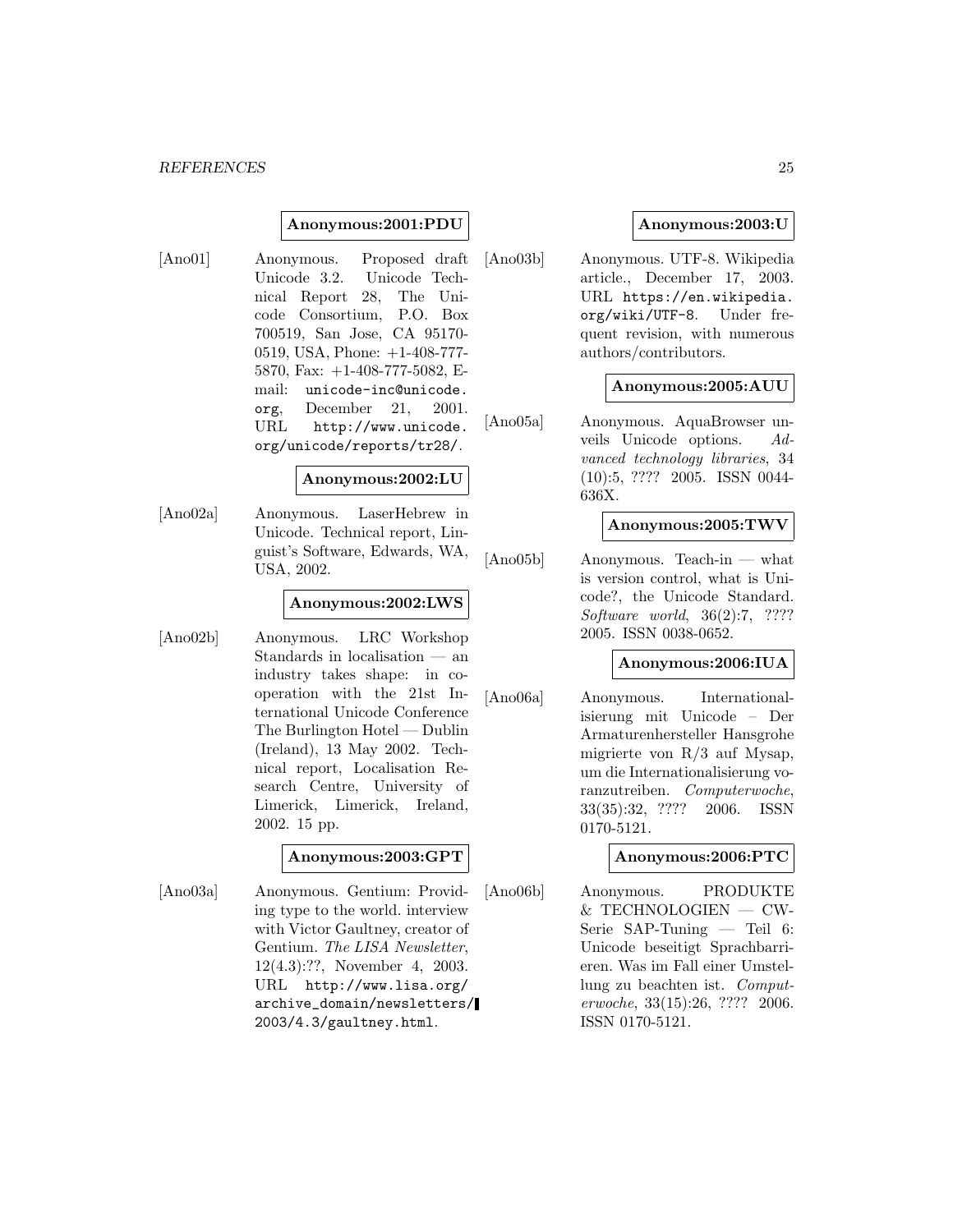#### *REFERENCES* 26

#### **Anonymous:2006:UBU**

[Ano06c] Anonymous. UTF-16 (16-bit Unicode Transformation Format), 2006. URL http://en. wikipedia.org/wiki/UTF-16.

#### **Anonymous:2007:SUW**

[Ano07a] Anonymous. SAP und Unicode — Wer von  $R/3$  auf ERP 6.0 umsteigt, sollte den Aufwand fur Unicode-Anpassungen nicht unterschatzen. Computerwoche, 34(44):20, ???? 2007. ISSN 0170-5121.

#### **Anonymous:2007:SEK**

[Ano07b] Anonymous. SCHWERPUNKT: ERP-KONSOLIDIERUNG — Unicode uberwindet Sprachbarrieren — Wer seine Geschafte global betreibt, muss sein ERP-System an den verschiedenen Standorten weltweit verknupfen. Voraussetzung dafur ist jedoch eine einheitliche Sprache, um Informationen austauschen zu konnen. Unicode sorgt für kompatible Zeichensatze, will aber zunachst sorgfaltig implementiert sein. Computerwoche, 34(4):22, ???? 2007. ISSN 0170-5121.

|         | Anonymous:2008:KDH                                                                                                                                             |
|---------|----------------------------------------------------------------------------------------------------------------------------------------------------------------|
| [Ano08] | Anonymous. Kangxi dictionary:<br>hytung Unicode database revi-<br>sion. ????, ????, 2008. ISBN<br>$7-80230-904-2.$ 58 + 2058 pp.<br>LCCN ???? Includes CD-ROM. |
|         | Anonymous:2009:DOT                                                                                                                                             |

[Ano09] Anonymous. DB2 Optimization Techniques for Sap Database

Migration and Unicode Conversion. IBM, International Technical Support Organization, ????, ??, USA, 2009. ISBN 0-7384-3308-X. xiv + 278 pp. LCCN ????

#### **Anonymous:2015:U**

[Ano15] Anonymous. Unicode(R) 8.0.0. Web site, June 17, 2015. URL http://www.unicode. org/versions/Unicode8.0.0/ . The version 8 standard is only available in electronic form.

#### **Anonymous:2019:AUS**

[Ano19a] Anonymous. Announcing The Unicode Standard, version 12.0. Web site, March 5, 2019. URL http:// blog.unicode.org/2019/03/ announcing-unicode-standardversion-120.html.

#### **Anonymous:2019:WWS**

[Ano19b] Anonymous. The world's writing systems. Web site, January 15, 2019. URL http://www. worldswritingsystems.org/; http://www.youtube.com/watch? v=CHh2Ww\_bdyQ; https:// shop.designinmainz.de/produkt/ the-worlds-writing-systemsposter/.

#### **Anonymous:2020:AUS**

[Ano20a] Anonymous. Announcing The Unicode Standard, version 13.0. Web site, March 11, 2020. URL http://blog.unicode. org/2020/03/.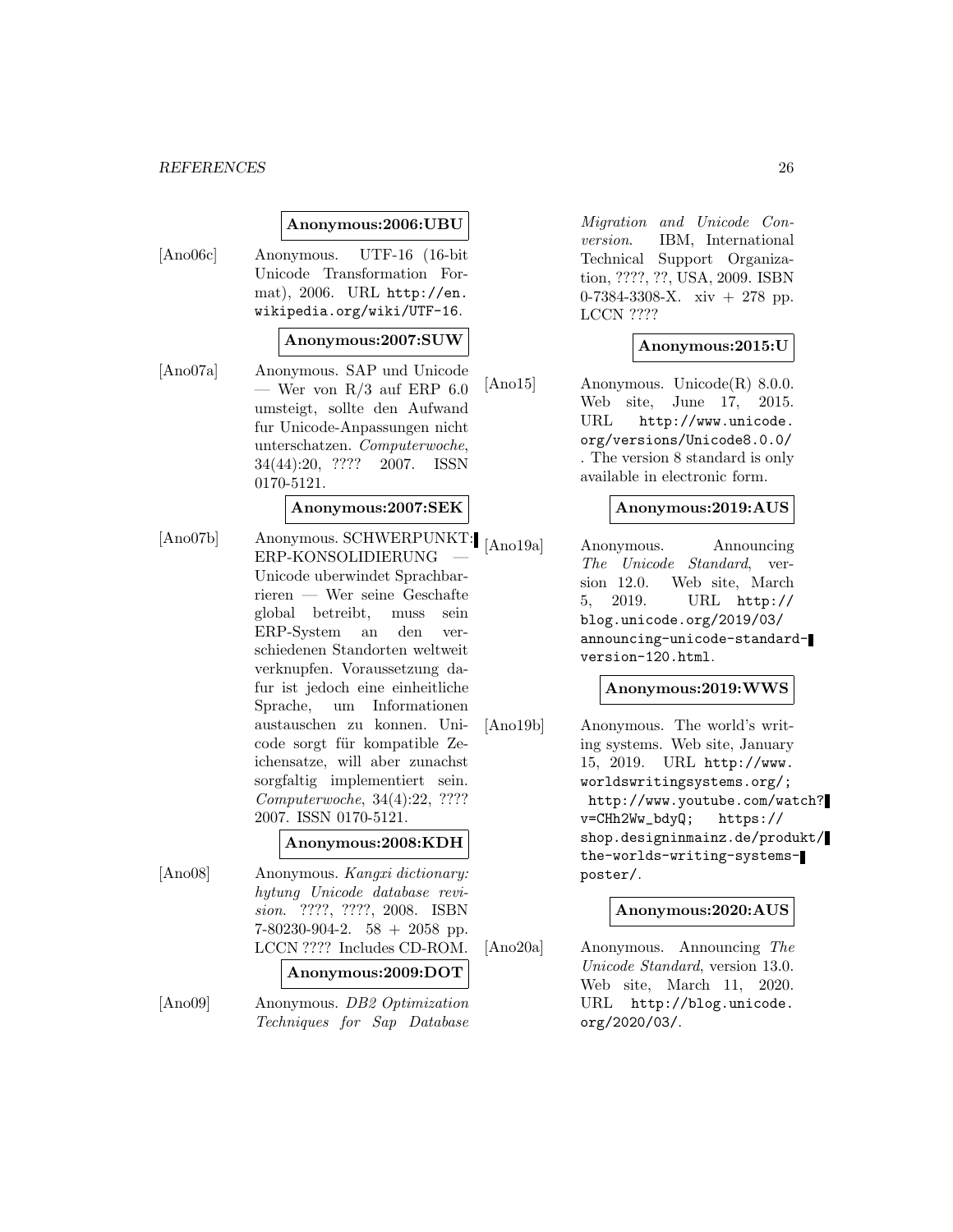### **Anonymous:2020:TCU**

[Ano20b] Anonymous. Tableaux des caractères Unicode 13.0. Unicode Web site, August 2020. URL https://www.unicode. org/charts/fr/.

### **Asthana:2015:SCD**

[Ast15] Puneet Asthana. SAP certified development associate — ABAP with SAP NetWeaver 7.4. Rheinwerk Pub., Bonn, Germany, third edition, 2015. ISBN 1-4932-1212-5, 1-4932- 1213-3 (e-book), 1-4932-1214- 1 (print and e-book). ???? pp. LCCN TK5105.8885.S24 A88 2015.

### **Atkin:1996:ULS**

[Atk96] S. Atkin. Universal language support in OS/2 Warp Version 4. In Unicode Consortium [Uni96c], pages C2– ?? ISBN ???? LCCN QA268 .I56 1996. URL http: //www.unicode.org/unicode/ iuc9conf/index.html; http: //www.unicode.org/unicode/ uni2book/u2ord.html.

### **Atkin:1997:IWL**

[Atk97a] S. Atkin. IBM worldwide language support. In Unicode Consortium [Uni97b], pages C1– ?? ISBN ???? LCCN ???? URL http://www. unicode.org/unicode/iuc11/ program.html.

### **Atkin:1997:DAU**

[Atk97b] Steve Atkin. Developing applications using universal language support. In Unicode Consortium [Uni97a], page ?? ISBN ???? LCCN ???? URL http: //www.unicode.org/unicode/ iuc10/program.html.

### **Atkin:1998:IGLa**

[Atk98a] Steven Atkin. IBM graphical locale builder. In Unicode Consortium [Uni98a], page ?? ISBN ???? LCCN ???? URL http: //www.unicode.org/unicode/ iuc12/program.html.

### **Atkin:1998:IGLb**

[Atk98b] Steven Atkin. IBM graphical locale builder. In Unicode Consortium [Uni98b], page ?? ISBN ???? LCCN ???? URL http: //www.unicode.org/unicode/ iuc13/program.html.

### **Atkin:2001:IBR**

[Atk01] Steven Atkin. Implementations of bidirectional reordering algorithms. In Unicode Consortium [Uni01a], page ?? ISBN ???? LCCN ???? URL http://www. cs.fit.edu/~satkin/.

### **Anderson:2005:RCN**

[AwRMW05] Deborah Anderson, with Rick Mc-Gowan, and Ken Whistler. Recommendations for creating new orthographies. Unicode Technical Note 19, The Unicode Consortium, P.O. Box 700519, San Jose, CA 95170- 0519, USA, Phone: +1-408- 777-5870, Fax: +1-408-777- 5082, E-mail: unicode-inc@ unicode.org, January 5, 2005.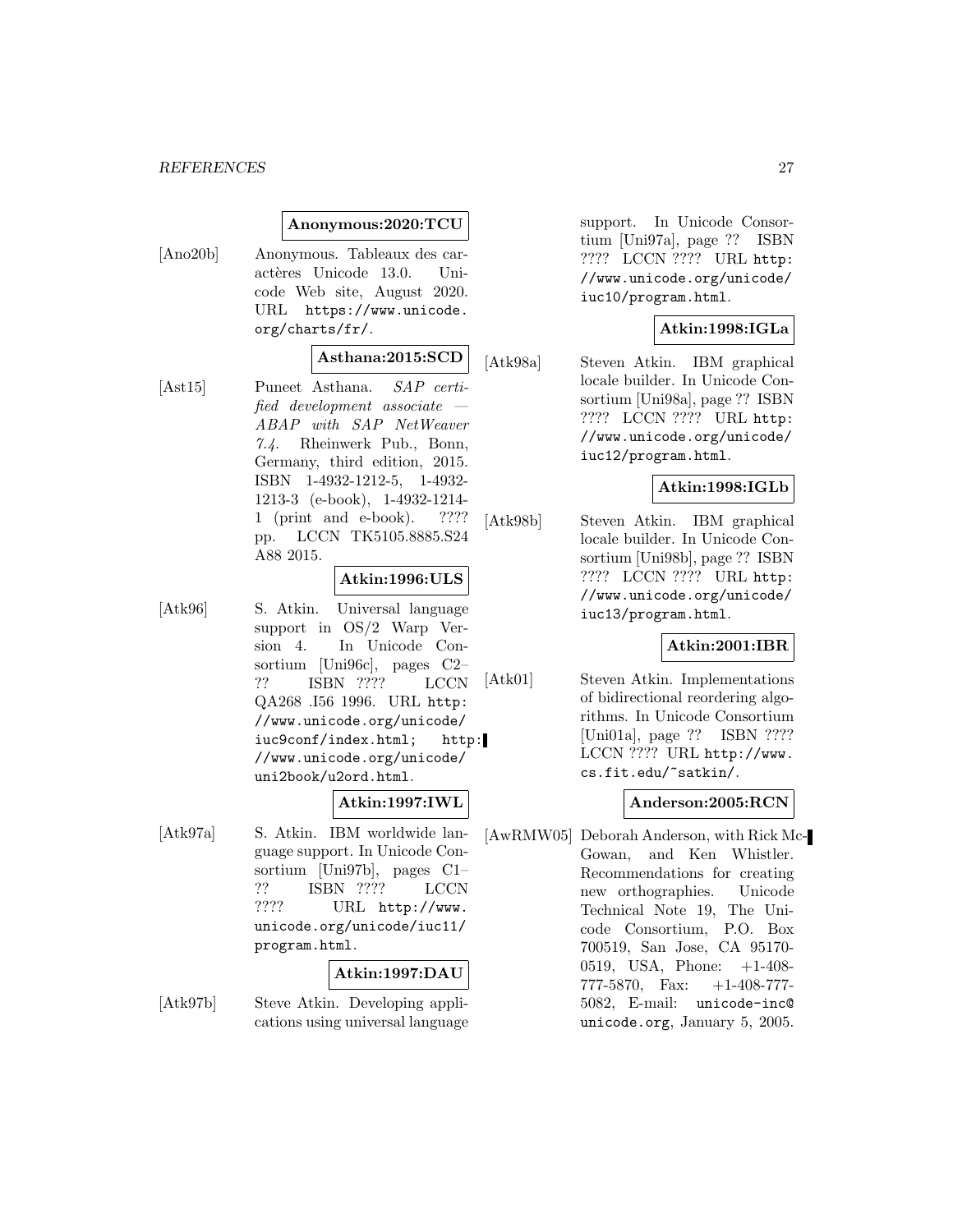URL http://www.unicode. org/notes/tn19/; http:// www.unicode.org/notes/tn19/ tn19-1.html.

### **Bright:2020:ODP**

[BAP20] Walter Bright, Andrei Alexandrescu, and Michael Parker. Origins of the D programming language. Proceedings of the ACM on Programming Languages (PACMPL), 4 (HOPL):73:1–73:38, June 2020. URL https://dl.acm.org/ doi/abs/10.1145/3386323.

### **Barry:1997:RCS**

[Bar97] Randall K. Barry. The role of character sets in library automation: The development of 8-bit sets and Unicode. International cataloguing and bibliographic control: Quarterly bulletin of the IFLA UBCIM Programme, 26(1):14–16, October 1997. CODEN ICBCEH. ISSN 1011-8829b.

### **Barrett:1998:BMW**

[Bar98] Alan Barrett. Building multilingual Web applications. In Unicode Consortium [Uni98b], page ?? ISBN ???? LCCN ???? URL http://www. unicode.org/unicode/iuc13/ program.html.

### **Bettels:1993:UUC**

[BB93] Jörgen Bettels and F. Avery Bishop. Unicode: a universal character code. Digital Technical Journal, 5(3): 21–31, Summer 1993. CO-DEN DTJOEL. ISSN 0898901X. URL ftp://ftp. digital.com/pub/Digital/info/ DTJ/v5n3/UNICODE\_A\_UNIVERSAL\_ CHARACTE\_01jan1994DTJB02P8. ps; http://www.digital. com:80/info/DTJB02/DTJB02SC. TXT.

### **Bishop:1997:SML**

[BB97] F. Avery Bishop and Lori Brownell. Supporting multiple languages and character sets with Internet Explorer. In Unicode Consortium [Uni97a], page ?? ISBN ???? LCCN ???? URL http://www. unicode.org/unicode/iuc10/ program.html.

### **Berry:2002:LCT**

 $[BBB<sup>+</sup>02]$  John D. Berry, Mark Batty, Robert Bringhurst, Maxim Zhukov, Matthew Carter, John Hudson, Gayanch Bagdasaryan, Vincent Figgins, and Roger Robertson, editors. Language culture type: international type design in the age of Unicode. ATypI, New York, NY, USA, 2002. ISBN 1-932026-01-0. ix + 373 pp. LCCN Z250.A2 L36 2002.

### **Bishop:1998:SMT**

[BBM98] F. Avery Bishop, David C. Brown, and David M. Meltzer. Supporting multilanguage text layout and complex scripts with Windows NT 5.0. Microsoft Systems Journal, 13(11):57– ??, November 1998. CODEN MSJOED. ISSN 0889-9932.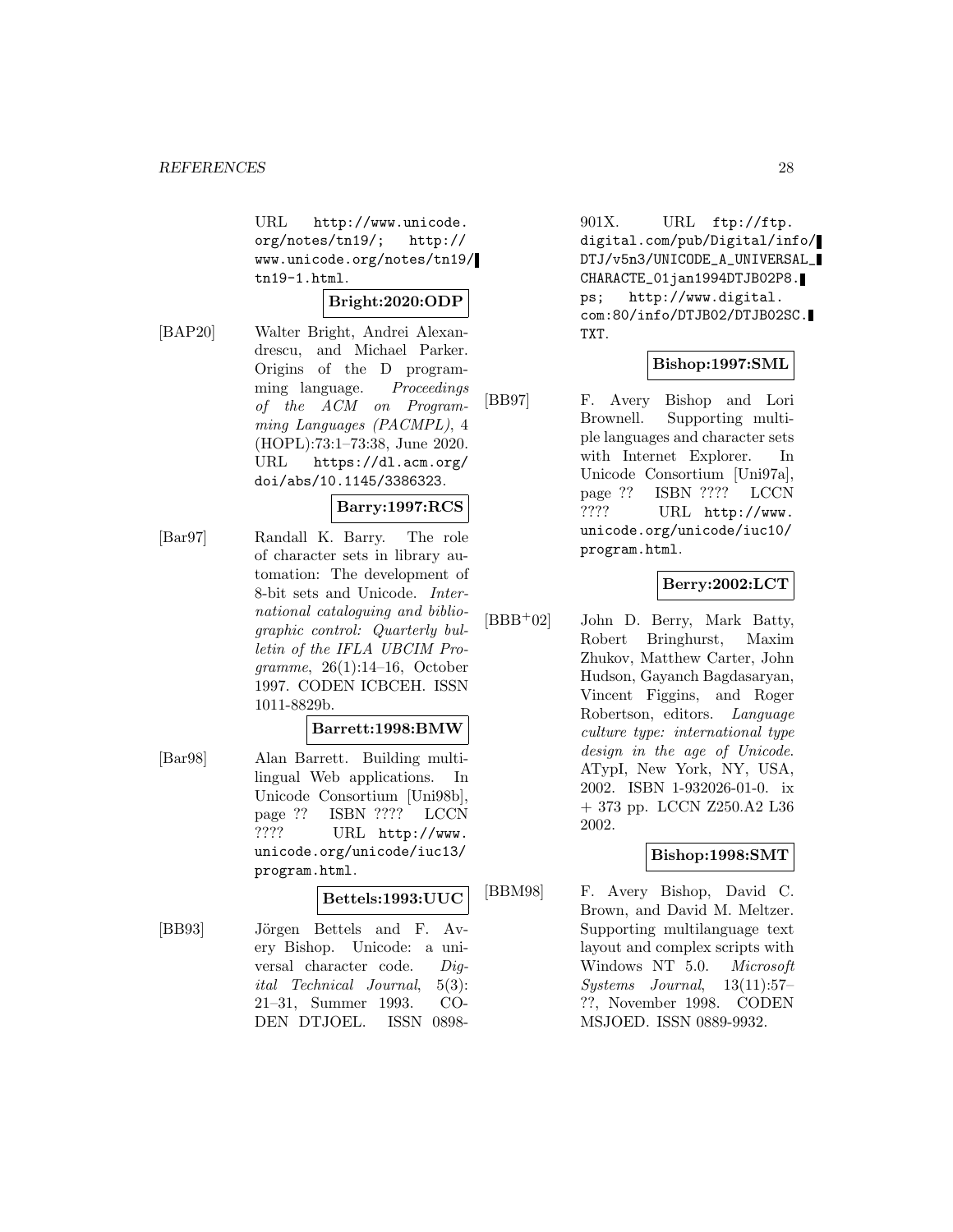### **Becker:1992:STM**

[BDA<sup>+</sup>92] Joe Becker, Andy Daniels, Lloyd Anderson, Ken Whistler, Peter Lofting, and Rick Mc-Gowan. Sinhala, Tibetan, Mongolian. Unicode Technical Report 2, The Unicode Consortium, P.O. Box 700519, San Jose, CA 95170- 0519, USA, Phone: +1-408-777- 5870, Fax: +1-408-777-5082, Email: unicode-inc@unicode. org, 1992. URL http:/ /www.unicode.org/unicode/ reports/tr2.html.

#### **Becker:1984:MWP**

[Bec84] Joseph D. Becker. Multilingual word processing. Scientific American, 251(1):96–107, July 1984. CODEN SCAMAC. ISSN 0036-8733 (print), 1946- 7087 (electronic).

#### **Becker:1987:AWP**

[Bec87] Joseph D. Becker. Arabic word processing. Communications of the ACM, 30(7): 600–610, July 1987. CODEN CACMA2. ISSN 0001-0782 (print), 1557-7317 (electronic). URL http://www.acm.org/ pubs/toc/Abstracts/0001-0782/ 28570.html.

### **Beck:1997:WJN**

[Bec97] B. Beck. World-ready Java: The next steps. In Unicode Consortium [Uni97b], pages A16–?? ISBN ???? LCCN ???? URL http://www. unicode.org/unicode/iuc11/ program.html.

### **Beck:1998:WRJ**

[Bec98] Brian Beck. World ready Java — the next step — part 1: General I18N, text layout and user interface. In Unicode Consortium [Uni98a], page ?? ISBN ???? LCCN ???? URL http: //www.unicode.org/unicode/ iuc12/program.html.

### **Bauwens:1995:SPA**

[BEE95] B. Bauwens, F. Evenepoel, and J. J. Engelen. Standardization as a prerequisite for accessibility of electronic text information for persons who cannot use printed material. IEEE Transactions on Rehabilitation Engineering, 3(1):84–89, March 1995. CODEN IEEREN. ISSN 1063-6528.

### **Beeton:2000:UMC**

[Bee00] Barbara Beeton. Unicode and math, a combination whose time has come — Finally! TUGboat, 21(3):176– 185, September 2000. ISSN 0896-3207. URL https: //tug.org/TUGboat/tb21-3/ tb68beet.pdf.

### **Beeton:2007:APU**

[Bee07] Barbara Beeton. The STIX Project — From Unicode to fonts. TUGboat, 28 (3):299–304, 2007. ISSN 0896-3207. URL http:// www.tug.org/TUGboat/tb28- 3/tb90beet.pdf.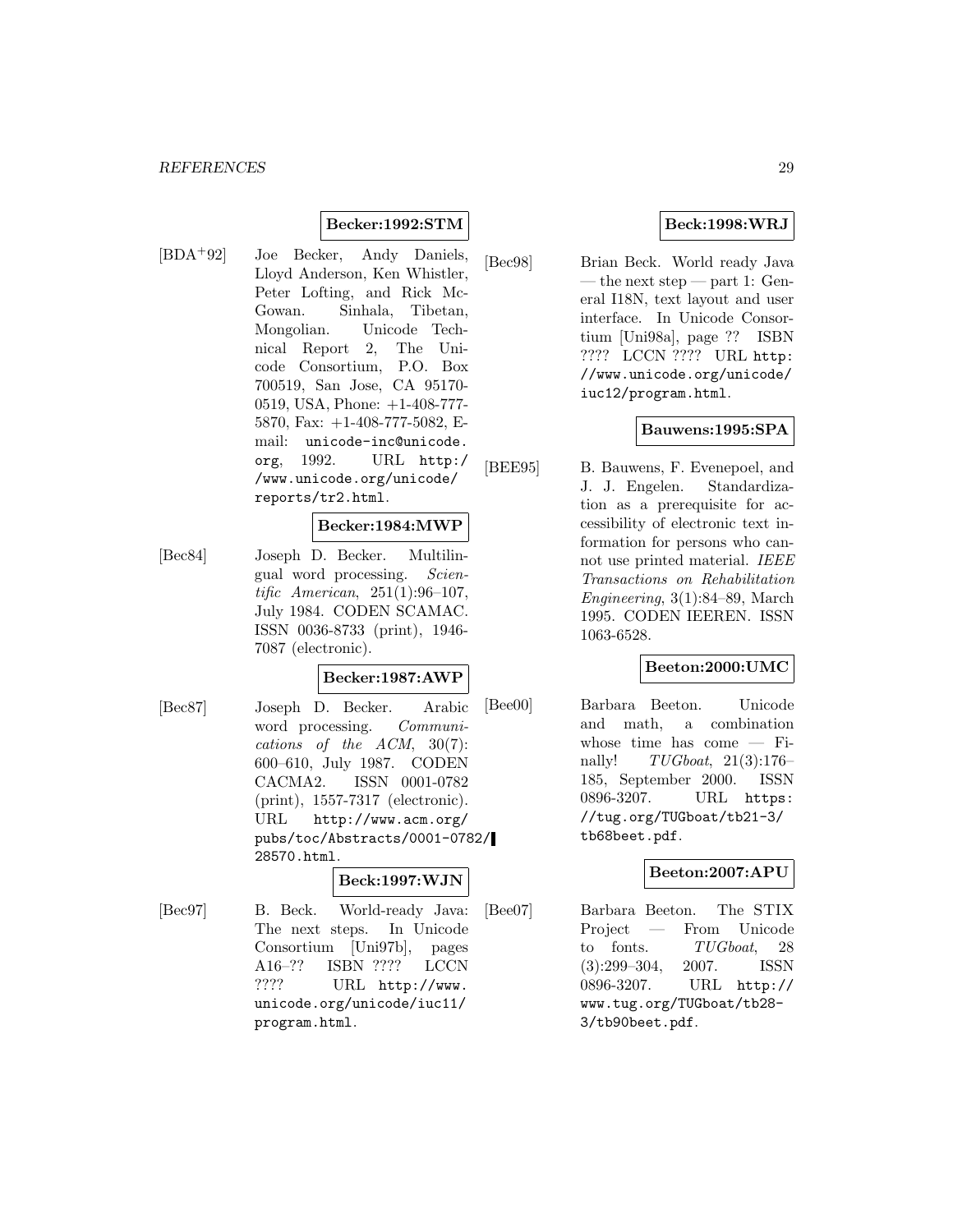### **Beeton:2015:EC**

[Bee15] Barbara Beeton. Editorial comments. TUGboat, 36(3): 180–181, 2015. ISSN 0896- 3207. URL https://tug.org/ TUGboat/tb36-3/tb114beet. pdf.

### **Beebe:2019:TMV**

[Bee19] Nelson H. F. Beebe. Typesetting multilingual verbatim text with pdflatex. Report, University of Utah, Department of Mathematics, Salt Lake City, UT 84112-0090, USA, December 18, 2019. 6 pp. URL http://www.math.utah.edu/ pub/tex/doc/mlverb.pdf.

### **Beebe:2020:TMT**

[Bee20] Nelson H. F. Beebe. Typesetting multilingual text with lualatex and xelatex. Report, University of Utah, Department of Mathematics, Salt Lake City, UT 84112- 0090, USA, January 08, 2020. 29 pp. URL http://www. math.utah.edu/pub/tex/doc/ mlverb.pdf.

### **Benitez:1996:MPH**

[Ben96] M. T. C. Benitez. Multilingual parallel hypertext. In Unicode Consortium [Uni96c], pages A6–?? ISBN ???? LCCN QA268 .I56 1996. URL http: //www.unicode.org/unicode/ iuc9conf/index.html; http: //www.unicode.org/unicode/ uni2book/u2ord.html.

### **Benitez:1997:WIM**

[Ben97] M. T. Carrasco Benitez. Web internationalization & multilingualism symposium — A report. In Unicode Consortium [Uni97a], page ?? ISBN ???? LCCN ???? URL http://www. unicode.org/unicode/iuc10/ program.html.

### **Berg:1997:JQH**

[Ber97] Cliff Berg. Java Q and A: How do I write an international application? Dr. Dobbs Journal, 22(7):105–106, 116, July 1997. CODEN DDJSDM. ISSN 1044- 789X.

### **Berndt:1998:MSS**

[Ber98] Matthias Berndt. Microsoft SQL server. In Unicode Consortium [Uni98b], page ?? ISBN ???? LCCN ???? URL http: //www.unicode.org/unicode/ iuc13/program.html.

### **Berry:2009:UBL**

[Ber09] D. Berry. UNICODE: Breaking the language barrier. Supply Chain Management Review, 13 (2):8–9, ???? 2009. ISSN 1521- 9747.

#### **Berry:2015:PN**

[Ber15] Karl Berry. Production notes. TUGboat, 36(3):268, 2015. ISSN 0896-3207. URL https: //tug.org/TUGboat/tb36-3/ tb114prod.pdf.

### **Bethers:1997:GDP**

[Bet97a] Dale Bethers. Global distributed printing with Uni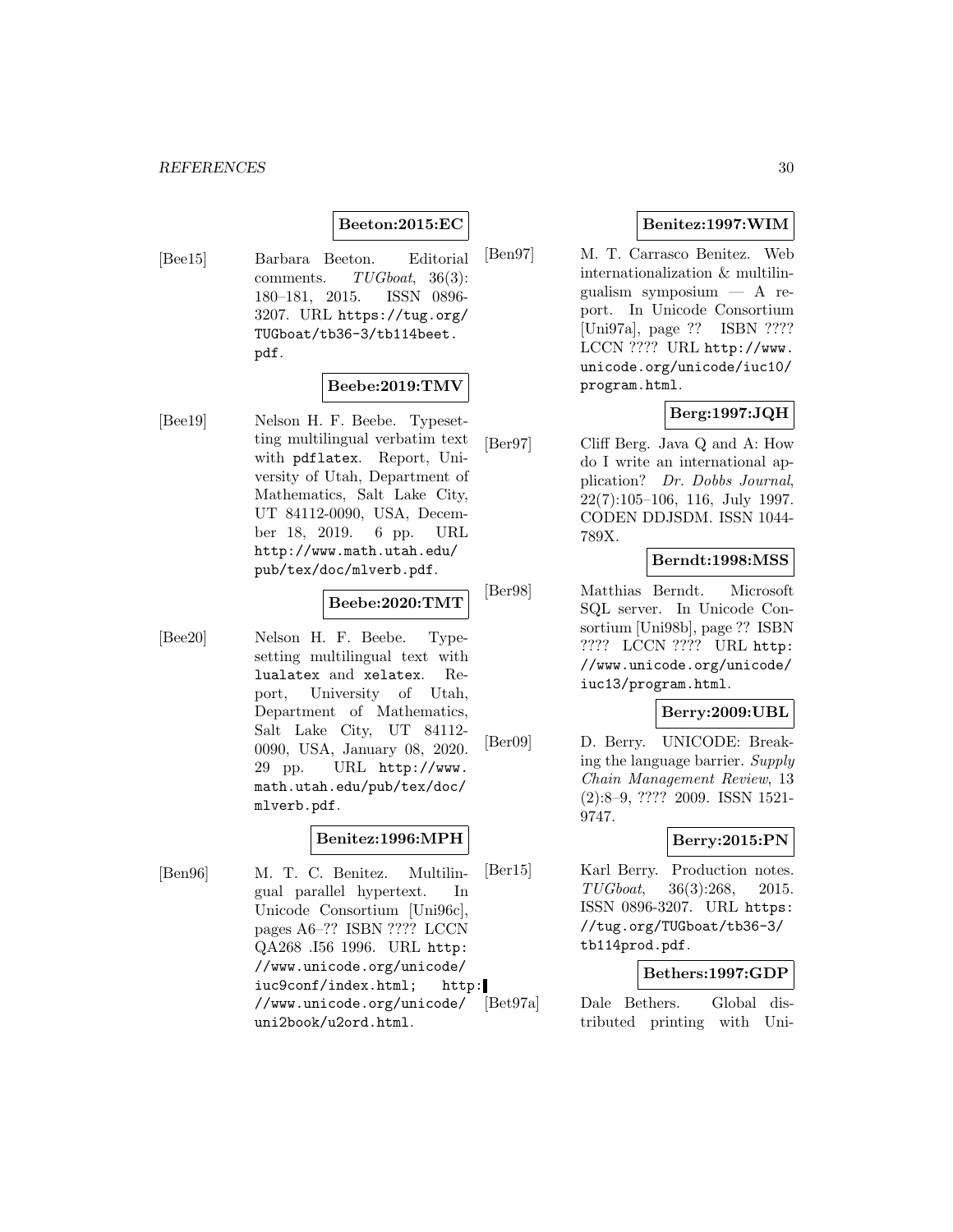code. In Unicode Consortium [Uni97a], page ?? ISBN ???? LCCN ???? URL http://www. unicode.org/unicode/iuc10/ program.html.

### **Bettels:1997:IUL**

[Bet97b] Jürgen Bettels. Internationalization and Unicode in LDAP directory services. In Unicode Consortium [Uni97a], page ?? ISBN ???? LCCN ???? URL http://www.unicode. org/unicode/iuc10/program. html.

#### **Beeton:2002:USM**

[BFS02] Barbara Beeton, Asmus Freytag, and Murray Sargent III. Unicode support for mathematics. Proposed Draft Unicode Technical Report 25, The Unicode Consortium, P.O. Box 700519, San Jose, CA 95170- 0519, USA, Phone: +1-408- 777-5870, Fax: +1-408-777- 5082, E-mail: unicode-inc@ unicode.org, January 3, 2002. URL http://www.unicode. org/unicode/reports/tr25/.

### **Bunz:1997:UAL**

[BG97] Carl-Martin Bunz and Jost Gippert. Unicode, ancient languages and the WWW. In Unicode Consortium [Uni97a], page ?? ISBN ???? LCCN ???? URL http://www. unicode.org/unicode/iuc10/ program.html.

#### **Becker:2006:UG**

[BGD06] Joe Becker, Rich Gillam, and Mark Davis. Unicode Guide. BarCharts, Inc., Boca Raton, FL, USA, 2006. ISBN 1-4232- 0180-9. 6 pp. LCCN ???? US\$5.95. URL http://www. barcharts.com/default.asp? page=chart\_details&pid=0180- 9; http://www.unicode.org/ consortium/guideform.html.

### **Baird:1994:FEP**

[BGI94] H. S. Baird, D. Gilbert, and D. J. Ittner. A family of European page readers. In IEEE [IEE94], pages 540–543. ISBN 0-8186-6270-0. LCCN TK 7882 P3 I57 1994. Three volumes. IEEE catalog number 94CH3440-5.

### **Bigelow:1993:DUF**

[BH93] Charles Bigelow and Kris Holmes. The design of a Unicode font. Electronic Publishing—Origination, Dissemination, and Design, 6(3):289– 305, September 1993. CODEN EPODEU. ISSN 0894-3982.

### **Bigelow:1998:GC**

[BH98] Charles Bigelow and Kris Holmes. Glyphs for characters. In Unicode Consortium [Uni98b], page ?? ISBN ???? LCCN ???? URL http://www. unicode.org/unicode/iuc13/ program.html.

### **Brown:1993:EAC**

[BHT93] James A. Brown, Brent Hawks, and Ray Trimble. Extending the APL character set. APL Quote Quad, 24(1):41–46, August 1993. CODEN APLQD9.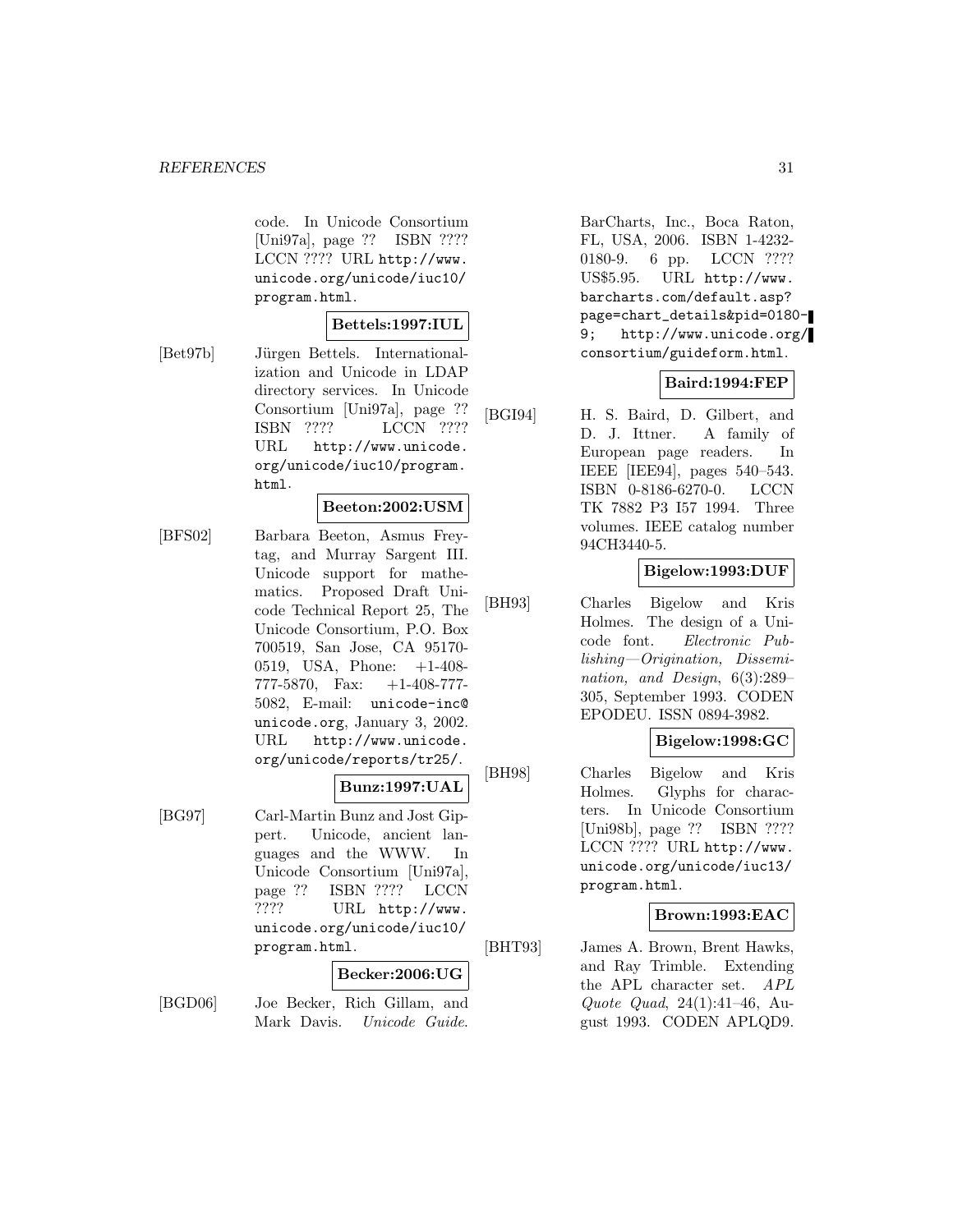ISBN 0-89791-612-3. ISSN 0163-6006.

### **Baird:1995:DSP**

[BI95] H. S. Baird and D. J. Ittner. Data structures for page readers. In Spitz and Dengel [SD95], pages 3–15. ISBN 981-02- 2122-3, 981-02-2122-3. LCCN TK7882.P3I55 1994.

### **Bingler:1997:DJU**

[Bin97] R. Bingler. Developing Javabased Unicode applications: a case study. In Unicode Consortium [Uni97b], pages A12– ?? ISBN ???? LCCN ???? URL http://www. unicode.org/unicode/iuc11/ program.html.

### **Bishop:1997:CSSb**

[Bis97a] F. A. Bishop. Complex script support in Microsoft Windows NT. In Unicode Consortium [Uni97b], pages B12–?? ISBN ???? LCCN ???? URL http: //www.unicode.org/unicode/ iuc11/program.html.

### **Bishop:1997:CSSa**

[Bis97b] F. Avery Bishop. Complex script support in Microsoft Windows NT. In Unicode Consortium [Uni97a], page ?? ISBN ???? LCCN ???? URL http: //www.unicode.org/unicode/ iuc10/program.html.

### **Borchardt:1993:CAS**

[BJ93] F. L. Borchardt and E. M. T. Johnson, editors. CALICO

'93 Annual Symposium. Computer Assisted Learning and Instruction Consortium 1993 Annual Symposium on 'Assessment' (Williamsburg, VA, USA, 8–13 March 1993). Duke University, Durham, NC, USA, 1993. ISBN ???? LCCN ????

### **Borchardt:1994:CAS**

[BJ94] F. L. Borchardt and E. M. T. Johnson, editors. CALICO '94: Annual symposium entitled "Human factors" — March 1994, Flagstaff, AZ. ????, ????, 1994.

### **Baelde:1997:RMA**

[BM97a] R. Baelde and T. Milo. Rendering multi-level Arabic script. In Unicode Consortium [Uni97b], pages B9–?? ISBN ???? LCCN ???? URL http://www. unicode.org/unicode/iuc11/ program.html.

### **Buchta:1997:LSUb**

[BM97b] Stefan Buchta and Mike McKenna. Language support and Unicode features in the SQL standards. In Unicode Consortium [Uni97a], page ?? ISBN ???? LCCN ???? URL http://www. unicode.org/unicode/iuc10/ program.html.

### **Buchta:1997:LSUa**

[BM97c] Stefan Buchta and Mike McKenna. Language support and Unicode in relational databases and SQL. In Unicode Consortium [Uni97a], page ?? ISBN ???? LCCN ???? URL http://www.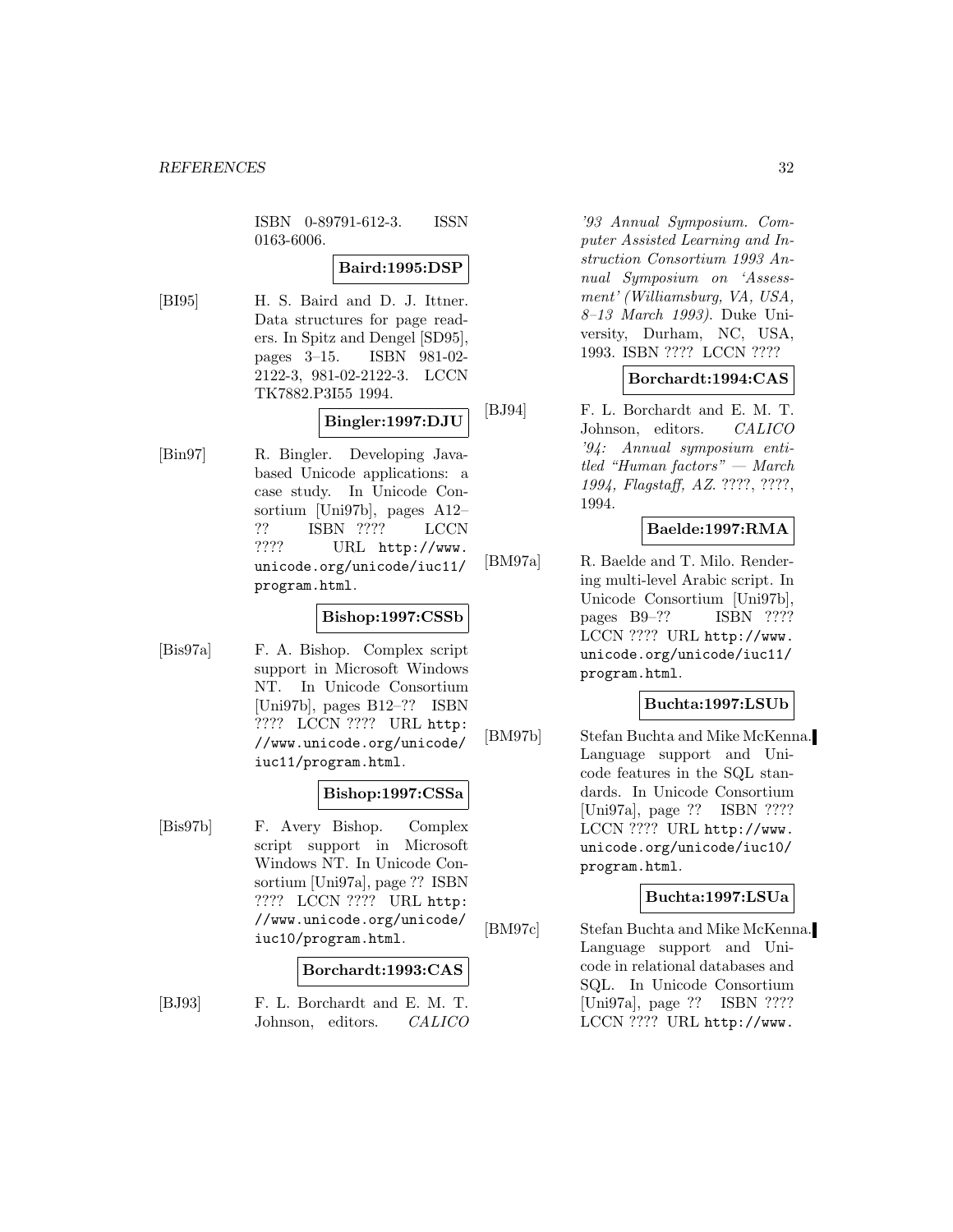unicode.org/unicode/iuc10/ program.html.

#### **Buchta:1998:UPCa**

[BM98a] Stefan Buchta and Michael McKenna. Unicode and proposed changes to the SQL standard. In Unicode Consortium [Uni98a], page ?? ISBN ???? LCCN ???? URL http://www. unicode.org/unicode/iuc12/ program.html.

### **Buchta:1998:UPCb**

[BM98b] Stefan Buchta and Michael G. McKenna. Unicode and proposed changes to the SQL standard. In Unicode Consortium [Uni98b], page ?? ISBN ???? LCCN ???? URL http://www. unicode.org/unicode/iuc13/ program.html.

### **Byrum:1998:MSM**

[BM98c] John D. Byrum, Jr. and Olivia Madison, editors. Multi-script, multilingual, multi-character issues for the online environment: proceedings of a workshop, Istanbul, Turkey, August 24, 1995, volume 85 of IFLA publications. K. G. Saur, München, Germany, 1998. ISBN 3-598- 21814-1. LCCN Z699.5.F67 M85 1998.

### **Bodomo:2006:UKA**

[BMCM06] A. Bodomo, C. Marfo, A. Cunningham, and S. Y. K. Mok. A Unicode keyboard for African languages: The case of Dagaare and Twi. International Journal of Technology and Human In-

teraction, 2(1):1–20, ???? 2006. ISSN 1548-3908.

### **Bosak:1998:UXXa**

[BMN98a] Jon Bosak, Makoto Murata, and Gavin Thomas Nicol. Unicode, XML, XLL and XSL. In Unicode Consortium [Uni98a], page ?? ISBN ???? LCCN ???? URL http://www. unicode.org/unicode/iuc12/ program.html.

### **Bosak:1998:UXXb**

[BMN98b] Jon Bosak, Makoto Murata, and Gavin Thomas Nicol. Unicode, XML, XLL and XSL continued. In Unicode Consortium [Uni98a], page ?? ISBN ???? LCCN ???? URL http: //www.unicode.org/unicode/ iuc12/program.html.

### **Bosak:1998:XXX**

[BN98] Jon Bosak and Gavin Thomas Nicol. XML, XLL, and XSL: Syntax and semantics. In Unicode Consortium [Uni98b], page ?? ISBN ???? LCCN ???? URL http://www. unicode.org/unicode/iuc13/ program.html.

### **Bos:1997:UWA**

[Bos97a] B. Bos. Update on W3C's activities on internationalization. In Unicode Consortium [Uni97b], pages A1–?? ISBN ???? LCCN ???? URL http: //www.unicode.org/unicode/ iuc11/program.html.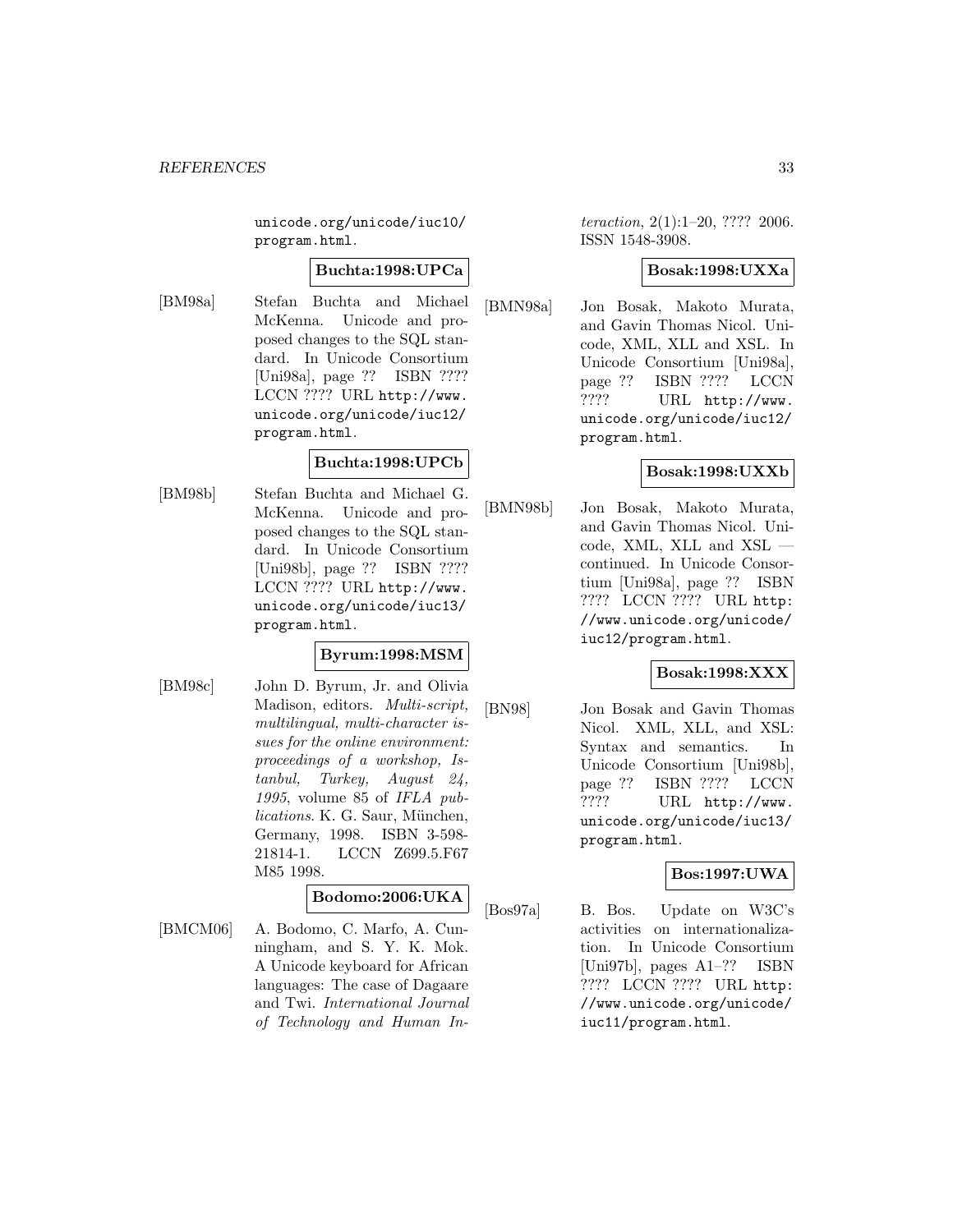### **Bos:1997:WWW**

[Bos97b] Bert Bos. World Wide Web Consortium activities in internationalization. In Unicode Consortium [Uni97a], page ?? ISBN ???? LCCN ???? URL http://www.unicode. org/unicode/iuc10/program. html.

### **Bosak:1998:KAX**

[Bos98] Jon Bosak. Keynote address: XML and Unicode: Implications for global publishing. In Unicode Consortium [Uni98b], page ?? ISBN ???? LCCN ???? URL http://www. unicode.org/unicode/iuc13/ program.html.

### **Botchkarev:1997:MC**

[Bot97a] O. Botchkarev. Mail converter. In Unicode Consortium [Uni97b], pages C13–?? ISBN ???? LCCN ???? URL http: //www.unicode.org/unicode/ iuc11/program.html.

#### **Botchkarev:1997:MCP**

[Bot97b] O. Botchkarev. Mail converter. In Unicode Consortium [Uni97b], pages C13–?? ISBN ???? LCCN ???? URL http: //www.unicode.org/unicode/ iuc11/program.html.

### **Box:1995:PKP**

[Box95] Don Box. Porting to Klingon — porting source code written to process English language text to other languages is not easily done. Don explains why Unicode is important for Windows developers.  $C++$  report: the international newsletter for  $C++$ programmer,  $7(4):15-19$ , May 1995. ISSN 1040-6042.

#### **Bergerhausen:2011:DSW**

[BP11] Johannes Bergerhausen and Siri Poarangan. Decodeunicode: Die Schriftzeichen der Welt. (German) [Decode Unicode: the characters of the world]. H. Schmidt, Mainz am Rhein, Germany, 2011. ISBN 3-87439- 813-7. 656 pp. LCCN ???? URL http://www.slanted. de/eintrag/decodeunicodedie-schriftzeichen-der-welt; http://www.typografie.de/ product\_info.php?products\_ id=1421&language=en.

#### **Beeton:2016:CMT**

[BP16] Barbara Beeton and Richard Palais. Communication of mathematics with T<sub>E</sub>X. Visible Language, 50(2):40–51, August 2016. CODEN VSLGAO. ISSN 0022-2224 (print), 2691- 5529 (electronic). URL http:// visiblelanguage.herokuapp. com/issue/202/article/1362; https://s3-us-west-2.amazonaws. com/visiblelanguage/pdf/V50N2\_ 2016\_E.pdf.

### **Breen:1993:JED**

[Bre93] J. W. Breen. A Japanese electronic dictionary project (part 1: The dictionary files). Technical Report 93-13, Monash University, Clayton, Victoria, Australia, November 30 1993. 25 pp. Available via anonymous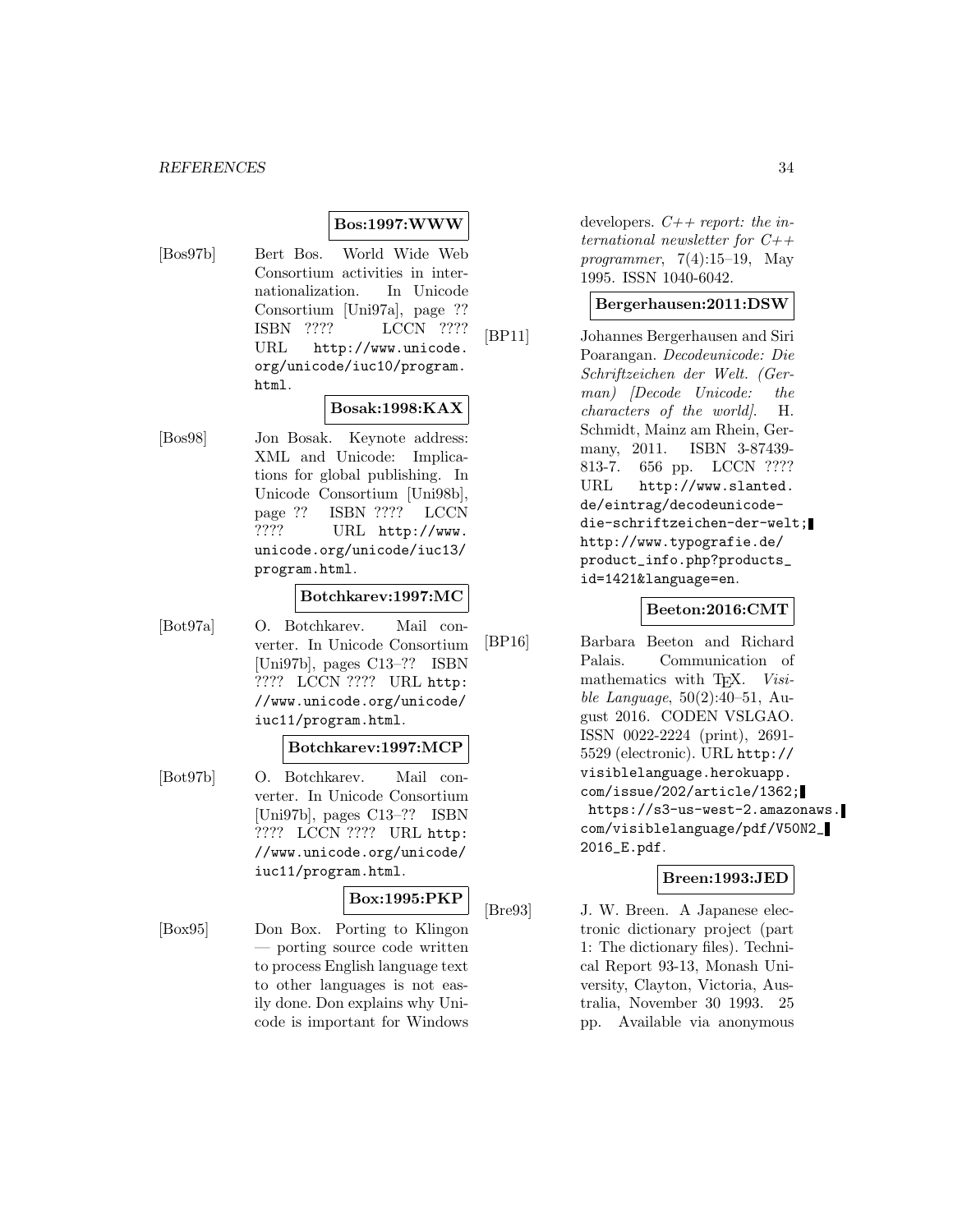ftp in pub/techrports/RDT/ 93-13.ps.Z from ftp.rdt. monash.edu.au.

### **Brewer:1998:KAA**

[Bre98] Judy Brewer. Keynote address: Accessibility and universal design of the Web. In Unicode Consortium [Uni98b], page ?? ISBN ???? LCCN ???? URL http://www. unicode.org/unicode/iuc13/ program.html.

### **Brickell:1996:ELC**

[Bri96] A. Brickell. The European library community and Unicode/ ISO 10646. In Unicode Consortium [Uni96c], pages C3– ?? ISBN ???? LCCN QA268 .I56 1996. URL http: //www.unicode.org/unicode/ iuc9conf/index.html; http: //www.unicode.org/unicode/ uni2book/u2ord.html.

### **Brickell:1997:UIC**

[Bri97a] A. Brickell. Unicode/ISO 10646 and the Chase Project. In Segbert et al. [SSB97], pages 119–126. ISBN 92-828-0305-8. LCCN ????

### **Brickell:1997:CPE**

[Bri97b] Anthony Brickell. The CHASE Project — experiments with Unicode in European libraries. In Unicode Consortium [Uni97a], page ?? ISBN ???? LCCN<br>???? URL http://www. URL http://www. unicode.org/unicode/iuc10/ program.html.

### **Brownell:1997:WWR**

[Bro97] Lori Brownell. Writing world ready applications for Win32. In Unicode Consortium [Uni97a], page ?? ISBN ???? LCCN ???? URL http://www. unicode.org/unicode/iuc10/ program.html.

### **Brown:1998:UCU**

[Bro98] David C. Brown. Uniscribe — A common Unicode API for scripts on Win32. In Unicode Consortium [Uni98b], page ?? ISBN ???? LCCN ???? URL http://www. unicode.org/unicode/iuc13/ program.html.

### **Buchta:1996:NLUa**

[Buc96a] S. Buchta. National language and Unicode support in relational databases and SQL2/3. In Unicode Consortium [Uni96c], pages B1– ?? ISBN ???? LCCN QA268 .I56 1996. URL http: //www.unicode.org/unicode/ iuc9conf/index.html; http: //www.unicode.org/unicode/ uni2book/u2ord.html.

### **Buchta:1996:NLUb**

[Buc96b] S. Buchta. National language and Unicode support in relational databases and SQL2/3. In Unicode Consortium [Uni96c], pages B2– ?? ISBN ???? LCCN QA268 .I56 1996. URL http: //www.unicode.org/unicode/ iuc9conf/index.html; http: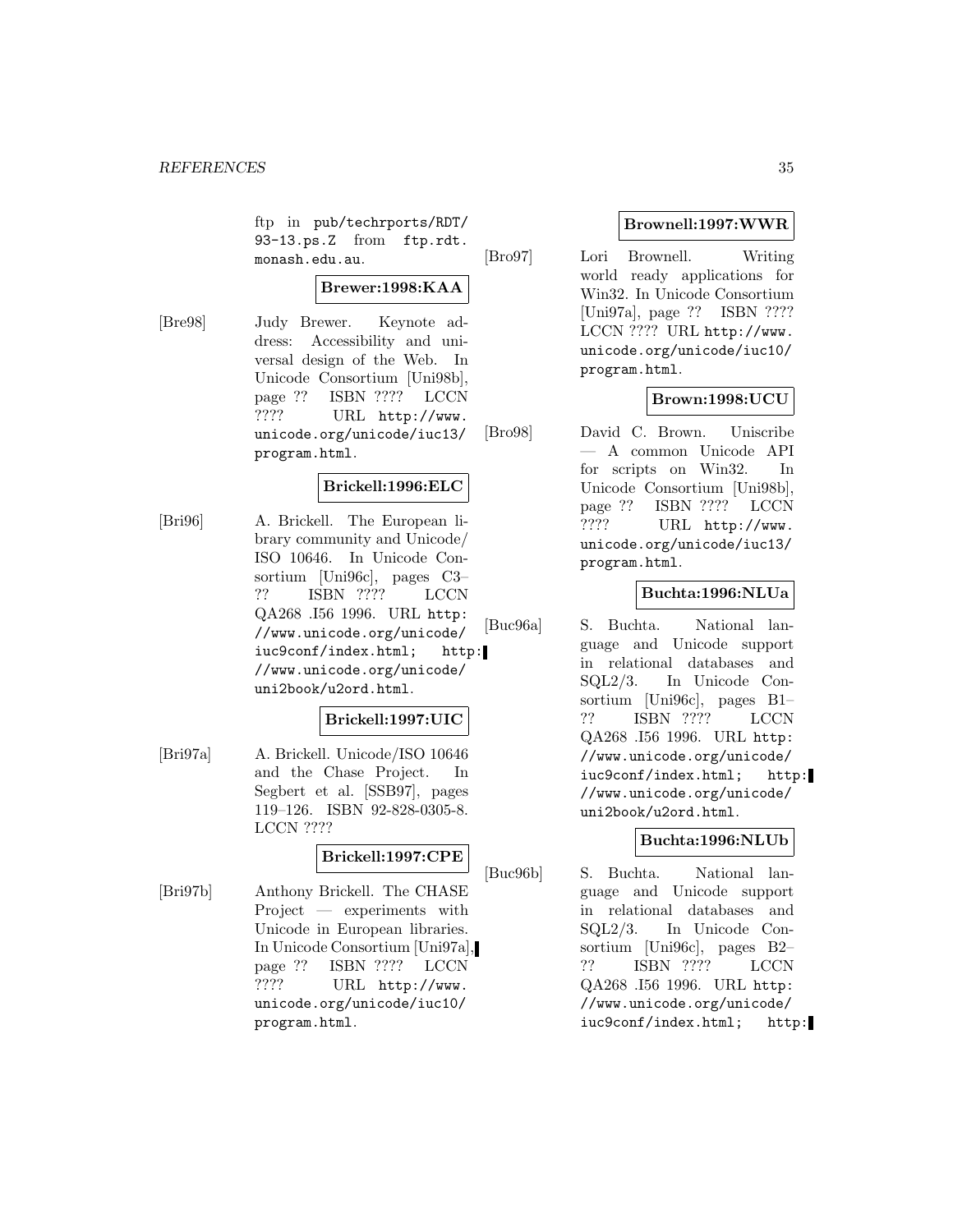//www.unicode.org/unicode/ uni2book/u2ord.html.

### **Buchta:1996:NLUc**

[Buc96c] S. Buchta. National language and Unicode support in relational databases and SQL2/3. In Unicode Consortium [Uni96b], pages B1–?? (or B2–??). ISBN ???? LCCN ???? A1. Input method design / by Mark Leisher – A2. Weaving the multilingual web: standards and their implementations / by Martin Durst  $\ldots$  [et al.] – B1. National language and Unicode support in relational databases and SQL2/3 / by Stefan Buchta – B2. The Unicode Standard: version 2 / by Asmus Freytag – C1/C2. Non-Latin writing systems: characteristics and impacts on multinational product design / by Richard Ishida.

### **Buchta:1997:NLS**

[Buc97] S. Buchta. National language support and Unicode in relational databases and SQL. In Unicode Consortium [Uni97b], pages TC2–??, B2–?? ISBN ???? LCCN ???? URL http: //www.unicode.org/unicode/ iuc11/program.html.

### **Buchta:1998:UD**

[Buc98] Stefan Buchta. Unicode in databases. In Unicode Consortium [Uni98a], page ?? ISBN ???? LCCN ???? URL http: //www.unicode.org/unicode/ iuc12/program.html.

### **Bulley:2005:UB**

[Bul05] Michael Bulley. Unicode for beginners. English Today,  $21(2)$ : 63–64, ???? 2005. ISSN 0266- 0784.

### **Bunz:1997:BMW**

[Bun97] C.-M. Bunz. Browsing the memory of the world. In Unicode Consortium [Uni97b], pages A7–?? ISBN ???? LCCN ???? URL http://www. unicode.org/unicode/iuc11/ program.html.

### **Bunz:2000:ESP**

[Bun00] Carl-Martin Bunz. Encoding scripts from the past: Conceptual and practical problems and solutions. Unicode Technical Note 3, The Unicode Consortium, P.O. Box 700519, San Jose, CA 95170- 0519, USA, Phone: +1- 408-777-5870, Fax: +1-408- 777-5082, E-mail: unicodeinc@unicode.org, September 2000. URL http:// www.unicode.org/notes/tn3/ bunz-iuc17pap.pdf; http: //www.unicode.org/notes/tn3/ tn3-1.html.

### **Burke:2001:UC**

[Bur01] Sean M. Burke. Unidecode. Sys Admin: The Journal for UNIX Systems Administrators, 10(12):P54, P56–P60, December 2001. CODEN SYADE7. ISSN 1061-2688. Perl Journal supplement.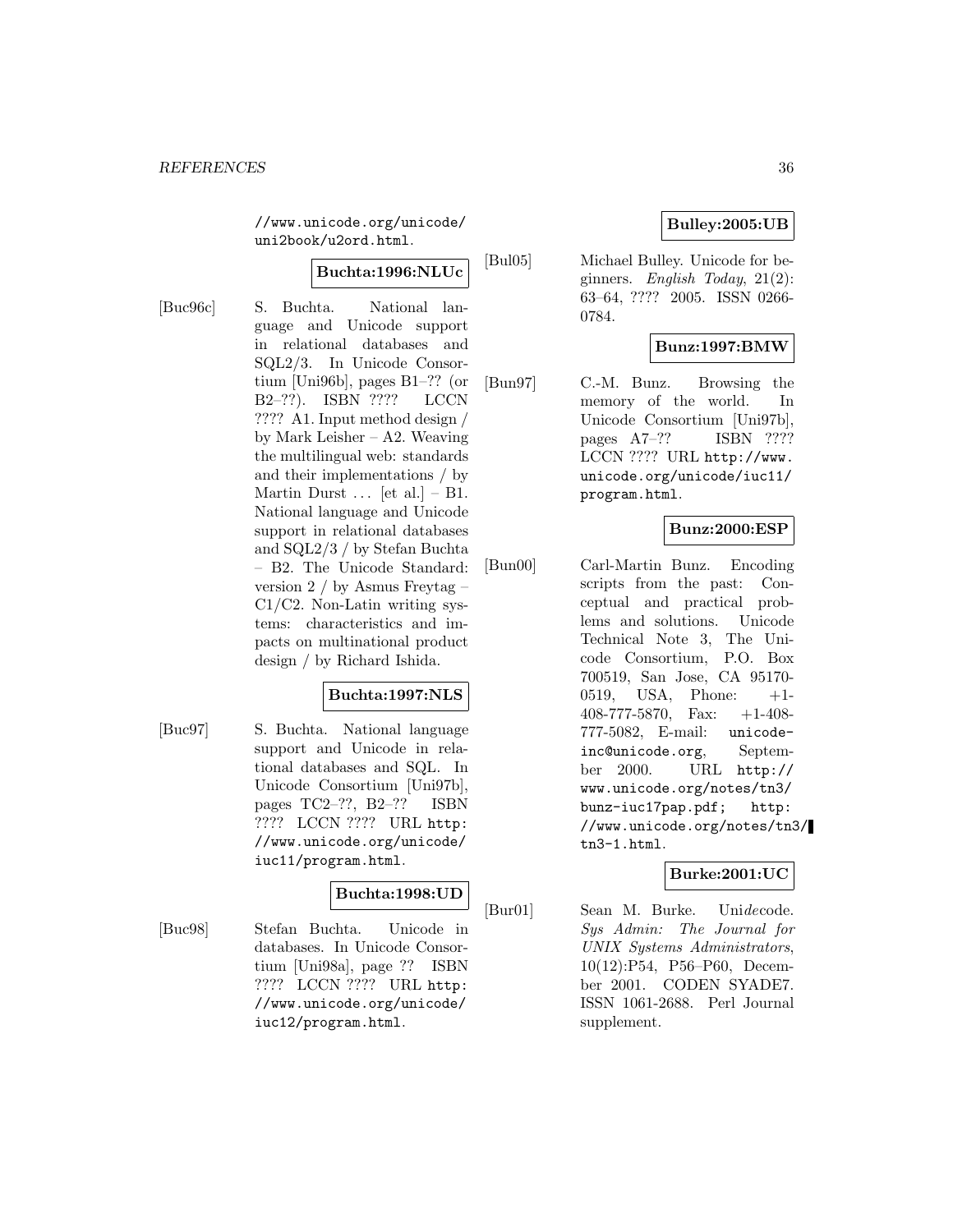#### *REFERENCES* 37

## **Bik:1997:JPJ**

[BVG97] A. J. C. Bik, J. E. Villacis, and D. B. Gannon. javar: a prototype Java restructuring compiler. Concurrency, Pract. Exp. (UK), Concurrency: Practice and Experience,  $9(11):1181-$ 1191, November 1997. CODEN CPEXEI. ISSN 1040-3108.

# **Christian:2009:DOT**

[C<sup>+</sup>09] Andreas Christian et al. DB2 Optimization Techniques for SAP Database Migration and Unicode Conversion. IBM, International Technical Support Organization, Poughkeepsie, NY, USA, 2009. ISBN 0- 7384-3308-X. xiv + 278 pp. LCCN QA76.9.D3 D43 2009.

#### **Cain:1994:PAU**

[Cai94] J. Cain. Practical applications of Unicode. In McCallum and Ertel [ME94], pages 103– 114. ISBN 3-598-21797-8. ISSN 0344-6891. LCCN Z699.5.F67 A872 1994.

# **Caldwell:1991:USI**

[Cal91] J. T. Caldwell. Unicode: a standard international character code for multilingual information processing. In Mair and Liu [ML91], pages 180–191. ISBN 90-5199-061-8. LCCN PL1074.5 .C372 1991.

#### **Caplan:1998:ILT**

[Cap98] Barry Caplan. Internationalization and localization through the product lifecycle — an architectural approach. In Unicode Consortium [Uni98b], page ?? ISBN ???? LCCN ???? URL http://www. unicode.org/unicode/iuc13/ program.html.

## **Carr:1993:PBC**

[Car93] Robert Carr. Pen-based computing and its impact. In USENIX Association [USE93], pages  $x + 530$ . ISBN 1-880446-48-0. LCCN QA 76.76 O63 U84 1993. Keynote address.

# **Cavanaugh:1997:ULC**

[Cav97a] K. Cavanaugh. Unicode and the localization challenges of corporate developers. In Unicode Consortium [Uni97b], pages C2–?? ISBN ???? LCCN ???? URL http://www. unicode.org/unicode/iuc11/ program.html.

#### **Cavanaugh:1997:LDN**

[Cav97b] Kevin Cavanaugh. Lotus, Domino, Notes and Java. In Unicode Consortium [Uni97a], page ?? ISBN ???? LCCN ???? URL http://www. unicode.org/unicode/iuc10/ program.html.

#### **Chang:1997:PSF**

[Cha97] P. Chang. Personalized searching and filtering for large volume of Chinese documents. In Unicode Consortium [Uni97b], pages B13–?? ISBN ???? LCCN ???? URL http://www. unicode.org/unicode/iuc11/ program.html.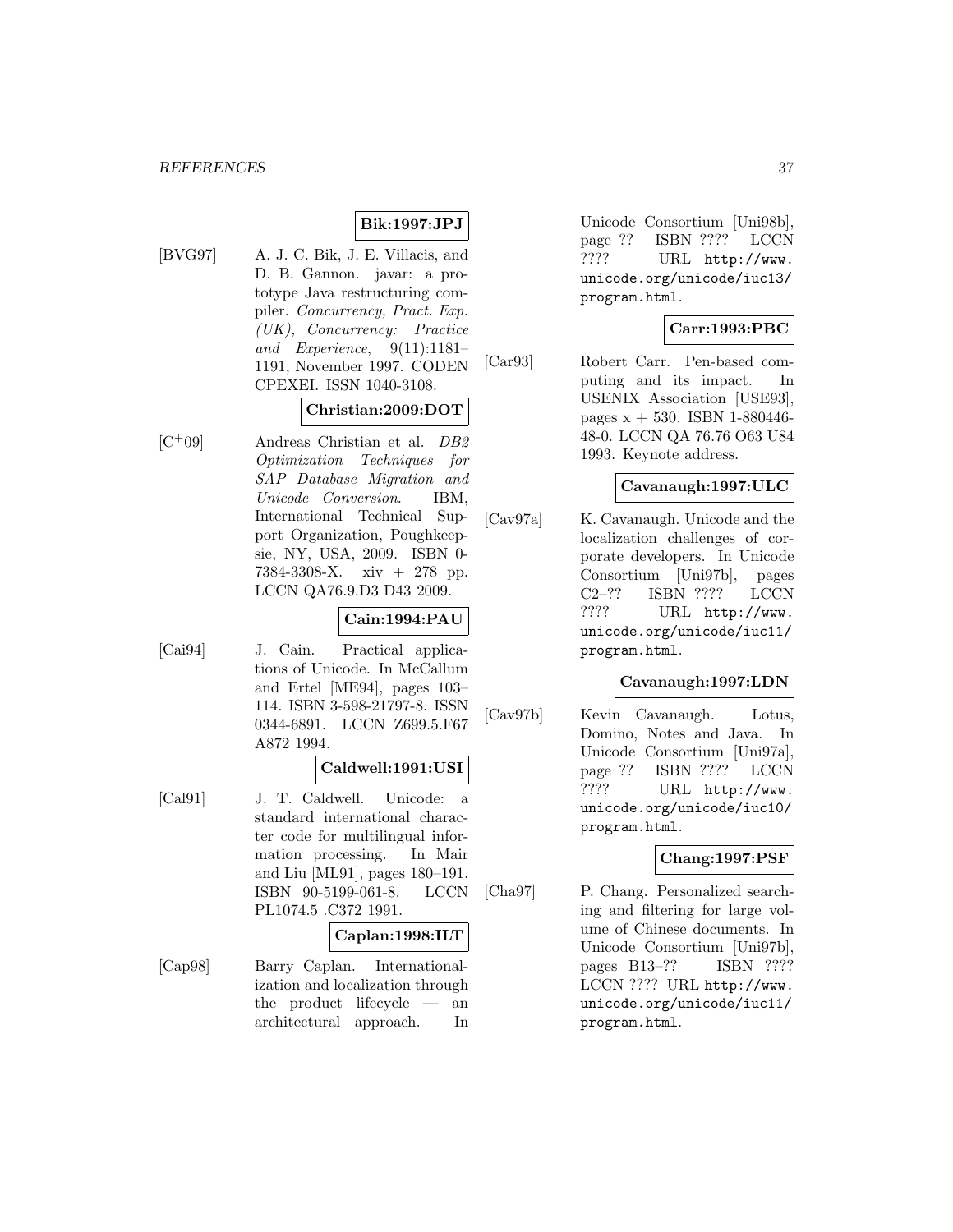#### *REFERENCES* 38

#### **Chandrakar:2002:MSB**

[Cha02] R. Chandrakar. Multi-script bibliographic database: an Indian perspective. Online Information Review, 26(4):246–251, August 21, 2002. CODEN ???? ISSN 1468-4527.

#### **Chabillion:2007:DLL**

[Cha07] Christian Chabillion. Dossier langues et langages – petit precis de codage des caracteres — Unicode dans le Sudoc. Bulletin des bibliothéques de France, 52 (3):28, ???? 2007. ISSN 0006- 2006.

#### **ChandraSekar:2012:CS**

[Cha12] V. Chandra Sekar. Communication systems. Oxford University Press, New Delhi, India, 2012. ISBN 0-19-807805-6 (paperback). xxiii + 923 pp. LCCN TK5105.5 .C4587 2012.

#### **Cherlin:1994:WIU**

[Che94] Edward Cherlin. The Worldwide Impact of the Unicode Character Set. Character Type, 6611 Linville Drive, Weed, CA 96094, 1994. vi + 181 pp. US\$995.00.

#### **Cherlin:1997:BLB**

[Che97] Edward Cherlin. Breaking the language barrier — Java, which lacks legacy code, is accelerating the pace of adoption for Unicode, the global character set that's as fluent in Vietnamese as it is in English. Unix developer: strategies for the open systems architect,  $1(1):56-59$ , January and February 1997. CO-DEN UNDEF5. ISSN 1090- 2279. Publication of this journal ceased after the first issue.

# **Chen:1998:UBC**

[Che98] Jack Chen. Unicode based Chinese text retrieval. In Unicode Consortium [Uni98a], page ?? ISBN ???? LCCN ???? URL http://www. unicode.org/unicode/iuc12/ program.html.

# **Cheng:2001:IIS**

[Che01] Yan Chee Cheng. The importance of international standards on Hong Kong's e-business infrastructure. In Unicode Consortium [Uni01a], page ?? ISBN ???? LCCN ???? URL http:// www.unicode.org/iuc/iuc18/ papers/ka.doc.

#### **Chellappan:2004:TUCa**

[Che04a] P. Chellappan. TAB to Unicode conversion. Unicode Technical Note 17, The Unicode Consortium, P.O. Box 700519, San Jose, CA 95170- 0519, USA, Phone: +1-408-777- 5870, Fax: +1-408-777-5082, Email: unicode-inc@unicode. org, September 23, 2004. URL http://www.unicode. org/notes/tn17/; http:// www.unicode.org/notes/tn17/ tab\_to\_unicode.pdf; http: //www.unicode.org/notes/tn17/ tn17-1.html.

#### **Chellappan:2004:TUCb**

[Che04b] P. Chellappan. TAM to Unicode conversion. Unicode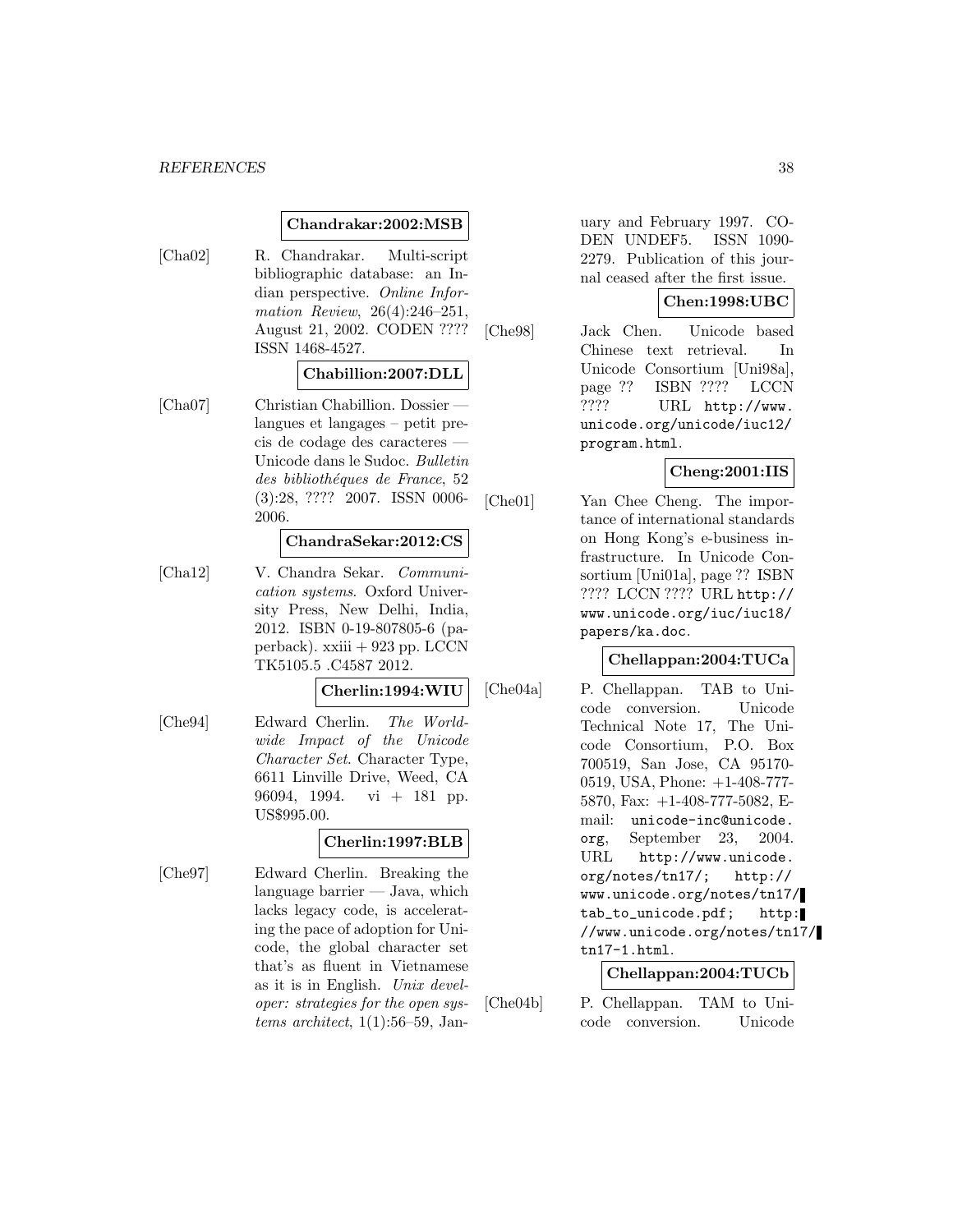Technical Note 18, The Unicode Consortium, P.O. Box 700519, San Jose, CA 95170- 0519, USA, Phone: +1-408-777- 5870, Fax: +1-408-777-5082, Email: unicode-inc@unicode. org, September 23, 2004. URL http://www.unicode. org/notes/tn18/; http:// www.unicode.org/notes/tn18/ tam\_to\_unicode.pdf; http: //www.unicode.org/notes/tn18/ tn18-1.html.

# **Chivers:2017:OUR**

[Chi17] Howard Chivers. Optimising Unicode regular expression evaluation with previews. Software—Practice and Experience, 47(5):669–688, May 2017. CO-DEN SPEXBL. ISSN 0038-0644 (print), 1097-024X (electronic).

# **Clark:1997:OSA**

[Cla97] Jonathan Clark. Overcoming search ambiguities in Unicode 2.0. In Unicode Consortium [Uni97a], page ?? ISBN ???? LCCN ???? URL http://www. unicode.org/unicode/iuc10/ program.html.

# **Clews:1988:LAW**

[Cle88] John Clews. Language automation worldwide: the development of character set standards. Number 5962 in British Library R & D reports. SESAME Computer Projects, Harrogate, North Yorkshire, UK, 1988. ISBN 1-870095-01-4. 104 pp. LCCN QA76.5 .C54 1988.

# **Clews:1994:IHF**

[Cle94] J. Clews. Information handling in foreign languages and scripts. Journal of Document and Text Management, 2(3): 186–200, ???? 1994. CODEN JDTMEJ. ISSN 0969-9325.

# **Cao:1998:SHM**

[CLLL98] Ling Cao, Mun-Kew Leong, Ying Lu, and Hwee-Boon Low. Searching heterogeneous multilingual bibliographic sources. Technical report, Kent Ridge Digital Labs, 21 Heng Mui Keng Terrace, Singapore 119597, Singapore, 1998. URL http: //www7.conf.au/programme/ posters/1874/com1874.htm.

#### **Clissman:1997:UPS**

- $[CMD+97]$  C. Clissman, R. Murray,
	- E. Davidson, J. Hands, O. Sijtsma, A. Noordzij, R. Moulton, S. Shanawa, and J. Darzentas. The UNIverse Project: Stateof-the-art of the standards, softwares and systems which will underpin the development. part 1: Z39.50: WWW integration with Z39.50 and Unicode. New library world, 98(1138):267–274, ???? 1997. ISSN 0307-4803.

#### **Coatsworth:1993:IIP**

[Coa93] D. Coatsworth. Issues in internationalizing PHIGS applications. In First Annual PHIGS User's Group Conference. Orlando, FL, USA, 21–24 March, 1993, pages 284–289. Rensselaer Polytechnic Institute, Troy, NY, USA, 1993.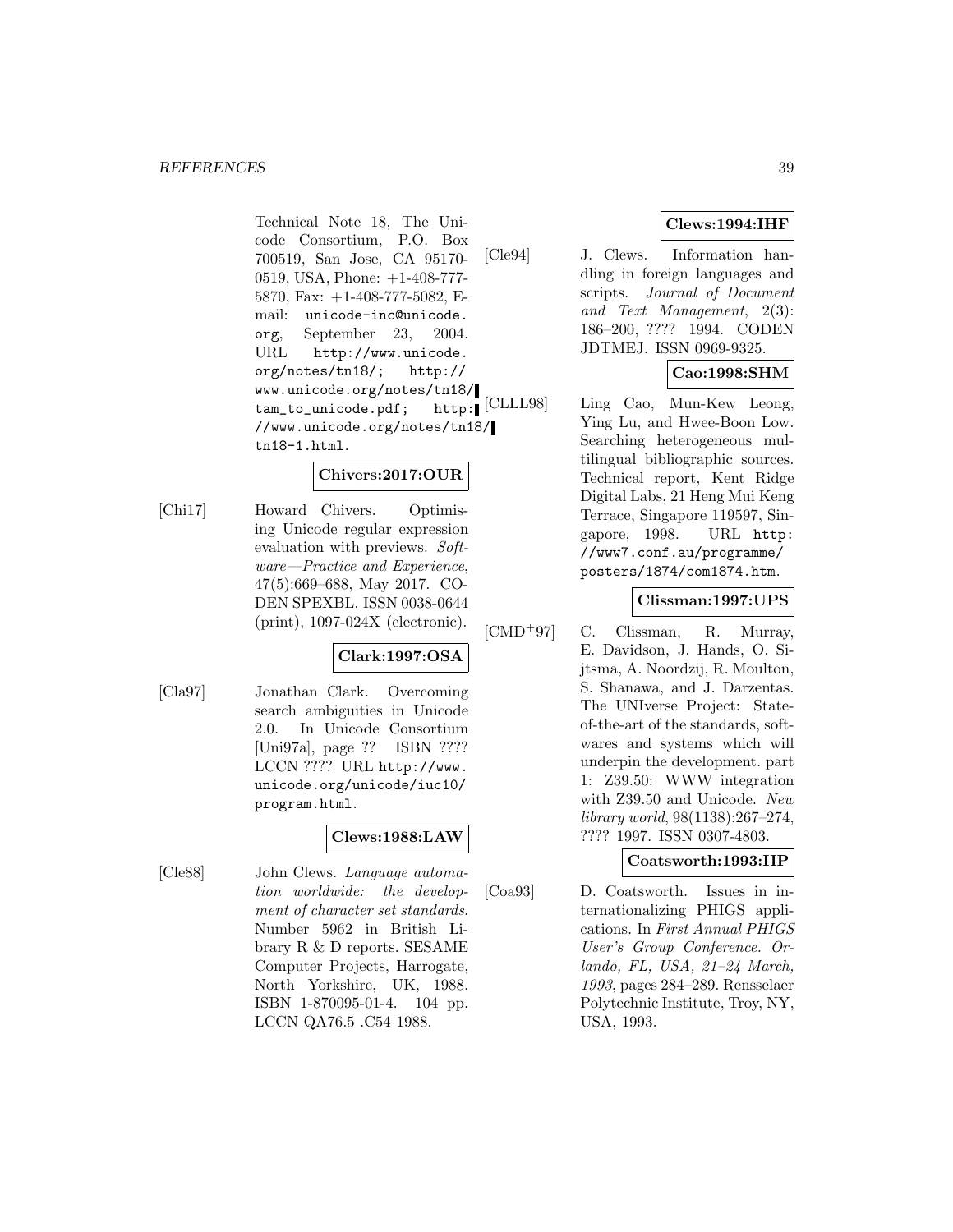# **Cobb:1998:UUJ**

[Cob98] Joan Cobb. Use of Unicode and Java in a bibliographic application. In Unicode Consortium [Uni98b], page ?? ISBN ???? LCCN ???? URL http://www. unicode.org/unicode/iuc13/ program.html.

# **Constable:2002:TML**

[Con02] Peter Constable. Toward a model for language identification and An analysis of ISO 639. Unicode Technical Note 8, The Unicode Consortium, P.O. Box 700519, San Jose, CA 95170- 0519, USA, Phone: +1-408-777- 5870, Fax: +1-408-777-5082, Email: unicode-inc@unicode. org, 2002. URL http://www. unicode.org/notes/tn8/.

#### **Correll:2000:GER**

[Cor00] Sharon Correll. Graphite: An extensible rendering engine for complex writing systems. In Unicode Consortium [Uni00a], page 21. ISBN ???? LCCN ???? URL http://graphite.sil. org/pdf/IUC17\_paper.pdf.

# **RFC3492**

[Cos03] A. Costello. RFC 3492: Punycode: a bootstring encoding of Unicode for Internationalized Domain Names in Applications (IDNA), March 2003. URL ftp://ftp. internic.net/rfc/rfc3492. txt; ftp://ftp.math.utah. edu/pub/rfc/rfc3492.txt. Status: PROPOSED STAN-DARD.

# **Coyle:2006:UUC**

[Coy06] K. Coyle. Unicode: The universal character set part 2: Unicode in library systems. Journal of Academic Librarianship, 32(1):101–103, ???? 2006. ISSN 0099-1333.

# **Cozens:2017:SNT**

[Coz17] Simon Cozens. SILE: A new typesetting system. TUGboat, 38(1):23–27, ???? 2017. CODEN ???? ISSN 0896- 3207. URL https://tug.org/ TUGboat/tb38-1/tb118cozens. pdf.

# **Clinton:1998:LBM**

[CPJ<sup>+</sup>98] Terry Clinton, Tom Parsons, Capers Jones, William Adams, Garth Klatt, Eric Haines, Ted Lewis, Philip Machanik, Stig Nilsson, Karl Reed, Howard R. Stearns, Neville Holmes, and John Brownie. Letters: The benefits of model-based integration; documentation is not green; picking on the overdog; buggy, slow windoze; there's no such thing as free software; Linus' law of open source development; bug-free development? No way; governmental IT planning and the Computer Society; text encoding questions; encoding the world's languages. Computer, 31(11):4, 5–7, 11, November 1998. CODEN CP-TRB4. ISSN 0018-9162 (print), 1558-0814 (electronic). URL http://dlib.computer.org/ co/books/co1998/pdf/ry004.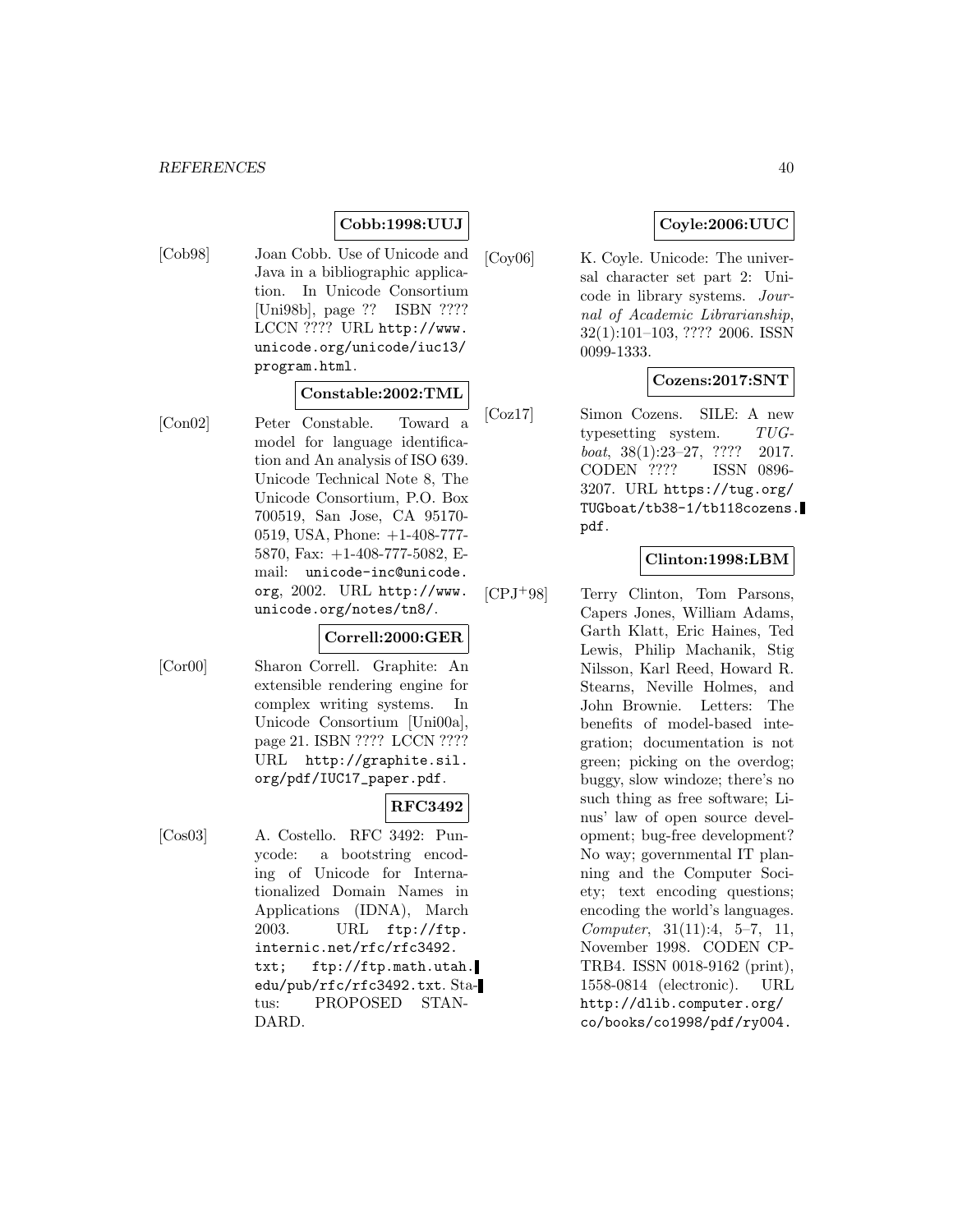pdf. Two letters discuss Unicode and Multicode [Mud97].

# **Craft:1998:SPS**

[Cra98] David J. Craft. Simple preprocessors significantly improve LZ 1 compression. In Storer and Cohn [SC98], pages 538– ?? CODEN DDCCF9. ISBN 0- 8186-8406-2, 0-8186-8408-9 (microfiche). ISSN 1068-0314. LCCN QA76.9.D33 D37 1998. IEEE Computer Society Press order number PR08406. IEEE Order Plan catalog number 98TB100225.

# **RFC4042**

[Cri05] M. Crispin. RFC 4042: UTF-9 and UTF-18 efficient transformation formats of Unicode, April 2005. URL ftp://ftp. internic.net/rfc/rfc4042. txt; ftp://ftp.math.utah. edu/pub/rfc/rfc4042.txt. Status: INFORMATIONAL.

#### **Chan:2001:MEU**

[CS01] Hon-Wah Chan and Murray Sargent III. Multilingual editing using RichEdit 4+. In Unicode Consortium [Uni01a], page ?? ISBN ???? LCCN ???? URL http:// www.unicode.org/iuc/iuc18/ papers/b9.ppt.

#### **Chikamatsu:1998:DJK**

[CY98] Nobuko Chikamatsu and Shoichi Yokoyama. Development of a Japanese Kanji character frequency list. In Unicode Consortium [Uni98a], page ?? ISBN

???? LCCN ???? URL http: //www.unicode.org/unicode/ iuc12/program.html.

# **Czyborra:1998:GUI**

[Czy98] Roman Czyborra. Der Globalzeichensatz Unicode im Betriebssystem Unix [English: The global character set Unicode in the Unix operating system]. Diplomarbeit, Fachgebiet Informatik in Natur- und Ingenieurwissenschaften, Technische Universität Berlin, Berlin, Germany, November 30, 1998. URL http://czyborra.com/ diplom/abgabe.html. Abstract in German, thesis in English.

# **Daniels:1992:BKE**

[DAA<sup>+</sup>92] Andy Daniels, Lloyd Anderson, Glenn Adams, Lee Collins, and Joe Becker. Burmese, Khmer, Ethiopian. Unicode Technical Report 1, The Unicode Consortium, P.O. Box 700519, San Jose, CA 95170- 0519, USA, Phone: +1- 408-777-5870, Fax: +1-408- 777-5082, E-mail: unicodeinc@unicode.org, November 3, 1992. URL http:/ /www.unicode.org/unicode/ reports/tr1.html.

# **Daniels:1993:UCU**

[Dan93] P. T. Daniels. The Unicode Consortium: The Unicode standard. Language: journal of the Linguistic Society of America, 69(1):225, March 1993. ISSN 0097-8507.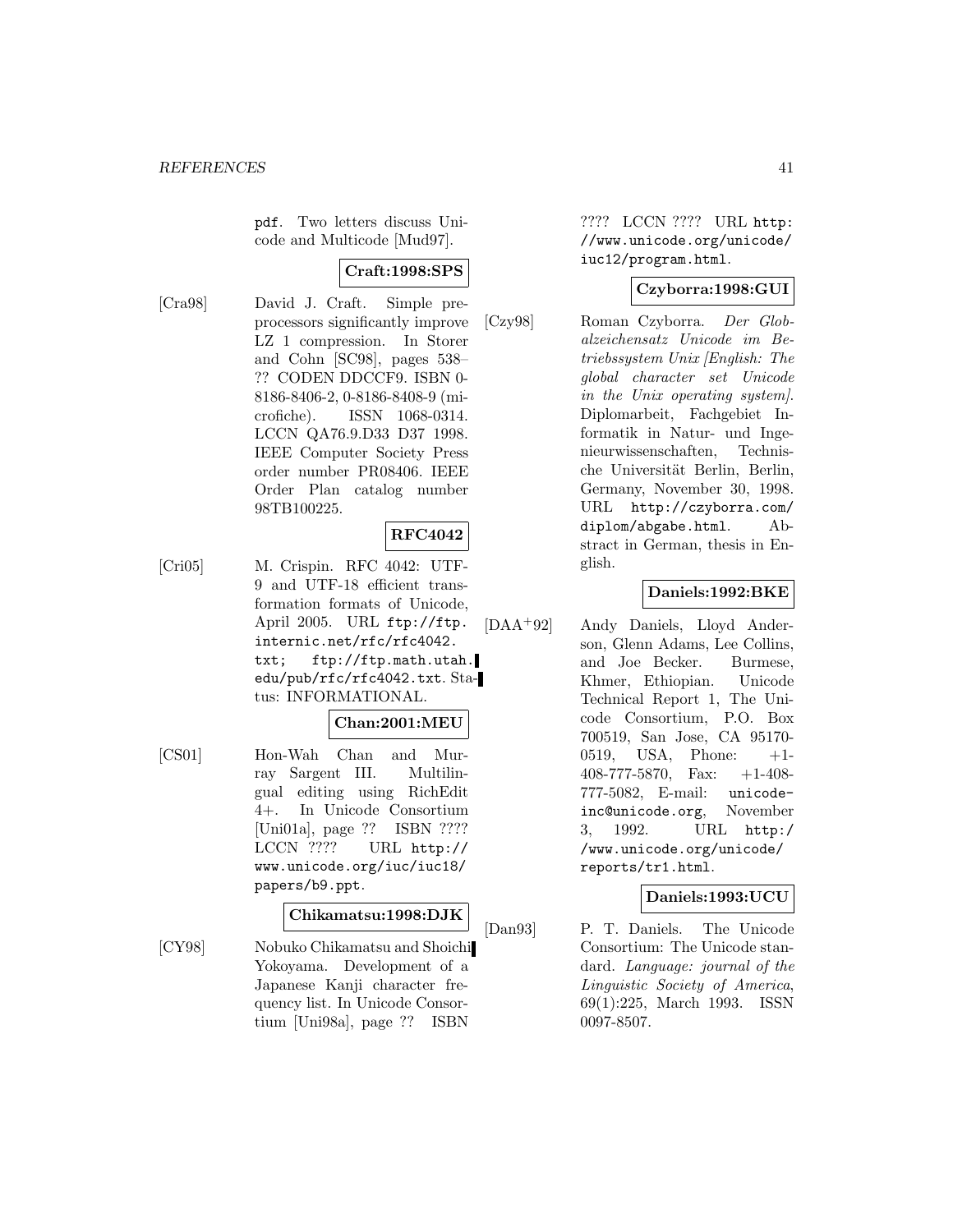## **Danish:2008:USA**

[Dan08] Magda Danish. Unicode standard annex #41: Common references for Unicode standard annexes. Technical Report 41, The Unicode Consortium, P.O. Box 700519, San Jose, CA 95170-0519, USA, Phone: +1- 408-777-5870, Fax: +1-408-777- 5082, E-mail: unicode-inc@ unicode.org, March 26, 2008. URL http://www.unicode. org/reports/tr41/; http: //www.unicode.org/reports/ tr41/tr41-3.html.

#### **Davis:1997:CGA**

[Dav97a] M. Davis. Creating global applications with JDK 1.1. In Unicode Consortium [Uni97b], pages A11–?? ISBN ???? LCCN ???? URL http://www. unicode.org/unicode/iuc11/ program.html.

#### **Davis:1997:WMO**

[Dav97b] M. Davis. Well-mannered objects: tips on porting C++ to Java.  $C_{++}$  Report, 9(4):14-21, April 1997. CODEN CRPTE7. ISSN 1040-6042.

# **Davis:1998:BAR**

[Dav98a] Mark Davis. The bidirectional algorithm reference implementation. Unicode Technical Report 9, The Unicode Consortium, P.O. Box 700519, San Jose, CA 95170-  $0519.$  USA, Phone:  $+1$ -408-777-5870, Fax: +1-408- 777-5082, E-mail: unicodeinc@unicode.org, October 30, 1998. URL http:/ /www.unicode.org/unicode/ reports/techreports.html. In progress.

#### **Davis:1998:UNG**

[Dav98b] Mark Davis. Unicode newline guidelines. Unicode Technical Report 13, The Unicode Consortium, P.O. Box 700519, San Jose, CA 95170- 0519, USA, Phone: +1-408-777- 5870, Fax: +1-408-777-5082, Email: unicode-inc@unicode. org, April 1, 1998. URL http: //www.unicode.org/unicode/ reports/techreports.html; http://www.unicode.org/unicode/ reports/tr13/.

#### **Davis:1998:UNF**

[Dav98c] Mark Davis. Unicode normalization forms. Unicode Technical Report 15, The Unicode Consortium, P.O. Box 700519, San Jose, CA 95170- 0519, USA, Phone: +1-408- 777-5870, Fax: +1-408-777- 5082, E-mail: unicode-inc@ unicode.org, August 20, 1998. URL http://www.unicode. org/unicode/reports/tr15/. In progress.

#### **Davis:1999:CM**

[Dav99a] Mark Davis. Case mappings. Unicode Technical Report 21, The Unicode Consortium, P.O. Box 700519, San Jose, CA 95170-0519, USA, Phone: +1- 408-777-5870, Fax: +1-408- 777-5082, E-mail: unicodeinc@unicode.org, November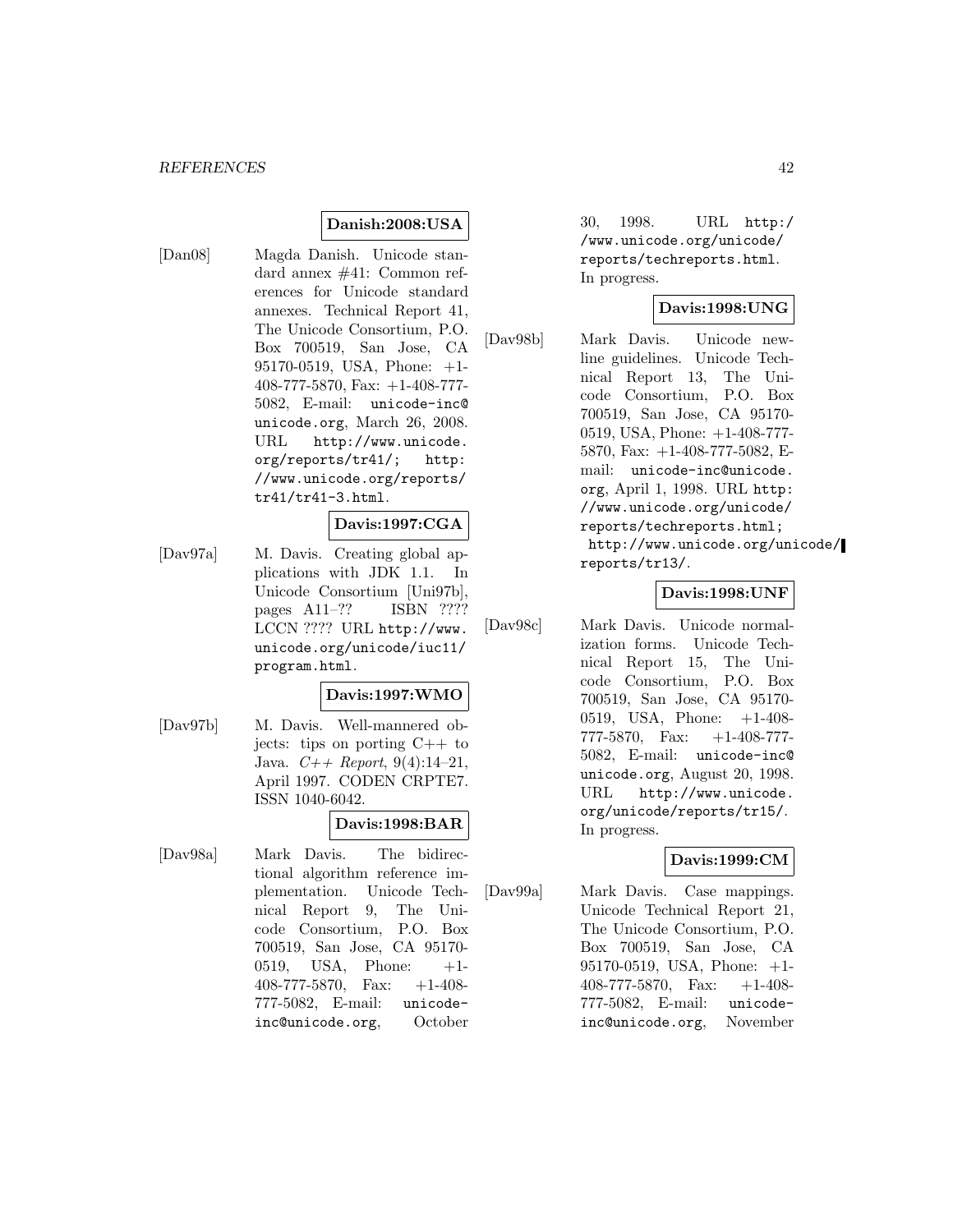03, 1999. URL http:/ /www.unicode.org/unicode/ reports/tr21/.

#### **Davis:1999:CMT**

[Dav99b] Mark Davis. Character mapping tables. Unicode Technical Report 22, The Unicode Consortium, P.O. Box 700519, San Jose, CA 95170- 0519, USA, Phone: +1-408-777- 5870, Fax: +1-408-777-5082, Email: unicode-inc@unicode. org, November 23, 1999. URL http://www.unicode. org/unicode/reports/tr22/.

# **Davis:1999:URE**

[Dav99c] Mark Davis. Unicode regular expression guidelines. Unicode Technical Report 18, The Unicode Consortium, P.O. Box 700519, San Jose, CA 95170- 0519, USA, Phone: +1-408-777- 5870, Fax: +1-408-777-5082, Email: unicode-inc@unicode. org, November 23, 1999. URL http://www.unicode. org/unicode/reports/tr18/.

#### **Davis:1999:U**

[Dav99d] Mark Davis. UTF-32. Unicode Technical Report 19, The Unicode Consortium, P.O. Box 700519, San Jose, CA 95170- 0519, USA, Phone: +1-408-777- 5870, Fax: +1-408-777-5082, Email: unicode-inc@unicode. org, November 23, 1999. URL http://www.unicode. org/unicode/reports/tr19/.

## **Davis:2000:BA**

[Dav00a] Mark Davis. The bidirectional algorithm. Unicode Standard Annex 9, The Unicode Consortium, P.O. Box 700519, San Jose, CA 95170- 0519, USA, Phone: +1-408- 777-5870, Fax: +1-408-777- 5082, E-mail: unicode-inc@ unicode.org, August 31, 2000. URL http://www.unicode. org/unicode/reports/tr9/.

#### **Davis:2000:UNG**

[Dav00b] Mark Davis. Unicode newline guidelines. Unicode Standard Annex 13, The Unicode Consortium, P.O. Box 700519, San Jose, CA 95170- 0519, USA, Phone: +1-408- 777-5870, Fax: +1-408-777- 5082, E-mail: unicode-inc@ unicode.org, August 31, 2000. URL http://www.unicode. org/unicode/reports/tr13/.

#### **Davis:2001:BU**

[Dav01a] Mark Davis. Bits of Unicode. In Unicode Consortium [Uni01a], page ?? ISBN ???? LCCN ???? URL http://www.macchiato. com/.

# **Davis:2001:GC**

[Dav01b] Mark Davis. The guts of collation. In Unicode Consortium [Uni01a], page ?? ISBN ???? LCCN ???? URL http://www. macchiato.com/.

## **Davis:2001:SN**

[Dav01c] Mark Davis. Script names. Unicode Technical Report 24, The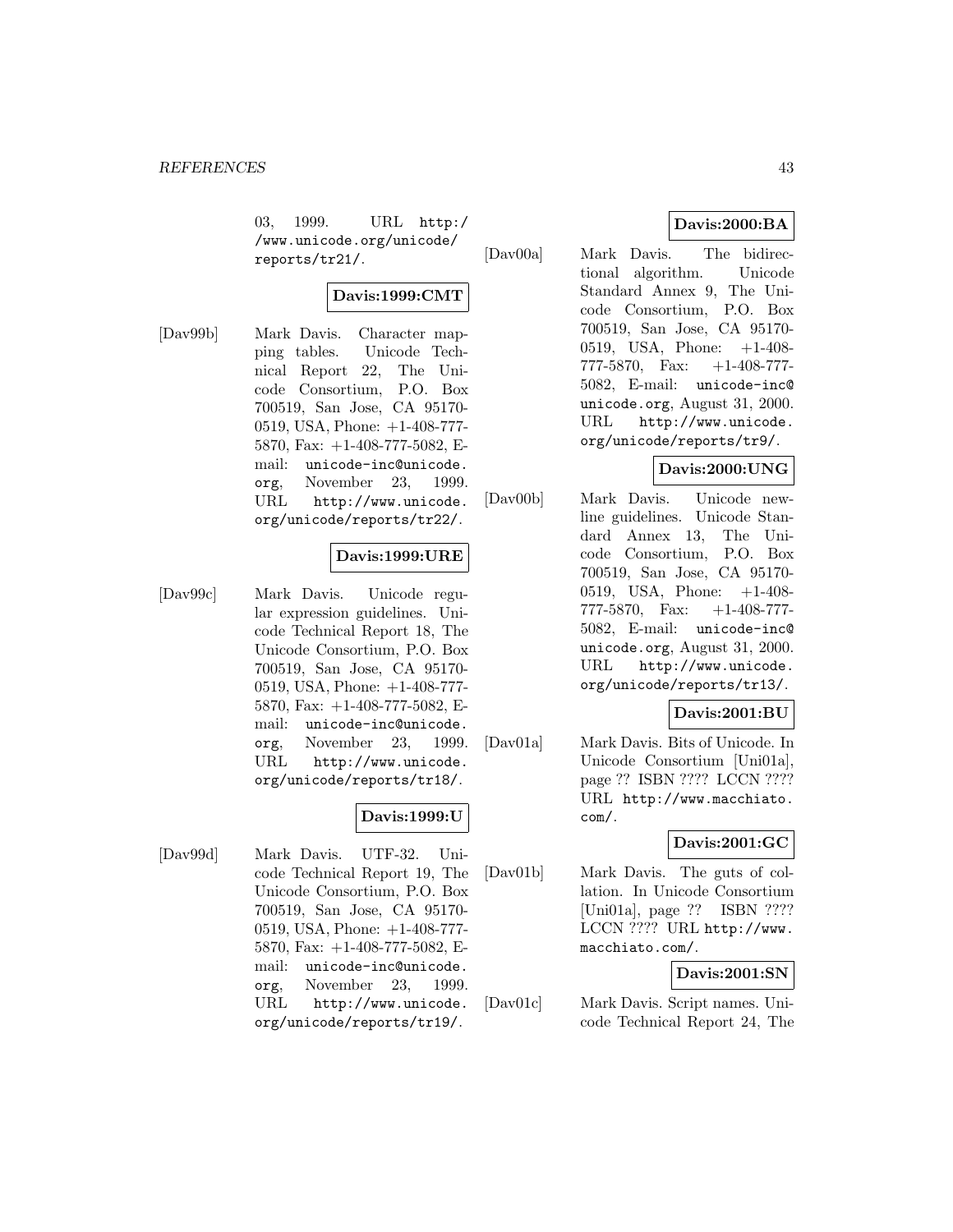Unicode Consortium, P.O. Box 700519, San Jose, CA 95170- 0519, USA, Phone: +1-408- 777-5870, Fax: +1-408-777- 5082, E-mail: unicode-inc@ unicode.org, February 6, 2001. URL http://www.unicode. org/unicode/reports/tr24/.

# **Davis:2001:TB**

[Dav01d] Mark Davis. Text boundaries. Proposed Draft Unicode Technical Report 29, The Unicode Consortium, P.O. Box 700519, San Jose, CA 95170- 0519, USA, Phone: +1-408- 777-5870, Fax: +1-408-777- 5082, E-mail: unicode-inc@ unicode.org, March 11, 2001. URL http://www.unicode. org/unicode/reports/tr29/.

**Davis:2001:Ua**

[Dav01e] Mark Davis. UTF-32. Unicode Standard Annex 19, The Unicode Consortium, P.O. Box 700519, San Jose, CA 95170- 0519, USA, Phone: +1-408- 777-5870, Fax:  $+1-408-777$ 5082, E-mail: unicode-inc@ unicode.org, February 6, 2001. URL http://www.unicode. org/unicode/reports/tr19/.

# **Davis:2003:DS**

[Dav03a] Mark Davis. Deterministic sorting. Unicode Technical Note 9, The Unicode Consortium, P.O. Box 700519, San Jose, CA 95170-0519, USA, Phone: +1- 408-777-5870, Fax: +1-408-777- 5082, E-mail: unicode-inc@ unicode.org, July 28, 2003.

URL http://www.unicode. org/notes/tn9/.

## **Davis:2003:TB**

[Dav03b] Mark Davis. Text boundaries. Unicode Standard Annex 29, The Unicode Consortium, P.O. Box 700519, San Jose, CA 95170-0519, USA, Phone: +1- 408-777-5870, Fax: +1-408- 777-5082, E-mail: unicodeinc@unicode.org, March 25, 2003. URL http://www. unicode.org/reports/tr29/ tr29-6.html; http://www. unicode.org/reports/tr29/ tr29-9.html; http://www. unicode.org/unicode/reports/ tr29/.

# **Davis:2003:URE**

[Dav03c] Mark Davis. Unicode regular expressions. Proposed Update Unicode Technical Standard 18, The Unicode Consortium, P.O. Box 700519, San Jose, CA 95170-0519, USA, Phone: +1- 408-777-5870, Fax: +1-408- 777-5082, E-mail: unicodeinc@unicode.org, August 13, 2003. URL http://www. unicode.org/reports/tr18/ tr18-8.html.

# **Davis:2004:GL**

[Dav04a] Mark Davis. GDP by language. Unicode Technical Note 13, The Unicode Consortium, P.O. Box 700519, San Jose, CA 95170-0519, USA, Phone: +1- 408-777-5870, Fax: +1-408- 777-5082, E-mail: unicodeinc@unicode.org, January 22,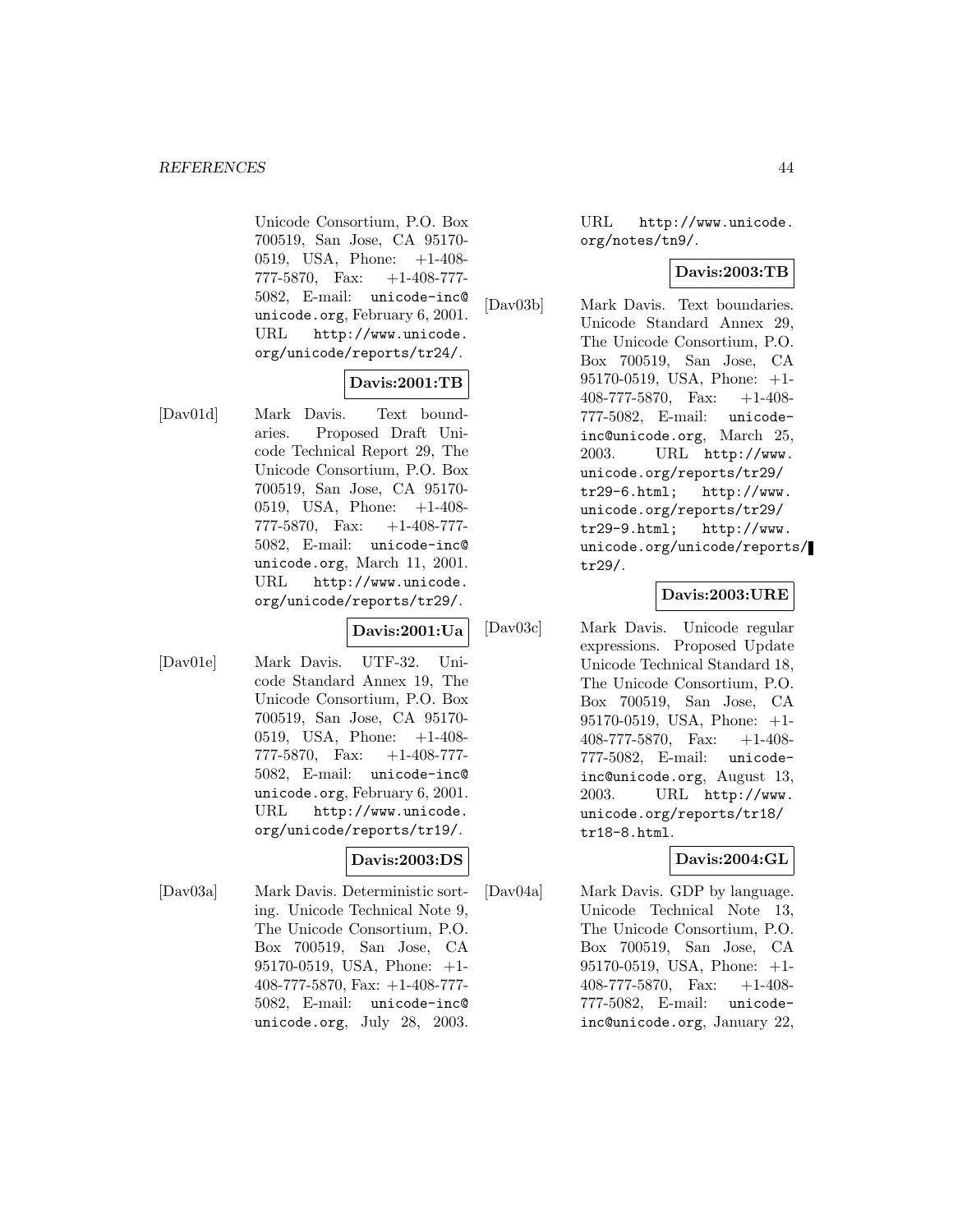2004. URL http://www. unicode.org/notes/tn13/; http://www.unicode.org/notes/ tn13/tn13-1.html.

#### **Davis:2004:LDM**

[Dav04b] Mark Davis. Locale Data Markup Language (LDML). Draft Unicode Technical Standard 35, The Unicode Consortium, P.O. Box 700519, San Jose, CA 95170-0519, USA, Phone:  $+1-408-777-$ 5870, Fax: +1-408-777-5082, Email: unicode-inc@unicode. org, April 19, 2004. URL http: //www.unicode.org/press/press\_ release-cldr.html; http: //www.unicode.org/reports/ tr35/.

#### **Davis:2004:URE**

[Dav04c] Mark Davis. Unicode regular expressions. Unicode Technical Standard 18, The Unicode Consortium, P.O. Box 700519, San Jose, CA 95170- 0519, USA, Phone: +1-408- 777-5870, Fax: +1-408-777- 5082, E-mail: unicode-inc@ unicode.org, January 9, 2004. URL http://www.unicode. org/unicode/reports/tr18/.

#### **Davis:2005:IPS**

[Dav05a] Mark Davis. Identifier and pattern syntax. Unicode Standard Annex 31, The Unicode Consortium, P.O. Box 700519, San Jose, CA 95170- 0519, USA, Phone:  $+1$ -408-777-5870, Fax: +1-408- 777-5082, E-mail: unicodeinc@unicode.org, March 25,

 $2005.$  URL  $http://www.$ unicode.org/reports/tr31/ tr31-4.html; http://www. unicode.org/reports/tr31/ tr31-5.html; http://www. unicode.org/unicode/reports/ tr31/.

# **Davis:2005:LDM**

[Dav05b] Mark Davis. Locale Data Markup Language (LDML). Unicode Technical Standard 35, The Unicode Consortium, P.O. Box 700519, San Jose, CA 95170-0519, USA, Phone: +1- 408-777-5870, Fax: +1-408-777- 5082, E-mail: unicode-inc@ unicode.org, June 2, 2005. URL http://unicode.org/ reports/tr35/tr35-4.html; http://unicode.org/reports/ tr35/tr35-5.html; http: //www.unicode.org/unicode/ reports/tr35/.

#### **Davis:2015:UE**

[Dav15] Mark Davis. Unicode emoji. Technical Report 51, The Unicode Consortium, P.O. Box 700519, San Jose, CA 95170- 0519, USA, Phone: +1-408-777- 5870, Fax: +1-408-777-5082, Email: unicode-inc@unicode. org, June 9, 2015. URL http: //www.unicode.org/reports/ tr51/.

#### **Davis:2021:URE**

[Dav21] Mark Davis. Unicode regular expressions. Unicode Technical Report 18, The Unicode Consortium, P.O. Box 700519, San Jose, CA 95170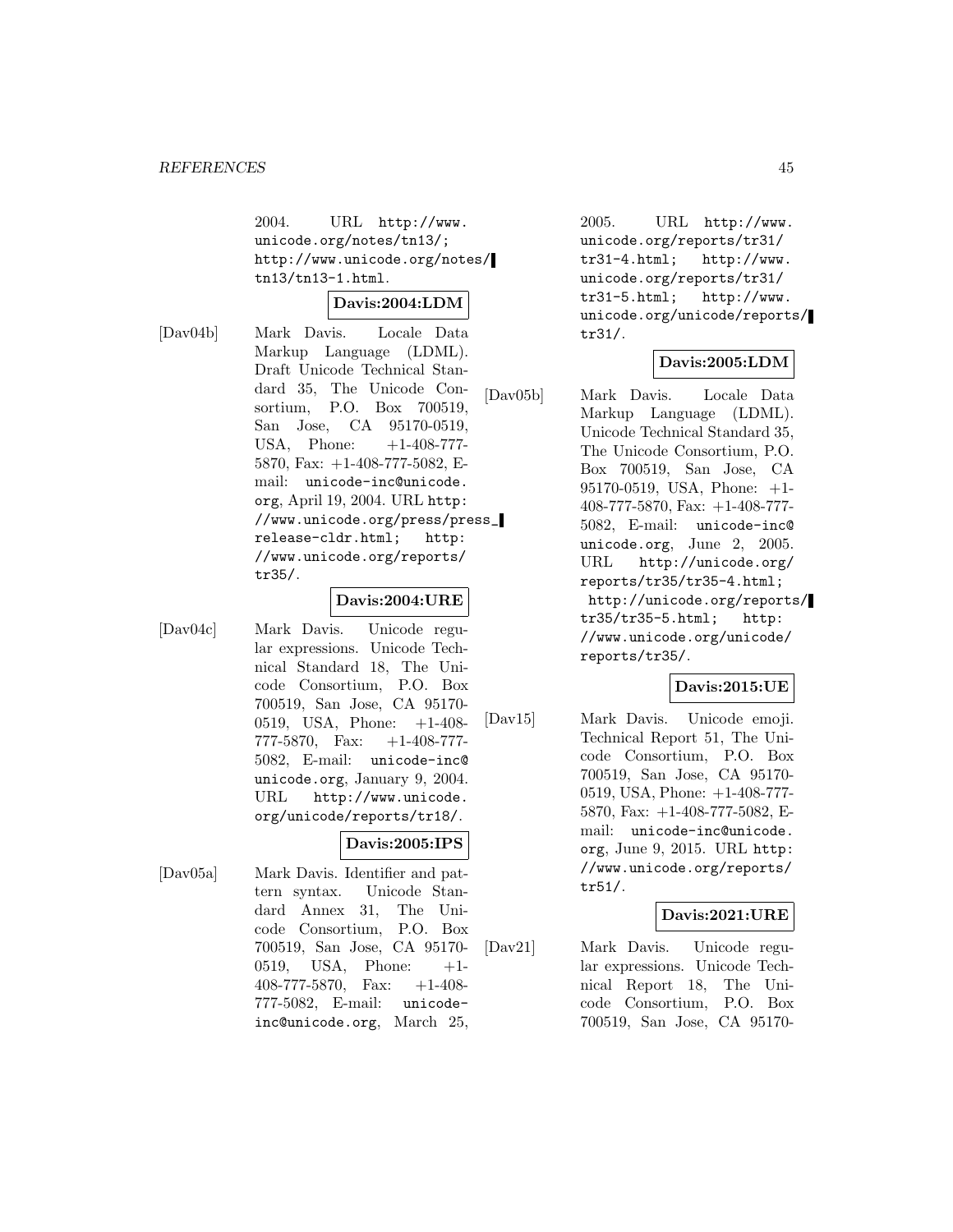0519, USA, Phone:  $+1$ -408-777-5870, Fax: +1-408- 777-5082, E-mail: unicodeinc@unicode.org, February 16, 2021. URL http:/ /www.unicode.org/unicode/ reports/tr18/tr18-22.html.

## **Davis:2022:URE**

[Dav22] Mark Davis. Unicode regular expressions. Unicode Technical Report 18, The Unicode Consortium, P.O. Box 700519, San Jose, CA 95170- 0519, USA, Phone: +1-408- 777-5870, Fax: +1-408-777- 5082, E-mail: unicode-inc@ unicode.org, February 8, 2022. URL https://www.unicode. org/reports/tr18/tr18-23. html.

#### **Daniels:1996:WWS**

[DB96] Peter T. Daniels and William Bright, editors. The world's writing systems. Oxford University Press, Walton Street, Oxford OX2 6DP, UK, 1996. ISBN 0-19-507993-0. xlv + 920 pp. LCCN P211 .W714 1996.

# **Davis:1990:U**

[DC90] Mark Davis and Lee Collins. Unicode. In IEEE [IEE90], pages 499–504. CODEN PICYE3. ISBN 0-87942-597-0. ISSN 0884-3627. LCCN TA 168 I19 1990. IEEE catalog number 90CH2930-6.

# **daCruz:2000:STG**

[dC00] Frank da Cruz. Supplemental terminal graphics for Unicode. Technical report, The

Kermit Project, Columbia University, New York City, NY, USA, March 31, 2000. URL ftp://kermit.columbia.edu/ kermit/ucsterminal/ucsterminal. txt. UTC Document L2/00- 159 ISO WG2 Document N2265. Approved by ISO WG2 for ISO/IEC ISO 10646- 1:2000/Amd.1 at Athens, and by Resolution M39.20 (Terminal Graphic Symbols).

## **Deitsch:2001:JI**

[DC01] Andy Deitsch and David Czarnecki. Java Internationalization. O'Reilly & Associates, Inc., 981 Chestnut Street, Newton, MA 02164, USA, 2001. ISBN 0-596-00019-7. xvi + 444 pp. LCCN QA76.73.J38 D45 2001. URL http:/ /www.oreilly.com/catalog/ javaint/.

#### **Davis:2000:UNF**

[DD00] Mark Davis and Martin Dürst. Unicode normalization forms. Unicode Standard Annex 15, The Unicode Consortium, P.O. Box 700519, San Jose, CA 95170-0519, USA, Phone: +1- 408-777-5870, Fax: +1-408-777- 5082, E-mail: unicode-inc@ unicode.org, August 31, 2000. URL http://www.unicode. org/unicode/reports/tr15/.

#### **Deitel:2003:JHP**

[DD03] Harvey M. Deitel and Paul J. Deitel. *Java:* how to program. How to program series. Prentice-Hall, Upper Saddle River,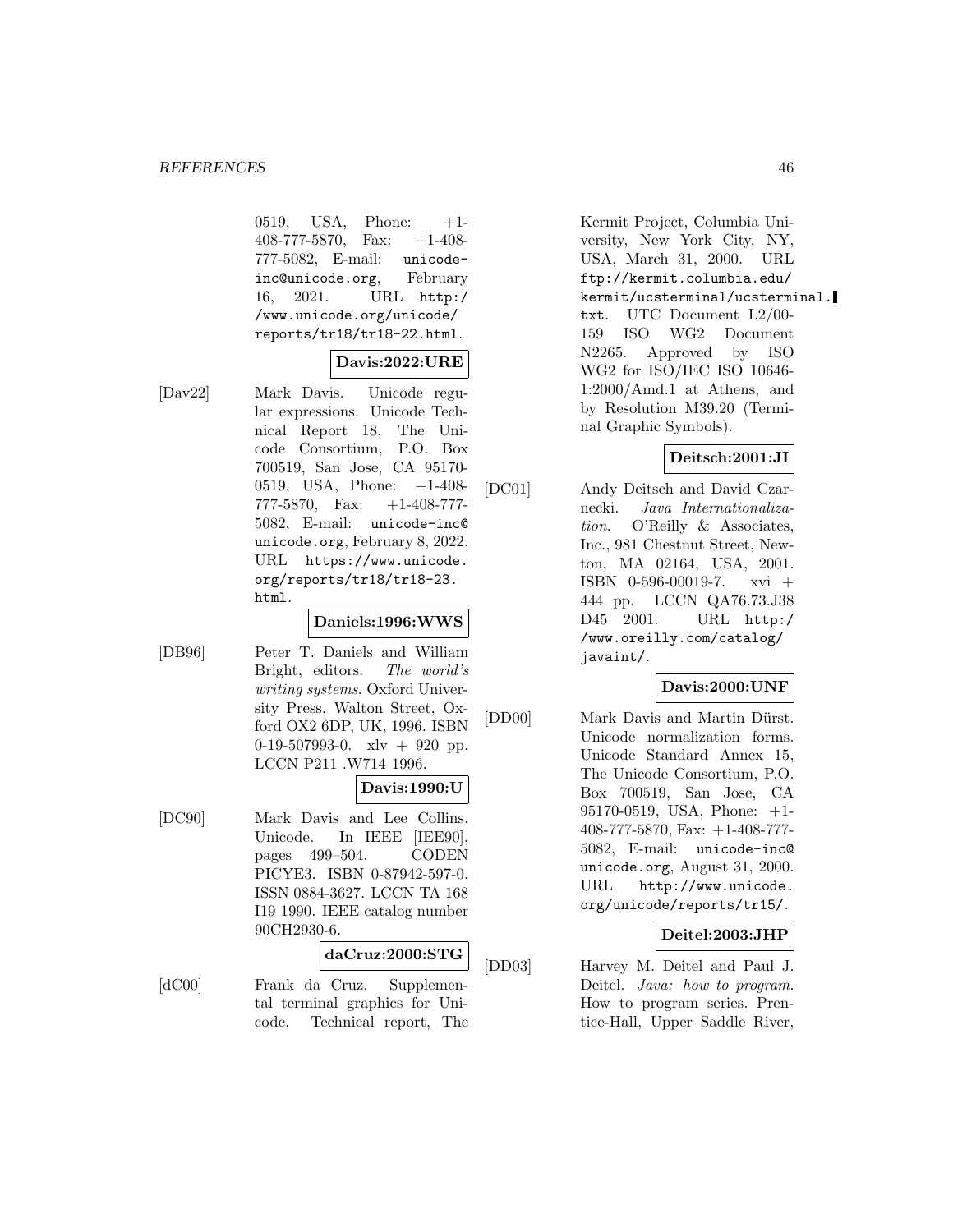NJ 07458, USA, fifth edition, 2003. ISBN 0-13-101621-0, 0- 13-101623-7 (CD-ROM), 0-13- 120236-7. li + 1447 pp. LCCN QA76.73.J38 D45 2003.

# **Deitel:2007:JHP**

[DD07] Paul J. Deitel and Paul J. Deitel. Java: how to program. How to program series. Pearson Prentice Hall, Upper Saddle River, NJ, USA, seventh edition, 2007. ISBN 0-13-222220- 5. xliv + 1596 pp. LCCN QA76.73.J38 D45 2007.

## **Deitel:2011:VCH**

[DD11] Paul J. Deitel and Harvey M. Deitel. *Visual C# 2010:* how to program. How to program. Pearson Prentice Hall, Upper Saddle River, NJ, USA, fourth edition, 2011. ISBN 0-13-  $215142-1$  (paperback).  $xxx +$ 959 pp. LCCN QA76.73.C154 D46 2011.

#### **Do:1996:VIT**

[DDG96] James Do, Phan Dinh Dieu, and Seymour E. Goodman. Vietnam: Information technology for the transition. Computer, 29(3):88–94, March 1996. CO-DEN CPTRB4. ISSN 0018- 9162 (print), 1558-0814 (electronic). Mentions ISO/IEC 10646 and the Unicode support for Vietnamese.

# **Durst:1999:UXO**

[DDHF99] Martin Dürst, Mark Davis, Hideki Hiura, and Asmus Freytag. Unicode in XML and other markup languages. Unicode Technical Report 20, The Unicode Consortium, P.O. Box 700519, San Jose, CA 95170- 0519, USA, Phone: +1-408-777- 5870, Fax: +1-408-777-5082, Email: unicode-inc@unicode. org, September 28, 1999. URL http://pages.infinit. net/hapax/RTU-20-Unicodeet-XML.html; http://www. unicode.org/unicode/reports/ tr20/.

# **Davis:2016:PDU**

[DE16] Mark Davis and Peter Edberg. Proposed draft: Unicode emoji mechanisms. Technical Report 52, The Unicode Consortium, P.O. Box 700519, San Jose, CA 95170- 0519, USA, Phone: +1-408-777- 5870, Fax: +1-408-777-5082, Email: unicode-inc@unicode. org, May 25, 2016. ???? pp. This draft was later withdrawn, and never reached official report status.

# **Davis:2001:Ub**

[DEFM01] Mark Davis, Michael Everson, Asmus Freytag, and Members of the Editorial Committee. Unicode 3.1. Draft Unicode Technical Report 27, The Unicode Consortium, P.O. Box 700519, San Jose, CA 95170-0519, USA, Phone: +1- 408-777-5870, Fax: +1-408- 777-5082, E-mail: unicodeinc@unicode.org, February 23, 2001. URL http:/ /www.unicode.org/unicode/ reports/tr27/.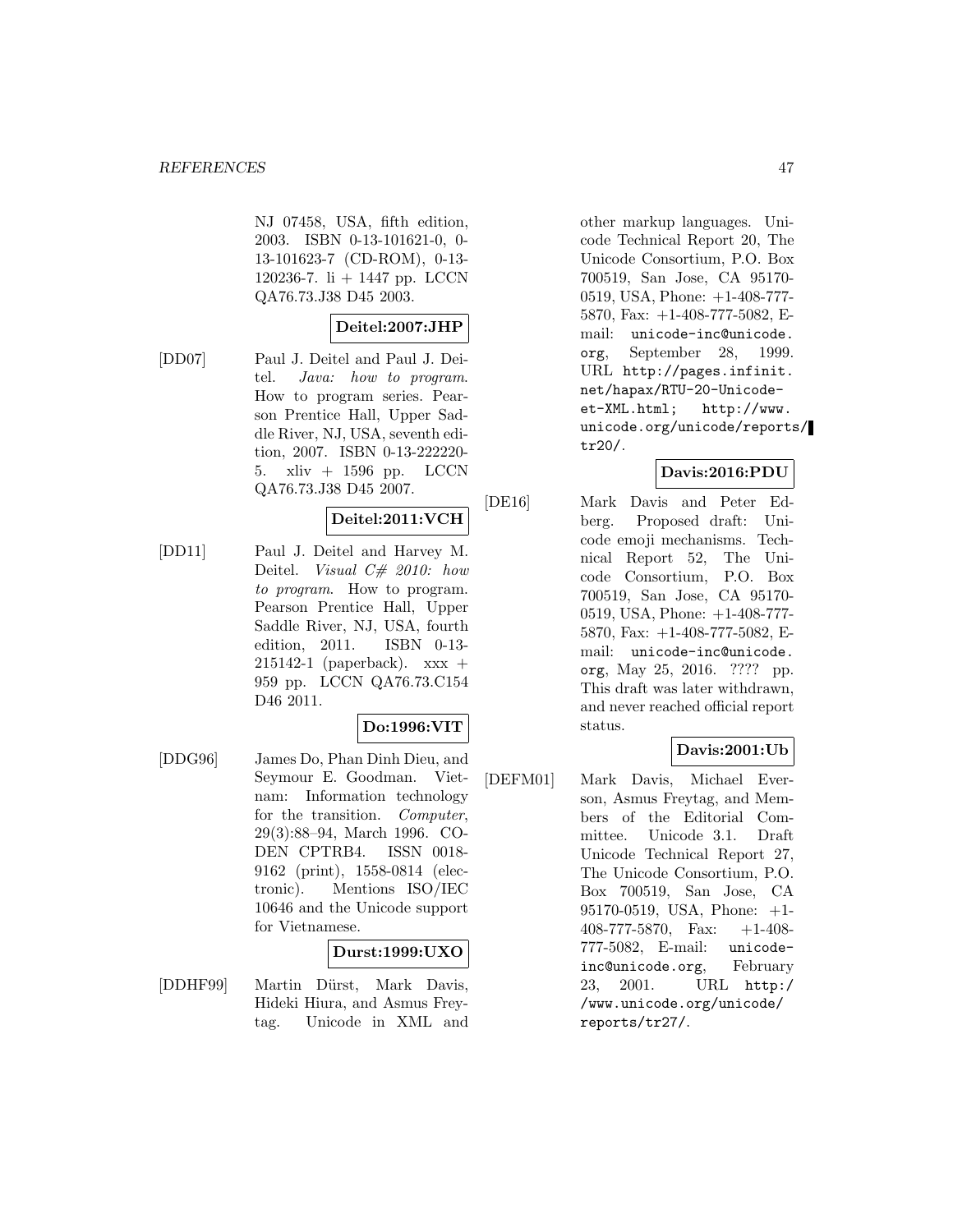#### **Demchenko:1998:TMS**

[Dem98] Yuri Demchenko. Testing multilingual support in mail user agents. In Unicode Consortium [Uni98b], page ?? ISBN ???? LCCN ???? URL http://www. unicode.org/unicode/iuc13/ program.html.

#### **Desgraupes:2005:PPU**

[Des05] Bernard Desgraupes. Passeport pour Unicode. Vuibert informatique, Paris, France, 2005. ISBN 2-7117-4827-8. xix + 264 pp. LCCN ????

# **Desrichard:2008:PAU**

[Des08] Yves Desrichard. Patrick Andries, Unicode 5.0 en pratique. Bulletin des bibliothéques de France, 53(6):108, ???? 2008. ISSN 0006-2006.

# **Durst:2002:UXO**

[DF02] Martin J. Dürst and Asmus Freytag. Unicode in XML and other markup languages. Unicode Technical Report 20, World Wide Web Consortium (W3C), Laboratory for Computer Science at MIT, Cambridge, MA, USA, February 18, 2002. URL http://www.unicode. org/unicode/reports/tr20/ ; http://www.w3.org/TR/ unicode-xml/. Also available as W3C Note.

#### **Davis:2005:SN**

[DF05] Mark Davis and Asmus Freytag. Script names. Unicode Standard Annex 24, The Unicode Consortium, P.O. Box 700519, San Jose, CA 95170-0519, USA, Phone: +1- 408-777-5870, Fax: +1-408- 777-5082, E-mail: unicodeinc@unicode.org, March 28, 2005. URL http://www. unicode.org/reports/tr24/ tr24-5.html; http://www. unicode.org/reports/tr24/ tr24-7.html; http://www. unicode.org/unicode/reports/ tr24/.

#### **Davis:2006:PUUa**

[DF06] Mark Davis and Asmus Freytag. Proposed update Unicode Standard annex #24: Script names. Technical report, The Unicode Consortium, P.O. Box 700519, San Jose, CA 95170-0519, USA, Phone:  $+1-408-777-5870$ , Fax:  $+1-408-$ 777-5082, E-mail: unicodeinc@unicode.org, January 18, 2006. URL http://www. unicode.org/reports/tr24/ tr24-8.html.

# **Davis:1995:ISA**

[DG95] M. Davis and J. Grimes. International support in applications and systems software. Objects in Europe, 2(3):10, 12, 14, May– June 1995. CODEN OBEUE9.

#### **Davis:1996:CGS**

[DGK96] M. E. Davis, J. D. Grimes, and D. J. Knoles. Creating global software: text handling and localization in Taligent's CommonPoint application system. IBM Systems Journal, 35(2):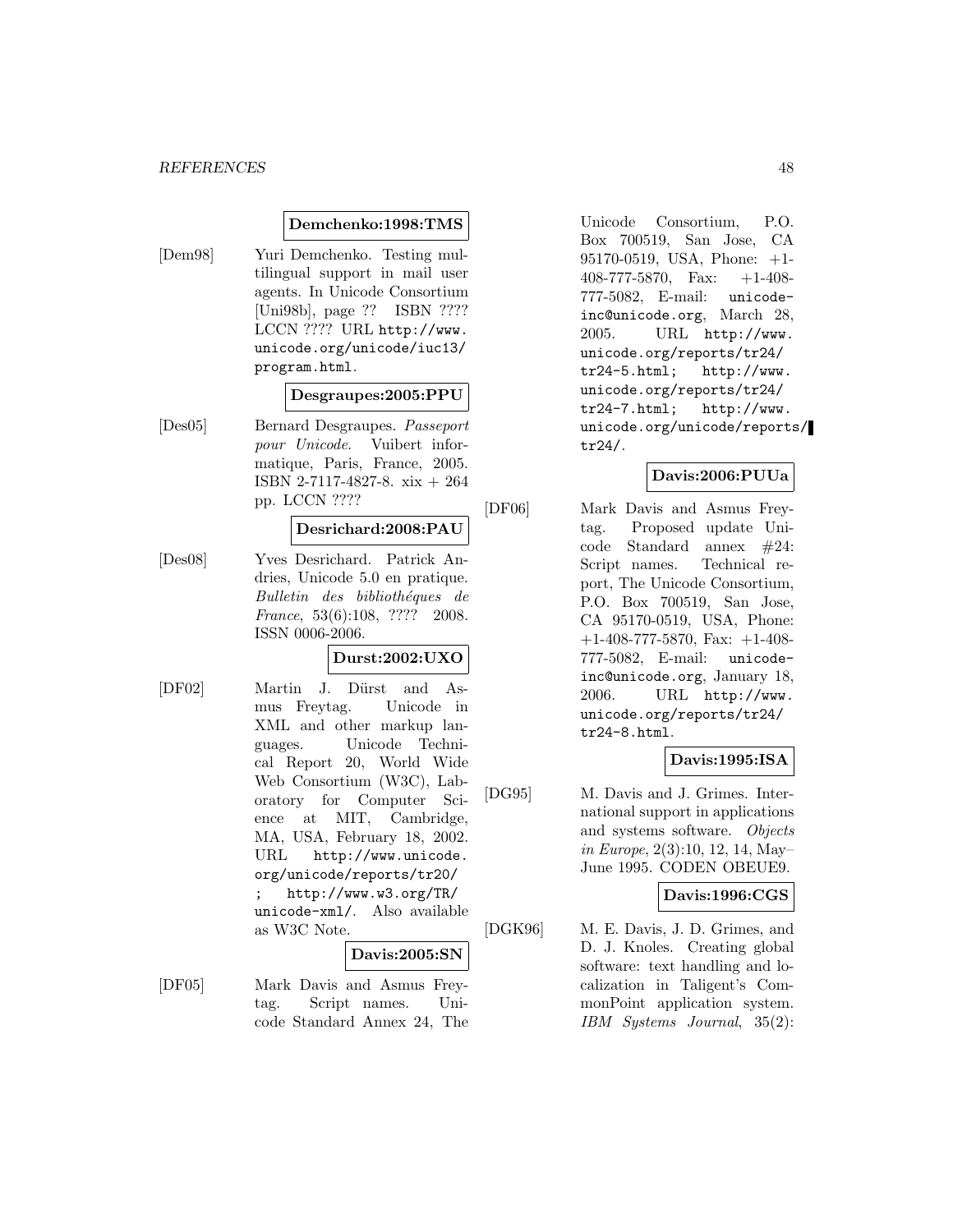227–243, ???? 1996. CODEN IBMSA7. ISSN 0018-8670.

## **Downey:2019:TJ**

[DL19] Allen B. Downey and Ben Lauwens. Think Julia. O'Reilly Media, Inc., 1005 Gravenstein Highway North, Sebastopol, CA 95472, USA, 2019. ISBN 1- 4920-4500-4 (e-book), 1-4920- 4503-9. LCCN QA76.73.J85 L38 2019.

# **Davis:2022:ASC**

[DLCS22] Mark Davis, Robin Leroy, Peter Constable, and Markus Scherer. Avoiding source code spoofing. Report L2/22-007R2, The Unicode Consortium, P.O. Box 700519, San Jose, CA 95170-0519, USA, Phone: +1- 408-777-5870, Fax: +1-408- 777-5082, E-mail: unicodeinc@unicode.org, January 25, 2022. URL https:// www.unicode.org/L2/L2022/ 22007r2-avoiding-spoof.pdf.

#### **Driscoll:1995:IDS**

[DLLT95] Kevin Driscoll, Tuoc V. Luong, James S. H. Lok, and David J. Taylor. Internationalization: Developing Software For Global Markets, Paperback. Wiley, New York, NY, USA, June 1995. ISBN 0-471-07661- 9. vii + 293 pp. LCCN QA76.76.D47 I599 1995.

#### **Do:1997:LEU**

[DM97] James Do and Muhammed Mudawwar. Letters to the editor: Unicode misunderstood. Computer, 30(6):6, 9, June 1997.

CODEN CPTRB4. ISSN 0018- 9162 (print), 1558-0814 (electronic). Response and rebuttal to [Mud97].

# **delGaldo:1996:IUI**

[dN96] Elisa M. del Galdo and Jakob Nielsen, editors. International User Interfaces. Wiley, New York, NY, USA, June 1996. ISBN 0-471-14965-9. x + 276 pp. LCCN QA76.9.U83I57 1996. Includes articles on Arabic Langbox and Chinese Word Splitting.

## **Duerst:1996:WMW**

[DNYA96a] M. Duerst, G. Nicol, F. Yeargeau, and G. Adams. Weaving the multilingual Web: Standards and their implementation. In Unicode Consortium [Uni96b], pages A2–?? ISBN ???? LCCN ???? A1. Input method design / by Mark Leisher – A2. Weaving the multilingual web: standards and their implementations / by Martin Durst  $\ldots$  [et al.] – B1. National language and Unicode support in relational databases and SQL2/3 / by Stefan Buchta – B2. The Unicode Standard: version 2 / by Asmus Freytag – C1/C2. Non-Latin writing systems: characteristics and impacts on multinational product design / by Richard Ishida.

#### **Durst:1996:WMW**

[DNYA96b] M. Dürst, G. Nicol, F. Yeargeau, and G. Adams. Weaving the multilingual Web: Standards and their implementation. In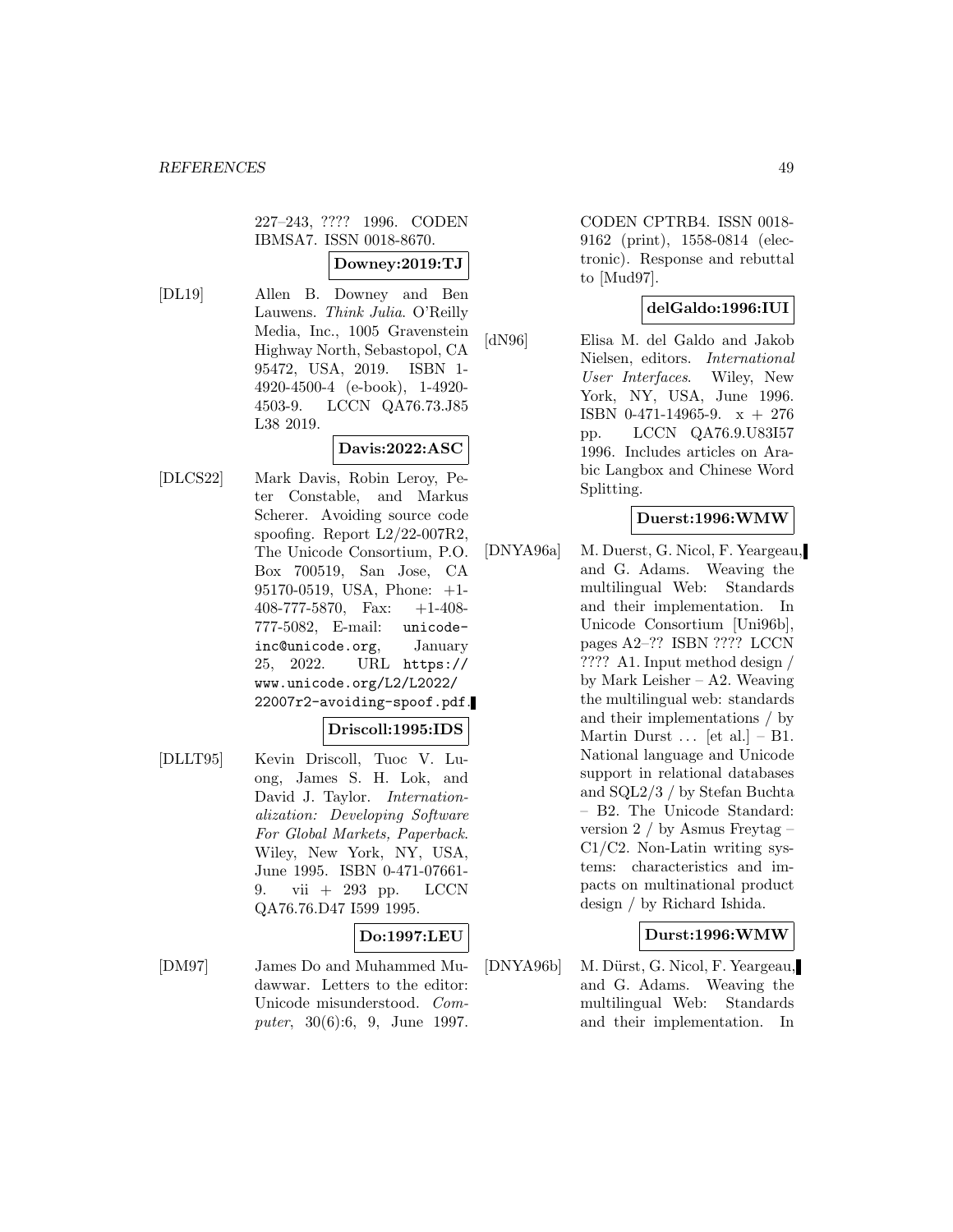Unicode Consortium [Uni96c], pages A2–?? ISBN ???? LCCN QA268 .I56 1996. URL http: //www.unicode.org/unicode/ iuc9conf/index.html; http: //www.unicode.org/unicode/ uni2book/u2ord.html.

# **Davis:2000:TUT**

[DO00] M. W. Davis and W. C. Ogden. Towards universal text retrieval: Tipster text retrieval research at New Mexico State University. Information Retrieval, 3(4):339–356, December 2000. CODEN IFRTFY. ISSN 1386-4564 (print), 1573- 7659 (electronic).

# **Doman:1996:TIS**

[Dom96] J. Doman. Testing international software. In Unicode Consortium [Uni96c], pages C7– ?? ISBN ???? LCCN QA268 .I56 1996. URL http: //www.unicode.org/unicode/ iuc9conf/index.html; http: //www.unicode.org/unicode/ uni2book/u2ord.html.

# **Diringer:1968:AKH**

[DR68] David Diringer and Reinhold Regensburger. The alphabet: a key to the history of mankind. Hutchinson, London, UK, 1968. ISBN 0-09-067640-8. xxi + 473 (vol. 1),  $6 + 452$  (vol. 2) pp. LCCN P211 .D53 1968. Two volumes.

**DrInternational:2003:DIS**

[Dr.03] Dr. International. Developing International Software.

Microsoft Press, Bellevue, WA, USA, second edition, 2003. ISBN 0-7356-1583-7. xxxviii + 1060 pp. LCCN QA76.76.D47D479 2003. Includes CD-ROM.

# **Davis:2001:BBO**

[DS01] Mark Davis and Markus Scherer. BOCU: Binaryordered compression for Unicode. Technical report, IBM Corporation, May 30, 2001. URL http://oss. software.ibm.com/icu/docs/ papers/binary\_ordered\_compression\_ for\_unicode.html.

## **Davis:2005:CMM**

[DS05a] Mark Davis and Markus Scherer. Character mapping markup language (CharMapML). Unicode Technical Standard 22, The Unicode Consortium, P.O. Box 700519, San Jose, CA 95170-0519, USA, Phone: +1- 408-777-5870, Fax: +1-408- 777-5082, E-mail: unicodeinc@unicode.org, June 4, 2005. URL http://www. unicode.org/reports/tr22/ tr22-3.html; http://www. unicode.org/reports/tr22/ tr22-5.html; http://www. unicode.org/unicode/reports/ tr22/.

## **Davis:2005:USC**

[DS05b] Mark Davis and Michel Suignard. Unicode security considerations. Unicode Technical Report 36, The Unicode Consortium, P.O. Box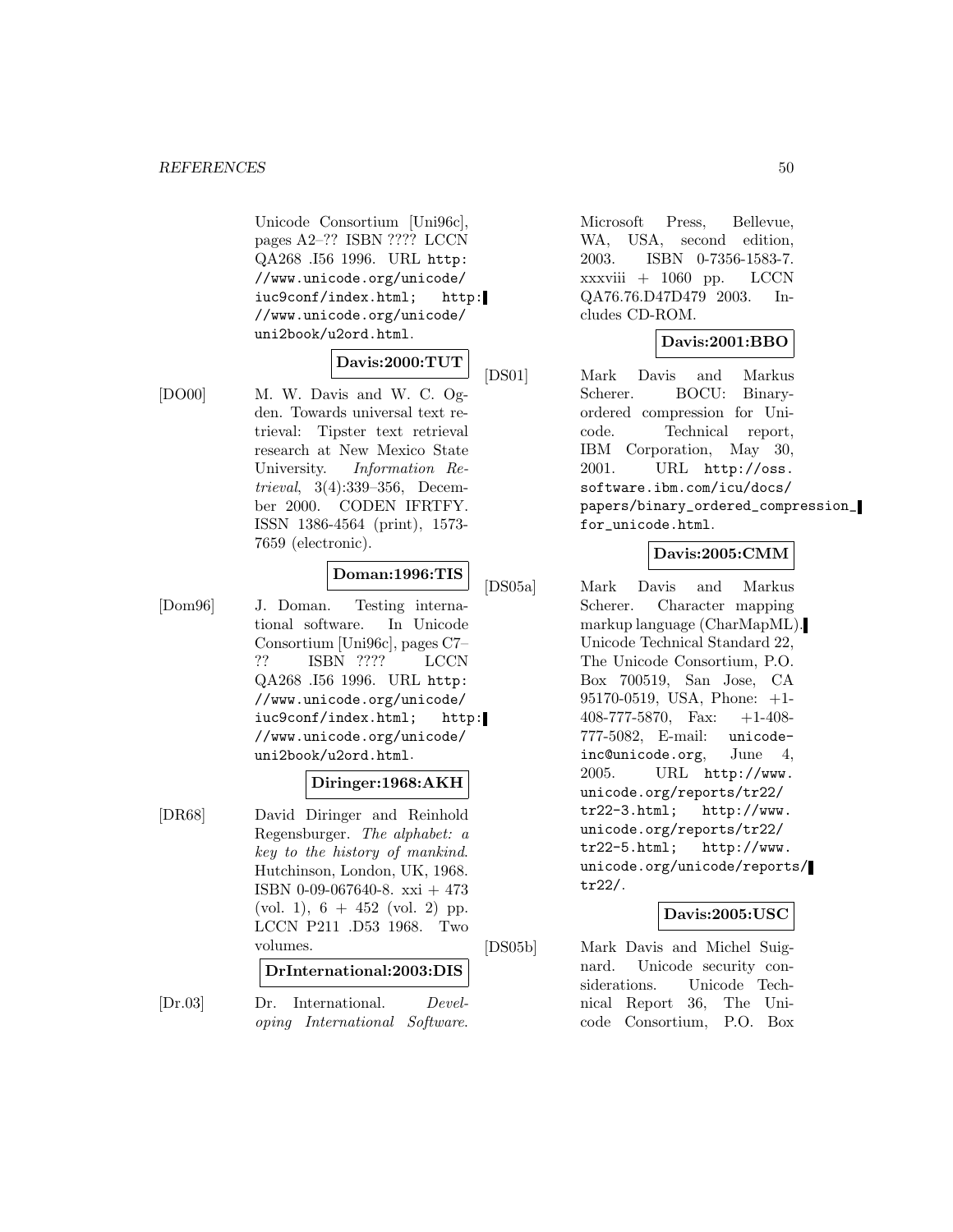700519, San Jose, CA 95170- 0519, USA, Phone: +1-408-777- 5870, Fax: +1-408-777-5082, Email: unicode-inc@unicode. org, July 7, 2005. URL http: //www.unicode.org/unicode/ reports/tr36/.

# **Davis:2005:USMa**

[DS05c] Mark Davis and Michel Suignard. Unicode security mechanisms. Unicode Technical Report 39, The Unicode Consortium, P.O. Box 700519, San Jose, CA 95170-0519, USA, Phone: +1-408-777-5870, Fax: +1-408-777-5082, Email: unicode-inc@unicode. org, July 8, 2005. URL http: //www.unicode.org/unicode/ reports/tr39/.

# **Davis:2005:USMb**

[DS05d] Mark Davis and Michel Suignard. Unicode security mechanisms. Proposed Draft Unicode Technical Standard 39, The Unicode Consortium, P.O. Box 700519, San Jose, CA 95170- 0519, USA, Phone: +1-408-777- 5870, Fax: +1-408-777-5082, Email: unicode-inc@unicode. org, July 8, 2005. URL http: //www.unicode.org/unicode/ reports/tr39/.

# **Davis:2012:UIC**

[DS12] Mark Davis and Michel Suignard. Unicode IDNA compatibility processing. Technical Standard 46, The Unicode Consortium, P.O. Box 700519, San Jose, CA 951700519, USA, Phone: +1-408- 777-5870, Fax: +1-408-777- 5082, E-mail: unicode-inc@ unicode.org, September 12, 2012. URL http://www. unicode.org/reports/tr46/.

## **Duddi:1997:NDF**

[Dud97] S. Duddi. The Netscape dynamic font architecture. In Unicode Consortium [Uni97b], pages B7–?? ISBN ???? LCCN ???? URL http://www. unicode.org/unicode/iuc11/ program.html.

## **Duerst:1996:SID**

[Due96] M. Duerst. Simple implementation of difficult scripts. In Unicode Consortium [Uni96b], pages B6–?? ISBN ???? LCCN ???? A1. Input method design / by Mark Leisher – A2. Weaving the multilingual web: standards and their implementations / by Martin Durst  $\ldots$  [et al.] – B1. National language and Unicode support in relational databases and SQL2/3 / by Stefan Buchta – B2. The Unicode Standard: version 2 / by Asmus Freytag – C1/C2. Non-Latin writing systems: characteristics and impacts on multinational product design / by Richard Ishida.

# **Duerst:1997:III**

[Due97a] M. J. Duerst. Internationalizing Internet identifiers. In Unicode Consortium [Uni97b], pages A4–?? ISBN ???? LCCN ???? URL http://www.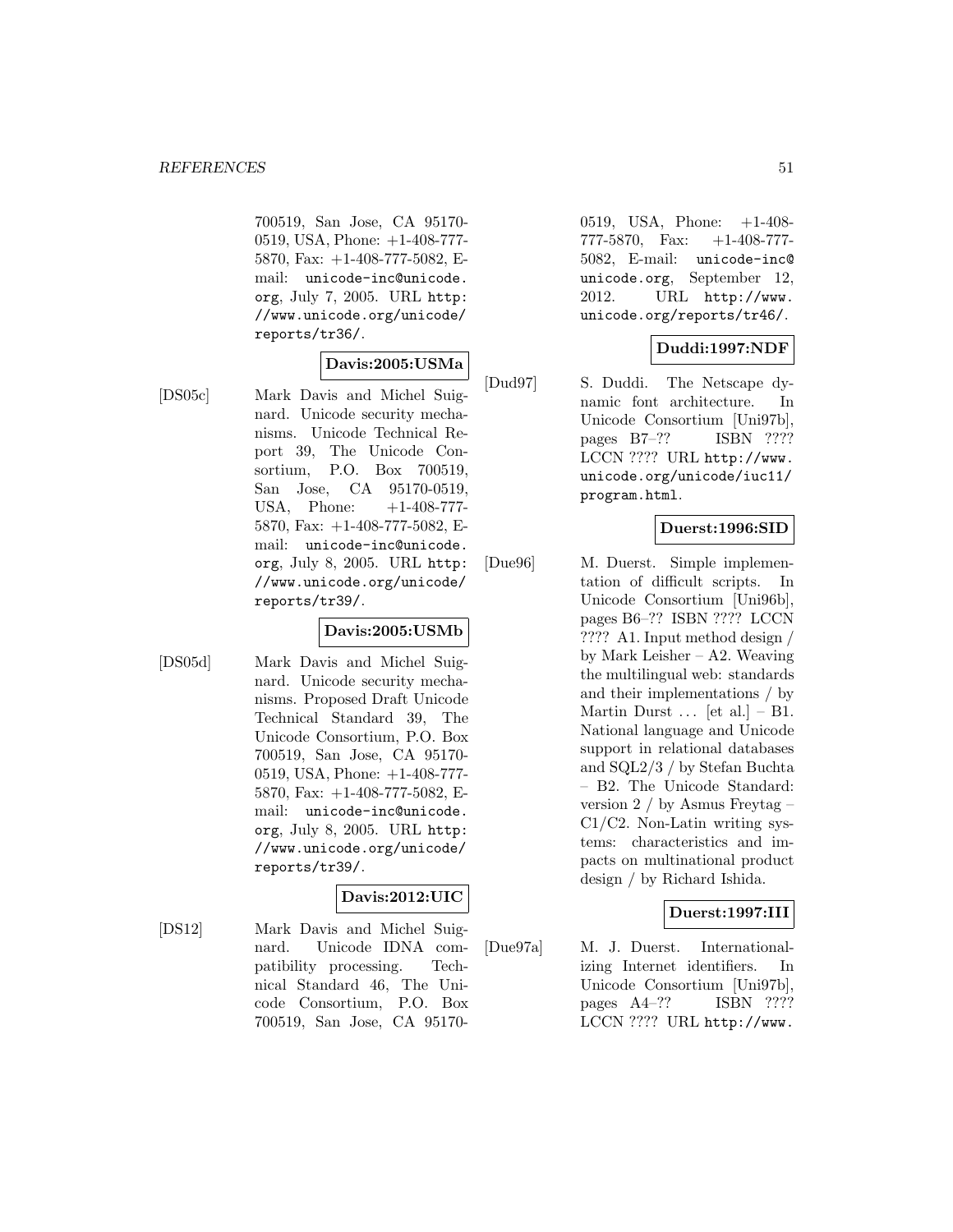unicode.org/unicode/iuc11/ program.html.

**Duerst:1997:PPU**

[Due97b] M. J. Duerst. The properties and promises of UTF-8. In Unicode Consortium [Uni97b], pages C14–?? ISBN ???? LCCN ???? URL http://www. unicode.org/unicode/iuc11/ program.html.

# **Durst:1994:UPC**

[Dür94] Martin J. Dürst. Uniprep: preparing a C/C++ compiler for Unicode. ACM SIGPLAN Notices, 29(1):53, January 1994. CODEN SINODQ. ISSN 0362- 1340 (print), 1523-2867 (print), 1558-1160 (electronic).

# **Durst:1996:SID**

[Dür96] M. Dürst. Simple implementation of difficult scripts. In Unicode Consortium [Uni96c], pages B6–?? ISBN ???? LCCN QA268 .I56 1996. URL http: //www.unicode.org/unicode/ iuc9conf/index.html; http: //www.unicode.org/unicode/ uni2book/u2ord.html.

# **Durst:1997:III**

[Dür97a] M. J. Dürst. Internationalizing Internet identifiers. In Unicode Consortium [Uni97b], pages A4–?? ISBN ???? LCCN ???? URL http://www. unicode.org/unicode/iuc11/ program.html.

# **Durst:1997:PPU**

[Dür97b] M. J. Dürst. The properties and promises of UTF-8. In Unicode Consortium [Uni97b], pages C14–?? ISBN ???? LCCN ???? URL http://www. unicode.org/unicode/iuc11/ program.html.

# **Durst:1997:UIS**

[Dür97c] Martin J. Dürst. Unicode and the Internet: Status and developments. In Unicode Consortium [Uni97a], page ?? ISBN ???? LCCN ???? URL http: //www.unicode.org/unicode/ iuc10/program.html.

# **Durst:1998:CMW**

[Dür98a] Martin J. Dürst. A character model for the WWW: Purpose and status. In Unicode Consortium [Uni98b], page ?? ISBN ???? LCCN ???? URL http: //www.unicode.org/unicode/ iuc13/program.html.

# **Durst:1998:EVN**

[Dür98b] Martin J. Dürst. Equivalence vs. normalization: The case of identifiers. In Unicode Consortium [Uni98a], page ?? ISBN ???? LCCN ???? URL http: //www.unicode.org/unicode/ iuc12/program.html.

# **Durst:1998:EPW**

[Dür98c] Martin J. Dürst. Exploring the potentials of Web technologies for the handling of rare ideographs and ideograph variants. In Unicode Consortium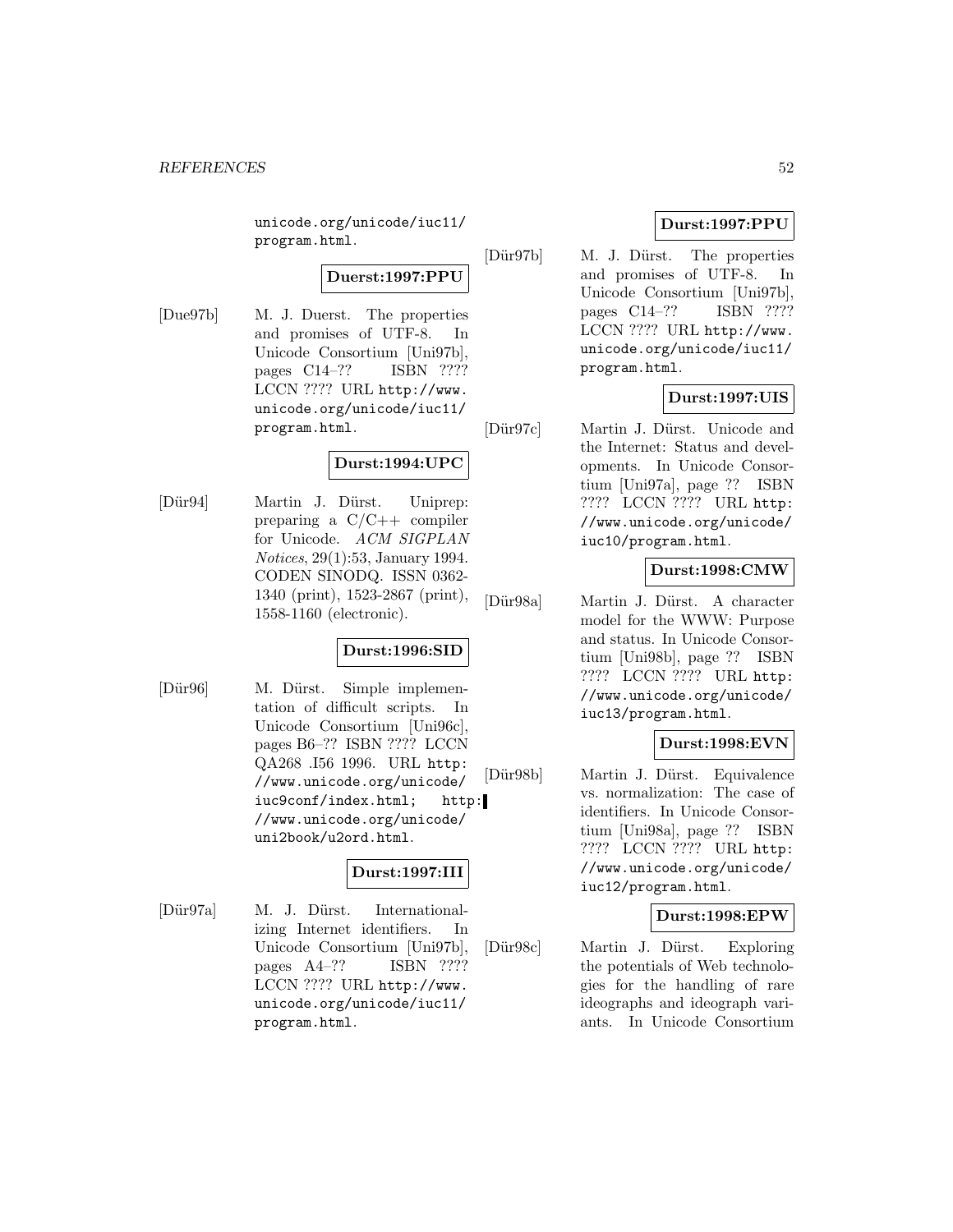[Uni98a], page ?? ISBN ???? LCCN ???? URL http://www. unicode.org/unicode/iuc12/ program.html.

## **Durst:1998:WMW**

[Dür98d] Martin J. Dürst. Weaving the multilingual Web: Standards and their implementations. In Unicode Consortium [Uni98b], page ?? ISBN ???? LCCN ???? URL http://www. unicode.org/unicode/iuc13/ program.html.

#### **Davis:1988:UCA**

[DW88] Mark Davis and Ken Whistler. Unicode collation algorithm. Unicode Technical Standard 10, The Unicode Consortium, P.O. Box 700519, San Jose, CA 95170-0519, USA, Phone: +1- 408-777-5870, Fax: +1-408-777- 5082, E-mail: unicode-inc@ unicode.org, March 30, 1988. URL http://www.unicode. org/unicode/reports/techreports. html; http://www.unicode. org/unicode/reports/tr10/ index.html. In progress.

#### **Davis:2002:MSS**

[DW02] Mark Davis and Vladimir Weinstein. Migrating software to supplementary characters. Unicode Technical Note 7, The Unicode Consortium, P.O. Box 700519, San Jose, CA 95170- 0519, USA, Phone: +1-408-777- 5870, Fax: +1-408-777-5082, Email: unicode-inc@unicode. org, 2002. URL http://www. unicode.org/notes/tn7/.

# **Davis:2006:PUUb**

[DW06] Mark Davis and Ken Whistler. Proposed update Unicode technical standard #10: Unicode collation algorithm. Technical report, The Unicode Consortium, P.O. Box 700519, San Jose, CA 95170-0519, USA, Phone: +1-408-777-5870, Fax: +1-408-777-5082, Email: unicode-inc@unicode. org, May 7, 2006. URL http: //www.unicode.org/reports/ tr10/; http://www.unicode. org/reports/tr10/tr10-15. html. Version 5.0, revision 15.

## **Davis:2008:USA**

[DW08] Mark Davis and Ken Whistler. Unicode standard annex #44: Unicode character database. Technical Report 44, The Unicode Consortium, P.O. Box 700519, San Jose, CA 95170- 0519, USA, Phone: +1- 408-777-5870, Fax: +1-408- 777-5082, E-mail: unicodeinc@unicode.org, August 27, 2008. URL http://www. unicode.org/reports/tn44/ tr44-3.html; http://www. unicode.org/reports/tr44/.

# **Davis:2012:UCD**

[DW12] Mark Davis and Ken Whistler. Unicode character database. Unicode Standard Annex 44, The Unicode Consortium, P.O. Box 700519, San Jose, CA 95170-0519, USA, Phone: +1- 408-777-5870, Fax: +1-408- 777-5082, E-mail: unicodeinc@unicode.org, September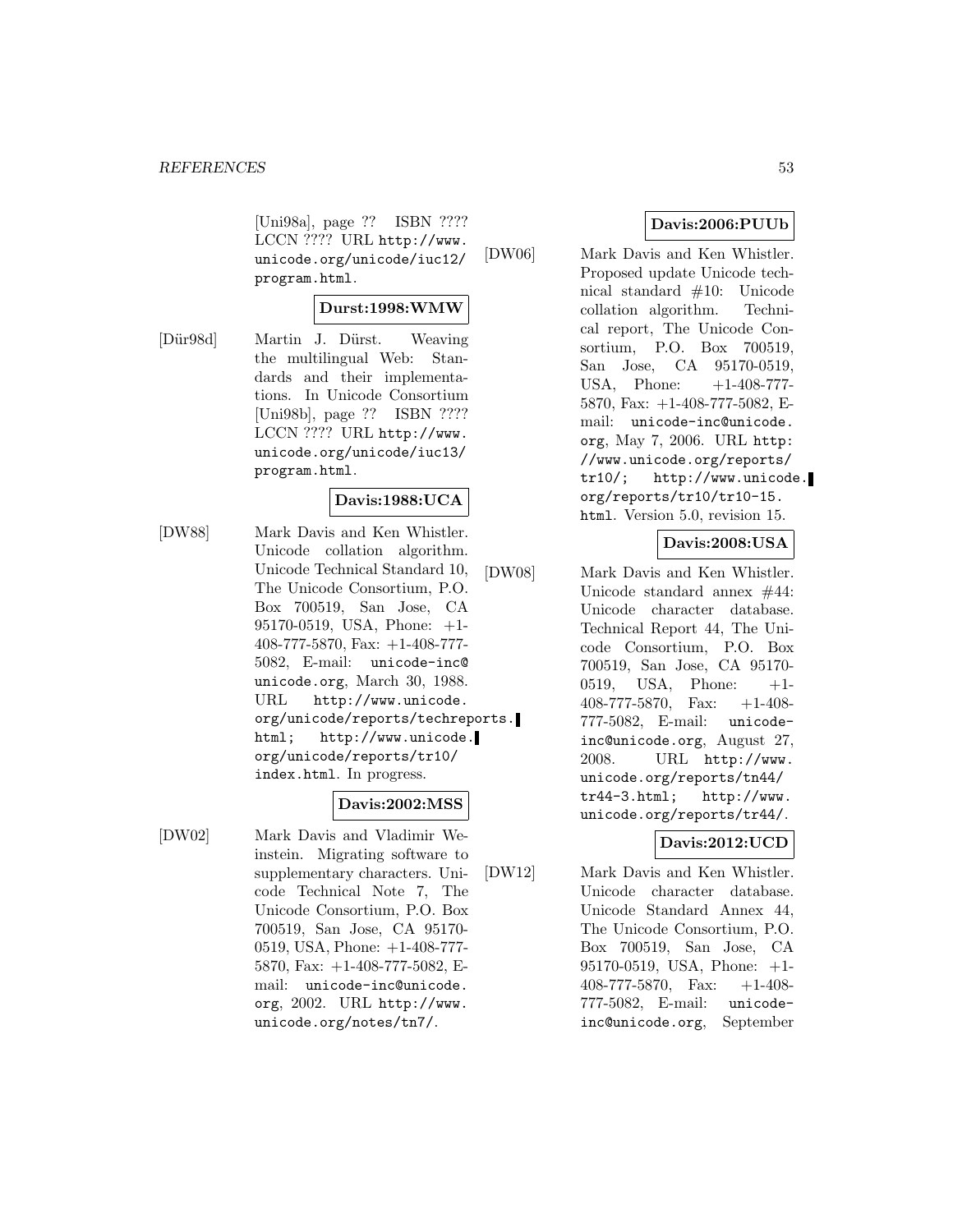11, 2012. URL http://www. unicode.org/reports/tr44/.

# **Durst:2002:CMW**

 $[DYI^+02]$  Martin J. Dürst, François Yergeau, Richard Ishida, Misha Wolf, Asmus Freytag, and Tex Texin. Character model for the World Wide Web 1.0. W3c working draft, World Wide Web Consortium (W3C), Laboratory for Computer Science at MIT, Cambridge, MA, USA, February 20, 2002. URL http://www.w3.org/TR/2002/ WD-charmod-20020220/.

# **Durst:2004:CMWa**

[DYI<sup>+</sup>04a] Martin J. Dürst, François Yergeau, Richard Ishida, Misha Wolf, Tex Texin, and Addison Phillips. Character model for the World Wide Web 1.0: Fundamentals. World-Wide Web document., February 25, 2004. URL http://www.w3.org/TR/ 2004/WD-charmod-20040225/. W3C Working Draft.

# **Durst:2004:CMWb**

[DYI<sup>+</sup>04b] Martin J. Dürst, François Yergeau, Richard Ishida, Misha Wolf, Tex Texin, and Addison Phillips. Character model for the World Wide Web 1.0: Normalization. World-Wide Web document., February 25, 2004. URL http://www. w3.org/TR/2004/WD-charmodnorm-20040225/.

# **Duerst:1997:WMW**

[DYN97a] M. J. Duerst, F. Yergeau, and G. T. Nicol. Weaving the multilingual Web: Standards and their implementation. In Unicode Consortium [Uni97b], pages TA3–?? ISBN ???? LCCN ???? URL http://www. unicode.org/unicode/iuc11/ program.html.

## **Durst:1997:WMWb**

[DYN97b] M. J. Dürst, F. Yergeau, and G. T. Nicol. Weaving the multilingual Web: Standards and their implementation. In Unicode Consortium [Uni97b], pages TA3–?? ISBN ???? LCCN ???? URL http://www. unicode.org/unicode/iuc11/ program.html.

# **Durst:1997:WMWa**

[DYN97c] Martin J. Dürst, François Yergeau, and Gavin Thomas Nicol. Weaving the multilingual Web: Standards and their implementation. In Unicode Consortium [Uni97a], page ?? ISBN ???? LCCN ???? URL http: //www.unicode.org/unicode/ iuc10/program.html.

# **Gavin:1998:UHS**

[DYN98] Martin J. Dürst, François Yergeau, and Gavin Thomas Nicol. Unicode and HTML: Status and developments. In Unicode Consortium [Uni98a], page ?? ISBN ???? LCCN ???? URL http://www. unicode.org/unicode/iuc12/ program.html.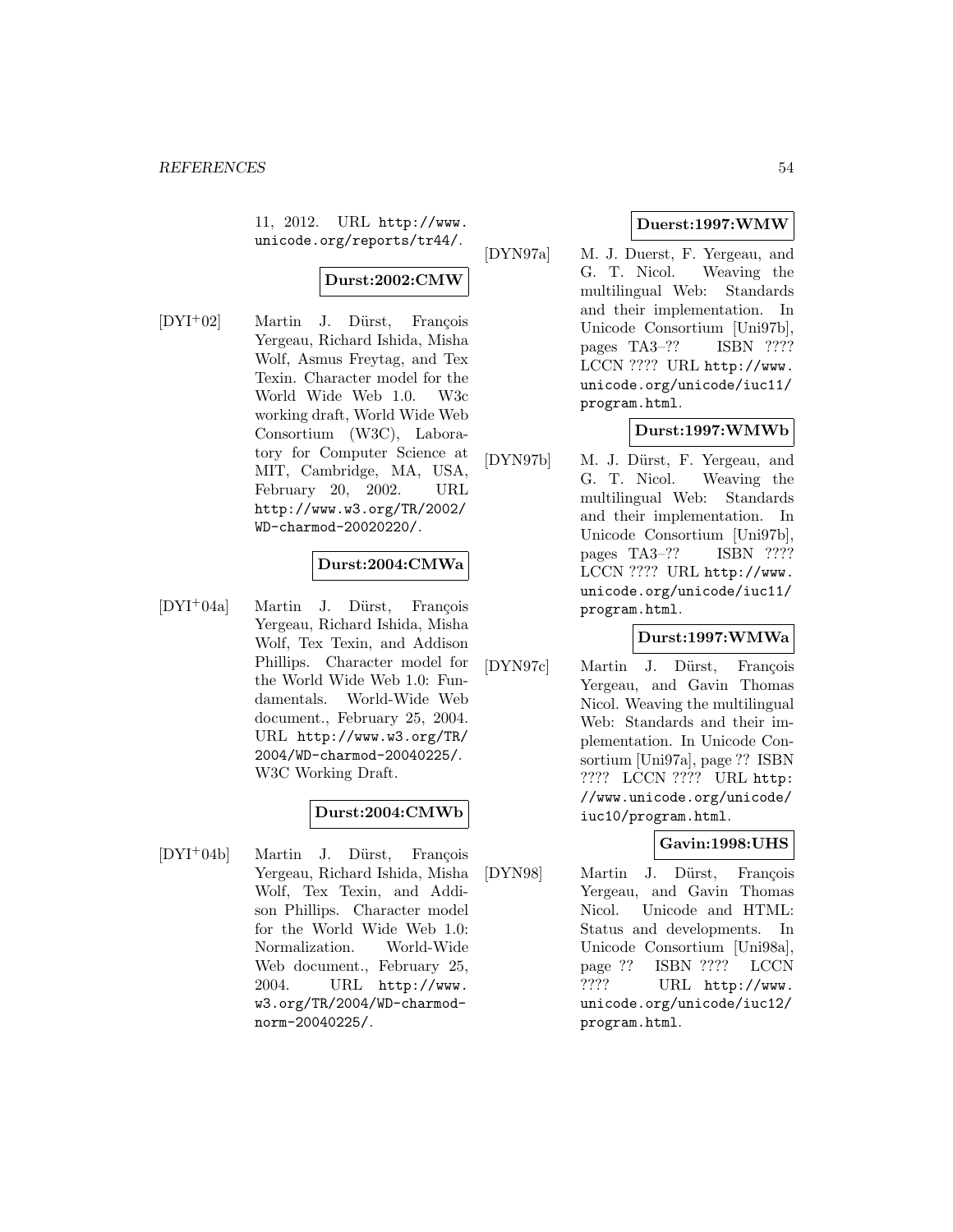#### *REFERENCES* 55

## **Eckel:1997:ISJ**

[Eck97] B. Eckel. IO streams in Java 1.1. Web Techniques, 2(7):30, 32–36, July 1997. CODEN WETEFA. ISSN 1086-556X.

# **Edberg:1997:SCE**

[Edb97a] P. Edberg. Survey of character encodings. In Unicode Consortium [Uni97b], pages TC4– ?? ISBN ???? LCCN ???? URL http://www. unicode.org/unicode/iuc11/ program.html.

#### **Edberg:1997:SMC**

[Edb97b] Peter Edberg. Supporting multiple character sets on the Internet. In Unicode Consortium [Uni97a], page ?? ISBN ???? LCCN ???? URL http://www. unicode.org/unicode/iuc10/ program.html.

#### **Edberg:1998:SCE**

[Edb98] Peter K. Edberg. Solutions for complex encoding conversion problems. In Unicode Consortium [Uni98b], page ?? ISBN ???? LCCN ???? URL http: //www.unicode.org/unicode/ iuc13/program.html.

#### **Eevee:2015:DCU**

[Eev15] Eevee. Dark corners of Unicode. Web site, September 12, 2015. URL https: //eev.ee/blog/2015/09/12/ dark-corners-of-unicode/.

#### **Edberg:1998:CCS**

[EHJ98] Peter K. Edberg, Edwin Hart, and John H. Jenkins. Characters, character sets and glyphs. In Unicode Consortium [Uni98b], page ?? ISBN ???? LCCN ???? URL http://www. unicode.org/unicode/iuc13/ program.html.

# **Eijkhout:2008:CE**

[Eij08] Victor Eijkhout. Character encoding. TUGboat, 29 (2):270–277, 2008. ISSN 0896-3207. URL https: //tug.org/TUGboat/tb29-2/ tb92eijkhout.pdf.

# **Emerson:2001:HGC**

[Eme01a] Thomas Emerson. The hitchhiker's guide to Chinese encodings. In Unicode Consortium [Uni01a], page ?? ISBN ???? LCCN ???? URL http:// www.unicode.org/iuc/iuc18/ papers/ta1.pdf.

## **Emerson:2001:ISP**

[Eme01b] Thomas Emerson. Issues and solution in pan-China information retrieval. In Unicode Consortium [Uni01a], page ?? ISBN ???? LCCN ???? URL http:// www.unicode.org/iuc/iuc18/ papers/b15.pdf.

#### **Emly:2006:MED**

[Eml06] Michael Emly. Michael Emly describes Unicode for nonroman scripts. Catalogue  $\mathcal{C}$  index: periodical of the Library Association Cataloguing and Indexing Group, 154:7, ???? 2006. ISSN 0008-7629.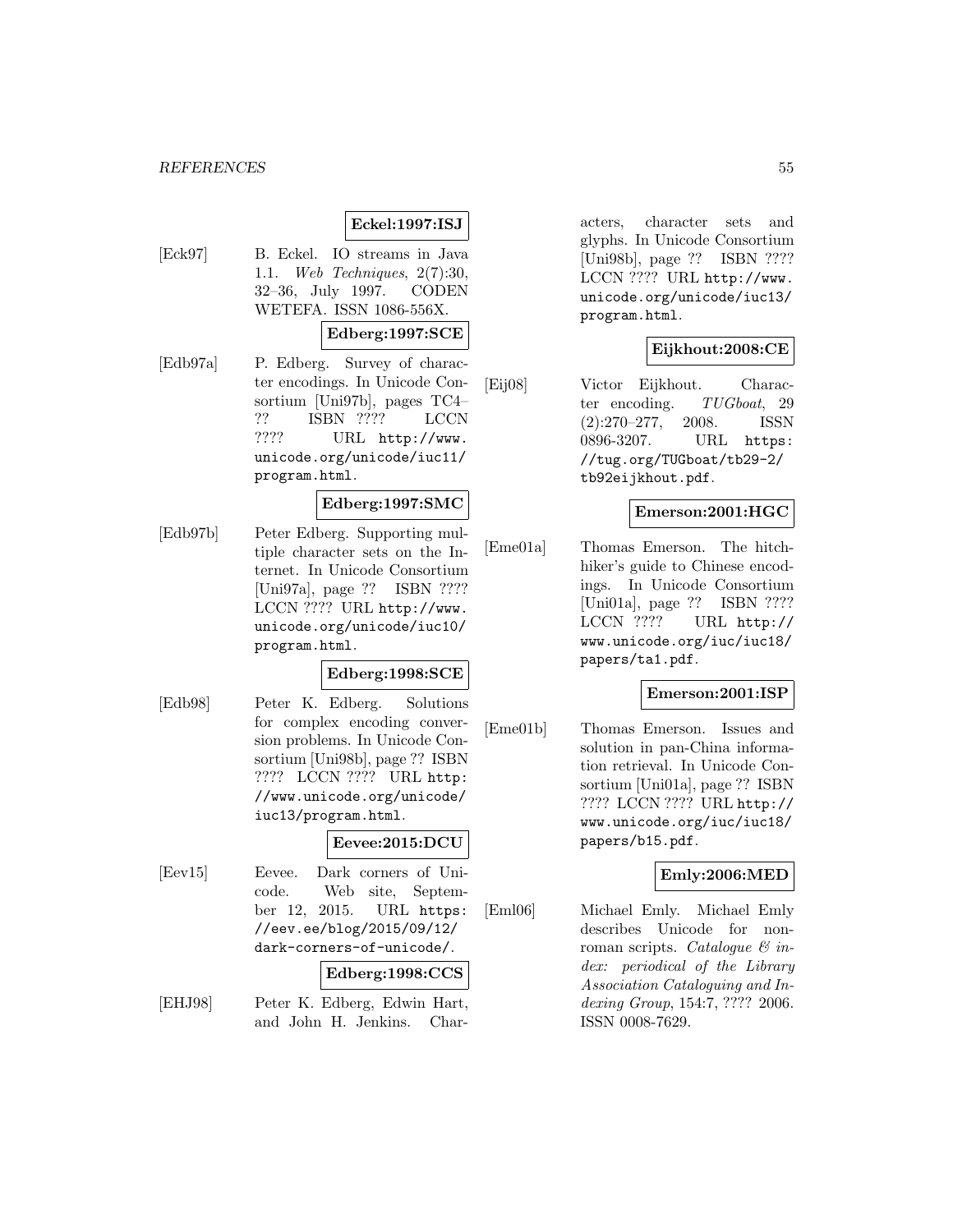# **UC:1993:E**

[Enc93] Encoding, 1993. ISSN 1076- 1918. The Unicode Consortium, Mountain View, CA, USA. Quarterly.

#### **Erickson:1997:OPM**

[ES97] Janet C. Erickson and Abazar Sepehri. Options for presentation of multilingual text: use of the Unicode standard. Library Hi Tech, 15(3–4):172–187 (or 172–188??), March 1, 1997. CODEN LIHTD2. ISSN 0737- 8831.

#### **Esselink:1998:PGS**

[Ess98] Bert Esselink. A practical guide to software localization: for translators, engineers and project managers, volume 3 of The language international world dictionary. John Benjamins Pub. Co., Amsterdam, The Netherlands and Philadelphia, PA, USA, 1998. ISBN 90- 272-1953-2 (hardback), 90-272- 1954-0 (paperback), 1-55619- 742-X (hardback), 1-55619-743- 8 (paperback). 309 pp. LCCN QA76.76.D63 E87 1998.

#### **Esselink:2000:PGL**

[Ess00] Bert Esselink. A practical guide to localization, volume 4 of Language international world directory. John Benjamins Pub. Co., Amsterdam, The Netherlands and Philadelphia, PA, USA, 2000. ISBN 1-58811-006-0. 488 pp. LCCN QA76.76.D63 E87 2000. US\$32.95.

# **Etemad:2005:RVT**

[Ete05] Elika J. Etemad. Robust vertical text layout. Unicode Technical Note 22, The Unicode Consortium, P.O. Box 700519, San Jose, CA 95170- 0519, USA, Phone: +1-408- 777-5870, Fax: +1-408-777- 5082, E-mail: unicode-inc@ unicode.org, April 25, 2005. URL http://www.unicode. org/notes/tn22/; http:// www.unicode.org/notes/tn22/ RobustVerticalLayout.pdf; http://www.unicode.org/notes/ tn22/tn22-1.html.

#### **Everson:2002:LUP**

[Eve02] Michael Everson. Leaks in the Unicode pipeline: Script, script, script, .... Unicode Technical Note 4, The Unicode Consortium, P.O. Box 700519, San Jose, CA 95170- 0519, USA, Phone: +1- 408-777-5870, Fax: +1-408- 777-5082, E-mail: unicodeinc@unicode.org, May 2002. URL http://www.unicode. org/notes/tn4/; http:// www.unicode.org/notes/tn4/ everson-iuc21pap.pdf. Presented at the 21st International Unicode Conference in May 2002.

# **Ewell:2004:SUCa**

[Ewe04a] Doug Ewell. A survey of Unicode compression. Technical report, The Unicode Consortium, P.O. Box 700519, San Jose, CA 95170-0519, USA, Phone:  $+1-408-777$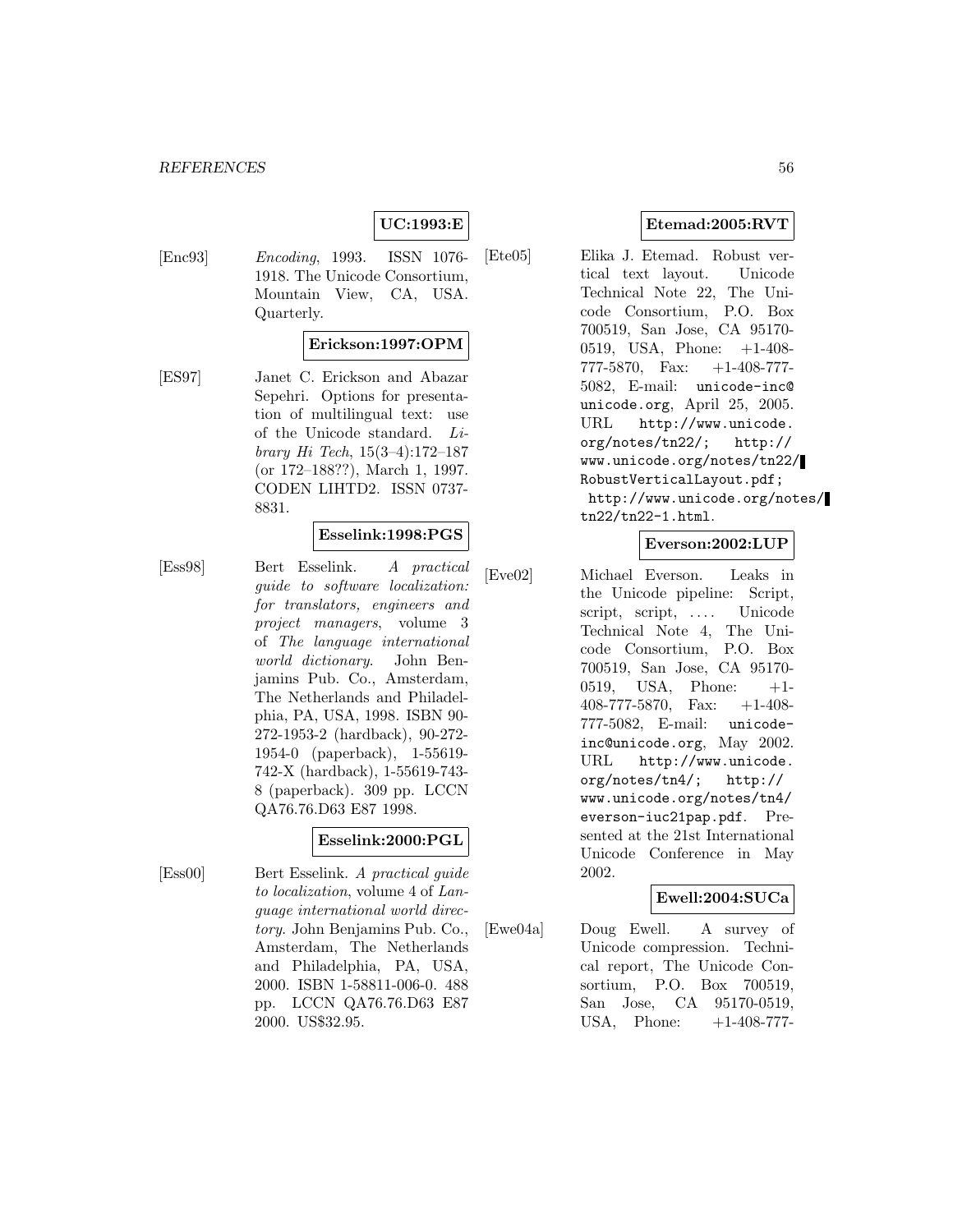5870, Fax: +1-408-777-5082, Email: unicode-inc@unicode. org, January 1, 2004. URL http://users.adelphia.net/ ~dewell/compression.html; http://users.adelphia.net/ ~dewell/UnicodeCompression. pdf.

## **Ewell:2004:SUCb**

[Ewe04b] Doug Ewell. A survey of Unicode compression. Unicode Technical Note 14, The Unicode Consortium, P.O. Box 700519, San Jose, CA 95170- 0519, USA, Phone: +1-408- 777-5870, Fax: +1-408-777- 5082, E-mail: unicode-inc@ unicode.org, January 30, 2004. URL http://www. unicode.org/notes/tn14/; http://www.unicode.org/notes/ tn14/tn14-1.html; http:/ /www.unicode.org/notes/tn14/ UnicodeCompression.pdf.

#### **Fairbairns:1995:OWB**

[Fai95] Robin Fairbairns. Omega why bother with Uni $code?$   $TUGboat$ ,  $16(3):325-$ 328, September 1995. ISSN 0896-3207. URL https: //tug.org/TUGboat/tb16-3/ tb48fair.pdf.

#### **Fenwick:1998:CUF**

[FB98] Peter Fenwick and Simon Brierley. Compression of Unicode files. In Storer and Cohn [SC98], pages 547–?? CODEN DD-CCF9. ISBN 0-8186-8406-2, 0- 8186-8408-9 (microfiche). ISSN 1068-0314. LCCN QA76.9.D33

D37 1998. IEEE Computer Society Press order number PR08406. IEEE Order Plan catalog number 98TB100225.

# **Fieschi:2004:MPW**

Marius Fieschi, Enrico Coiera, and Yu-Chan Jack, editors. Medinfo 2004: Proceedings of the 11th World Congress on Medical Informatics, San Francisco, September  $7-11$ , 2004, volume 107 of Studies in health technology and informatics. IOS Press, Amsterdam, The Netherlands, 2004. ISBN 1-58603-444- 8. Two volumes.

## **Fu:2006:RTU**

[FDW06] A. Y. Fu, X. Deng, and L. Wenyin. REGAP: a tool for Unicode-based Webg identity fraud detection. Journal of Digital Forensic Practice, 1(2): 83–97, ???? 2006. ISSN 1556- 7281. Inaugural research oriented conference; Special issue: phishing and online fraud, part 1.

# **Feibus:1994:SPL**

[Fei94] Andy Feibus. Standards in progress: a look at the 16-bit Unicode character set. Open systems today: the newspaper of Unix and interoperable computing, 25(4):28–31, April 1994. ISSN 1061-0839.

#### **Fennessy:1996:PBM**

[Fen96] Quentin Fennessy. Plan 9: Bad movie, good operating system. Computer, 29(5):117–119, 121– 123, May 1996. CODEN CP-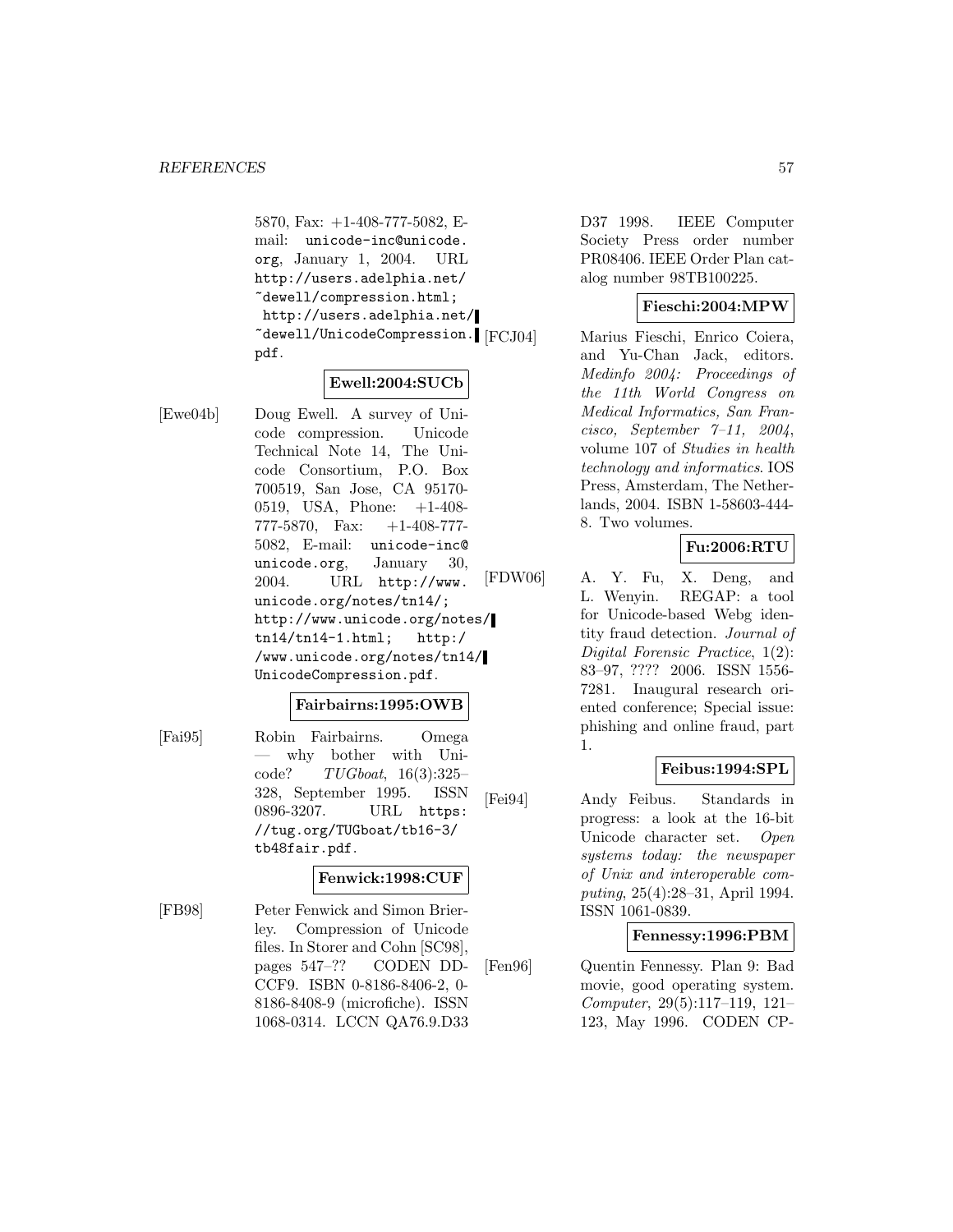TRB4. ISSN 0018-9162 (print), 1558-0814 (electronic). Mentions Plan 9's support for Unicode.

#### **Firmage:1993:AAS**

[Fir93] Richard A. Firmage. The Alphabet Abecedarium: Some Notes on Letters. David R. Godine, Publisher, Boston, MA, USA, 1993. ISBN 0-87923-987-  $5.$ xi + $307$ pp. LCCN P $211$  .F $6\,$ 1993.

#### **Flynn:1998:UDB**

[Fly98] Randall E. Flynn. Unicode in data bases. In Unicode Consortium [Uni98b], page ?? ISBN ???? LCCN ???? URL http: //www.unicode.org/unicode/ iuc13/program.html.

## **Freytag:2006:KAU**

[FMW06] Asmus Freytag, Rick Mc-Gowan, and Ken Whistler. Known anomalies in Unicode character names. Unicode Technical Note 27, The Unicode Consortium, P.O. Box 700519, San Jose, CA 95170- 0519, USA, Phone: +1-408- 777-5870, Fax:  $+1-408-777$ 5082, E-mail: unicode-inc@ unicode.org, May 8, 2006. URL http://www.unicode. org/notes/tn27/; http:// www.unicode.org/notes/tn27/ tn27-1.html.

#### **Forsander:1996:UTE**

[For96] C. Forsander. Unicode text editor applet. In Unicode Consortium [Uni96c], pages B5– ?? ISBN ???? LCCN QA268 .I56 1996. URL http: //www.unicode.org/unicode/ iuc9conf/index.html; http: //www.unicode.org/unicode/ uni2book/u2ord.html.

# **Fowles:1996:IUY**

[Fow96] K. Fowles. Implementing Unicode in your Internet applications. In Unicode Consortium [Uni96c], pages A2– ?? ISBN ???? LCCN QA268 .I56 1996. URL http: //www.unicode.org/unicode/ iuc9conf/index.html; http: //www.unicode.org/unicode/ uni2book/u2ord.html.

## **Fowles:1997:GSU**

[Fow97] Ken Fowles. Globalization software: Unicode evolves: Worried about localization problems? Content-enabled software, through Unicode, may be what really matters. Byte Magazine, 22(3):105, 106, 108, 110, March 1997. CODEN BYT-EDJ. ISSN 0360-5280 (print), 1082-7838 (electronic).

# **Freed:1998:RIC**

[FP98] N. Freed and J. Postel. RFC 2278: IANA charset registration procedures, January 1998. URL ftp://ftp.internic. net/rfc/bcp19.txt; ftp:/ /ftp.internic.net/rfc/rfc2278. txt; ftp://ftp.math.utah. edu/pub/rfc/bcp19.txt; ftp: //ftp.math.utah.edu/pub/rfc/ rfc2278.txt.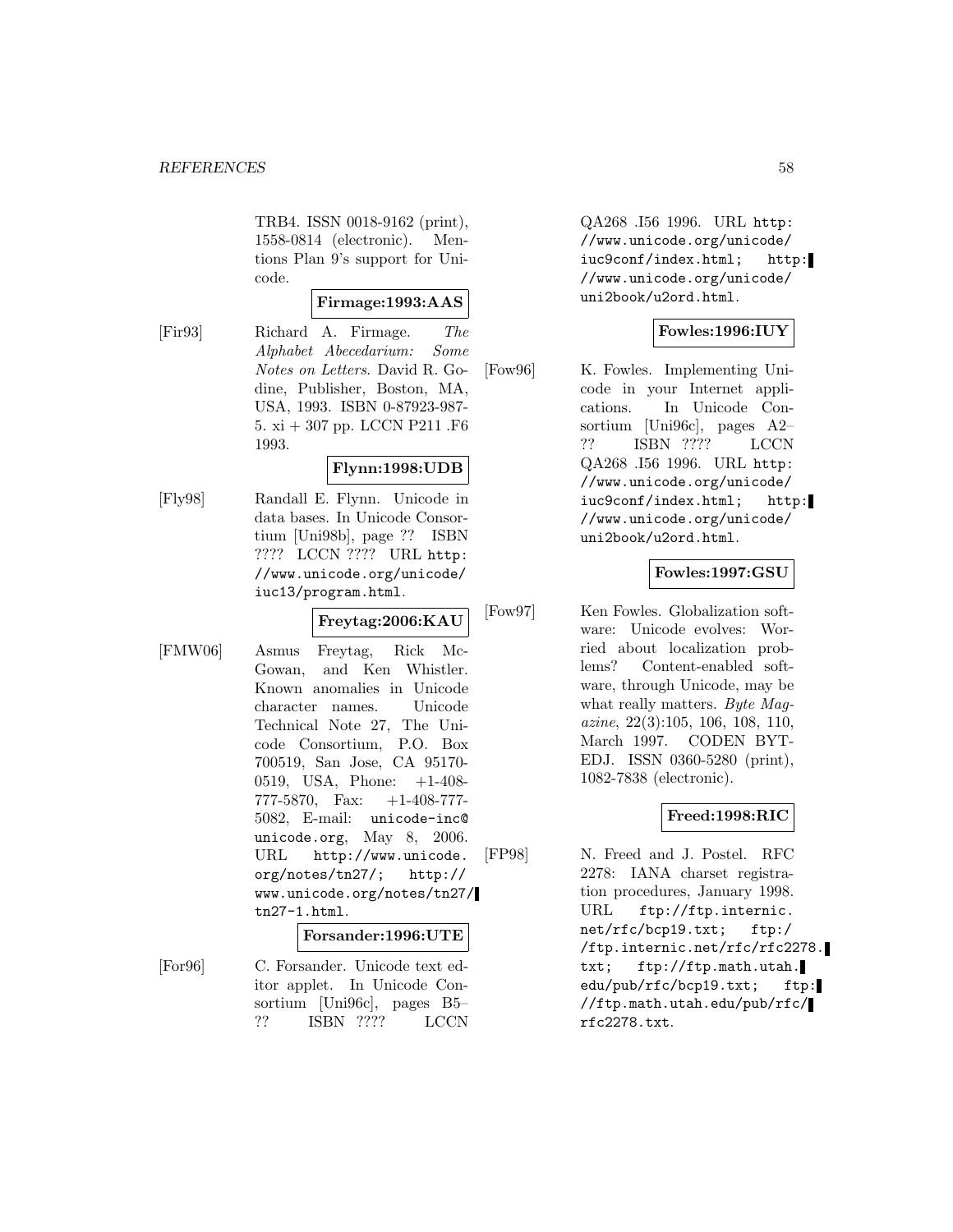# **Freytag:1988:LBP**

[Fre88a] Asmus Freytag. Line breaking properties. Unicode Technical Report 14, The Unicode Consortium, P.O. Box 700519, San Jose, CA 95170- 0519, USA, Phone: +1-408- 777-5870, Fax: +1-408-777- 5082, E-mail: unicode-inc@ unicode.org, May 19, 1988. URL http://www.unicode. org/unicode/reports/dtr14. html; http://www.unicode. Freg7al org/unicode/reports/techreports. html. In progress.

#### **Freytag:1988:UCP**

[Fre88b] Asmus Freytag. Unicode character property "East Asian width". Unicode Technical Report 11, The Unicode Consortium, P.O. Box 700519, San Jose, CA 95170- 0519, USA, Phone: +1-408- 777-5870, Fax: +1-408-777- 5082, E-mail: unicode-inc@ unicode.org, May 19, 1988. URL http://www.unicode. org/unicode/reports/dtr11. html; http://www.unicode. org/unicode/reports/techreports. html. In progress.

**Freytag:1996:JIA**

[Fre96a] A. Freytag. Java internationalization architecture. In Unicode Consortium [Uni96c], pages A3–?? ISBN ???? LCCN QA268 .I56 1996. URL http: //www.unicode.org/unicode/ iuc9conf/index.html; http: //www.unicode.org/unicode/ uni2book/u2ord.html.

## **Freytag:1996:USV**

[Fre96b] A. Freytag. The Unicode standard: Version 2. In Unicode Consortium [Uni96c], pages B2– ?? ISBN ???? LCCN QA268 .I56 1996. URL http: //www.unicode.org/unicode/ iuc9conf/index.html; http: //www.unicode.org/unicode/ uni2book/u2ord.html.

#### **Freytag:1997:RTM**

A. Freytag. Report from the trenches: Microsoft Publisher goes Unicode. In Unicode Consortium [Uni97b], pages C7– ?? ISBN ???? LCCN ???? URL http://www. unicode.org/unicode/iuc11/ program.html.

# **Freytag:1997:SCS**

[Fre97b] A. Freytag. A standard compression scheme for Unicode. In Unicode Consortium [Uni97b], pages C15–?? ISBN ???? LCCN ???? URL http://www. unicode.org/unicode/iuc11/ program.html.

#### **Freytag:1997:UST**

[Fre97c] A. Freytag. The Unicode standard: a tutorial. In Unicode Consortium [Uni97b], pages TA1–?? ISBN ???? LCCN ???? URL http://www. unicode.org/unicode/iuc11/ program.html.

#### **Freytag:1997:JIAa**

[Fre97d] Asmus Freytag. Java internationalization architecture. In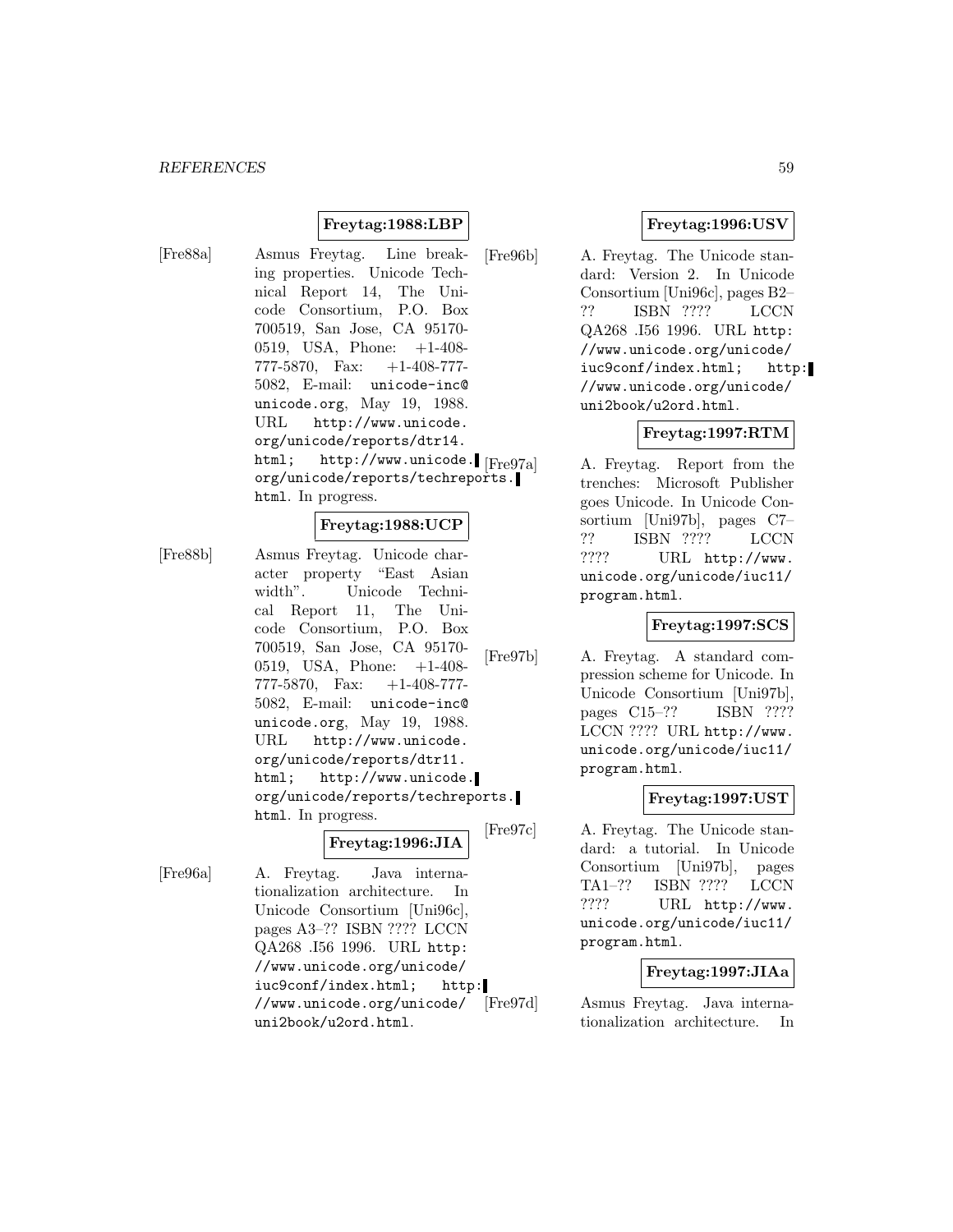Unicode Consortium [Uni97a], page ?? ISBN ???? LCCN ???? URL http://www. unicode.org/unicode/iuc10/ program.html.

#### **Freytag:1997:JIAb**

[Fre97e] Asmus Freytag. Java internationalization architecture continued. In Unicode Consortium [Uni97a], page ?? ISBN ???? LCCN ???? URL http: //www.unicode.org/unicode/ iuc10/program.html.

## **Freytag:1997:USV**

[Fre97f] Asmus Freytag. The Unicode Standard: Version 2. In Unicode Consortium [Uni97a], page ?? ISBN ???? LCCN ???? URL http://www. unicode.org/unicode/iuc10/ program.html.

## **Freytag:1998:BL**

[Fre98a] Asmus Freytag. Breaking lines. In Unicode Consortium [Uni98b], page ?? ISBN ???? LCCN ???? URL http://www. unicode.org/unicode/iuc13/ program.html.

# **Freytag:1998:IU**

[Fre98b] Asmus Freytag. Introduction to Unicode 2.1. In Unicode Consortium [Uni98b], page ?? ISBN ???? LCCN ???? URL http: //www.unicode.org/unicode/ iuc13/program.html.

#### **Freytag:2000:EAW**

[Fre00a] Asmus Freytag. East Asian width. Unicode Standard Annex 11, The Unicode Consortium, P.O. Box 700519, San Jose, CA 95170-0519, USA, Phone:  $+1-408-777-$ 5870, Fax: +1-408-777-5082, Email: unicode-inc@unicode. org, August 31, 2000. URL http://www.unicode.org/unicode/ reports/tr11/.

#### **Freytag:2000:LBP**

[Fre00b] Asmus Freytag. Line breaking properties. Unicode Standard Annex 14, The Unicode Consortium, P.O. Box 700519, San Jose, CA 95170- 0519, USA, Phone: +1-408- 777-5870, Fax: +1-408-777- 5082, E-mail: unicode-inc@ unicode.org, August 31, 2000. URL http://www.unicode. org/unicode/reports/tr14/.

#### **Freytag:2002:CF**

[Fre02a] Asmus Freytag. Character foldings. Unicode Technical Report 30, The Unicode Consortium, P.O. Box 700519, San Jose, CA 95170- 0519, USA, Phone: +1-408-777- 5870, Fax: +1-408-777-5082, Email: unicode-inc@unicode. org, May 8, 2002. URL http: //www.unicode.org/reports/ tr30/.

#### **Freytag:2002:UCP**

[Fre02b] Asmus Freytag. The Unicode character property model. Unicode Technical Report 23, The Unicode Consortium, P.O. Box 700519, San Jose, CA 95170- 0519, USA, Phone: +1-408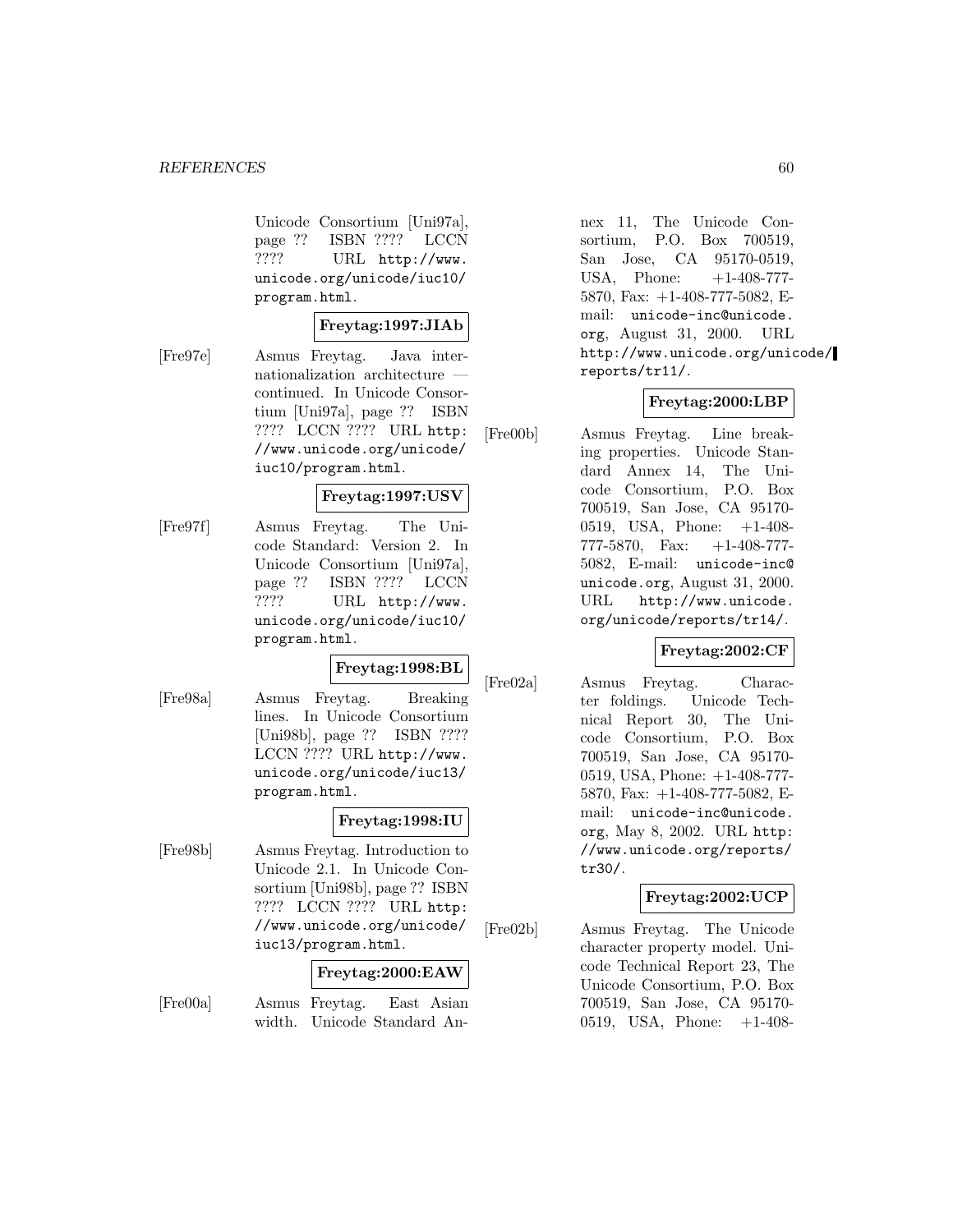777-5870, Fax: +1-408-777- 5082, E-mail: unicode-inc@ unicode.org, April 23, 2002. URL http://www.unicode. org/reports/tr23/; http: //www.unicode.org/reports/ tr23/tr23-4.html; http: //www.unicode.org/reports/ tr23/tr23-5.html.

## **Freytag:2006:UPO**

[Fre06] Asmus Freytag. The use of phonetic and other symbols in dictionaries: A brief survey. Unicode Technical Note 29, The Unicode Consortium, P.O. Box 700519, San Jose, CA 95170- 0519, USA, Phone: +1-408- 777-5870, Fax: +1-408-777- 5082, E-mail: unicode-inc@ unicode.org, April 12, 2006. URL http://www.unicode. org/notes/tn29/; http:// www.unicode.org/notes/tn29/ tn29-1.html.

### **Fitzpatrick:1997:PBS**

[FV97] Michael E. Fitzpatrick and Laurence Vanhelsuwé. Programmer's bookshelf: The software project and Unicode. Dr. Dobbs Journal, 22(8):125, 127, August 1997. CODEN DDJOEB. ISSN 1044-789X.

# **Gosling:19xx:JLS**

 $[G^+xx]$  James Gosling et al. The Java Language Specification. GOTOP Information Inc., 5F, No.7, Lane 50, Sec.3 Nan Kang Road Taipei, Taiwan; Unit 1905, Metro Plaza Tower 2, No. 223 Hing Fong Road, Kwai Chung, N.T., Hong Kong,

19xx. ISBN ???? ???? pp. LCCN ???? URL http: //java.sun.com/people/jag/ http://www.gotop.com. tw. Chinese translation by Thi Shiang Workshop.

# **Garfinkel:2012:PU**

[Gar12] Simson L. Garfinkel. Programming Unicode.  $ilo$ gin: the USENIX Association newsletter, 37(2):25– 37, April 2012. CODEN LOGNEM. ISSN 1044-6397. URL https://www.usenix. org/publications/login/april-2012/programming-unicode.

## **Gavrishin:1996:IMI**

[Gav96] I. Gavrishin. Input of multilingual information in Unicodebased applications. In Unicode Consortium [Uni96c], pages C4– ?? ISBN ???? LCCN QA268 .I56 1996. URL http: //www.unicode.org/unicode/ iuc9conf/index.html; http: //www.unicode.org/unicode/ uni2book/u2ord.html.

# **Gavrishin:1997:MBN**

[Gav97] Ilya Gavrishin. Multilingual bulletin of new receipts of the Russian Library for Foreign Literature now on the Net. In Unicode Consortium [Uni97a], page ?? ISBN ???? LCCN ???? URL http://www. unicode.org/unicode/iuc10/ program.html.

# **Gerovac:1996:SSH**

[GC96] Branko J. Gerovac and David C.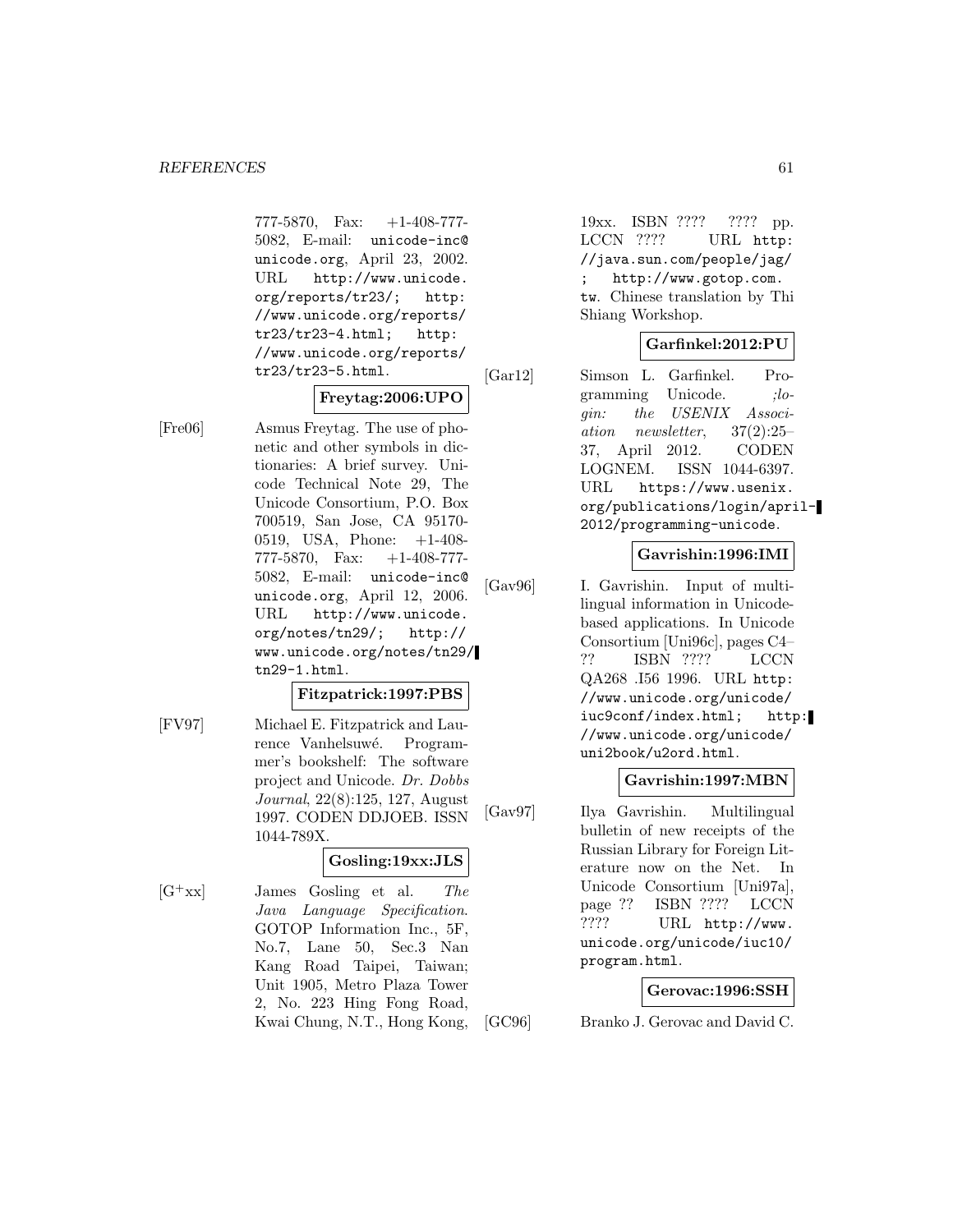Carver. Standards: Standardizing headers in the quest for interoperability. IEEE MultiMedia,  $3(1):84-88$ , Spring 1996. CODEN IEMUE4. ISSN 1070-986X (print), 1941- 0166 (electronic). URL http://dlib.computer.org/ mu/books/mu1996/pdf/u1084. pdf. Comments of the use of Unicode for multimedia data storage.

# **Goldsmith:1994:RUU**

[GD94a] D. Goldsmith and M. Davis. RFC 1641: Using Unicode with MIME, July 1994. URL ftp:// ftp.internic.net/rfc/rfc1641. txt; ftp://ftp.math.utah. edu/pub/rfc/rfc1641.txt. Status: EXPERIMENTAL.

# **Goldsmith:1994:RUM**

[GD94b] D. Goldsmith and M. Davis. RFC 1642: UTF-7 — A mail-safe transformation format of Unicode, July 1994. URL ftp://ftp.internic. net/rfc/rfc1642.txt; ftp: //ftp.internic.net/rfc/rfc2152. txt; ftp://ftp.math.utah. edu/pub/rfc/rfc1642.txt; ftp://ftp.math.utah.edu/pub/ rfc/rfc2152.txt. Obsoleted by RFC2152 [GD97]. Status: EXPERIMENTAL.

# **Goldsmith:1997:RUM**

[GD97] D. Goldsmith and M. Davis. RFC 2152: UTF-7: a mail-safe transformation format of Unicode, May 1997. URL ftp:// ftp.internic.net/rfc/rfc1642. txt; ftp://ftp.internic.

net/rfc/rfc2152.txt; ftp: //ftp.math.utah.edu/pub/rfc/ rfc1642.txt; ftp://ftp. math.utah.edu/pub/rfc/rfc2152. txt. Obsoletes RFC1642 [GD94b]. Status: INFORMA-TIONAL.

## **Gidali:2001:ALB**

[Gid01] Israel Ervin Gidali. Alphabets of languages with bidirectional scripts and aspects of these scripts support. In Unicode Consortium [Uni01a], page ?? ISBN ???? LCCN ???? URL http://www.unicode. org/iuc/iuc18/papers/c10. ppt.

# **Gillig:1994:ESP**

[Gil94] James R. Gillig. Endian-neutral software, part 2. Dr. Dobbs Journal, 19(13):44–51, November 1994. CODEN DDJOEB. ISSN 1044-789X.

# **Gilbert:1997:MTP**

[Gil97] Judith Gilbert. Multilingual template pages for the WWW based on Unicode. In Unicode Consortium [Uni97a], page ?? ISBN ???? LCCN ???? URL http://www.unicode. org/unicode/iuc10/program. html.

#### **Gillam:1998:TBA**

[Gil98a] Richard Gillam. Text boundary analysis in JDK 1.2. In Unicode Consortium [Uni98b], page ?? ISBN ???? LCCN ???? URL http://www. unicode.org/unicode/iuc13/ program.html.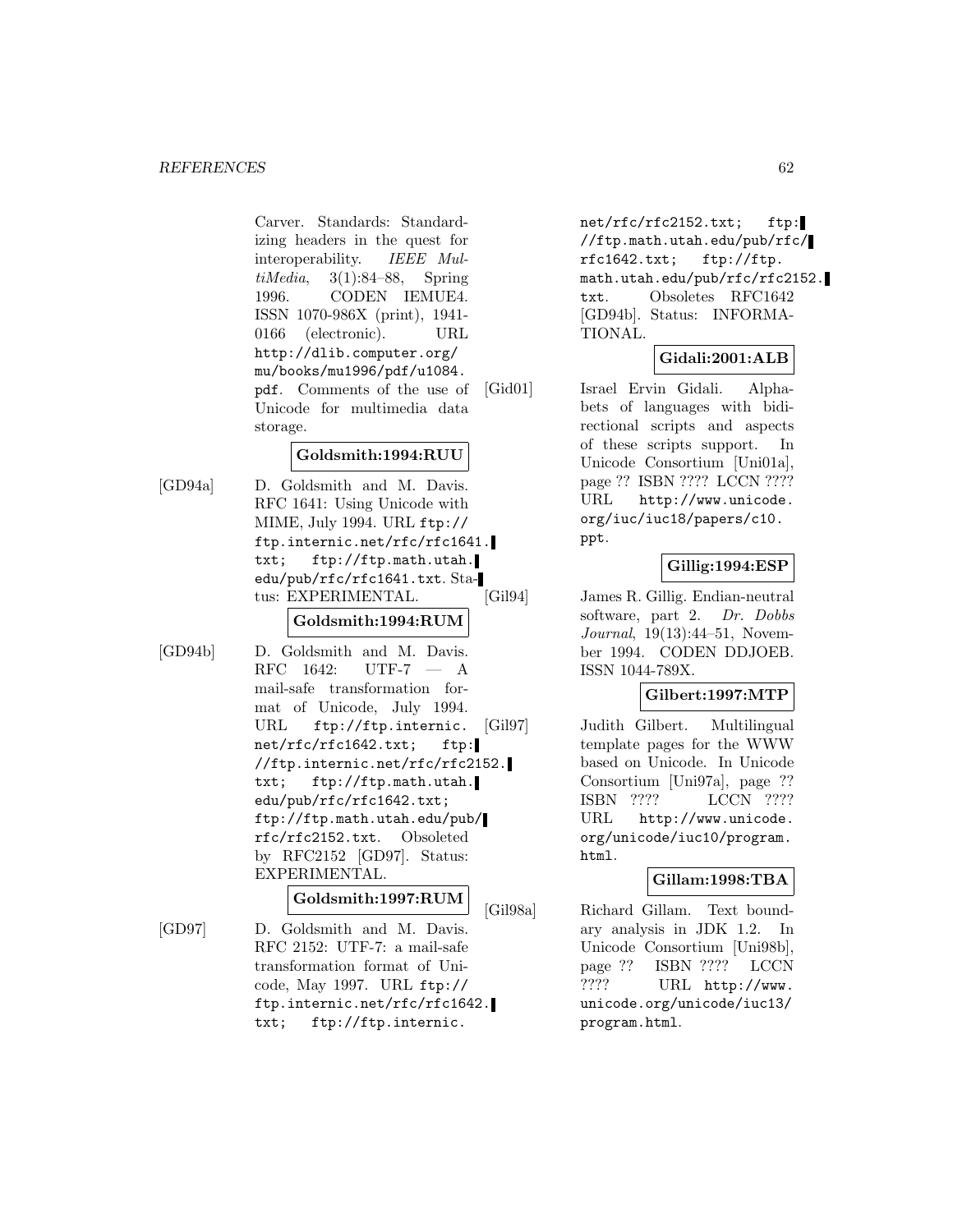# **Gillam:1998:RBA**

[Gil98b] Richard T. Gillam. A rulebased approach to number spellout. In Unicode Consortium [Uni98a], page ?? ISBN ???? LCCN ???? URL http: //www.unicode.org/unicode/ iuc12/program.html.

#### **Gillam:2003:UDP**

[Gil03] Richard Gillam. Unicode demystified: a practical programmer's guide to the encoding standard. Addison-Wesley, Reading, MA, USA, 2003. ISBN 0-201-70052-2. xxxiii + 853 pp. LCCN QA76.6 .G5535 2002. UK£37.99.

## **Gosling:1996:JLS**

[GJS96] James Gosling, Bill Joy, and Guy L. Steele. The Java Language Specification. The Java Series. Addison-Wesley, Reading, MA, USA, 1996. ISBN 0- 201-63451-1. xxv + 825 pp. LCCN QA76.73.J38G68 1996. US\$36.75. URL http://www. aw.com/cp/javaseries.html.

#### **Gosling:2000:JLS**

[GJSB00] James Gosling, Bill Joy, Guy L. Steele, and Gilad Bracha. The Java Language Specification. Java series. Addison-Wesley, Reading, MA, USA, second edition, 2000. ISBN 0-201- 31008-2. xxv + 505 pp. LCCN QA76.73.J38 G68 2000. URL http://java.sun.com/ people/jag/.

# **Girard:1998:UBCa**

[GN98a] Joann Girard and R. Douglas Nordeman. Unicode on a budget: a case study for embedded products. In Unicode Consortium [Uni98a], page ?? ISBN ???? LCCN ???? URL http: //www.unicode.org/unicode/ iuc12/program.html.

# **Girard:1998:UBCb**

[GN98b] Joann K. Girard and R. Douglas Nordeman. Unicode on a budget: a case study for embedded products. In Unicode Consortium [Uni98b], page ?? ISBN ???? LCCN ???? URL http: //www.unicode.org/unicode/ iuc13/program.html.

## **Goldsmith:1997:SMC**

[Gol97a] D. Goldsmith. Supporting multiple character sets on the Internet. In Unicode Consortium [Uni97b], pages C12–?? ISBN ???? LCCN ???? URL http: //www.unicode.org/unicode/ iuc11/program.html.

#### **Goldstein:1997:NTG**

[Gol97b] D. Goldstein. New tools for globalizing software. In Unicode Consortium [Uni97b], pages C3–?? ISBN ???? LCCN ???? URL http://www. unicode.org/unicode/iuc11/ program.html.

#### **Goldstein:1997:SGS**

[Gol97c] David Goldstein. Strategies for globalizing software. In Unicode Consortium [Uni97a],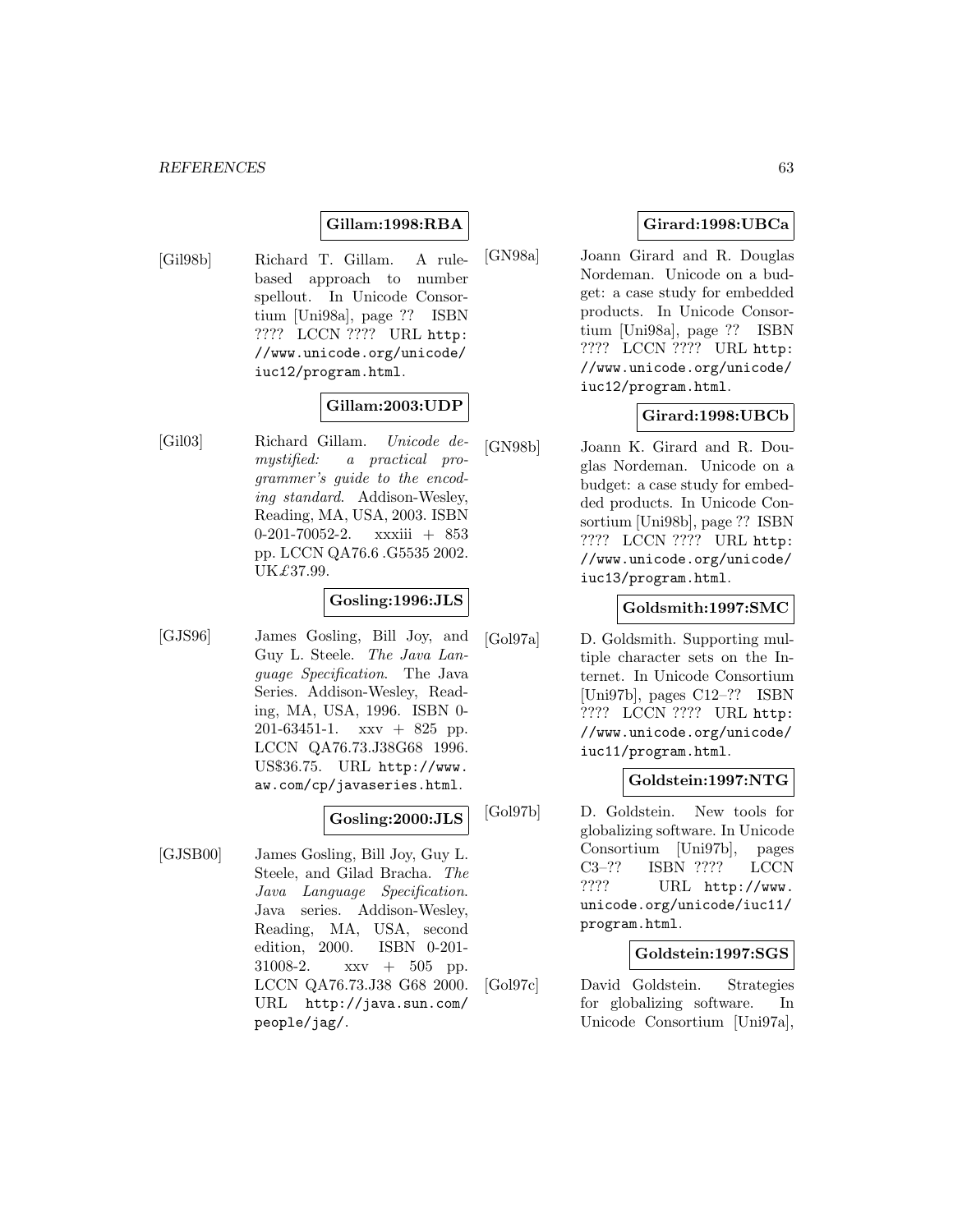#### *REFERENCES* 64

page ?? ISBN ???? LCCN ???? URL http://www. unicode.org/unicode/iuc10/ program.html.

# **Goldsmith:1998:HCU**

[Gol98a] David Goldsmith. Handling complex Unicode rendering problems. In Unicode Consortium [Uni98a], page ?? ISBN ???? LCCN ???? URL http: //www.unicode.org/unicode/ iuc12/program.html.

#### **Goldsmith:1998:SMC**

[Gol98b] David Goldsmith. Supporting multiple character sets on the Internet. In Unicode Consortium [Uni98a], page ?? ISBN ???? LCCN ???? URL http: //www.unicode.org/unicode/ iuc12/program.html.

## **Goldsmith:1998:SCE**

[Gol98c] David Goldsmith. Survey of character encodings. In Unicode Consortium [Uni98a], page ?? ISBN ???? LCCN ???? URL http://www. unicode.org/unicode/iuc12/ program.html.

## **Gong:1998:UD**

[Gon98] Yu Gong. Unicode in databases. In Unicode Consortium [Uni98b], page ?? ISBN ???? LCCN ???? URL http://www. unicode.org/unicode/iuc13/ program.html.

## **Gray:1996:EDM**

[Gra96] Jim Gray. Evolution of data management. Computer, 29

(10):38–46, October 1996. CO-DEN CPTRB4. ISSN 0018- 9162 (print), 1558-0814 (electronic). Laments lack of Unicode support in SQL for databases.

# **Graham:1999:UWI**

[Gra99] T. Graham. Unicode<sup>TM</sup>: What is it and how do I use it? Markup languages: theory & practice, 1(4):75–102, Fall 1999. CODEN MLTPFG. ISSN 1099- 6621.

#### **Graham:2000:UP**

[Gra00] Tony Graham. Unicode: a primer. M&T Books, M&T Publishing, Inc., 501 Galveston Drive, Redwood City, CA 94063, USA, 2000. ISBN 0- 7645-4625-2. xxvi + 475 pp. LCCN QA268.G72 2000.

#### **Greenwood:1998:MICa**

[Gre98a] Tim Greenwood. Multilingual Internet commerce: a case study. In Unicode Consortium [Uni98a], page ?? ISBN ???? LCCN ???? URL http://www. unicode.org/unicode/iuc12/ program.html.

## **Greenwood:1998:MICb**

[Gre98b] Tim Greenwood. Multilingual Internet commerce: a case study. In Unicode Consortium [Uni98b], page ?? ISBN ???? LCCN ???? URL http://www. unicode.org/unicode/iuc13/ program.html.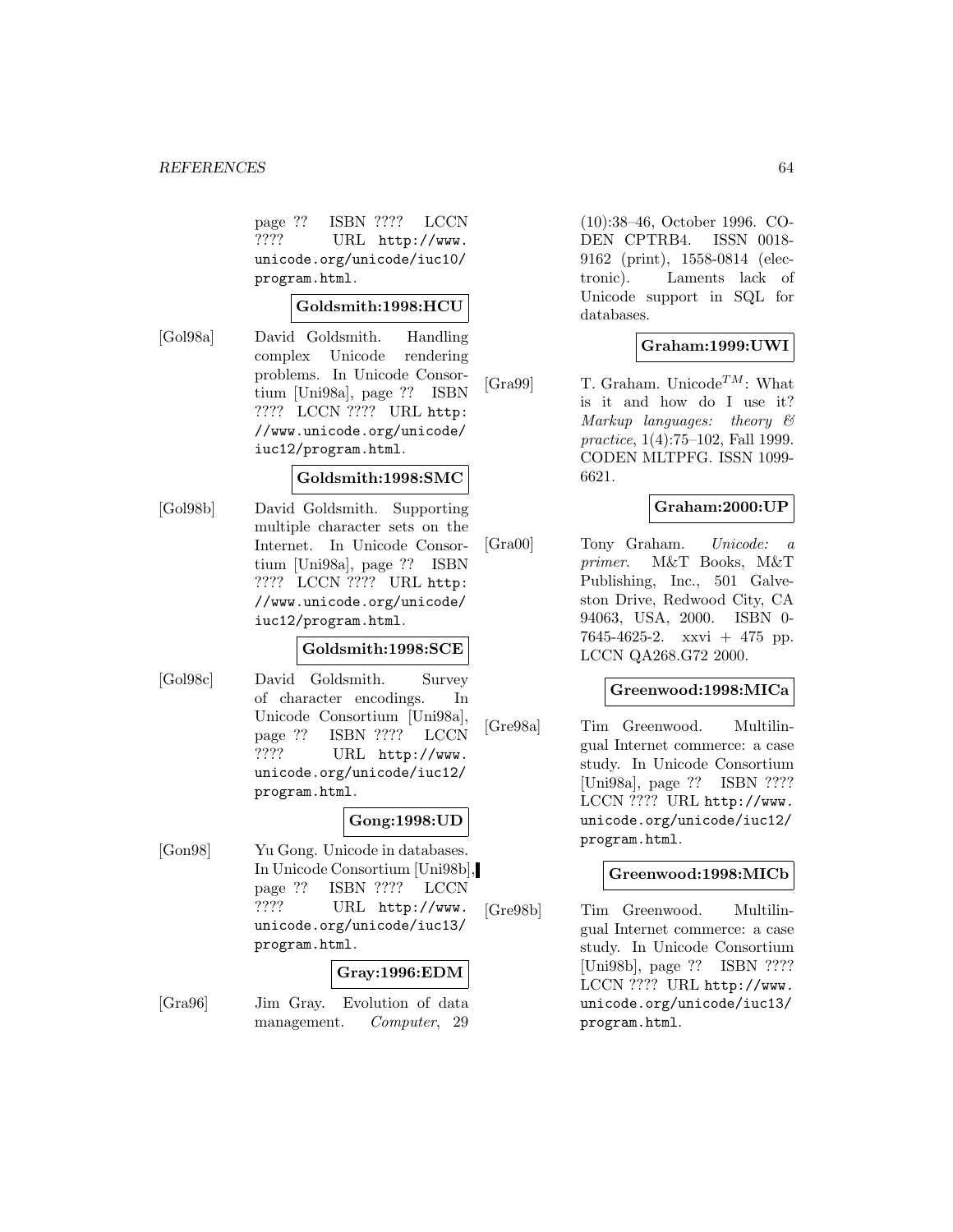#### *REFERENCES* 65

#### **Griffith:1998:NDF**

[Gri98a] Tague Griffith. The Netscape dynamic font architecture. In Unicode Consortium [Uni98a], page ?? ISBN ???? LCCN ???? URL http://www. unicode.org/unicode/iuc12/ program.html.

#### **Griffith:1998:UISa**

[Gri98b] Tague Griffith. Unicode and internationalization support on Netscape ONE. In Unicode Consortium [Uni98a], page ?? ISBN ???? LCCN ???? URL http://www.unicode. org/unicode/iuc12/program. html.

#### **Griffith:1998:UISb**

[Gri98c] Tague Griffith. Unicode and internationalization support on Netscape ONE. In Unicode Consortium [Uni98b], page ?? ISBN ???? LCCN ???? URL http://www.unicode. org/unicode/iuc13/program. html.

#### **Goossens:1992:STP**

[GV92] M. Goossens and E. Van Herwijnen. Scientific text processing. International Journal of Modern Physics C [Physics and Computers], 3(3):479–546, June 1992. CODEN IJMPEO. ISSN 0129-1831 (print), 1793- 6586 (electronic). Describes progress in standardization efforts, including that of Unicode.

## **Gwyn:1993:CSU**

[Gwy93] Douglas A. Gwyn. C Standards update. The Journal of C Language Translation, 5(1): ??, September 1993. ISSN 1042- 5721.

#### **Houlette:1995:IGW**

[H<sup>+</sup>95] Forrest Houlette et al. Insider's guide to Windows 95 programming. Que Corporation, Indianapolis, IN, USA, 1995. ISBN 1-56529-679-6. 678 pp. LCCN QA76.76.O63 I566 1995. US\$34.99, CDN\$46.99.

#### **Hadley:2001:CSB**

[Had01] Joshua Hadley. Case studies in building megafonts. In Unicode Consortium [Uni01a], page ?? ISBN ???? LCCN ???? URL http://www. agfamonotype.com/presentations/

## **Hagen:2007:CMI**

[Hag07] Hans Hagen. ConTEXt MkIV: Going UTF.  $TUGboat$ , 28(3): 314–316, 2007. ISSN 0896- 3207. URL https://tug.org/ TUGboat/tb28-3/tb90hagen. pdf.

.

#### **Hagen:2011:HMR**

[Hag11] Hans Hagen. Handling math: a retrospective. TUGboat, 32 (1):43–46, 2011. ISSN 0896- 3207. URL https://tug.org/ TUGboat/tb32-1/tb100hagenmath.pdf.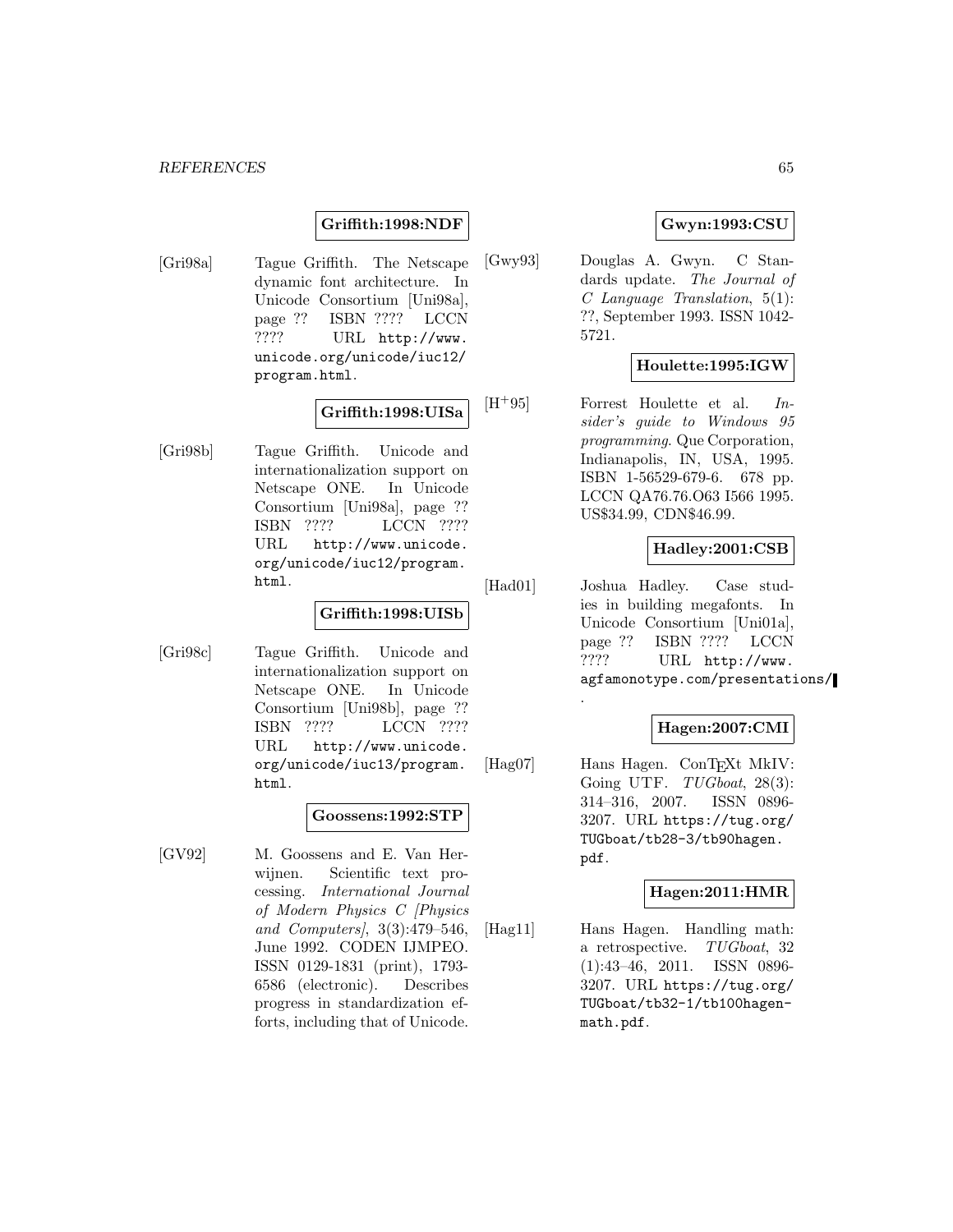# **Hagen:2013:PBD**

[Hag13] Nathan Hagen. Bibulous  $-$  a drop-in BIBT<sub>EX</sub> replacement based on style templates. TUGboat, 34(3):332–339, 2013. ISSN 0896-3207. URL https: //tug.org/TUGboat/tb34-3/ tb108hagen.pdf.

## **Hagen:2016:CEU**

[Hag16] Hans Hagen. Colorful emojis via Unicode and OpenType. TUGboat, 37(3):305, 2016. ISSN 0896-3207. URL https: //tug.org/TUGboat/tb37-3/ tb117hagen-emoji.pdf.

# **Hahn:1997:EAC**

[Hah97] Thomas H. Hahn. East Asian character coding and new software implementations. In Unicode Consortium [Uni97a], page ?? ISBN ???? LCCN ???? URL http://www. unicode.org/unicode/iuc10/ program.html.

#### **Hall:1994:IWNa**

- [Hal94a] William S. Hall. Internationalization in Windows NT, part I: Programming with Unicode. Microsoft Systems Journal, 9 (6):57–72, June 1994. CODEN MSJOED. ISSN 0889-9932. **Hall:1994:IWNb**
- [Hal94b] William S. Hall. Internationalization in Windows NT, part II: Locales, languages, and resources. Microsoft Systems Journal, 9(7):55–76, July 1994. CODEN MSJOED. ISSN 0889- 9932.

#### **Hall:1996:UW**

[Hal96a] B. Hall. Unicode and Win32. In Unicode Consortium [Uni96b], pages C1–?? ISBN ???? LCCN ???? A1. Input method design / by Mark Leisher – A2. Weaving the multilingual web: standards and their implementations / by Martin Durst  $\ldots$  [et al.] – B1. National language and Unicode support in relational databases and SQL2/3 / by Stefan Buchta – B2. The Unicode Standard: version 2 / by Asmus Freytag – C1/C2. Non-Latin writing systems: characteristics and impacts on multinational product design / by Richard Ishida.

# **Hall:1996:UWP**

[Hal96b] B. Hall. Unicode and Win32. In Unicode Consortium [Uni96c], pages C1–?? ISBN ???? LCCN QA268 .I56 1996. URL http: //www.unicode.org/unicode/ iuc9conf/index.html; http: //www.unicode.org/unicode/ uni2book/u2ord.html.

## **Hall:1997:IUC**

[Hal97a] B. Hall. An introduction to Unicode and code pages in Win32. In Unicode Consortium [Uni97b], pages TC3–?? ISBN ???? LCCN ???? URL http: //www.unicode.org/unicode/ iuc11/program.html.

#### **Hall:1997:WU**

[Hal97b] William S. Hall. Win32 and Unicode. In Unicode Consortium [Uni97a], page ?? ISBN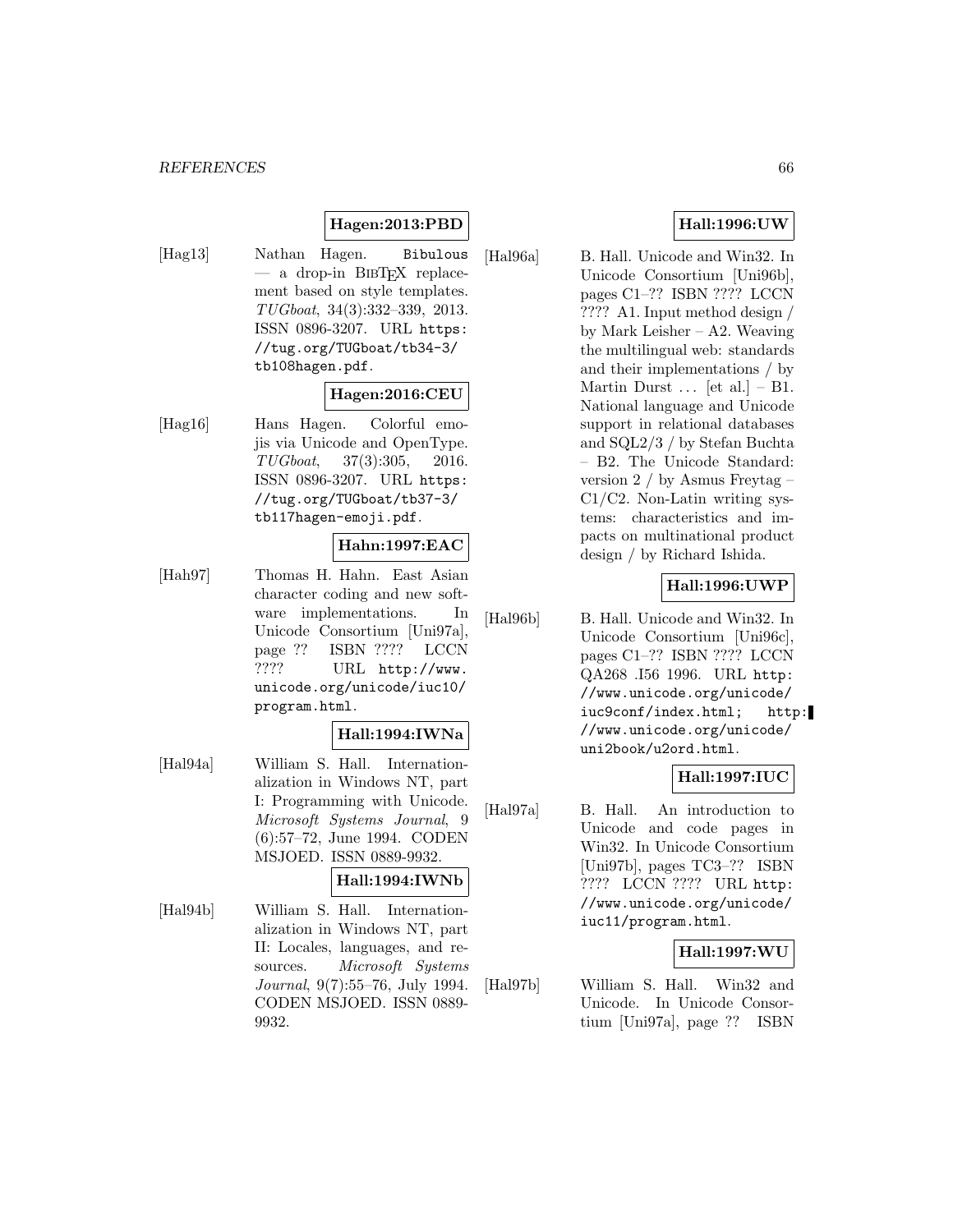???? LCCN ???? URL http: //www.unicode.org/unicode/ iuc10/program.html.

# **Hall:1998:UWN**

[Hal98a] Bill Hall. Unicode, Windows NT, and Windows 95. In Unicode Consortium [Uni98b], page ?? ISBN ???? LCCN ???? URL http://www. unicode.org/unicode/iuc13/ program.html.

## **Hall:1998:UWIa**

[Hal98b] William S. Hall. Unicode and Win32 internationalization. In Unicode Consortium [Uni98a], page ?? ISBN ???? LCCN ???? URL http://www. unicode.org/unicode/iuc12/ program.html.

# **Hall:1998:UWIb**

[Hal98c] William S. Hall. Unicode and Win32 internationalization continued. In Unicode Consortium [Uni98a], page ?? ISBN ???? LCCN ???? URL http: //www.unicode.org/unicode/ iuc12/program.html.

#### **Hamilton:1996:JSN**

[Ham96] Marc A. Hamilton. Java and the shift to net-centric computing. Computer,  $29(8):31-$ 39, August 1996. CODEN CP-TRB4. ISSN 0018-9162 (print), 1558-0814 (electronic). Mentions Java's use of Unicode characters.

#### **Haralambous:1995:TAT**

[Har95] Yannis Haralambous. The traditional Arabic typecase ex-

tended to the Unicode set of glyphs. Electronic Publishing—Origination, Dissemination, and Design, 8(2/3): 111–123, June/September 1995. CODEN EPODEU. ISSN 0894- 3982.

# **Haralambous:1997:TAT**

[Har97a] Yannis Haralambous. The traditional Arabic typecase, Unicode, TEX and METAFONT. TUGboat, 18(1):17–29, March 1997. ISSN 0896-3207.

# **Hart:1997:WYN**

[Har97b] E. Hart. What you need to know about processing and rendering multilingual text. In Unicode Consortium [Uni97b], pages B10–?? ISBN ???? LCCN ???? URL http://www. unicode.org/unicode/iuc11/ program.html.

#### **Haralambous:1999:UTC**

[Har99] Yannis Haralambous. From Unicode to typography, a case study: the Greek script. In Unicode Consortium, editor, Proceedings of the 11th Unicode Conference, Boston, 1999, page ???? The Unicode Consortium, P.O. Box 700519, San Jose, CA 95170-0519, USA, Phone: +1-408-777-5870, Fax: +1-408- 777-5082, E-mail: unicodeinc@unicode.org, 1999. ISBN ???? LCCN ???? URL http://genepi.louis-jean. com/omega/boston99.pdf.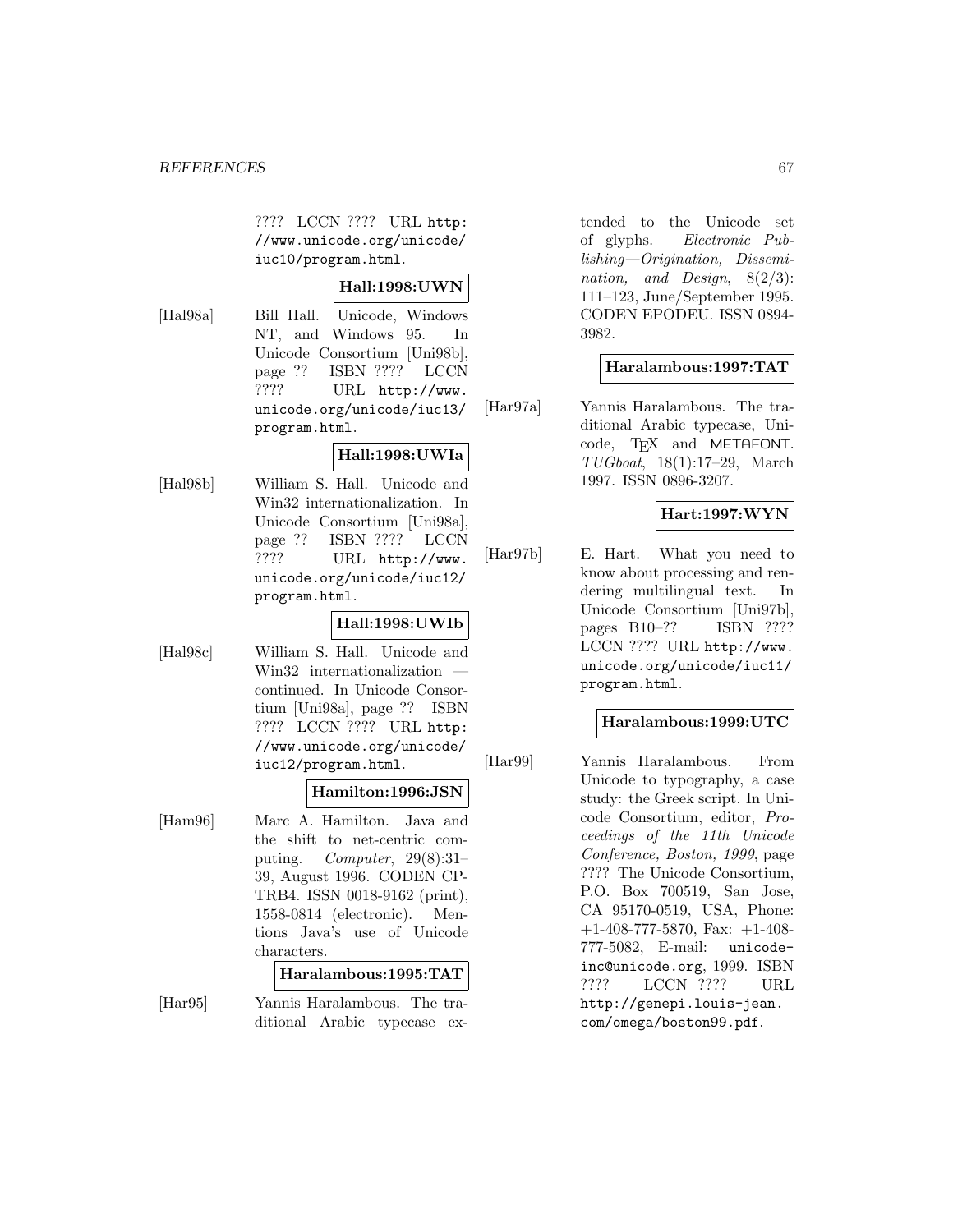#### **Haralambous:2004:FCG**

[Har04] Yannis Haralambous. Fontes & codages: Glyphes et caractères à l'ère du numérique. O'Reilly, Paris, France, 2004. ISBN 2-84177-273-X. xx + 990 pp. LCCN ???? URL http: //www.oreilly.com/catalog/ 9782841772735.

#### **Harai:2007:UUJ**

[Har07a] Naoko Harai. UNIMARC and UNICODE — Japanese scripts and UNIMARC. International cataloguing and bibliographic control: quarterly bulletin of the IFLA UBCIM Programme, 36(3):55, 2007. ISSN 1011-8829.

#### **Hardie:2007:LEU**

[Har07b] A. Hardie. From legacy encodings to Unicode: the graphical and logical principles in the scripts of South Asia. Language Resources and Evaluation, 41 (1):1–25, ???? 2007. ISSN 1574- 020X.

#### **Haralambous:2014:SAT**

[Har14] Yannis Haralambous. A simple Arabic typesetting system for mixed Latin/Arabic documents:  $d\bar{a}d$ . TUGboat, 35(3):277–283, 2014. ISSN 0896-3207. URL https: //tug.org/TUGboat/tb35-3/ tb111haralambous.pdf.

#### **Heller:1992:AWP**

[Hel92] Martin Heller. Advanced Windows Programming. Wiley, New York, NY, USA, 1992.

ISBN 0-471-54711-5 (book), 0- 471-55172-4 (book/disk set). xi + 353 pp. LCCN QA76.76.W56 H45 1992. US\$32.95.

#### **Heller:1993:AWP**

[Hel93] Martin Heller. Advanced Win32 programming. Wiley, New York, NY, USA, 1993. ISBN 0-  $471-59245-5$ . xiii  $+ 463$  pp. LCCN QA76.76.A65 H45 1993. US\$44.95.

#### **Hetherington:1998:CSU**

[Het98] David Hetherington. Case study: Unicode in large network systems management. In Unicode Consortium [Uni98a], page ?? ISBN ???? LCCN ???? URL http://www. unicode.org/unicode/iuc12/ program.html.

## **Huang:1989:ICJ**

[HH89] Jack K. T. Huang and Timothy D. Huang. Introduction to Chinese, Japanese and Korean Computing, volume 12 of World Scientific Series in Computer Science. World Scientific Publishing Co., Singapore, Philadelphia, River Edge, NJ, June 1989. ISBN 9971-5-0664- 5. xxi + 437 pp. LCCN QA76.H7795 1989.

#### **Haralambous:2007:FE**

[HH07] Yannis Haralambous and P. Scott Horne. Fonts and encodings. O'Reilly Media, Inc., 1005 Gravenstein Highway North, Sebastopol, CA 95472, USA, 2007. ISBN 0-596-10242-9.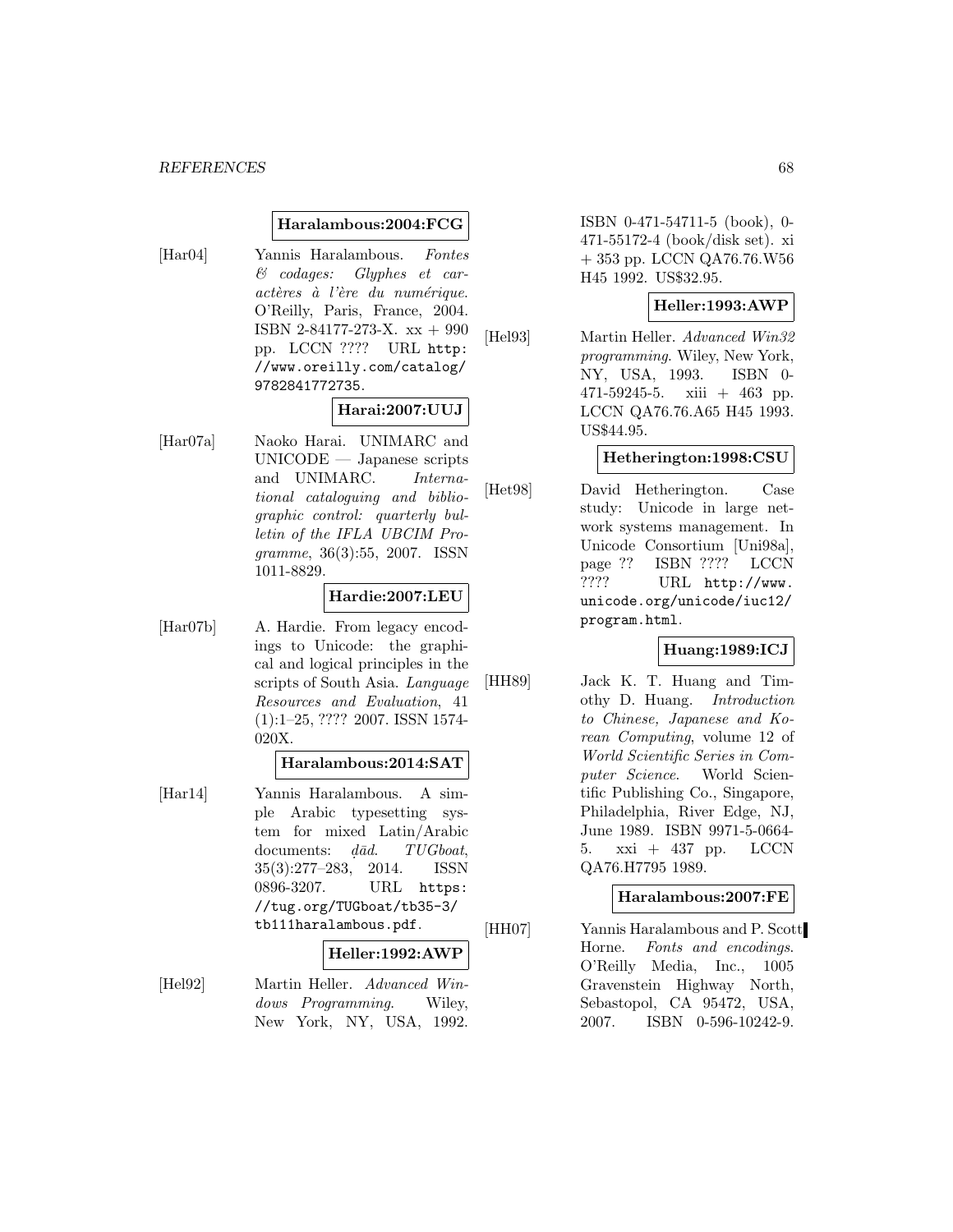xx + 1016 pp. LCCN Z250. URL http://www.oreilly. com/catalog/9780596102425.

#### **Hipson:1994:WEV**

[Hip94] Peter D. Hipson. What every Visual  $C++2$  programmer should know. Howard W. Sams, Indianapolis, IN 46268, USA, 1994. ISBN 0- 672-30493-7. xxviii + 626 pp. LCCN QA76.73.C153 H57 1994. US\$29.99, CDN\$39.99.

## **Hiura:1996:UIU**

[Hiu96] H. Hiura. Unicode and internationalization with UNIX and X-Window's system. In Unicode Consortium [Uni96c], pages C3–?? ISBN ???? LCCN QA268 .I56 1996. URL http: //www.unicode.org/unicode/ iuc9conf/index.html; http: //www.unicode.org/unicode/ uni2book/u2ord.html.

#### **Hiura:1997:PIIb**

[Hiu97a] H. Hiura. Platform independent input method protocol for Internet, NC, and Java. In Unicode Consortium [Uni97b], pages A14–?? ISBN ???? LCCN ???? URL http://www. unicode.org/unicode/iuc11/ program.html.

# **Hiura:1997:PIIa**

[Hiu97b] Hideki Hiura. Platform independent input method protocol for the Internet, network computer (NC) and Java. In Unicode Consortium [Uni97a], page ?? ISBN ???? LCCN

???? URL http://www. unicode.org/unicode/iuc10/ program.html.

## **Hiura:1997:UIU**

[Hiu97c] Hideki Hiura. Unicode and internationalization with UNIX and the X-Window System. In Unicode Consortium [Uni97a], page ?? ISBN ???? LCCN ???? URL http://www. unicode.org/unicode/iuc10/ program.html.

# **Hiura:1998:IDI**

[Hiu98] Hideki Hiura. IIIMF — distributed input method architecture for the Internet, network computer, and Java. In Unicode Consortium [Uni98a], page ?? ISBN ???? LCCN ???? URL http://www. unicode.org/unicode/iuc12/ program.html.

# **Hiura:1998:UST**

[HK98] Hideki Hiura and Tatsuo Kobayashi. The Unicode standard: a tutorial. In Unicode Consortium [Uni98a], page ?? ISBN ???? LCCN ???? URL http://www.unicode. org/unicode/iuc12/program. html.

#### **Hadley:2001:SSF**

[HM01] Joshua Hadley and Dirk Meyer. Script-specific font features. In Unicode Consortium [Uni01a], page ?? ISBN ???? LCCN ???? URL http://www. agfamonotype.com/presentations/

.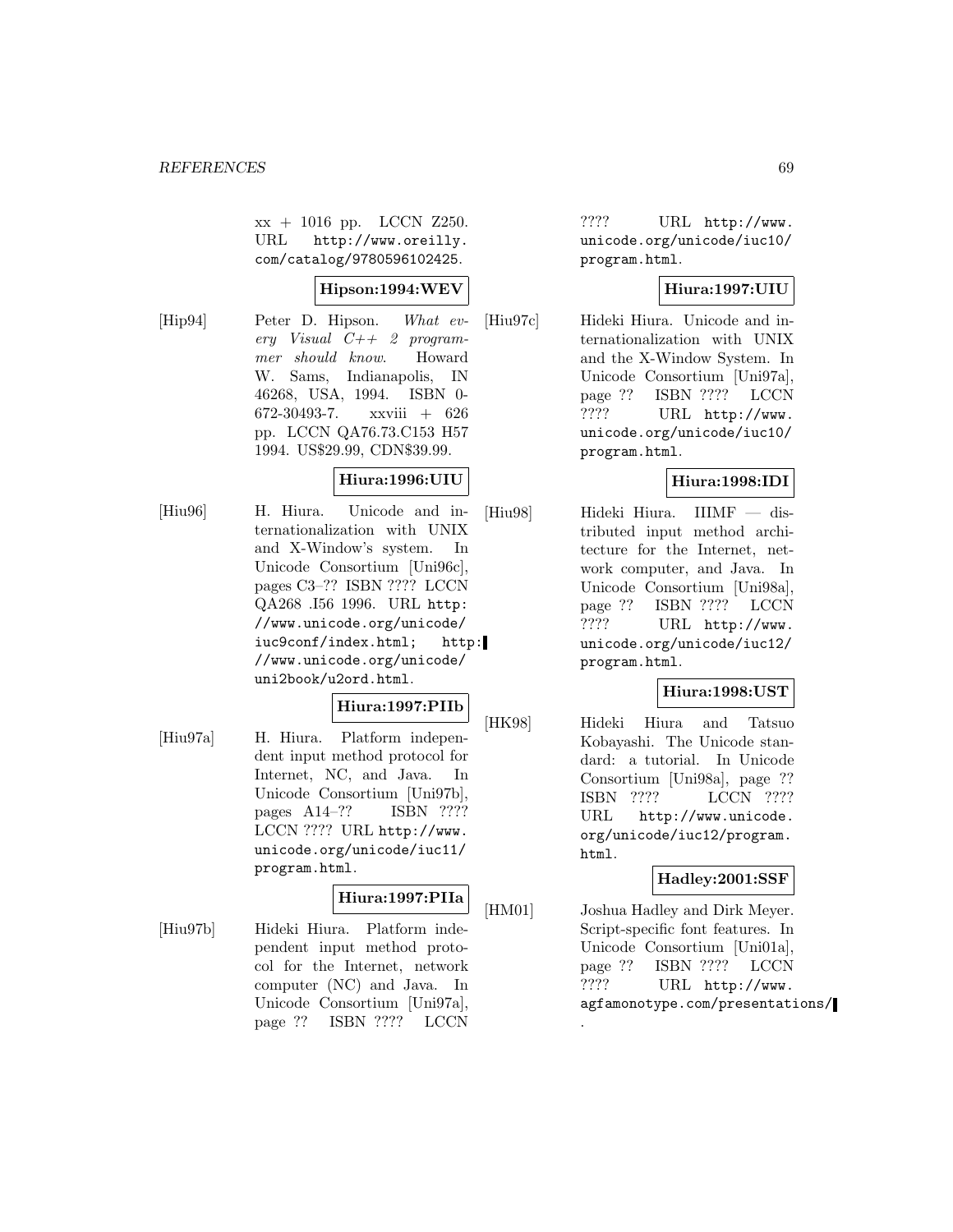# **Harold:2004:XND**

[HM04] Elliotte Rusty Harold and W. Scott Means. XML in a Nutshell: [a Desktop Quick Reference]. In a nutshell. O'Reilly & Associates, Inc., 981 Chestnut Street, Newton, MA 02164, USA, third edition, 2004. ISBN 0-596-00764-7. xix  $+$  689 pp. LCCN QA76.76.H94; Internet; QA76.76.H94 H36 2004eb; QA76.76.H94 H36 2004.

## **Hiura:2006:IVD**

[HM06] Hideki Hiura and Eric Muller. Ideographic variation database. Unicode Technical Standard 37, The Unicode Consortium, P.O. Box 700519, San Jose, CA 95170-0519, USA, Phone: +1- 408-777-5870, Fax: +1-408- 777-5082, E-mail: unicodeinc@unicode.org, January 13, 2006. URL http://www. unicode.org/draft/reports/ tr37/tr37.html; http:// www.unicode.org/unicode/reports/ tr37/.

#### **Handa:1996:UEM**

[HNTT96] Kenichi Handa, Mikiko Nishikimi, Satoru Tomura, and Naoto Takahashi. Unified and extensible mechanism for multilingual text processing, 1996. URL ftp://etlport.etl.go. jp/pub/mule/papers/PRICAI96. Hoh97 tex.gz.

# **Ho:1996:CCU**

[Ho96] Y.-F. Ho. Challenge of creating a Unicode WWW homepage. In Unicode Consortium [Uni96c],

pages A6–?? ISBN ???? LCCN QA268 .I56 1996. URL http: //www.unicode.org/unicode/ iuc9conf/index.html; http: //www.unicode.org/unicode/ uni2book/u2ord.html.

# **Ho:1997:PPR**

[Ho97] Yean-Fee Ho. A platform to publish and retrieve multilingual information on the WWW. In Unicode Consortium [Uni97a], page ?? ISBN ???? LCCN ???? URL http://www. unicode.org/unicode/iuc10/ program.html.

#### **Hodgson:1998:SWT**

[Hod98] Andrew Hodgson. Searching the world's text — Unicode is only the first step. In Unicode Consortium [Uni98b], page ?? ISBN ???? LCCN ???? URL http: //www.unicode.org/unicode/ iuc13/program.html.

#### **Hoffnagle:1996:Pb**

[Hof96] Gene F. Hoffnagle. Preface. IBM Systems Journal, 35(2):122–123, 1996. CO-DEN IBMSA7. ISSN 0018-8670. URL http://www. research.ibm.com/journal/ sj35-2.html#one.

#### **Hohberger:1997:UBS**

Clive P. Hohberger. Ultracode: a barcode symbology encoding Unicode 2.0. In Unicode Consortium [Uni97a], page ?? ISBN ???? LCCN ???? URL http: //www.unicode.org/unicode/ iuc10/program.html.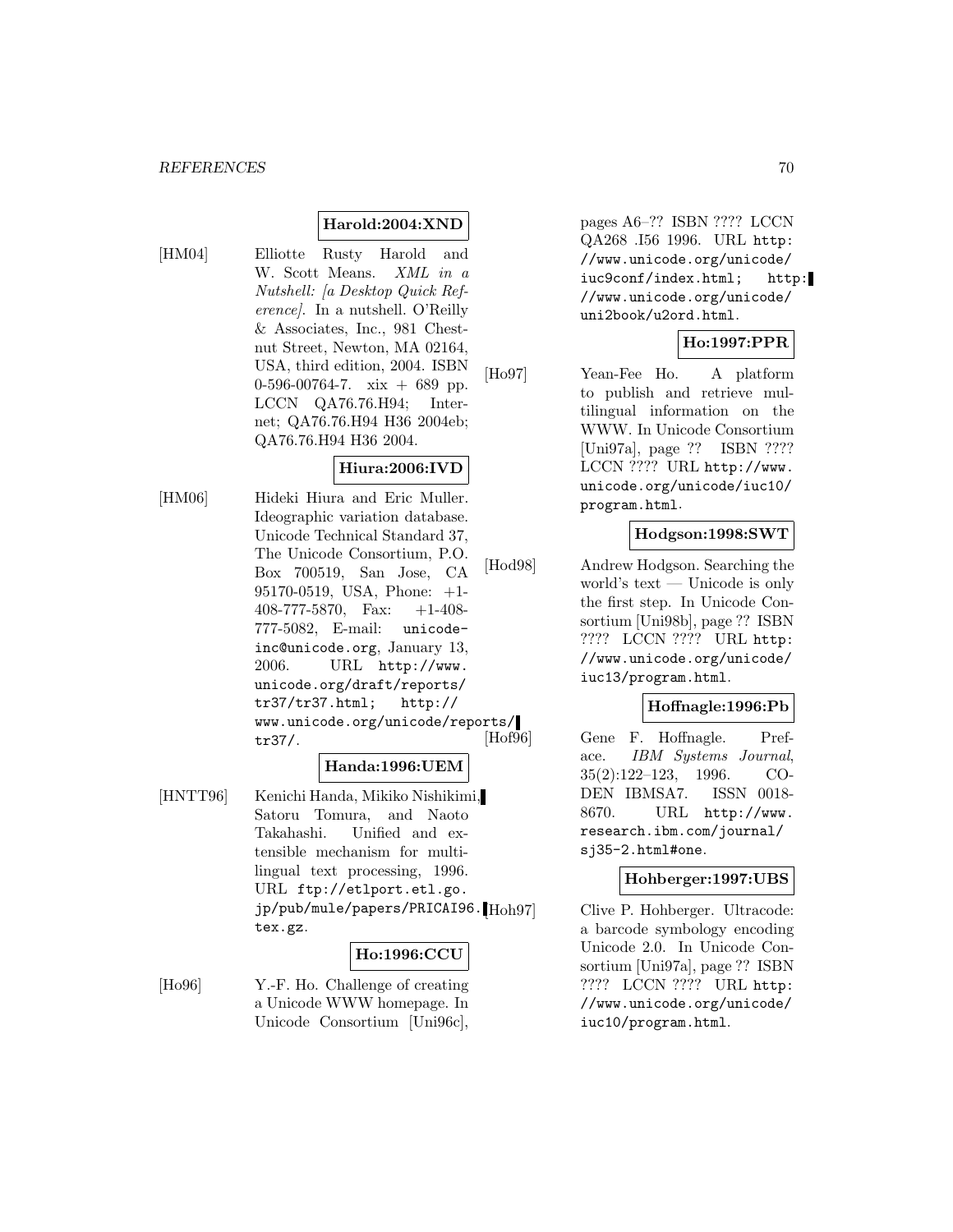#### **Holmes:2003:PPU**

[Hol03] Neville Holmes. The profession: The problem with Unicode. Computer, 36(6):116, 114–115, June 2003. CODEN CP-TRB4. ISSN 0018-9162 (print), 1558-0814 (electronic). URL http://csdl.computer.org/ dl/mags/co/2003/06/r6116. htm; http://csdl.computer. org/dl/mags/co/2003/06/r6116. pdf.

#### **Honomichl:1996:MBU**

[Hon96] L. Honomichl. Mapping between Unicode and other character sets: Methods and issues. In Unicode Consortium [Uni96c], pages B4–?? ISBN ???? LCCN QA268 .I56 1996. URL http:/ /www.unicode.org/unicode/ iuc9conf/index.html; http: //www.unicode.org/unicode/ uni2book/u2ord.html.

#### **Honomichl:1997:CMM**

[Hon97] Lloyd Honomichl. Character mapping: Methods and issues. In Unicode Consortium [Uni97a], page ?? ISBN ???? LCCN ???? URL http://www. unicode.org/unicode/iuc10/ program.html.

#### **Honomichl:1998:ESU**

[Hon98a] Lloyd Honomichl. Efficient storage and use of Unicode property data. In Unicode Consortium [Uni98b], page ?? ISBN ???? LCCN ???? URL http://www. unicode.org/unicode/iuc13/ program.html.

#### **Honomichl:1998:MBU**

[Hon98b] Lloyd Honomichl. Mapping between Unicode and other character sets: Methods and issues. In Unicode Consortium [Uni98a], page ?? ISBN ???? LCCN ???? URL http://www. unicode.org/unicode/iuc12/ program.html.

#### **Horstmann:2012:JEC**

[Hor12] Cay S. Horstmann. Java for everyone: compatible with Java 5, 6, and 7. Wiley, New York, NY, USA, second edition, 2012. ISBN 1-118-06331-7 (paperback). xxxiii  $+ 589$  pp. LCCN QA76.73.J38 H675445 2012.

# **Hosken:2004:RMU**

[HT04] Martin Hosken and Maung Tuntunlwin. Representing Myanmar in Unicode: Details and examples. Unicode Technical Note 11, The Unicode Consortium, P.O. Box 700519, San Jose, CA 95170- 0519, USA, Phone: +1-408- 777-5870, Fax: +1-408-777- 5082, E-mail: unicode-inc@ unicode.org, January 9, 2004. URL http://www.unicode. org/notes/tn11/; http:// www.unicode.org/notes/tn11/ myanmar\_uni.pdf.

## **Hudson:2000:WGP**

[Hud00] John Hudson. Windows glyph processing. World-Wide Web document., November 7, 2000. URL http://www.microsoft.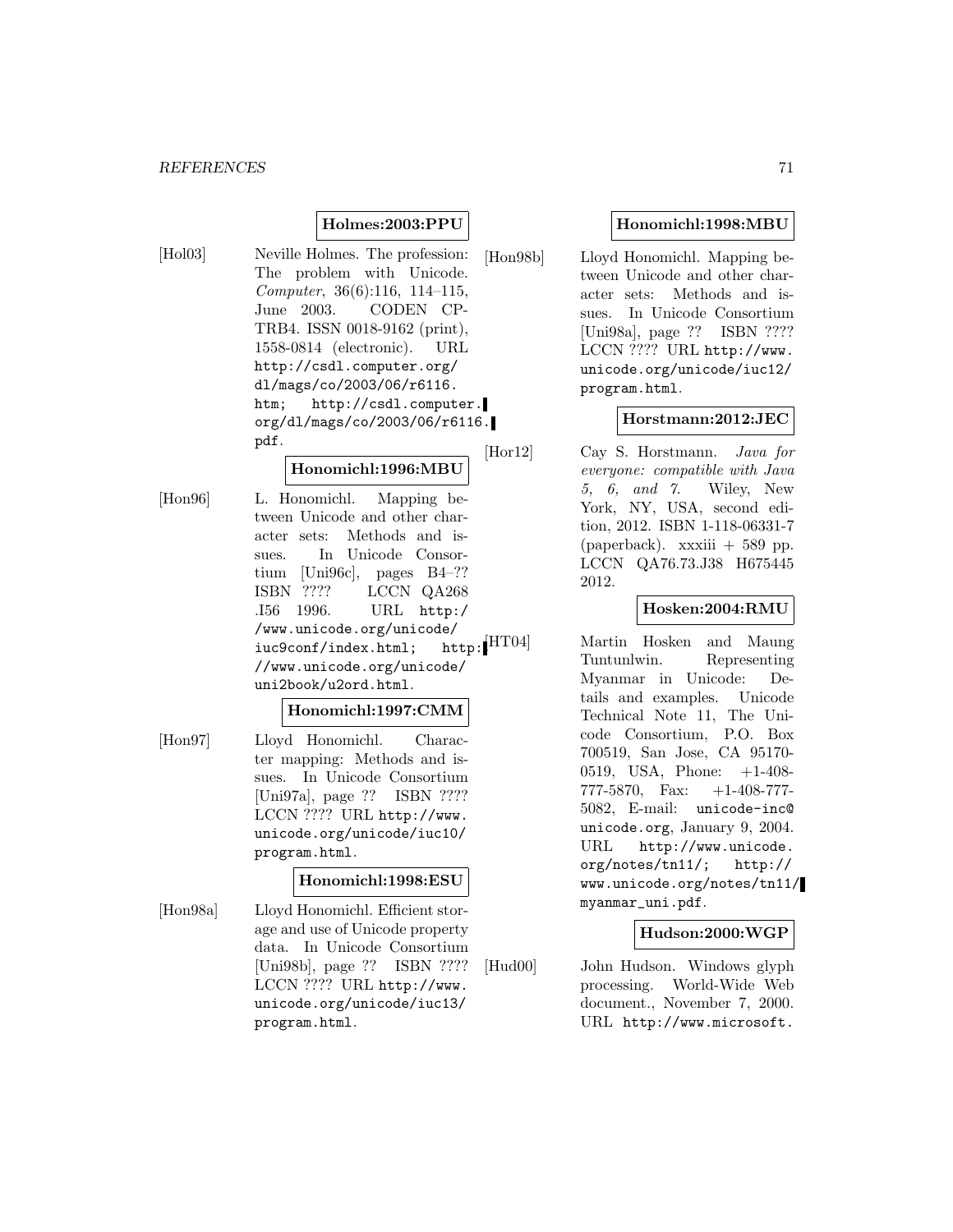com/typography/developers/ opentype/default.htm.

# **Hufflen:2017:MNH**

[Huf17] Jean-Michel Hufflen. MlBIBTEX<br>now handles Unicode.  $TUG$ now handles Unicode. boat, 38(2):245–248, ???? 2017. CODEN ???? ISSN 0896-3207. URL https://www.tug.org/ TUGboat/tb38-2/tb119hufflenmlbibtex.pdf.

# **IEEE:1990:IIC**

[IEE90] IEEE, editor. 1990 IEEE International Conference on Systems, Man, and Cybernetics: conference proceedings, November  $\mu$ -7, 1990, Sheraton Universal Hotel, Los Angeles, CA, USA. IEEE Computer Society Press, 1109 Spring Street, Suite 300, Silver Spring, MD 20910, USA, 1990. CODEN PICYE3. ISBN 0-87942-597-0. ISSN 0884-3627. LCCN TA 168 I19 1990. IEEE catalog number 90CH2930-6.

# **IEEE:1994:PII**

[IEE94] IEEE, editor. Proceedings of the 12th IAPR International Conference on Pattern Recognition. Jerusalem, Israel, 9–13 October, 1994, volume 2. IEEE Computer Society Press, 1109 Spring Street, Suite 300, Silver Spring, MD 20910, USA, 1994. ISBN 0-8186-6270-0. LCCN TK 7882 P3 I57 1994. Three volumes. IEEE catalog number 94CH3440-5.

# **Irvine:1997:LEL**

[IF97] Aaron Irvine and Ken Fowles. Letter to the editor: Latin-X. Byte Magazine, 22(7):16, July 1997. CODEN BYTEDJ. ISSN 0360-5280 (print), 1082- 7838 (electronic). Comments and response on ISO 8859 Roman code pages, and Unicode.

# **Ishida:1996:NWS**

[Ish96a] R. Ishida. Non-Latin writing systems: Characteristics and impacts on multinational product design. In Unicode Consortium [Uni96c], pages C1–?? (or C2–??). ISBN ???? LCCN QA268 .I56 1996. URL http: //www.unicode.org/unicode/ iuc9conf/index.html; http: //www.unicode.org/unicode/ uni2book/u2ord.html.

# **Ishida:1996:WDL**

[Ish96b] R. Ishida. What does localisation involve? In Unicode Consortium [Uni96c], pages C5– ?? ISBN ???? LCCN QA268 .I56 1996. URL http: //www.unicode.org/unicode/ iuc9conf/index.html; http: //www.unicode.org/unicode/ uni2book/u2ord.html.

#### **Ishida:1997:CID**

[Ish97a] R. Ishida. Cultural issues in developing on-screen information. In Unicode Consortium [Uni97b], pages TB3–?? ISBN ???? LCCN ???? URL http: //www.unicode.org/unicode/ iuc11/program.html.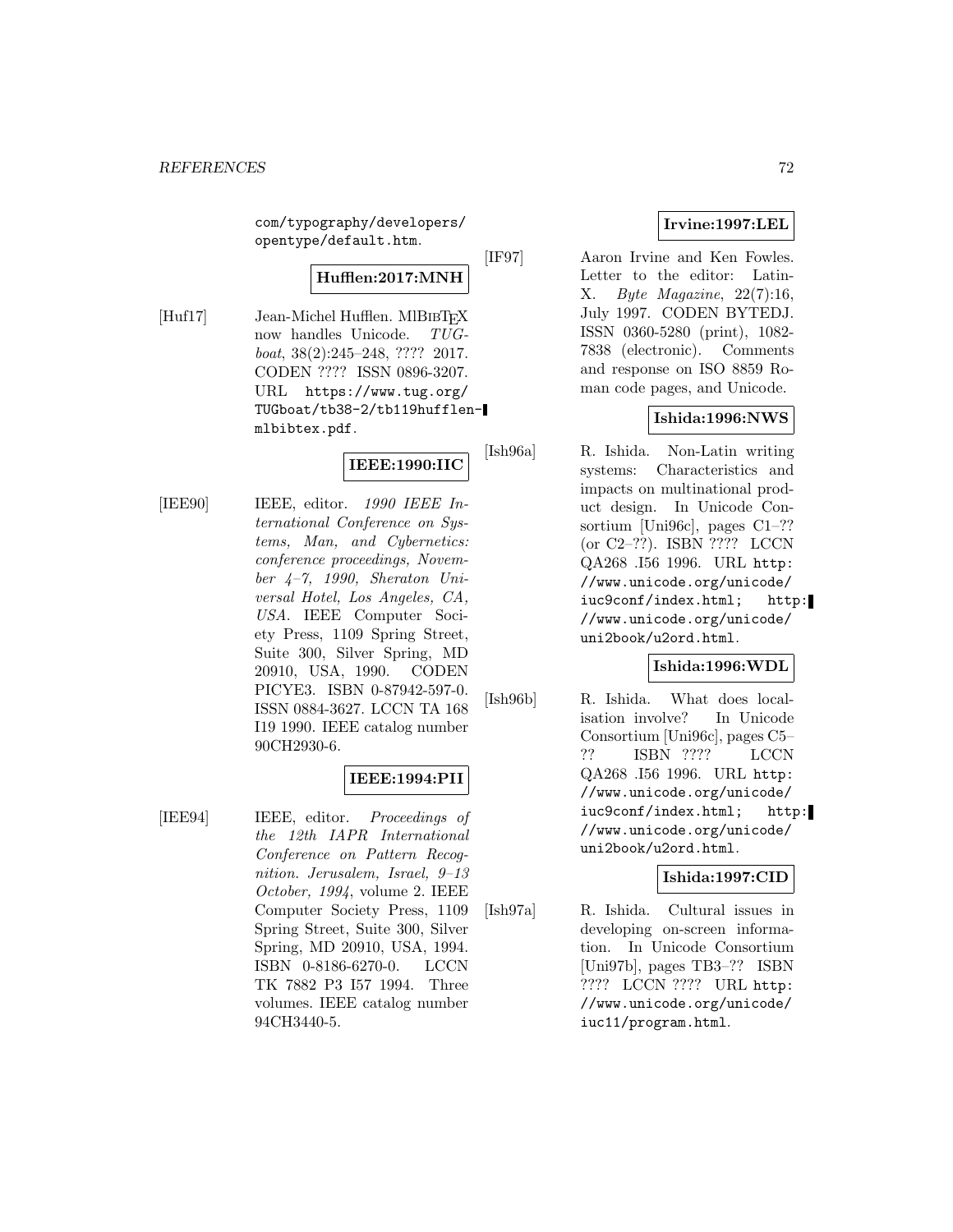#### **Ishida:1997:NWS**

- 
- [Ish97b] R. Ishida. Non-Latin writing systems: Characteristics and impact on multinational product design. In Unicode Consortium [Uni97b], pages TB2– ?? ISBN ???? LCCN ???? URL http://www. unicode.org/unicode/iuc11/ program.html.

#### **Ishida:1997:IMT**

[Ish97c] Richard Ishida. Internationalisation: More than just character sets. In Unicode Consortium [Uni97a], page ?? ISBN ???? LCCN ???? URL http://www. unicode.org/unicode/iuc10/ program.html.

#### **Ishida:1997:NLW**

[Ish97d] Richard Ishida. Non-Latin writing systems: Characteristics and impacts on multinational product design. In Unicode Consortium [Uni97a], page ?? ISBN ???? LCCN ???? URL http://www. unicode.org/unicode/iuc10/ program.html.

#### **Ishida:1998:CIS**

[Ish98a] Richard Ishida. Cultural issues with on-screen information. In Unicode Consortium [Uni98a], page ?? ISBN ???? LCCN ???? URL http://www. unicode.org/unicode/iuc12/ program.html.

# **Ishida:1998:MYP**

[Ish98b] Richard Ishida. Making your products translatable. In Unicode Consortium [Uni98b], page ?? ISBN ???? LCCN ???? URL http://www. unicode.org/unicode/iuc13/ program.html.

### **Ishida:1998:NLWc**

[Ish98c] Richard Ishida. Non-Latin writing systems: Characteristics and impact on product design. In Unicode Consortium [Uni98b], page ?? ISBN ???? LCCN ???? URL http://www. unicode.org/unicode/iuc13/ program.html.

### **Ishida:1998:NLWa**

[Ish98d] Richard Ishida. Non-Latin writing systems: Characteristics and impacts on multinational product design. In Unicode Consortium [Uni98a], page ?? ISBN ???? LCCN ???? URL http://www. unicode.org/unicode/iuc12/ program.html.

#### **Ishida:1998:NLWb**

[Ish98e] Richard Ishida. Non-Latin writing systems: Characteristics and impacts on multinational product design — continued. In Unicode Consortium [Uni98a], page ?? ISBN ???? LCCN ???? URL http://www. unicode.org/unicode/iuc12/ program.html.

#### **Ishimoto:2001:POB**

[Ish01] Kenya Ishimoto. Preference object-based internationalization for distributed application framework in Java. In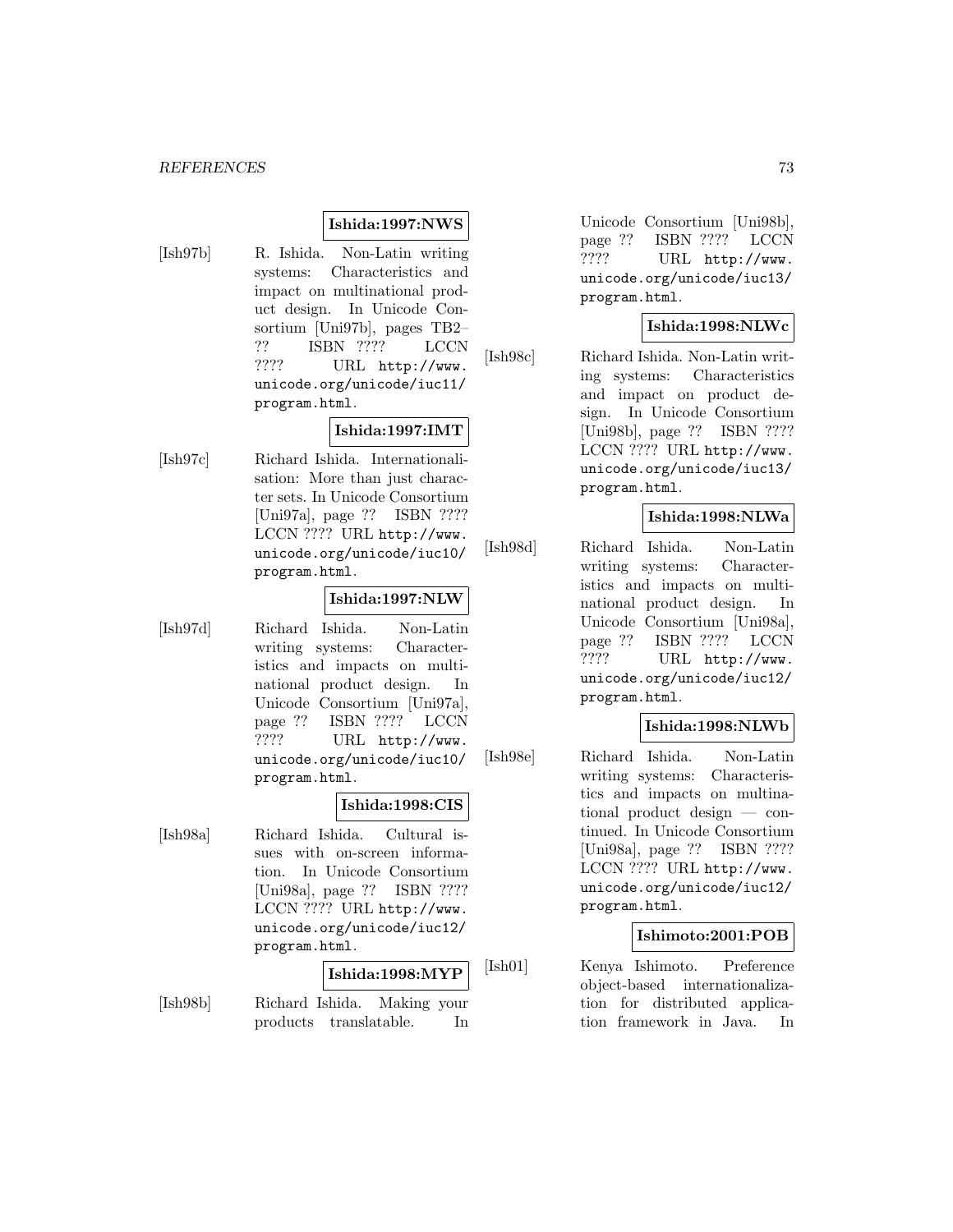Unicode Consortium [Uni01a], page ?? ISBN ???? LCCN ???? URL http://www.unicode. org/iuc/iuc18/papers/a16. ppt.

### **Ishida:2003:IIS**

[Ish03] Richard Ishida. An introduction to Indic scripts. Unicode Technical Note 10, The Unicode Consortium, P.O. Box 700519, San Jose, CA 95170- 0519, USA, Phone: +1-408- 777-5870, Fax: +1-408-777- 5082, E-mail: unicode-inc@ unicode.org, August 15, 2003. URL http://www.unicode. org/notes/tn10/; http:// www.unicode.org/notes/tn10/ tn10-1.html.

### **Ishii:2013:UVT**

[Ish13] Koji Ishii. Unicode vertical text layout. Technical Report 50, The Unicode Consortium, P.O. Box 700519, San Jose, CA 95170-0519, USA, Phone: +1- 408-777-5870, Fax: +1-408-777- 5082, E-mail: unicode-inc@ unicode.org, August 13, 2013. URL http://www.unicode. org/reports/tr50/.

#### **Jovanovic:2009:SSC**

 $[J^+09]$  Gordana Jovanović et al., editors. Standardizacija staroslovenskog c irilic kog pisma i njegova registracija u Unikodu: zbornik radova sa me unarodnog nauc nog skupa odrz anog od 15. do 17. oktobra 2007. godine, volume 125 of Nauvcni skupovi (Srpska akademija

nauka i umetnosti). Srpska akademija nauka i umetnosti, Beograd, Serbia, 2009. ISBN 86-7025-494-8. LCCN PG637 .S68 2007.

### **Juneau:2012:JRP**

 $[J^+12]$  Josh Juneau et al. Java 7 recipes: a problem-solution approach. Apress, Berkeley, CA, USA, 2012. ISBN 1-4302-4056- 3 (paperback). xxii + 848 pp. LCCN QA76.73.J38 J35946 2012.

### **Jerman-Blazic:1998:UEM**

[JBC98] Borka Jerman-Blazic and Konstantin Chuguev. Unicodeenabled multilingual WWW server. In Unicode Consortium [Uni98b], page ?? ISBN ???? LCCN ???? URL http://www. unicode.org/unicode/iuc13/ program.html.

#### **Jerman-Blazic:1997:SSE**

[JBCG97] B. Jerman-Blazic, K. Chuguev, and A. Gogala. Standard specification extensions for provision of language and character enabled server. Computer Communications, 20(11): 927–936, October 15, 1997. CO-DEN COCOD7. ISSN 0140- 3664 (print), 1873-703X (electronic).

#### **Jerman-Blazic:1997:MFS**

[JBGC97] Borka Jerman-Blazic, Andrej Gogala, and Konstantin V. Chuguev. Migration to a fully supported Unicode WWW server. In Unicode Consortium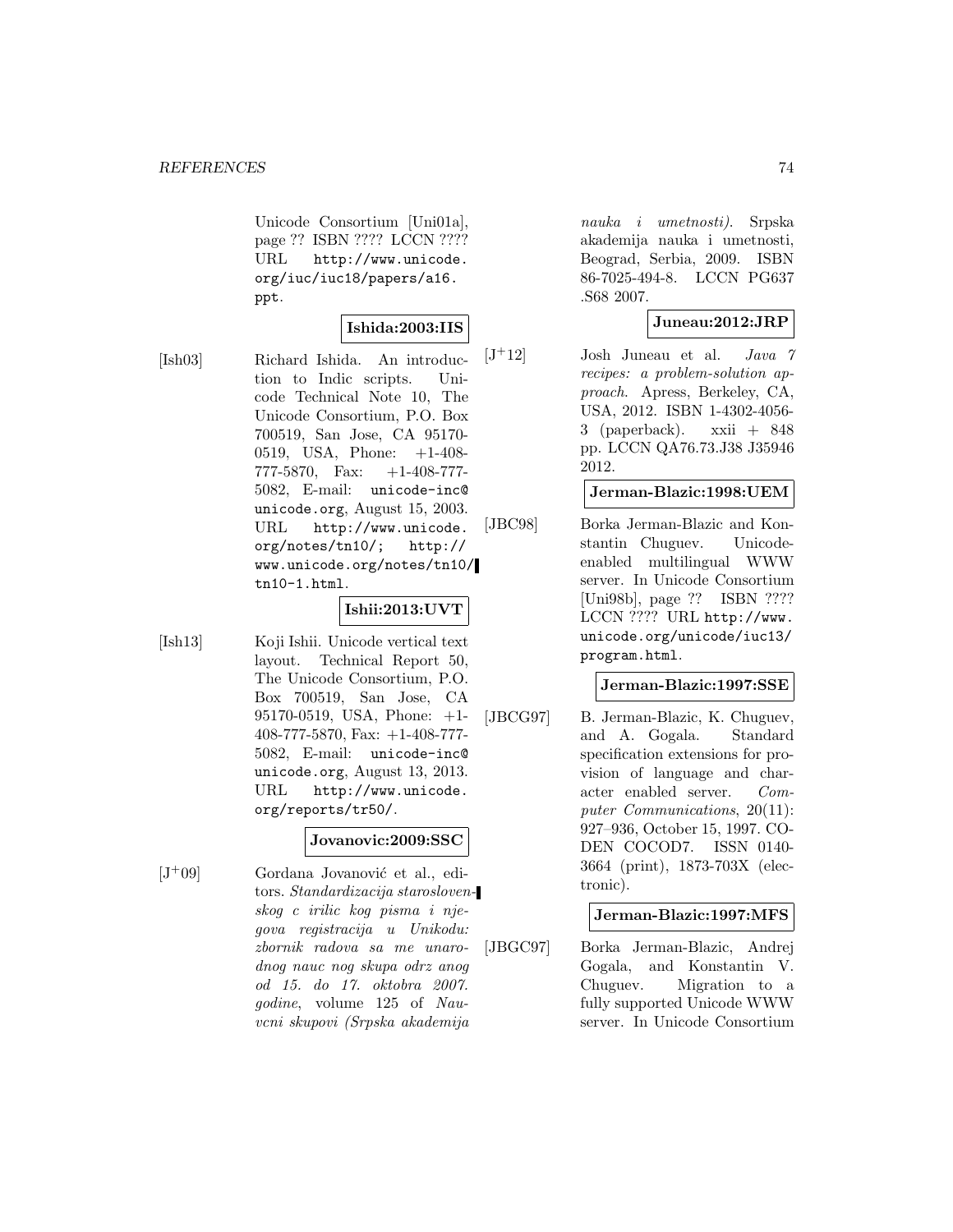[Uni97a], page ?? ISBN ???? LCCN ???? URL http://www. unicode.org/unicode/iuc10/ program.html.

#### **Jenkins:2008:USA**

[JC08] John Jenkins and Richard Cook. Unicode standard annex #38: Unicode Han database (Unihan). Technical Report 38, The Unicode Consortium, P.O. Box 700519, San Jose, CA 95170-0519, USA, Phone: +1- 408-777-5870, Fax: +1-408-777- 5082, E-mail: unicode-inc@ unicode.org, March 28, 2008. URL http://www.unicode. org/reports/tr38/; http: //www.unicode.org/reports/ tr38/tr38-5.html.

### **Jensen:1970:SSS**

[Jen70] Hans Jensen. Sign, symbol, and script: an account of man's efforts to write. Allen & Unwin, London, UK, third edition, 1970. ISBN 0-04-400021- 9. 613 pp. LCCN P211 .J413 1970. Translated from the German "Geschichte der Schrift" by George Unwin.

#### **Jenkins:1997:HCUb**

[Jen97a] J. H. Jenkins. Handling complex Unicode rendering problems. In Unicode Consortium [Uni97b], pages B11–?? ISBN ???? LCCN ???? URL http: //www.unicode.org/unicode/ iuc11/program.html.

#### **Jenkins:1997:UDM**

[Jen97b] J. H. Jenkins. Unihan: Dis-

pelling the myths. In Unicode Consortium [Uni97b], pages B14–?? ISBN ???? LCCN ???? URL http://www. unicode.org/unicode/iuc11/ program.html.

#### **Jenkins:1997:HCUa**

[Jen97c] John H. Jenkins. Handling complex Unicode rendering problems. In Unicode Consortium [Uni97a], page ?? ISBN ???? LCCN ???? URL http://www. unicode.org/unicode/iuc10/ program.html.

### **Jenkins:1998:IUF**

[Jen98] John H. Jenkins. Ideographs in Unicode's future. In Unicode Consortium [Uni98b], page ?? ISBN ???? LCCN ???? URL http://www.unicode. org/unicode/iuc13/program. html.

#### **Jenkins:2008:DUT**

[Jen08] John Jenkins. Draft Unicode technical report #45: U-source ideographs. Technical Report 45, The Unicode Consortium, P.O. Box 700519, San Jose, CA 95170- 0519, USA, Phone: +1-408- 777-5870, Fax: +1-408-777- 5082, E-mail: unicode-inc@ unicode.org, June 4, 2008. URL http://www.unicode. org/reports/tr45/; http: //www.unicode.org/reports/ tr45/tr45-1.html.

### **Jenkins:2012:USI**

[Jen12] John Jenkins. U-source ideographs. Unicode Stan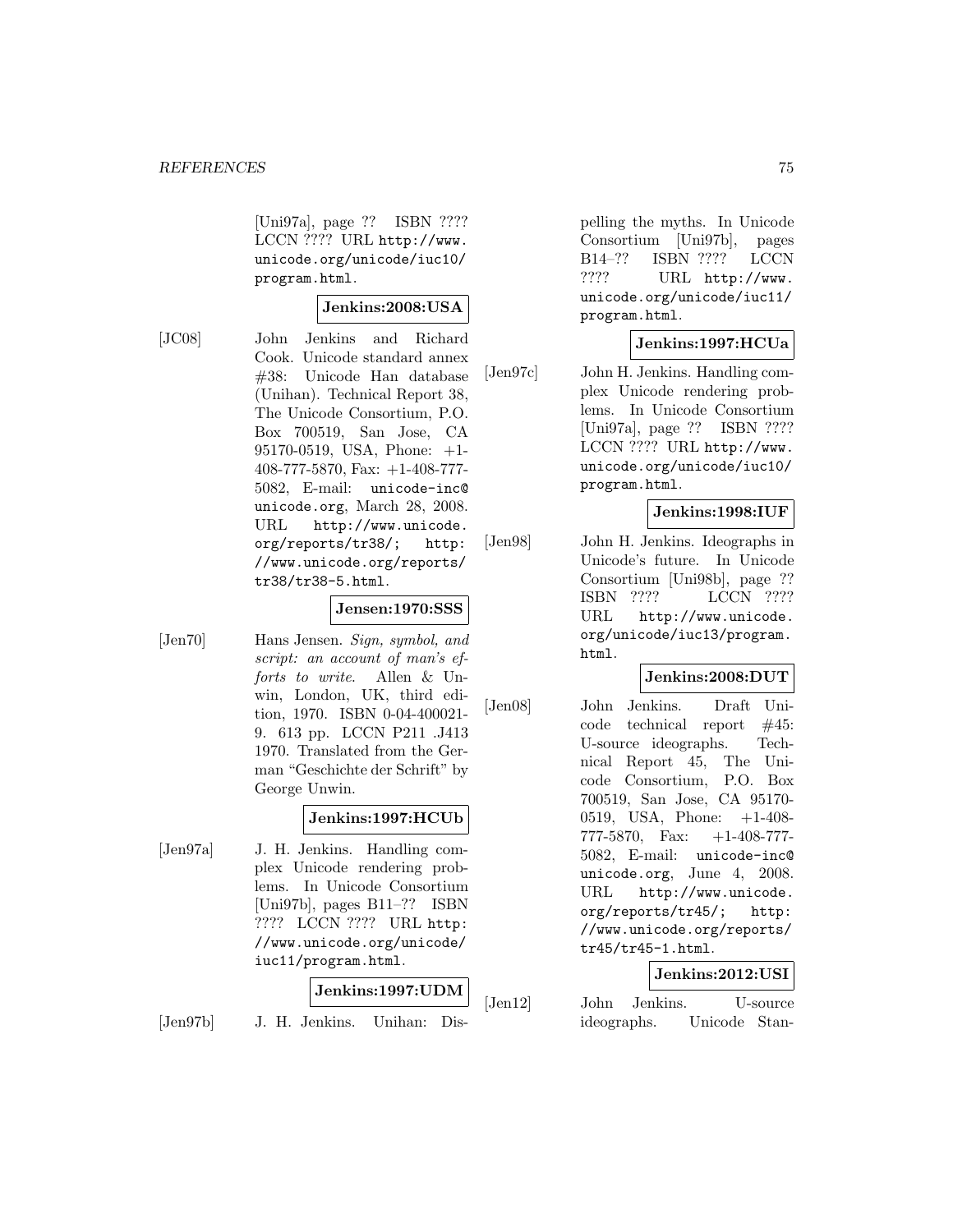dard Annex 45, The Unicode Consortium, P.O. Box 700519, San Jose, CA 95170- 0519, USA, Phone: +1-408- 777-5870, Fax: +1-408-777- 5082, E-mail: unicode-inc@ unicode.org, September 12, 2012. URL http://www. unicode.org/reports/tr45/.

# **Jordan:2002:LLB**

[Jor02] D. K. Jordan. Languages left behind: Keeping Taiwanese off the World Wide Web. Language Problems & Language Planning, 26(2):111–127, August 2002. CODEN ???? ISSN 0272-2690.

### **Jung:1997:USS**

[Jun97] Chang Hoon Jung. Unicode support in Solaris 2.6: The Korean UTF-8 multiscript locale. In Unicode Consortium [Uni97b], pages C5–?? ISBN ???? LCCN ???? URL http: //www.unicode.org/unicode/ iuc11/program.html.

# **Kano:1995:DIS**

[Kan95] Nadine Kano. Developing International Software for Windows 95 and Windows NT. Microsoft Press, Bellevue, WA, USA, 1995. ISBN 1-55615- 840-8. xvi + 743 pp. LCCN QA76.76.D47 K36 1995. URL http://msdn.microsoft.com/ library/books/devintl/S24AB. HTM; http://www.microsoft. com/globaldev/wrguide/wrguide. asp.

# **Kaplan:2001:SSM**

[Kap01a] Michael Kaplan. Surrogate support in Microsoft products. In Unicode Consortium [Uni01a], page ?? ISBN ???? LCCN ???? URL http:// www.unicode.org/iuc/iuc18/ papers/a8.ppt.

# **Kaplan:2001:UCS**

[Kap01b] Michael Kaplan. Unicode and collation support in Microsoft SQL Server. In Unicode Consortium [Uni01a], page ?? ISBN ???? LCCN ???? URL http:// www.unicode.org/iuc/iuc18/ papers/b3.ppt.

# **Kaplan:2001:UVB**

[Kap01c] Michael Kaplan. Unicode and Visual Basic: a case study. In Unicode Consortium [Uni01a], page ?? ISBN ???? LCCN ???? URL http://www.unicode. org/iuc/iuc18/papers/a18. ppt.

### **Kaplan:2005:TN**

[Kap05] Michael Kaplan. Tamil numbers. Unicode Technical Note 21, The Unicode Consortium, P.O. Box 700519, San Jose, CA 95170- 0519, USA, Phone: +1-408- 777-5870, Fax: +1-408-777- 5082, E-mail: unicode-inc@ unicode.org, March 11, 2005. URL http://www.unicode. org/notes/tn21/; http:// www.unicode.org/notes/tn21/ tamil\_numbers.pdf; http: //www.unicode.org/notes/tn21/ tn21-1.html.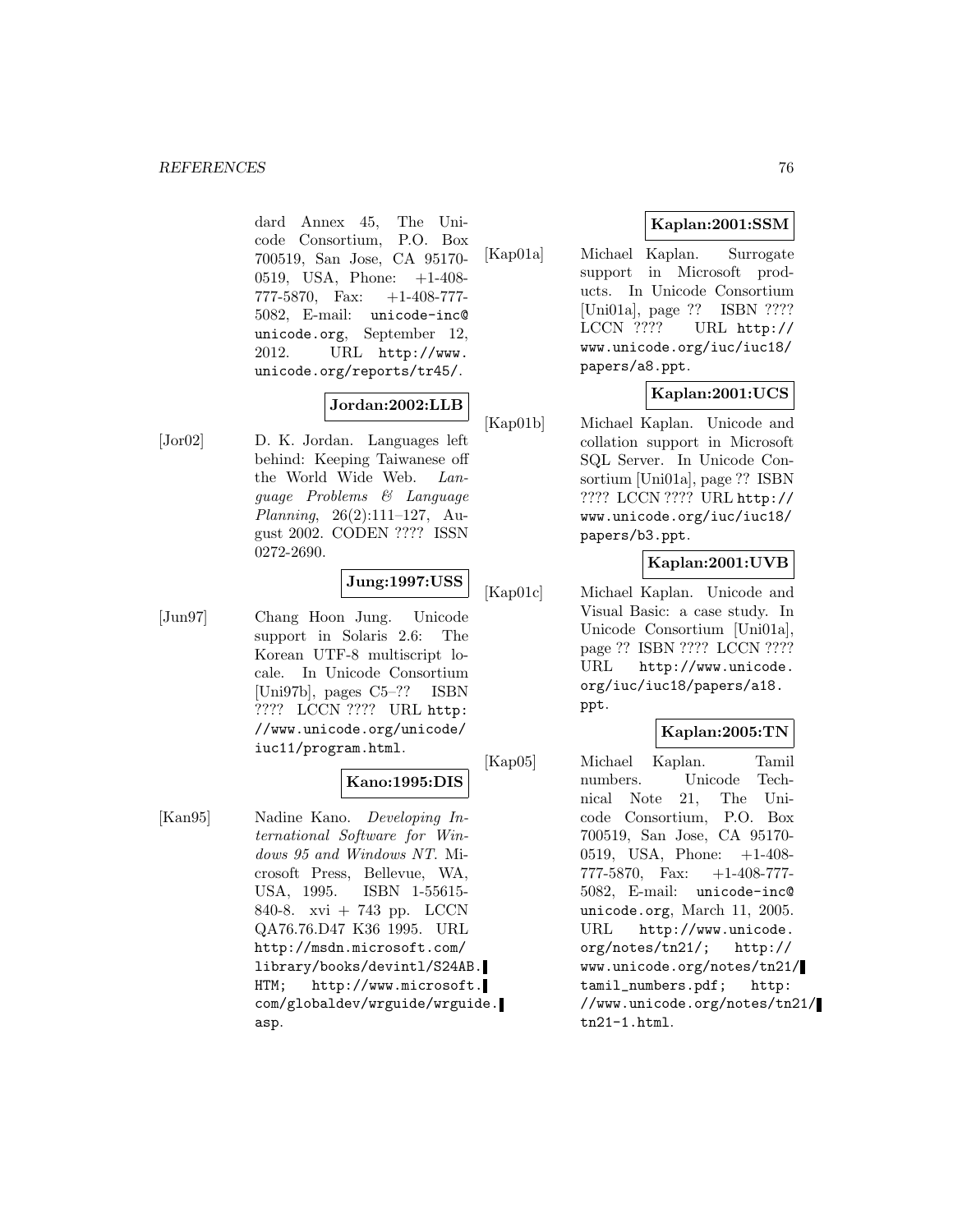### **Kelly:2016:NRH**

[KBKHF16] Jerry Kelly, Misha Beletsky, Jerry Kelly, and Amelia Hugill-Fontanel. The noblest roman: a history of the Centaur types of Bruce Rogers, volume 236 of Book Club of California publication. The Book Club of California, San Francisco, CA, USA, 2016. ISBN 0-9819597-9-2. 120  $+ 16 + 2$  pp. LCCN Z232.R67 K45 2016.

#### **Keber:1997:UGEa**

[Keb97] Wolfgang Keber. Unicode the glue in the European coding world — some case studies. In Unicode Consortium [Uni97a], page ?? ISBN ???? LCCN ???? URL http://www. unicode.org/unicode/iuc10/ program.html.

#### **Kew:2005:TML**

[Kew05a] Jonathan Kew. The multilingual lion: TEX learns to speak Unicode. In Unicode Consortium [Uni05b], pages  $n+1$ – n+17. ISBN ???? LCCN ????

#### **Kew:2005:XML**

[Kew05b] Jonathan Kew. X<sub>E</sub>T<sub>E</sub>X, the Multilingual Lion: TEX meets Unicode and smart font technologies.  $TUGboat$ , 26(2): 115–124, 2005. ISSN 0896- 3207. URL https://tug.org/ TUGboat/tb26-2/kew.pdf.

#### **Kew:2006:UMT**

[Kew06] Jonathan Kew. Unicode and multilingual typesetting with  $X<sub>F</sub>$ T<sub>F</sub>X. *TUGboat*, 27

(2):228–229, 2006. ISSN 0896-3207. URL http:// www.tug.org/TUGboat/tb27- 2/tb87kew.pdf.

#### **Kobayashi:1998:ACT**

[KH98] Tatsuo Kobayashi and Hideki Hiura. Advanced CJK topics. In Unicode Consortium [Uni98b], page ?? ISBN ???? LCCN ???? URL http://www. unicode.org/unicode/iuc13/ program.html.

### **Kida:1998:DMT**

[Kid98] Yasuo Kida. Dispelling the myths: The truth about Unihan. In Unicode Consortium [Uni98a], page ?? ISBN ???? LCCN ???? URL http://www. unicode.org/unicode/iuc12/ program.html.

### **Kim:1992:CAD**

[Kim92a] Kyongsok Kim. A common approach to designing the Hangul code and keyboard. Computer Standards and Interfaces, 14(4): 297–325, August 1992. CO-DEN CSTIEZ. ISSN 0920-5489 (print), 1872-7018 (electronic). Discusses the Unicode encoding of Hangul.

#### **Kim:1992:FDS**

[Kim92b] Kyongsok Kim. A future direction in standardizing international character codes — with a special reference to ISO/IEC 10646 and Unicode. Computer Standards and Interfaces, 14 (3):209–221, May 1992. CO-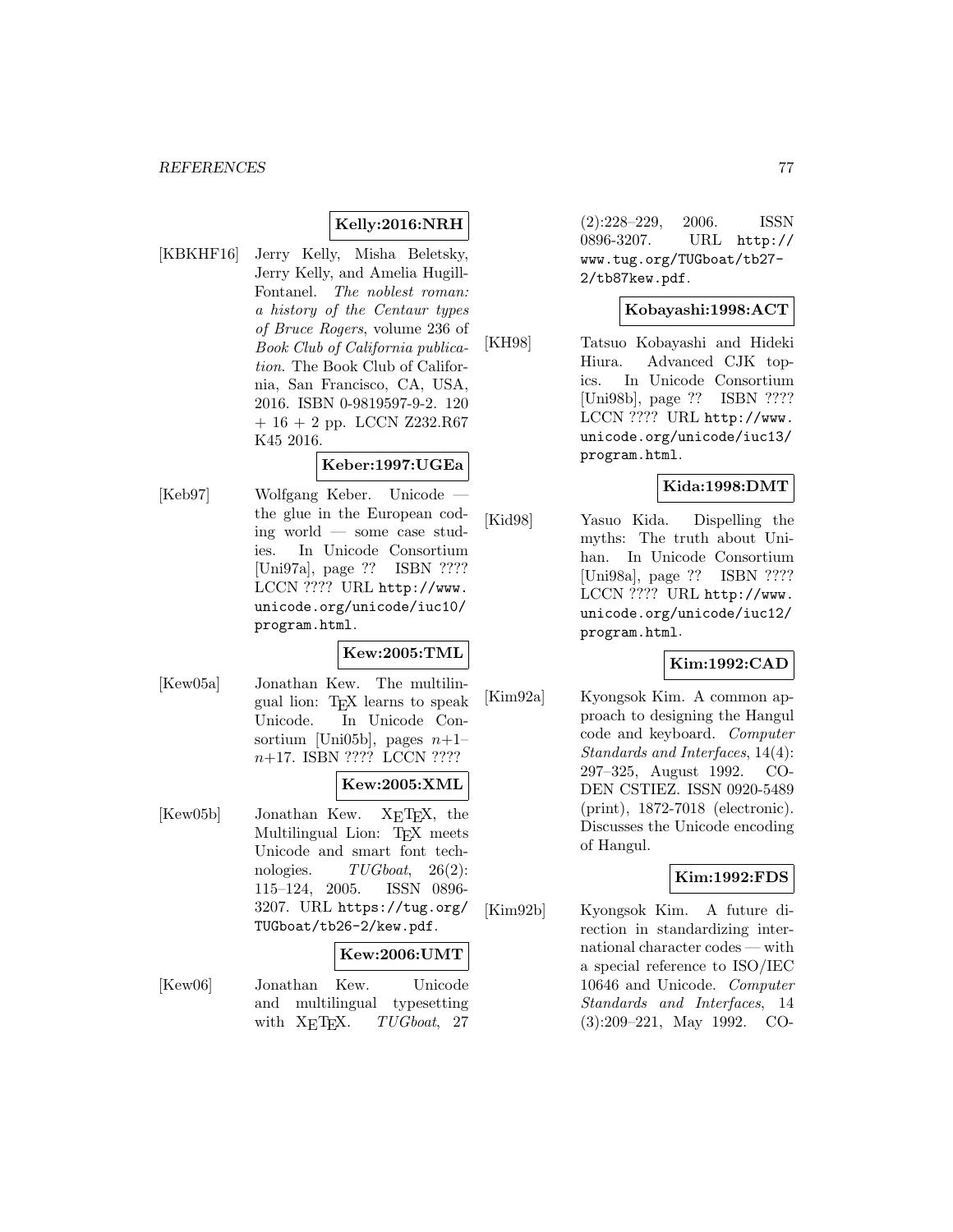DEN CSTIEZ. ISSN 0920-5489 (print), 1872-7018 (electronic).

# **Kinch:1996:ETU**

[Kin96] Richard J. Kinch. Extending T<sub>EX</sub> for Unicode. TUGboat, 17 (2):147–160, June 1996. ISSN 0896-3207.

### **King:2012:WUS**

[Kin12] R. S. King. Will Unicode soon be the universal code? [the data]. IEEE Spectrum, 49(7):60, July 2012. CO-DEN IEESAM. ISSN 0018-9235 (print), 1939-9340 (electronic).

### **Keiser:2021:VUL**

[KL21] John Keiser and Daniel Lemire. Validating UTF-8 in less than one instruction per byte. Software—Practice and Experience, 51(5):950–964, May 2021. CO-DEN SPEXBL. ISSN 0038-0644 (print), 1097-024X (electronic).

#### **Kline:1998:UIEa**

[Kli98a] Susan L. Kline. Unicode: An interoperability enabler in HP-UX. In Unicode Consortium [Uni98a], page ?? ISBN ???? LCCN ???? URL http://www. unicode.org/unicode/iuc12/ program.html.

#### **Kline:1998:UIEb**

[Kli98b] Susan L. Kline. Unicode: An interoperability enabler in HP-UX. In Unicode Consortium [Uni98b], page ?? ISBN ???? LCCN ???? URL http://www. unicode.org/unicode/iuc13/ program.html.

# **Kobayashi:1998:W**

[Kob98] Tatsuo Kobayashi. Welcome. In Unicode Consortium [Uni98a], page ?? ISBN ???? LCCN ???? URL http://www. unicode.org/unicode/iuc12/ program.html.

# **Korpela:2006:UE**

[Kor06] Jukka Korpela. Unicode Explained. O'Reilly & Associates, Inc., 981 Chestnut Street, Newton, MA 02164, USA, 2006. ISBN 0-596-10121-X. xvii + 658 pp. LCCN QA268 .K67 2006. US\$59.99. URL http: //www.oreilly.com/catalog/ unicode/index.html.

# **Kamei:1998:GDE**

[KRE98] Takashi Kamei, Kono Rokuro, and Chino Eiichi, editors. Gengogaku daijiten [English: The Sanseido encyclopaedia of linguistics]. Shohan, Tokyo, Japan, 1998. ISBN 4-385- 15215-2 (vol. 1), 4-385-15213-6 (vol. 1), 4-385-15216-0 (vol. 2), 4-385-15217-9 (vol. 3), 4-385- 15212-8 (vol. 4), 4-385-15214-4 (vol. 5), 4-385-15218-7 (vol. 6). LCCN P29 .G4 1988. 48,000 Yen. In Japanese.

### **Kristian:1997:IUL**

[Kri97] J. Kristian. Internationalization and Unicode in LDAP directory services. In Unicode Consortium [Uni97b], pages A3– ?? ISBN ???? LCCN ???? URL http://www. unicode.org/unicode/iuc11/ program.html.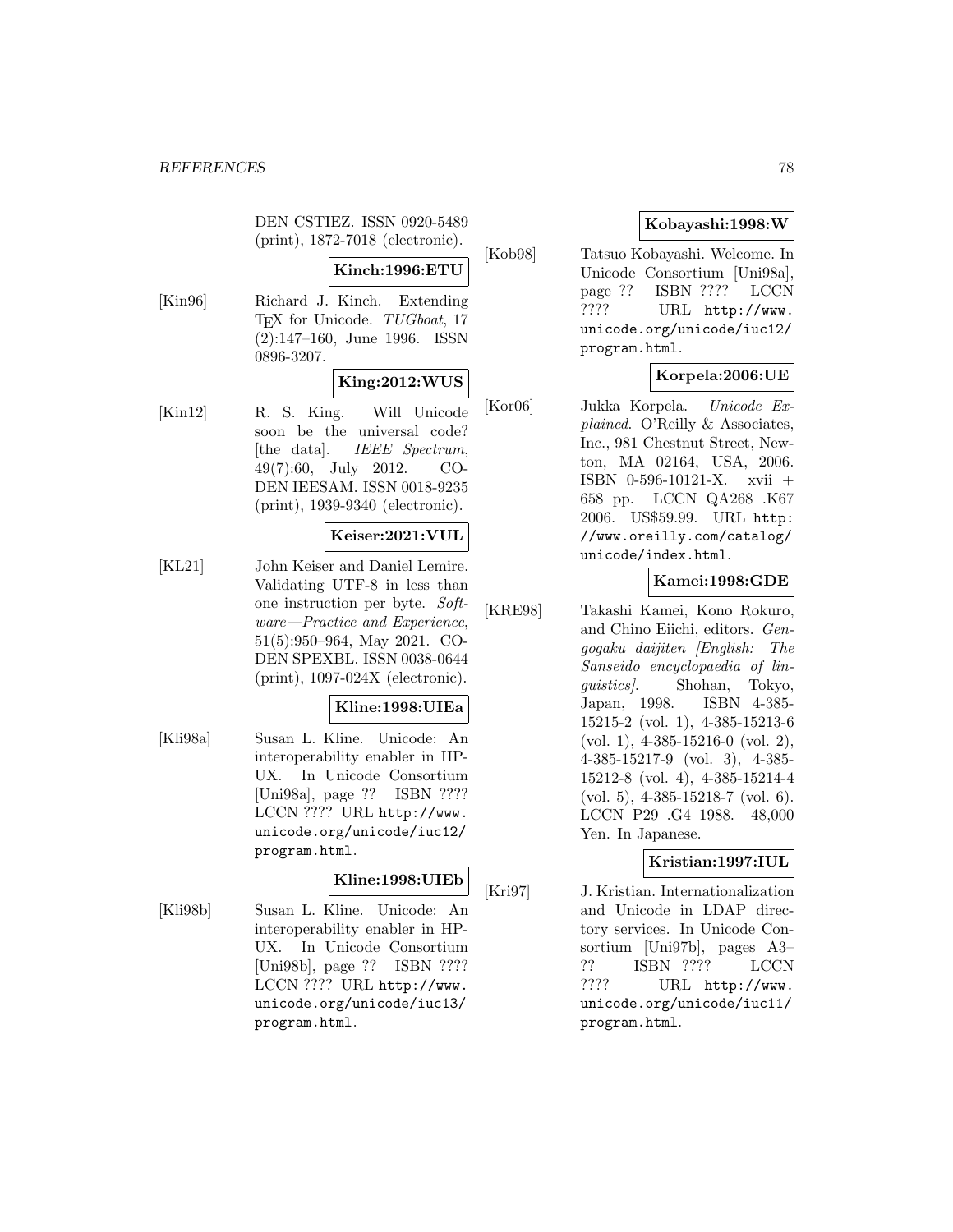# **Ksar:1996:IUC**

[Ksa96] M. Ksar. ISO 10646 — Unicode: Continued convergence. In Unicode Consortium [Uni96c], pages C1–?? ISBN ???? LCCN QA268 .I56 1996. URL http: //www.unicode.org/unicode/ iuc9conf/index.html; http: //www.unicode.org/unicode/ uni2book/u2ord.html.

### **Ksar:1997:IIU**

[Ksa97a] M. Ksar. ISO/IEC 10646 and Unicode — continued convergence. In Unicode Consortium [Uni97b], pages C11–?? ISBN ???? LCCN ???? URL http: //www.unicode.org/unicode/ iuc11/program.html.

# **Ksar:1997:IUC**

[Ksa97b] Michael Ksar. ISO 10646– Unicode: Continued convergence. In Unicode Consortium [Uni97a], page ?? ISBN ???? LCCN ???? URL http://www. unicode.org/unicode/iuc10/ program.html.

#### **Ksar:1998:UIAa**

[Ksa98a] Mike Ksar. Unicode and ISO 10646: Achievements and directions. In Unicode Consortium [Uni98a], page ?? ISBN ???? LCCN ???? URL http://www. unicode.org/unicode/iuc12/ program.html.

#### **Ksar:1998:UIAb**

[Ksa98b] Mike Ksar. Unicode and ISO 10646: Achievements and directions. In Unicode Consortium

[Uni98b], page ?? ISBN ???? LCCN ???? URL http://www. unicode.org/unicode/iuc13/ program.html.

### **Keber:1997:UGEb**

[KT97] W. Keber and L. Tossounidis. Unicode — the glue in the European coding world — some case studies. In Unicode Consortium [Uni97b], pages A8–?? ISBN ???? LCCN ???? URL http: //www.unicode.org/unicode/ iuc11/program.html.

#### **Kuepper:2005:UFS**

[Kue05] Tilman Kuepper. Unicode and filtering stream buffers.  $C/C++$ Users Journal, 28(3):28, 30–33, March 2005. CODEN CCU-JEX. ISSN 1075-2838.

#### **Kuhn:1999:AUQ**

[Kuh99a] Markus Kuhn. ASCII and Unicode quotation marks. World-Wide Web document., 12 19, 1999. URL http:/ /www.cl.cam.ac.uk/~mgk25/ ucs/quotes.html.

#### **Kuhn:1999:UUF**

[Kuh99b] Markus Kuhn. UTF-8 and Unicode FAQ for Unix/Linux. Web site, June 4, 1999. URL https: //www.cl.cam.ac.uk/~mgk25/ unicode.html#linux. Last revision: 2009-05-11.

#### **Kumhyr:1998:DIC**

[Kum98] David B. Kumhyr. Developing an international calendar in Java. In Unicode Consortium [Uni98b], page ?? ISBN ????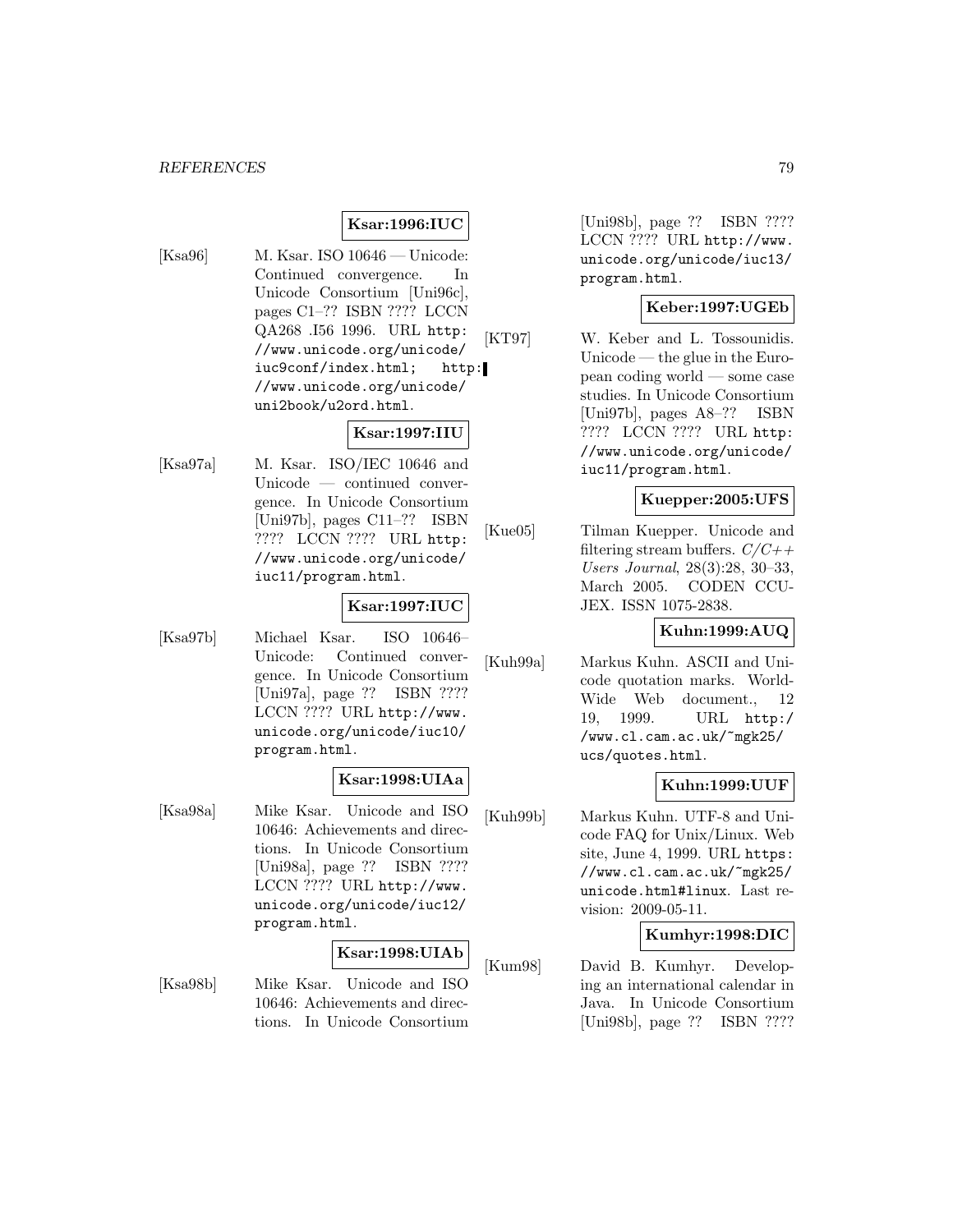LCCN ???? URL http://www. unicode.org/unicode/iuc13/ program.html.

### **Kunst:1994:UIJ**

[Kun94] R. Kunst. A Unicode implementation of Japanese, Korean, Thai, and Chinese in Win-CALIS 2.0. In Borchardt and Johnson [BJ94], pages 142–??

### **Kuster:2005:NU**

[Küs05] Johannes Küster. Newmath and Unicode. TUGboat, 27 (0):165, March 2005. CO-DEN ???? ISSN 0896- 3207. URL https://tug.org/ TUGboat/tb27-0/kuster.pdf.

### **Kwan:1995:UIT**

[Kwa95a] P. Kwan. UNICODE: implications for the translator. In Anonymous [Ano95b], pages 1– 15. ISBN 0-85142-351-5. LCCN P308 .T724 1995.

# **Kwan:1995:UUC**

[Kwa95b] Peter Kwan. Unicode: a universal character set. Language International, 7(4):5–??, 1995. CODEN LAINE2. ISSN 0923- 182X.

#### **LaBonte:1993:MOU**

[La 93] A. La Bonté. Multiscript ordering for UNICODE. In SHARE Europe '93 [SHA93], pages 377– 399. ISBN ???? LCCN ????

#### **LaBonte:2000:FII**

[LaB00] Alain LaBonté. FAQ: ISO/ IEC 106461 versus Unicode. ;login: the USENIX Association newsletter, 25(3):??, June

2000. CODEN LOGNEM. ISSN 1044-6397. URL http://www. usenix.org/publications/login/ standards/38.labonte.html.

# **Lu:2008:ULT**

[LBD08] C. J. Lu, A. C. Browne, and G. Divita. Using lexical tools to convert Unicode characters to ASCII. In Annual Symposium proceedings / AMIA Symposium. AMIA Symposium, 2008, volume 1031, page ?? ????, ????, 2008. US\$.

### **Leggott:1991:UUU**

[Leg91] Mark Leggott. Unique, universal and uniform character encoding (Unicode). Canadian Library Journal, 48(5):345–346, October 1991. CODEN CLI-JBX. ISSN 0008-4352.

### **Leisher:1996:AIUa**

[Lei96a] M. Leisher. An adventure in implementing Unicode support on UNIX platforms. In Unicode Consortium [Uni96b], pages C6–?? ISBN ???? LCCN ???? A1. Input method design / by Mark Leisher – A2. Weaving the multilingual web: standards and their implementations / by Martin Durst  $\ldots$  [et al.] – B1. National language and Unicode support in relational databases and SQL2/3 / by Stefan Buchta – B2. The Unicode Standard: version 2 / by Asmus Freytag – C1/C2. Non-Latin writing systems: characteristics and impacts on multinational product design / by Richard Ishida.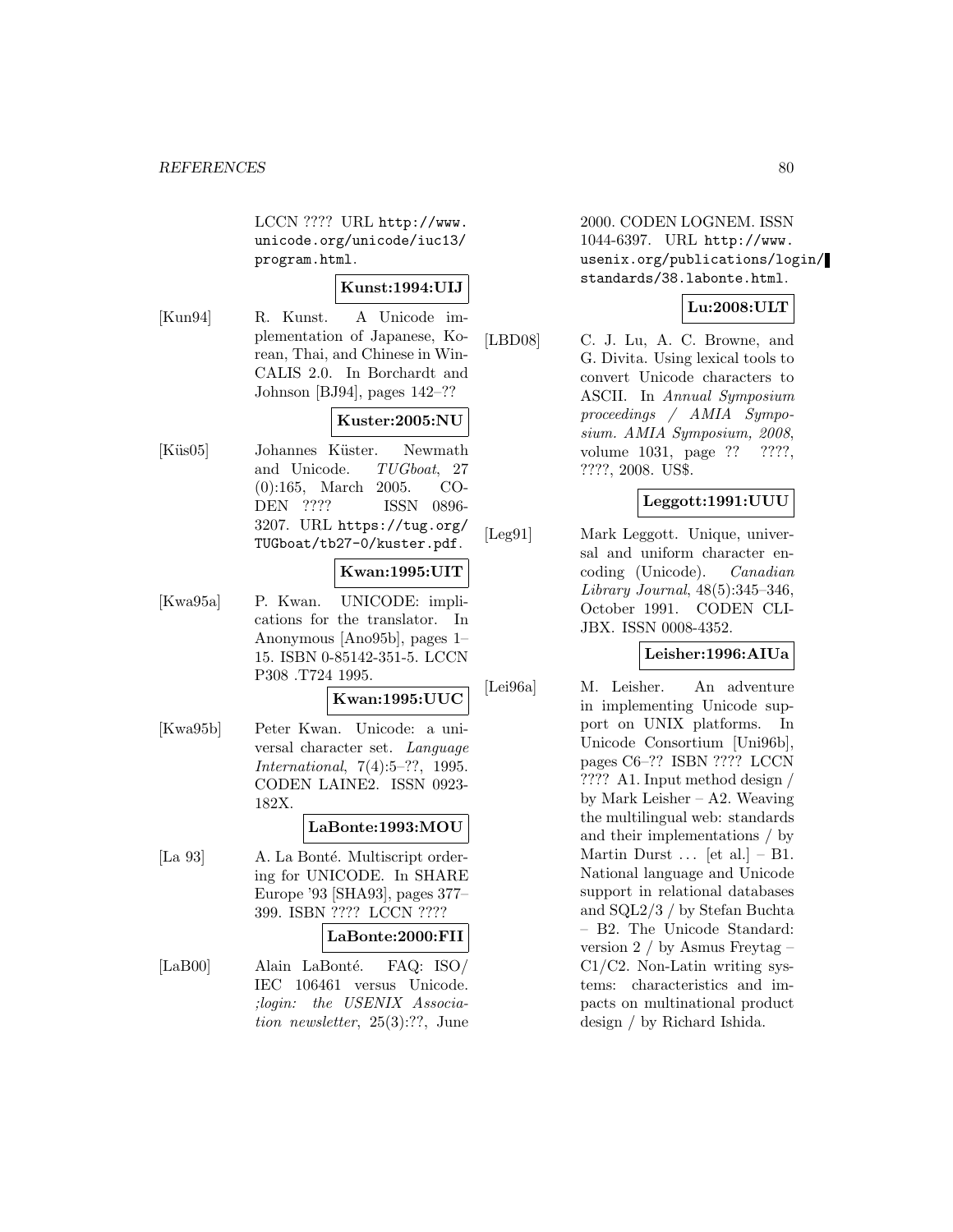#### **Leisher:1996:AIUc**

[Lei96b] M. Leisher. An adventure in implementing Unicode support on UNIX platforms. In Unicode Consortium [Uni96c], pages C6– ?? ISBN ???? LCCN QA268 .I56 1996. URL http: //www.unicode.org/unicode/ iuc9conf/index.html; http: //www.unicode.org/unicode/ uni2book/u2ord.html.

#### **Leisher:1996:IMDa**

[Lei96c] M. Leisher. Input method design. In Unicode Consortium [Uni96b], pages A1–?? ISBN ???? LCCN ???? A1. Input method design / by Mark Leisher – A2. Weaving the multilingual web: standards and their implementations / by Martin Durst  $\ldots$  [et al.] – B1. National language and Unicode support in relational databases and SQL2/3 / by Stefan Buchta – B2. The Unicode Standard: version 2 / by Asmus Freytag – C1/C2. Non-Latin writing systems: characteristics and impacts on multinational product design / by Richard Ishida.

### **Leisher:1996:IMDc**

[Lei96d] M. Leisher. Input method design. In Unicode Consortium [Uni96c], pages A1– ?? ISBN ???? LCCN QA268 .I56 1996. URL http: //www.unicode.org/unicode/ iuc9conf/index.html; http: //www.unicode.org/unicode/ uni2book/u2ord.html.

### **Leisher:1996:AIUb**

[Lei96e] Mark Leisher. An adventure in implementing Unicode support on Unix platforms. In Unicode Consortium [Uni96c], page 8. ISBN ???? LCCN QA268 .I56 1996. URL ftp://crl.nmsu. edu/CLR/multiling/unicode/ paper.ps.gz.

### **Leisher:1996:IMDb**

[Lei96f] Mark Leisher. Input method design. tutorial. In Unicode Consortium [Uni96c], page 18. ISBN ???? LCCN QA268 .I56 1996. URL ftp://crl.nmsu. edu/CLR/multiling/unicode/ tutorial.ps.gz.

### **Lemberg:1997:CPL**

[Lem97] Werner Lemberg. The CJK package for  $\text{LAT}_F X2e$  — multilingual support beyond babel. TUGboat, 18(3):214–224, September 1997. ISSN 0896-3207.

### **Leong:1998:UJI**

[Leo98] Kok Yong Leong. Unicode, Java and input methods. In Unicode Consortium [Uni98a], page ?? ISBN ???? LCCN ???? URL http://www. unicode.org/unicode/iuc12/ program.html.

### **Lerner:2003:FU**

[Ler03] Reuven M. Lerner. At the forge: Unicode. Linux Journal, 107:??, March 2003. CODEN LIJOFX. ISSN 1075-3583 (print), 1938- 3827 (electronic). URL http:// noframes.linuxjournal.com/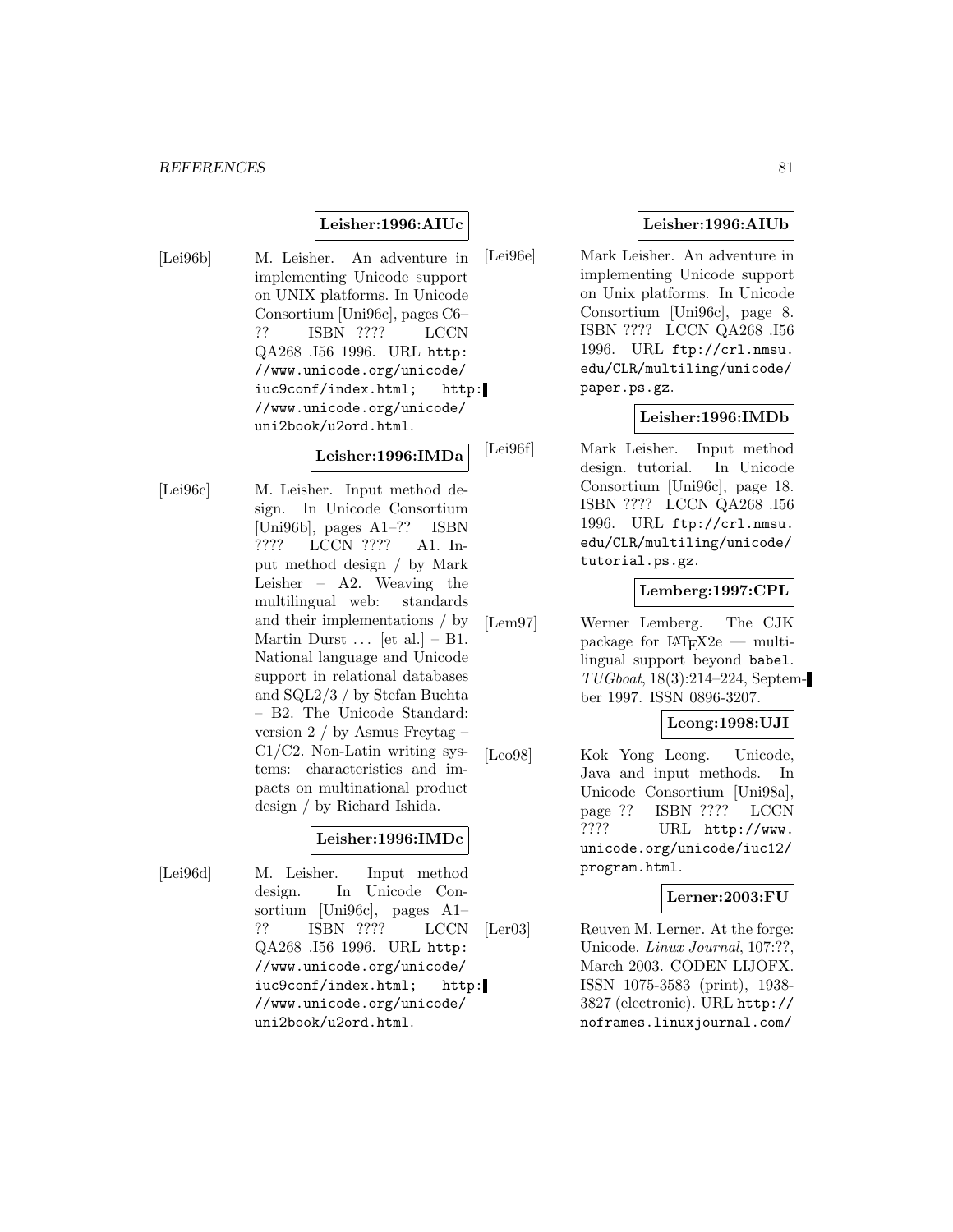lj-issues/issue107/article. php?sid=6504.

#### **Lerner:2013:FU**

[Ler13] Reuven M. Lerner. At the forge: Unicode. Linux Journal, 2013 (230):6:1–6:??, June 2013. CO-DEN LIJOFX. ISSN 1075-3583 (print), 1938-3827 (electronic).

#### **Leventhal:1998:XCD**

[Lev98] M. Leventhal. XML. can the desperate Perl hacker do it? Web Techniques, 3(3): 45–49, March 1998. CODEN WETEFA. ISSN 1086-556X.

### **Li:1998:DUG**

[Li98] Yan Li. Developing a Unicode GIS application for Microsoft Windows and UNIX. In Unicode Consortium [Uni98a], page ?? ISBN ???? LCCN ???? URL http://www. unicode.org/unicode/iuc12/ program.html.

#### **Lilley:1997:DIW**

[Lil97] C. Lilley. The design of an international Web font extension for Cascading Style Sheets. In Unicode Consortium [Uni97b], pages B6–?? ISBN ???? LCCN ???? URL http://www. unicode.org/unicode/iuc11/ program.html.

### **Lilley:1998:DIW**

[Lil98a] Chris Lilley. The design of an International Web Font Extension for Cascading Style Sheets. In Unicode Consortium [Uni98a], page ?? ISBN ????

LCCN ???? URL http://www. unicode.org/unicode/iuc12/ program.html.

### **Lilley:1998:RMD**

[Lil98b] Chris Lilley. Rendering multilingual documents — CSS and XSL. In Unicode Consortium [Uni98b], page ?? ISBN ???? LCCN ???? URL http://www. unicode.org/unicode/iuc13/ program.html.

### **Lindenberg:1998:JIM**

[Lin98] Norbert Lindenberg. Java input method framework. In Unicode Consortium [Uni98b], page ?? ISBN ???? LCCN ???? URL http://www. unicode.org/unicode/iuc13/ program.html.

#### **Liu:1997:CCT**

[Liu97] L. Y. Liu. Checking Chinese text errors in the Unicode environment. In Unicode Consortium [Uni97b], pages B15– ?? ISBN ???? LCCN ???? URL http://www. unicode.org/unicode/iuc11/ program.html.

### **Liu:1994:PMA**

[LL94a] R. Liu and J. Lions. A platform for multilingual application development with Unicode standard. In Tan [Tan94], pages 228–234. ISBN 981-00-5648-6. LCCN ????

#### **Liu:1994:DRU**

[LL94b] Raymond Liu and John Lions. Data representation with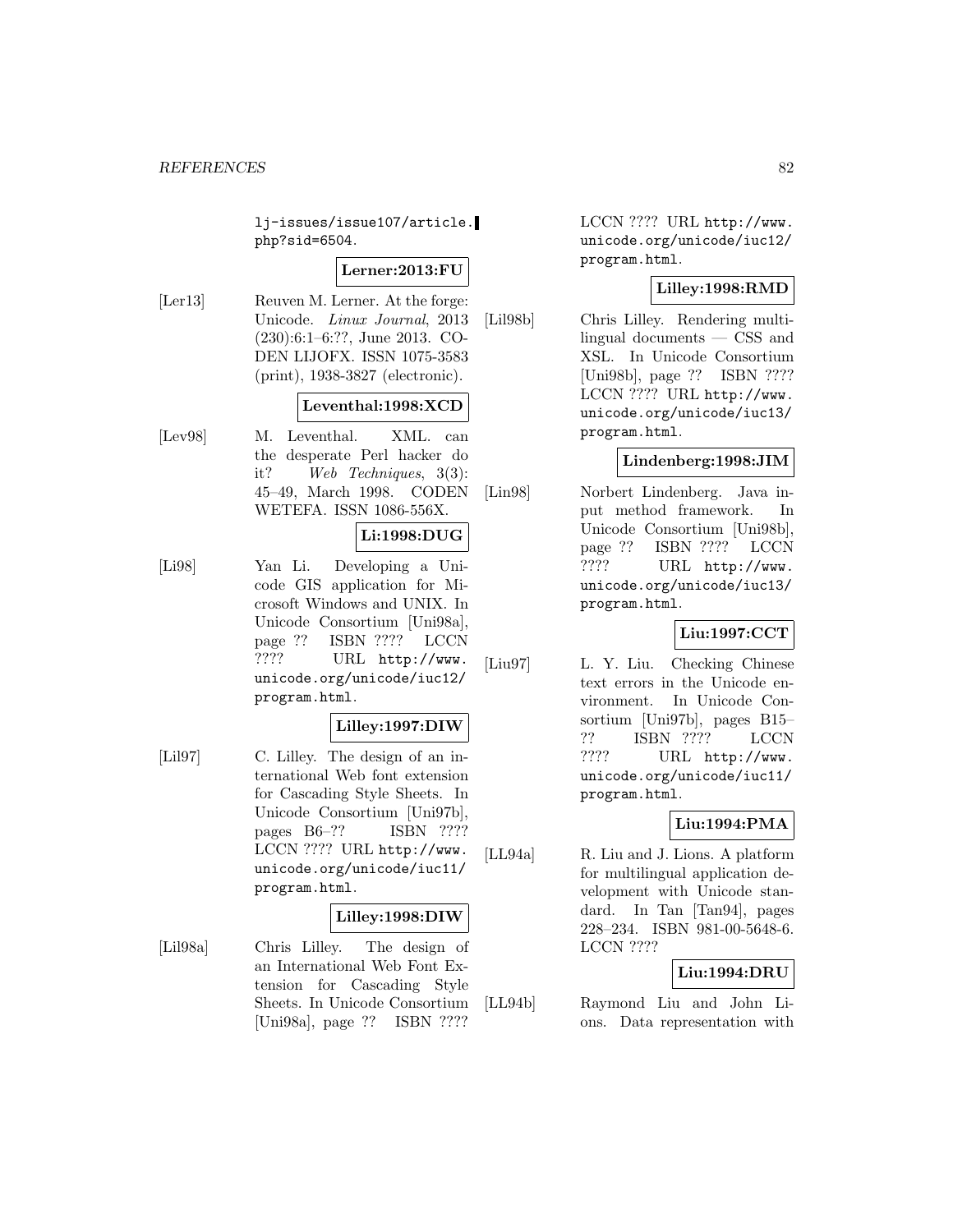Unicode standard in presentation layer of OSI. In National Conference Publication — Institution of Engineers, Australia Proceedings of the International Symposium on Information Theory & Its Applications 1994. Part 1 (of 2) Nov 20–24 1994, pages 589– 592. University of New South Wales, Kensington, NSW, Australia, November 1994. CODEN NPIEDX. ISBN ???? ISSN 0313-6922. LCCN ????

**Liu:1998:DMA**

[LL98] Raymond Liu and John Lions. Distributed multilingual applications of the OSI architecture. Computer Standards and Interfaces, 19(1):9–29, January 1998. CODEN CSTIEZ. ISSN 0920- 5489 (print), 1872-7018 (electronic).

### **Lemire:2022:TBU**

[LM22] Daniel Lemire and Wojciech Muła. Transcoding billions of Unicode characters per second with SIMD instructions. Software—Practice and Experience, 52(2):555–575, February 2022. CODEN SPEXBL. ISSN 0038- 0644 (print), 1097-024X (electronic).

### **Longley:2000:RUN**

[Lon00] Ian Longley. The role of Unicode in natural language classification. Technical report, School of Computer Studies, University of Leeds, Leeds, UK, 2000. Final year project.

[Lu01] Qin Lu. The ideographic composition scheme and its applications in Chinese text processing. In Unicode Consortium [Uni01a], page ?? ISBN ???? LCCN ???? URL http:// www.unicode.org/iuc/iuc18/

# **Lua:1990:PMC**

**Lu:2001:ICS**

[Lua90] K. T. Lua. A proposal for multilingual computing code standardization. Computer Standards and Interfaces,  $10(2)$ : 117–124, ???? 1990. CO-DEN CSTIEZ. ISSN 0920-5489 (print), 1872-7018 (electronic).

papers/b16.ppt.

### **Lunde:1993:UJI**

[Lun93a] Ken Lunde. Understanding Japanese Information Processing. O'Reilly & Associates, Inc., 981 Chestnut Street, Newton, MA 02164, USA, 1993. ISBN 1-56592-043-0. xxxii + 435 pp. LCCN PL524.5.L86 1993. US\$29.95.

#### **Lunde:1993:HJC**

[Lun93b] Ken R. Lunde. The history of the Japanese character set and its encoding. Computer Processing of Chinese and Oriental Languages: an international journal of the Chinese Language Computer Society, 7(1):85–94, June 1993. CODEN CPCLE6. ISSN 0715-9048.

### **Lunde:1996:DEJ**

[Lun96] K. Lunde. Designing an extended Japanese character set: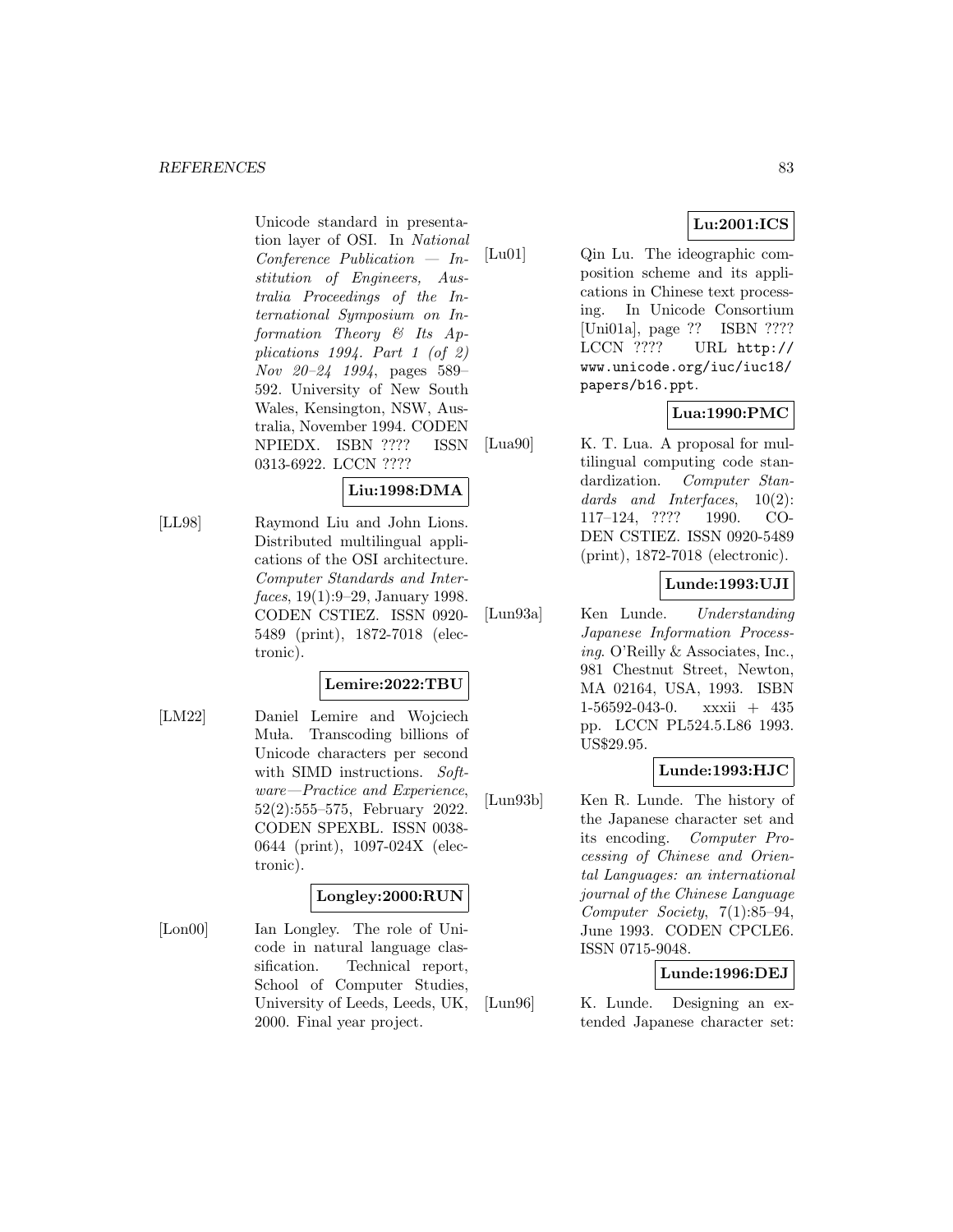From conception to implementation. In Unicode Consortium [Uni96c], pages B7– ?? ISBN ???? LCCN QA268 .I56 1996. URL http: //www.unicode.org/unicode/ iuc9conf/index.html; http: //www.unicode.org/unicode/ uni2book/u2ord.html.

### **Lunde:1998:AUG**

[Lun98a] Ken Lunde. Accessibility of unencoded glyphs. In Unicode Consortium [Uni98b], page ?? ISBN ???? LCCN ???? URL ftp://ftp. oreilly.com/pub/examples/ nutshell/ujip/unicode/iuc13 a10-paper.pdf; http://www. unicode.org/unicode/iuc13/ program.html.

#### **Lunde:1998:ICL**

[Lun98b] Ken Lunde. Implementing cross-locale CJKV code conversion. In Unicode Consortium [Uni98b], page ?? ISBN ???? LCCN ???? URL ftp://ftp. oreilly.com/pub/examples/ nutshell/ujip/unicode/iuc13 c2-paper.pdf; http://www. unicode.org/unicode/iuc13/ program.html.

#### **Lunde:1999:CIP**

[Lun99] Ken Lunde. CJKV Information Processing: Chinese, Japanese, Korean & Vietnamese Computing. O'Reilly & Associates, Inc., 981 Chestnut Street, Newton, MA 02164, USA, 1999. ISBN 1-56592-224-7. 1174 pp. LCCN PL1074.5 .L85

1999. US\$64.95. URL http: //www.oreilly.com/catalog/ cjkvinfo/.

### **MacKay:1986:TPS**

[Mac86] Pierre A. MacKay. Typesetting problem scripts. computer typesetting provides a solution for Arabic and similar scripts. Byte Magazine, 11(2):201–218, February 1986. CODEN BYT-EDJ. ISSN 0360-5280 (print), 1082-7838 (electronic).

### **Moseley:2006:AWL**

[MAD<sup>+</sup>06] Christopher Moseley, R. E. Asher, Giles Darkes, et al., editors. Atlas of the world's languages. Routledge, London, UK, second edition, 2006. ISBN 0-415-31074-1. ???? pp. LCCN G1046.E3 A8 2007. US\$570.00. URL http://www.loc.gov/catdir/ enhancements/fy0711/2007060125 d.html.

### **Mahajan:2009:IUO**

[Mah09] Aditya Mahajan. Integrating Unicode and OpenType math in ConTEXt.  $TUGboat$ ,<br> $30(2):243-246$ . 2009. ISSN  $30(2):243-246$ , 2009. 0896-3207. URL http:// www.tug.org/TUGboat/tb30- 2/tb95mahajan-cmath.pdf.

#### **Mansour:1997:UFb**

[Man97a] K. Mansour. Unicode and fonts. In Unicode Consortium [Uni97b], pages B3–?? (or B4–??). ISBN ???? LCCN ???? URL http://www. unicode.org/unicode/iuc11/ program.html.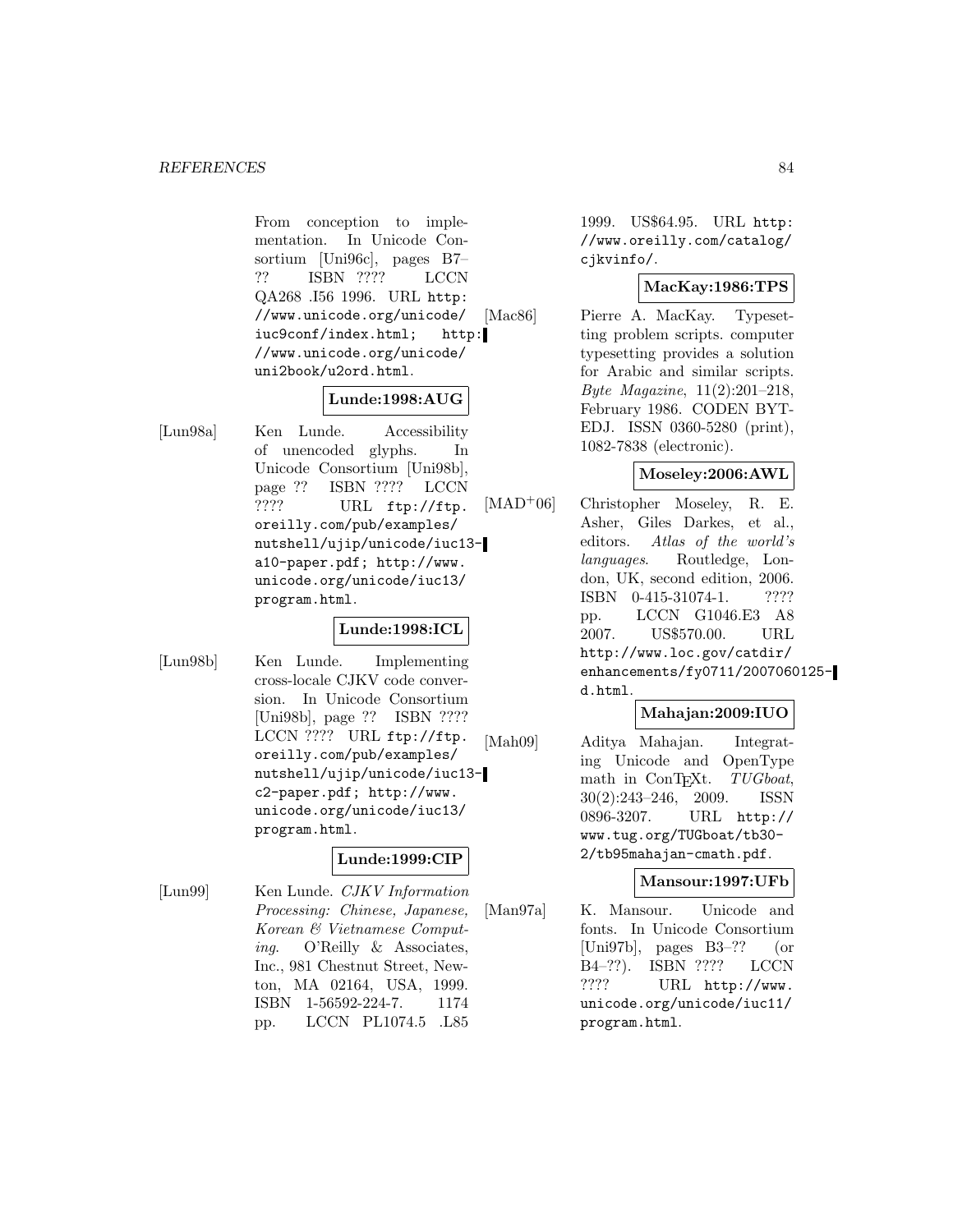#### **Mansour:1997:UFa**

[Man97b] Kamal Mansour. Unicode & fonts. In Unicode Consortium [Uni97a], page ?? ISBN ???? LCCN ???? URL http://www. unicode.org/unicode/iuc10/ program.html.

### **Mansour:1998:UFa**

[Man98a] Kamal Mansour. Unicode & fonts. In Unicode Consortium [Uni98a], page ?? ISBN ???? LCCN ???? URL http://www. unicode.org/unicode/iuc12/ program.html.

#### **Mansour:1998:UFb**

[Man98b] Kamal Mansour. Unicode and fonts. In Unicode Consortium [Uni98b], page ?? ISBN ???? LCCN ???? URL http://www. unicode.org/unicode/iuc13/ program.html.

### **Mansour:1998:UFC**

[Man98c] Kamal Mansour. Unicode and fonts — continued. In Unicode Consortium [Uni98b], page ?? ISBN ???? LCCN ???? URL http://www. unicode.org/unicode/iuc13/ program.html.

#### **Mansour:2001:NSU**

[Man01] Kamal Mansour. New scripts in Unicode 3.0. In Unicode Consortium [Uni01a], page ?? ISBN ???? LCCN ???? URL http://www. agfamonotype.com/presentations/

.

#### **Maruyama:1998:UBI**

[Mar98] Takashi Maruyama. Unicode based input method and Hancharacter search. In Unicode Consortium [Uni98a], page ?? ISBN ???? LCCN ???? URL http://www.unicode. org/unicode/iuc12/program. html.

#### **Matsuzuka:1996:MIM**

[Mat96] S. Matsuzuka. Multilanguage input model on X-Window System. In Unicode Consortium [Uni96c], pages C4– ?? ISBN ???? LCCN QA268 .I56 1996. URL http: //www.unicode.org/unicode/ iuc9conf/index.html; http: //www.unicode.org/unicode/ uni2book/u2ord.html.

### **Mayeur:1997:NGD**

[May97] Thierry Mayeur. Notes Global Designer — developing multilingual Notes applications for the world. In Unicode Consortium [Uni97a], page ?? ISBN ???? LCCN ???? URL http: //www.unicode.org/unicode/ iuc10/program.html.

### **McFarland:1997:DIS**

[MBH97] T. McFarland, B. Beck, and H. Hiura. Developing internationalized software with JDK 1.1. In Unicode Consortium [Uni97b], pages TA2–?? ISBN ???? LCCN ???? URL http: //www.unicode.org/unicode/ iuc11/program.html.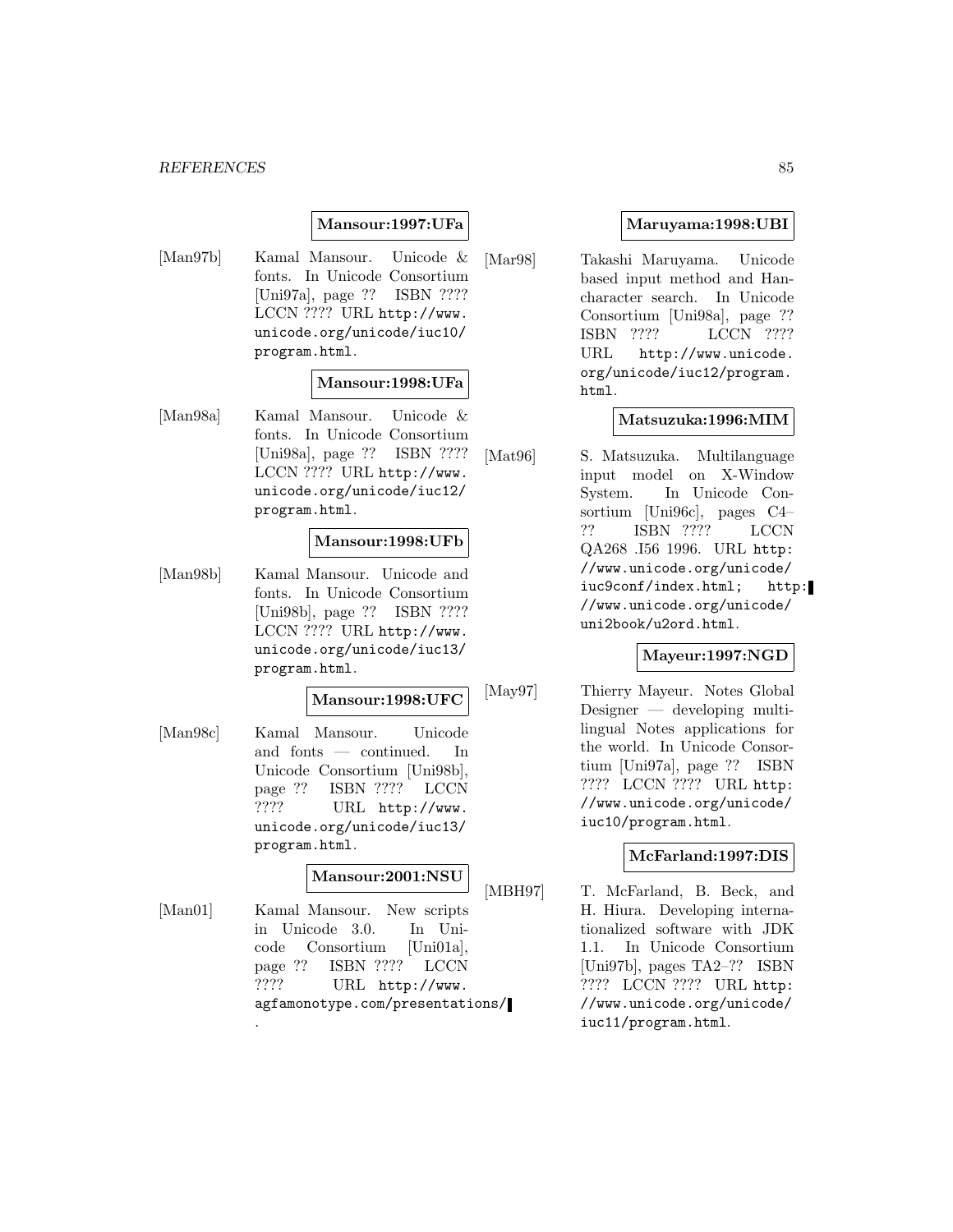### **McCarthy:1972:RAC**

[McC72] John McCarthy. RFC 373: Arbitrary character sets, July 14, 1972. URL ftp://ftp. internic.net/rfc/rfc373.txt; ftp://ftp.math.utah.edu/ pub/rfc/rfc373.txt. Status: UNKNOWN.

### **McConnell:1996:UIM**

[McC96] J. McConnell. Unicode and internationalization on Mac OS 8. In Unicode Consortium [Uni96c], pages B3– ?? ISBN ???? LCCN QA268 .I56 1996. URL http: //www.unicode.org/unicode/ iuc9conf/index.html; http: //www.unicode.org/unicode/ uni2book/u2ord.html.

# **McFarland:1997:EDI**

[McF97] T. McFarland. Experiences developing internationalized applets with Java. In Unicode Consortium [Uni97b], pages A15-?? ISBN ???? LCCN<br>???? URL http://www. URL http://www. unicode.org/unicode/iuc11/ program.html.

#### **McFarland:1998:DIA**

[McF98a] Tom McFarland. Developing internationalized applications/applets with Java. In Unicode Consortium [Uni98a], page ?? ISBN ???? LCCN<br>???? URL http://www. URL http://www. unicode.org/unicode/iuc12/ program.html.

#### **McFarland:1998:DIS**

[McF98b] Tom McFarland. Developing internationalized software with Java. In Unicode Consortium [Uni98b], page ?? ISBN ???? LCCN ???? URL http://www. unicode.org/unicode/iuc13/ program.html.

#### **McGowan:1996:DNT**

[McG96] R. McGowan. Designing the next text system. In Unicode Consortium [Uni96c], pages B4– ?? ISBN ???? LCCN QA268 .I56 1996. URL http: //www.unicode.org/unicode/ iuc9conf/index.html; http: //www.unicode.org/unicode/ uni2book/u2ord.html.

### **McGowan:1998:RP**

[McG98] Rick McGowan. The Rhapsody platform. In Unicode Consortium [Uni98b], page ?? ISBN ???? LCCN ???? URL http: //www.unicode.org/unicode/ iuc13/program.html.

#### **McGowan:2002:GMR**

[McG02] Rick McGowan. A general method for rendering combining marks. Unicode Technical Note 2, The Unicode Consortium, P.O. Box 700519, San Jose, CA 95170- 0519, USA, Phone: +1-408- 777-5870, Fax: +1-408-777- 5082, E-mail: unicode-inc@ unicode.org, October 28, 2002. URL http://www. unicode.org/notes/tn2/.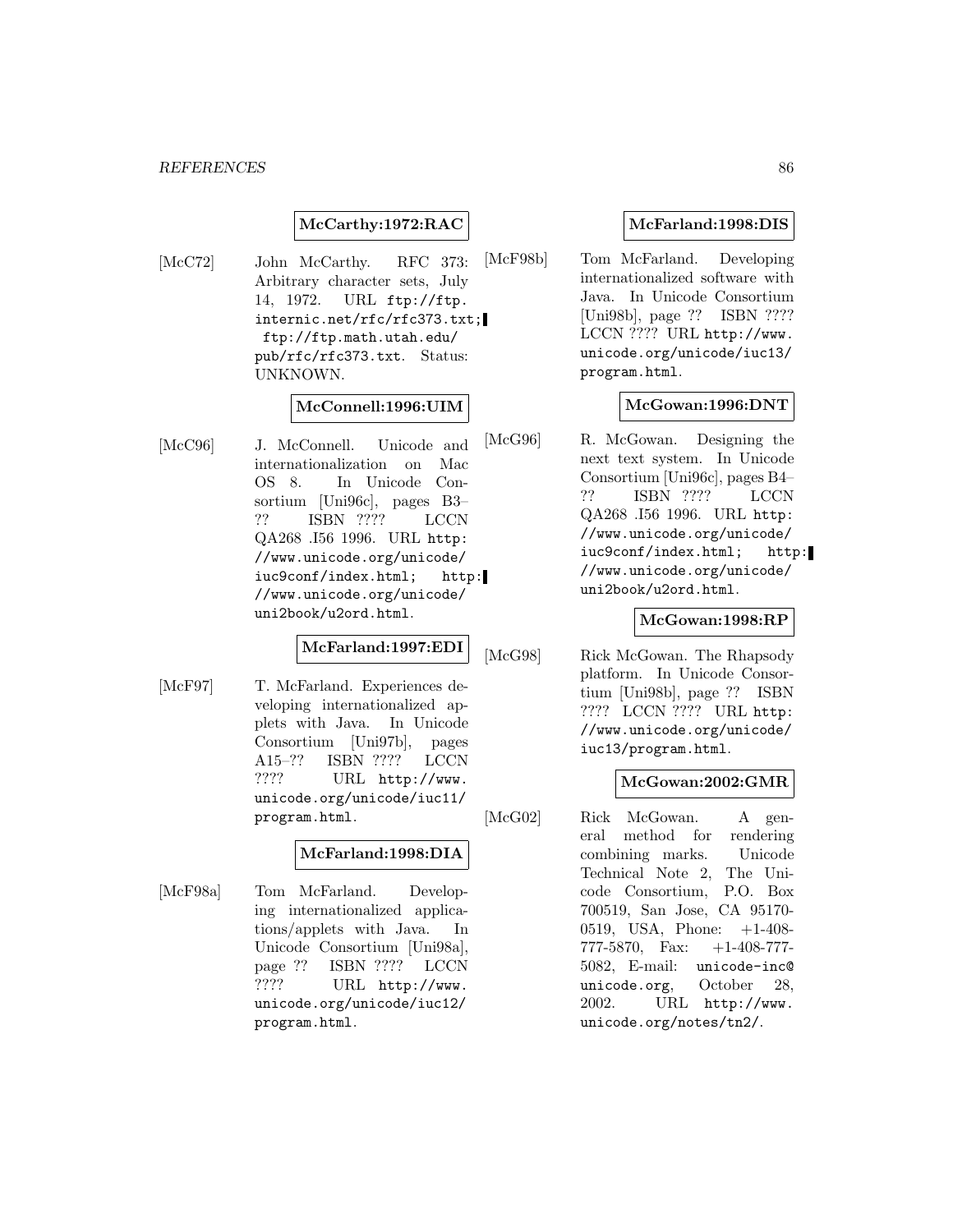# **RFC3718**

[McG04] R. McGowan. RFC 3718: a summary of Unicode Consortium procedures, policies, stability, and public access, February 2004. URL ftp://ftp. internic.net/rfc/rfc3718. txt; ftp://ftp.math.utah. edu/pub/rfc/rfc3718.txt. Status: INFORMATIONAL.

# **McKenna:1996:CMS**

[McK96a] M. McKenna. Conversion of a multinational software developer to Unicode: a case history to-date. In Unicode Consortium [Uni96c], pages C2– ?? ISBN ???? LCCN QA268 .I56 1996. URL http: //www.unicode.org/unicode/ iuc9conf/index.html; http: //www.unicode.org/unicode/ uni2book/u2ord.html.

#### **McKenna:1996:UDC**

[McK96b] M. McKenna. Unicode in distributed computing environments. In Unicode Consortium [Uni96c], pages B1– ?? ISBN ???? LCCN QA268 .I56 1996. URL http: //www.unicode.org/unicode/ iuc9conf/index.html; http: //www.unicode.org/unicode/ uni2book/u2ord.html.

#### **McKenna:1997:CMSb**

[McK97a] M. McKenna. Converting a multinational software developer to Unicode: a case history to-date. In Unicode Consortium [Uni97b], pages A6–?? ISBN

???? LCCN ???? URL http: //www.unicode.org/unicode/ iuc11/program.html.

### **McKenna:1997:UWD**

[McK97b] M. McKenna. Unicode in worldclass database systems. In Unicode Consortium [Uni97b], pages B1–?? ISBN ???? LCCN ???? URL http://www. unicode.org/unicode/iuc11/ program.html.

#### **McKenna:1997:CMSa**

[McK97c] Mike McKenna. Conversion of a multinational software developer to Unicode — A casehistory-to-date. In Unicode Consortium [Uni97a], page ?? ISBN ???? LCCN ???? URL http://www.unicode. org/unicode/iuc10/program. html.

### **McKenna:1997:UDC**

[McK97d] Mike McKenna. Unicode in distributed computing environments. In Unicode Consortium [Uni97a], page ?? ISBN ???? LCCN ???? URL http://www. unicode.org/unicode/iuc10/ program.html.

### **McKenna:1997:UUW**

[McK97e] Mike McKenna. Use of Unicode by world-class database vendors. In Unicode Consortium [Uni97a], page ?? ISBN ???? LCCN ???? URL http: //www.unicode.org/unicode/ iuc10/program.html.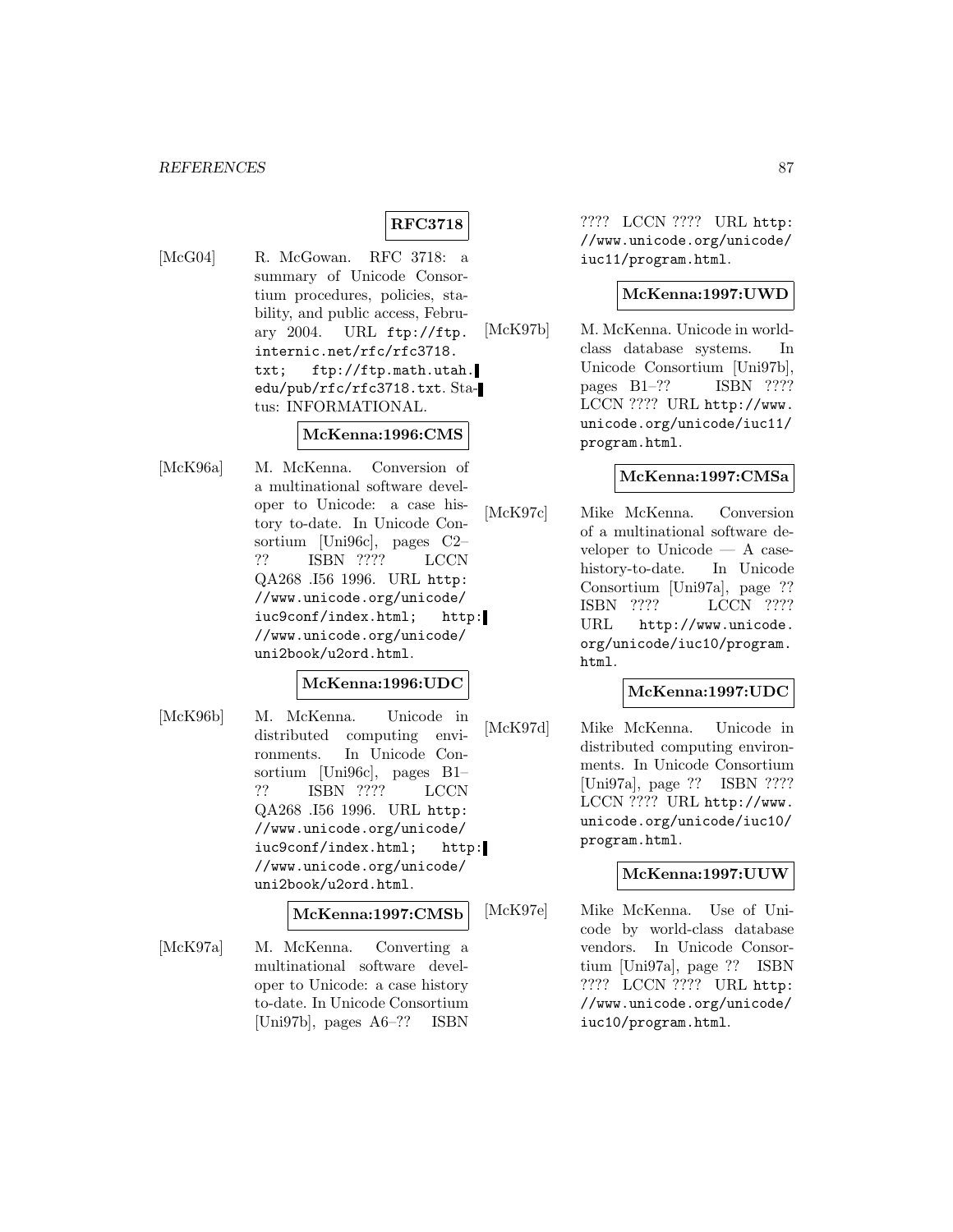### **McKenna:1998:GIS**

[McK98a] Michael G. McKenna. Global information systems. In Unicode Consortium [Uni98b], page ?? ISBN ???? LCCN ???? URL http://www. unicode.org/unicode/iuc13/ program.html.

# **McKenna:1998:UUW**

[McK98b] Mike McKenna. Use of Unicode by world-class database vendors. In Unicode Consortium [Uni98a], page ?? ISBN ???? LCCN ???? URL http: //www.unicode.org/unicode/ iuc12/program.html.

### **McCallum:1994:ASA**

[ME94] Sally McCallum and Monica Ertel, editors. Automated systems for access to multilingual and multiscript library materials: proceedings of the Second IFLA Satellite Meeting, Madrid, August 18–19, 1993, volume 70 of IFLA publications. K. G. Saur, München, Germany; New Providence, NJ, USA, 1994. ISBN 3-598-21797- 8. ISSN 0344-6891. LCCN Z699.5.F67 A872 1994.

#### **Meersseman:1997:DBD**

[Mee97] Yann Meersseman. Double the bytes, double the trouble. Language International, 9(6):18–19, ???? 1997. CODEN LAINE2. ISSN 0923-182X.

#### **Meyer:2001:TNC**

[Mey01] Dirk Meyer. Two new coded character standards from China and their implementation: HK SCS & GB 18030. In Unicode Consortium [Uni01a], page ?? ISBN ???? LCCN ???? URL ftp://ftp. oreilly.com/pub/examples/ nutshell/cjkv/pdf/IUC18B17. pdf.

#### **Mao:2007:UUC**

[MfFH07] Ching-Chen Anthony Mao and Ching fen Frances Hsu. UNI-MARC and UNICODE — Chinese MARC (Taiwan) and its bibliographic database. International cataloguing and bibliographic control: quarterly bulletin of the IFLA UBCIM Programme, 36(3):58, ???? 2007. ISSN 011-8829.

#### **Myers:1993:MWN**

[MH93] Brian Myers and Eric Hamer. Mastering Windows NT programming. Sybex, 2021 Challenger Driver, Suite 100, Alameda, CA 94501, USA, 1993. ISBN 0-7821-1264-1. xxxv + 1236 pp. LCCN QA76.76.O63 M94 1993. US\$44.99.

#### **McClure:1995:CGA**

[MH95] Wanda L. McClure and Stan A. Hannah. Communicating globally: The advent of Unicode. Computers in Libraries, 15(5): 19–24, May 1995. CODEN CPLIE8. ISSN 1041-7915.

#### **Microsoft:1999:CDS**

[Mic99] Microsoft Corporation. Character design standards. Technical report, Microsoft Corporation, Redmond, WA, USA,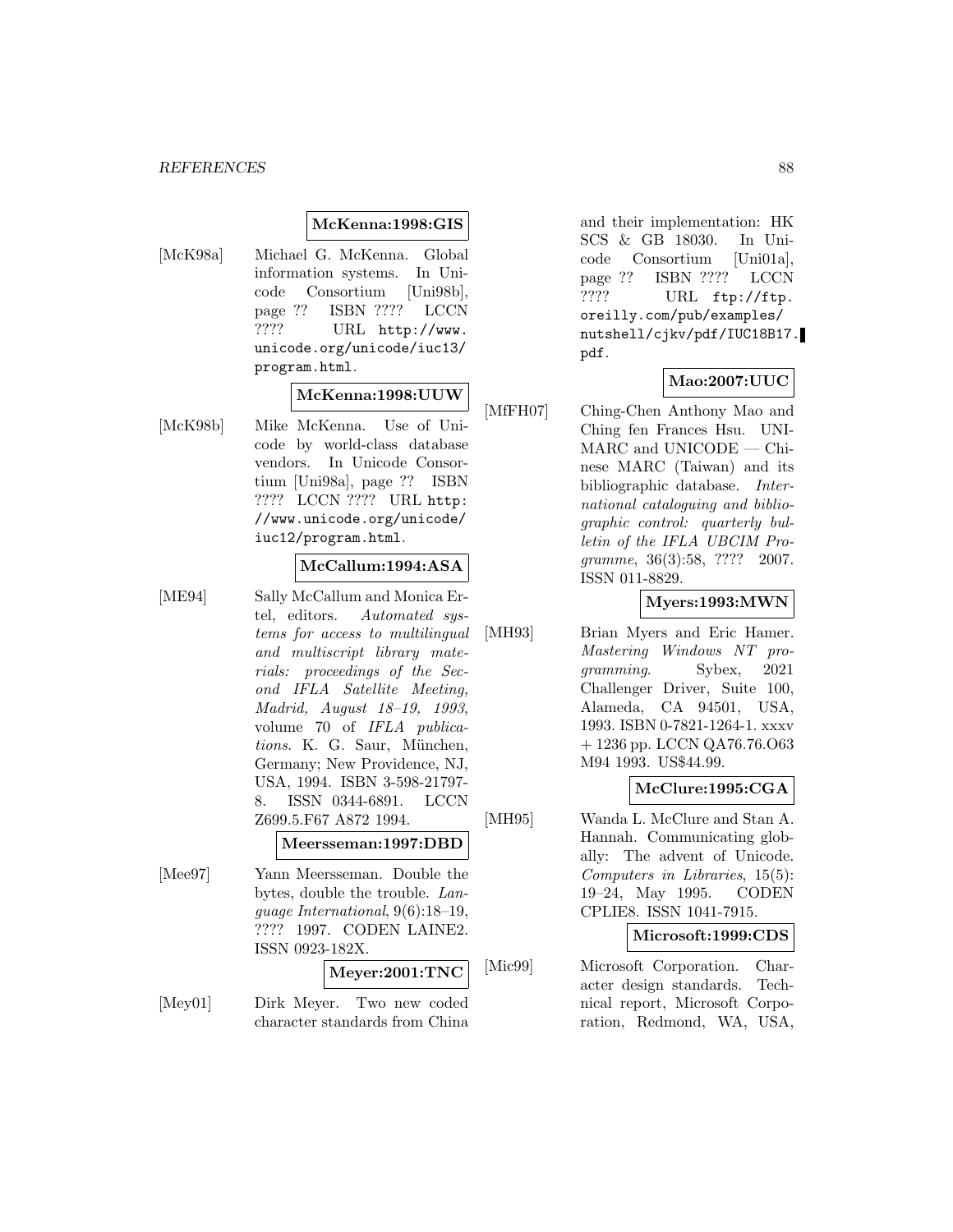July 8, 1999. URL http://www. microsoft.com/typography/ developers/fdsspec/default. Mil98a htm.

### **Mikiko:1998:MUE**

[Mik98] Nishikimi Mikiko. MULE-Universal enCoding System: a flexible codepoint translation mechanism. In Unicode Consortium [Uni98b], page ?? ISBN ???? LCCN ???? URL http: //www.unicode.org/unicode/ iuc13/program.html.

### **Milo:1996:ESN**

[Mil96] T. Milo. Encoding sense and nonsense: The Arabic ligature. In Unicode Consortium [Uni96c], pages B8– ?? ISBN ???? LCCN QA268 .I56 1996. URL http: //www.unicode.org/unicode/ iuc9conf/index.html; http: //www.unicode.org/unicode/ uni2book/u2ord.html.

#### **Milo:1997:TAC**

[Mil97a] T. Milo. Towards Arabic computer typography. In Unicode Consortium [Uni97b], pages B8–?? ISBN ???? LCCN ???? URL http://www. unicode.org/unicode/iuc11/ program.html.

## **Milo:1997:ESN**

[Mil97b] Thomas Milo. Encoding sense and nonsense — the Arabic ligature. In Unicode Consortium [Uni97a], page ?? ISBN ???? LCCN ???? URL http://www. unicode.org/unicode/iuc10/ program.html.

# **Milo:1998:AAA**

Thomas Milo. Authentic Arabic — aesthetic and technical challenges. In Unicode Consortium [Uni98b], page ?? ISBN ???? LCCN ???? URL http://www. unicode.org/unicode/iuc13/ program.html.

# **Milo:1998:AAB**

[Mil98b] Thomas Milo. Authentic Arabic — backgrounds. In Unicode Consortium [Uni98b], page ?? ISBN ???? LCCN ???? URL http://www.unicode. org/unicode/iuc13/program. html.

# **Milo:2003:AAB**

[Mil03] Thomas Milo. ALI-BABA and the 4.0 Unicode characters — New input and output concepts under Unicode. TUGboat, 24 (3):502–511, 2003. ISSN 0896- 3207. URL https://tug.org/ TUGboat/tb24-3/milo.pdf.

### **Mittelbach:2021:PUP**

[Mit21a] Frank Mittelbach. The uni $codefonttable$  package.  $TUG$ boat, 42(3):287–304, ?? 2021. CODEN ???? ISSN 0896- 3207. URL https://tug.org/ TUGboat/tb42-3/tb132mittunicodefonttable.pdf.

### **Mittelbach:2021:PTP**

[Mit21b] Frank Mittelbach. Preventing tofu with and Unicode engines.  $TUGboat$ ,  $42(3):284-$ 286, ?? 2021. CODEN ???? ISSN 0896-3207. URL https: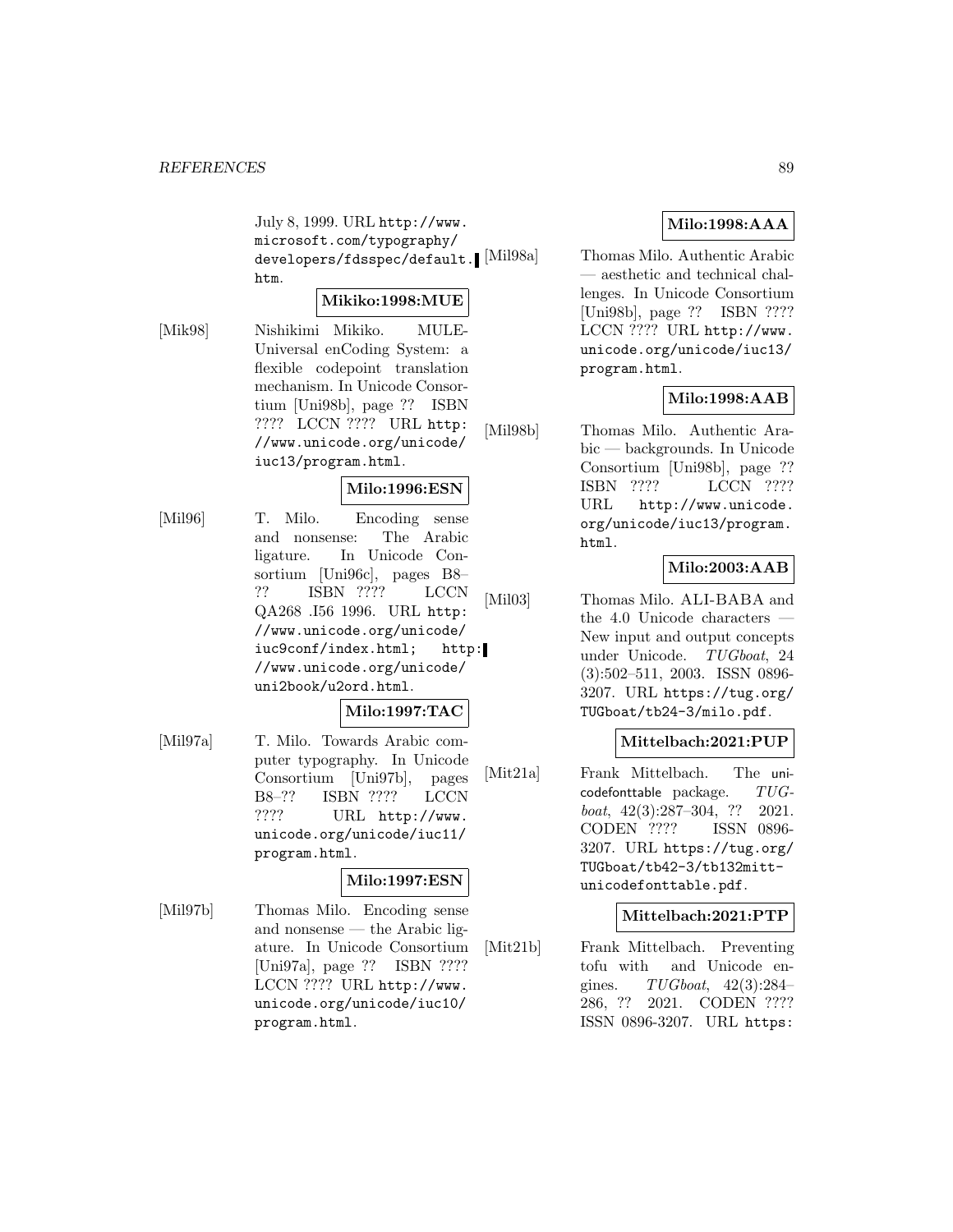//tug.org/TUGboat/tb42-3/ tb132mitt-tofu.pdf.

# **Mabry:2007:USE**

[MJF07] Frank J. Mabry, John R. James, and Aaron J. Ferguson. Unicode steganographic exploits: Maintaining enterprise border security. IEEE Security & Privacy, 5(5):32–39, September/October 2007. CODEN ???? ISSN 1540- 7993 (print), 1558-4046 (electronic).

### **Matsuoka:1997:KDI**

and Koji Gotoda. Kanji database and input method of 'Itaiji'. In Unicode Consortium [Uni97a], page ?? ISBN ???? LCCN ???? URL http://www. unicode.org/unicode/iuc10/ program.html.

### **Mair:1991:CC**

[ML91] Victor H. Mair and Yongquan Liu, editors. Characters and computers. IOS Press, Amsterdam, The Netherlands, 1991. ISBN 90-5199-061-8. LCCN PL1074.5 .C372 1991.

#### **Mainland:2013:EVI**

[MLJ13] Geoffrey Mainland, Roman Leshchinskiy, and Simon Peyton Jones. Exploiting vector instructions with generalized stream fusion. ACM SIGPLAN Notices, 48(9):37–48, September 2013. CODEN SINODQ. ISSN 0362-1340 (print), 1523- 2867 (print), 1558-1160 (electronic).

# **Mainland:2017:EVI**

[MLJ17] Geoffrey Mainland, Roman Leshchinskiy, and Simon Peyton Jones. Exploiting vector instructions with generalized stream fusion. Communications of the ACM,  $60(5):83-91$ , May 2017. CODEN CACMA2. ISSN 0001-0782 (print), 1557- 7317 (electronic). URL http: //cacm.acm.org/magazines/ 2017/5/216312/fulltext.

### **Mudur:1999:ASI**

[MKG97] Eiji Matsuoka, Tatsuo Kobayashi, [MNSJ99a] S. P. Mudur, N. Nayak, S. Shanbhag, and R. K. Joshi. An architecture for the shaping of Indic texts. Computers and Graphics, 23(1):7–24, February 1999. CODEN COGRD2. ISSN 0097-8493 (print), 1873- 7684 (electronic).

### **Mudur:1999:CGI**

[MNSJ99b] S. P. Mudur, Niranjan Nayak, Shrinath Shanbhag, and R. K. Joshi. Computer graphics in India — an architecture for the shaping of Indic texts. Computers and Graphics, 23 (1):7–24, February 1, 1999. CODEN COGRD2. ISSN 0097-8493 (print), 1873-7684 (electronic). URL http:// www.elsevier.com/cas/tree/ store/cag/sub/1999/23/1/647. pdf.

### **Moorcraft:1997:URC**

[Moo97] Colin Moorcraft. A Unicode revolution comes to the Web. Language International, 9(3):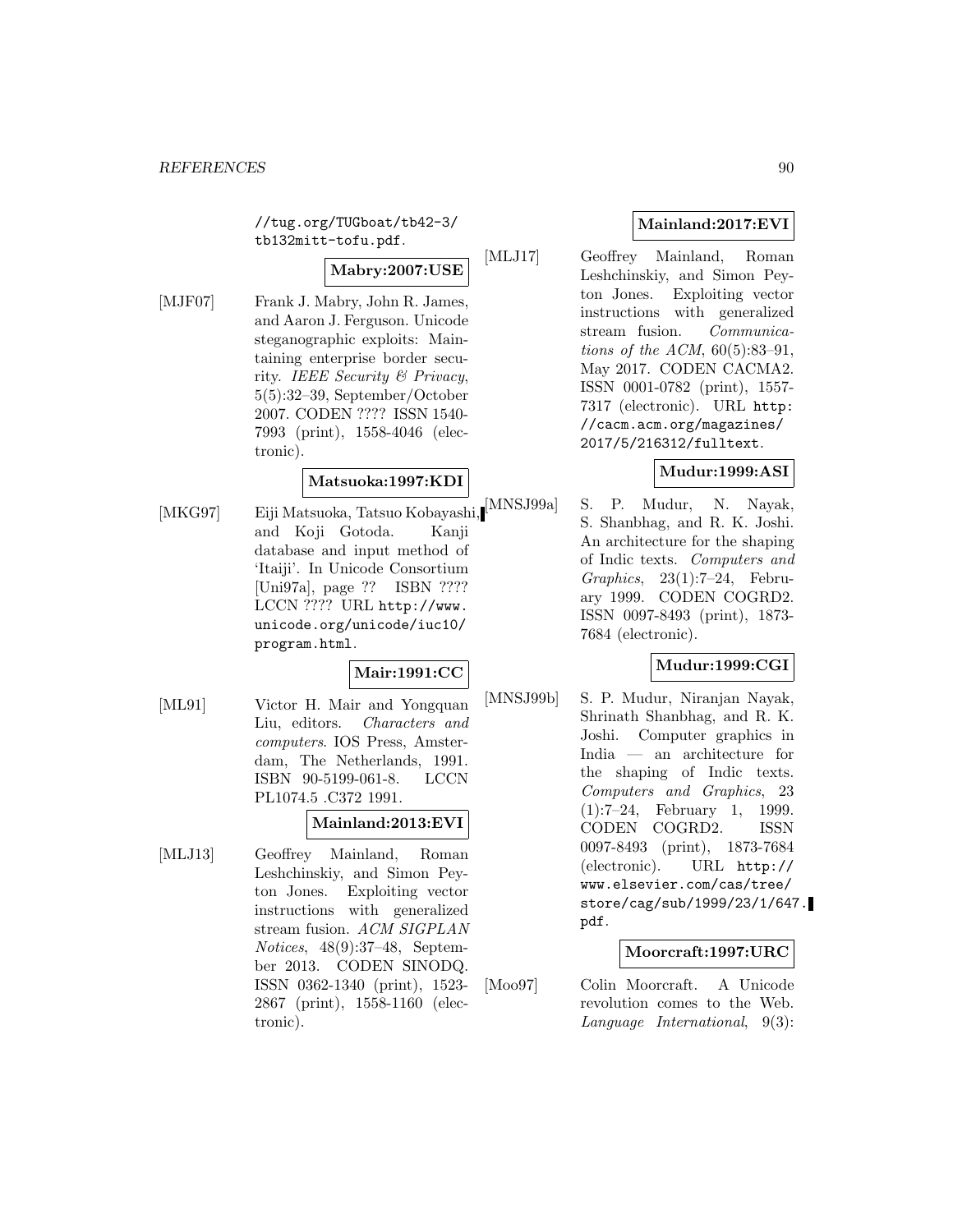22–23, 36, ???? 1997. CODEN LAINE2. ISSN 0923-182X.

### **Moore:1998:USV**

[Moo98a] Lisa Moore. The Unicode standard, version 2.1. Unicode Technical Report 8, The Unicode Consortium, P.O. Box 700519, San Jose, CA 95170-0519, USA, Phone: +1- 408-777-5870, Fax:  $+1-408$ -777-5082, E-mail: unicodeinc@unicode.org, February 18, 1998. URL http:/ /www.unicode.org/unicode/ reports/tr8.html.

#### **Moore:1998:W**

[Moo98b] Lisa Moore. Welcome. In Unicode Consortium [Uni98b], page ?? ISBN ???? LCCN ???? URL http://www. unicode.org/unicode/iuc13/ program.html.

### **Mori:1998:ULB**

[Mor98] Nobuyoshi Mori. Unicode and largest business application software. In Unicode Consortium [Uni98a], page ?? ISBN ???? LCCN ???? URL http: //www.unicode.org/unicode/ iuc12/program.html.

#### **Murray:1993:APW**

[MP93] William H. Murray III and Chris H. Pappas. Application programming for Windows NT. Osborne/McGraw-Hill, Berkeley, CA, USA, 1993. ISBN 0-07- 881933-4. xxiv + 680 pp. LCCN QA76.76.A65M88 1993.

### **Miklavec:2008:PCB**

[MR08] Mojca Miklavec and Arthur Reutenauer. Putting the Cork back in the bottle — Improving Unicode support in TEX. TUGboat, 29(3):454–457, 2008. ISSN 0896-3207. URL http:/ /www.tug.org/TUGboat/tb29- 3/tb93miklavec.pdf.

### **Miklavec:2016:HTE**

[MR16] Mojca Miklavec and Arthur Reutenauer. Hyphenation in T<sub>E</sub>X and elsewhere, past<br>and future. TUGboat, 37  $TUGboat$ , 37 (2):209–213, 2016. ISSN 0896-3207. URL https: //tug.org/TUGboat/tb37-2/ tb116miklavec.pdf.

### **Metcalf:2011:MFE**

[MRC11] Michael Metcalf, John Ker Reid, and Malcolm Cohen. Modern Fortran explained. Numerical mathematics and scientific computation. Oxford University Press, Walton Street, Oxford OX2 6DP, UK, 2011. ISBN 0-19-960142- 9 (paperback), 0-19-960141- 0.  $xx + 488$  pp. LCCN QA76.73.F235 M48 2011. URL http://www.loc.gov/catdir/ enhancements/fy1312/2012360954 b.html; http://www.loc. gov/catdir/enhancements/fy1312/ 2012360954-d.html; http: //www.loc.gov/catdir/enhancements/ fy1312/2012360954-t.html.

#### **Mudawwar:1997:MTM**

[Mud97] Muhammed F. Mudawwar. Multicode: a truly multilin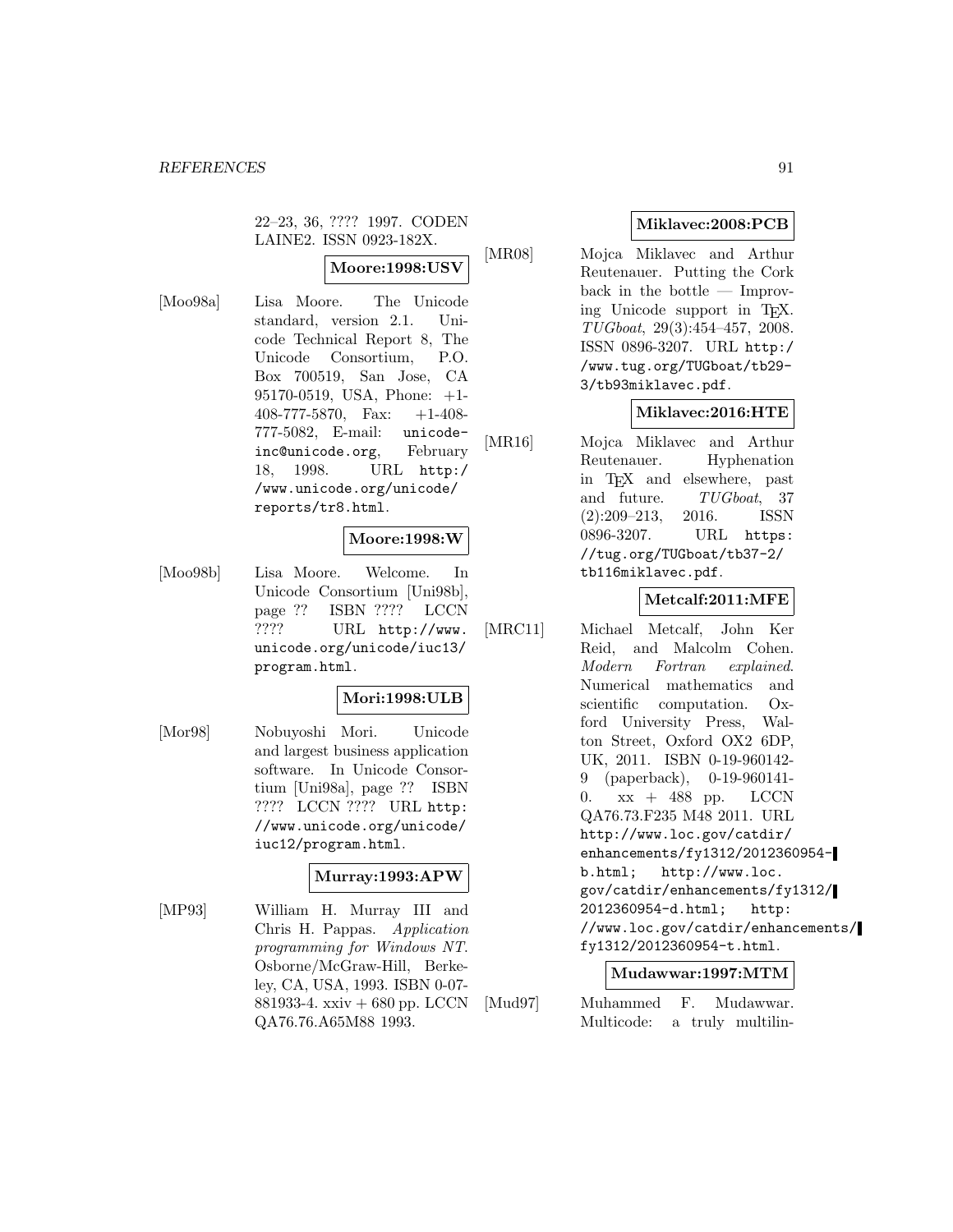gual approach to text encoding. Computer, 30(4):37–43, April 1997. CODEN CPTRB4. ISSN 0018-9162 (print), 1558- 0814 (electronic). See also response and rebuttal [DM97], and letters [CPJ<sup>+</sup>98].

### **Muller:2005:BB**

[Mul05] Eric Muller. To the BMP and beyond. Unicode Technical Note 23, The Unicode Consortium, P.O. Box 700519, San Jose, CA 95170- 0519, USA, Phone: +1-408- 777-5870, Fax: +1-408-777- 5082, E-mail: unicode-inc@ unicode.org, May 24, 2005. URL http://www.unicode. org/notes/tn23/; http:// www.unicode.org/notes/tn23/ Muller-Slides+Narr.pdf;

http://www.unicode.org/notes/Mur98] tn23/Muller-Slides.pdf; http://www.unicode.org/notes/

#### tn23/tn23-1.html.

# **Muller:2008:USA**

[Mul08] Eric Muller. Unicode standard annex #42: Unicode character database in XML. Technical Report 42, The Unicode Consortium, P.O. Box 700519, San Jose, CA 95170- 0519, USA, Phone: +1-408- 777-5870, Fax:  $+1-408-777$ 5082, E-mail: unicode-inc@ unicode.org, April 1, 2008. URL http://www.unicode. org/reports/tr42/; http: //www.unicode.org/reports/ tr42/tr42-3.html.

### **Munroe:2019:CHU**

[Mun19] Randall Munroe. Comic: The history of Unicode. TUGboat,  $40(3):278$ , ???? 2019. CODEN ???? ISSN 0896- 3207. URL https://tug.org/ TUGboat/tb40-3/tb126chest. pdf.

### **Murray:1996:SML**

[Mur96] R. Murray. Supporting multiple languages and character sets on the Internet. In Unicode Consortium [Uni96c], pages A1– ?? ISBN ???? LCCN QA268 .I56 1996. URL http: //www.unicode.org/unicode/ iuc9conf/index.html; http: //www.unicode.org/unicode/ uni2book/u2ord.html.

#### **Murty:1998:UIL**

Uppuluri Murty. Unicode issues and localization of software in Indian languages. In Unicode Consortium [Uni98a], page ?? ISBN ???? LCCN ???? URL http://www. unicode.org/unicode/iuc12/ program.html.

### **Miller:2009:AAA**

[MVM09a] Frederic P. Miller, Agnes F. Vandome, and John McBrewster, editors. Arabic Alphabet: Arabic alphabet, Abjad numerals, 'i'rab, Arabic diacritics, Arabic numerals, History of the Arabic alphabet, Arabic Unicode, Islamic calligraphy, ... Romanization of Arabic, Arabic chat alphabet. Alphascript Publishing, 17 Rue Meldrum,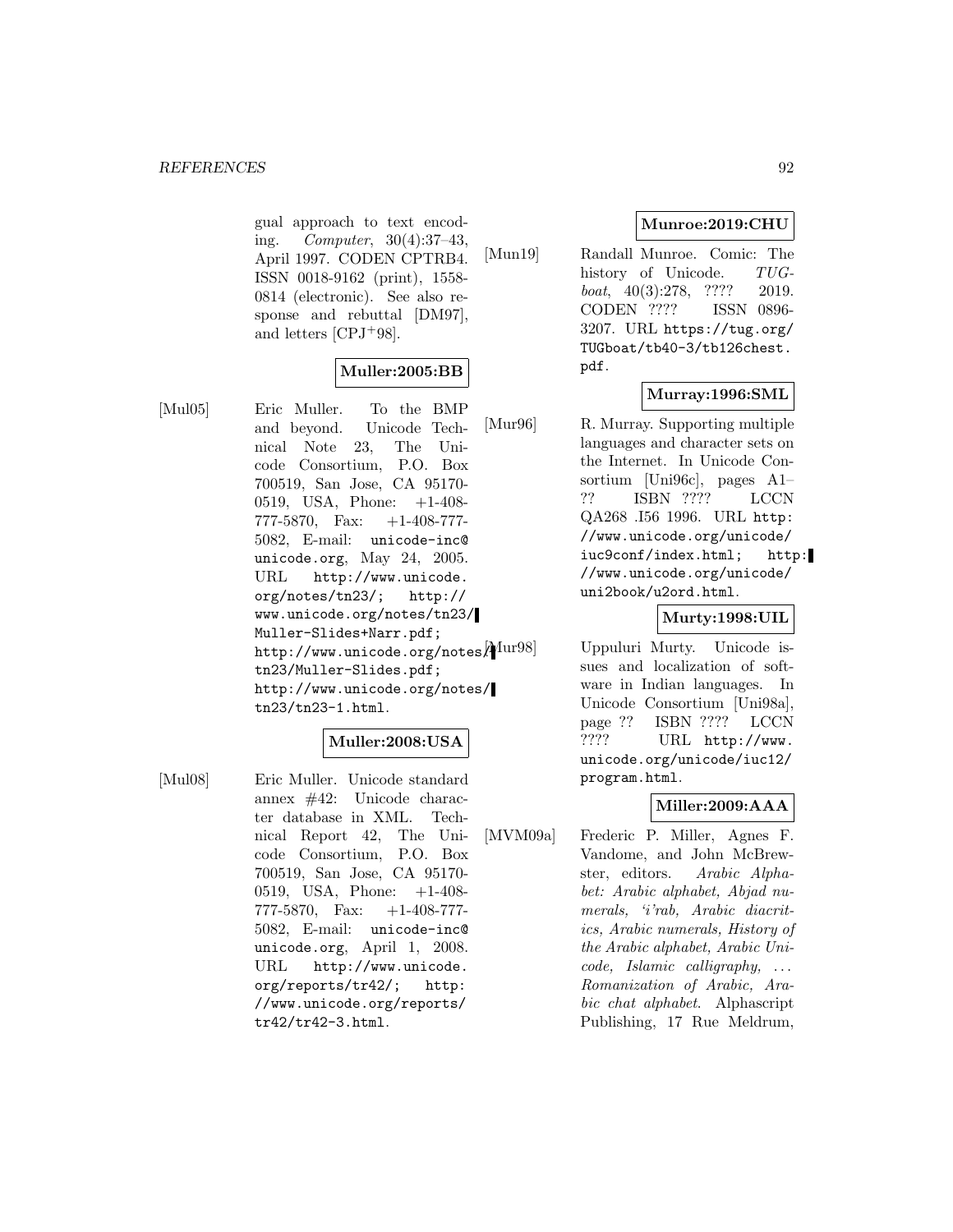Beau Bassin, 1713-01 Mauritius, 2009. ISBN 613-0-04650- 2. 100 (est.) pp. LCCN ???? US\$50.

# **Miller:2009:RNR**

[MVM09b] Frederic P. Miller, Agnes F. Vandome, and John McBrewster, editors. Roman Numerals: Roman numeral analysis, Roman arithmetic, Roman abacus, Kharosthi, Unicode numerals, Etruscan numerals, Positional notation, Arabic numerals, Districts of Turku. Alphascript Publishing, 17 Rue Meldrum, Beau Bassin, 1713-01 Mauritius, 2009. ISBN 613-0- 06480-2. 88 (est.) pp. LCCN ???? US\$50.

# **Ngo:2005:MNC**

 $[N^+05a]$  Thanh Nhàn Ngô et al., editors. *Manual*, the Nôm Na coded character set: with  $N\hat{o}m$  Na T^ $\hat{o}ng$  light true type font and Hán Nôm character knowledge-base: in accordance with Unicode 4.0, ISO/IEC 10646-1:2000 and Vietnamese national standards, TCVN 5712:1993 [VSCII], TCVN 5773:1993 [NSCII], TCVN 6056:1995 [NSCII]. Nôm Na Group, Hanoi, Vietnam, 2005. xiii + 570 pp. LCCN PL4372 .M36 2005.

#### **Nhan:2005:MNCb**

[N<sup>+</sup>05b] Ngo Thanh Nhan et al., editors. Manual, the Nom Na coded character set: with Nom Na Tong light True Type font and

Han Nom character knowledgebase: in accordance with Unicode 4.0, ISO/IEC 10646- 1:2000 & Vietnamese national standards, TCVN 5712:1993 [VSCII], TCVN 5773:1993 [NSCII], TCVN 6056:1995 [NSCII]. Nom Na Group, Hanoi, Vietnam, 2005. xiii + 570 pp. LCCN PL4372 .M36 2005.

### **Nakanishi:1998:KAB**

[Nak98] Hidehiko Nakanishi. Keynote address: a brief history of the Japanese printing industry and Kanji typesetting. In Unicode Consortium [Uni98a], page ?? ISBN ???? LCCN ???? URL http://www. unicode.org/unicode/iuc12/ program.html.

### **Nassaney:1996:LMC**

[Nas96] B. Nassaney. Localizing multilingual cross-platform software using ForeignDesk. In Unicode Consortium [Uni96c], pages C8– ?? ISBN ???? LCCN QA268 .I56 1996. URL http: //www.unicode.org/unicode/ iuc9conf/index.html; http: //www.unicode.org/unicode/ uni2book/u2ord.html.

### **Nedumaran:2004:TCT**

[Ned04] Muthu Nedumaran. Text conversion from TSCII 1.7 to Unicode. Unicode Technical Note 15, The Unicode Consortium, P.O. Box 700519, San Jose, CA 95170- 0519, USA, Phone: +1-408- 777-5870, Fax:  $+1-408-777$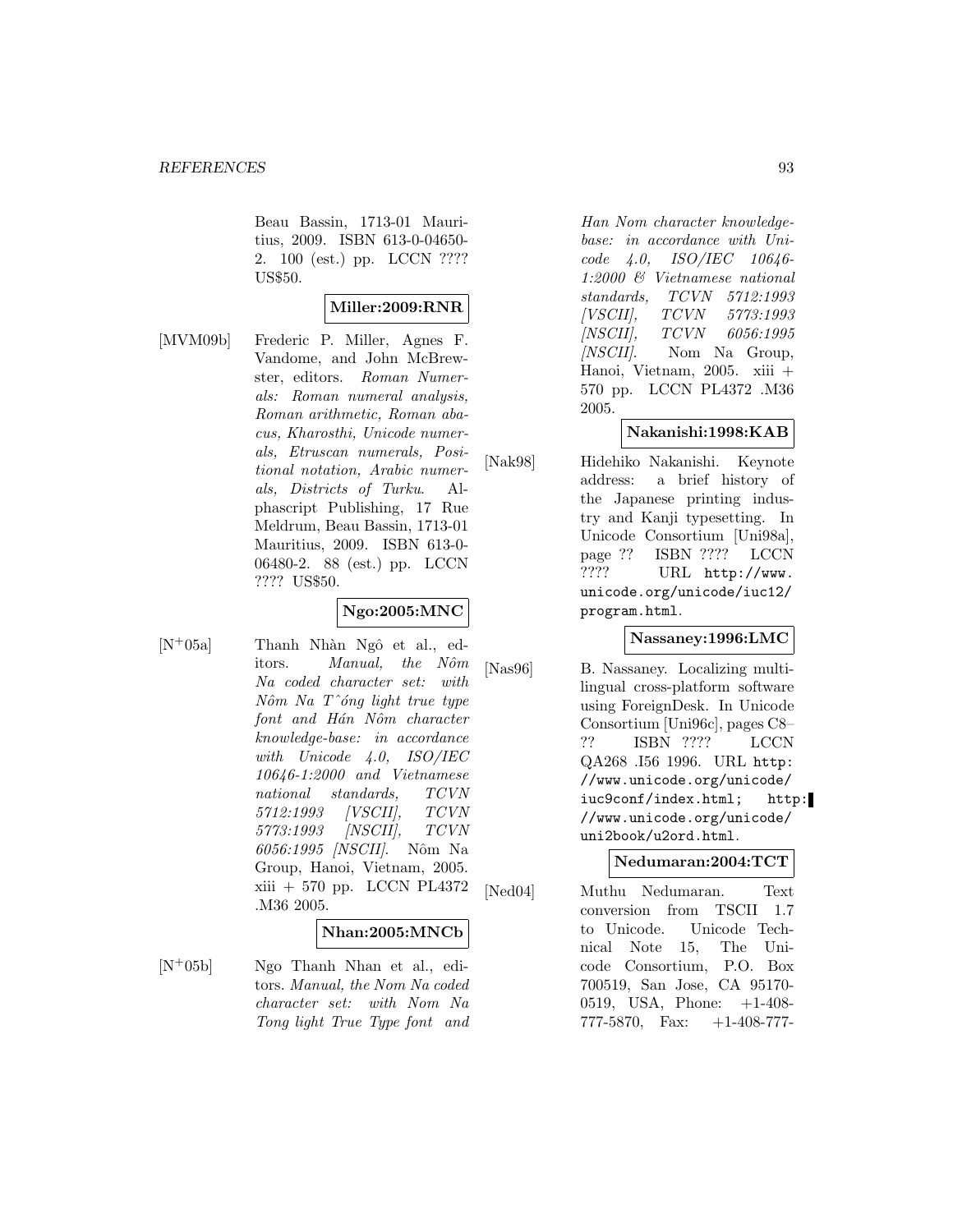5082, E-mail: unicode-inc@ unicode.org, May 1, 2004. URL http://www.unicode. org/notes/tn15/; http:// www.unicode.org/notes/tn15/ tn15-1.html; http://www. unicode.org/notes/tn15/Tscii2Unicode. pdf.

# **Needleman:2000:US**

[Nee00] M. Needleman. The Unicode Standard. Serials review, 26(2): 51–54, August 2000. CODEN ???? ISSN 0098-7913.

#### **Nestved:1994:MCC**

[Nes94] Timothy D. Nestved. Migrating C code to Unicode. Dr. Dobbs Journal, 19(8):28, 30, 32, 91–93, August 1994. CODEN DDJOEB. ISSN 1044-789X.

### **Thanh:2005:MNC**

[Ngô05] Thanh Nhàn Ngô, editor. Manual, the Nôm Na coded character set: with Nôm Na  $T^{\wedge}$ óng light true type font  $\mathcal{B}$ Hán Nôm character knowledgebase: in accordance with Unicode 4.0, ISO/IEC 10646- 1:2000 & Vietnamese national standards, TCVN 5712:1993<br>[VSCII], TCVN 5773:1993 [VSCII], TCVN 5773:1993 [NSCII], TCVN 6056:1995  $[NSCII]$ . Nôm Na Group, Hanoi, Vietnam, 2005. ISBN ???? xiii + 570 pp. LCCN ????

#### **Nicol:1996:DCG**

[Nic96] G. Nicol. Dynaweb: Content generation based on client preferences. In Unicode Consortium [Uni96c], pages A5– ?? ISBN ???? LCCN

QA268 .I56 1996. URL http: //www.unicode.org/unicode/ iuc9conf/index.html; http: //www.unicode.org/unicode/ uni2book/u2ord.html.

### **Nicol:1997:MNL**

[Nic97a] G. T. Nicol. Making natural language markup natural. In Unicode Consortium [Uni97b], pages A5–?? ISBN ???? LCCN ???? URL http://www. unicode.org/unicode/iuc11/ program.html.

### **Nicol:1997:SGM**

[Nic97b] G. T. Nicol. A simple generic markup language for the WWW. In Unicode Consortium [Uni97b], pages A2–?? ISBN ???? LCCN ???? URL http: //www.unicode.org/unicode/ iuc11/program.html.

### **Nicol:1997:DCG**

[Nic97c] Gavin Thomas Nicol. Dynaweb: Content generation based on client preferences. In Unicode Consortium [Uni97a], page ?? ISBN ???? LCCN ???? URL http://www. unicode.org/unicode/iuc10/ program.html.

### **Nicol:1998:DOM**

[Nic98a] Gavin Thomas Nicol. The Document Object Model: What it is, and what it means. In Unicode Consortium [Uni98a], page ?? ISBN ???? LCCN ???? URL http://www. unicode.org/unicode/iuc12/ program.html.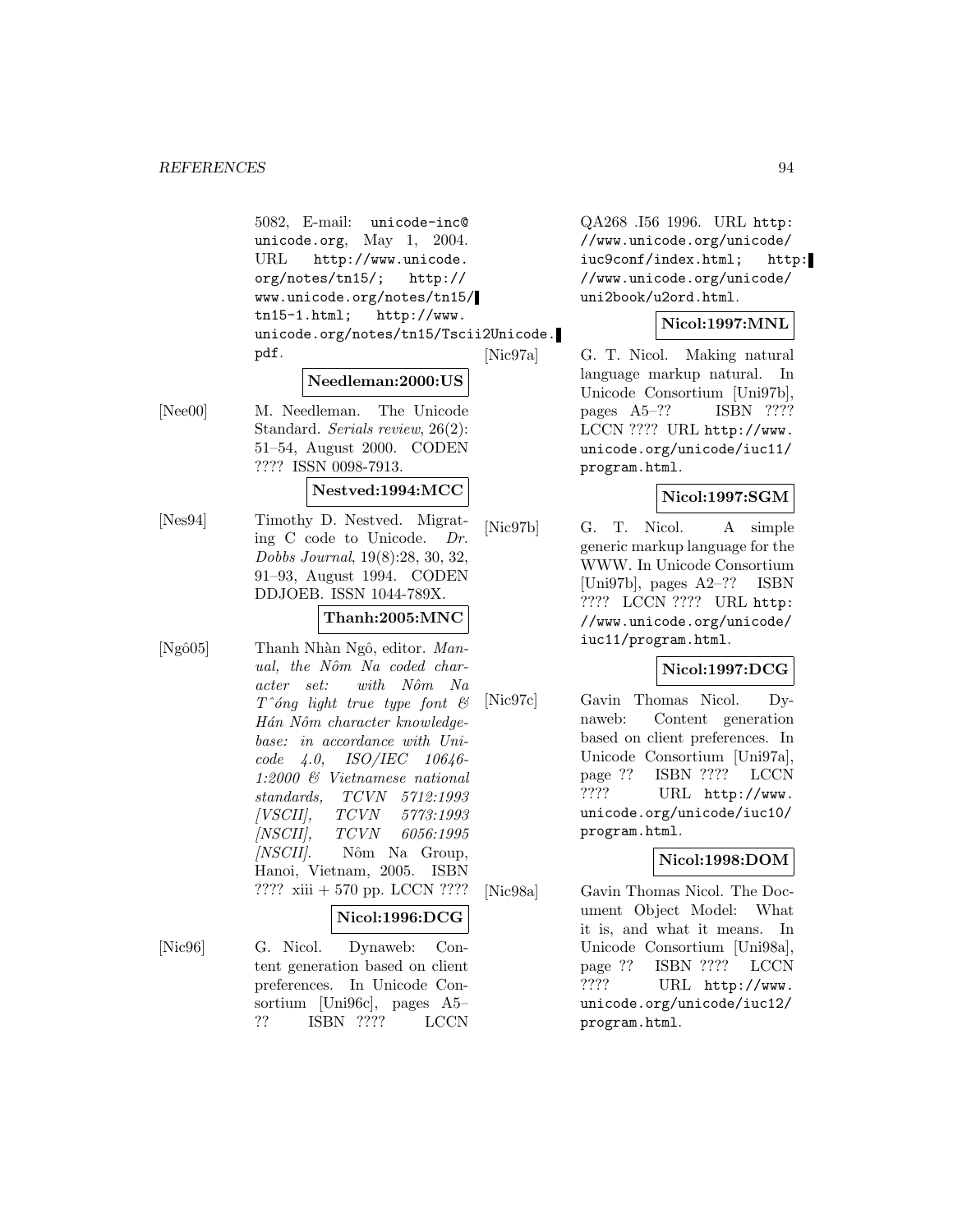### **Nicol:1998:MPA**

- 
- [Nic98b] Gavin Thomas Nicol. Multilingual, and parallel aligned texts: Putting XML and XLL to work. In Unicode Consortium [Uni98a], page ?? ISBN ???? LCCN ???? URL http: //www.unicode.org/unicode/ iuc12/program.html.

### **Nicholas:2006:BMN**

[Nic06] Nick Nicholas. Byzantine musical notation. Unicode Technical Note 20, The Unicode Consortium, P.O. Box 700519, San Jose, CA 95170- 0519, USA, Phone: +1-408- 777-5870, Fax: +1-408-777- 5082, E-mail: unicode-inc@ unicode.org, March 1, 2006. URL http://www.unicode. org/notes/tn20/; http:// www.unicode.org/notes/tn20/ byznotation.1.1.pdf; http: //www.unicode.org/notes/tn20/ tn20-1.html; http://www. unicode.org/notes/tn20/tn20- 2.html.

#### **Nielsen:1996:DUD**

[Nie96] T. Nielsen. Developing a Unicode DTP application for Windows NT/95. In Unicode Consortium [Uni96c], pages B6– ?? ISBN ???? LCCN QA268 .I56 1996. URL http: //www.unicode.org/unicode/ iuc9conf/index.html; http: //www.unicode.org/unicode/ uni2book/u2ord.html.

#### **Nielsen:1997:DUB**

[Nie97a] T. Nielsen. Developing a Uni-

code based DTP application. In Unicode Consortium [Uni97b], pages C6–?? ISBN ???? LCCN ???? URL http://www. unicode.org/unicode/iuc11/ program.html.

### **Nielsen:1997:DUD**

[Nie97b] Thomas Nielsen. Developing a Unicode desktop publishing application based on Windows NT and Windows 95. In Unicode Consortium [Uni97a], page ?? ISBN ???? LCCN ???? URL http://www. unicode.org/unicode/iuc10/ program.html.

### **Nielsen:1998:DUD**

[Nie98] Thomas Nielsen. Developing a Unicode desktop publishing application based on Windows NT and Windows95. In Unicode Consortium [Uni98a], page ?? ISBN ???? LCCN ???? URL http://www. unicode.org/unicode/iuc12/ program.html.

#### **Nieminen:2007:EIA**

[NK07] Janne Nieminen and Pekka Kilpeläinen. Efficient implementation of Aho–Corasick pattern matching automata using Unicode. Software—Practice and Experience, 37(6):669–690, May 2007. CODEN SPEXBL. ISSN 0038-0644 (print), 1097- 024X (electronic).

#### **Noerr:1994:MCS**

[Noe94] Peter Noerr. Multiple character sets for libraries and in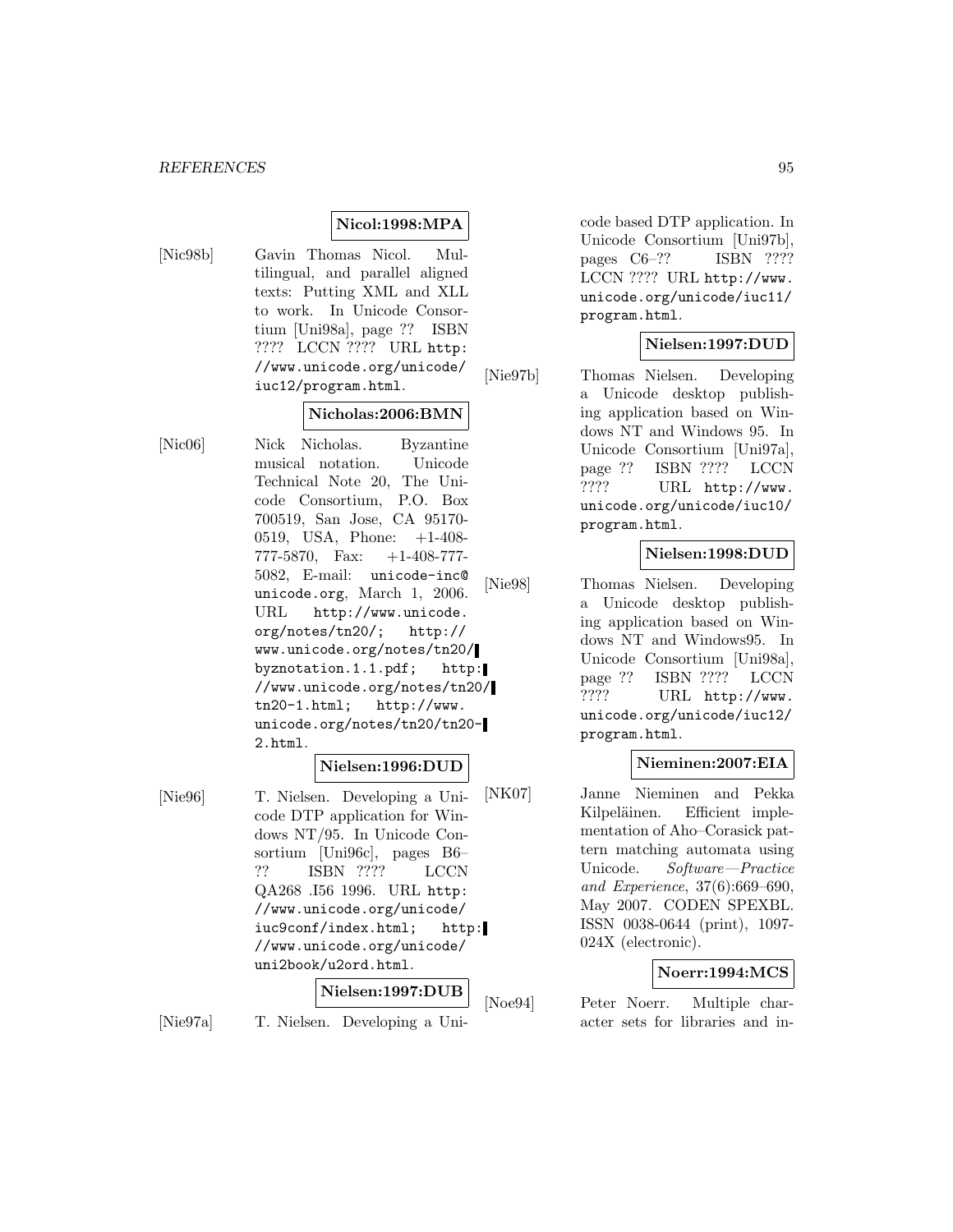formation services. Proceedings — National Online Meeting, pages 345–348, 1994. CODEN PNOMDR. ISBN 0-938734-84- 9. ISSN 0739-1471.

# **Noji:2001:OSP**

[Noj01] Kentaro Noji. Open source project for Unicode locales for Linux using Unicode databases, collation keys and a XML based locale data. In Unicode Consortium [Uni01a], page ?? ISBN ???? LCCN ???? URL http:// www.unicode.org/iuc/iuc18/ papers/a2-paper.pdf.

# **North:1996:UOS**

[Nor96] K. North. Understanding ODBC 3.0 standards and OLE DB. *DBMS*, 9(4):S15-S18, April 1996. CODEN DBMSEO. ISSN 1041-5173.

### **OConner:1998:CLS**

[O'C98] John O'Conner. Comparing locale support in the Java and Win32 platforms. In Unicode Consortium [Uni98b], page ?? ISBN ???? LCCN ???? URL http://www. unicode.org/unicode/iuc13/ program.html.

### **ODonnell:1994:PW**

[O'D94] Sandra Martin O'Donnell. Programming for the World. Prentice-Hall PTR, Upper Saddle River, NJ 07458, USA, 1994. ISBN 0-13-722190-8. xv + 440 pp. LCCN QA 76.6 O37 1993.

### **Oetiker:2012:HPA**

[Oet12] Tobi Oetiker. How Perl added Unicode support 10 years ago without you noticing it. ;login: the USENIX Association newsletter, 37(2): ??, April 2012. CODEN LOGNEM. ISSN 1044-6397. URL https://www.usenix. org/publications/login/april-2012/how-perl-added-unicodesupport-10-years-ago-withoutyou-noticing-it.

### **Okutsu:1998:WRJ**

[OL98] Masayoshi Okutsu and Norbert Lindenberg. World ready Java — the next step — part 2: Input method framework. In Unicode Consortium [Uni98a], page ?? ISBN ???? LCCN ???? URL http://www. unicode.org/unicode/iuc12/ program.html.

### **Osborn:2010:ALD**

[Osb10] Don Osborn. African languages in a digital age: challenges and opportunities for indigenous language computing. HSRC Press, Cape Town, South Africa, 2010. ISBN 0-7969- 2249-7 (paperback).  $xvi + 150$ pp. LCCN PL8005 .O83 2010. URL http://www.hsrcpress. ac.za/product.php?cat=1\% 26newtitles=1\%26freedownload= 1\%26productid=2269.

### **Oudet:1997:MI**

[Oud97] Bruno Oudet. Multilingualism on the Internet. Scientific American, 276(3):77–78,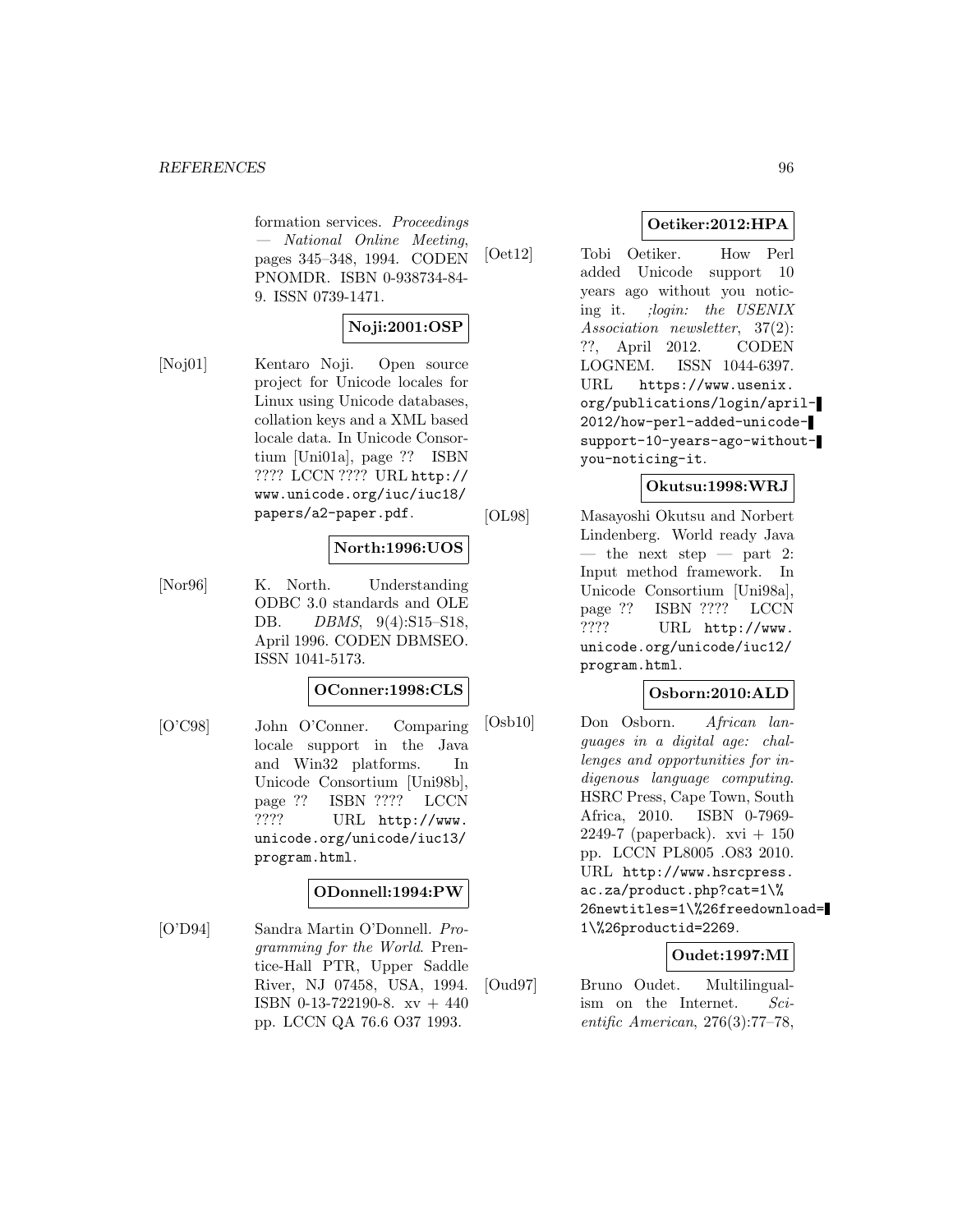March 1997. CODEN SCA-MAC. ISSN 0036-8733 (print), 1946-7087 (electronic). Discusses the problems of multilingualism, with brief mention of ISO10646 and Unicode character sets, and of automated language translation systems in current use.

### **Panel:1998:II**

[Pan98a] Panel of speakers. Internationalization of the Internet. In Unicode Consortium [Uni98b], page ?? ISBN ???? LCCN ???? URL http://www. unicode.org/unicode/iuc13/ program.html.

### **Panel:1998:IIC**

[Pan98b] Panel of speakers. Internationalization of the Internet — continued. In Unicode Consortium [Uni98b], page ?? ISBN ???? LCCN ???? URL http://www. unicode.org/unicode/iuc13/ program.html.

#### **Panel:1998:UUPa**

[Pan98c] Panel of speakers. Unicode from the users' perspective. In Unicode Consortium [Uni98b], page ?? ISBN ???? LCCN ???? URL http://www. unicode.org/unicode/iuc13/ program.html.

#### **Panel:1998:UUPb**

[Pan98d] Panel of speakers. Unicode from the users' perspective — continued. In Unicode Consortium [Uni98b], page ?? ISBN ???? LCCN ???? URL http://www.

unicode.org/unicode/iuc13/ program.html.

#### **Panel:1998:UJ**

[Pan98e] Panel of speakers. Unicode in Japan. In Unicode Consortium [Uni98a], page ?? ISBN ???? LCCN ???? URL http://www. unicode.org/unicode/iuc12/ program.html.

### **Park:2016:KCC**

[Par16] Dongoh Park. The Korean character code: A national controversy, 1987–1995. IEEE Annals of the History of Computing, 38(2):40–53, April/June 2016. CODEN IAHCEX. ISSN 1058- 6180 (print), 1934-1547 (electronic).

### **Pigeon:1998:AA**

[PB98] Steven Pigeon and Yoshua Bengio. Algorithm alley: Memoryefficient adaptive Huffman coding. Dr. Dobbs Journal, 23 (10):131–132, 134–135, October 1998. CODEN DDJOEB. ISSN 1044-789X. URL http:// www.ddj.com/ddj/1998/1998\_ 10/Shas/Shas.htm; http:/ /www.ddj.com/ftp/1998/1998\_ 10/aa108.txt; http://www. ddj.com/ftp/1998/1998\_10/ aa108.zip.

#### **Peruginelli:1992:CST**

[PBA92] S. Peruginelli, G. Bergamin, and P. Ammendola. Character sets: towards a standard solution. Program, 26(3):215–223, July 1992. CODEN PRGMBD. ISSN 0033-0337.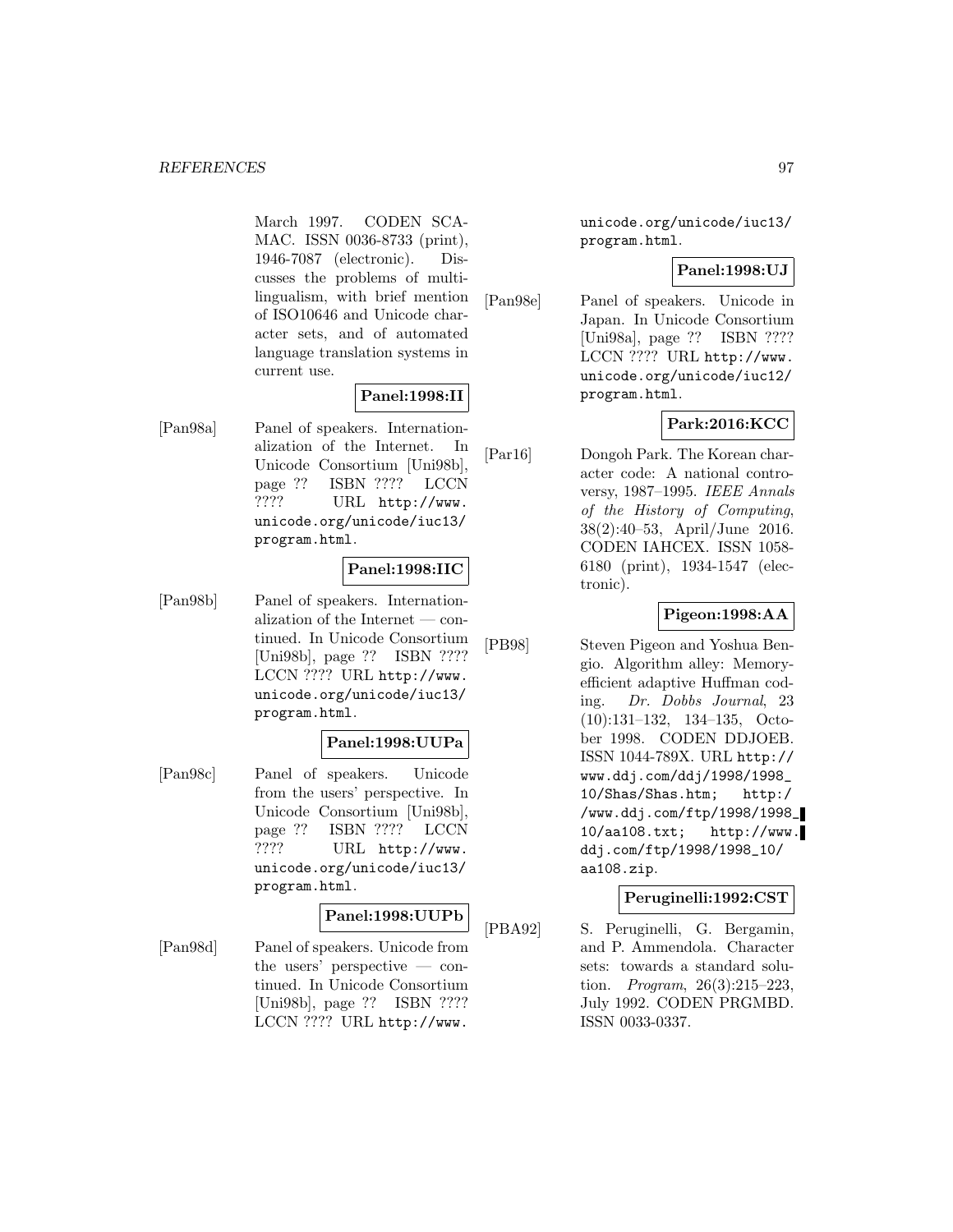#### **Pettman:1997:UPS**

[PCM<sup>+</sup>97] I. Pettman, C. Clissman, R. Murray, E. Davidson, J. Hands, O. Sijtsma, A. Noordzij, R. Moulton, S. Shanawa, and J. Darzentas. The UNIverse Project: state-of-the-art of the standards, softwares and systems which will underpin the development. part 1: Z39.50; WWW integration with Z39.50; and Unicode. New Library World, 98(7):267–274, July 1, 1997. CODEN ???? ISSN 0307- 4803.

#### **Pohl:2017:BJT**

[PDR17] Henning Pohl, Christian Domin, and Michael Rohs. Beyond just text: Semantic emoji similarity modeling to support expressive communication [emoji string]. ACM Transactions on Computer-Human Interaction, 24(1):6:1–6:??, March 2017. CODEN ATCIF4. ISSN 1073- 0516 (print), 1557-7325 (electronic).

#### **Perry:2009:ATU**

[Per09] David Perry. Ancient T<sub>E</sub>X: Using XETEX to support classical and medieval studies. TUGboat, 30(1):12, 2009. ISSN 0896- 3207. URL https://tug.org/ TUGboat/tb30-1/tb94perry. pdf.

#### **Petzold:1993:MOA**

[Pet93a] Charles Petzold. Move over, ASCII! Unicode is here. PC Magazine, 12(18):374–??, October 26, 1993. CODEN PCMGEP. ISSN 0888-8507.

#### **Petzold:1993:UWC**

[Pet93b] Charles Petzold. Unicode, wide characters, and C. PC Magazine, 12(19):369–??, November 9, 1993. CODEN PCMGEP. ISSN 0888-8507.

#### **Petzold:1993:VUT**

[Pet93c] Charles Petzold. Viewing a Unicode TrueType font under Windows NT. PC Magazine, 12(20): 379–??, November 23, 1993. CODEN PCMGEP. ISSN 0888- 8507.

### **Preston:1997:GSG**

[PF97] Holly Hubbard Preston and Udo Flohr. Globalizing software: Global from day one. Byte Magazine, 22(3):97, 98, 100, 102, 104, March 1997. CO-DEN BYTEDJ. ISSN 0360- 5280 (print), 1082-7838 (electronic). Discusses Unicode.

#### **Pournader:2017:PDU**

[PHE17] Roozbeh Pournader, Bob Hallissy, and Lorna Evans. Proposed draft: Unicode Arabic mark ordering algorithm. Technical Report 53, The Unicode Consortium, P.O. Box 700519, San Jose, CA 95170- 0519, USA, Phone: +1-408- 777-5870, Fax: +1-408-777- 5082, E-mail: unicode-inc@ unicode.org, September 14, 2017. 13 pp. URL http://www. unicode.org/reports/tr53.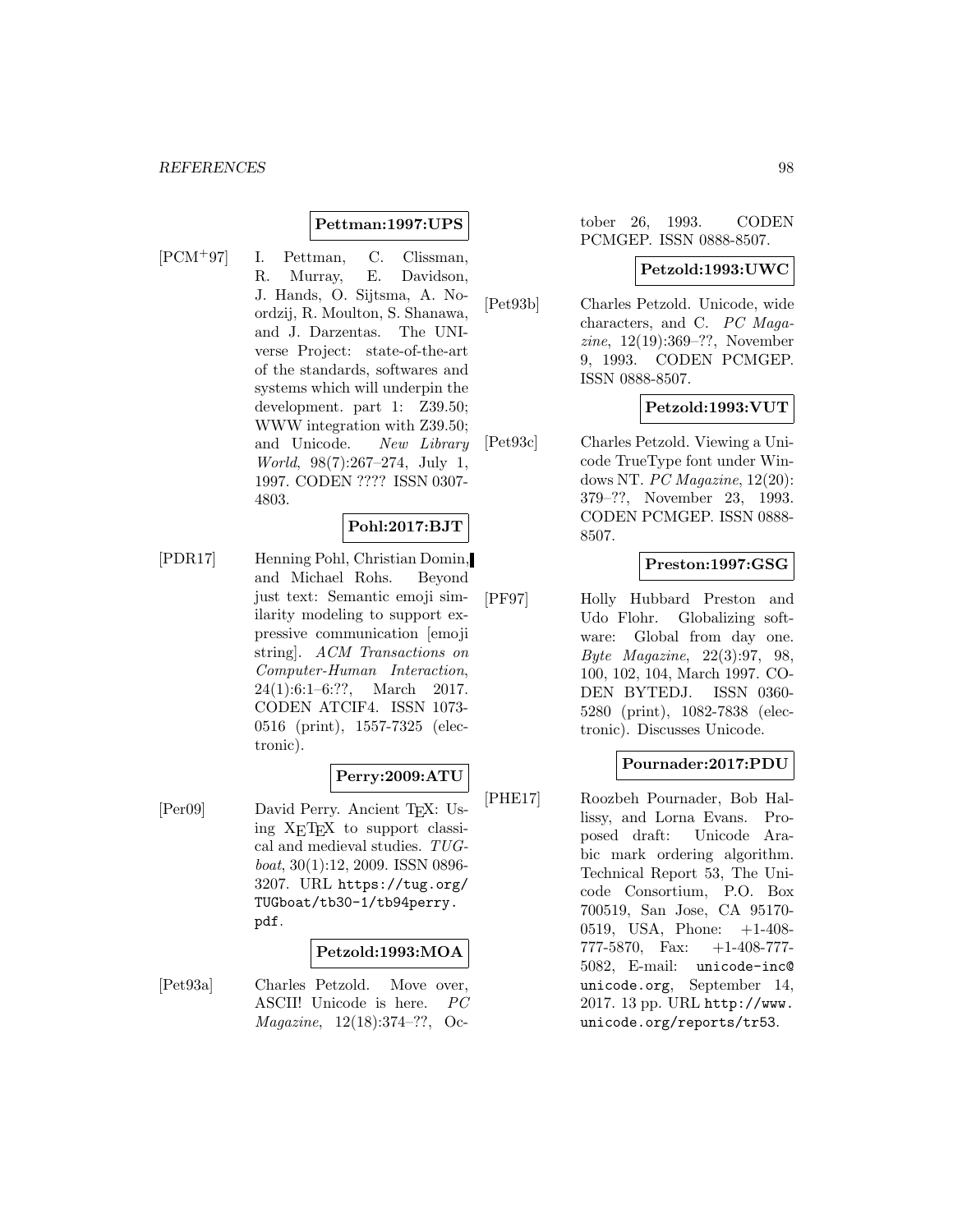### **Phipps:2001:CES**

[Phi01] Toby Phipps. Compatibility encoding scheme for UTF-16: 8-bit (CESU-8). Draft Unicode Technical Report 26, The Unicode Consortium, P.O. Box 700519, San Jose, CA 95170- 0519, USA, Phone: +1-408-777- 5870, Fax: +1-408-777-5082, Email: unicode-inc@unicode. org, 2001. URL http:/ /www.unicode.org/unicode/ reports/tr26/tr26-1.

# **Pike:2003:HU**

[Pik03] Rob Pike. The history of UTF-8. Archived e-mail message., April 30, 2003. URL http: //doc.cat-v.org/bell\_labs/ utf-8\_history.

# **Pike:2012:UTB**

[Pik12] Rob Pike. UTF-8 turned 20 years old yesterday. Web document., September 6, 2012. URL http://googleblog.blogspot. com/2012/02/unicode-over-60-percent-of-web.html; http: //www.cl.cam.ac.uk/~mgk25/ ucs/utf-8-history.txt; https: //plus.google.com/u/0/101960720994009339 $j$ 67 $n/$ al of the Chinese Lanposts/Rz1udTvtiMg. The author remembers how, two decades ago, he and Ken Thompson worked out the UTF-8 encoding scheme at a diner, eliminating serious deficiencies of earlier compact encodings of Unicode characters.

#### **Plaice:1993:LDL**

[Pla93] John Plaice. Languagedependent ligatures. TUGboat,

14(3):271–274, October 1993. ISSN 0896-3207. Describes extensions to TEX to support 16 bit character set input, with a particular view to Unicode support.

#### **Plaice:1994:POP**

[Pla94] John Plaice. Progress in the Omega project. TUGboat, 15 (3):320–324, September 1994. ISSN 0896-3207. Omega is an extension of TEX for 16-bit character sets.

#### **Plauger:1999:SCCd**

[Pla99] P. J. Plauger. Standard  $C/C++$ : Unicode files.  $C/C++$ Users Journal, 17(4):??, April 1999. CODEN CCUJEX. ISSN 1075-2838.

### **Pong:1995:HCF**

[PLYZ95] Man-Chi Pong, Fung Fung Lee, R. Yeung, and Yongguang Zhang. Han character font sharing across incompatible bitmap file formats. Computer Processing of Chinese and Oriental Languages: an international guage Computer Society, 9(2): 145–153, December 1995. CO-DEN CPCLE6. ISSN 0715-

#### **Punchimudiyanse:2017:AFW**

9048.

[PM17] Malinda Punchimudiyanse and Ravinda Gayan Narendra Meegama. Animation of fingerspelled words and number signs of the Sinhala sign language. ACM Transactions on Asian and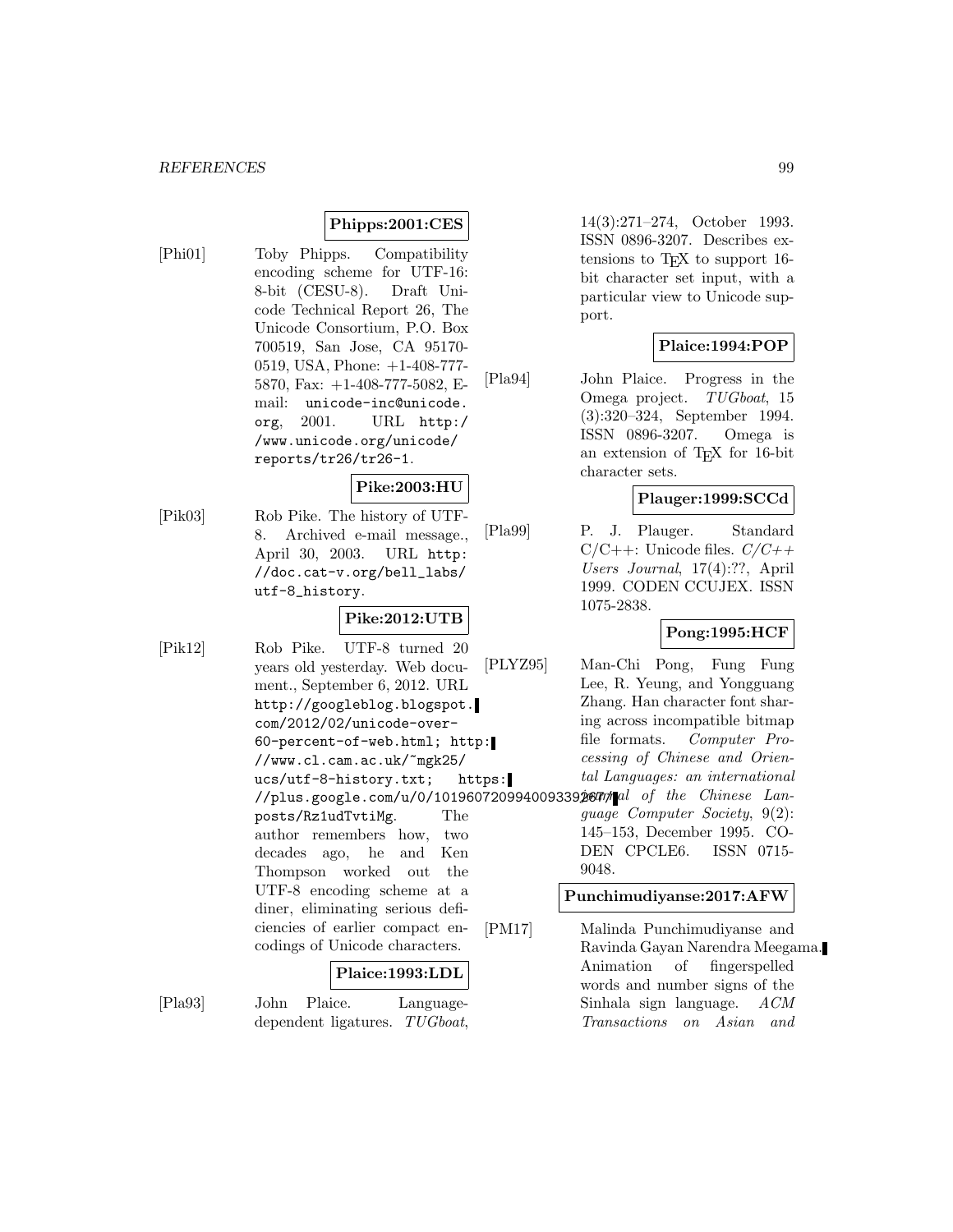Low-Resource Language Information Processing (TALLIP), 16(4):24:1–24:??, September 2017. CODEN ???? ISSN 2375- 4699 (print), 2375-4702 (electronic).

### **Poggenpohl:2003:BRL**

[Pog03] Sharon Helmer Poggenpohl. Book review: Language Culture Type: International Type Design in the Age of Unicode, John D. Berry, editor. New York: Association Typographique Internationale (ATypI), 2002. Hardbound, 374 pages, extensively illustrated, some signatures in color, \$60 Designed by Maxim Zhukov. ISBN 1-932026-01-0. Visible Language, 37(2):233–236, May 2003. CODEN VSLGAO. ISSN 0022-2224 (print), 2691- 5529 (electronic). URL https: //s3-us-west-2.amazonaws. com/visiblelanguage/pdf/V37N2\_<br>[Pra96b] 2003\_E.pdf.

### **Pollack:1991:UCC**

[Pol91] Andrew Pollack. Universal computer code due: Rivals join forces to design standard. New York Times, ??(??):D1– D1, D5–D5, February 20, 1991. CODEN NYTIAO. ISSN 0362- 4331 (print), 1542-667X, 1553- 8095. URL http://search. proquest.com/docview/108790329. This appears to be first mention of Unicode in this newspaper.

### **Potter:2005:DUU**

[Pot05] B. Potter. Dangerous urls: Uni-

**Pratley:1996:SUP**

roozbeh.pdf.

1353-4858.

[Pou02] Roozbeh Pournader. Catch-

[Pra96a] C. Pratley. Shrink-wrapping Unicode. In Unicode Consortium [Uni96c], pages B1– ?? ISBN ???? LCCN QA268 .I56 1996. URL http: //www.unicode.org/unicode/ iuc9conf/index.html; http: //www.unicode.org/unicode/ uni2book/u2ord.html.

code & IDN. Network Security, 2005(3):5–6, ???? 2005. ISSN

ing up to Unicode. TUGboat, 23(1):80–85, 2002. ISSN 0896-3207. URL https: //tug.org/TUGboat/tb23-1/

**Pournader:2002:CU**

#### **Pratley:1996:SWU**

C. Pratley. Shrink-wrapping Unicode. In Unicode Consortium [Uni96b], pages B1– ?? ISBN ???? LCCN ???? A1. Input method design / by Mark Leisher – A2. Weaving the multilingual web: standards and their implementations / by Martin Durst  $\ldots$  [et al.] – B1. National language and Unicode support in relational databases and SQL2/3 / by Stefan Buchta – B2. The Unicode Standard: version 2 / by Asmus Freytag – C1/C2. Non-Latin writing systems: characteristics and impacts on multinational product design / by Richard Ishida.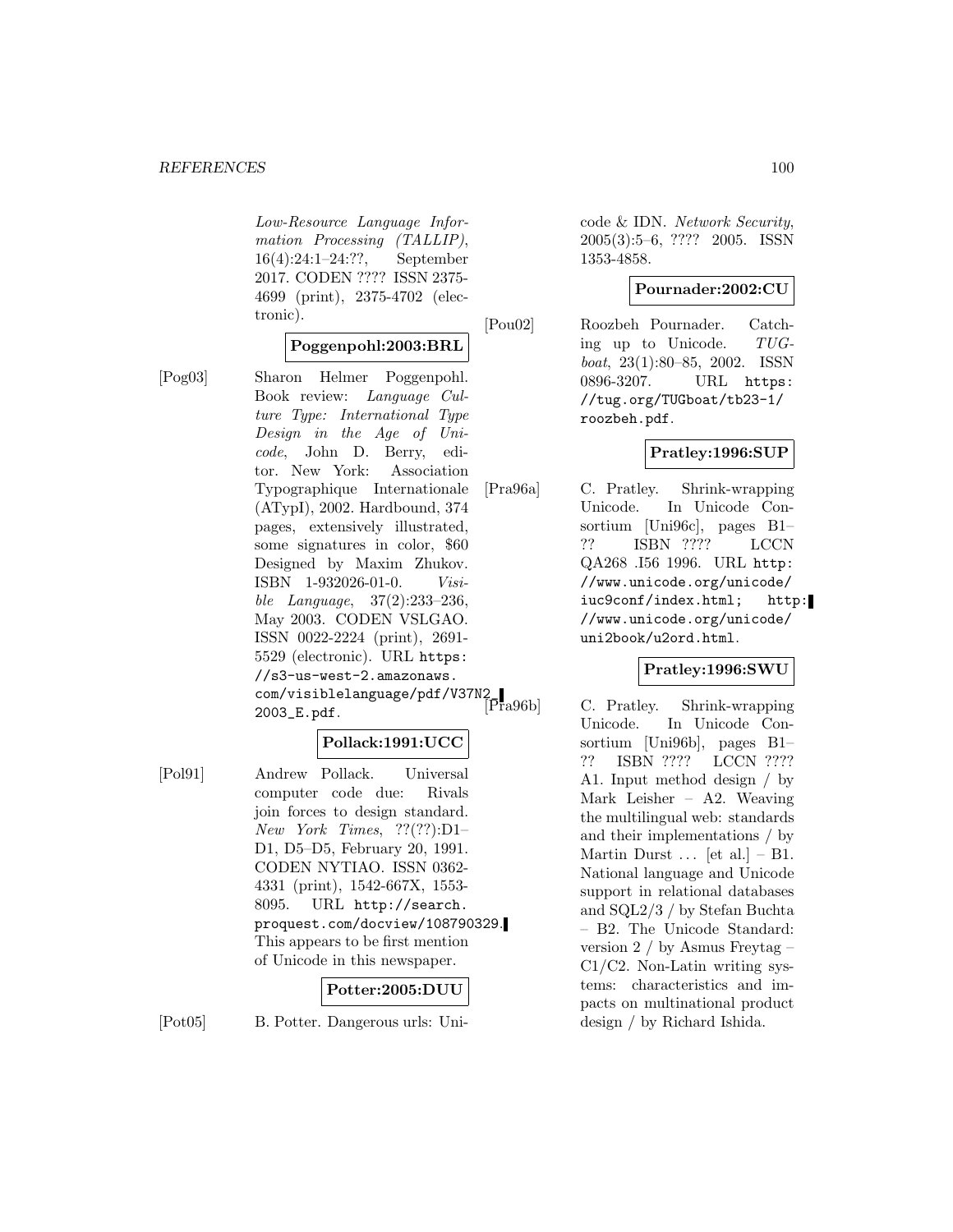#### **Pratley:1997:MOUb**

[Pra97a] C. Pratley. Microsoft Office97 and Unicode. In Unicode Consortium [Uni97b], pages C9– ?? ISBN ???? LCCN ???? URL http://www. unicode.org/unicode/iuc11/ program.html.

### **Pratley:1997:MOUa**

[Pra97b] Chris Pratley. Microsoft Office97 and Unicode. In Unicode Consortium [Uni97a], page ?? ISBN ???? LCCN ???? URL http://www.unicode. org/unicode/iuc10/program. html.

#### **Pratley:1998:MOUa**

[Pra98a] Christopher Pratley. Microsoft Office2000 and Unicode. In Unicode Consortium [Uni98b], page ?? ISBN ???? LCCN ???? URL http://www. unicode.org/unicode/iuc13/ program.html.

#### **Pratley:1998:MOUb**

[Pra98b] Christopher Pratley. Microsoft Office2000 and Unicode — continued. In Unicode Consortium [Uni98b], page ?? ISBN ???? LCCN ???? URL http://www. unicode.org/unicode/iuc13/ program.html.

#### **Pratley:1998:MOUc**

[Pra98c] Christopher Pratley. Microsoft Office97 and Unicode. In Unicode Consortium [Uni98a], page ?? ISBN ???? LCCN ???? URL http://www.

unicode.org/unicode/iuc12/ program.html.

### **Team:2015:LNI**

[Pro15] LAT<sub>E</sub>X Project Team. LAT<sub>E</sub>X news, issue 23, October 2015. TUGboat, 36(3):212–213, 2015. ISSN 0896-3207. URL https: //tug.org/TUGboat/tb36-3/ tb114ltnews23.pdf.

#### **Team:2016:LNI**

[Pro16] LAT<sub>E</sub>X Project Team. LAT<sub>E</sub>X news, issue 24, January 2016. TUGboat, 37(1):13–14, 2016. ISSN 0896-3207. URL https: //tug.org/TUGboat/tb37-1/ tb115ltnews24.pdf.

### **Pike:1993:HW**

[PT93] Rob Pike and Ken Thompson. Hello world. In USENIX Association [USE93], pages 43–50. ISBN 1-880446-48-0. LCCN QA 76.76 O63 U84 1993. URL http://plan9. bell-labs.com/sys/doc/utf. pdf.

#### **Pike:2000:HWL**

[PT00] Rob Pike and Ken Thompson. Hello world or  $K \alpha \lambda \eta \mu$  '  $\epsilon \rho \alpha \kappa$ oσμε or .... World-Wide Web document, Computing Sciences Research Center, Bell Laboratories, Murray Hill, NJ, USA, 2000. URL http://plan9. bell-labs.com/sys/doc/utf. html; http://plan9.belllabs.com/sys/doc/utf.pdf; http://plan9.bell-labs.com/ sys/doc/utf.ps. Originally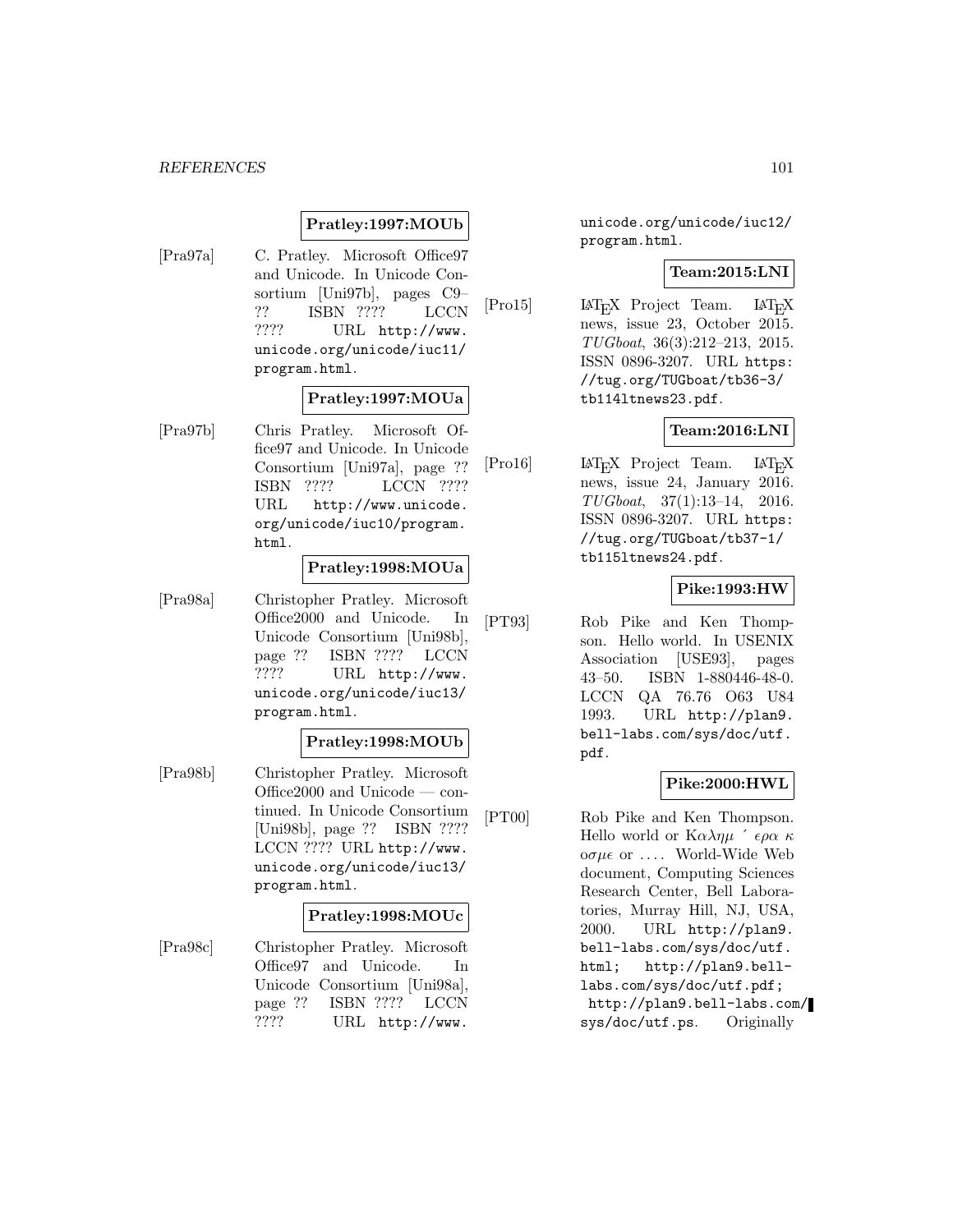appeared, in a slightly different form, in Proc. of the Winter 1993 USENIX Conf., pp. 43–50, San Diego.

# **Por:2012:UTB**

[PWC12] Lip Yee Por, KokSheik Wong, and Kok Onn Chee. UniSpaCh: a text-based data hiding method using Unicode space characters. The Journal of Systems and Software, 85(5): 1075–1082, May 2012. CO-DEN JSSODM. ISSN 0164- 1212 (print), 1873-1228 (electronic). URL http://www. sciencedirect.com/science/ article/pii/S0164121211003177.

#### **Pong:1992:CCT**

[PZ92] Man-Chi Pong and Yongguang Zhang. cxterm: A Chinese terminal emulator for the X Window System. Software—Practice and Experience, 22(10): 809–826, October 1992. CO-DEN SPEXBL. ISSN 0038-0644 (print), 1097-024X (electronic).

#### **Rannenberg:1996:SUU**

[Ran96] W. Rannenberg. Supporting Unicode on a UNIX system. In Unicode Consortium [Uni96c], pages C5–?? ISBN ???? LCCN QA268 .I56 1996. URL http: //www.unicode.org/unicode/ iuc9conf/index.html; http: //www.unicode.org/unicode/ uni2book/u2ord.html.

#### **Raner:1997:NDI**

[Ran97a] M. Raner. New developments for the implementation of Unicode word processing systems in Java. In Unicode Consortium [Uni97b], pages A13–?? ISBN ???? LCCN ???? URL http: //www.unicode.org/unicode/ iuc11/program.html.

### **Raner:1997:UEC**

[Ran97b] M. Raner. Universal and efficient compression of Unicode character streams. In Unicode Consortium [Uni97b], pages C16–?? ISBN ???? LCCN ???? URL http://www. unicode.org/unicode/iuc11/ program.html.

#### **Raner:1997:UJD**

[Ran97c] Mirko Raner. Unicode and Java — design and implementation of a Unicode word processing system in Java. In Unicode Consortium [Uni97a], page ?? ISBN ???? LCCN ???? URL http: //www.unicode.org/unicode/ iuc10/program.html.

#### **Rauschmayer:2014:SJD**

[Rau14] Axel Rauschmayer. Speaking JavaScript: [an in-depth guide for programmers). O'Reilly Media, Inc., 1005 Gravenstein Highway North, Sebastopol, CA 95472, USA, 2014. ISBN 1- 4493-6503-5. xvii + 437 pp. LCCN QA76.73.J39 R38 2014.

#### **Ryner:1998:JKF**

[RC98] Stephen Wood Ryner, Jr. and Nobuko Chikamatsu. Java Kanji Flashcard 500: Kanji, Java and the World Wide Web. In Unicode Consortium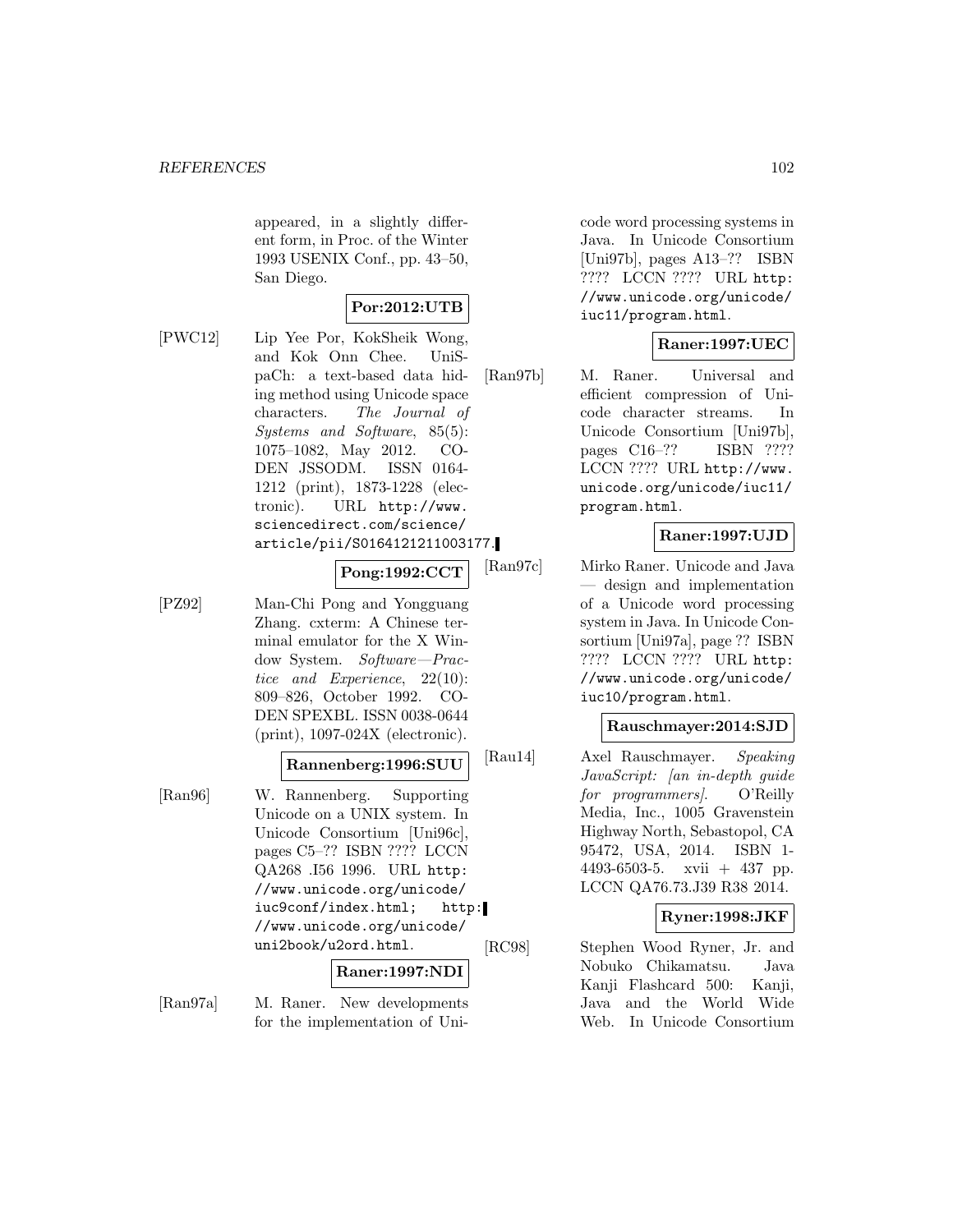[Uni98a], page ?? ISBN ???? LCCN ???? URL http://www. unicode.org/unicode/iuc12/ program.html.

# **Reed:2017:PIU**

[Ree17] Nathan Reed. A programmer's introduction to Unicode. Web site, March 3, 2017. URL http://reedbeta.com/ blog/programmers-intro-tounicode/.

### **Resnick:1998:EUI**

[Res98] Pete Resnick. Eudora and Unicode: Internationalizing the P.O. In Unicode Consortium [Uni98a], page ?? ISBN ???? LCCN ???? URL http://www. unicode.org/unicode/iuc12/ program.html.

#### **Revanur:1993:WCM**

[Rev93] N. Revanur. Win CALIS 2.0 and multi-lingual editor. In Borchardt and Johnson [BJ93], pages 130–131. ISBN ???? LCCN ????

#### **Radzivilovsky:2016:UEM**

[RGN16] Pavel Radzivilovsky, Yakov Galka, and Slava Novgorodov. UTF-8 everywhere: Manifesto. Web site, September 28, 2016. URL http:// utf8everywhere.org/.

#### **Richter:1994:AWN**

[Ric94] Jeffrey Richter. Advanced Windows NT: the developer's guide to the Win32 application programming interface. Microsoft Press, Bellevue, WA,

USA, 1994. ISBN 1-55615-567- 0. xxxii + 700 pp. LCCN QA76.76.O63R545 1994.

### **Richter:1995:AWD**

[Ric95] Jeffrey Richter. Advanced Windows: the developer's guide to the Win32 API for Windows NT 3.5 and Windows 95. Microsoft Press, Bellevue, WA, USA, 1995. ISBN 1-55615-677- 4. xxxiv + 930 pp. LCCN QA76.76.W56 R52 1995.

### **Richmond:1998:IUC**

[Ric98] Charles M. Richmond. Internationalization of UNIX commands and utilities. In Unicode Consortium [Uni98b], page ?? ISBN ???? LCCN ???? URL http://www.unicode. org/unicode/iuc13/program. html.

### **Ritchie:19xx:IHQ**

[Ritxx] Dennis Ritchie. An incomplete history of the QED text editor. Report, Computing Sciences Research Center, Bell Laboratories, Murray Hill, NJ, USA, 19xx. URL http://plan9. bell-labs.com/who/dmr/qed. html.

### **Rowley:1997:AIR**

[RM97] Chris A. Rowley and Frank Mittelbach. Applicationindependent representation of multilingual text. In Unicode Consortium [Uni97a], page ?? ISBN ???? LCCN ???? URL http://www.unicode. org/unicode/iuc10/program. html.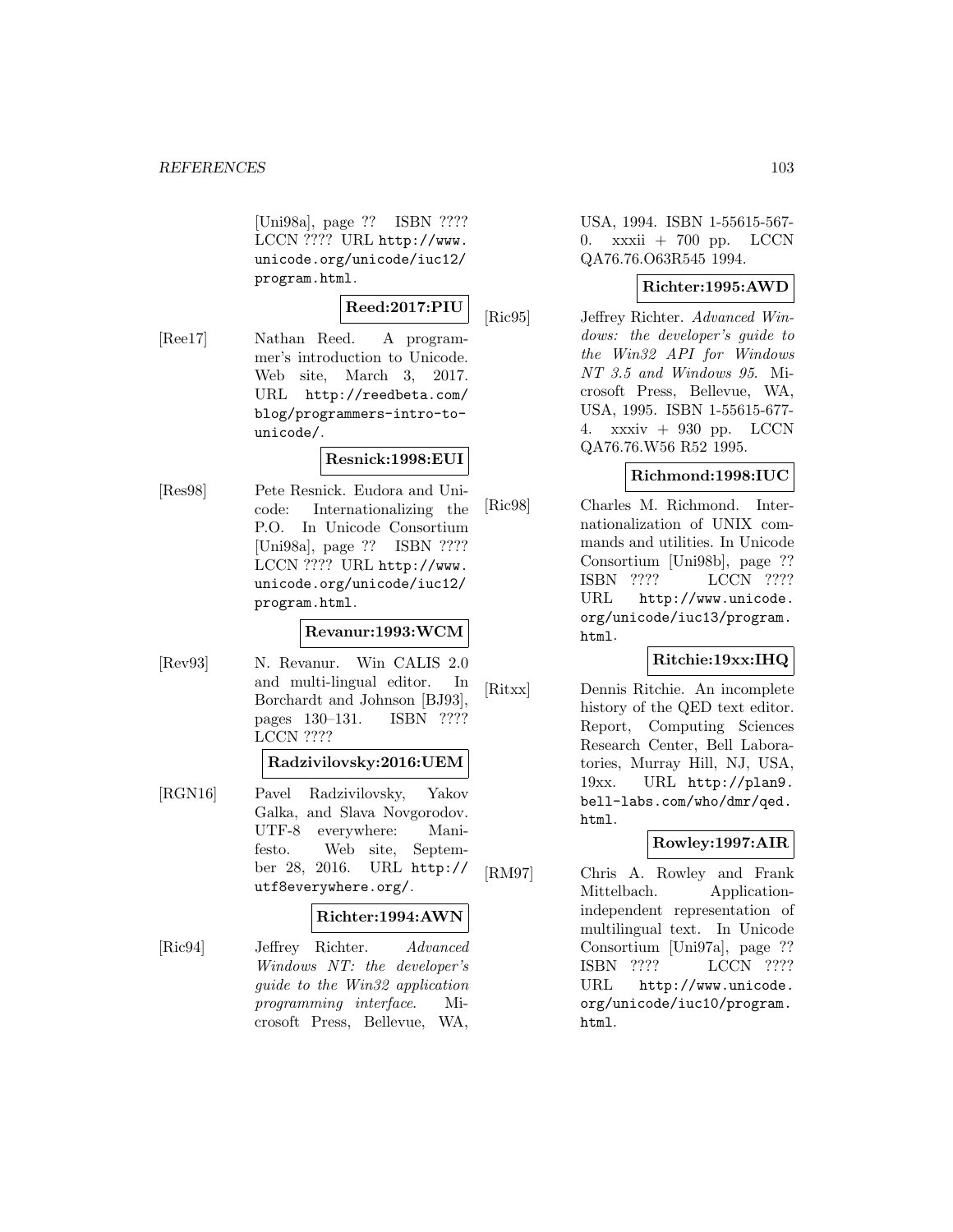#### **Roshanbin:2016:AIU**

[RM16] Narges Roshanbin and James Miller. ADAMAS: Interweaving Unicode and color to enhance CAPTCHA security. Future Generation Computer Systems, 55(??):289–310, February 2016. CODEN FGSEVI. ISSN 0167-739X (print), 1872-7115 (electronic). URL http://www. sciencedirect.com/science/ article/pii/S0167739X14002386.

#### **Roberts:1998:UIV**

[Rob98a] Gary Roberts. Unicode inside: a view from the trenches. In Unicode Consortium [Uni98a], page ?? ISBN ???? LCCN ???? URL http://www. unicode.org/unicode/iuc12/ program.html.

#### **Roberts:1998:UIT**

[Rob98b] Gary Roberts. Unicode inside: The Teradata experience. In Unicode Consortium [Uni98b], page ?? ISBN ???? LCCN ???? URL http://www. unicode.org/unicode/iuc13/ program.html.

### **Robertson:2010:UML**

[Rob10] Will Robertson. Unicode mathematics in  $IAT$ <sub>E</sub>X: Advantages and challenges. TUGboat, 31(2): 211–220, 2010. ISSN 0896-3207.

#### **Robertson:2015:SML**

[Rob15] Will Robertson. Single- and multi-letter identifiers in Unicode mathematics. TUGboat, 36(2):106–108, 2015. ISSN

0896-3207. URL https: //tug.org/TUGboat/tb36-2/ tb113robertson.pdf.

### **Rodgers:2004:IMC**

[RSLO04] R. P. Channing Rodgers, Ziying Sherwin, Henk Lamberts, and Inge M. Okkes. ICPC multilingual collaboratory: a Weband Unicode-based system for distributed editing/translating/ viewing of the multilingual international classification of primary care. In Fieschi et al. [FCJ04], pages 425–429. ISBN 1-58603-444-8. Two volumes.

### **Rublee:1996:AMU**

[Rub96] C. Rublee. Acrobat meets Unicode. In Unicode Consortium [Uni96c], pages A2– ?? ISBN ???? LCCN QA268 .I56 1996. URL http: //www.unicode.org/unicode/ iuc9conf/index.html; http: //www.unicode.org/unicode/ uni2book/u2ord.html.

#### **Saadi:2008:OUV**

[Saa08] Z. Saadi. Orthographic Unicode variations in Arabic: a case study of character occurrences in news corpora. In Dilworth B. Parkinson, editor, 21st Symposium on Arabic Linguistics: Perspectives on Arabic Linguistics XXI (Provo, UT), volume 301 of Amsterdam studies in the theory and history of linguistic science. Series IV, Current issues in linguistic theory, pages 1–12. John Benjamins Pub Co., Amsterdam, The Netherlands, 2008. ISBN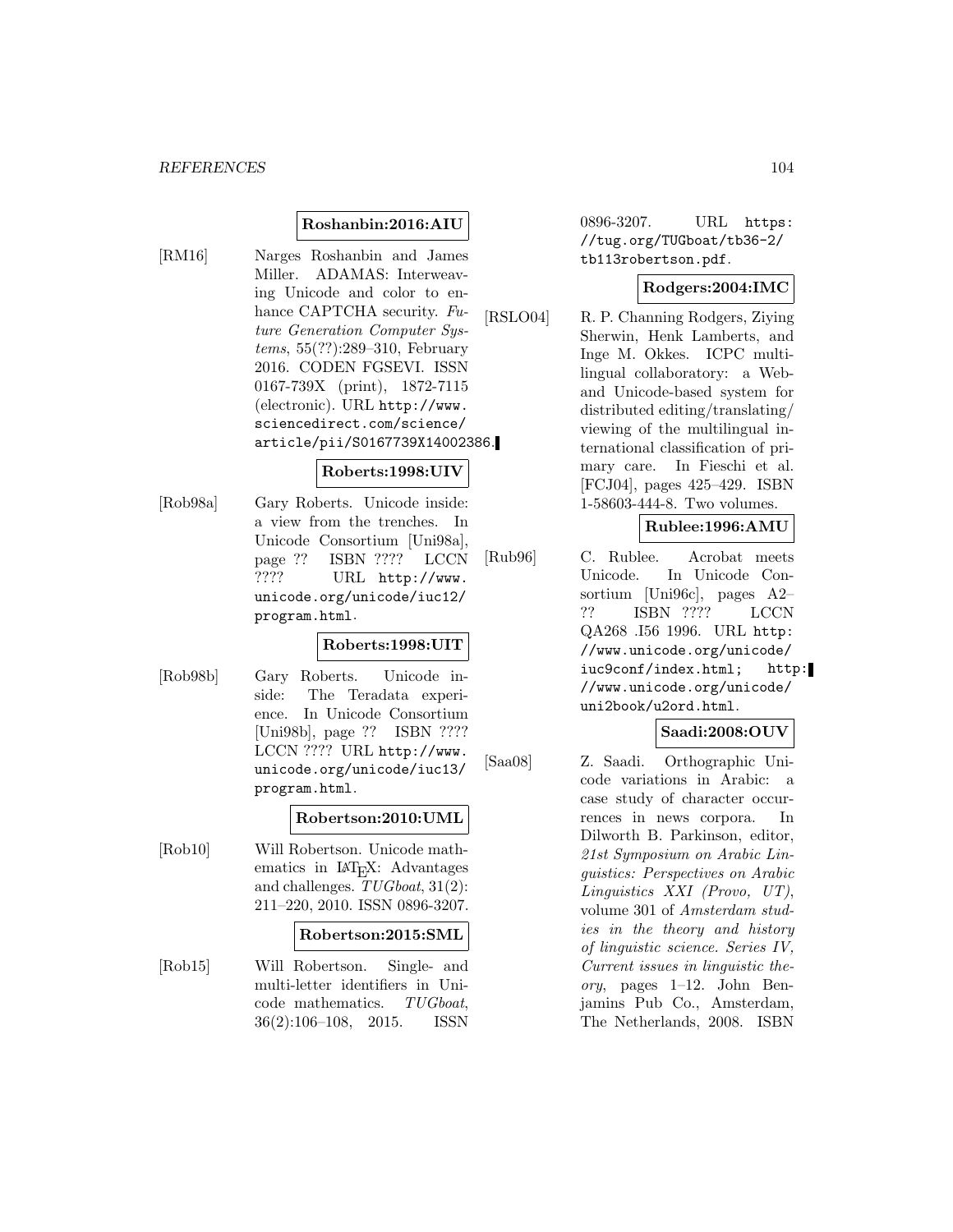90-272-4817-6. ISSN 0304-0763. LCCN ????

# **Sajib:2019:TBS**

[Saj19] Md Qutub Uddin Sajib. Typesetting the Bangla script in Unicode  $TFX$  engines  $-$  experiences and insights. TUGboat, 40(3):263–269, ???? 2019. CODEN ???? ISSN 0896- 3207. URL https://tug.org/ TUGboat/tb40-3/tb126sajibbangla.pdf.

#### **Sargent:1996:UTO**

[Sar96] M. Sargent. A Unicode text object model (TOM). In Unicode Consortium [Uni96c], pages B2– ?? ISBN ???? LCCN QA268 .I56 1996. URL http: //www.unicode.org/unicode/ iuc9conf/index.html; http: //www.unicode.org/unicode/ uni2book/u2ord.html.

#### **Sargent:1997:UTO**

[Sar97] Murray Sargent, III. A Unicode text object model (TOM). In Unicode Consortium [Uni97a], page ?? ISBN ???? LCCN ???? URL http://www. unicode.org/unicode/iuc10/ program.html.

### **Sargent:1998:FII**

[Sar98a] Murray Sargent, III. A flexible IME implementation. In Unicode Consortium [Uni98a], page ?? ISBN ???? LCCN<br>???? URL http://www. URL http://www. unicode.org/unicode/iuc12/ program.html.

### **Sargent:1998:TTE**

[Sar98b] Murray Sargent, III. Tips and tricks on editing and displaying Unicode text. In Unicode Consortium [Uni98b], page ?? ISBN ???? LCCN ???? URL http: //www.unicode.org/unicode/ iuc13/program.html.

#### **Sargent:2006:UNP**

[Sar06] Murray Sargent III. Unicode nearly plain-text encoding of mathematics. Unicode Technical Note 28, The Unicode Consortium, P.O. Box 700519, San Jose, CA 95170- 0519, USA, Phone: +1-408- 777-5870, Fax: +1-408-777- 5082, E-mail: unicode-inc@ unicode.org, April 12, 2006. URL http://www.unicode. org/notes/tn28/; http:// www.unicode.org/notes/tn28/ tn28-1.html; http://www. unicode.org/notes/tn28/UTN28- PlainTextMath.pdf.

### **Sasahara:1998:CCJ**

[Sas98] Hiroyuki Sasahara. Coincidence and clash of jitai. In Unicode Consortium [Uni98a], page ?? ISBN ???? LCCN ???? URL http://www. unicode.org/unicode/iuc12/ program.html.

#### **Storer:1998:DDC**

[SC98] James A. Storer and Martin Cohn, editors. DCC '98: Data Compression Conference, March 30–April 1, 1998, Snowbird, Utah. IEEE Computer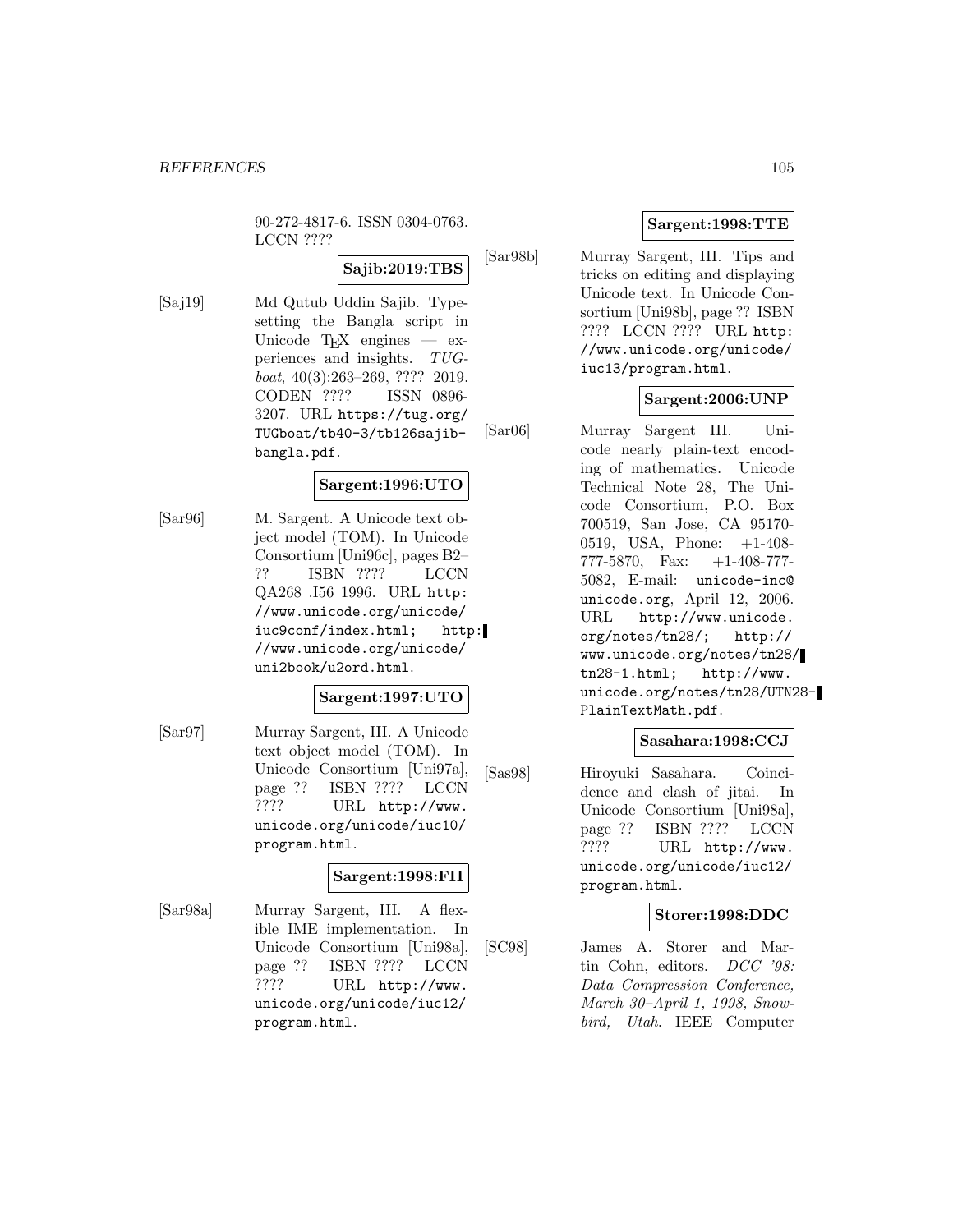Society Press, 1109 Spring Street, Suite 300, Silver Spring, MD 20910, USA, 1998. CO-DEN DDCCF9. ISBN 0- 8186-8406-2, 0-8186-8408-9 (microfiche). ISSN 1068-0314. LCCN QA76.9.D33 D37 1998. IEEE Computer Society Press order number PR08406. IEEE Order Plan catalog number 98TB100225.

#### **Scharfglass:1997:KA**

[Sch97] Ira Scharfglass. Keynote address. In Unicode Consortium [Uni97a], page ?? ISBN ???? LCCN ???? URL http://www. unicode.org/unicode/iuc10/ program.html.

# **Scherer:2002:CEA**

[Sch02] Markus W. Scherer. Canonical equivalence in applications. Unicode Technical Note 5, The Unicode Consortium, P.O. Box 700519, San Jose, CA 95170- 0519, USA, Phone: +1-408- 777-5870, Fax: +1-408-777- 5082, E-mail: unicode-inc@ unicode.org, July 24, 2002. URL http://www.unicode. org/notes/tn5/.

### **Scherer:2004:UP**

[Sch04] Markus Scherer. UTF-16 for processing. Unicode Technical Note 12, The Unicode Consortium, P.O. Box 700519, San Jose, CA 95170- 0519, USA, Phone: +1-408- 777-5870, Fax: +1-408-777- 5082, E-mail: unicode-inc@ unicode.org, January 13,

 $2004.$  URL  $http://www.$ unicode.org/notes/tn12/tn12- 1.html; http://www.unicode. org/notes/tn13/.

# **Spitz:1995:IAP**

[SD95] A. Lawrence Spitz and Andreas Dengel, editors. International Association for Pattern Recognition Workshop on Document Analysis Systems, volume 14 of Series in machine perception and artificial intelligence. World Scientific Publishing Co., Singapore, Philadelphia, River Edge, NJ, 1995. ISBN 981-02- 2122-3, 981-02-2122-3. LCCN TK7882.P3I55 1994.

# **Scherer:2002:BMC**

[SD02] Markus W. Scherer and Mark Davis. BOCU-1: MIMEcompatible Unicode compression. Unicode Technical Note 6, The Unicode Consortium, P.O. Box 700519, San Jose, CA 95170-0519, USA, Phone: +1- 408-777-5870, Fax: +1-408-777- 5082, E-mail: unicode-inc@ unicode.org, August 9, 2002. URL http://www.unicode. org/notes/tn6/. Last revision: 2006-02-04.

### **Scherer:2006:PDU**

[SD06] Markus W. Scherer and Mark Davis. Proposed draft Unicode technical standard #40: BOCU-1: MIME-compatible Unicode compression. Technical report, The Unicode Consortium, P.O. Box 700519, San Jose, CA 95170-0519,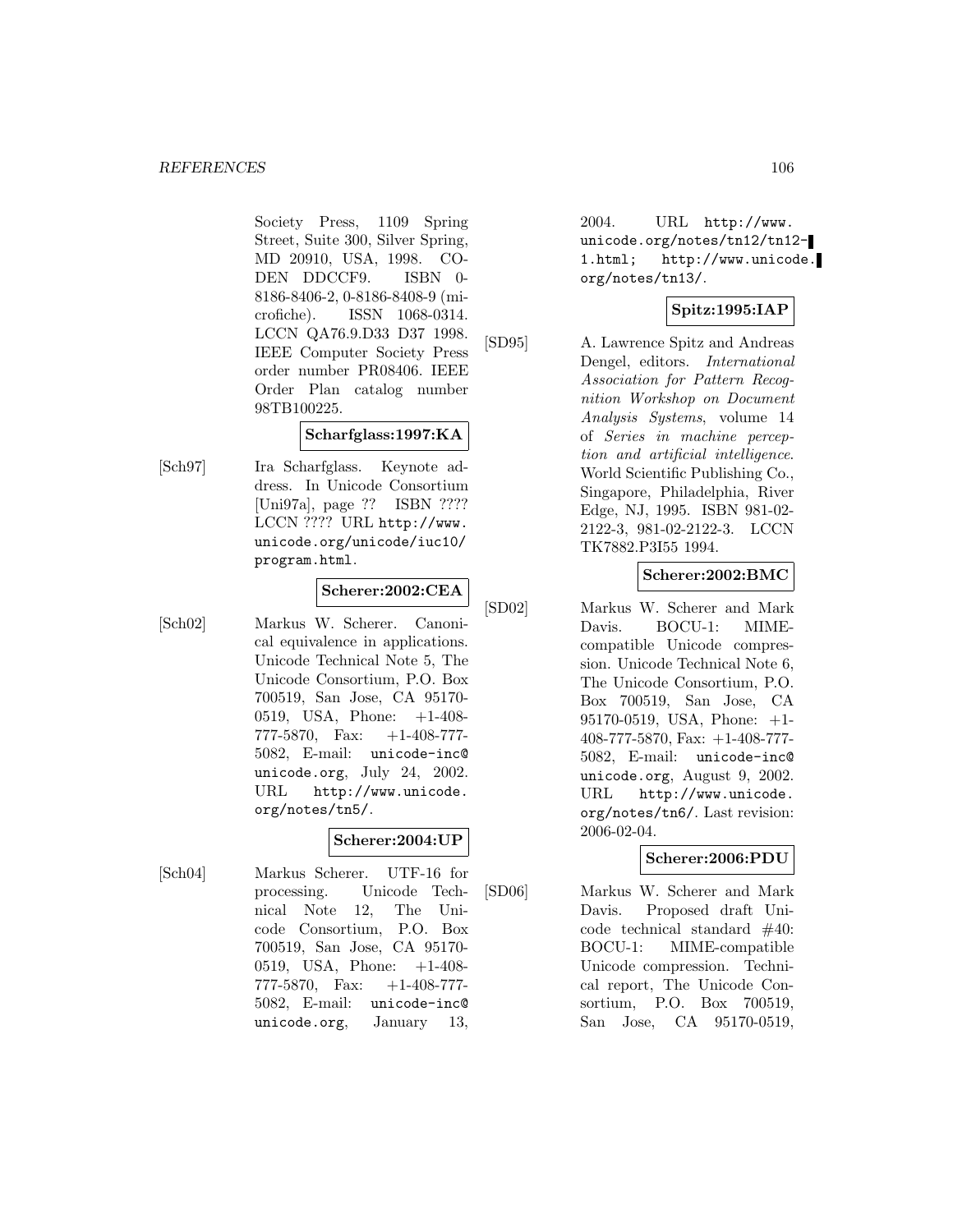#### *REFERENCES* 107

USA, Phone:  $+1-408-777-$ 5870, Fax: +1-408-777-5082, Email: unicode-inc@unicode. org, February 3, 2006. URL http://www.unicode.org/reports/ tr40/tr40-1.html.

# **Seeger:2013:SUT**

[See13] Ulrich Seeger. Semicode ein Unicode-Tastaturtreiber für Mac OS X. (German) [Semicode — a Unicode keyboard driver for Mac OS X]. Seminar für Sprachen und Kulturen des Vorderen Orients, Semitistik, Universität Heidelberg, Heidelberg, Germany, 2013.

#### **SHARE:1993:PSE**

[SHA93] Proceedings SHARE Europe Spring Meeting. Distributed Applications (Hamburg, Germany, 19–22 April 1993). SHARE Europe, Carouge/ Geneva, Switzerland, 1993. ISBN ???? LCCN ????

#### **Shimada:1998:IUS**

[Shi98a] Shigeru Shimada. IBM AS/ 400 Unicode support. In Unicode Consortium [Uni98a], page ?? ISBN ???? LCCN ???? URL http://www. unicode.org/unicode/iuc12/ program.html.

### **Shiratori:1998:CUH**

[Shi98b] Takaaki Shiratori. Considerations for Unified Han character search operations, input, and output, in multi-lingual environment. In Unicode Consortium [Uni98a], page ?? ISBN ???? LCCN ???? URL http: //www.unicode.org/unicode/ iuc12/program.html.

### **Sidhu:2005:GCN**

[Sid05] Sukhjinder Sidhu. Gurmukhi character names. Unicode Technical Note 25, The Unicode Consortium, P.O. Box 700519, San Jose, CA 95170- 0519, USA, Phone: +1-408-777- 5870, Fax: +1-408-777-5082, Email: unicode-inc@unicode. org, November 15, 2005. URL http://www.unicode. org/notes/tn15/; http:// www.unicode.org/notes/tn25/ GurmukhiNames.pdf; http: //www.unicode.org/notes/tn25/ tn25-1.html.

# **Sidhu:2006:IUC**

[Sid06] Sukhjinder Sidhu. ISCII to Unicode conversion issues for Gurmukhi. Unicode Technical Note 30, The Unicode Consortium, P.O. Box 700519, San Jose, CA 95170- 0519, USA, Phone: +1-408- 777-5870, Fax: +1-408-777- 5082, E-mail: unicode-inc@ unicode.org, April 22, 2006. URL http://www.unicode. org/notes/tn30/; http:// www.unicode.org/notes/tn30/ tn30-1.html.

### **Sprung:2000:TSC**

[SJ00] Robert C. (Robert Charles) Sprung and Simone Jaroniec, editors. Translating Into Success: Cutting-Edge Strategies for Going Multilingual in a Global Age, volume 11 of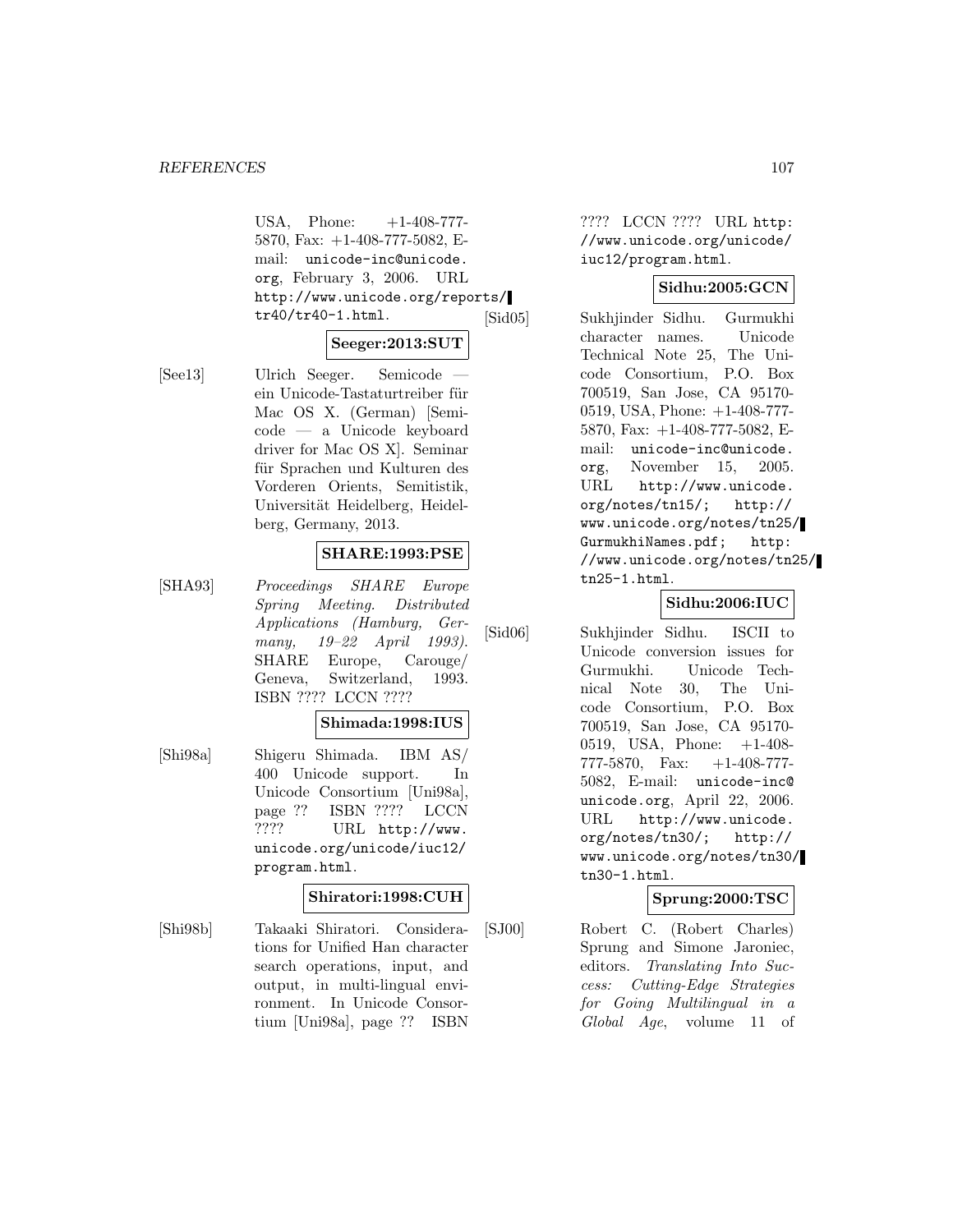#### *REFERENCES* 108

American Translators Association scholarly monograph series. John Benjamins, Amsterdam, The Netherlands and Philadelphia, PA, USA, 2000. ISBN 90-272-3187-7 (paperback), 1- 55619-630-X. xxii + 239 pp. LCCN P306.A1 A53 v.11 2000.

### **Schulz:2018:BGF**

[SK18] Herbert Schulz and Richard Koch. A beginner's guide to file encoding and T<sub>E</sub>XShop. TUGboat, 39(3):173–176, ???? 2018. CODEN ???? ISSN 0896-3207. URL https: //tug.org/TUGboat/tb39-3/ tb123schulz-encoding.pdf.

### **Smura:1987:TNB**

[SP87] Edwin J. Smura and Archie D. Provan. Toward a new beginning: the development of a standard for font and character encoding to control electronic document interchange. IEEE Transactions on Professional Communication, PC-30 (4):259–264, December 1987. CODEN IEPCBU. ISSN 0361- 1434 (print), 1558-1500 (electronic).

# **Spring:1996:SRM**

[Spr96] Michael B. Spring. Standards: Reference model for data interchange standards. Computer, 29(8):87–88, August 1996. CO-DEN CPTRB4. ISSN 0018- 9162 (print), 1558-0814 (electronic). Discusses cost of conversion from ASCII to Unicode.

### **Smith:1998:GAT**

[SS98] William Smith and Don Stinchfield. Global access to technical documentation. In Unicode Consortium [Uni98a], page ?? ISBN ???? LCCN ???? URL http://www.unicode. org/unicode/iuc12/program. html.

### **Segbert:1997:LAC**

[SSB97] M. Segbert, K. Steinwachs, and P. Burnett, editors. Library automation in Central and Eastern Europe: International con $f$ erence — April 1996, Budapest. European Commission, ????, 1997. ISBN 92-828-0305- 8. LCCN ????

#### **Seethalakshmi:2005:OCR**

[SSB<sup>+</sup>05] R. Seethalakshmi, T. R. Sreeranjani, T. Balachandar, A. Singh, M. Singh, R. Ratan, and S. Kumar. Optical character recognition for printed Tamil text using Unicode. In Proceedings of the First International Congress, ICUDL2005, pages 1297–1305. Zhejiang University Press, ????, 2005. ISBN ???? ISSN 1009- 3095. LCCN ???? Published in Journal: Zhejiang University Science, 6A, no. 11, (2005).

### **Steele:1996:TCF**

[Ste96] Guy L. Steele, Jr. Trends & controversies: The future of Lisp: The Java programming language. IEEE expert: intelligent systems and their applications,  $11(1):10-16$ , February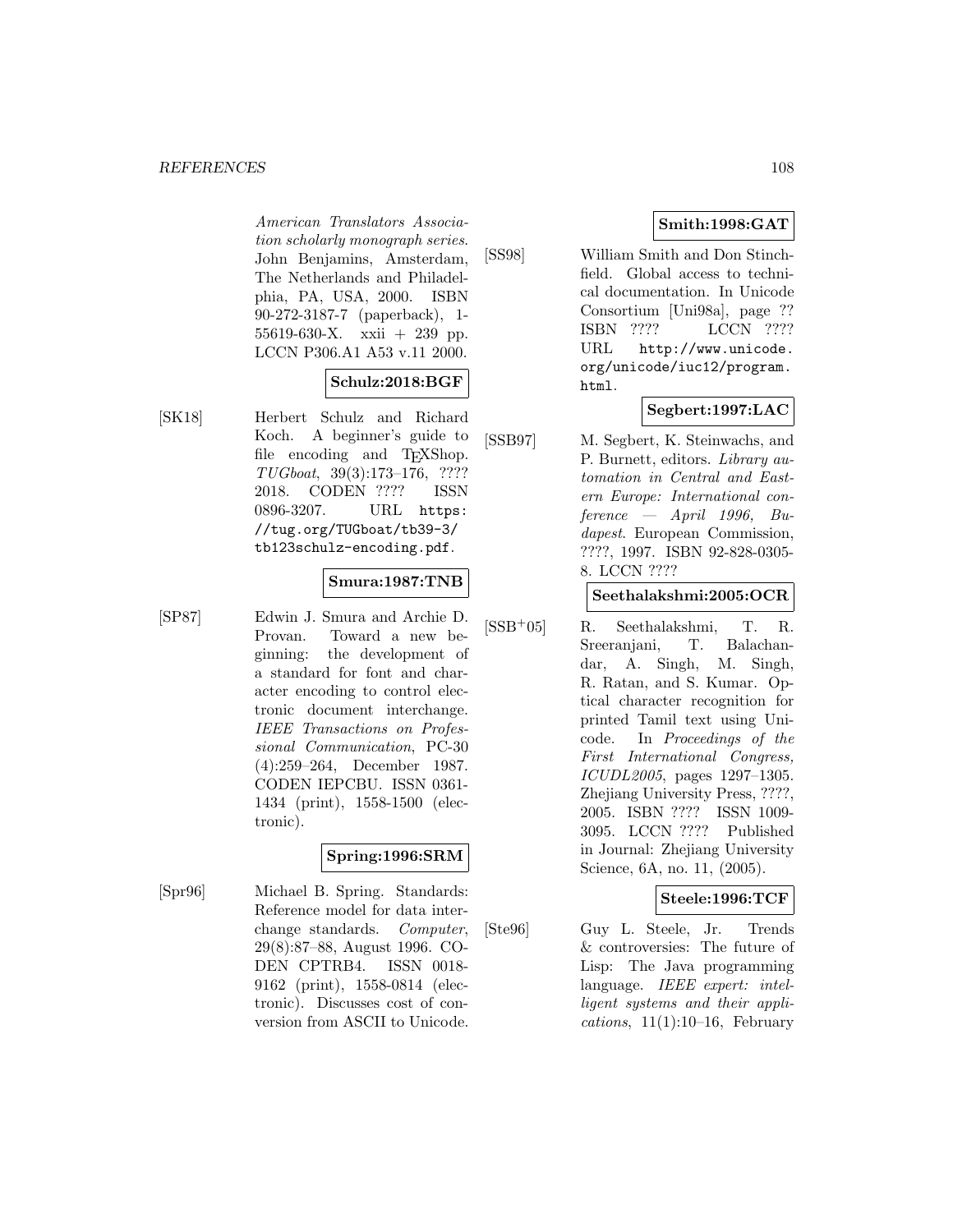1996. CODEN IEEXE7. ISSN 0885-9000. Mentions Unicode support in Java.

## **Syropoulos:2003:DTU**

[STS03] Apostolos Syropoulos, Antonis Tsolomitis, and Nick Sofroniou. Digital typography using  $\text{LAT}$ <sub>EX</sub>. Springer-Verlag, Berlin, Germany / Heidelberg, Germany / London, UK / etc., 2003. ISBN 0-387-95217-9. xxix + 510 pp. LCCN Z253.4.L38 S97 2003.

#### **Sugimoto:1996:CTE**

[Sug96] S. Sugimoto. Component technologies and environment for digital libraries. Joho-Shori (J. Information Processing Soc. Japan), 37(9):820–825, September 1996. CODEN JOSHA4. ISSN 0447-8053.

#### **Suignard:1998:WTH**

[Sui98] Michel Suignard. Worldwide typography and how to apply JIS X-4051-1995 to Unicode. In Unicode Consortium [Uni98a], page ?? ISBN ???? LCCN ???? URL http://www. unicode.org/unicode/iuc12/ program.html.

#### **Suignard:2001:CTE**

[Sui01] Michel Suignard. CSS3 text extensions. In Unicode Consortium [Uni01a], page ?? ISBN ???? LCCN ???? URL http:// www.unicode.org/iuc/iuc18/ papers/c5.pdf.

#### **Sun:1996:DIC**

[Sun96] Y. Sun. Design and implementation of the CJK unified character set on UNIX system. In Unicode Consortium [Uni96c], pages B6–?? ISBN ???? LCCN QA268 .I56 1996. URL http: //www.unicode.org/unicode/ iuc9conf/index.html; http: //www.unicode.org/unicode/ uni2book/u2ord.html.

### **Sun:1998:IHS**

[Sun98a] Sam X. Sun. Internationalization of the handle system a persistent global name service. In Unicode Consortium [Uni98a], page ?? ISBN ???? LCCN ???? URL http://www. unicode.org/unicode/iuc12/ program.html.

#### **Sun:1998:ALS**

[Sun98b] Sun Microsystems, Inc. Asianlanguage support in the Solaris operating environment. White paper, Sun Microsystems, 2550 Garcia Avenue, Mountain View, CA 94043, USA, October 1998. URL http://www.sun.com/ software/white-papers/wpasianlanguage/.

## **Sung:1998:ULS**

[Sun98c] Ienup Sung. Unicode locale support in Solaris. In Unicode Consortium [Uni98a], page ?? ISBN ???? LCCN ???? URL http: //www.unicode.org/unicode/ iuc12/program.html.

#### **Sun:19xx:AAD**

[Sunxxa] Sun Microsystems, Inc. Asian Application Developer's Guide. Sun Microsystems, 2550 Garcia Avenue, Mountain View,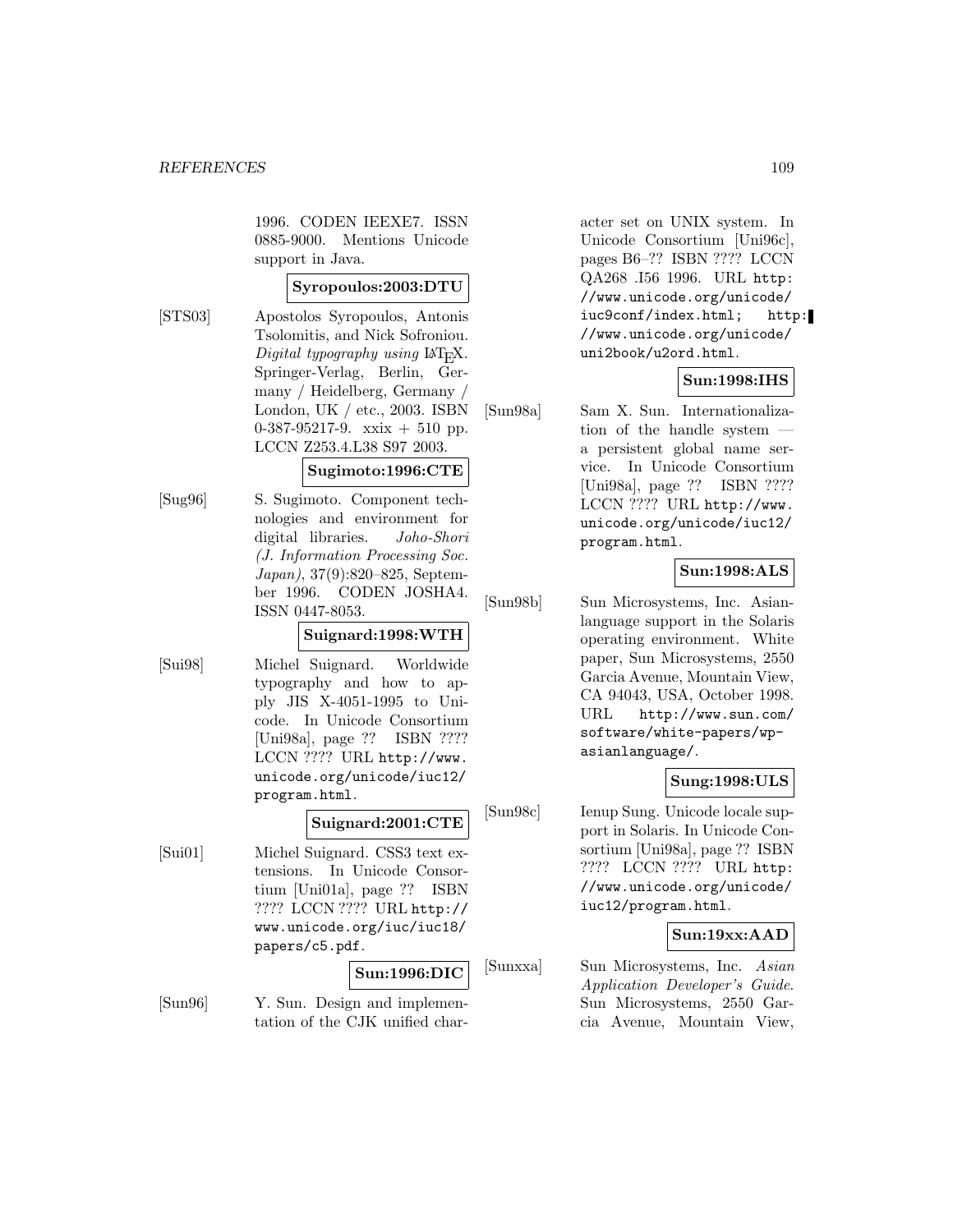.

.

CA 94043, USA, 19xx. ISBN ???? ???? pp. LCCN ???? URL http://docs.sun.com/; http://www.sun.com/globalization/

## **Sun:19xx:SIG**

[Sunxxb] Sun Microsystems, Inc. Solaris Internationalization Guide For Developers. Sun Microsystems, 2550 Garcia Avenue, Mountain View, CA 94043, USA, 19xx. ISBN ???? LCCN ???? URL http: //docs.sun.com/; http:// www.sun.com/globalization/

## **Sun:2000:ICU**

[Sun00a] Sun Microsystems, Inc. International components for Unicode. World-Wide Web document, 2000. URL http://oss. software.ibm.com/icu/.

#### **Sun:2000:ILE**

[Sun00b] Sun Microsystems, Inc. International Language Environments Guide (Solaris 8). Sun Microsystems, 2550 Garcia Avenue, Mountain View, CA 94043, USA, February 2000. ISBN ???? 243 (est.) pp. LCCN ???? US\$64.00. URL http: //docs.sun.com/; http:// www.sun.com/globalization/ . Product number DM10002730.

#### **Suzuki:1998:IEI**

[Suz98] Takao Suzuki. Internet Explorer internationalization. In Unicode Consortium [Uni98a], page ?? ISBN ???? LCCN

???? URL http://www. unicode.org/unicode/iuc12/ program.html.

## **Swinnen:2009:APA**

[Swi09] Gérard Swinnen. Apprendre á programmer avec Python: ob $jet,$  multithreading,  $év{énements}$ , bases de données, programmation web, programmation réseau, Unicode. Eyrolles, Paris, France, 2009. xviii + 341 pp. LCCN ????

## **Swoyer:2005:SPC**

[Swo05] S. Swoyer. Staying power! COBOL is not about to go away. COBOL has become UNICODE-compliant, object oriented and XML friendly. Application Development Trends, 12(2):14–18, 2005. ISSN 1073- 9564.

## **Tan:1994:PIC**

[Tan94] S. T. Tan, editor. Proceedings. International Conference on Chinese Computing '94 (ICCC94). The Latest Technological Advancement and '94 (ICCC94). The Latest Technological Advancement and Application. National University of Singapore, Singapore, 1994. ISBN 981-00-5648-6. LCCN ????

## **Tang:1996:IUN**

[Tan96] F. Y.-F. Tang. Implementing Unicode in Netscape Navigator. In Unicode Consortium [Uni96c], pages A1– ?? ISBN ???? LCCN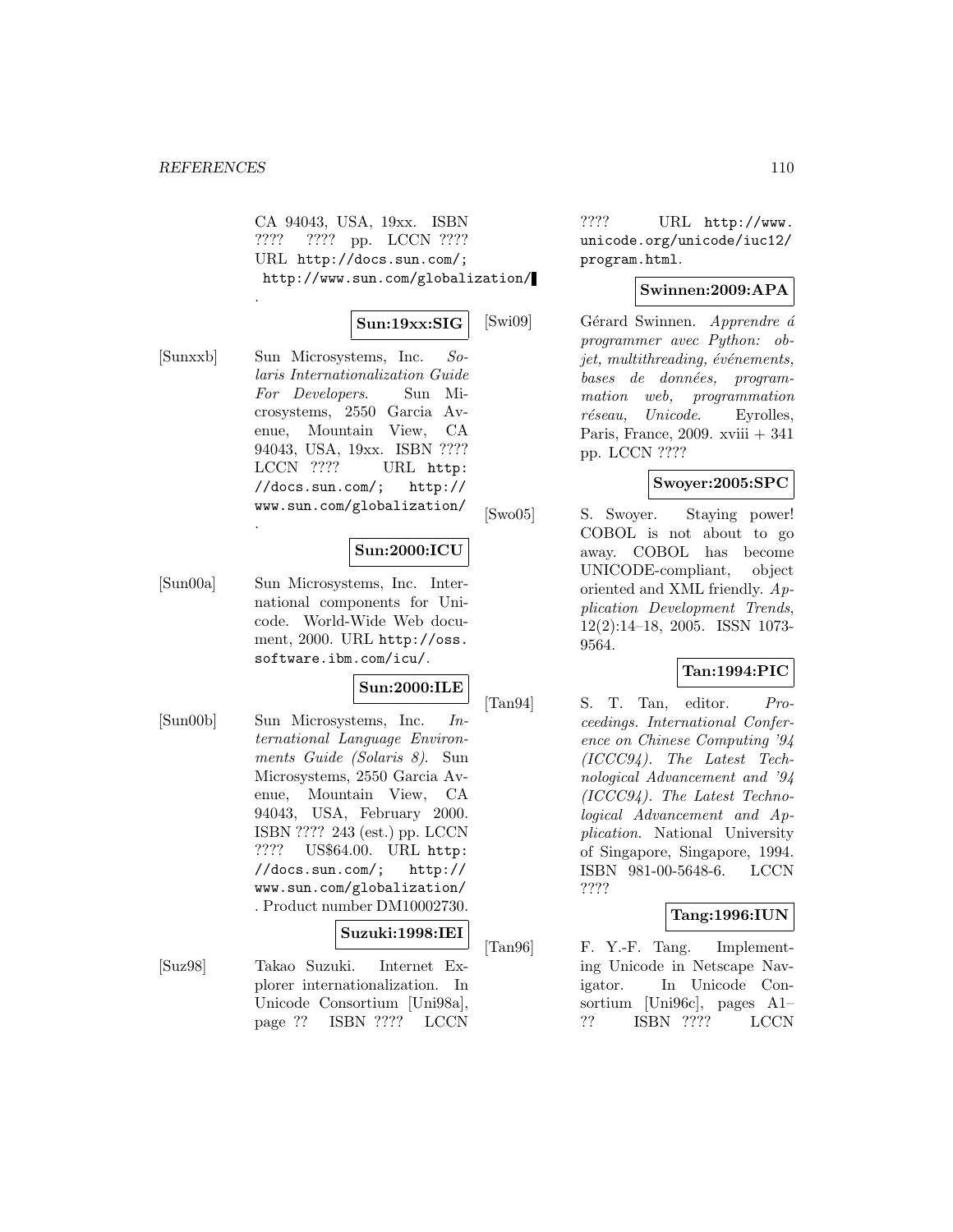QA268 .I56 1996. URL http: //www.unicode.org/unicode/<br>iuc9conf/index.html: http:1Tay92 iuc9conf/index.html; //www.unicode.org/unicode/ uni2book/u2ord.html.

## **Tang:1997:UIN**

[Tan97] Frank Yung-Fong Tang. Unicode and internationalization in Netscape Communicator. In Unicode Consortium [Uni97a], page ?? ISBN ???? LCCN ???? URL http://www. unicode.org/unicode/iuc10/ program.html.

#### **Tang:1998:MMM**

[Tan98] Frank Yung-Fong Tang. Multilingual Mozilla — Mozilla language enabling project. In Unicode Consortium [Uni98b], page ?? ISBN ???? LCCN ???? URL http://www. unicode.org/unicode/iuc13/ program.html.

#### **Tanaka:2013:UUV**

[Tan13] Takuji Tanaka. upT $FX -$ Unicode version of pTFX with CJK extensions. TUGboat, 34(3): 285–288, 2013. ISSN 0896-3207.

## **Tauber:2016:PPP**

[Tau16] J. K. Tauber. pyuca: a Python implementation of the Unicode Collation Algorithm. Journal of Open Source Software, 1(1): 21:1, May 2016. CODEN ???? ISSN 2475-9066. URL http:/ /joss.theoj.org/papers/10. 21105/joss.00021.

## **Taylor:1992:GS**

Dave Taylor. Global Software: developing applications for the international market. Springer-Verlag, Berlin, Germany / Heidelberg, Germany / London, UK / etc., 1992. ISBN 0-387-97706-6, 3-540- 97706-6. xvi + 319 pp. LCCN QA76.76.D47T39 1992.

## **Tenney:1997:AUR**

[Ten97a] M. Tenney. Apple's Unicode road map. In Unicode Consortium [Uni97b], pages C4– ?? ISBN ???? LCCN ???? URL http://www. unicode.org/unicode/iuc11/ program.html.

#### **Tenney:1997:FUS**

[Ten97b] Merle Tenney. The future of Unicode support on the Macintosh. In Unicode Consortium [Uni97a], page ?? ISBN ???? LCCN ???? URL http://www. unicode.org/unicode/iuc10/ program.html.

#### **Tenney:1998:BUA**

[Ten98] Merle Tenney. Building a Unicode application on the Mac OS. In Unicode Consortium [Uni98b], page ?? ISBN ???? LCCN ???? URL http://www. unicode.org/unicode/iuc13/ program.html.

## **Texin:1998:MRDa**

[Tex98a] Tex Texin. Migration of a 4GL and relational database to Unicode. In Unicode Consortium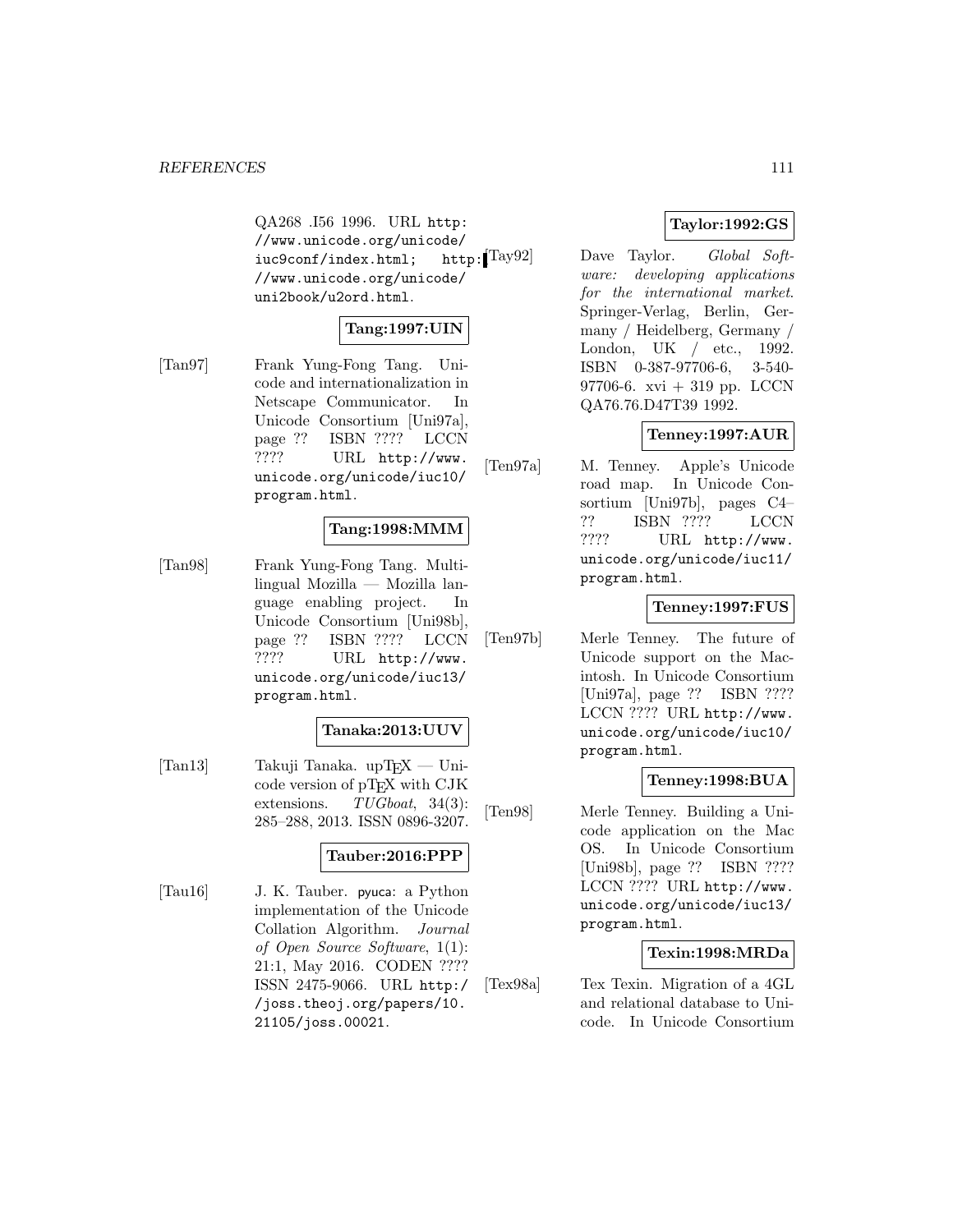[Uni98a], page ?? ISBN ???? LCCN ???? URL http://www. unicode.org/unicode/iuc12/ program.html.

## **Texin:1998:MRDb**

[Tex98b] Tex Texin. Migration of a 4GL and relational database to Unicode. In Unicode Consortium [Uni98b], page ?? ISBN ???? LCCN ???? URL http://www. unicode.org/unicode/iuc13/ program.html.

# **Texin:2001:UID**

[Tex01] Tex Texin. Understanding ISO 8601 date and time representation formats. In Unicode Consortium [Uni01a], page ?? ISBN ???? LCCN ???? URL http:// www.unicode.org/iuc/iuc18/ papers/a13.ppt.

## **UC:1990:U**

[The90] The Unicode Consortium. Unicode 1.0. The Unicode Consortium, Mountain View, CA, USA, December 1990. ISBN ?? various pp. LCCN ?? Draft standard. Final review document.

#### **Unicode:1991:USW**

[The91] The Unicode Consortium. The Unicode Standard: Worldwide Character Encoding. Version 1.0. Volumes 1 and 2. Addison-Wesley, Reading, MA, USA, 1991. ISBN 0-201-56788-1 (paperback, vol. 1), 0-201-60845- 6 (paperback, vol. 2). LCCN QA268 .U55 1991, Z103 .U6 1991. US\$39.95 (paperback), US\$32.95 (hardcover).

## **Unicode:1996:USV**

[The96] The Unicode Consortium. The Unicode Standard, Version 2.0. Addison-Wesley, Reading, MA, USA, 1996. ISBN 0-201-48345- 9 (paperback), 0-201-96623-9 (CD-ROM). various pp. LCCN QA268.U56 1996. US\$54.95.

## **Unicode:2000:USV**

[The00] The Unicode Consortium. The Unicode Standard, Version 3.0. Addison-Wesley, Reading, MA, USA, 2000. ISBN 0-201-61633-5. xxx + 1040 pp. LCCN QA268.U56 1996. US\$50.00. URL http://www. unicode.org/book/; http: //www.unicode.org/unicode/ standard/versions/. Includes CD-ROM. The principal authors and editors of The Unicode Standard, Version 3.0 are Joan Aliprand, Julie Allen, Joe Becker, Mark Davis, Michael Everson, Asmus Freytag, John Jenkins, Mike Ksar, Rick Mc-Gowan, Lisa Moore, Michel Suignard, and Ken Whistler.

## **Unicode:2003:USV**

[The03] The Unicode Consortium. The Unicode Standard, Version 4.0. Addison-Wesley, Reading, MA, USA, 2003. ISBN 0-321- 18578-1. xxxviii + 1462 pp. LCCN QA268 .U545 2004. URL http://www.unicode. org/versions/Unicode4.0.0/ . Includes CD-ROM.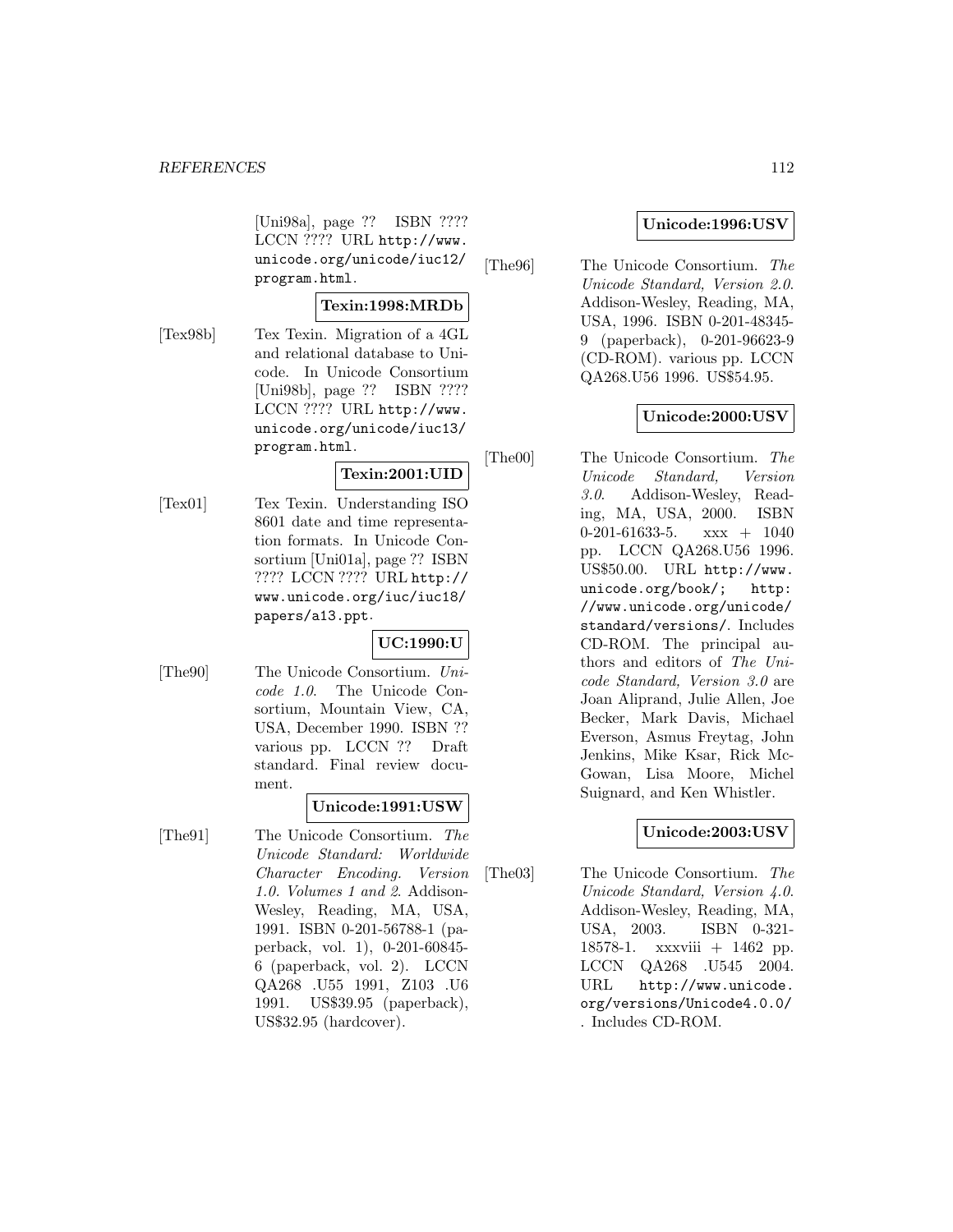## **Unicode:2006:UCD**

[The06a] The Unicode Consortium. Unicode character database: Derived property data. Online report, The Unicode Consortium, P.O. Box 700519, San Jose, CA 95170-0519, USA, Phone:  $+1-408-777-$ 5870, Fax: +1-408-777-5082, Email: unicode-inc@unicode. org, July 14, 2006. URL http: //www.unicode.org/Public/ UNIDATA/DerivedAge.txt.

### **Unicode:2006:USV**

[The06b] The Unicode Consortium. The Unicode Standard, Version 5.0. Addison-Wesley, Reading, MA, USA, 2006. ISBN 0-321-48091-0  $(hardcover)$ .  $l + 1417$  pp. LCCN QA268 .U545 2007. URL http: //www.loc.gov/catdir/toc/ ecip0617/2006023526.html; http://www.unicode.org/versions/ beta.html; http://www.unicode. org/versions/Unicode5.0.0/ . Includes CD-ROM.

## **Unicode:2010:USV**

[The10] The Unicode Consortium. The Unicode Standard, Version 5.0. Tsinghua University Press, Tsinghua, China, 2010. ISBN 7- 302-21244-9 (hardcover). 1358 pp. LCCN ???? URL http:/ /www.amazon.cn/gp/product/ B00328IJ46. Includes CD-ROM.

## **Unicode:2016:CUC**

[The16a] The Unicode Consortium. CLDR 30 — Unicode Common Locale Data Repository. Web document, October 5, 2016. URL http://cldr.unicode. org/index/downloads/cldr-30. Unicode CLDR 30 provides an update to the key building blocks for software supporting the world's languages. This data is used by all major software systems for their software internationalization and localization, adapting software to the conventions of different languages for such common software tasks.

## **Unicode:2016:USVa**

[The16b] The Unicode Consortium. The Unicode(R) Standard: Version 9.0 — Core Specification. The Unicode Consortium, Mountain View, CA, USA, 2016. ISBN 1- 936213-13-3. xxxvi + 998 + 1 pp. LCCN ???? URL http:/ /www.unicode.org/versions/ Unicode9.0.0/.

## **Unicode:2016:USVb**

[The16c] The Unicode Consortium. The Unicode(R) Standard: Version  $9.0 - \text{Core Specification}$ , volume 1. Lulu.com, ????, 2016. 474 pp. LCCN ???? URL http://www.lulu.com/ spotlight/unicode; http: //www.unicode.org/versions/ Unicode9.0.0/. Does not contain Unicode code charts; they are available on the Web.

#### **Unicode:2016:USVc**

[The16d] The Unicode Consortium. The Unicode(R) Standard: Version  $9.0 - \text{Core}$  Specification, volume 2. Lulu.com, ????,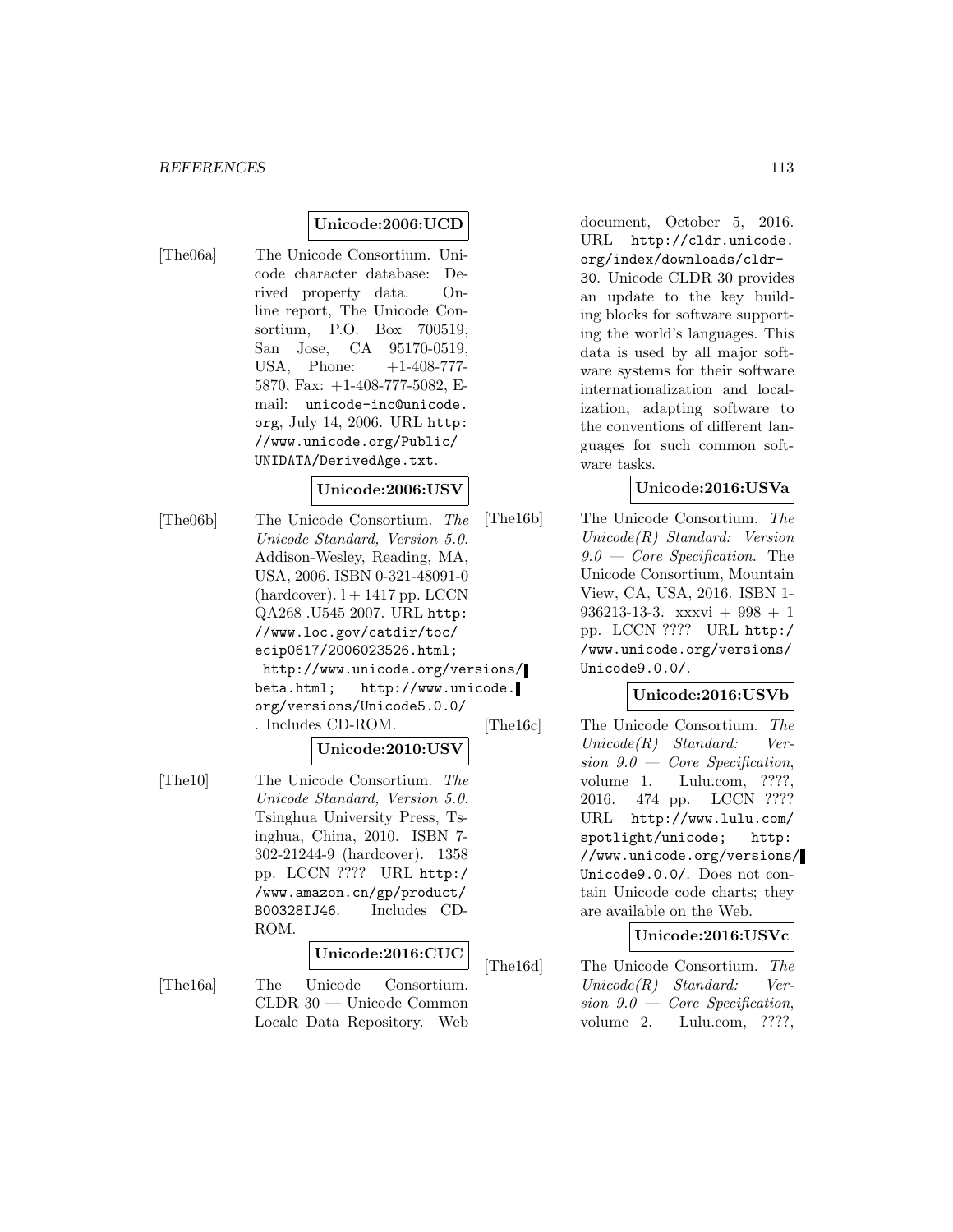#### *REFERENCES* 114

2016. 572 pp. LCCN ???? URL http://www.lulu.com/ spotlight/unicode; http: //www.unicode.org/versions/ Unicode9.0.0/. Does not contain Unicode code charts; they are available on the Web.

#### **Unicode:2021:CRN**

[The21a] The Unicode Consortium. CLDR 39 release note. Web document, April 7, 2021. URL http://cldr.unicode. org/index/downloads/cldr-39.

#### **Unicode:2021:IIC**

[The21b] The Unicode Consortium. ICU 69: International components for Unicode. Web document, April 7, 2021. URL http:// site.icu-project.org/download/ 69.

#### **Unicode:2021:U**

[The21c] The Unicode Consortium. Unicode 14.0.0. Web document, September 14, 2021. URL http://www.unicode. org/versions/Unicode14.0. 0/; https://home.unicode. org/announcing-the-unicodestandard-version-14-0/.

#### **Unicode:2021:USAa**

[The21d] The Unicode Consortium. Unicode standard annex #14: Unicode line breaking algorithm. Web document, August 23, 2021. URL http: //www.unicode.org/reports/ tr14/tr14-47.html.

## **Unicode:2021:USAb**

[The21e] The Unicode Consortium. Unicode standard annex #29: Unicode text segmentation. Web document, August 24, 2021. URL https://www.unicode. org/reports/tr29/tr29-39. html.

#### **Unicode:2021:USAc**

[The21f] The Unicode Consortium. Unicode standard annex #31: Unicode identifier and pattern syntax. Web document, August 26, 2021. URL http://www. unicode.org/reports/tr31/ tr31-35.html.

## **Unicode:2021:USAd**

[The21g] The Unicode Consortium. Unicode standard annex #38: Unicode Han database (Unihan). Web document, August 26, 2021. URL https://www. unicode.org/reports/tr38/ tr38-31.html.

#### **Unicode:2021:USAe**

[The21h] The Unicode Consortium. Unicode standard annex #45: U-source ideographs. Web document, August 26, 2021. URL http://www.unicode. org/reports/tr45/tr45-25. html.

#### **Consortium:2021:USVa**

[The21i] The Unicode Consortium. The Unicode Standard, Version 14.0, Volume 1. lulu.com, ????, 2021. ISBN 1-936213- 30-3. 496 pp. URL https: //www.lulu.com/en/us/shop/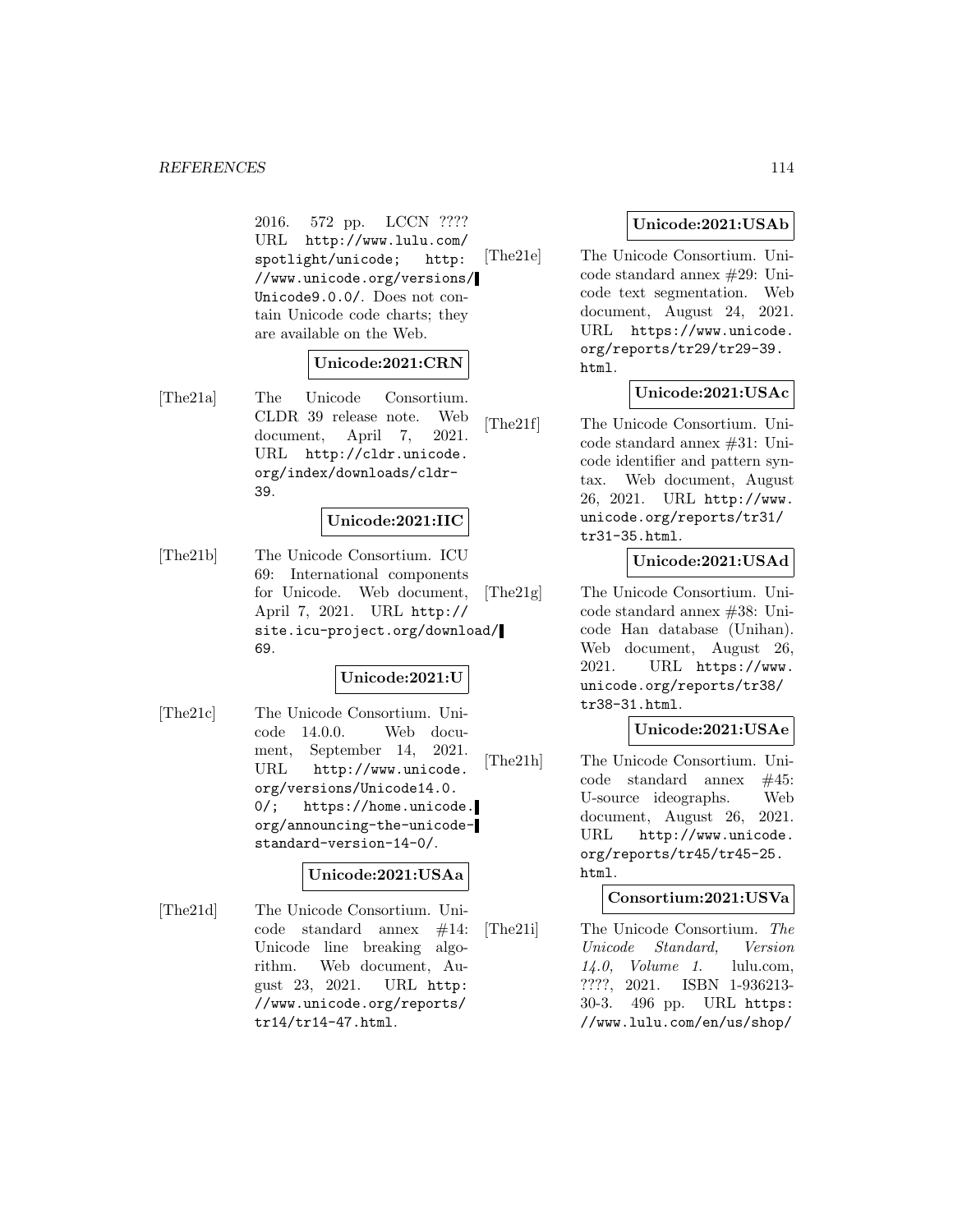unicode-consortium/the-unicodestandard-version-140-volume-1/paperback/product-p8674j. [Tiv97] html.

## **Consortium:2021:USVb**

[The21j] The Unicode Consortium. The Unicode Standard, Version 14.0, Volume 2. lulu.com, ????, 2021. ISBN 1-936213- 31-1. 582 pp. URL https: //www.lulu.com/en/us/shop/ unicode-consortium/the-unicode- $J$ standard-version-140-volume-1/paperback/product-p8674j. html.

#### **Unicode:2021:UTSa**

[The21k] The Unicode Consortium. Unicode technical standard #10: Unicode collation algorithm. Web document, August 27, 2021. URL http://www. unicode.org/reports/tr10/ tr10-45.html.

#### **Unicode:2021:UTSb**

[The21l] The Unicode Consortium. Unicode technical standard #39: Unicode security mechanisms. Web document, August 25, 2021. URL http://www. unicode.org/reports/tr39/ tr39-24.html.

#### **Unicode:2021:UTSc**

[The21m] The Unicode Consortium. Unicode technical standard #46: Unicode IDNA compatibility processing. Web document, August 24, 2021. URL https: //www.unicode.org/reports/ tr46/tr46-27.html.

## **Tivig:1997:UIH**

G. Tivig. Unicode implementation in the HP PicoVue patient monitor. In Unicode Consortium [Uni97b], pages C8– ?? ISBN ???? LCCN ???? URL http://www. unicode.org/unicode/iuc11/ program.html.

## **Tang:1997:ICN**

F. Y.-F. Tang and R. S. Jung. International challenges for Netscape Communicator. In Unicode Consortium [Uni97b], pages C10–?? ISBN ???? LCCN ???? URL http://www. unicode.org/unicode/iuc11/ program.html.

#### **Toledo:2001:FSD**

[TK01] Sivan Toledo and Lars Knoll. Font subsetting and downloading in the PostScript printer driver of Qt/X11. In USENIX [USE01], page ?? ISBN ???? LCCN ???? URL http://www. linuxshowcase.org/toledo. html.

#### **Topping:2001:MDN**

[Top01] Suzanne Topping. The multilingual domain name race: On your mark get set WAIT! World-Wide Web document, December 2001. URL http:// www-106.ibm.com/developerworks/ library/u-domains.html.

#### **Torri:1996:ETS**

[Tor96] K. Torri. Entire translation services. In Unicode Con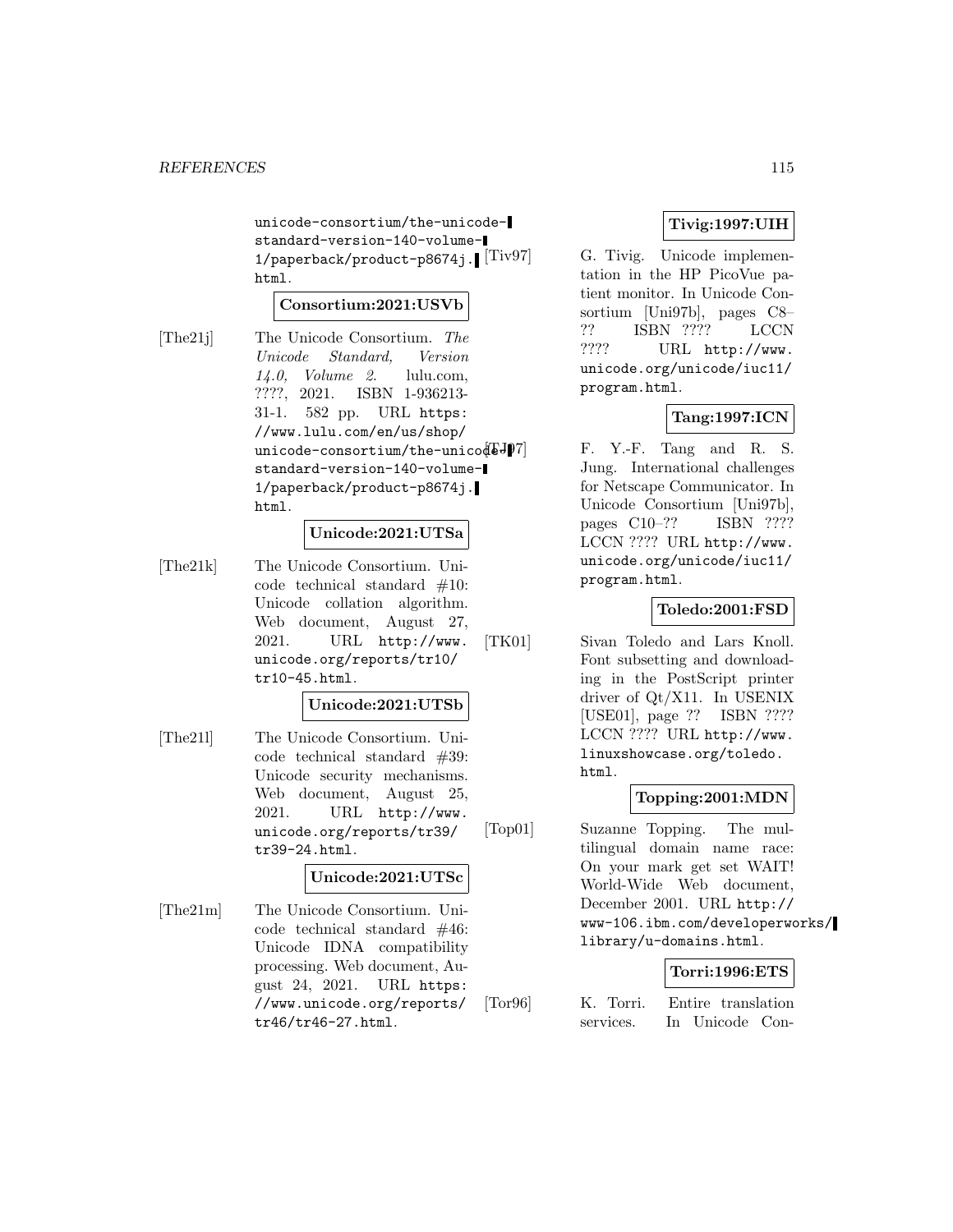sortium [Uni96c], pages C6– ?? ISBN ???? LCCN QA268 .I56 1996. URL http: //www.unicode.org/unicode/ iuc9conf/index.html; http: //www.unicode.org/unicode/ uni2book/u2ord.html.

#### **Tresman:1994:MPC**

[Tre94] Ian Tresman. The multilingual PC directory: a guide to multilingual and foreign language products for IBM PCs and compatibles. Knowledge Computing, 9 Ashdown Drive, Borehamwood, Herts WD6 4LZ, UK, 1994. ISBN 1- 873091-02-8, 0-87309-103-5. 256 pp. LCCN QA76.8.I2594 T735 1994. UK£35.00. URL http:/ /www.knowledge.co.uk/xxx/.

#### **Tuthill:1996:CWS**

[TS96] Bill Tuthill and David Smallberg. Creating Worldwide Software: Solaris International Developer's Guide. Prentice-Hall PTR, Upper Saddle River, NJ 07458, USA, 1996. ISBN 0-13-494493-3. xxiii + 382 pp. LCCN QA76.76.O63 T888 1997. US\$65.00.

#### **Uren:1993:SIL**

[UHP93] Emmanuel Uren, Robert Howard, and Tiziana Perinotti. Software Internationalization and Localization: an Introduction. Van Nostrand Reinhold, New York, NY, USA, 1993. ISBN  $0-442-01498-8$ . xx  $+300$  pp. LCCN QA76.754.U84 1993. UK£32.00.

## **UI:1992:UIW**

[UIW92] Proceedings of the Second Unicode Implementors Workshop, Merrimack, NH. The Unicode Consortium, Mountain View, CA, USA, 1992. ISBN ?? LCCN ??

## **Ullrich:2021:RWS**

[Ull21] Torsten Ullrich. Real-world string comparison: How to handle Unicode sequences correctly. ACM Queue: Tomorrow's Computing Today, 19(3):107–116, June 2021. CODEN AQCUAE. ISSN 1542-7730 (print), 1542-7749 (electronic). URL https: //dl.acm.org/doi/10.1145/ 3475965.3478522.

#### **Umamaheswaran:1998:EFU**

[Uma98] V. S. Umamaheswaran. EBCDICfriendly UCS transformation format. Unicode Technical Report 16, The Unicode Consortium, P.O. Box 700519, San Jose, CA 95170- 0519, USA, Phone: +1- 408-777-5870, Fax: +1-408- 777-5082, E-mail: unicodeinc@unicode.org, February 18, 1998. URL http:/ /www.unicode.org/unicode/ reports/techreports.html; http://www.unicode.org/unicode/ reports/tr16/. In progress.

#### **Umamaheswaran:2002:UE**

[Uma02] V. S. Umamaheswaran. UTF-EBCDIC. Unicode Technical Report 16, The Unicode Consortium, P.O. Box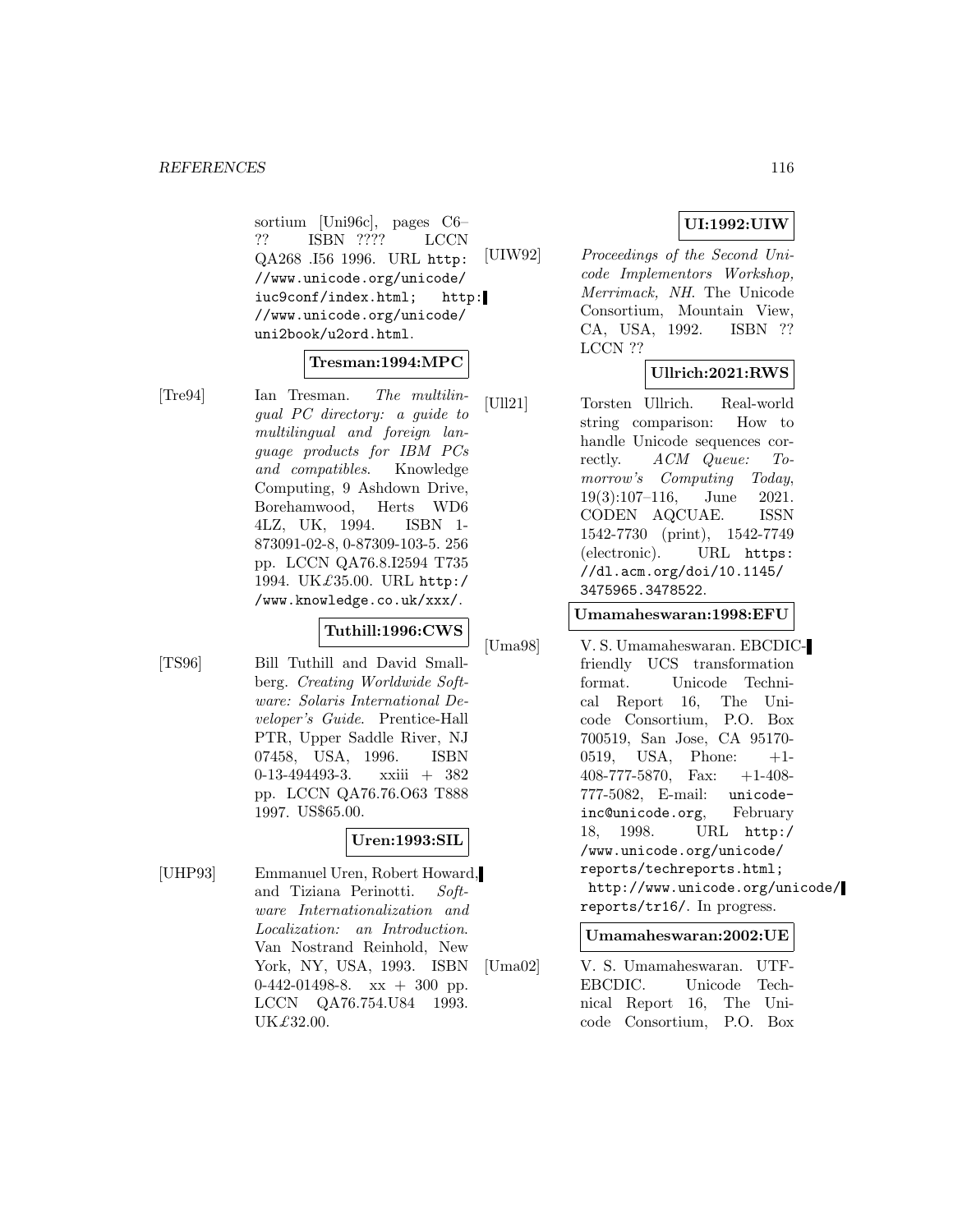700519, San Jose, CA 95170- 0519, USA, Phone: +1-408- 777-5870, Fax: +1-408-777- 5082, E-mail: unicode-inc@ unicode.org, April 16, 2002. URL http://www.unicode. org/reports/tr16/; http: //www.unicode.org/unicode/ reports/tr16/tr16-8.html.

## **Unicode:1991:USV**

[Uni91] Unicode, Inc. The Unicode Standard, Version 1.1. Unicode Technical Report 4, The Unicode Consortium, P.O. Box 700519, San Jose, CA 95170- 0519, USA, Phone: +1-408-777- 5870, Fax: +1-408-777-5082, Email: unicode-inc@unicode. org, 1991. Superseded by current version of the Unicode Standard.

## **Unicode:1992:EP**

[Uni92] Unicode, Inc. Exploratory proposals. Unicode Technical Report 3, The Unicode Consortium, P.O. Box 700519, San Jose, CA 95170- 0519, USA, Phone: +1-408-777- 5870, Fax: +1-408-777-5082, Email: unicode-inc@unicode. org, 1992. URL http:/ /www.unicode.org/unicode/ reports/tr3.html.

## **UC:1994:PUIa**

[Uni94a] Unicode Consortium, editor. Proceedings of the Unicode Implementors Workshop 5, Tokyo, Japan, April 11 and 12, 1994. The Unicode Consortium, P.O. Box 700519, San Jose, CA

95170-0519, USA, Phone: +1- 408-777-5870, Fax: +1-408-777- 5082, E-mail: unicode-inc@ unicode.org, 1994.

## **UC:1994:PUIb**

[Uni94b] Unicode Consortium, editor. Proceedings of the Unicode Implementors Workshop 6, Santa Clara, California, September 8–9, 1994. The Unicode Consortium, P.O. Box 700519, San Jose, CA 95170-0519, USA, Phone:  $+1-408-777-$ 5870, Fax: +1-408-777-5082, Email: unicode-inc@unicode. org, 1994.

## **UI:1994:UV**

[Uni94c] The Unicode Consortium, P.O. Box 700519, San Jose, CA 95170-0519, USA, Phone: +1- 408-777-5870, Fax: +1-408-777- 5082, E-mail: unicode-inc@ unicode.org. Unicode Version 1.1, 1994. US\$10.00.

## **UC:1995:SIU**

[Uni95a] Unicode Consortium, editor. Seventh International Unicode Conference, San Jose, California, September 14–15, 1995: proceedings. The Unicode Consortium, P.O. Box 700519, San Jose, CA 95170-0519, USA, Phone:  $+1-408-777-$ 5870, Fax: +1-408-777-5082, Email: unicode-inc@unicode. org, 1995. ISBN ???? LCCN QA268 .I56 1995. Two volumes.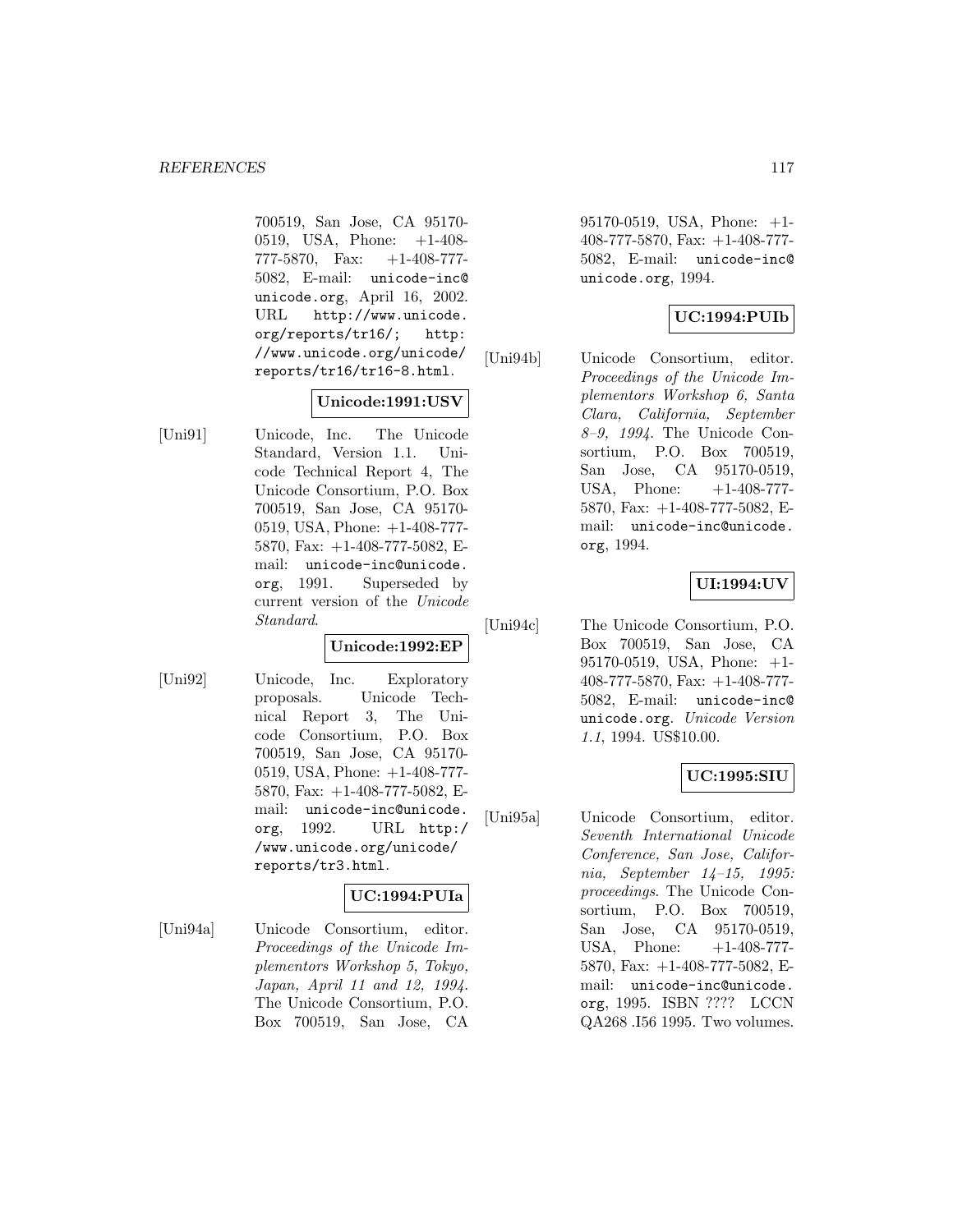### **Unicode:1995:USW**

[Uni95b] Unicode Staff. Unicode Standard: Worldwide Character Encoding, Version 1.1. Addison-Wesley, Reading, MA, USA, second edition, 1995. ISBN 0-201-48345-9. ca. 950 pp. LCCN QA268.U56 1996. US\$59.25. URL http: //www.unicode.org/unicode/ uni2book/u2.html.

## **UC:1996:ASI**

[Uni96a] Unicode Consortium, editor. Asia, software  $+$  the Internet: going global with Unicode: Eighth International Unicode/ISO 10646 Conference, Hong Kong, April 18– 19, 1996: proceedings. The Unicode Consortium, P.O. Box 700519, San Jose, CA 95170- 0519, USA, Phone: +1-408-777- 5870, Fax: +1-408-777-5082, Email: unicode-inc@unicode. org, 1996. ISBN ???? LCCN QA268 .I56 1996.

## **UC:1996:PCT**

[Uni96b] Unicode Consortium, editor. Pre-conference tutorials proceedings: Software development + the Internet: going global with Unicode: Ninth International Unicode Conference, San Jose, CA, September 4–6 1996. The Unicode Consortium, P.O. Box 700519, San Jose, CA 95170-0519, USA, Phone: +1- 408-777-5870, Fax: +1-408-777- 5082, E-mail: unicode-inc@ unicode.org, 1996. ISBN ???? LCCN ???? A1. Input method

design / by Mark Leisher – A2. Weaving the multilingual web: standards and their implementations / by Martin Durst ...  $[et al.] - B1. National language$ and Unicode support in relational databases and SQL2/3 / by Stefan Buchta – B2. The Unicode Standard: version 2 / by Asmus Freytag – C1/C2. Non-Latin writing systems: characteristics and impacts on multinational product design / by Richard Ishida.

## **UC:1996:SDI**

[Uni96c] Unicode Consortium, editor. Software Development + the Internet: Going Global with Unicode: Ninth International Unicode Conference, 4– 6 September, San Jose, California, USA. The Unicode Consortium, P.O. Box 700519, San Jose, CA 95170-0519, USA, Phone:  $+1-408-777-$ 5870, Fax: +1-408-777-5082, Email: unicode-inc@unicode. org, 1996. ISBN ???? LCCN QA268 .I56 1996. URL http: //www.unicode.org/unicode/ iuc9conf/index.html; http: //www.unicode.org/unicode/ uni2book/u2ord.html.

## **UC:1997:ESI**

[Uni97a] Unicode Consortium, editor. Europe, Software  $+$  the Internet: Going Global with Unicode: Tenth International Unicode Conference, March 10–12, 1997, Mainz, Germany. The Unicode Consortium, P.O. Box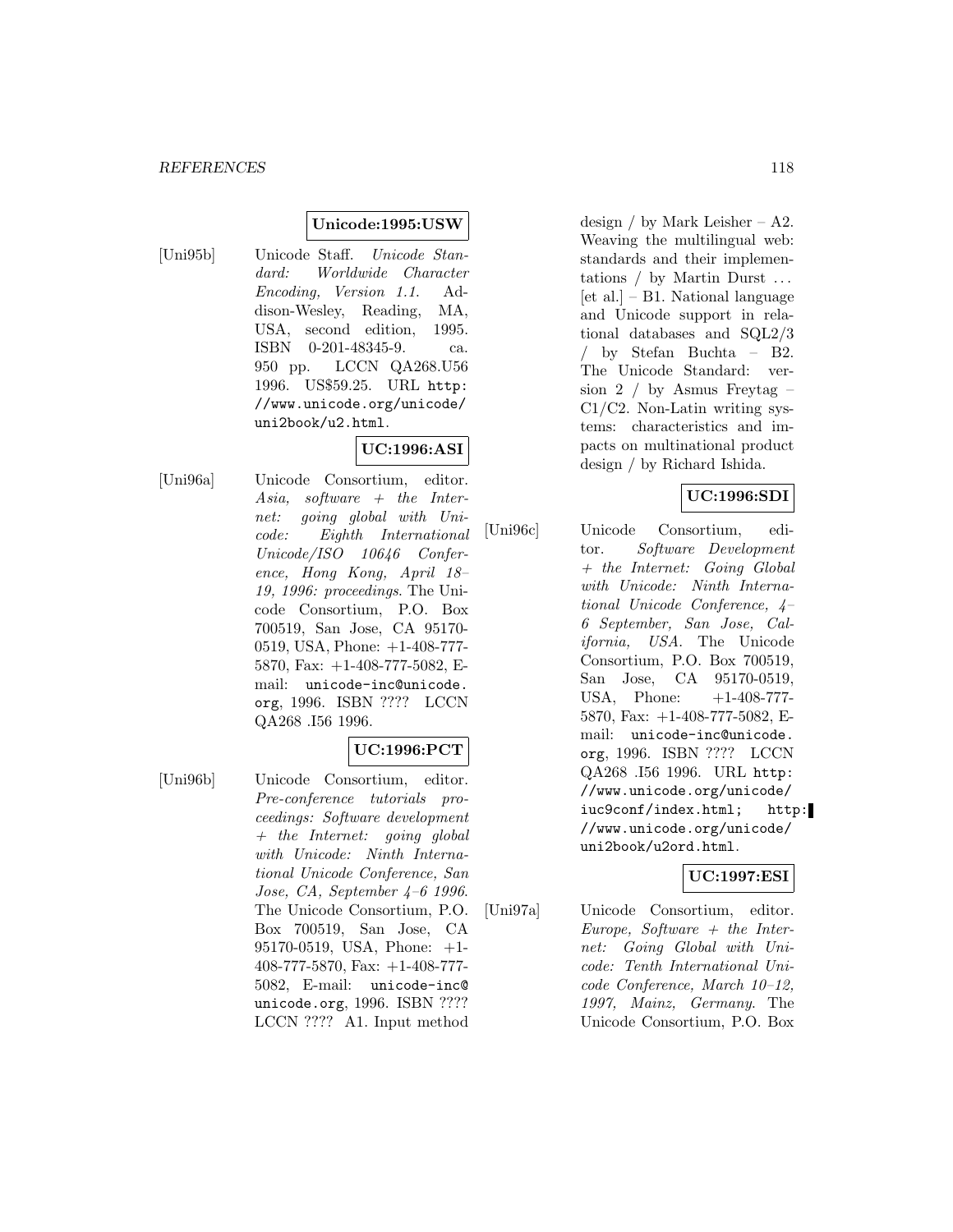700519, San Jose, CA 95170- 0519, USA, Phone: +1-408- 777-5870, Fax: +1-408-777- 5082, E-mail: unicode-inc@ unicode.org, 1997. ISBN ???? LCCN ???? URL http://www. unicode.org/unicode/iuc10/ http://www.unicode.org/ unicode/uni2book/u2ord.html.

## **UC:1997:SDI**

[Uni97b] Unicode Consortium, editor.  $Software$  Development + the Internet: Going Global with Unicode: The Eleventh International Unicode Conference, September 2–5, 1997, San Jose, California, USA. The Unicode Consortium, P.O. Box 700519, San Jose, CA 95170- 0519, USA, Phone: +1-408- 777-5870, Fax: +1-408-777- 5082, E-mail: unicode-inc@ unicode.org, 1997. ISBN ???? LCCN ???? URL http: //www.unicode.org/unicode/ iuc11/index.html; http: //www.unicode.org/unicode/ uni2book/u2ord.html.

## **UC:1998:ASI**

[Uni98a] Unicode Consortium, editor. Asia, Software  $+$  the Internet: Going Global with Unicode: The Twelfth International Unicode/ ISO10646 Conference (IUC12) April 8–10, 1998, Tokyo, Japan. The Unicode Consortium, P.O. Box 700519, San Jose, CA 95170-0519, USA, Phone: +1- 408-777-5870, Fax: +1-408-777- 5082, E-mail: unicode-inc@ unicode.org, 1998. ISBN ???? LCCN ???? URL http:

//www.unicode.org/unicode/ iuc12/index.html; http: //www.unicode.org/unicode/ uni2book/u2ord.html.

## **UC:1998:TIU**

[Uni98b] Unicode Consortium, editor. Thirteenth International Unicode Conference: Software + the Internet: Going Global with Unicode  $(R)$ , September 8-11, 1998, San Jose, California. The Unicode Consortium, P.O. Box 700519, San Jose, CA 95170- 0519, USA, Phone: +1-408- 777-5870, Fax: +1-408-777- 5082, E-mail: unicode-inc@ unicode.org, 1998. ISBN ???? LCCN ???? URL http://www. reuters.com/unicode/iuc13; http://www.unicode.org.

## **UC:1999:FIUb**

[Uni99a] Unicode Consortium, editor. Fifteenth International Unicode Conference: Unicode and the Web: the Global Connection, August 30 – September 2, 1999, San Jose, California. The Unicode Consortium, P.O. Box 700519, San Jose, CA 95170- 0519, USA, Phone: +1-408- 777-5870, Fax: +1-408-777- 5082, E-mail: unicode-inc@ unicode.org, 1999. ISBN ???? LCCN ???? URL http://www. reuters.com/unicode/iuc15; http://www.unicode.org.

## **UC:1999:FIUa**

[Uni99b] Unicode Consortium, editor. Fourteenth International Unicode Conference: Unicode and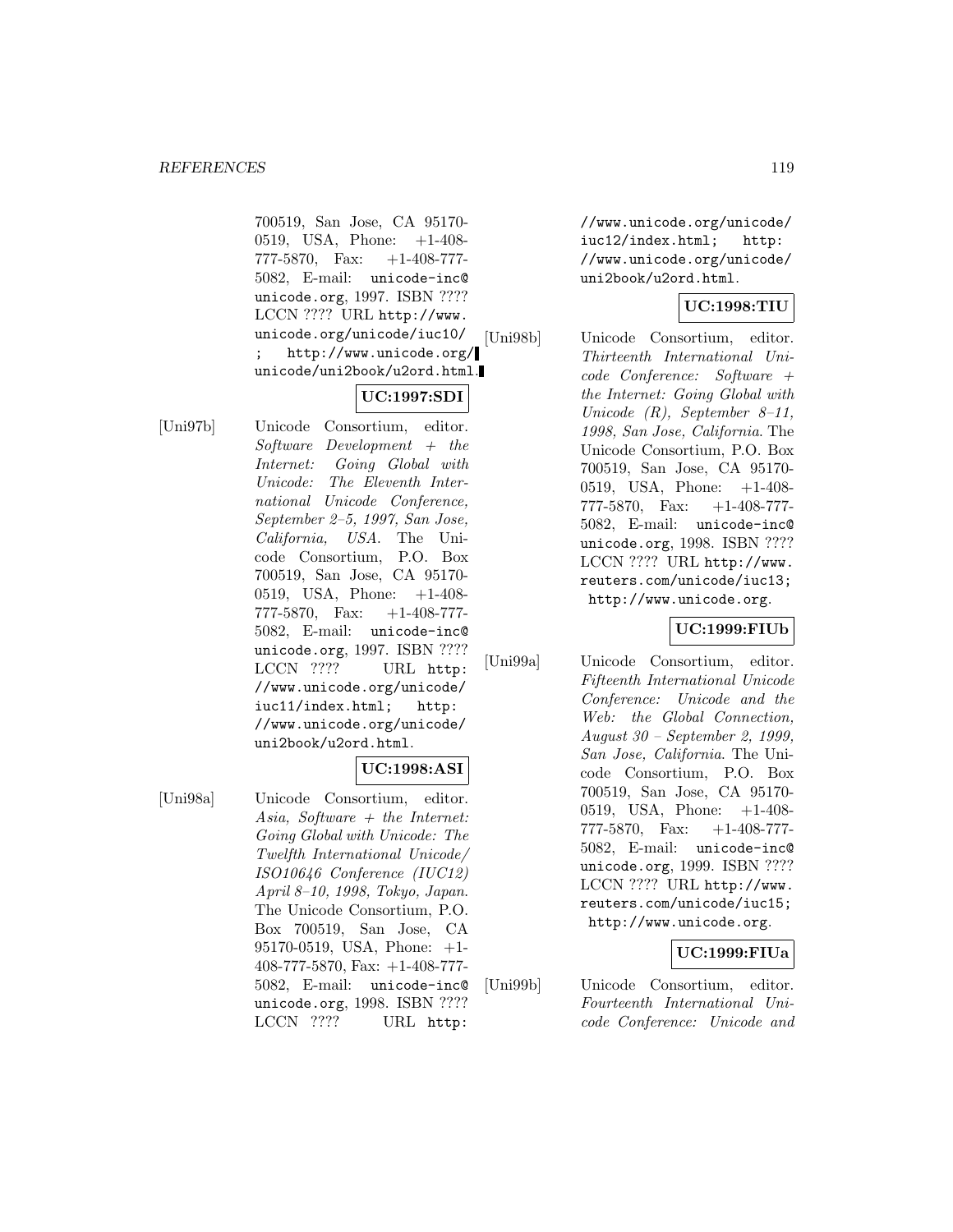#### *REFERENCES* 120

the Web: the Global Connection, March 22–25, 1999, Boston, USA. The Unicode Consortium, P.O. Box 700519, San Jose, CA 95170-0519, USA, Phone:  $+1-408-777-$ 5870, Fax: +1-408-777-5082, Email: unicode-inc@unicode. org, 1999. ISBN ???? LCCN ???? URL http://www. reuters.com/unicode/iuc14; http://www.unicode.org.

## **Unicode:19xx:BAR**

[Unixxa] Unicode, Inc. The bidirectional algorithm reference implementation. Unicode Technical Report 9, The Unicode Consortium, P.O. Box 700519, San Jose, CA 95170- 0519, USA, Phone: +1-408-777- 5870, Fax: +1-408-777-5082, Email: unicode-inc@unicode. org, 19xx. URL http:/ /www.unicode.org/unicode/ reports/techreports.html. In progress.

## **Unicode:19xx:FCD**

[Unixxb] Unicode, Inc. Support for interlinear annotations. Unicode Technical Report 12, The Unicode Consortium, P.O. Box 700519, San Jose, CA 95170- 0519, USA, Phone: +1-408-777- 5870, Fax: +1-408-777-5082, Email: unicode-inc@unicode. org, 19xx. URL http:/ /www.unicode.org/unicode/ reports/techreports.html. In progress.

## **UC:2000:SIUb**

[Uni00a] Unicode Consortium, editor. Seventeenth International Unicode Conference (IUC17) Unicode and the Web: the Global Connection, September 5–8, 2000, San Jose, California. The Unicode Consortium, P.O. Box 700519, San Jose, CA 95170- 0519, USA, Phone: +1-408- 777-5870, Fax: +1-408-777- 5082, E-mail: unicode-inc@ unicode.org, 2000. ISBN ???? LCCN ???? URL http://www. unicode.org/iuc/iuc17.

#### **UC:2000:SIUa**

[Uni00b] Unicode Consortium, editor. Sixteenth International Unicode Conference (IUC16) Unicode and the Web: the Global Connection, March 27–30, 2000, Amsterdam, Holland. The Unicode Consortium, P.O. Box 700519, San Jose, CA 95170- 0519, USA, Phone: +1-408-777- 5870, Fax: +1-408-777-5082, Email: unicode-inc@unicode. org, 2000. ISBN ???? LCCN ???? URL http://www. unicode.org/iuc/iuc16.

## **UC:2001:EIU**

[Uni01a] Unicode Consortium, editor. Eighteenth International Unicode Conference (IUC18) Unicode and the Web: the Global Connection, April 24–27, 2001, Hong Kong. The Unicode Consortium, P.O. Box 700519, San Jose, CA 95170-0519, USA, Phone:  $+1-408-777-$ 5870, Fax: +1-408-777-5082, E-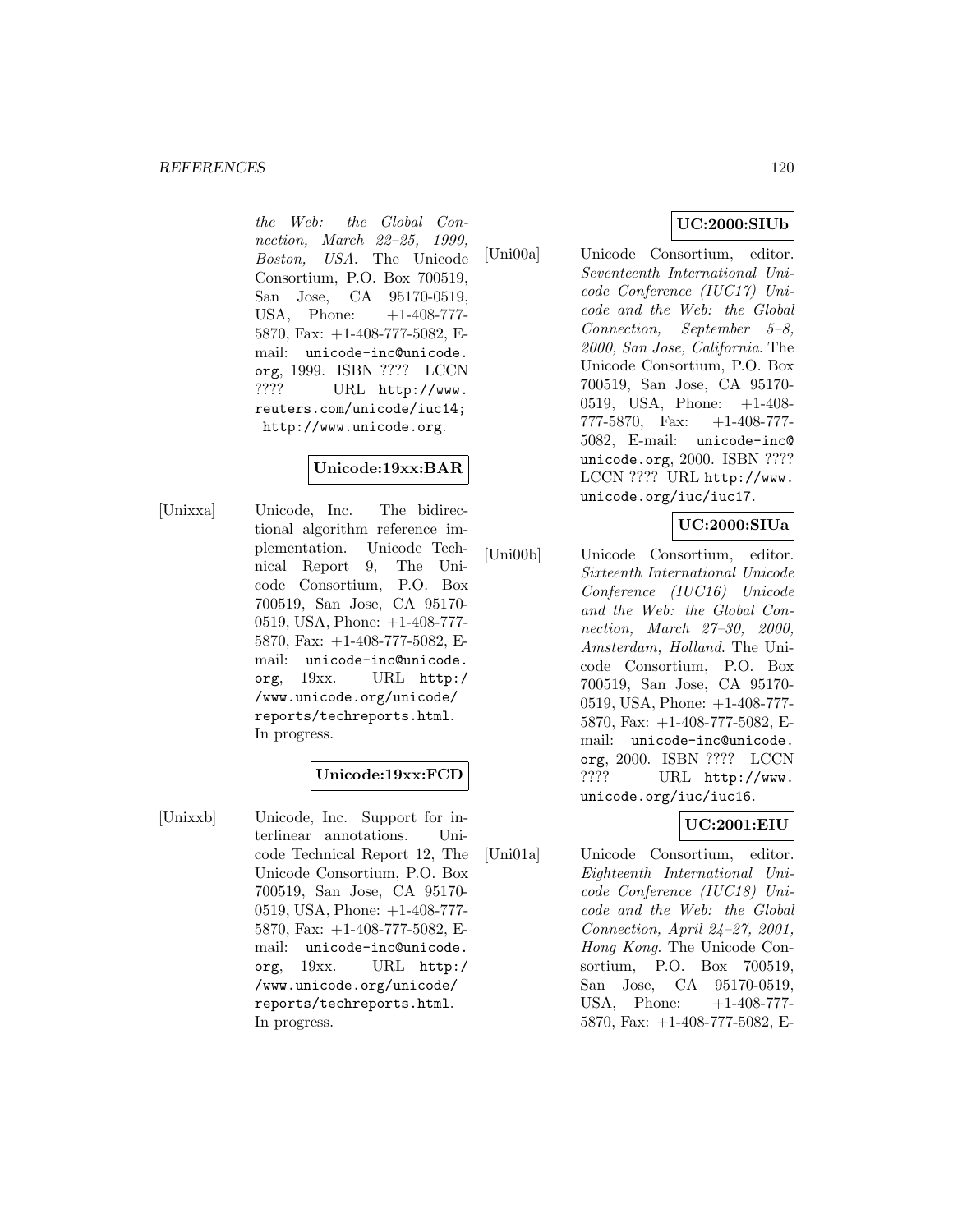mail: unicode-inc@unicode. org, 2001. ISBN ???? LCCN ???? URL http://www. unicode.org/iuc/iuc18.

#### **Unicode:2001:NIU**

[Uni01b] Unicode Consortium, editor. Nineteenth International Unicode Conference (IUC19) Unicode and the Web: the Global Connection, September 10–14, 2001, San Jose, California. The Unicode Consortium, P.O. Box 700519, San Jose, CA 95170- 0519, USA, Phone: +1-408-777- 5870, Fax: +1-408-777-5082, Email: unicode-inc@unicode. org, 2001. ISBN ???? LCCN ???? URL http://www. unicode.org/iuc/iuc19.

#### **Unicode:2002:TIU**

[Uni02a] Unicode Consortium, editor. Twentieth International Unicode Conference (IUC20) Unicode and the Web: the Global Connection, January 28 – February 1, 2002, Washington, DC, USA. The Unicode Consortium, P.O. Box 700519, San Jose, CA 95170- 0519, USA, Phone: +1-408- 777-5870, Fax: +1-408-777- 5082, E-mail: unicode-inc@ unicode.org, 2002. ISBN ???? LCCN ???? URL http://www. unicode.org/iuc/iuc20.

## **Unicode:2002:TFI**

[Uni02b] Unicode Consortium, editor. Twenty-first International Unicode Conference (IUC21) Unicode, Localization and the Web:

The Global Connection, May 14–17, 2002 Dublin, Ireland. The Unicode Consortium, P.O. Box 700519, San Jose, CA 95170-0519, USA, Phone: +1- 408-777-5870, Fax: +1-408-777- 5082, E-mail: unicode-inc@ unicode.org, 2002. ISBN ???? LCCN ???? URL http://www. unicode.org/iuc/iuc21.

## **Unicode:2002:TSI**

[Uni02c] Unicode Consortium, editor. Twenty-second International Unicode Conference (IUC22) Unicode and the Web: Evolution or Revolution? September 9–13, 2002, San Jose, California. The Unicode Consortium, P.O. Box 700519, San Jose, CA 95170-0519, USA, Phone: +1- 408-777-5870, Fax: +1-408-777- 5082, E-mail: unicode-inc@ unicode.org, 2002. ISBN ???? LCCN ???? URL http://www. unicode.org/iuc/iuc22.

## **Unicode:2002:U**

[Uni02d] Unicode Consortium. Unicode 3.2. Unicode Technical Report 28, The Unicode Consortium, P.O. Box 700519, San Jose, CA 95170- 0519, USA, Phone: +1-408- 777-5870, Fax: +1-408-777- 5082, E-mail: unicode-inc@ unicode.org, March 27, 2002. URL http://www.unicode. org/unicode/reports/tr28/.

#### **Unicode:2003:TTIb**

[Uni03a] Unicode Consortium, editor. Twenty-fourth Internationaliza-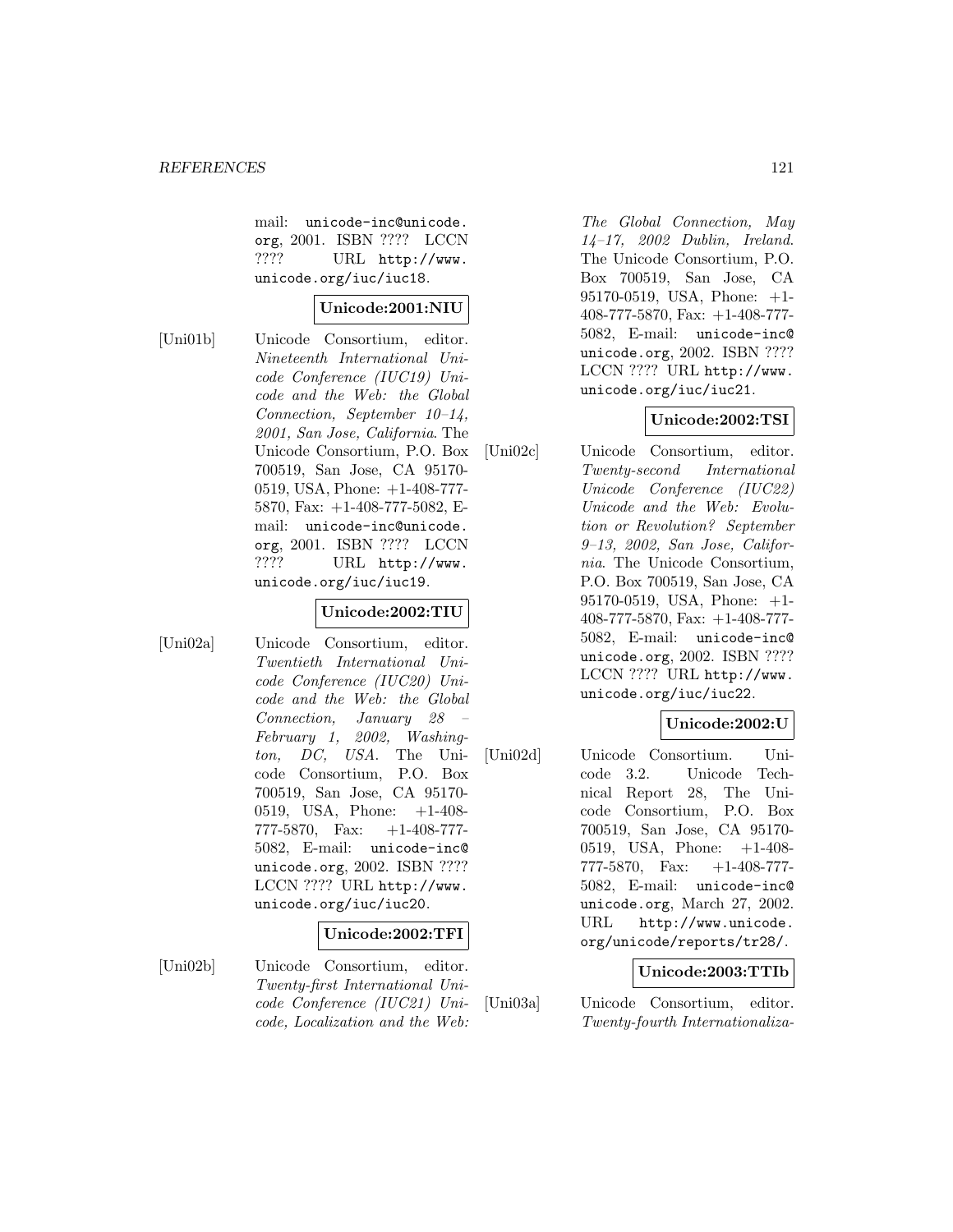#### *REFERENCES* 122

tion and Unicode Conference (IUC24) Unicode, Internationalization, the Web: Powering Global Business, September 3– 5, 2003, Atlanta, Georgia, USA. The Unicode Consortium, P.O. Box 700519, San Jose, CA 95170-0519, USA, Phone: +1- 408-777-5870, Fax: +1-408-777- 5082, E-mail: unicode-inc@ unicode.org, 2003. ISBN ???? LCCN ???? URL http://www. unicode.org/iuc/iuc24.

#### **Unicode:2003:TTIa**

[Uni03b] Unicode Consortium, editor. Twenty-third Internationalization and Unicode Conference (IUC23) Unicode, Internationalization, the Web: The Global Connection Week of March 24– 26, 2003 Prague, Czech Republic. The Unicode Consortium, P.O. Box 700519, San Jose, CA 95170-0519, USA, Phone: +1- 408-777-5870, Fax: +1-408-777- 5082, E-mail: unicode-inc@ unicode.org, 2003. ISBN ???? LCCN ???? URL http://www. unicode.org/iuc/iuc23.

#### **Unicode:2004:TFI**

[Uni04a] Unicode Consortium, editor. Twenty-fifth Internationalization and Unicode Conference (IUC25). Unicode in Government: Building a Multilingual Infrastructure, March 31– April 2, 2004, Washington, DC, USA. The Unicode Consortium, P.O. Box 700519, San Jose, CA 95170-0519, USA, Phone: +1- 408-777-5870, Fax: +1-408-7775082, E-mail: unicode-inc@ unicode.org, 2004. ISBN ???? LCCN ????

## **Unicode:2004:TSI**

[Uni04b] Unicode Consortium, editor. Twenty-sixth Internationalization and Unicode Conference (IUC26). Unicode and Internationalization: Best Practices in the Networked World, San Jose, California, USA, September 7–10, 2004. The Unicode Consortium, P.O. Box 700519, San Jose, CA 95170- 0519, USA, Phone: +1-408-777- 5870, Fax: +1-408-777-5082, Email: unicode-inc@unicode. org, 2004. ISBN ???? LCCN ????

#### **Unicode:2005:TSIb**

[Uni05a] Unicode Consortium, editor. Twenty-eight Internationalization and Unicode Conference (IUC28). Multilingual Challenges and Solutions for 2006. September 7–9, 2005, Orlando, Florida, USA. The Unicode Consortium, P.O. Box 700519, San Jose, CA 95170- 0519, USA, Phone: +1-408- 777-5870, Fax: +1-408-777- 5082, E-mail: unicode-inc@ unicode.org, 2005. ISBN ???? LCCN ???? URL http:// www.unicodeconference.org/ iuc28-pr.

#### **Unicode:2005:TSIa**

[Uni05b] Unicode Consortium, editor. Twenty-seventh Internationalization and Unicode Conference (IUC27). Unicode, Cul-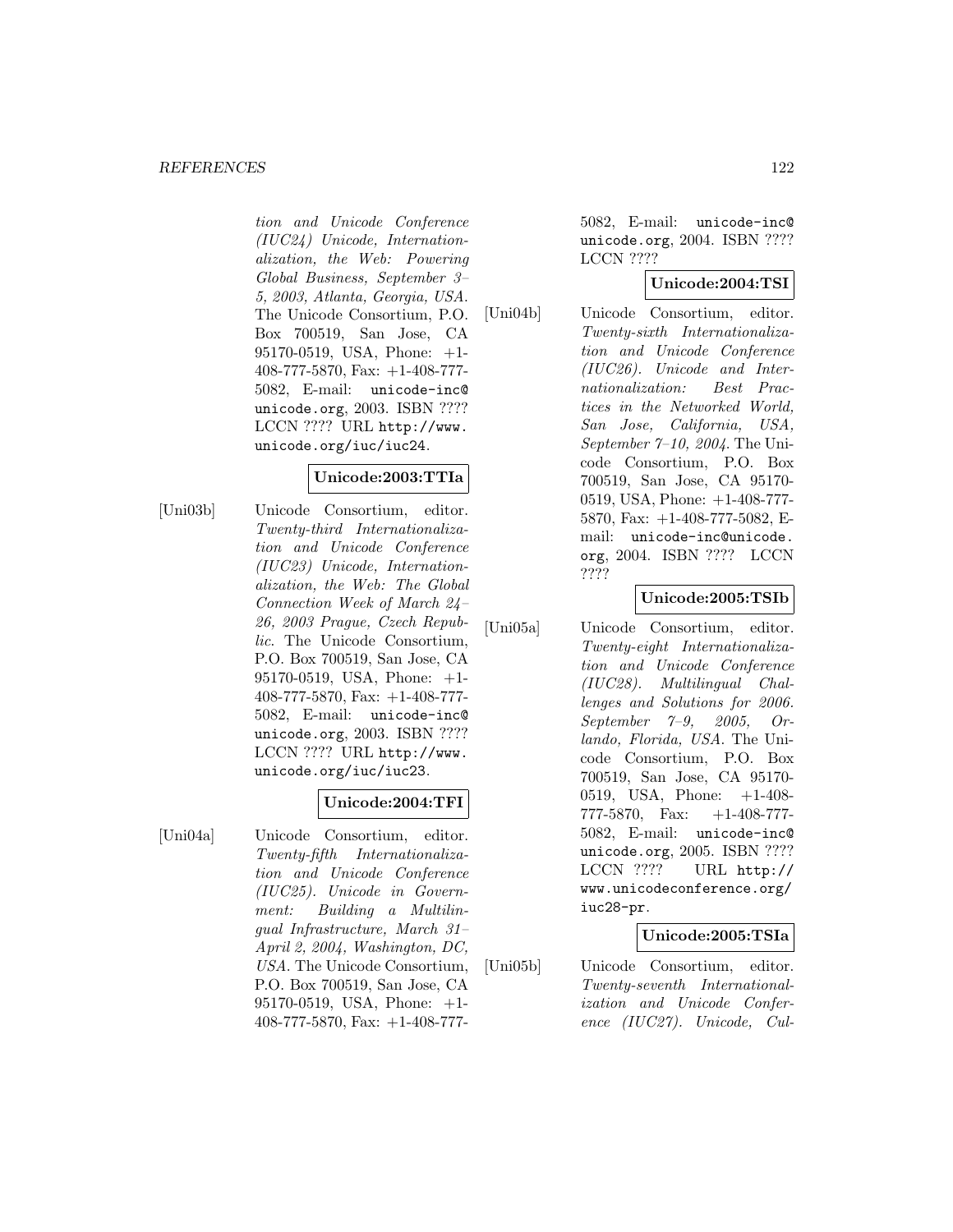#### *REFERENCES* 123

tural Diversity, and Multilingual Computing, April 6–8, 2005, Berlin, Germany. The Unicode Consortium, P.O. Box 700519, San Jose, CA 95170- 0519, USA, Phone: +1-408-777- 5870, Fax: +1-408-777-5082, Email: unicode-inc@unicode. org, 2005. ISBN ???? LCCN ????

## **Unicode:2005:U**

[Uni05c] Unicode Consortium. Unicode 4.1.0. Technical report, The Unicode Consortium, P.O. Box 700519, San Jose, CA 95170- 0519, USA, Phone: +1-408-777- 5870, Fax: +1-408-777-5082, Email: unicode-inc@unicode. org, March 2005. URL http:/ /www.unicode.org/versions/ Unicode4.1.0/.

## **Unicode:2006:TNIa**

[Uni06] Unicode Consortium, editor. Twenty-ninth Internationalization and Unicode Conference (IUC27). March 6–8, 2006, San Francisco, California, USA. The Unicode Consortium, P.O. Box 700519, San Jose, CA 95170-0519, USA, Phone: +1- 408-777-5870, Fax: +1-408-777- 5082, E-mail: unicode-inc@ unicode.org, 2006. ISBN ???? LCCN ???? URL http:// www.unicodeconference.org/ iuc29-pr.

## **Unicode:2003:UCH**

[Uni07] Unicode. The Unicode Consortium home page, 2003, 2007. URL http://unicode.org/.

## **Unicode:2011:USV**

[Uni11] Unicode Consortium, editor. The Unicode Standard, Version  $6.0 - Core\ Specification$ . The Unicode Consortium, P.O. Box 700519, San Jose, CA 95170- 0519, USA, Phone: +1-408- 777-5870, Fax: +1-408-777- 5082, E-mail: unicode-inc@ unicode.org, 2011. ISBN 1-936213-01-X. ???? pp. LCCN QA268.U545 2011. URL http://www.unicode. org/versions/Unicode6.0.0/

.

## **Unicode:2012:USV**

[Uni12] Unicode Consortium, editor. The Unicode Standard, Version  $6.1$  – Core Specification. The Unicode Consortium, P.O. Box 700519, San Jose, CA 95170- 0519, USA, Phone: +1-408-777- 5870, Fax: +1-408-777-5082, Email: unicode-inc@unicode. org, 2012. ISBN ???? 692 (est.) pp. LCCN ???? US\$15.96. URL http://www.lulu.com/ content/paperback-book/theunicode-standard-version-61---core-specification/12828817; http://www.lulu.com/shop/ unicode-consortium/the-unicodestandard-version-61-corespecification/paperback/product-20082926.html; http://www. unicode.org/versions/Unicode6. 1.0/.

## **Unicode:2020:USV**

[Uni20] Unicode Consortium. The Unicode Standard, Version 13.0. Lulu Press, Inc., ????, 2020.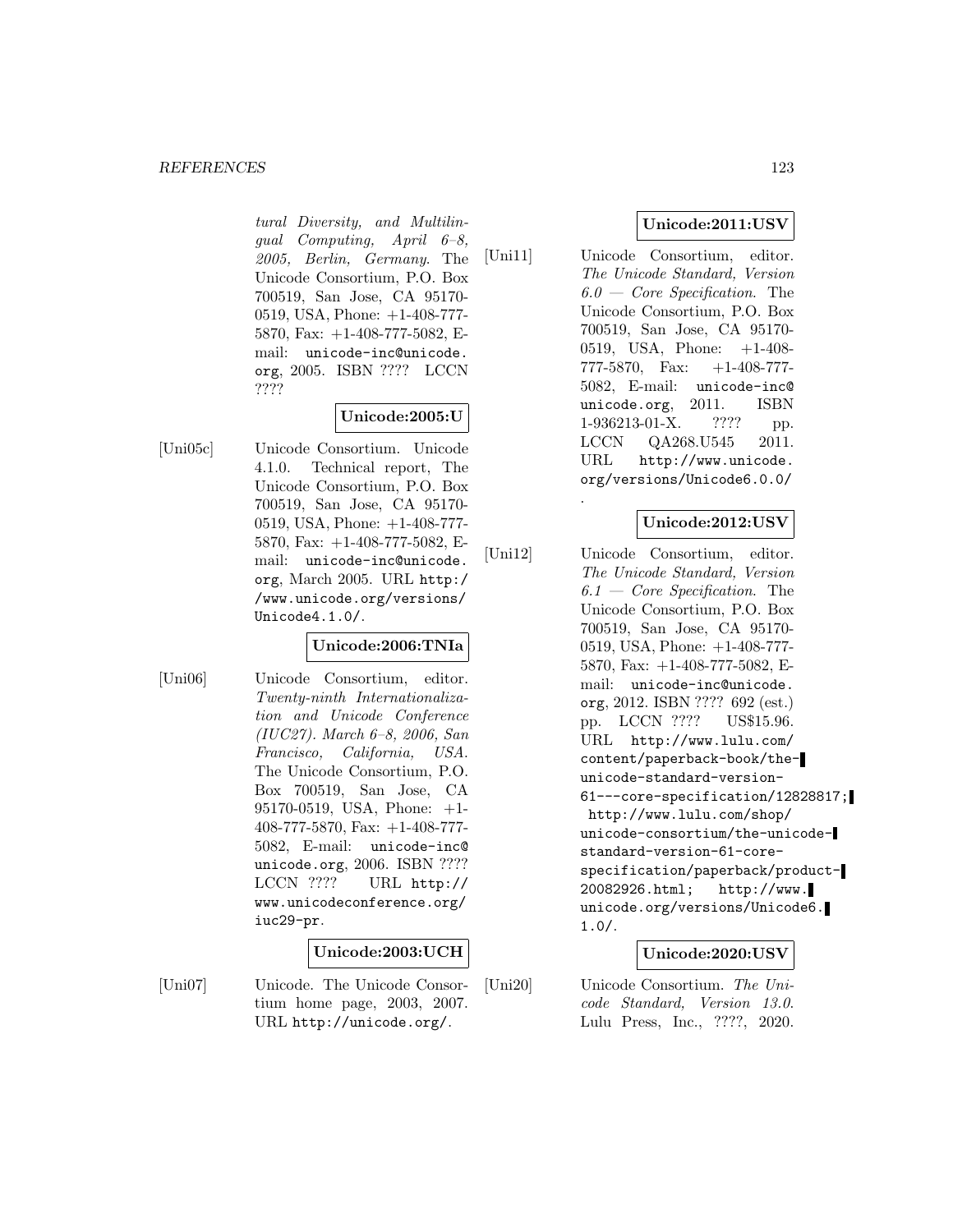488 (vol. 1), 572 (vol. 2) pp. URL https://www.lulu.com/ search?q=Unicode. Two volumes (chapters 1–11 and 12– 24). Code charts, Standard Annexes, and the Unicode Character Database are not included, but are available electronically on the Web.

## **Unsworth:1996:SHC**

[Uns96] J. Unsworth. Software for humanities computing: Image annotation, Unicode, and SGML packages from the Institute for Advanced Technology in the Humanities. In Anonymous [Ano96a], pages 297–?? ISBN 82-7283-083-3. ISSN 0804-8800. LCCN ????

## **USENIX:1993:PWU**

[USE93] USENIX Association, editor. Proceedings of the Winter 1993 USENIX Conference: January 25–29, 1993, San Diego, California, USA. USENIX, San Francisco, CA, USA, 1993. ISBN 1-880446-48-0. LCCN QA 76.76 O63 U84 1993.

## **USENIX:2001:PAL**

[USE01] USENIX, editor. *Proceedings* of the 5th Annual Linux Showcase and Conference, November 5–10, 2001, Oakland, CA. USENIX, San Francisco, CA, USA, 2001. ISBN ???? LCCN ???? URL http://www.linuxshowcase. org/tech.html.

#### **Umamaheswaran:1998:USE**

[UY98] V. S. Umamaheswaran and Jianping Yang. Unicode support in EBCDIC based system. In Unicode Consortium [Uni98b], page ?? ISBN ???? LCCN ???? URL http://www. unicode.org/unicode/iuc13/ program.html.

## **Vacca:1991:UBA**

[Vac91] John R. Vacca. Unicode breaks the ASCII barrier. Datamation, 37(15):55–??, August 1991. CO-DEN DTMNAT. ISSN 0011- 6963.

## **VanStee:1991:PIM**

[Van91] J. G. Van Stee. Programming implications of multibyte code pages. In Proceedings. SHARE Europe Anniversary Meeting. Amsterdam, The Netherlands, 7–11 October, 1991, volume 1110, pages 719– 740. SHARE Europe (SEAS), Geneva, Switzerland, 1991. Two volumes.

## **VanCamp:1994:USG**

[Van94] David Van Camp. Unicode and software globalization. Dr. Dobbs Journal, 19 (3):46, 48–50, March 1994. CODEN DDJOEB. ISSN 1044-789X. URL http:// davidvancamp.com/Articles\_ files/SoftwareGlobalization. DOC.

## **vanderPoel:1998:EWN**

[van98] Erik van der Poel. Easier Web navigation. In Unicode Consor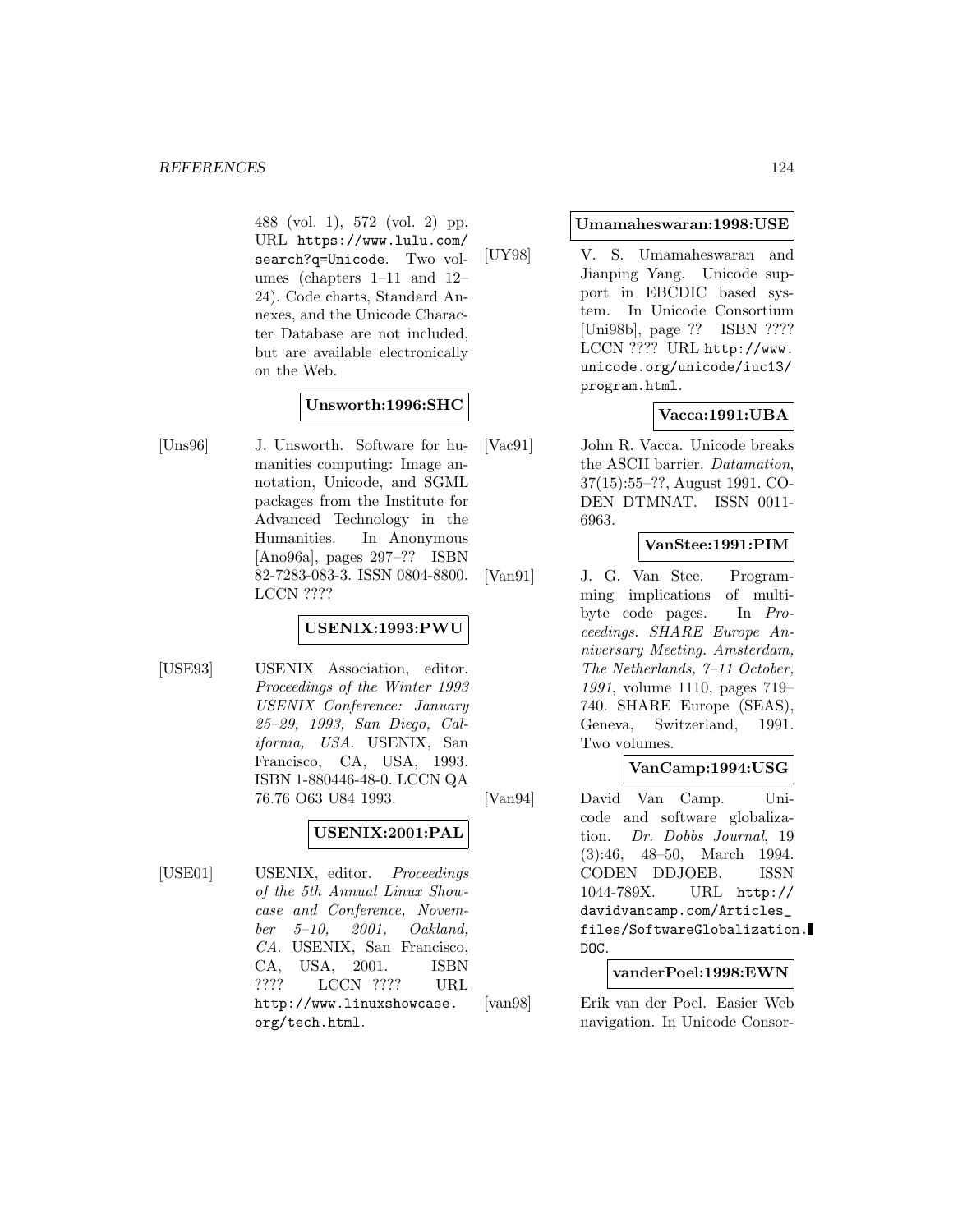tium [Uni98b], page ?? ISBN ???? LCCN ???? URL http: //www.unicode.org/unicode/ iuc13/program.html.

### **Vieth:2008:DWN**

[Vie08] Ulrik Vieth. Do we need a 'Cork' math font encoding? TUGboat, 29(3):426–434, 2008. ISSN 0896-3207. URL https: //tug.org/TUGboat/tb29-3/ tb93vieth.pdf.

## **Wolf:2000:SCS**

[W<sup>+</sup>00] Misha Wolf et al. A standard compression scheme for Unicode. Unicode Technical Report 6, The Unicode Consortium, Mountain View, CA, USA, 2000. ?? pp. URL http://unicode.org/ unicode/reports/tr6/index. html.

#### **Whistler:1998:RLT**

[WA98a] K. Whistler and G. Adams. RFC 2482: Language tagging in Unicode plain text, December 1998. URL ftp://ftp. internic.net/rfc/rfc2482. txt; ftp://ftp.math.utah. edu/pub/rfc/rfc2482.txt. Status: INFORMATIONAL.

## **Whistler:1998:PCL**

[WA98b] Ken Whistler and Glenn Adams. Plane 14 characters for language tags. Unicode Technical Report 7, The Unicode Consortium, P.O. Box 700519, San Jose, CA 95170- 0519, USA, Phone: +1-408-777- 5870, Fax: +1-408-777-5082, E-

mail: unicode-inc@unicode. org, May 28, 1998. URL http: //www.unicode.org/unicode/ reports/techreports.html; http://www.unicode.org/unicode/ reports/tr7.html. In progress.

## **RFC2482**

[WA99] K. Whistler and G. Adams. RFC 2482: Language tagging in Unicode plain text, January 1999. URL ftp://ftp. internic.net/rfc/rfc2482. txt; ftp://ftp.math.utah. edu/pub/rfc/rfc2482.txt. Status: INFORMATIONAL.

## **Wagner:2006:BSH**

[Wag06] Zdeněk Wagner. Babel speaks Hindi. TUGboat, 27(2):176– 180, 2006. ISSN 0896- 3207. URL https://tug.org/ TUGboat/tb27-2/tb87wagner. pdf.

#### **Wang:1997:UMS**

[Wan97] R. Wang. Unicode and multilingual search and retrieval. In Unicode Consortium [Uni97b], pages A9–?? ISBN ???? LCCN ???? URL http://www. unicode.org/unicode/iuc11/ program.html.

## **Whistler:1998:CEM**

[WD98a] Ken Whistler and Mark Davis. Character encoding model. Unicode Technical Report 16, The Unicode Consortium, P.O. Box 700519, San Jose, CA 95170-0519, USA, Phone: +1- 408-777-5870, Fax: +1-408- 777-5082, E-mail: unicodeinc@unicode.org, October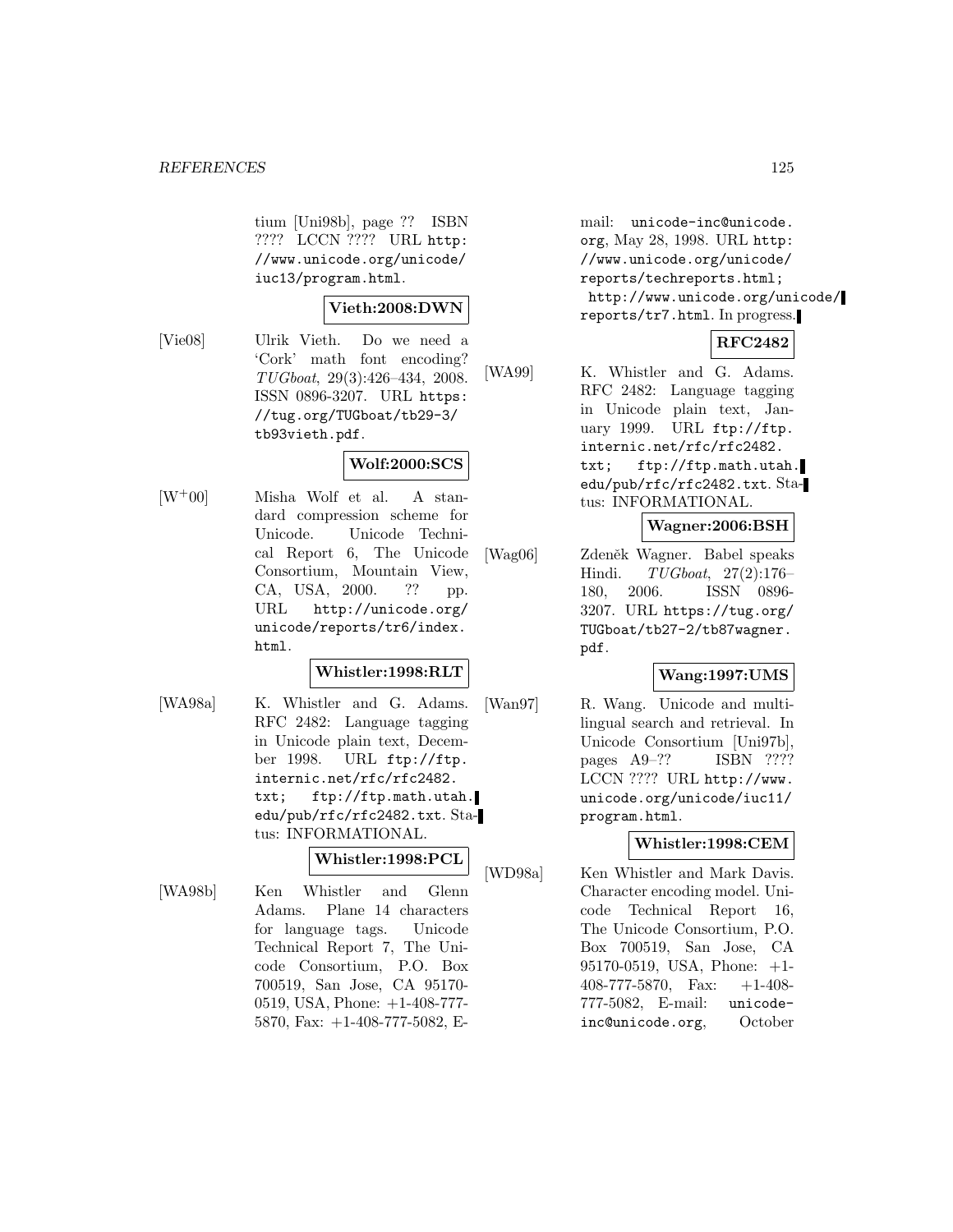14, 1998. URL http:/ /www.unicode.org/unicode/ reports/techreports.html; http://www.unicode.org/unicode/ reports/tr17/.

#### **Whistler:1998:UC**

[WD98b] Ken Whistler and Mark Davis. Unicode collation. In Unicode Consortium [Uni98b], page ?? ISBN ???? LCCN ???? URL http://www.unicode. org/unicode/iuc13/program. html.

#### **Whistler:1999:CEM**

[WD99] Ken Whistler and Mark Davis. Character encoding model. Unicode Technical Report 17, The Unicode Consortium, P.O. Box 700519, San Jose, CA 95170- 0519, USA, Phone: +1-408-777- 5870, Fax: +1-408-777-5082, Email: unicode-inc@unicode. org, November 23, 1999. URL http://www.unicode. org/unicode/reports/tr17/.

#### **Wedel:1996:LAB**

[Wed96] G. Wedel. Linking Arabic biographical data to reconstruct Arabic history: proposals to design a biographical information system. In Proceedings of the 5th International Conference and Exhibition on Multi-Lingual Computing, pages  $7/411 - 7/414$  (of xii + 582). Cambridge University, Cambridge, UK, 1996.

#### **Weitz:2007:UUM**

- 
- [Wei07] Jay Weitz. UNIMARC and UNICODE — The 18th

Meeting of the Permanent UNIMARC Committee 12–14 March 2007, National Library of Portugal, Lisbon. International cataloguing and bibliographic control: quarterly bulletin of the IFLA UBCIM Programme, 36(3):66, ???? 2007. ISSN 1011-8829.

## **Welch:1996:PIF**

[Wel96] J. Welch. Platform independent font support. In Unicode Consortium [Uni96c], pages A3– ?? ISBN ???? LCCN QA268 .I56 1996. URL http: //www.unicode.org/unicode/ iuc9conf/index.html; http: //www.unicode.org/unicode/ uni2book/u2ord.html.

#### **Welch:1997:UNIb**

[Wel97a] J. Welch. Unicode and the new information appliances. In Unicode Consortium [Uni97b], pages B5–?? ISBN ???? LCCN ???? URL http://www. unicode.org/unicode/iuc11/ program.html.

#### **Welch:1997:UNIa**

[Wel97b] Jim Welch. Unicode and the new information appliances. In Unicode Consortium [Uni97a], page ?? ISBN ???? LCCN ???? URL http://www. unicode.org/unicode/iuc10/ program.html.

#### **Wells:2001:ODM**

[Wel01] J. C. Wells. Orthographic diacritics and multilingual computing. Language Problems & Language Planning, 24(3):249–272,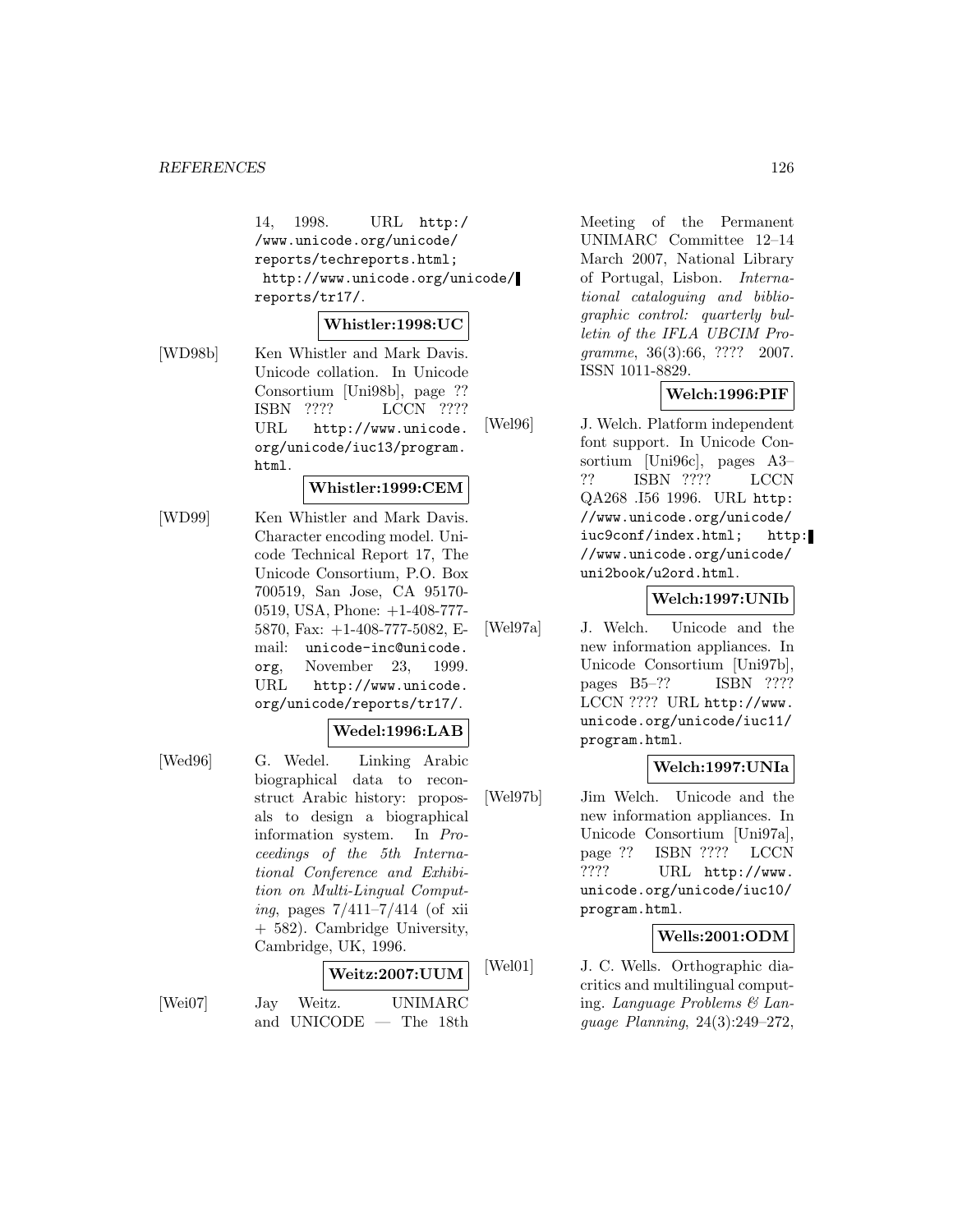February 2001. CODEN ???? ISSN 0272-2690.

#### **Whistler:2004:UCM**

[WF04] Ken Whistler and Asmus Freytag. Unicode conformance model. Unicode Technical Report 33, The Unicode Consortium, P.O. Box 700519, San Jose, CA 95170- 0519, USA, Phone: +1- 408-777-5870, Fax: +1-408- 777-5082, E-mail: unicodeinc@unicode.org, October 27, 2004. URL http:/ /www.unicode.org/reports/ tr33/tr33-1.html; http: //www.unicode.org/unicode/ reports/tr33/.

# **Wenyin:2008:EHO**

[WFD08] L. Wenyin, A. Y. Fu, and X. Deng. Exposing homograph obfuscation intentions by coloring Unicode strings. In Yanchun Zhang, editor, Asia–Pacific web conference: Progress in WWW research and development: AP-Web 2008, volume 4976 of Lecture Notes in Computer Science, pages 275–286. Springer-Verlag, Berlin, Germany / Heidelberg, Germany / London, UK / etc., 2008. ISBN 3- 540-78848-4. ISSN 0302-9743 (print), 1611-3349 (electronic). LCCN ????

#### **Wien:2005:BUU**

[WG05] Erik Wien and Lars Olav Gigstad. Boost.Unicode: a Unicode library for  $C++ =$ Boost.Unicode: et Unicode klassebibliotek for C++. Studentarbeid, Høgskolen i Gjøvik, Gjøvik, Norway, 2005.

## **Whistler:2005:SAE**

[Whi05a] Ken Whistler. Sample American English translation of Unicode names list. Unicode Technical Note 24, The Unicode Consortium, P.O. Box 700519, San Jose, CA 95170- 0519, USA, Phone: +1-408- 777-5870, Fax: +1-408-777- 5082, E-mail: unicode-inc@ unicode.org, July 15, 2005. URL http://www.unicode. org/notes/tn24/; http:// www.unicode.org/notes/tn24/ tn24-1.html.

## **Whistler:2005:UNC**

[Whi05b] Ken Whistler. Unicode named character sequences. Unicode Standard Annex 34, The Unicode Consortium, P.O. Box 700519, San Jose, CA 95170- 0519, USA, Phone: +1- 408-777-5870, Fax: +1-408- 777-5082, E-mail: unicodeinc@unicode.org, March 25, 2005. URL http://www. unicode.org/reports/tr34/ tr34-1.html; http://www. unicode.org/reports/tr34/ tr34-3.html; http://www. unicode.org/unicode/reports/ tr34/.

#### **Whistler:2006:ELG**

[Whi06] Ken Whistler. On the encoding of Latin, Greek, Cyrillic, and Han. Unicode Technical Note 26, The Unicode Consortium, P.O. Box 700519,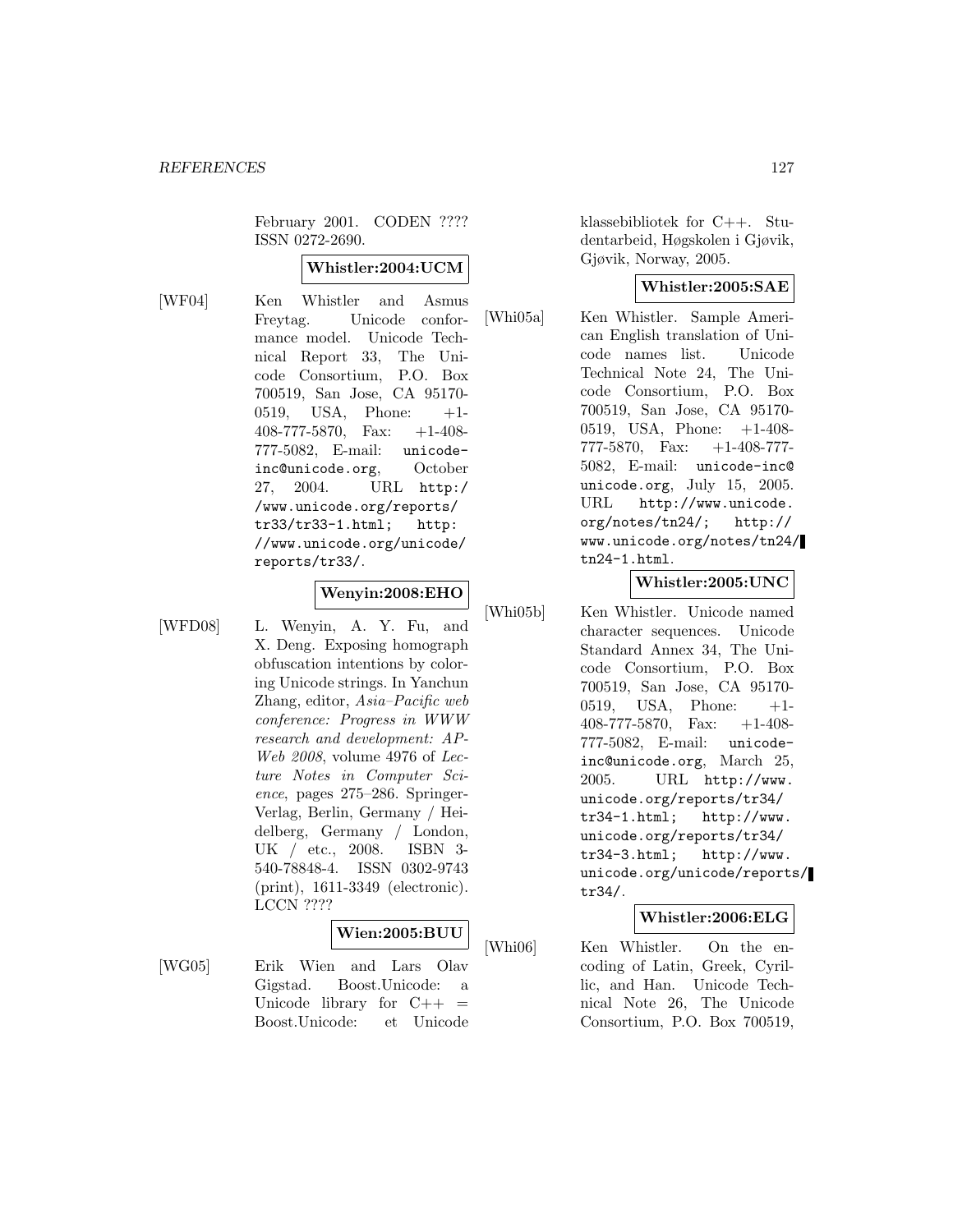San Jose, CA 95170-0519, USA, Phone:  $+1-408-777-$ 5870, Fax: +1-408-777-5082, Email: unicode-inc@unicode. org, February 14, 2006. URL http://www.unicode. org/notes/tn26/; http:// www.unicode.org/notes/tn26/ tn26-1.html.

## **Whistler:2011:UCC**

[Whi11] Ken Whistler. Unicode character categories. Technical Report 49, The Unicode Consortium, P.O. Box 700519, San Jose, CA 95170-0519, USA, Phone: +1-408-777-5870, Fax: +1-408-777-5082, Email: unicode-inc@unicode. org, July 12, 2011. URL http: //www.unicode.org/reports/ tr49/.

#### **Wissink:2001:UNR**

[Wis01] Cathy Wissink. Unicode and the next release of Windows. In Unicode Consortium [Uni01a], page ?? ISBN ???? LCCN ???? URL http://www.microsoft.com/ globaldev/presentations/Unicode18/ uni+wxp.doc.

## **Wissink:2002:IIL**

[Wis02] Cathy Wissink. Issues in Indic language collation. Unicode Technical Note 1, The Unicode Consortium, P.O. Box 700519, San Jose, CA 95170- 0519, USA, Phone: +1-408- 777-5870, Fax: +1-408-777- 5082, E-mail: unicode-inc@ unicode.org, April 5, 2002.

URL http://www.unicode. org/notes/tn1/; http:// www.unicode.org/notes/tn1/ Wissink-IndicCollation.pdf.

### **Wissink:2001:UDW**

[WK01] Cathy Wissink and Michael Kaplan. Unicode on downlevel Windows. In Unicode Consortium [Uni01a], page ?? ISBN ???? LCCN ???? URL http:// www.unicode.org/iuc/iuc18/ papers/b5.ppt.

## **Wahl:1997:RLD**

[WKH97] M. Wahl, S. Kille, and T. Howes. RFC 2253: Lightweight Directory Access Protocol (v3): UTF-8 string representation of distinguished names, December 1997. URL ftp://ftp. internic.net/rfc/rfc2253. txt; ftp://ftp.math.utah. edu/pub/rfc/rfc2253.txt. Status: PROPOSED STAN-DARD.

### **Wolf:1996:RCS**

[Wol96] M. Wolf. Reuters compression scheme for Unicode (RCSU). In Unicode Consortium [Uni96c], pages B3–?? ISBN ???? LCCN QA268 .I56 1996. URL http: //www.unicode.org/unicode/ iuc9conf/index.html; http: //www.unicode.org/unicode/ uni2book/u2ord.html.

#### **Wolf:1997:RCS**

[Wol97] Misha Wolf. Reuters Compression Scheme for Unicode (RCSU). In Unicode Consortium [Uni97a], page ?? ISBN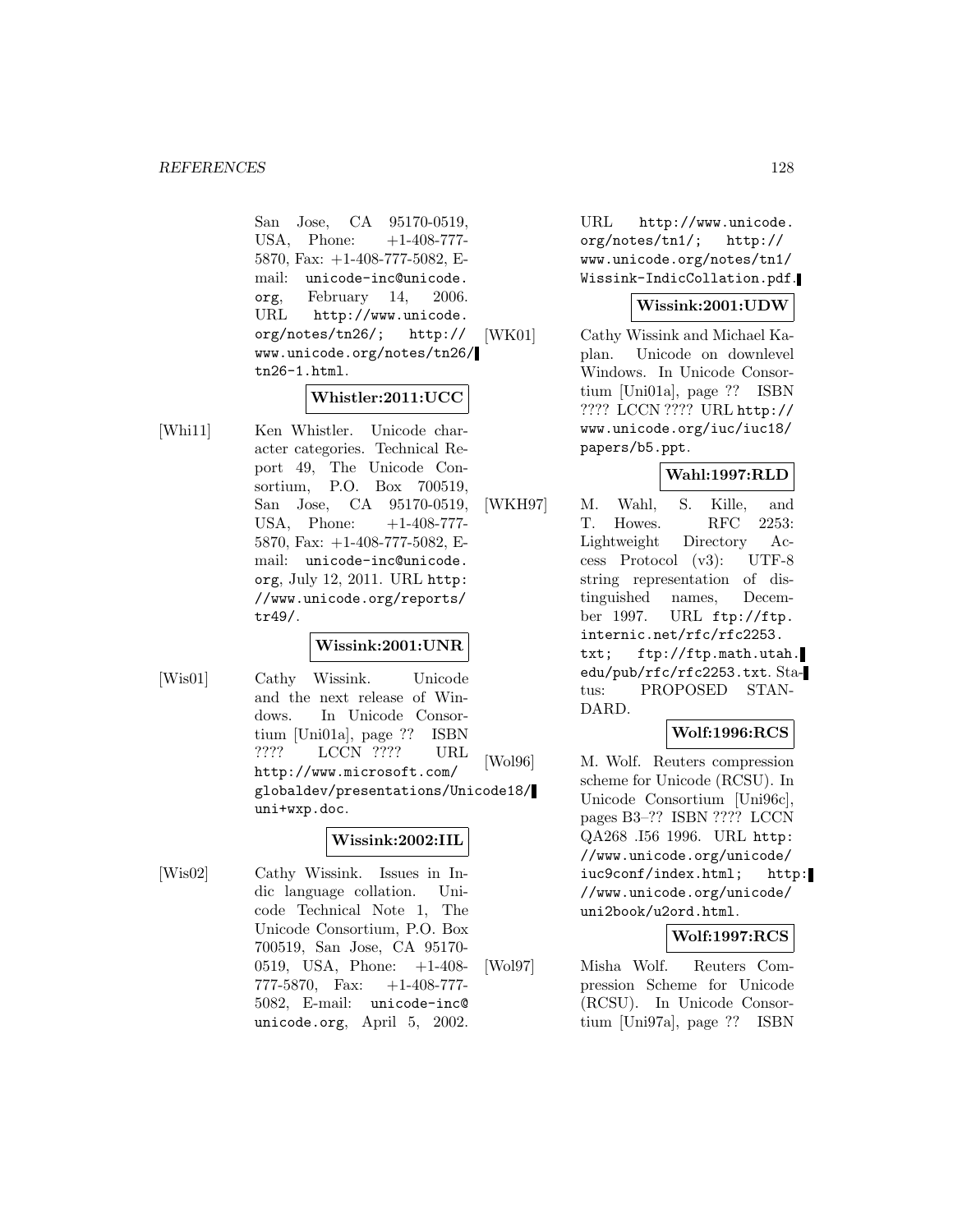???? LCCN ???? URL http: //www.unicode.org/unicode/ iuc10/program.html.

## **Wong:1998:DMJ**

[Won98] Simon K. Wong. Developing multilingual Java applications for Oracle8. In Unicode Consortium [Uni98b], page ?? ISBN ???? LCCN ???? URL http: //www.unicode.org/unicode/ iuc13/program.html.

## **Wood:1999:UMS**

[Woo99] Alan Wood. Unicode and multilingual support in HTML, fonts, Web browsers and other applications. World-Wide Web document., February 3, 1999. URL http://www.alanwood. net/unicode/. This site is updated frequently.

# **Wood:2010:ACP**

[Woo10] James Wood. ABAP cookbook: programming recipes for everyday solutions. Galileo Press, Boston, MA, USA, 2010. ISBN 1-59229-326-3. 548 pp. LCCN QA76.73.A12 W66 2010.

#### **Wright:2015:JAU**

[Wri15] Joseph Wright. Joseph's adventures in Unicodeland. TUGboat, 36(2):114–116, 2015. ISSN 0896-3207. URL https: //tug.org/TUGboat/tb36-2/ tb113wright-unicode.pdf.

## **Wright:2020:CCT**

[Wri20] Joseph Wright. Case changing: From T<sub>E</sub>X primitives<br>to the Unicode algorithm. to the Unicode algorithm.

TUGboat, 41(1):39–42, ???? 2020. CODEN ???? ISSN 0896-3207. URL https: //tug.org/TUGboat/tb41-1/ tb127wright-case.pdf.

## **Wu:2000:TNS**

[Wu00] Pei-Chi Wu. Transition from national standards to Unicode: multilingual support in operating systems and programming languages. Software—Practice and Experience, 30(7):765–774, June 2000. CODEN SPEXBL. ISSN 0038-0644 (print), 1097- 024X (electronic). URL http: //www3.interscience.wiley. com/cgi-bin/abstract/72001831/ START; http://www3.interscience. wiley.com/cgi-bin/fulltext? ID=72001831&PLACEBO=IE.pdf.

## **Wu:2001:BTF**

[Wu01] Pei-Chi Wu. A base62 transformation format of ISO 10646 for multilingual identifiers. Software—Practice and Experience, 31(12):1125–1130, ???? 2001. CODEN SPEXBL. ISSN 0038-0644 (print), 1097-024X (electronic). URL http:/ /www3.interscience.wiley. com/cgi-bin/abstract/85008992/ START; http://www3.interscience. wiley.com/cgi-bin/fulltext? ID=85008992&PLACEBO=IE.pdf.

## **Wu:2002:PST**

[Wu02] Pei-Chi Wu. A page-shift transformation format of ISO 10646. Software—Practice and Experience, 32(1):73–82, ???? 2002. CODEN SPEXBL. ISSN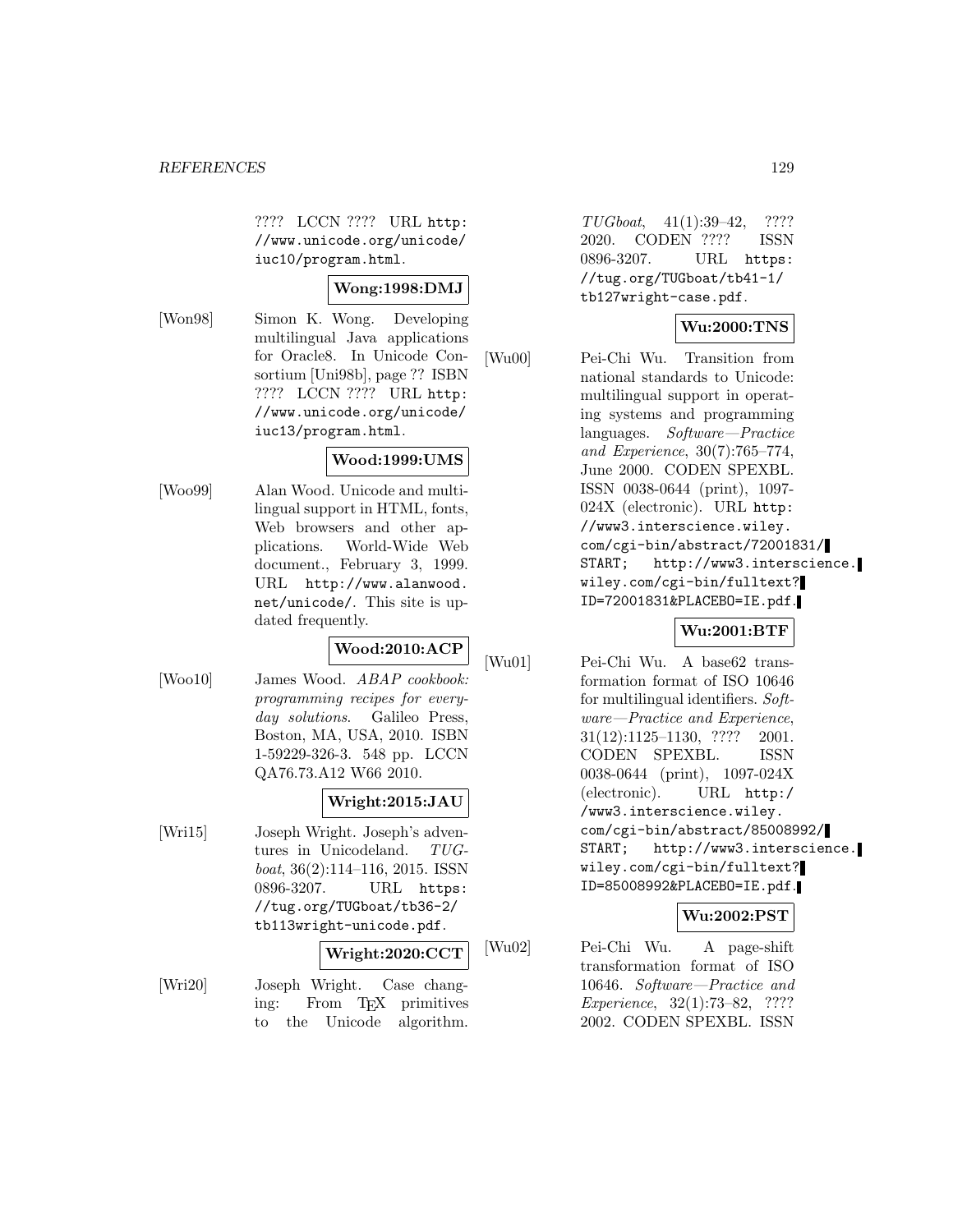0038-0644 (print), 1097-024X (electronic). URL http:/ /www3.interscience.wiley. com/cgi-bin/abstract/88013124/ START; http://www3.interscience. wiley.com/cgi-bin/fulltext? ID=88013124&PLACEBO=IE.pdf.

## **Unicode:1991:HNS**

[WWW<sup>+</sup>91] Misha Wolf, Ken Whistler, Charles Wicksteed, Mark Davis, and Asmus Freytag. Handling non-spacing marks. Unicode Technical Report 5, The Unicode Consortium, P.O. Box 700519, San Jose, CA 95170- 0519, USA, Phone: +1-408-777- 5870, Fax: +1-408-777-5082, Email: unicode-inc@unicode. org, 1991. Now part of The Unicode Standard, Version 2.0.

#### **Wolf:1997:SCS**

[WWW<sup>+</sup>97] Misha Wolf, Ken Whistler, Charles Wicksteed, Mark Davis, and Asmus Freytag. A standard compression scheme for Unicode. Unicode Technical Standard 6, The Unicode Consortium, P.O. Box 700519, San Jose, CA 95170- 0519, USA, Phone: +1-408-777- 5870, Fax: +1-408-777-5082, Email: unicode-inc@unicode. org, May 30, 1997. URL http: //www.unicode.org/unicode/ reports/tr6/index.html. This version supersedes earlier versions with the same report number. Version 2.0 is dated 30 September 1998.

## **Yang:1998:UDC**

[Yan98] Jianping Yang. User defined character set support in Unicode. In Unicode Consortium [Uni98a], page ?? ISBN ???? LCCN ???? URL http://www. unicode.org/unicode/iuc12/ program.html.

## **Yasuoka:2005:AJV**

[Yas05] K. Yasuoka. Abode-Japan1-6 vs. Unicode-character codes in Japan. *Joho kanri*  $=$  *Jour*nal of information processing and management., 58(8):487– 495, ???? 2005. ISSN 0021- 7298.

### **Yergeau:1996:RUT**

[Yer96] F. Yergeau. RFC 2044: UTF-8, a transformation format of Unicode and ISO 10646, October 1996. URL ftp://ftp. internic.net/rfc/rfc2044. txt; ftp://ftp.math.utah. edu/pub/rfc/rfc2044.txt. Status: INFORMATIONAL.

#### **Yergeau:1998:RUT**

[Yer98a] F. Yergeau. RFC 2279: UTF-8, a transformation format of ISO 10646, January 1998. URL ftp://ftp. internic.net/rfc/rfc2044. txt; ftp://ftp.internic. net/rfc/rfc2279.txt; ftp: //ftp.math.utah.edu/pub/rfc/ rfc2044.txt; ftp://ftp. math.utah.edu/pub/rfc/rfc2279. txt. Obsoletes RFC2044 [Yer96]. Status: PROPOSED STANDARD.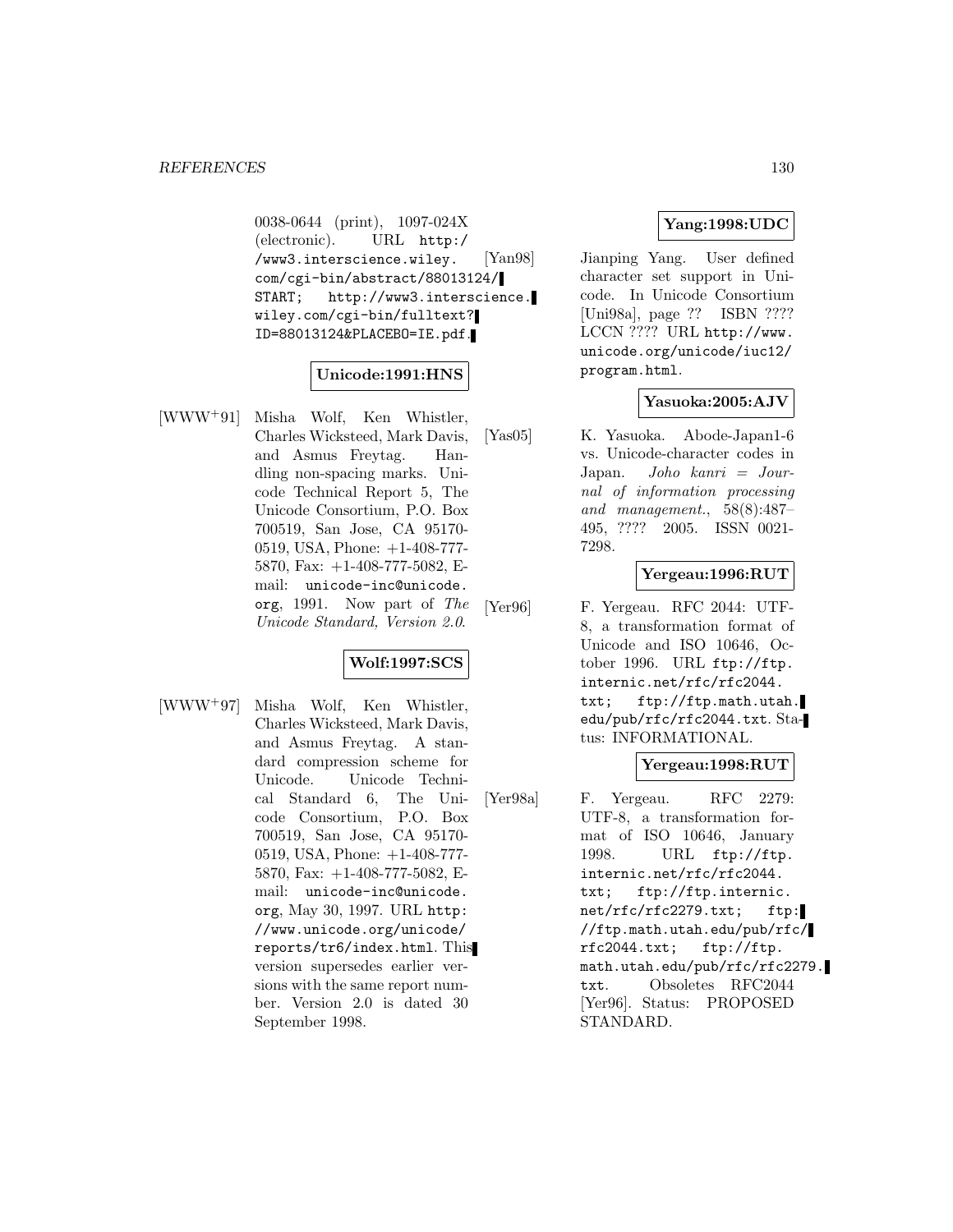## **Yergeau:1998:LEU**

[Yer98b] François Yergeau. Language engineering with Unicode. In Unicode Consortium [Uni98a], page ?? ISBN ???? LCCN ???? URL http://www. unicode.org/unicode/iuc12/ program.html.

## **RFC3629**

[Yer03] F. Yergeau. RFC 3629: UTF-8, a transformation format of ISO 10646, November 2003. URL ftp://ftp. internic.net/rfc/rfc3629. txt; ftp://ftp.math.utah. edu/pub/rfc/rfc3629.txt.

## **Yu:2005:MXD**

[YLM<sup>+</sup>05] Yijun Yu, Jianguo Lu, John Mylopoulos, Weiwei Sun, Jing-Hao Xue, and Erik H. D'Hollander. Making XML document markup international. Software—Practice and Experience, 35(1):1– 14, January 2005. CODEN SPEXBL. ISSN 0038-0644 (print), 1097-024X (electronic).

### **Yergeau:1997:RIH**

[YNAD97] F. Yergeau, G. Nicol, G. Adams, and M. Duerst. RFC 2070: Internationalization of the hypertext markup language, January 6, 1997. URL ftp://ftp. internic.net/rfc/rfc2070. txt; ftp://ftp.math.utah. edu/pub/rfc/rfc2070.txt. This Internet Request-for-Comment document describes an extension of the HTML 2.0 DTD to support the Unicode character set.

## **Yong:1997:MYW**

[Yon97] Leong Kok Yong. Making your Web server render Unicode text for your client users. In Unicode Consortium [Uni97a], page ?? ISBN ???? LCCN ???? URL http://www. unicode.org/unicode/iuc10/ program.html.

## **Youatt:1998:MIP**

[You98] Richard W. Youatt. Multilingual information processing in the Republic of Armenia. In Unicode Consortium [Uni98b], page ?? ISBN ???? LCCN ???? URL http://www. unicode.org/unicode/iuc13/ program.html.

## **YKJJHIH:2000:YKJ**

Yunikodo Kanji Joho Jiten Henshu Iinkai hen. Yunikodo kanji joho jiten = Sanseido's Unicode kanji information dictionary. Sanseido, Tokyo, Japan, 2000. ISBN 4-385-13690-4. xvi  $+467 + 122$  pp. LCCN QA268 .Y86 2000.

#### **Yang:1997:CSD**

[YY97] Jianping Yang and Gail Yamanaka. Character set definition and conversion in Unicode. In Unicode Consortium [Uni97a], page ?? ISBN ???? LCCN ???? URL http://www. unicode.org/unicode/iuc10/ program.html.

## **Zhang:1997:LCE**

[Zha97a] Z. Zhang. The Large-Scale Chinese Electronic Publications